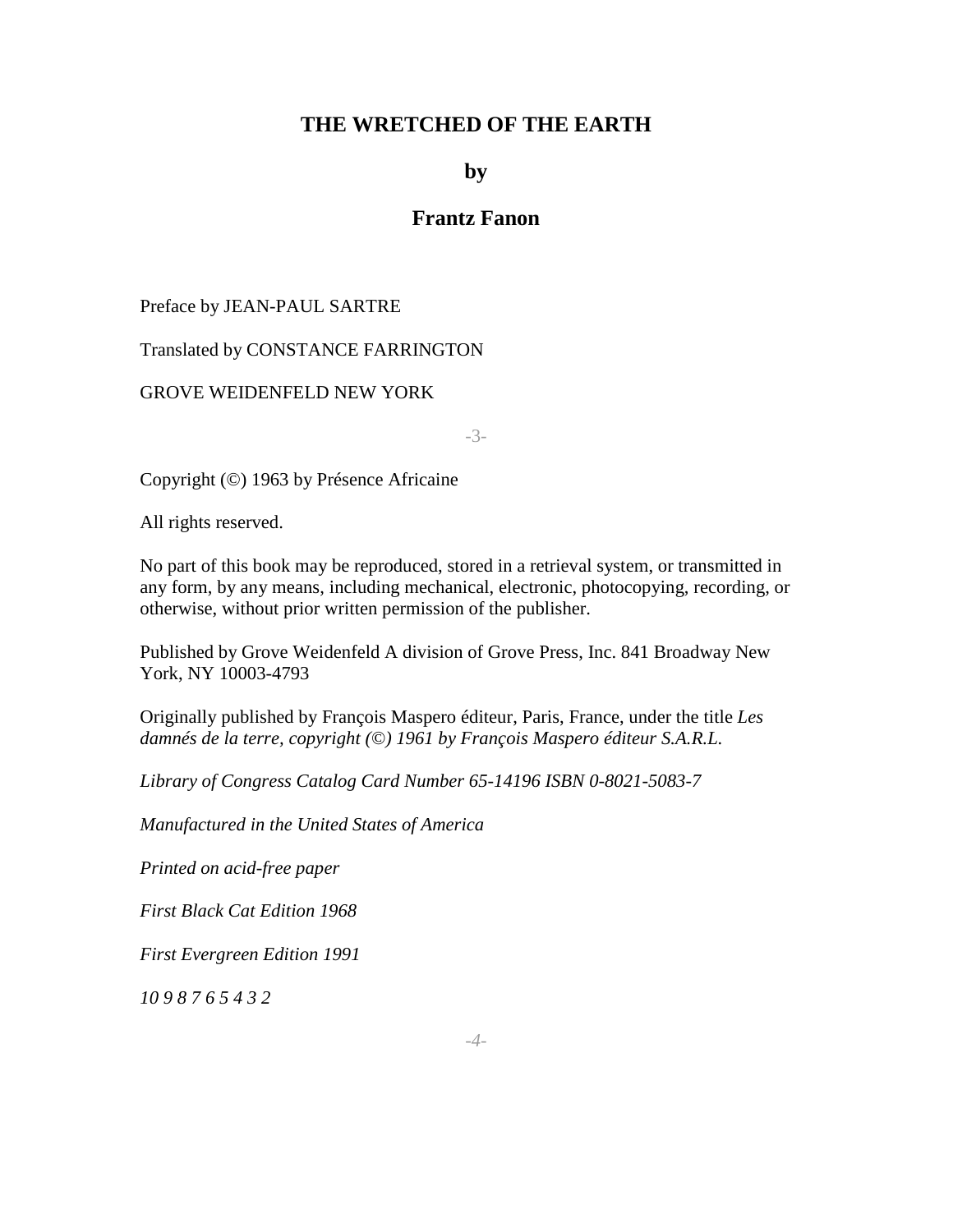| 35  |
|-----|
| 95  |
| 107 |
| 148 |
| 206 |
| 249 |
| 254 |
| 270 |
| 280 |
| 289 |
| 311 |
|     |

-5-

## **PREFACE**

Not so very long ago, the earth numbered two thousand million inhabitants: five hundred million men, and one thousand five hundred million natives. The former had the Word; the others had the use of it. Between the two there were hired kinglets, overlords, and a bourgeoisie, sham from beginning to end, which served as go-betweens. In the colonies the truth stood naked, but the citizens of the mother country preferred it with clothes on: the native had to love them, something in the way mothers are loved. The European elite undertook to manufacture a native elite. They picked out promising adolescents; they branded them, as with a red-hot iron, with the principles of Western culture; they stuffed their mouths full with high-sounding phrases, grand glutinous words that stuck to the teeth. After a short stay in the mother country they were sent home, whitewashed. These walking lies had nothing left to say to their brothers; they only echoed. From Paris, from London, from Amsterdam we would utter the words "Parthenon! Brotherhood!" and somewhere in Africa or Asia lips would open "...thenon! ...therhood!" It was the golden age.

It came to an end; the mouths opened by themselves; the yellow and black voices still spoke of our humanism

-7-

but only to reproach us with our inhumanity. We listened without displeasure to these polite statements of resentment, at first with proud amazement. What? They are able to talk by themselves? Just look at what we have made of them! We did not doubt but that they would accept our ideals, since they accused us of not being faithful to them. Then, indeed, Europe could believe in her mission; she had hellenized the Asians; she had created a new breed, the Greco-Latin Negroes. We might add, quite between ourselves, as men of the world: "After all, let them bawl their heads off, it relieves their feelings; dogs that bark don't bite."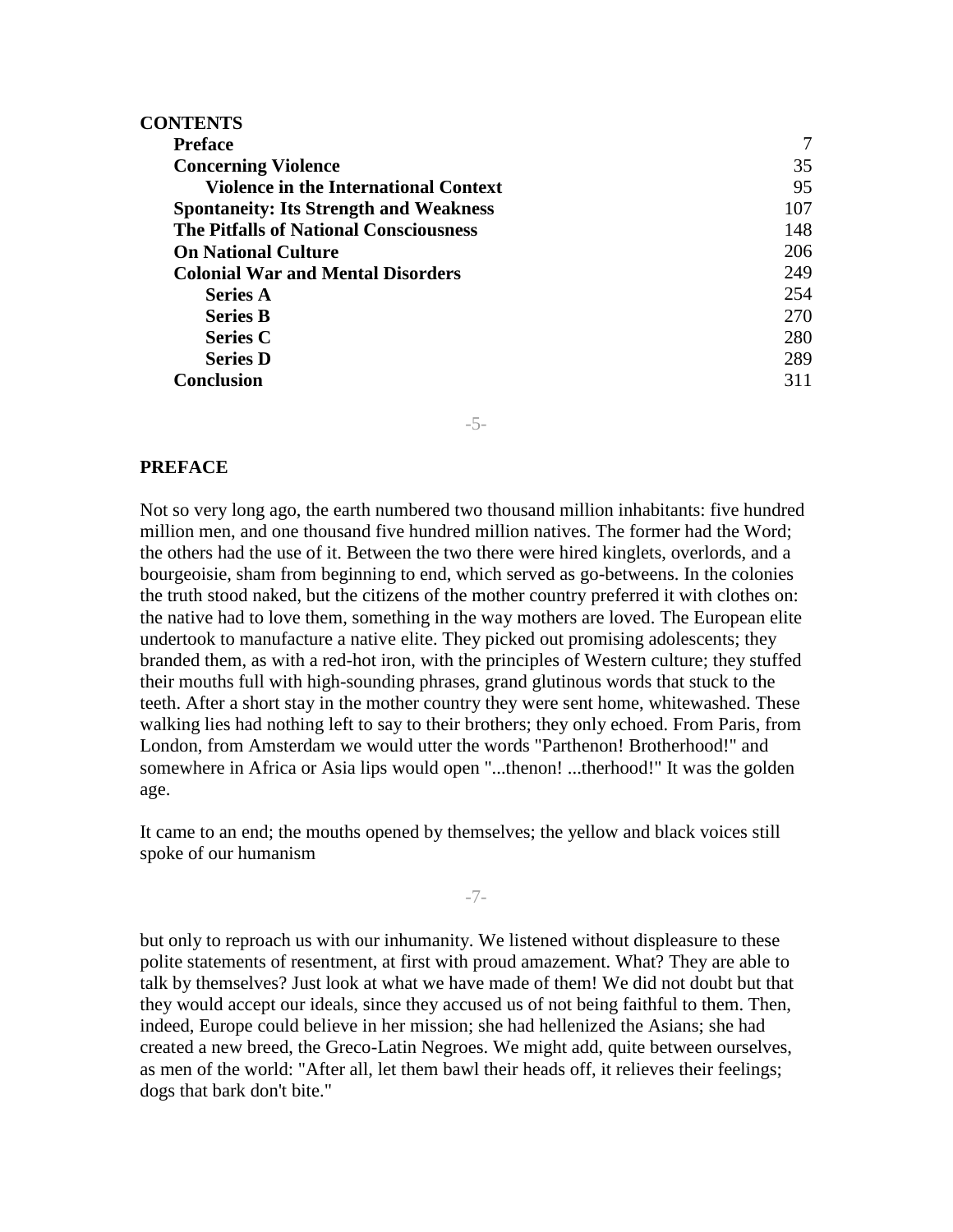A new generation came on the scene, which changed the issue. With unbelievable patience, its writers and poets tried to explain to us that our values and the true facts of their lives did not hang together, and that they could neither reject them completely nor yet assimilate them. By and large, what they were saying was this: "You are making us into monstrosities; your humanism claims we are at one with the rest of humanity but your racist methods set us apart." Very much at our ease, we listened to them all; colonial administrators are not paid to read Hegel, and for that matter they do not read much of him, but they do not need a philosopher to tell them that uneasy consciences are caught up in their own contradictions. They will not get anywhere; so, let us perpetuate their discomfort; nothing will come of it but talk. If they were, the experts told us, asking for anything at all precise in their wailing, it would be integration. Of course, there is no question of granting that; the system, which depends on overexploitation, as you know, would be mined. But it's enough to hold the carrot in front of their noses, they'll gallop all right. As to a revolt, we need not worry at all; what native in his senses would go off to massacre the fair sons of Europe simply to become European as

-8-

they are? In short, we encouraged these disconsolate spirits and thought it not a bad idea for once to award the Prix Goncourt to a Negro. That was before '39.

1961. Listen: "Let us waste no time in sterile litanies and nauseating mimicry. Leave this Europe where they are never done talking of Man, yet murder men everywhere they find them, at the corner of every one of their own streets, in all the corners of the globe. For centuries they have stifled almost the whole of humanity in the name of a so-called spiritual experience." The tone is new. Who dares to speak thus? It is an African, a man from the Third World, an ex-"native." He adds: " Europe now lives at such a mad, reckless pace that she is running headlong into the abyss; we would do well to keep away from it." In other words, she's done for. A truth which is not pleasant to state but of which we are all convinced, are we not, fellow-Europeans, in the marrow of our bones?

We must however make one reservation. When a Frenchman, for example, says to other Frenchmen, "The country is done for"--which has happened, I should think, almost every day since 1930--it is emotional talk; burning with love and fury, the speaker includes himself with his fellowcountrymen. And then, usually, he adds, "Unless..." His meaning is clear; no more mistakes must be made; if his instructions are not carried out to the letter, then and only then will the country go to pieces. In short, it is a threat followed by a piece of advice and these remarks are so much the less shocking in that they spring from a national intersubjectivity. But on the contrary, when Fanon says of Europe that she is rushing to her doom, far from sounding the alarm he is merely setting out a diagnosis. This doctor neither claims that she is a hopeless case -miracles have been known to exist--nor does he give her the means to cure herself. He certifies that she is dying, on external evidence, founded on symptoms that he can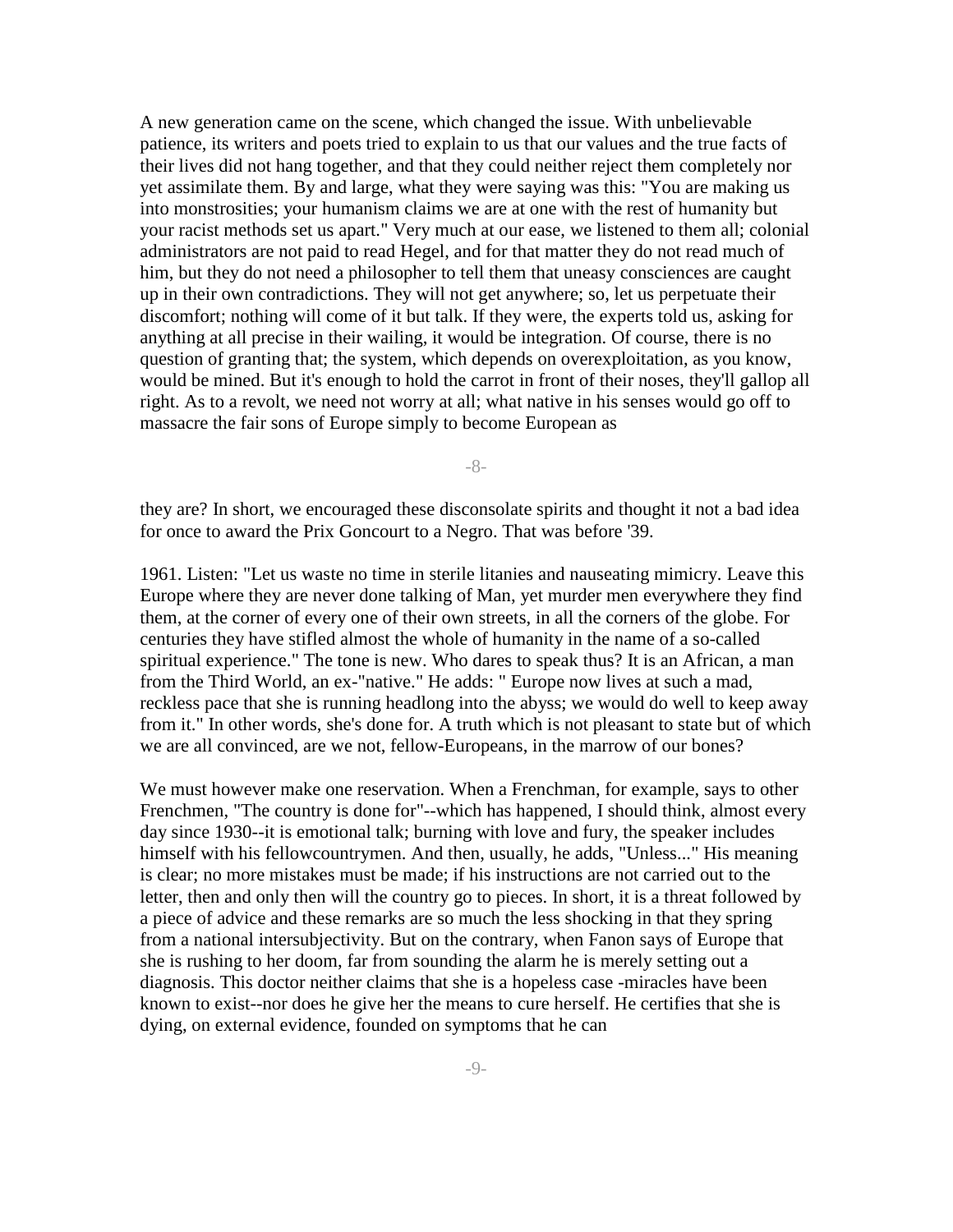observe. As to curing her, no; he has other things to think about; he does not give a damn whether she lives or dies. Because of this, his book is scandalous. And if you murmur, jokingly embarrassed, "He has it in for us!" the true nature of the scandal escapes you; for Fanon has nothing in for you at all; his work--red-hot for some--in what concerns you is as cold as ice; he speaks of you often, never to you. The black Goncourts and the yellow Nobels are finished; the days of colonized laureates are over. An ex-native, Frenchspeaking, bends that language to new requirements, makes use of it, and speaks to the colonized only: "Natives of all underdeveloped countries, unite? What a downfall! For the fathers, we alone were the speakers; the sons no longer even consider us as valid intermediaries: we are the objects of their speeches. Of course, Fanon mentions in passing our well-known crimes: Sétif, Hanoi, Madagascar: but he does not waste his time in condemning them; he uses them. If he demonstrates the tactics of colonialism, the complex play of relations which unite and oppose the colonists to the people of the mother country, it is for his brothers; his aim is to teach them to beat us at our own game.

In short, the Third World finds *itself* and speaks to *itself* through his voice. We know that it is not a homogeneous world; we know too that enslaved peoples are still to be found there, together with some who have achieved a simulacrum of phony independence, others who are still fighting to attain sovereignty and others again who have obtained complete freedom but who live under the constant menace of imperialist aggression. These differences are born of colonial history, in other words of oppression. Here, the mother country is satisfied to keep some feudal rulers in her pay; there, dividing and ruling she has created a native bourgeoisie, sham from beginning to end; elsewhere she has played a double game: the

-10-

colony is planted with settlers and exploited at the same time. Thus Europe has multiplied divisions and opposing groups, has fashioned classes and sometimes even racial prejudices, and has endeavored by every means to bring about and intensify the stratification of colonized societies. Fanon hides nothing: in order to fight against us the former colony must fight against itself: or, rather, the two struggles form part of a whole. In the heat of battle, all internal barriers break down; the puppet bourgeoisie of businessmen and shopkeepers, the urban proletariat, which is always in a privileged position, the *lumpenproletariat* of the shanty towns--all fall into line with the stand made by the rural masses, that veritable reservoir of a national revolutionary army; for in those countries where colonialism has deliberately held up development, the peasantry, when it rises, quickly stands out as the revolutionary class. For it knows naked oppression, and suffers far more from it than the workers in the towns, and in order not to die of hunger, it demands no less than a complete demolishing of all existing structures. In order to triumph, the national revolution must be socialist; if its career is cut short, if the native bourgeoisie takes over power, the new state, in spite of its formal sovereignty, remains in the hands of the imperialists. The example of Katanga illustrates this quite well. Thus the unity of the Third World is not yet achieved. It is a work in progress, which begins by the union, in each country, after independence as before, of the whole of the colonized people under the command of the peasant class. This is what Fanon explains to his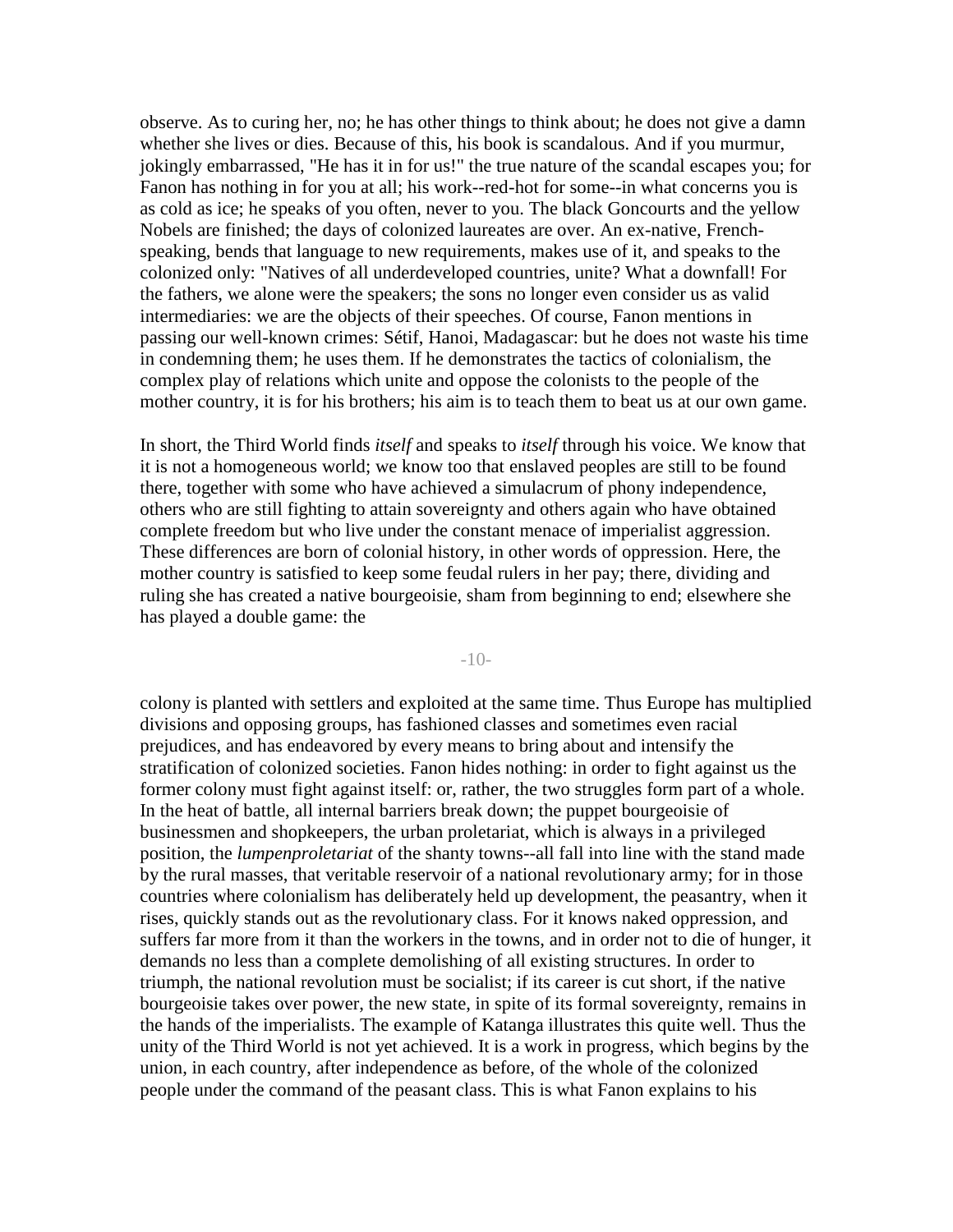brothers in Africa, Asia, and Latin America: we must achieve revolutionary socialism all together everywhere, or else one by one we will be defeated by our former masters. He hides nothing, neither weaknesses, nor discords, nor mystification. Here, the movement gets off to a bad start; there, after a striking initial success it loses momentum;

-11-

elsewhere it has come to a standstill, and if it is to start again, the peasants must throw their bourgeoisie overboard. The reader is sternly put on his guard against the most dangerous will o' the wisps: the cult of the leader and of personalities, Western culture, and what is equally to be feared, the withdrawal into the twilight of past African culture. For the only true culture is that of the revolution; that is to say, it is constantly in the making. Fanon speaks out loud; we Europeans can hear him, as the fact that you hold this book in your hand proves; is he not then afraid that the colonial powers may take advantage of his sincerity?

No; he fears nothing. Our methods are out-of-date; they can sometimes delay emancipation, but not stop it. And do not think that we can change our ways; neocolonialism, that idle dream of mother countries, is a lot of hot air; the "Third Forces" don't exist, or if they do they are only the tin-pot bourgeoisies that colonialism has already placed in the saddle. Our Machiavellianism has little purchase on this wideawake world that has run our falsehoods to earth one after the other. The settler has only recourse of one thing: brute force, when he can command it; the native has only one choice, between servitude or supremacy. What does Fanon care whether you read his work or not? It is to his brothers that he denounces our old tricks, and he is sure we have no more up our sleeves. It is to them he says: "Europe has laid her hands on our continents, and we must slash at her fingers till she lets go. It's a good moment; nothing can happen at Bizerta, at Elizabethville or in the Algerian bled \* that the whole world does not hear about. The rival blocs take opposite sides, and hold each other in check; let us take advantage of this paralysis, let us burst into history, forcing

\*Up-country in North Africa.--*Trans*.

\_\_\_\_\_\_\_\_\_\_\_\_\_\_\_\_\_\_\_\_

-12-

it by our invasion into universality for the first time. Let us start fighting; and if we've no other arms, the waiting knife's enough."

Europeans, you must open this book and enter into it. After a few steps in the darkness you will see strangers gathered around a fire; come close, and listen, for they are talking of the destiny they will mete out to your trading centers and to the hired soldiers who defend them. They will see you, perhaps, but they will go on talking among themselves, without even lowering their voices. This indifference strikes home: their fathers, shadowy creatures, *your* creatures, were but dead souls; you it was who allowed them glimpses of light, to you only did they dare speak, and you did not bother to reply to such zombies.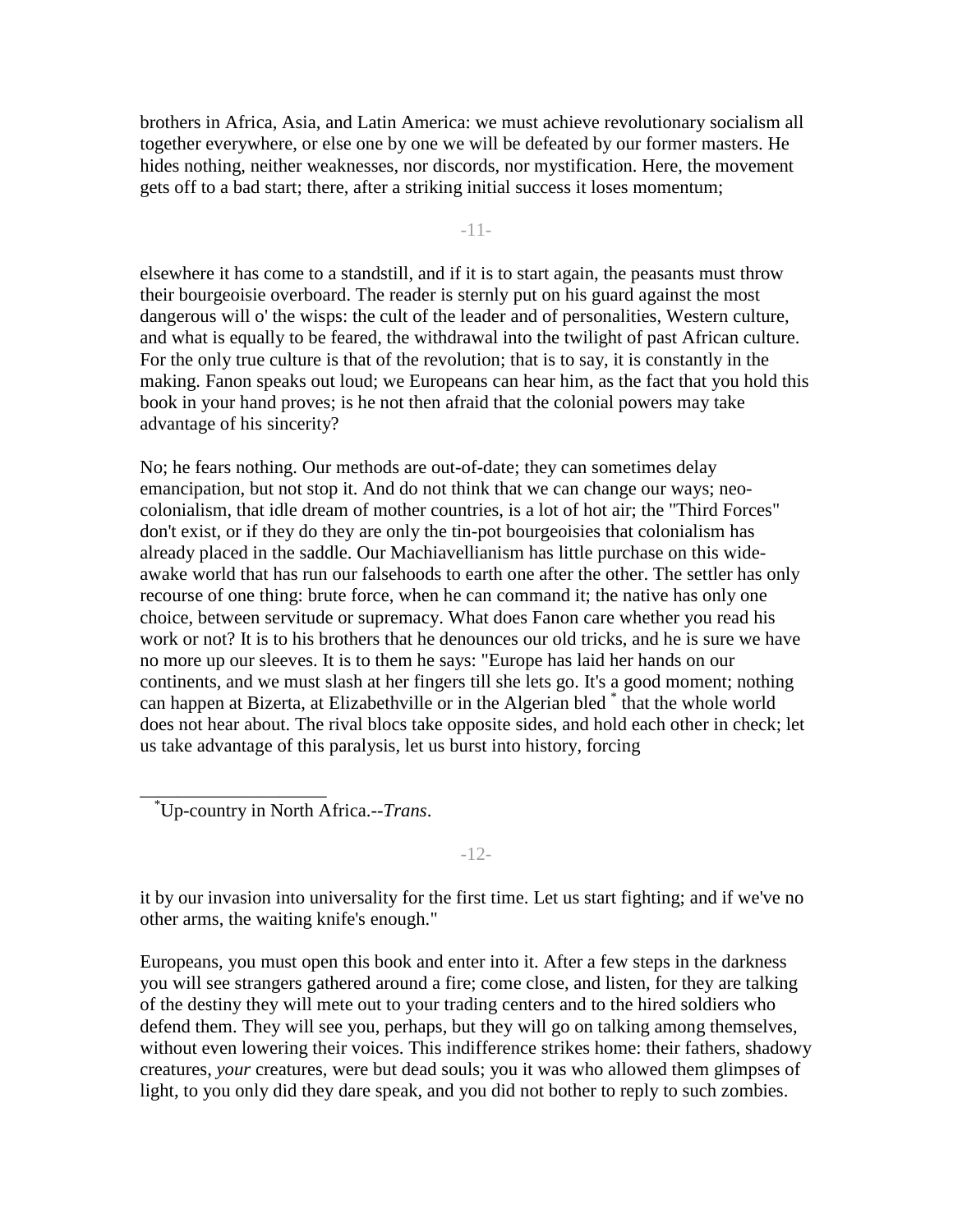Their sons ignore you; a fire warms them and sheds light around them, and you have not lit it. Now, at a respectful distance, it is you who will feel furtive, nightbound, and perished with cold. Turn and turn about; in these shadows from whence a new dawn will break, it is you who are the zombies.

In this case, you will say, let's throw away this book. Why read it if it is not written for us? For two reasons: the first is that Fanon explains you to his brothers and shows them the mechanism by which we are estranged from ourselves; take advantage of this, and get to know yourselves seen in the light of truth, objectively. Our victims know us by their scars and by their chains, and it is this that makes their evidence irrefutable. It is enough that they show us what we have made of them for us to realize what we have made of ourselves. But is it any use? Yes, for Europe is at death's door. But, you will say, we live in the mother country, and we disapprove of her excesses. It is true, you are not settlers, but you are no better. For the pioneers belonged to you; you sent them overseas, and it was you they enriched. You warned them

-13-

that if they shed too much blood you would disown them, or say you did, in something of the same way as any state maintains abroad a mob of agitators, agents provocateurs, and spies whom it disowns when they are caught. You, who are so liberal and so humane, who have such an exaggerated adoration of culture that it verges on affectation, you pretend to forget that you own colonies and that in them men are massacred in your name. Fanon reveals to his comrades--above all to some of them who are rather too Westernized--the solidarity of the people of the mother country and of their representatives in the colonies. Have the courage to read this book, for in the first place it will make you ashamed, and shame, as Marx said, is a revolutionary sentiment. You see, I, too, am incapable of ridding myself of subjective illusions; I, too, say to you: "All is lost, unless..." As a European, I steal the enemy's book, and out of it I fashion a remedy for Europe. Make the most of it.

And here is the second reason: if you set aside Sorel's fascist utterances, you will find that Fanon is the first since Engels to bring the processes of history into the clear light of day. Moreover, you need not think that hotheadedness or an unhappy childhood has given him some uncommon taste for violence; he acts as the interpreter of the situation, that's all. But this is enough to enable him to constitute, step by step, the dialectic which liberal hypocrisy hides from you and which is as much responsible for our existence as for his.

During the last century, the middle classes looked on the workers as covetous creatures, made lawless by their greedy desires; but they took care to include these great brutes in our own species, or at least they considered that they were free men--that is to say, free to sell their labor. In France, as in England, humanism claimed to be universal.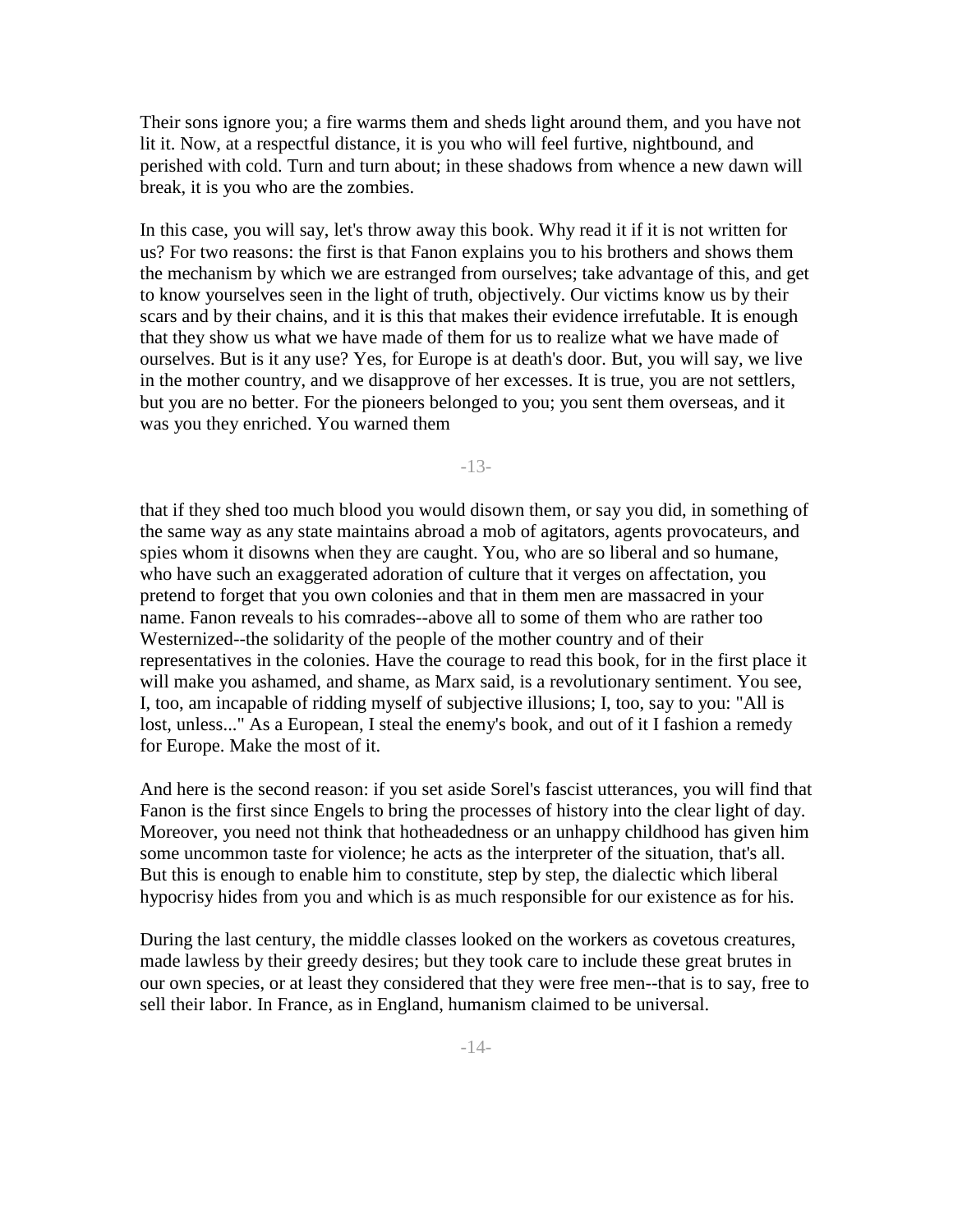In the case of forced labor, it is quite the contrary. There is no contract; moreover, there must be intimidation and thus oppression grows. Our soldiers overseas, rejecting the universalism of the mother country, apply the "numerus clausus" to the human race: since none may enslave, rob, or kill his fellow man without committing a crime, they lay down the principle that the native is not one of our fellow men. Our striking power has been given the mission of changing this abstract certainty into reality: the order is given to reduce the inhabitants of the annexed country to the level of superior monkeys in order to justify the settler's treatment of them as beasts of burden. Violence in the colonies does not only have for its aim the keeping of these enslaved men at arm's length; it seeks to dehumanize them. Everything will be done to wipe out their traditions, to substitute our language for theirs and to destroy their culture without giving them ours. Sheer physical fatigue will stupefy them. Starved and ill, if they have any spirit left, fear will finish the job; guns are leveled at the peasant; civilians come to take over his land and force him by dint of flogging to till the land for them. If he shows fight, the soldiers fire and he's a dead man; if he gives in, he degrades himself and he is no longer a man at all; shame and fear will split up his character and make his inmost self fall to pieces. The business is conducted with flying colors and by experts; the "psychological services" weren't established yesterday; nor was brainwashing. And yet, in spite of all these efforts, their ends are nowhere achieved: neither in the Congo, where Negroes' hands were cut off, nor in Angola, where until very recently malcontents' lips were pierced in order to shut them with padlocks. I do not say that it is impossible to change a man into an animal: I simply say that you won't get there without weakening him considerably. Blows will never suffice; you have to push the

-15-

starvation further, and that's the trouble with slavery.

For when you domesticate a member of our own species, you reduce his output, and however little you may give him, a farmyard man finishes by costing more than he brings in. For this reason the settlers are obliged to stop the breaking-in halfway; the result, neither man nor animal, is the native. Beaten, undernourished, ill, terrified -but only up to a certain point--he has, whether he's black, yellow, or white, always the same traits of character: he's a sly-boots, a lazybones, and a thief, who lives on nothing, and who understands only violence.

Poor settler; here is his contradiction naked, shorn of its trappings. He ought to kill those he plunders, as they say djinns do. Now, this is not possible, because he must exploit them as well. Because he can't carry massacre on to genocide, and slavery to animal-like degradation, he loses control, the machine goes into reverse, and a relentless logic leads him on to decolonization.

But it does not happen immediately. At first the European's reign continues. He has already lost the battle, but this is not obvious; he does not yet know that the natives are only half native; to hear him talk, it would seem that he ill-treats them in order to destroy or to repress the evil that they have rooted in them; and after three generations their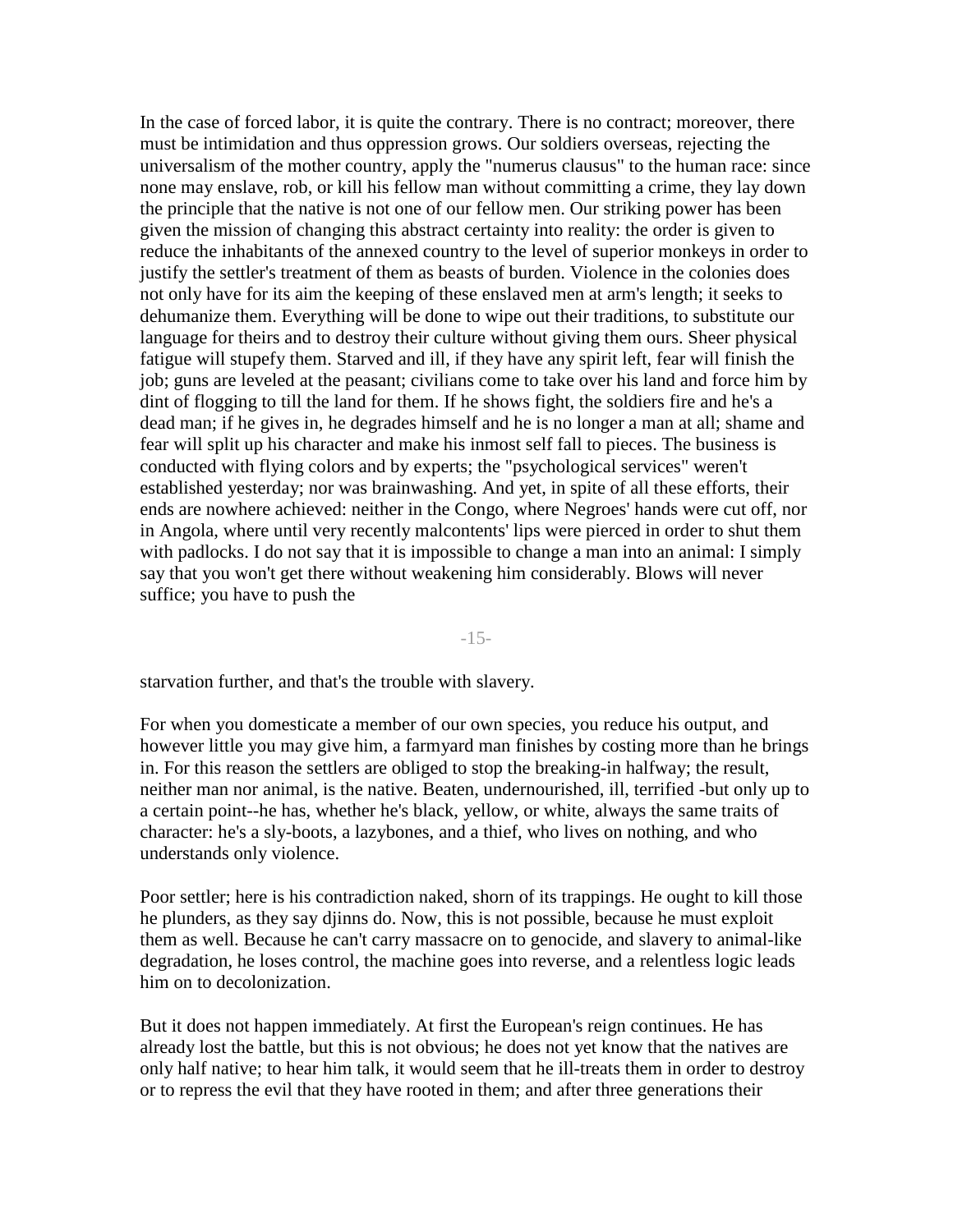pernicious instincts will reappear no more. What instincts does he mean? The instincts that urge slaves on to massacre their master? Can he not here recognize his own cruelty turned against himself? In the savagery of these oppressed peasants, does he not find his own settler's savagery, which they have absorbed through every pore and for which there is no cure? The reason is simple; this imperious being, crazed by his absolute power and by the fear of losing it, no longer remembers clearly that he was once a man; he takes himself for a horsewhip or a gun; he has come to believe that the domestication of the

-16-

"inferior races" will come about by the conditioning of their reflexes. But in this he leaves out of account the human memory and the ineffaceable marks left upon it; and then, above all there is something which perhaps he has never known: we only become what we are by the radical and deep-seated refusal of that which others have made of us. Three generations did we say? Hardly has the second generation opened their eyes than from then on they've seen their fathers being flogged. In psychiatric terms, they are "traumatized" for life. But these constantly renewed aggressions, far from bringing them to submission, thrust them into an unbearable contradiction which the European will pay for sooner or later. After that, when it is their turn to be broken in, when they are taught what shame and hunger and pain are, all that is stirred up in them is a volcanic fury whose force is equal to that of the pressure put upon them. You said they understand nothing but violence? Of course; first, the only violence is the settler's; but soon they will make it their own; that is to say, the same violence is thrown back upon us as when our reflection comes forward to meet us when we go toward a mirror.

Make no mistake about it; by this mad fury, by this bitterness and spleen, by their everpresent desire to kill us, by the permanent tensing of powerful muscles which are afraid to relax, they have become men: men *because of* the settler, who wants to make beasts of burden of them -because of him, and against him. Hatred, blind hatred which is as yet an abstraction, is their only wealth; the Master calls it forth because he seeks to reduce them to animals, but he fails to break it down because his interests stop him halfway. Thus the "half natives" are still humans, through the power and the weakness of the oppressor which is transformed within them into a stubborn refusal of the animal condition. We realize what follows;

-17-

they're lazy: of course--it's a form of sabotage. They're sly and thieving; just imagine! But their petty thefts mark the beginning of a resistance which is still unorganized. That is not enough; there are those among them who assert themselves by throwing themselves barehanded against the guns; these are their heroes. Others make men of themselves by murdering Europeans, and these are shot down; brigands or martyrs, their agony exalts the terrified masses.

Yes, terrified; at this fresh stage, colonial aggression turns inward in a current of terror among the natives. By this I do not only mean the fear that they experience when faced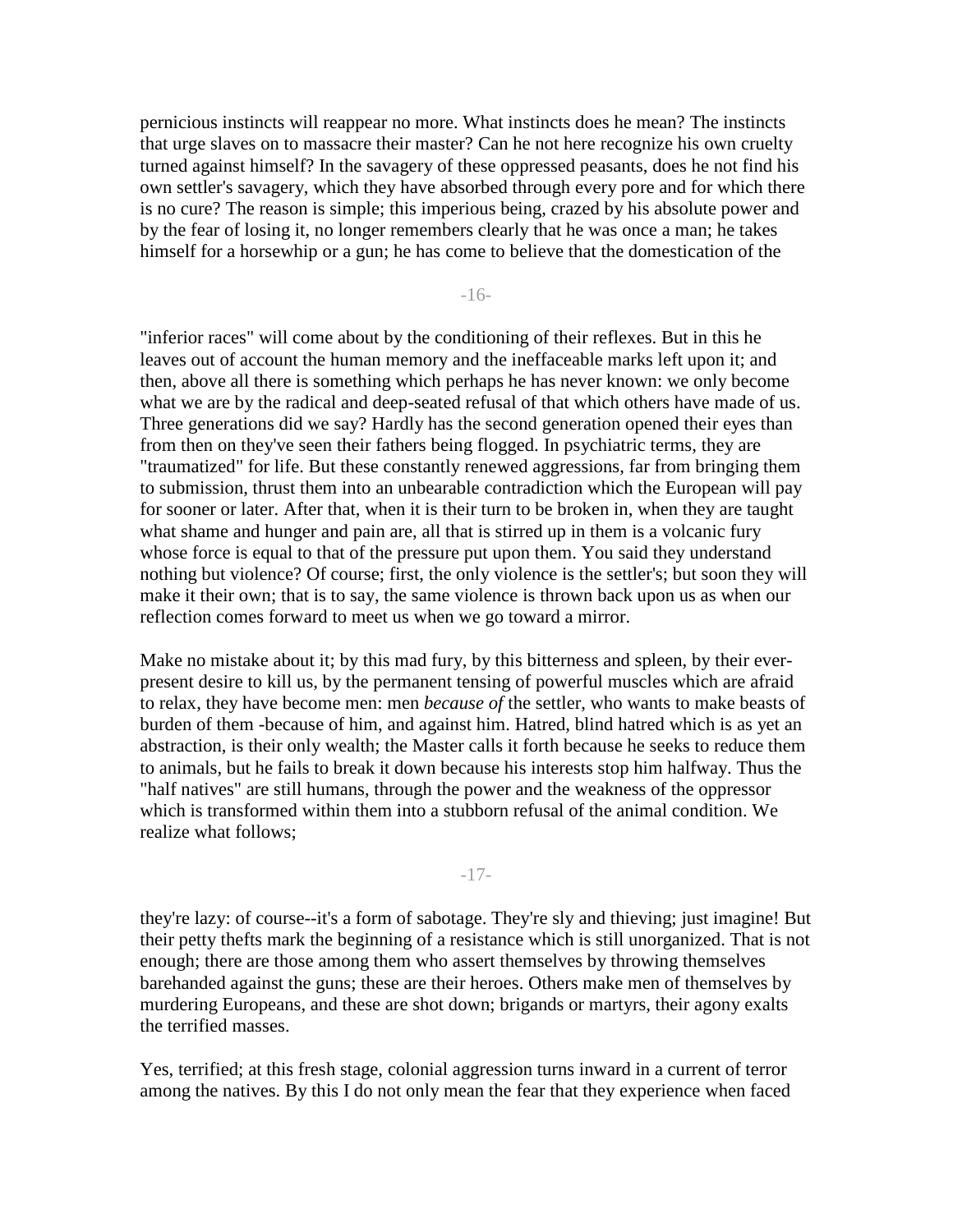with our inexhaustible means of repression but also that which their own fury produces in them. They are cornered between our guns pointed at them and those terrifying compulsions, those desires for murder which spring from the depth of their spirits and which they do not always recognize; for at first it is not *their* violence, it is ours, which turns back on itself and rends them; and the first action of these oppressed creatures is to bury deep down that hidden anger which their and our moralities condemn and which is however only the last refuge of their humanity. Read Fanon: you will learn how, in the period of their helplessness, their mad impulse to murder is the expression of the natives' collective unconscious.

If this suppressed fury fails to find an outlet, it turns in a vacuum and devastates the oppressed creatures themselves. In order to free themselves they even massacre each other. The different tribes fight between themselves since they cannot face the real enemy--and you can count on colonial policy to keep up their rivalries; the man who raises his knife against his brother thinks that he has destroyed once and for all the detested image of their common degradation, even though these expiatory victims don't quench their thirst for blood. They can only stop

-18-

themselves from marching against the machine-guns by doing our work for us; of their own accord they will speed up the dehumanization that they reject. Under the amused eye of the settler, they will take the greatest precautions against their own kind by setting up supernatural barriers, at times reviving old and terrible myths, at others binding themselves by scrupulous rites. It is in this way that an obsessed person flees from his deepest needs--by binding himself to certain observances which require his attention at every turn. They dance; that keeps them busy; it relaxes their painfully contracted muscles; and then the dance mimes secretly, often without their knowing, the refusal they cannot utter and the murders they dare not commit. In certain districts they make use of that last resort--possession by spirits. Formerly this was a religious experience in all its simplicity, a certain communion of the faithful with sacred things; now they make of it a weapon against humiliation and despair; Mumbo-Jumbo and all the idols of the tribe come down among them, rule over their violence and waste it in trances until it is exhausted. At the same time these high-placed personages protect them; in other words the colonized people protect themselves against colonial estrangement by going one better in religious estrangement, with the unique result that finally they add the two estrangements together and each reinforces the other. Thus in certain psychoses the hallucinated person, tired of always being insulted by his demon, one fine day starts hearing the voice of an angel who pays him compliments; but the jeers don't stop for all that; only from then on, they alternate with congratulations. This is a defense, but it is also the end of the story; the self is disassociated, and the patient heads for madness. Let us add, for certain other carefully selected unfortunates, that other witchery of which I have already spoken: Western culture. If I were them, you may say, I'd prefer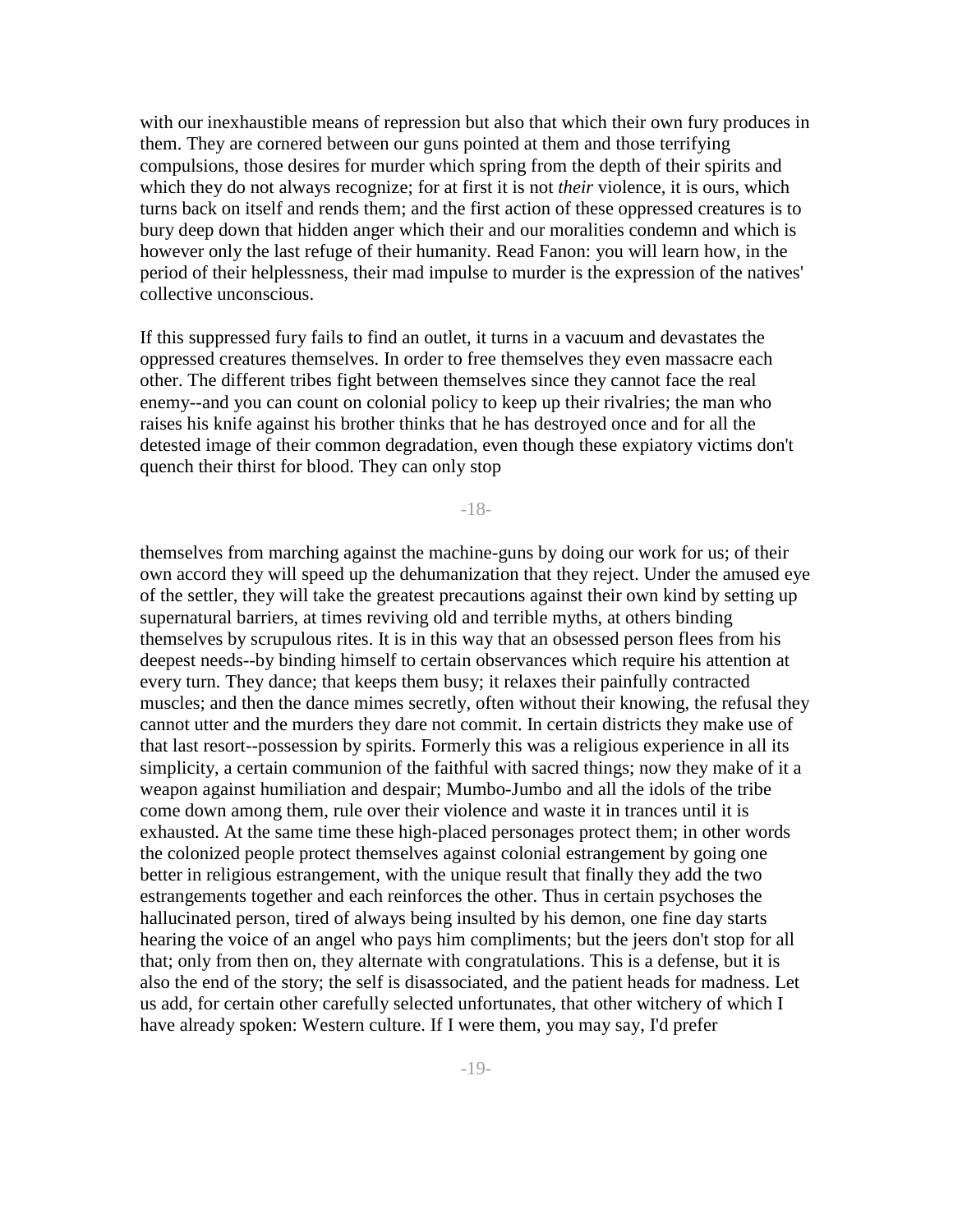my Mumbo-Jumbo to their Acropolis. Very good: you've grasped the situation. But not altogether, because you *aren't* them--or not yet. Otherwise you would know that they can't choose; they must have both. Two worlds: that makes two bewitchings; they dance all night and at dawn they crowd into the churches to hear mass; each day the split widens. Our enemy betrays his brothers and becomes our accomplice; his brothers do the same thing. The status of "native" is a nervous condition introduced and maintained by the settler among colonized people *with their consent*.

Laying claim to and denying the human condition at the same time: the contradiction is explosive. For that matter it does explode, you know as well as I do; and we are living at the moment when the match is put to the fuse. When the rising birth rate brings wider famine in its wake, when these newcomers have life to fear rather more than death, the torrent of violence sweeps away all barriers. In Algeria and Angola, Europeans are massacred at sight. It is the moment of the boomerang; it is the third phase of violence; it comes back on us, it strikes us, and we do not realize any more than we did the other times that it's we who have launched it. The "liberals" are stupefied; they admit that we were not polite enough to the natives, that it would have been wiser and fairer to allow them certain rights in so far as this was possible; they ask nothing better than to admit them in batches and without sponsors to that very exclusive club, our species; and now this barbarous, mad outburst doesn't spare them any more than the bad settlers. The Left at home is embarrassed; they know the true situation of the natives, the merciless oppression they are submitted to; they do not condemn their revolt, knowing full well that we have done everything to provoke it. But, all the same, they think to themselves, there *are* limits; these guerillas

-20-

should be bent on showing that they are chivalrous; that would be the best way of showing they are men. Sometimes the Left scolds them..."You're going too far; we won't support you any more." The natives don't give a damn about their support; for all the good it does them they might as well stuff it up their backsides. Once their war began, they saw this hard truth: that every single one of us has made his bit, has got something out of them; they don't need to call anyone to witness; they'll grant favored treatment to no one.

There is one duty to be done, one end to achieve: to thrust out colonialism by *every* means in their power. The more farseeing among us will be, in the last resort, ready to admit this duty and this end; but we cannot help seeing in this ordeal by force the altogether inhuman means that these less-than-men make use of to win the concession of a charter of humanity. Accord it to them at once, then, and let them endeavor by peaceful undertakings to deserve it. Our worthiest souls contain racial prejudice.

They would do well to read Fanon; for he shows clearly that this irrepressible violence is neither sound and fury, nor the resurrection of savage instincts, nor even the effect of resentment: it is man recreating himself. I think we understood this truth at one time, but we have forgotten it--that no gentleness can efface the marks of violence; only violence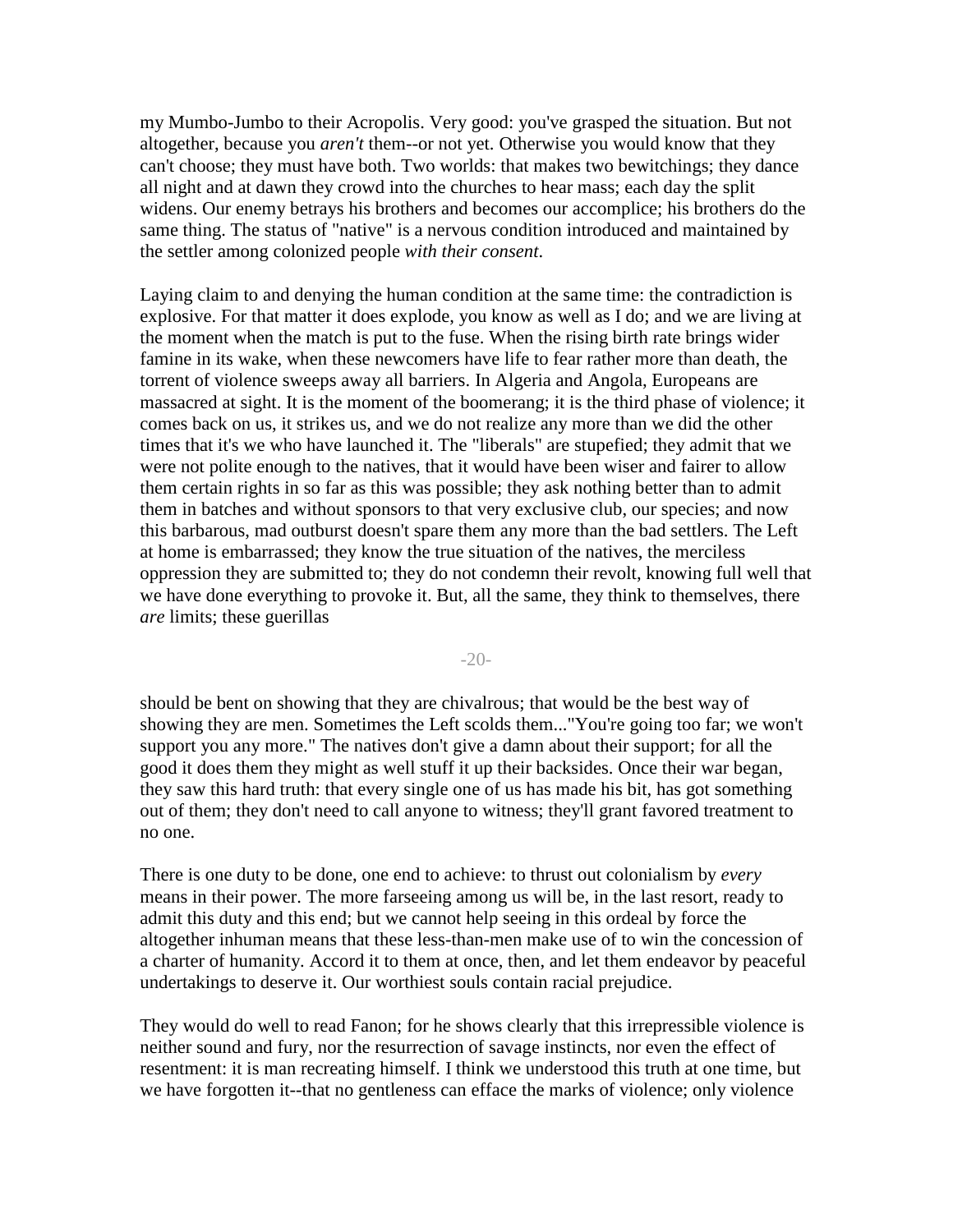itself can destroy them. The native cures himself of colonial neurosis by thrusting out the settler through force of arms. When his rage boils over, he rediscovers his lost innocence and he comes to know himself in that he himself creates his self. Far removed from his war, we consider it as a triumph of barbarism; but of its own volition it achieves, slowly but surely, the emancipation of the rebel, for bit by bit it destroys in him and around him the colonial gloom. Once begun, it is a war that gives no quarter. You may fear or be feared; that is

-21-

to say, abandon yourself to the disassociations of a sham existence or conquer your birthright of unity. When the peasant takes a gun in his hands, the old myths grow dim and the prohibitions are one by one forgotten. The rebel's weapon is the proof of his humanity. For in the first days of the revolt you must kill: to shoot down a European is to kill two birds with one stone, to destroy an oppressor and the man he oppresses at the same time: there remain a dead man, and a free man; the survivor, for the first time, feels a *national* soil under his foot. At this moment the Nation does not shrink from him; wherever he goes, wherever he may be, she is; she follows, and is never lost to view, for she is one with his liberty. But, after the first surprise, the colonial army strikes; and then all must unite or be slaughtered. Tribal dissensions weaken and tend to disappear; in the first place because they endanger the revolution, but for the more profound reason that they served no other purpose before than to divert violence against false foes. When they remain--as in the Congo-it's because they are kept up by the agents of colonialism. The Nation marches forward; for each of her children she is to be found wherever his brothers are fighting. Their feeling for each other is the reverse of the hatred they feel for you; they are brothers inasmuch as each of them has killed and may at any moment have to kill again. Fanon shows his readers the limits of "spontaneity" and the need for and dangers of "organization." But however great may be the task at each turning of the way the revolutionary consciousness deepens. The last complexes flee away; no one need come to us talking of the "dependency" complex of an ALN soldier.

With his blinkers off, the peasant takes account of his real needs; before they were enough to kill him, but he

\**National Army of Liberation in Algeria*.--*Trans*

\_\_\_\_\_\_\_\_\_\_\_\_\_\_\_\_\_\_\_\_

-22-

tried to ignore them; now he sees them as infinitely great requirements. In this violence which springs from the people, which enables them to hold out for five years-for eight years as the Algerians have done--the military, political, and social necessities cannot be separated. The war, by merely setting the question of command and responsibility, institutes new structures which will become the first institutions of peace. Here, then, is man even now established in new traditions, the future children of a horrible present; here then we see him legitimized by a law which will be born or is born each day under fire: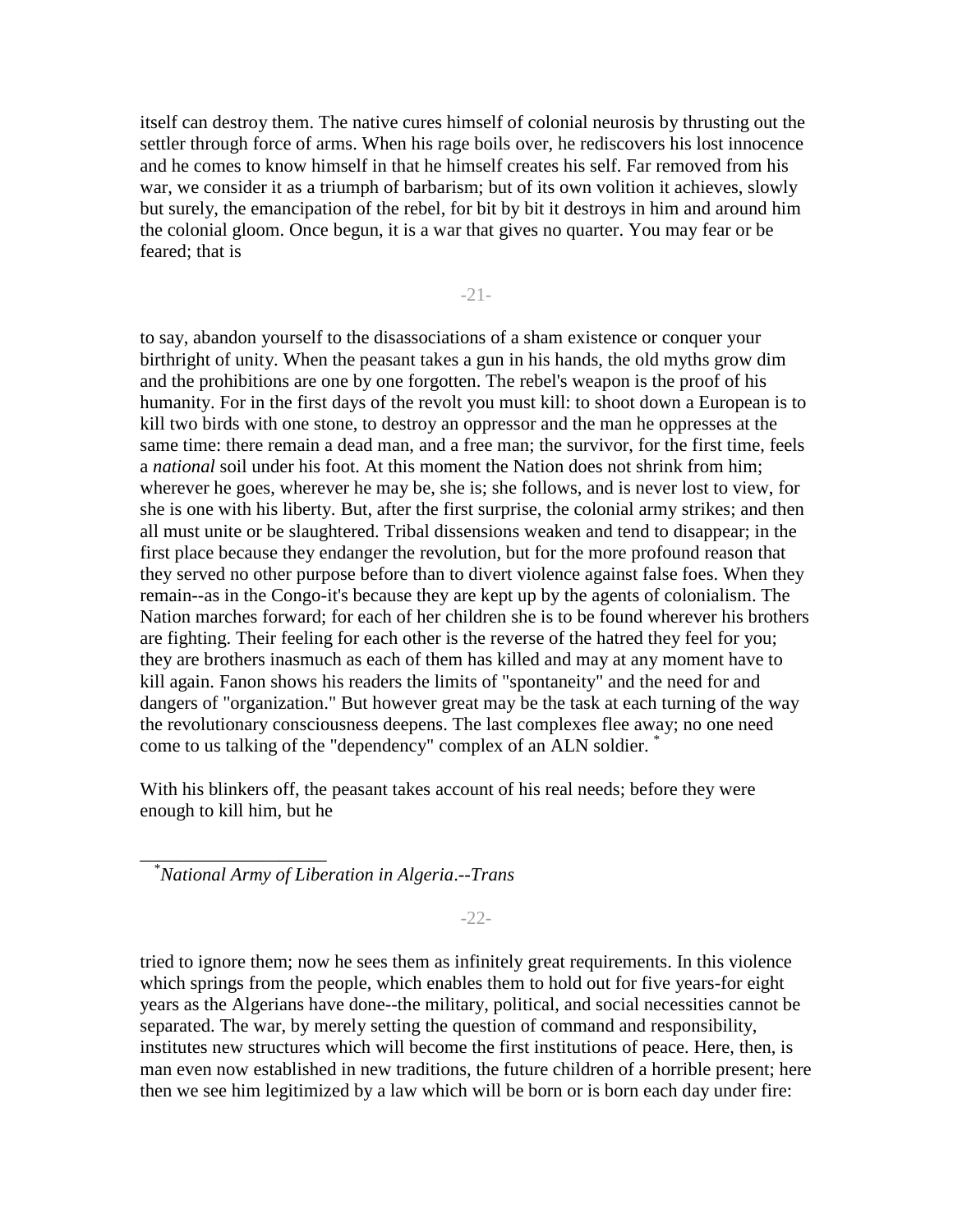once the last settler is killed, shipped home, or assimilated, the minority breed disappears, to be replaced by socialism. And that's not enough; the rebel does not stop there; for you can be quite sure that he is not risking his skin to find himself at the level of a former inhabitant of the old mother country. Look how patient he is! Perhaps he dreams of another Dien Bien Phu, \* but don't think he's really counting on it; he's a beggar fighting, in his poverty, against rich men powerfully armed. While he is waiting for decisive victories, or even without expecting them at all, he tires out his adversaries until they are sick of him.

It will not be without fearful losses; the colonial army becomes ferocious; the country is marked out, there are mopping-up operations, transfers of population, reprisal expeditions, and they massacre women and children. He knows this; this new man begins his life as a man at the end of it; he considers himself as a potential corpse. He will be killed; not only does he accept this risk, he's sure of it. This potential dead man has lost his wife and his children; he has seen so many dying men that he prefers victory to survival; others, not he, will have the fruits of

\_\_\_\_\_\_\_\_\_\_\_\_\_\_\_\_\_\_\_\_

-23-

victory; he is too weary of it all. But this weariness of the heart is the root of an unbelievable courage. We find our humanity on this side of death and despair; he finds it beyond torture and death. We have sown the wind; he is the whirlwind. The child of violence, at every moment he draws from it his humanity. We were men at his expense, he makes himself man at ours: a different man; of higher quality.

Here Fanon stops. He has shown the way forward: he is the spokesman of those who are fighting and he has called for union, that is to say the unity of the African continent against all dissensions and all particularisms. He has gained his end. If he had wished to describe in all its details the historical phenomenon of decolonization he would have to have spoken of us; this is not at all his intention. But, when we have closed the book, the argument continues within us, in spite of its author; for we feel the strength of the peoples in revolt and we answer by force. Thus there is a fresh moment of violence; and this time we ourselves are involved, for by its nature this violence is changing us, accordingly as the "half native" is changed. Every one of us must think for himself--always provided that he thinks at all; for in Europe today, stunned as she is by the blows received by France, Belgium, or England, even to allow your mind to be diverted, however slightly, is as good as being the accomplice in crime of colonialism. This book had not the slightest need of a preface, all the less because it is not addressed to us. Yet I have written one, in order to bring the argument to its conclusion; for we in Europe too are being decolonized: that is to say that the settler which is in every one of us is being savagely rooted out. Let us look at ourselves, if we can bear to, and see what is becoming of us. First, we must

<sup>\*</sup> The French army's drastic defeat at Dien Bien Phu ended the war in Indo-China.-- *Trans.*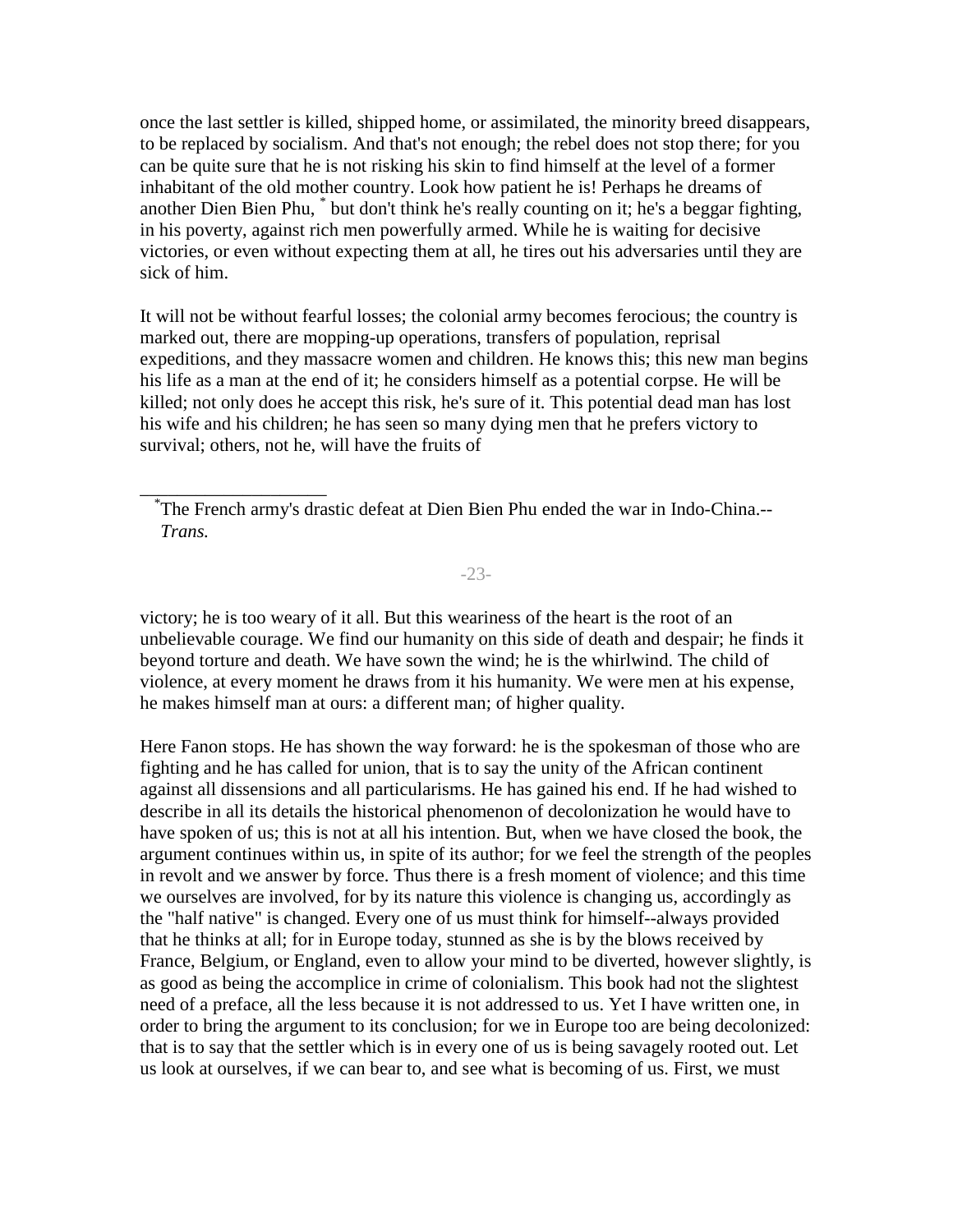face that unexpected revelation, the strip tease of our humanism. There you can see it, quite naked,

-24-

and it's not a pretty sight. It was nothing but an ideology of lies, a perfect justification for pillage; its honeyed words, its affectation of sensibility were only alibis for our aggressions. A fine sight they are too, the believers in nonviolence, saying that they are neither executioners nor victims. Very well then; if you're not victims when the government which you've voted for, when the army in which your younger brothers are serving without hesitation or remorse have undertaken race murder, you are, without a shadow of doubt, executioners. And if you choose to be victims and to risk being put in prison for a day or two, you are simply choosing to pull your irons out of the fire. But you will not be able to pull them out; they'll have to stay there till the end. Try to understand this at any rate: if violence began this very evening and if exploitation and oppression had never existed on the earth, perhaps the slogans of non-violence might end the quarrel. But if the whole regime, even your non-violent ideas, are conditioned by a thousand-year-old oppression, your passivity serves only to place you in the ranks of the oppressors.

You know well enough that we are exploiters. You know too that we have laid hands on first the gold and metals, then the petroleum of the "new continents," and that we have brought them back to the old countries. This was not without excellent results, as witness our palaces, our cathedrals, and our great industrial cities; and then when there was the threat of a slump, the colonial markets were there to soften the blow or to divert it. Crammed with riches, Europe accorded the human status *de jure* to its inhabitants. With us, to be a man is to be an accomplice of colonialism, since all of us without exception have profited by colonial exploitation. This fat, pale continent ends by falling into what Fanon rightly calls narcissism. Cocteau became irritated with Paris--"that city which talks about itself the whole time." Is Europe any different?

-25-

And that super-European monstrosity, North America? Chatter, chatter: liberty, equality, fraternity, love, honor, patriotism, and what have you. All this did not prevent us from making anti-racial speeches about dirty niggers, dirty Jews, and dirty Arabs. Highminded people, liberal or just softhearted, protest that they were shocked by such inconsistency; but they were either mistaken or dishonest, for with us there is nothing more consistent than a racist humanism since the European has only been able to become a man through creating slaves and monsters. While there was a native population somewhere this imposture was not shown up; in the notion of the human race we found an abstract assumption of universality which served as cover for the most realistic practices. On the other side of the ocean there was a race of less-than-humans who, thanks to us, might reach our status a thousand years hence, perhaps; in short, we mistook the elite for the genus. Today, the native populations reveal their true nature, and at the same time our exclusive "club" reveals its weakness--that it's neither more nor less than a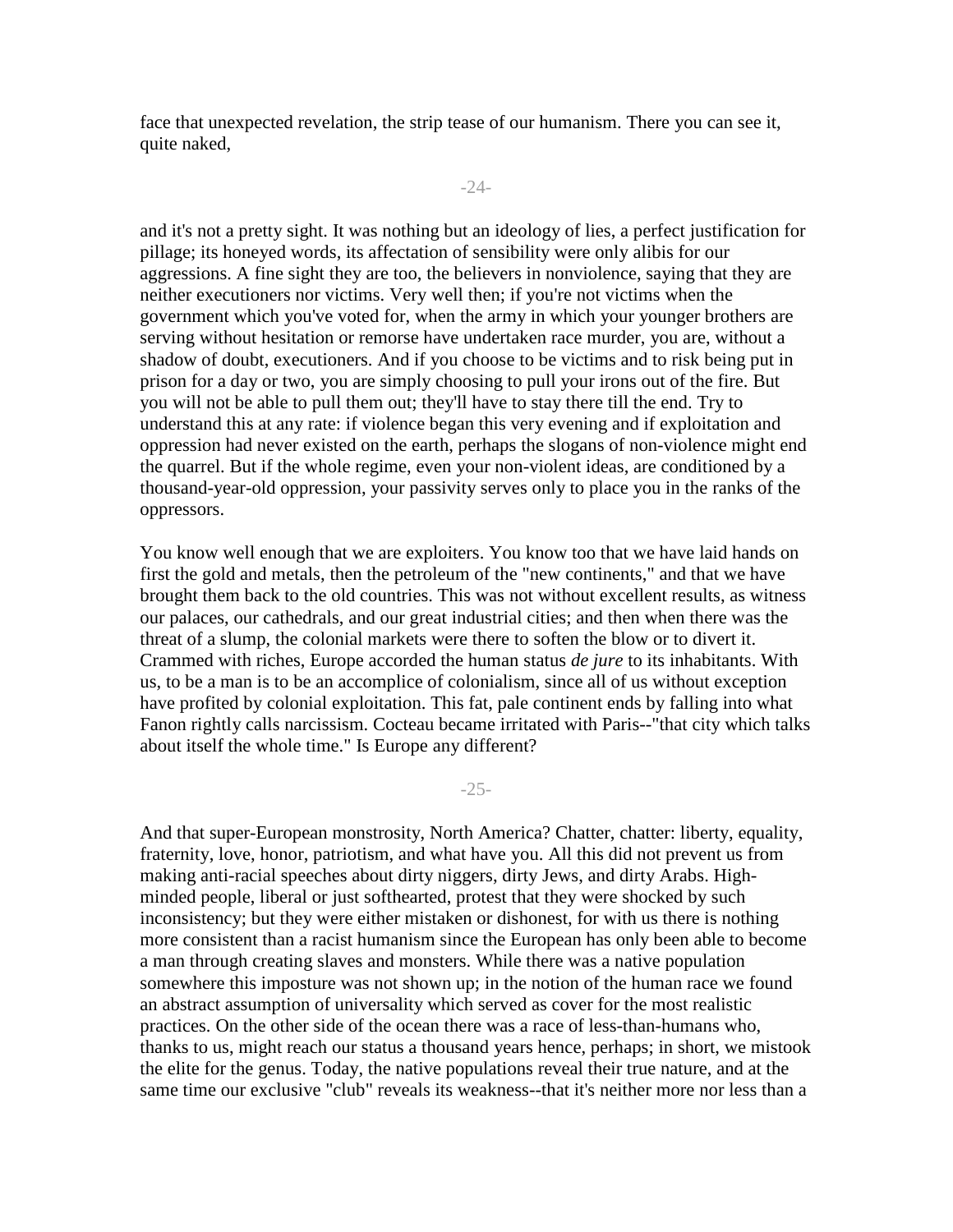minority. Worse than that: since the others become men in name against us, it seems that we are the enemies of mankind; the elite shows itself in its true colors--it is nothing more than a gang. Our precious sets of values begin to molt; on closer scrutiny you won't see one that isn't stained with blood. If you are looking for an example, remember these fine words: "How generous France is!" Us, generous? What about Sétif, then? And those eight years of ferocious war which have cost the lives of over a million Algerians? And the tortures?

But let it be understood that nobody reproaches us with having been false to such-andsuch a mission--for the very good reason that we had no mission at all. It is generosity itself that's in question; this fine melodious word has only one meaning: the granting of a statutory charter. For the

-26-

folk across the water, new men, freed men, no one has the power nor the right to give anything to anybody; for each of them has every right, and the right to everything. And when one day our human kind becomes full-grown, it will not define itself as the sum total of the whole world's inhabitants, but as the infinite unity of their mutual needs. Here I stop; you will have no trouble in finishing the job; all you have to do is to look our aristocratic virtues straight in the face, for the first and last time. They are cracking up; how could they survive the aristocracy of underlings who brought them into being? A few years ago, a bourgeois colonialist commentator found only this to say in defense of the West: "We aren't angels. But we, at least, feel some remorse." What a confession! Formerly our continent was buoyed up by other means: the Parthenon, Chartres, the Rights of Man, or the swastika. Now we know what these are worth; and the only chance of our being saved from shipwreck is the very Christian sentiment of guilt. You can see it's the end; Europe is springing leaks everywhere. What then has happened? It simply is that in the past we made history and now it is being made of us. The ratio of forces has been inverted; decolonization has begun; all that our hired soldiers can do is to delay its completion.

The old "mother countries" have still to go the whole hog; they still have to engage their entire forces in a battle which is lost before it has begun. At the end of the adventure we again find that colonial brutality which was Bugeaud's \* doubtful glory; but though it has been multiplied ten-fold, it's still not enough. The national service units are sent to Algeria, and they remain there seven

\_\_\_\_\_\_\_\_\_\_\_\_\_\_\_\_\_\_\_\_

<sup>\*</sup> Thomas-Robert Bugeaud de la Piconnerie, 1784-1849, Duke of Islay, Marshall of France. Famous for military exploits in the conquest of Algeria, he was appointed Governor of Algeria in 1840.-*Trans*.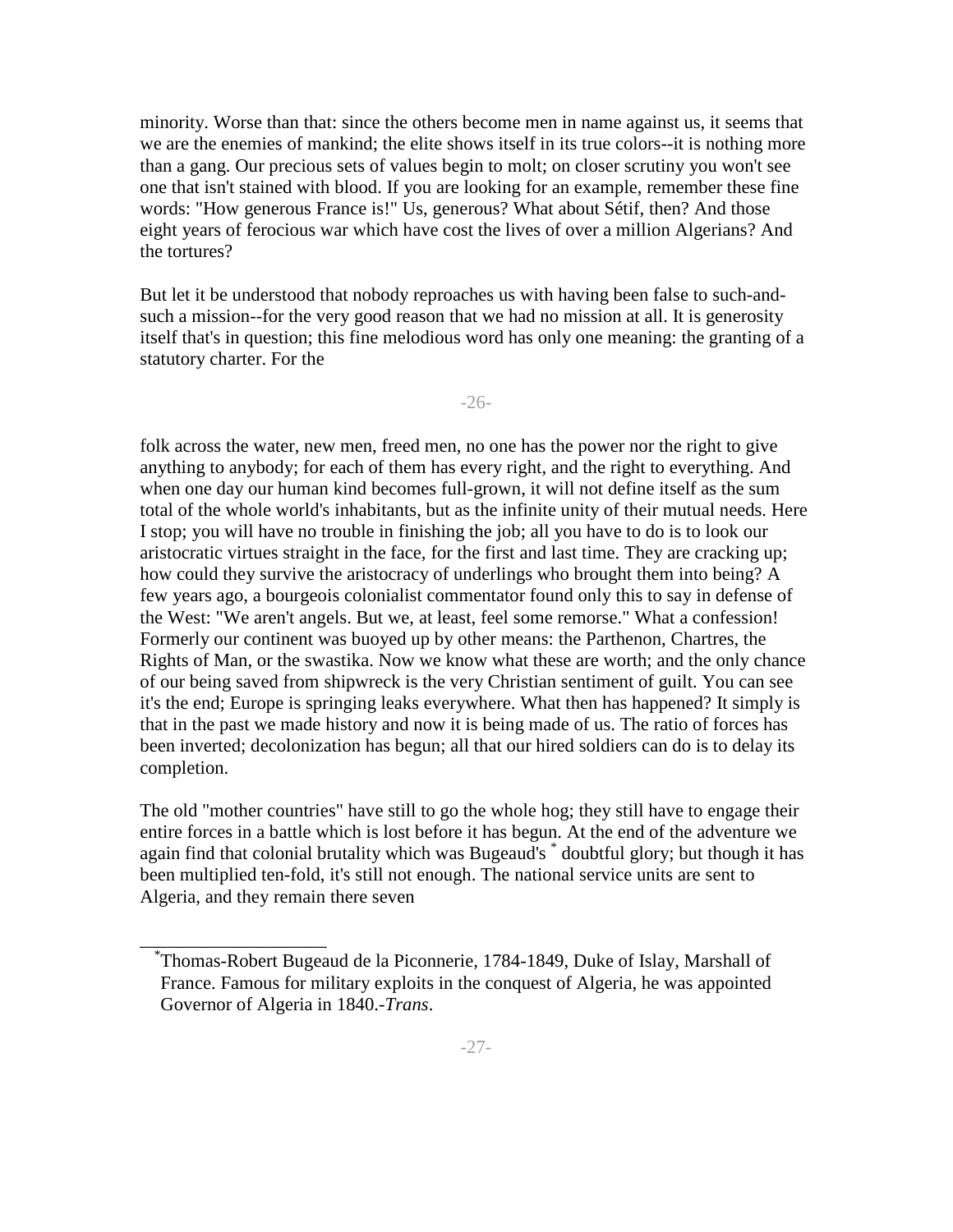years with no result. Violence has changed its direction. When we were victorious we practiced it without its seeming to alter us; it broke down the others, but for us men our humanism remained intact. United by their profits, the peoples of the mother countries baptized their commonwealth of crimes, calling them fraternity and love; today violence, blocked everywhere, comes back on us through our soldiers, comes inside and takes possession of us. Involution starts; the native recreates himself, and we, settlers and Europeans, ultras and liberals, we break up. Rage and fear are already blatant; they show themselves openly in the nigger-hunts in Algiers. Now, which side are the savages on? Where is barbarism? Nothing is missing, not even the tom-toms; the motorhorns beat out "*Al-gér-ie fran-çaise*" while the Europeans burn Moslems alive. Fanon reminds us that not so very long ago, a congress of psychiatrists was distressed by the criminal propensities of the native population. "Those people kill each other," they said, "that isn't normal. The Algerian's cortex must be underdeveloped." In central Africa, others have established that "the African makes very little use of his frontal lobes." These learned men would do well today to follow up their investigations in Europe, and particularly with regard to the French. For we, too, during the last few years, must be victims of "frontal sluggishness" since our patriots do quite a bit of assassinating of their fellowcountrymen, and if they're not at home, they blow up their house and their *concierge*. This is only a beginning; civil war is forecast for the autumn, or for the spring of next year. Yet our lobes seem to be in perfect condition; is it not rather the case that, since we cannot crush the natives, violence comes back on its tracks, accumulates in the very depths of our nature and seeks a way out? The union of the Algerian people causes the disunion of the French people; throughout the whole ter-

-28-

ritory of the ex-mother-country, the tribes are dancing their war dances. The terror has left Africa, and is settling here; for quite obviously there are certain furious beings who want to make us pay with our own blood for the shame of having been beaten by the native. Then too, there are the others, all the others who are equally guilty (for after Bizerta, after the lynchings of September, who among them came out into the streets to shout "We've had enough"?) but less spectacular--the liberals, and the toughs of the tender Left.

The fever is mounting amongst them too, and resentment at the same time. And they certainly have the wind up! They hide their rage in myths and complicated rites; in order to stave off the day of reckoning and the need for decision they have put at the head of our affairs a Grand Magician whose business it is to keep us all in the dark at all costs. Nothing is being done; violence, proclaimed by some, disowned by others, turns in a vacuum; one day it bursts out at Metz, the next at Bordeaux; it's here, there and everywhere, like in a game of hunt the slipper. It's our turn to tread the path, step by step, which leads down to native level. But to become natives altogether, our soil must be occupied by a formerly colonized people and we must starve of hunger. This won't happen; for it's a discredited colonialism which is taking hold of us; this is the senile, arrogant master who will straddle us; here he comes, our Mumbo-Jumbo.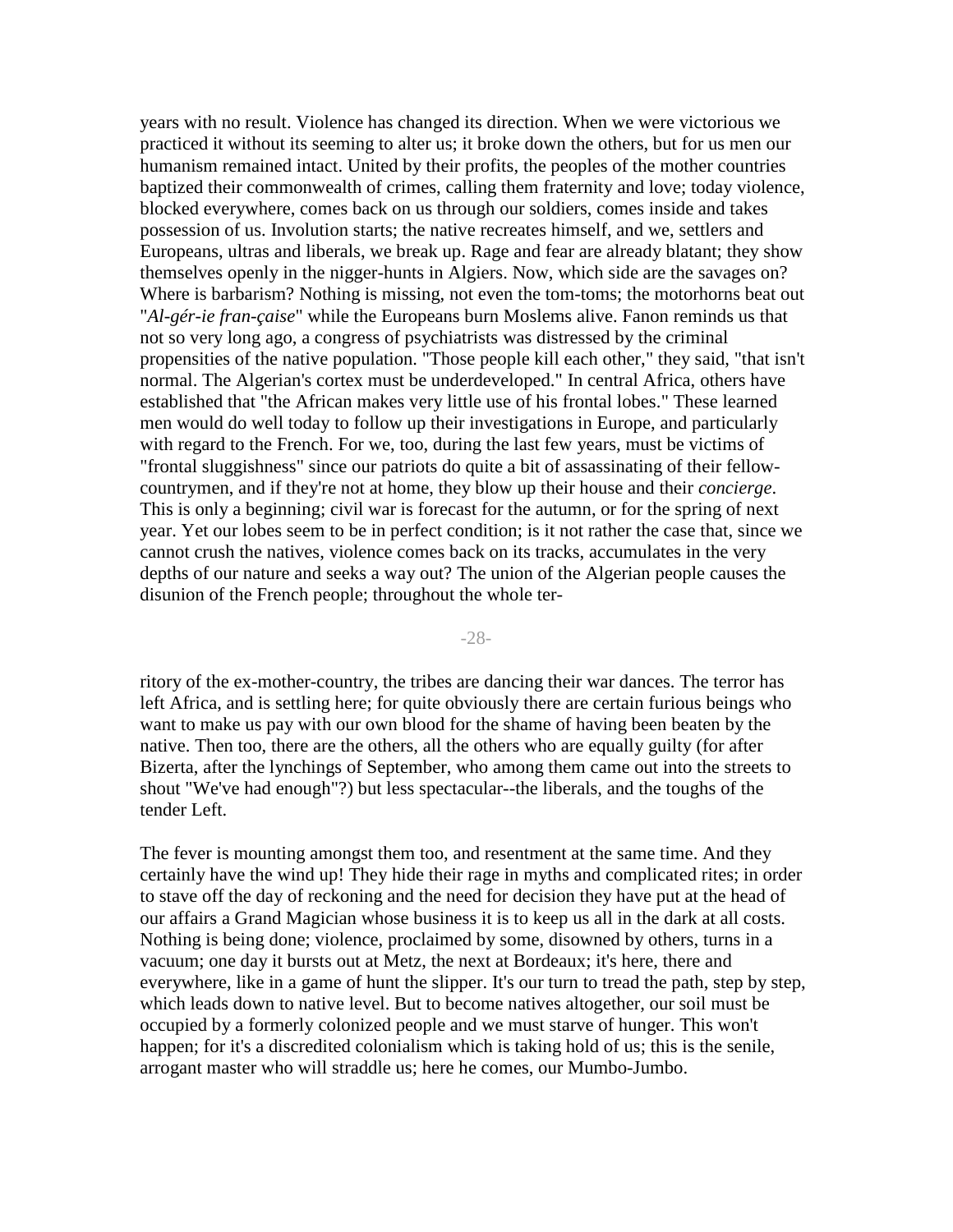And when you have read Fanon's last chapter, you will be convinced that it would be better for you to be a native at the uttermost depths of his misery than to be a former settler. It is not right for a police official to be obliged to torture for ten hours a day; at that rate, his nerves will fall to bits, unless the torturers are forbidden in their own interests to work overtime. When it is desirable that the morality of the nation and the army

-29-

should be protected by the rigors of the law, it is not right that the former should systematically demoralize the latter, nor that a country with a Republican tradition should confide hundreds and thousands of its young folk to the care of putschist officers. It is not right, my fellow-countrymen, you who know very well all the crimes committed in our name, it's not at all right that you do not breathe a word about them to anyone, not even to your own soul, for fear of having to stand in judgment of yourself. I am willing to believe that at the beginning you did not realize what was happening; later, you doubted whether such things could be true; but now you know, and still you hold your tongues. Eight years of silence; what degradation! And your silence is all to no avail; today, the blinding sun of torture is at its zenith; it lights up the whole country. Under that merciless glare, there is not a laugh that does not ring false, not a face that is not painted to hide fear or anger, not a single action that does not betray our disgust, and our complicity. It is enough today for two French people to meet together for there to be a dead man between them. One dead man did I say? In other days France was the name of a country. We should take care that in 1961 it does not become the name of a nervous disease.

Will we recover? Yes. For violence, like Achilles' lance, can heal the wounds that it has inflicted. Today, we are bound hand and foot, humiliated and sick with fear; we cannot fall lower. Happily this is not yet enough for the colonialist aristocracy; it cannot complete its delaying mission in Algeria until it has first finished colonizing the French. Every day we retreat in front of the battle, but you may be sure that we will not avoid it; the killers need it; they'll go for us and hit out blindly to left and right.

Thus the day of magicians and fetishes will end; you will have to fight, or rot in concentration camps. This is

-30-

the end of the dialectic; you condemn this war but do riot yet dare to declare yourselves to be on the side of the Algerian fighters; never fear, you can count on the settlers and the hired soldiers; they'll make you take the plunge. Then, perhaps, when your back is to the wall, you will let loose at last that new violence which is raised up in you by old, oftrepeated crimes. But, as they say, that's another story: the history of mankind. The time is drawing near, I am sure, when we will join the ranks of those who make it.

-- Jean-Paul Sartre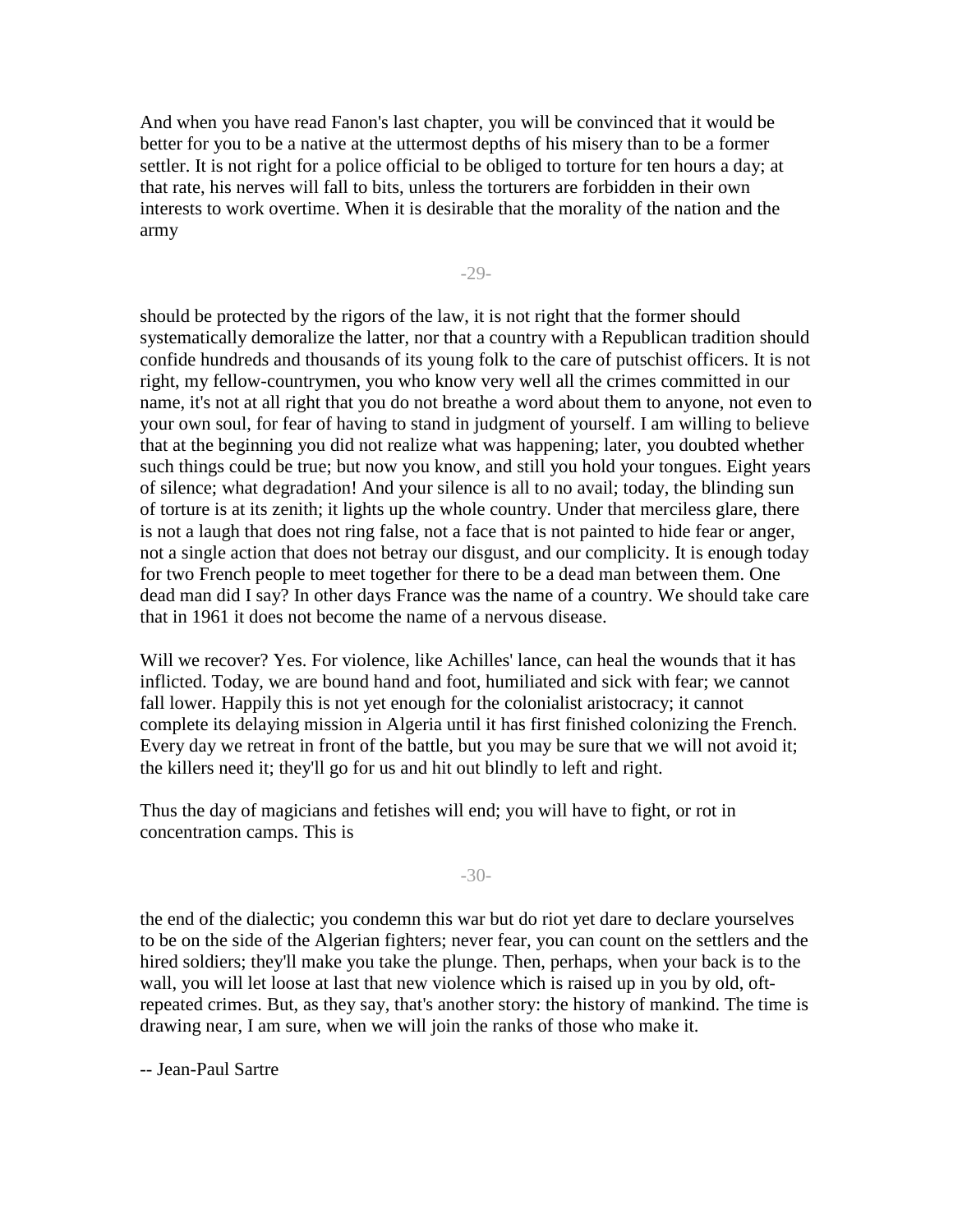#### **The Wretched of the Earth**

-33-

#### **CONCERNING VIOLENCE**

National liberation, national renaissance, the restoration of nationhood to the people, commonwealth: whatever may be the headings used or the new formulas introduced, decolonization is always a violent phenomenon. At whatever level we study it- relationships between individuals, new names for sports clubs, the human admixture at cocktail parties, in the police, on the directing boards of national or private banks- decolonization is quite simply the replacing of a certain "species" of men by another "species" of men. Without any period of transition, there is a total, complete, and absolute substitution. It is true that we could equally well stress the rise of a new nation, the setting up of a new state, its diplomatic relations, and its economic and political trends. But we have precisely chosen to speak of that kind of *tabula rasa* which characterizes at the outset all decolonization. Its unusual importance is that it constitutes, from the very first day, the minimum demands of the colonized. To tell the truth, the proof of success lies in a whole social structure being changed from the bottom up. The extraordinary importance of this change is that it is willed, called for, demanded. The need for this change exists in its crude state, impetuous and compelling, in the consciousness and in the

-35-

lives of the men and women who are colonized. But the possibility of this change is equally experienced in the form of a terrifying future in the consciousness of another "species" of men and women: the colonizers.

Decolonization, which sets out to change the order of the world, is, obviously, a program of complete disorder. But it cannot come as a result of magical practices, nor of a natural shock, nor of a friendly understanding. Decolonization, as we know, is a historical process: that is to say that it cannot be understood, it cannot become intelligible nor clear to itself except in the exact measure that we can discern the movements which give it historical form and content. Decolonization is the meeting of two forces, opposed to each other by their very nature, which in fact owe their originality to that sort of substantification which results from and is nourished by the situation in the colonies. Their first encounter was marked by violence and their existence together--that is to say the exploitation of the native by the settler--was carried on by dint of a great array of bayonets and cannons. The settler and the native are old acquaintances. In fact, the settler is right when he speaks of knowing "them" well. For it is the settler who has brought the native into existence and who perpetuates his existence. The settler owes the fact of his very existence, that is to say, his property, to the colonial system.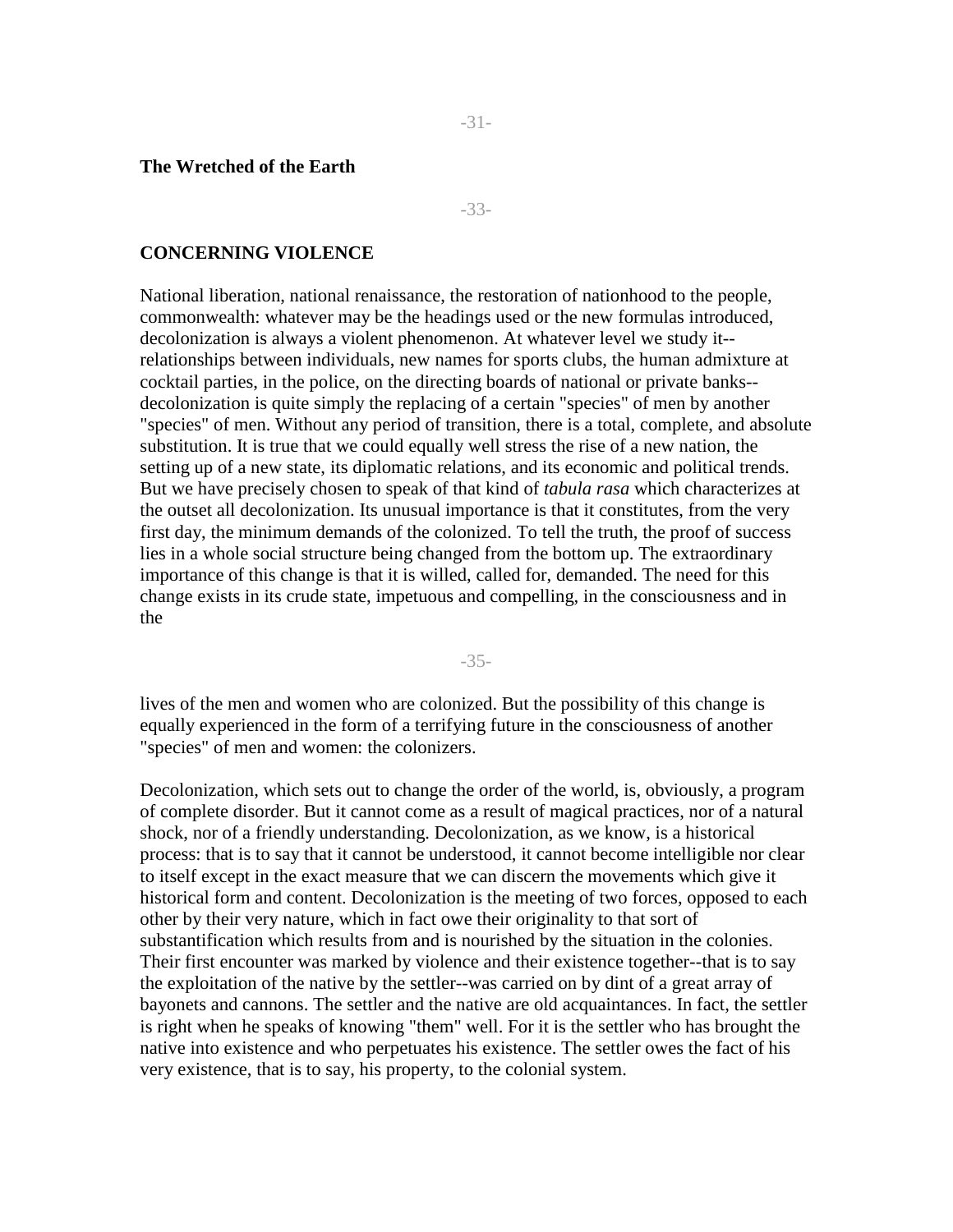Decolonization never takes place unnoticed, for it influences individuals and modifies them fundamentally. It transforms spectators crushed with their inessentiality into privileged actors, with the grandiose glare of history's floodlights upon them. It brings a natural rhythm into existence, introduced by new men, and with it a new language and a new humanity. Decolonization is the veritable creation of new men. But this creation owes nothing of its legitimacy to any supernatural power; the

-36-

"thing" which has been colonized becomes man during the same process by which it frees itself.

In decolonization, there is therefore the need of a complete calling in question of the colonial situation. If we wish to describe it precisely, we might find it in the wellknown words: "The last shall be first and the first last." Decolonization is the putting into practice of this sentence. That is why, if we try to describe it, all decolonization is successful.

The naked truth of decolonization evokes for us the searing bullets and bloodstained knives which emanate from it. For if the last shall be first, this will only come to pass after a murderous and decisive struggle between the two protagonists. That affirmed intention to place the last at the head of things, and to make them climb at a pace (too quickly, some say) the well-known steps which characterize an organized society, can only triumph if we use all means to turn the scale, including, of course, that of violence.

You do not turn any society, however primitive it may be, upside down with such a program if you have not decided from the very beginning, that is to say from the actual formulation of that program, to overcome all the obstacles that you will come across in so doing. The native who decides to put the program into practice, and to become its moving force, is ready for violence at all times. From birth it is clear to him that this narrow world, strewn with prohibitions, can only be called in question by absolute violence.

The colonial world is a world divided into compartments. It is probably unnecessary to recall the existence of native quarters and European quarters, of schools for natives and schools for Europeans; in the same way we need not recall apartheid in South Africa. Yet, if we examine closely this system of compartments, we will at

-37-

least be able to reveal the lines of force it implies. This approach to the colonial world, its ordering and its geographical layout will allow us to mark out the lines on which a decolonized society will be reorganized.

The colonial world is a world cut in two. The dividing line, the frontiers are shown by barracks and police stations. In the colonies it is the policeman and the soldier who are the official, instituted go-betweens, the spokesmen of the settler and his rule of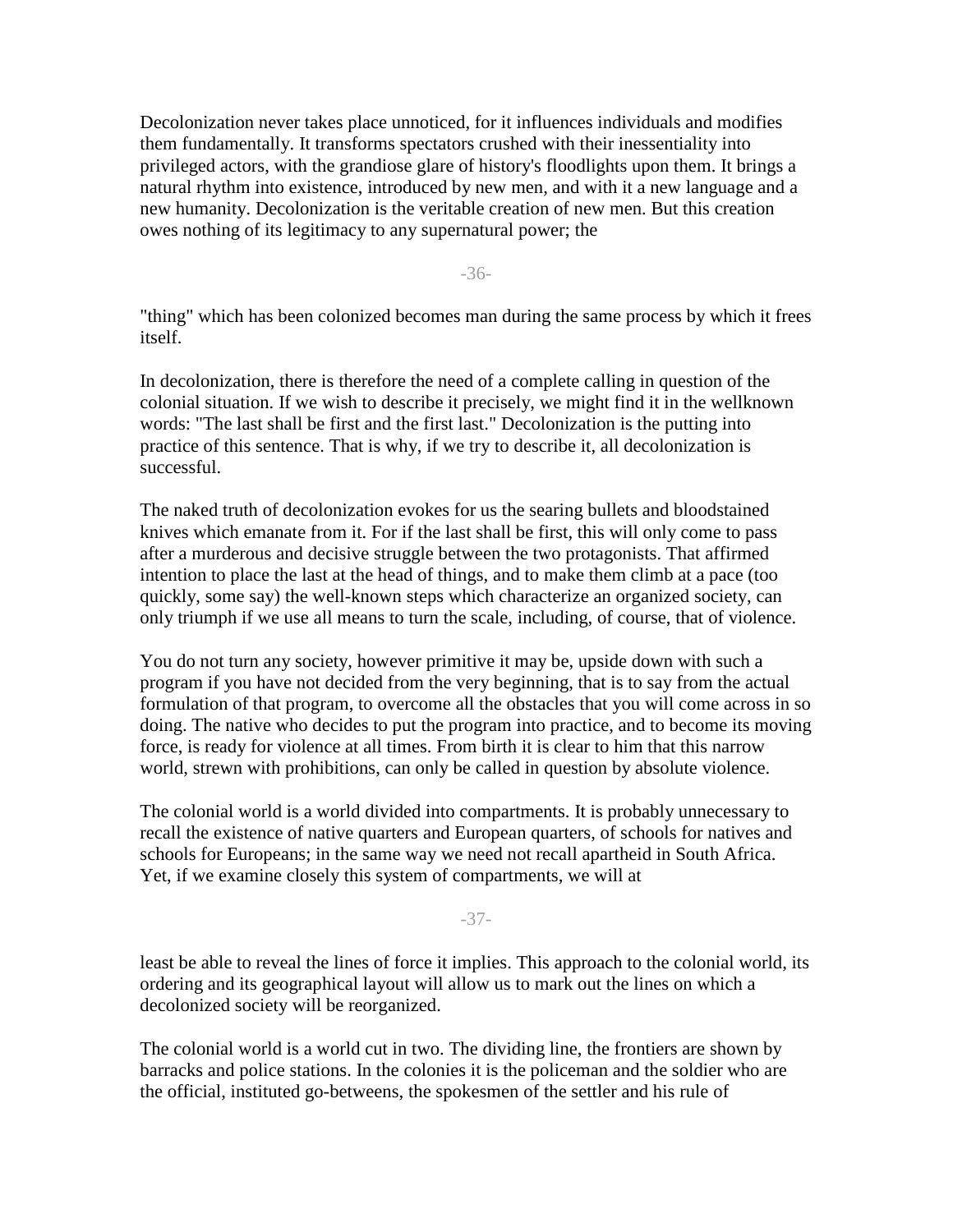oppression. In capitalist societies the educational system, whether lay or clerical, the structure of moral reflexes handed down from father to son, the exemplary honesty of workers who are given a medal after fifty years of good and loyal service, and the affection which springs from harmonious relations and good behavior--all these aesthetic expressions of respect for the established order serve to create around the exploited person an atmosphere of submission and of inhibition which lightens the task of policing considerably. In the capitalist countries a multitude of moral teachers, counselors and "bewilderers" separate the exploited from those in power. In the colonial countries, on the contrary, the policeman and the soldier, by their immediate presence and their frequent and direct action maintain contact with the native and advise him by means of rifle butts and napalm not to budge. It is obvious here that the agents of government speak the language of pure force. The intermediary does not lighten the oppression, nor seek to hide the domination; he shows them up and puts them into practice with the clear conscience of an upholder of the peace; yet he is the bringer of violence into the home and into the mind of the native.

The zone where the natives live is not complementary to the zone inhabited by the settlers. The two zones are opposed, but not in the service of a higher unity. Obedient to the rules of pure Aristotelian logic, they both

-38-

follow the principle of reciprocal exclusivity. No conciliation is possible, for of the two terms, one is superfluous. The settlers' town is a strongly built town, all made of stone and steel. It is a brightly lit town; the streets are covered with asphalt, and the garbage cans swallow all the leavings, unseen, unknown and hardly thought about. The settler's feet are never visible, except perhaps in the sea; but there you're never close enough to see them. His feet are protected by strong shoes although the streets of his town are clean and even, with no holes or stones. The settler's town is a well-fed town, an easygoing town; its belly is always full of good things. The settlers' town is a town of white people, of foreigners.

The town belonging to the colonized people, or at least the native town, the Negro village, the medina, the reservation, is a place of ill fame, peopled by men of evil repute. They are born there, it matters little where or how; they die there, it matters not where, nor how. It is a world without spaciousness; men live there on top of each other, and their huts are built one on top of the other. The native town is a hungry town, starved of bread, of meat, of shoes, of coal, of light. The native town is a crouching village, a town on its knees, a town wallowing in the mire. It is a town of niggers and dirty Arabs. The look that the native turns on the settler's town is a look of lust, a look of envy; it expresses his dreams of possession--all manner of possession: to sit at the settler's table, to sleep in the settler's bed, with his wife if possible. The colonized man is an envious man. And this the settler knows very well; when their glances meet he ascertains bitterly, always on the defensive, "They want to take our place." It is true, for there is no native who does not dream at least once a day of setting himself up in the settler's place.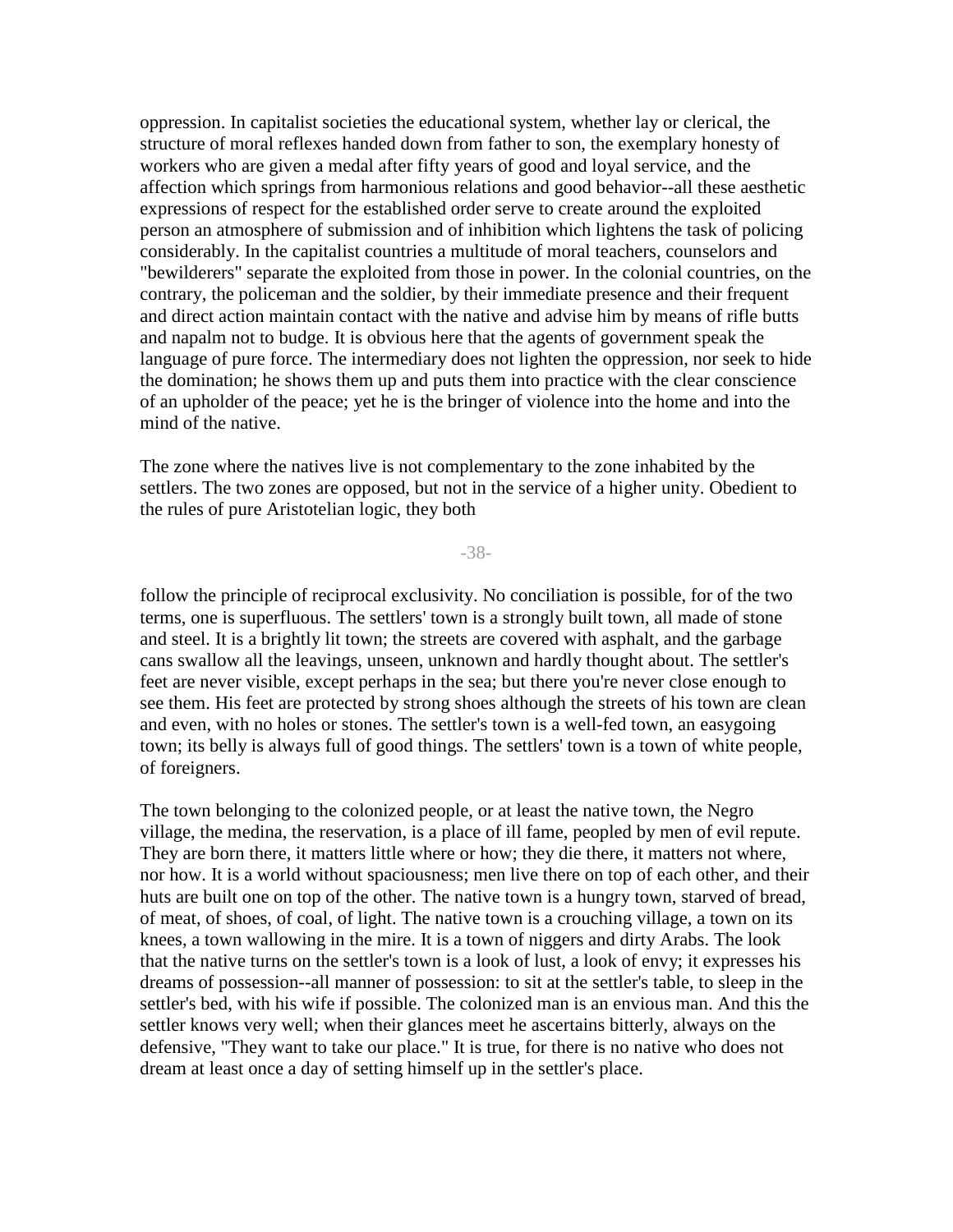This world divided into compartments, this world cut

-39-

in two is inhabited by two different species. The originality of the colonial context is that economic reality, inequality, and the immense difference of ways of life never come to mask the human realities. When you examine at close quarters the colonial context, it is evident that what parcels out the world is to begin with the fact of belonging to or not belonging to a given race, a given species. In the colonies the economic substructure is also a superstructure. The cause is the consequence; you are rich because you are white, yon are white because you are rich. This is why Marxist analysis should always be slightly stretched every time we have to do with the colonial problem.

Everything up to and including the very nature of precapitalist society, so well explained by Marx, must here be thought out again. The serf is in essence different from the knight, but a reference to divine right is necessary to legitimize this statutory difference. In the colonies, the foreigner coming from another country imposed his rule by means of guns and machines. In defiance of his successful transplantation, in spite of his appropriation, the settler still remains a foreigner. It is neither the act of owning factories, nor estates, nor a bank balance which distinguishes the governing classes. The governing race is first and foremost those who come from elsewhere, those who are unlike the original inhabitants, "the others."

The violence which has ruled over the ordering of the colonial world, which has ceaselessly drummed the rhythm for the destruction of native social forms and broken up without reserve the systems of reference of the economy, the customs of dress and external life, that same violence will be claimed and taken over by the native at the moment when, deciding to embody history in his own person, he surges into the forbidden quarters. To wreck the colonial world is henceforward a mental picture of action

 $-40-$ 

which is very clear, very easy to understand and which may be assumed by each one of the individuals which constitute the colonized people. To break up the colonial world does not mean that after the frontiers have been abolished lines of communication will be set up between the two zones. The destruction of the colonial world is no more and no less that the abolition of one zone, its burial in the depths of the earth or its expulsion from the country.

The natives' challenge to the colonial world is not a rational confrontation of points of view. It is not a treatise on the universal, but the untidy affirmation of an original idea propounded as an absolute. The colonial world is a Manichean world. It is not enough for the settler to delimit physically, that is to say with the help of the army and the police force, the place of the native. As if to show the totalitarian character of colonial exploitation the settler paints the native as a sort of quintessence of evil.  $*$  Native society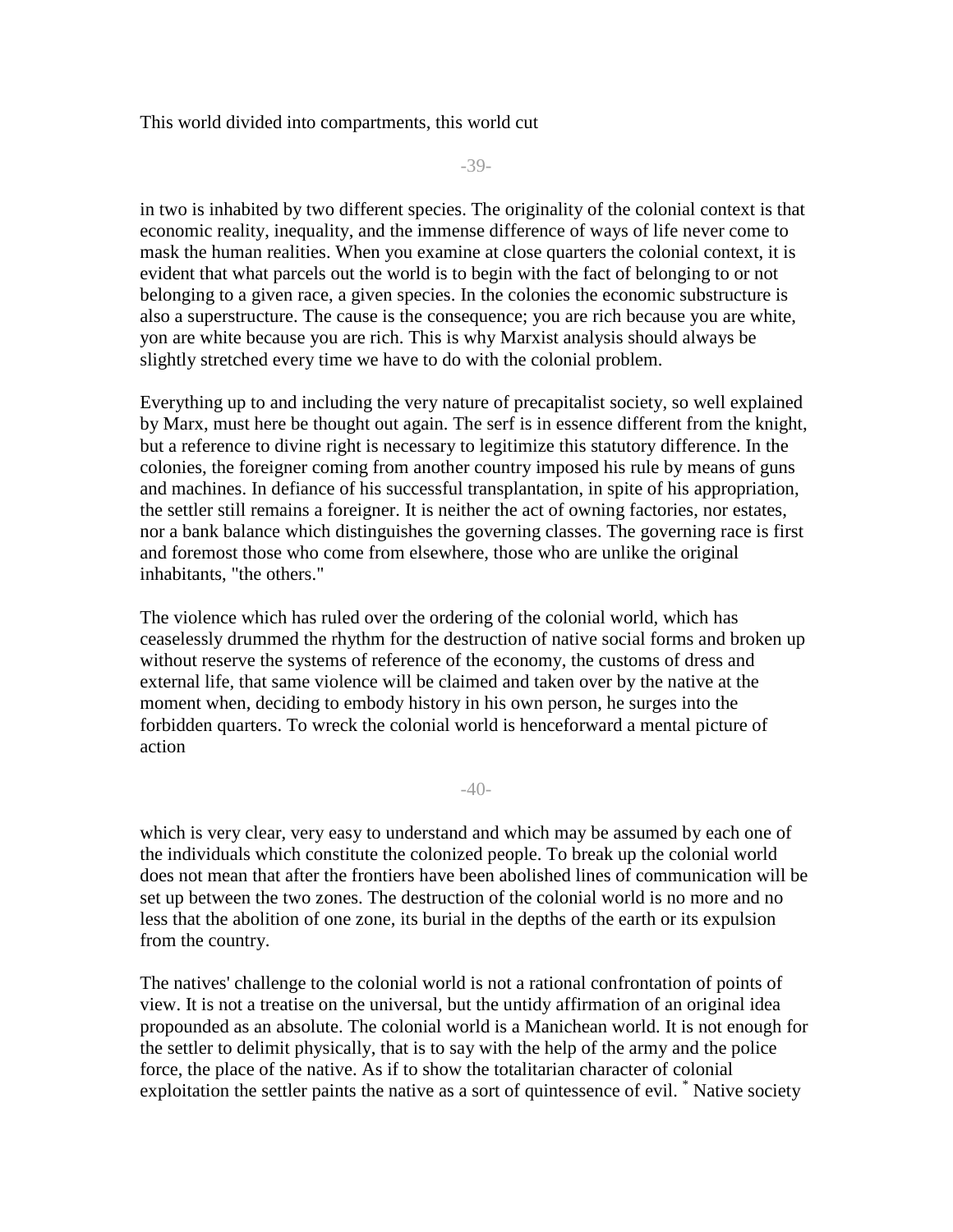is not simply described as a society lacking in values. It is not enough for the colonist to affirm that those values have disappeared from, or still better never existed in, the colonial world. The native is declared insensible to ethics; he represents not only the absence of values, but also the negation of values. He is, let us dare to admit, the enemy of values, and in this sense he is the absolute evil. He is the corrosive element, destroying all that comes near him; he is the deforming element, disfiguring all that has to do with beauty or morality; he is the depository of maleficent powers, the unconscious and irretrievable instrument of blind forces. Monsieur Meyer could thus state seriously in the French National Assembly that the Republic must not be prostituted by allowing

\_\_\_\_\_\_\_\_\_\_\_\_\_\_\_\_\_\_\_\_

-41-

the Algerian people to become part of it. All values, in fact, are irrevocably poisoned and diseased as soon as they are allowed in contact with the colonized race. The customs of the colonized people, their traditions, their myths -- above all, their myths--are the very sign of that poverty of spirit and of their constitutional depravity. That is why we must put the DDT which destroys parasites, the bearers of disease, on the same level as the Christian religion which wages war on embryonic heresies and instincts, and on evil as yet unborn. The recession of yellow fever and the advance of evangelization form part of the same balance sheet. But the triumphant *communiqués* from the missions are in fact a source of information concerning the implantation of foreign influences in the core of the colonized people. I speak of the Christian religion, and no one need be astonished. The Church in the colonies is the white people's Church, the foreigner's Church. She does not call the native to God's ways but to the ways of the white man, of the master, of the oppressor. And as we know, in this matter many are called but few chosen.

At times this Manicheism goes to its logical conclusion and dehumanizes the native, or to speak plainly, it turns him into an animal. In fact, the terms the settler uses when he mentions the native are zoological terms. He speaks of the yellow man's reptilian motions, of the stink of the native quarter, of breeding swarms, of foulness, of spawn, of gesticulations. When the settler seeks to describe the native fully in exact terms he constantly refers to the bestiary. The European rarely hits on a picturesque style; but the native, who knows what is in the mind of the settler, guesses at once what he is thinking of. Those hordes of vital statistics, those hysterical masses, those faces bereft of all humanity, those distended bodies which are like nothing on earth, that mob without beginning or

-42-

end, those children who seem to belong to nobody, that laziness stretched out in the sun, that vegetative rhythm of life--all this forms part of the colonial vocabulary. General de Gaulle speaks of "the yellow multitudes" and François Mauriac of the black, brown, and

<sup>\*</sup>We have demonstrated the mechanism of this Manichean world in *Black Skin, White Masks* ( New York: Grove Press, 1967).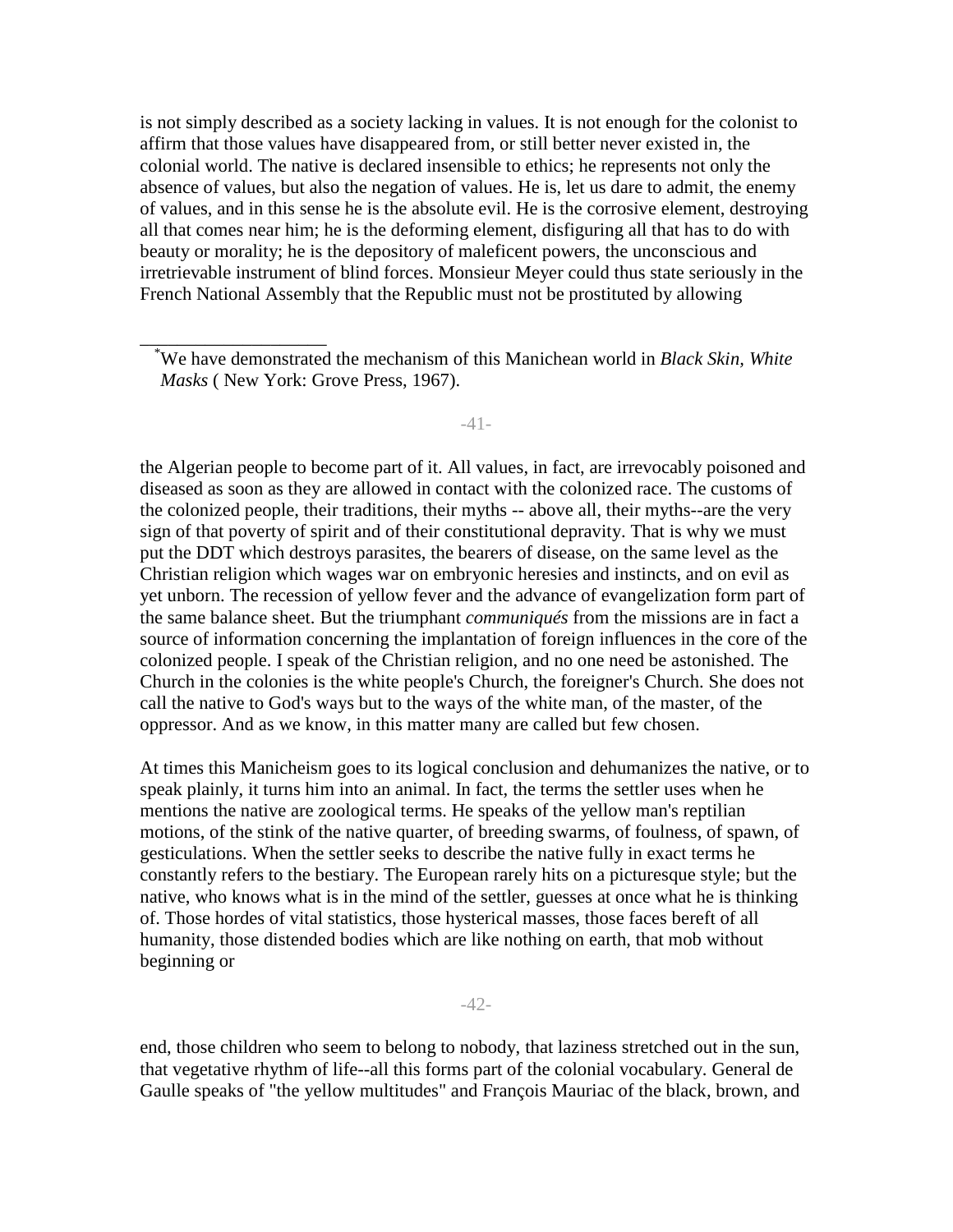yellow masses which soon will be unleashed. The native knows all this, and laughs to himself every time he spots an allusion to the animal world in the other's words. For he knows that he is not an animal; and it is precisely at the moment he realizes his humanity that he begins to sharpen the weapons with which he will secure its victory.

As soon as the native begins to pull on his moorings, and to cause anxiety to the settler, he is handed over to well-meaning souls who in cultural congresses point out to him the specificity and wealth of Western values. But every time Western values are mentioned they produce in the native a sort of stiffening or muscular lockjaw. During the period of decolonization, the natives's reason is appealed to. He is offered definite values, he is told frequently that decolonization need not mean regression, and that he must put his trust in qualities which are welltried, solid, and highly esteemed. But it so happens that when the native hears a speech about Western culture he pulls out his knife--or at least he makes sure it is within reach. The violence with which the supremacy of white values is affirmed and the aggressiveness which has permeated the victory of these values over the ways of life and of thought of the native mean that, in revenge, the native laughs in mockery when Western values are mentioned in front of him. In the colonial context the settler only ends his work of breaking in the native when the latter admits loudly and intelligibly the supremacy of the white man's values. In the period of decolonization, the colonized masses mock at these very values, insult them, and vomit them up.

-43-

This phenomenon is ordinarily masked because, during the period of decolonization, certain colonized intellectuals have begun a dialogue with the bourgeoisie of the colonialist country. During this phase, the indigenous population is discerned only as an indistinct mass. The few native personalities whom the colonialist bourgeois have come to know here and there have not sufficient influence on that immediate discernment to give rise to nuances. On the other hand, during the period of liberation, the colonialist bourgeoisie looks feverishly for contacts with the elite and it is with these elite that the familiar dialogue concerning values is carried on. The colonialist bourgeoisie, when it realizes that it is impossible for it to maintain its domination over the colonial countries, decides to carry out a rearguard action with regard to culture, values, techniques, and so on. Now what we must never forget is that the immense majority of colonized peoples is oblivious to these problems. For a colonized people the most essential value, because the most concrete, is first and foremost the land: the land which will bring them bread and, above all, dignity. But this dignity has nothing to do with the dignity of the human individual: for that human individual has never heard tell of it. All that the native has seen in his country is that they can freely arrest him, beat him, starve him: and no professor of ethics, no priest has ever come to be beaten in his place, nor to share their bread with him. As far as the native is concerned, morality is very concrete; it is to silence the settler's defiance, to break his flaunting violence--in a word, to put him out of the picture. The wellknown principle that all men are equal will be illustrated in the colonies from the moment that the native claims that he is the equal of the settler. One step more, and he is ready to fight to be more than the settler. In fact, he has already decided to eject him and to take his place; as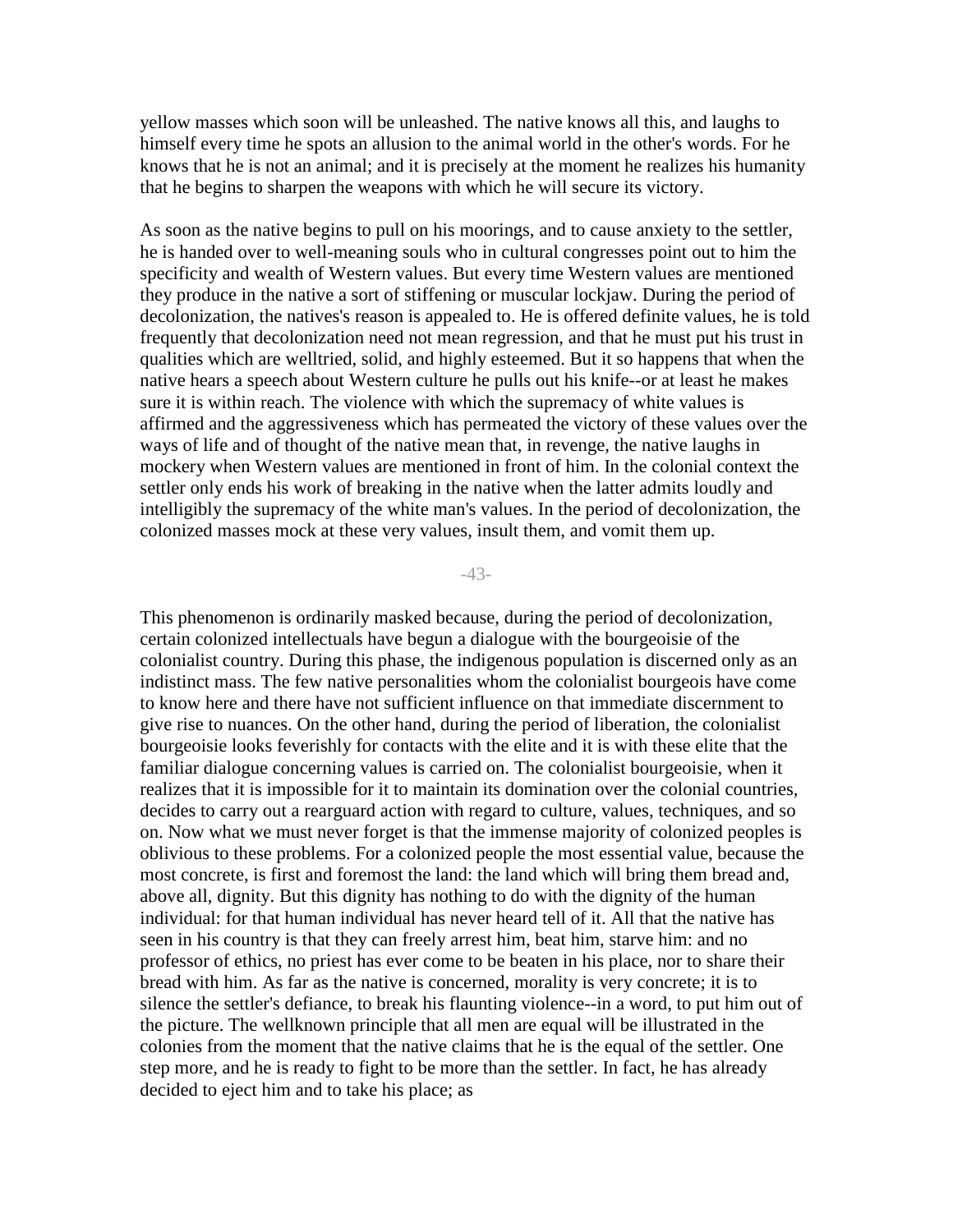we see it, it is a whole material and moral universe which is breaking up. The intellectual who for his part has followed the colonialist with regard to the universal abstract will fight in order that the settler and the native may live together in peace in a new world. But the thing he does not see, precisely because he is permeated by colonialism and all its ways of thinking, is that the settler, from the moment that the colonial context disappears, has no longer any interest in remaining or in co-existing. It is not by chance that, even before any negotiation \* between the Algerian and French governments has taken place, the European minority which calls itself "liberal" has already made its position clear: it demands nothing more nor less than twofold citizenship. By setting themselves apart in an abstract manner, the liberals try to force the settler into taking a very concrete jump into the unknown. Let us admit it, the settler knows perfectly well that no phraseology can be a substitute for reality.

Thus the native discovers that his life, his breath, his beating heart are the same as those of the settler. He finds out that the settler's skin is not of any more value than a native's skin; and it must be said that this discovery shakes the world in a very necessary manner. All the new, revolutionary assurance of the native stems from it. For if, in fact, my life is worth as much as the settler's, his glance no longer shrivels me up nor freezes me, and his voice no longer turns me into stone. I am no longer on tenterhooks in his presence; in fact, I don't give a damn for him. Not only does his presence no longer trouble me, but I am already preparing such efficient ambushes for him that soon there will be no way out but that of flight.

We have said that the colonial context is characterized by the dichotomy which it imposes upon the whole peo-

\* Fanon is writing in 1961.--*Trans.*

\_\_\_\_\_\_\_\_\_\_\_\_\_\_\_\_\_\_\_\_

-45-

ple. Decolonization unifies that people by the radical decision to remove from it its heterogeneity, and by unifying it on a national, sometimes a racial, basis. We know the fierce words of the Senegalese patriots, referring to the maneuvers of their president, Senghor: "We have demanded that the higher posts should be given to Africans; and now Senghor is Africanizing the Europeans." That is to say that the native can see clearly and immediately if decolonization has come to pass or not, for his minimum demands are simply that the last shall be first.

But the native intellectual brings variants to this petition, and, in fact, he seems to have good reasons: higher civil servants, technicians, specialists--all seem to be needed. Now, the ordinary native interprets these unfair promotions as so many acts of sabotage, and he is often heard to declare: "It wasn't worth while, then, our becoming independent..."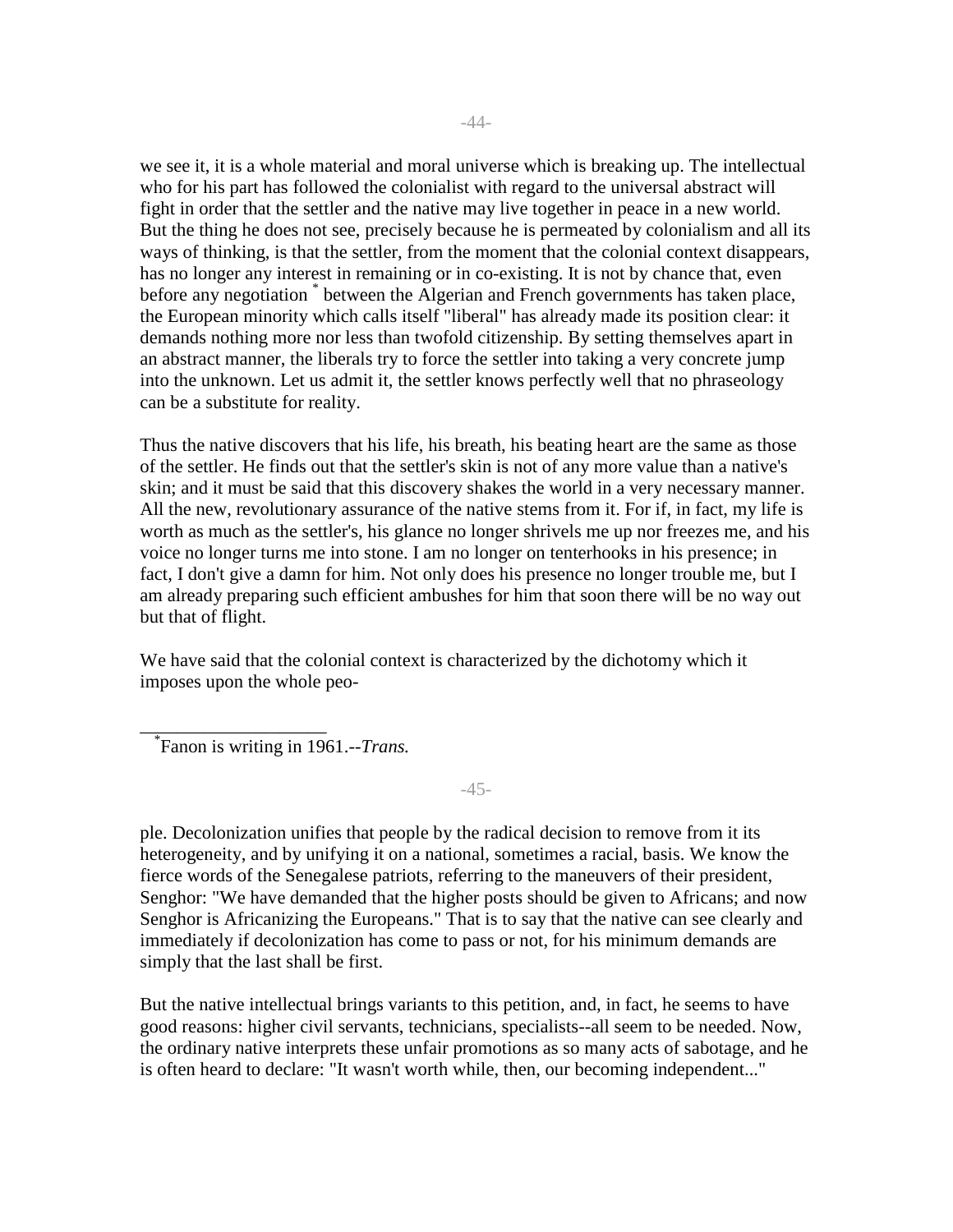In the colonial countries where a real struggle for freedom has taken place, where the blood of the people has flowed and where the length of the period of armed warfare has favored the backward surge of intellectuals toward bases grounded in the people, we can observe a genuine eradication of the superstructure built by these intellectuals from the bourgeois colonialist environment. The colonialist bourgeoisie, in its narcissistic dialogue, expounded by the members of its universities, had in fact deeply implanted in the minds of the colonized intellectual that the essential qualities remain eternal in spite of all the blunders men may make: the essential qualities of the West, of course. The native intellectual accepted the cogency of these ideas, and deep down in his brain you could always find a vigilant sentinel ready to defend the Greco-Latin pedestal. Now it so happens that during the struggle for liberation, at the moment that the native intellectual comes into touch again with his people, this

-46-

artificial sentinel is turned into dust. All the Mediterranean values--the triumph of the human individual, of clarity, and of beauty--become lifeless, colorless knickknacks. All those speeches seem like collections of dead words; those values which seemed to uplift the soul are revealed as worthless, simply because they have nothing to do with the concrete conflict in which the people is engaged.

Individualism is the first to disappear. The native intellectual had learnt from his masters that the individual ought to express himself fully. The colonialist bourgeoisie had hammered into the native's mind the idea of a society of individuals where each person shuts himself up in his own subjectivity, and whose only wealth is individual thought. Now the native who has the opportunity to return to the people during the struggle for freedom will discover the falseness of this theory. The very forms of organization of the struggle will suggest to him a different vocabulary. Brother, sister, friend--these are words outlawed by the colonialist bourgeoisie, because for them my brother is my purse, my friend is part of my scheme for getting on. The native intellectual takes part, in a sort of auto-da-fé, in the destruction of all his idols: egoism, recrimination that springs from pride, and the childish stupidity of those who always want to have the last word. Such a colonized intellectual, dusted over by colonial culture, will in the same way discover the substance of village assemblies, the cohesion of people's committees, and the extraordinary fruitfulness of local meetings and groupments. Henceforward, the interests of one will be the interests of all, for in concrete fact *everyone* will be discovered by the troops, *everyone* will be massacred--or *everyone* will be saved. The motto "look out for yourself," the atheist's method of salvation, is in this context forbidden.

Self-criticism has been much talked about of late, but

-47-

few people realize that it is an African institution. Whether in the *djemaas*  $*$  of northern Africa or in the meetings of western Africa, tradition demands that the quarrels which occur in a village should be settled in public. It is communal self-criticism, of course, and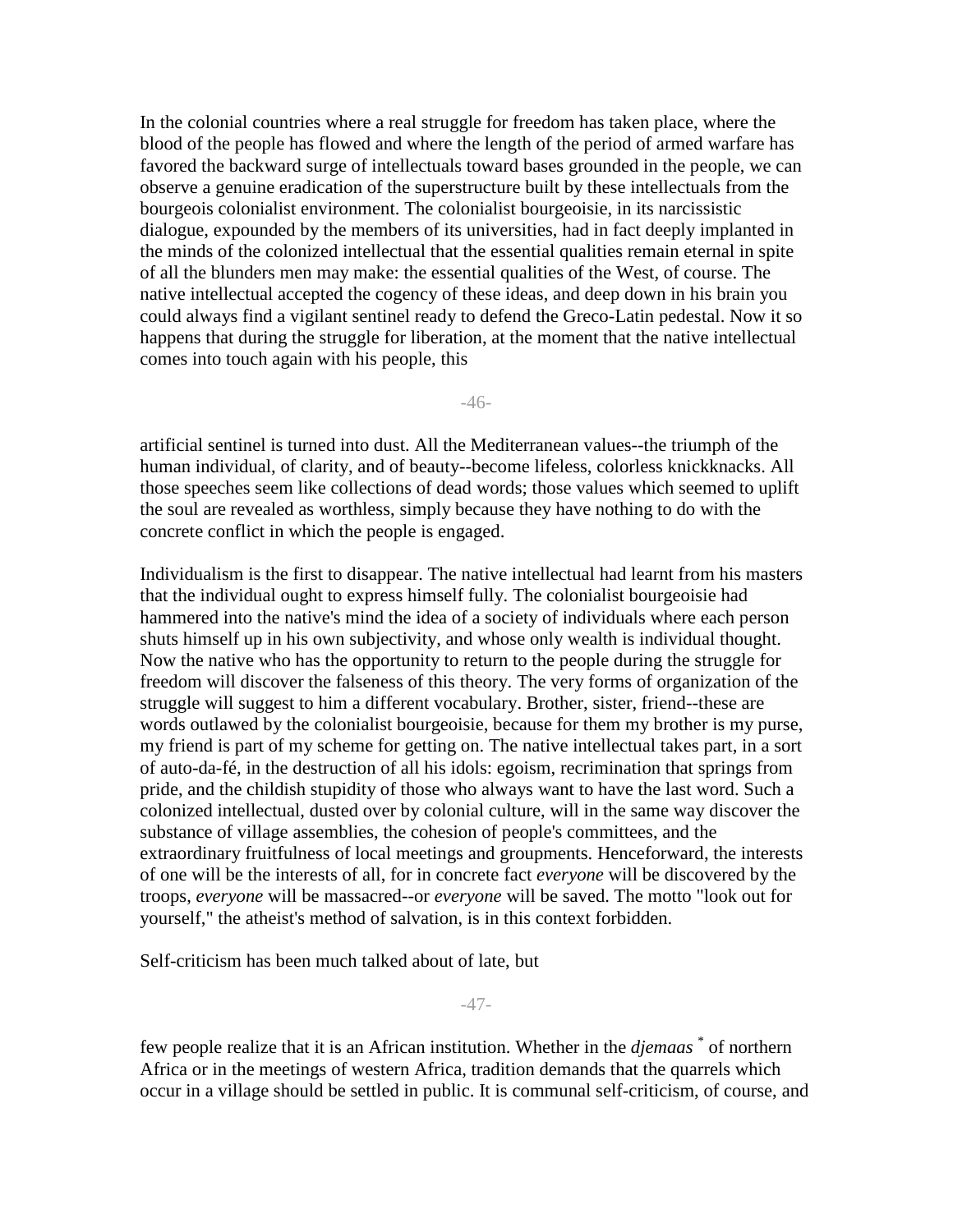with a note of humor, because everybody is relaxed, and because in the last resort we all want the same things. But the more the intellectual imbibes the atmosphere of the people, the more completely he abandons the habits of calculation, of unwonted silence, of mental reservations, and shakes off the spirit of concealment. And it is true that already at that level we can say that the community triumphs, and that it spreads its own light and its own reason.

But it so happens sometimes that decolonization occurs in areas which have not been sufficiently shaken by the struggle for liberation, and there may be found those same know-all, smart, wily intellectuals. We find intact in them the manners and forms of thought picked up during their association with the colonialist bourgeoisie. Spoilt children of yesterday's colonialism and of today's national governments, they organize the loot of whatever national resources exist. Without pity, they use today's national distress as a means of getting on through scheming and legal robbery, by import-export combines, limited liability companies, gambling on the stock exchange, or unfair promotion. They are insistent in their demands for the nationalization of commerce, that is to say the reservation of markets and advantageous bargains for nationals only. As far as doctrine is concerned, they proclaim the pressing necessity of nationalizing the robbery of the nation. In this arid phase of national life, the so-called period of austerity, the success of their depredations is

\_\_\_\_\_\_\_\_\_\_\_\_\_\_\_\_\_\_\_\_ \*Village assemblies.--*Trans.*

-48-

swift to call forth the violence and anger of the people. For this same people, povertystricken yet independent, comes very quickly to possess a social conscience in the African and international context of today; and this the petty individualists will quickly learn.

In order to assimilate and to experience the oppressor's culture, the native has had to leave certain of his intellectual possessions in pawn. These pledges include his adoption of the forms of thought of the colonialist bourgeoisie. This is very noticeable in the inaptitude of the native intellectual to carry on a two-sided discussion; for he cannot eliminate himself when confronted with an object or an idea. On the other hand, when once he begins to militate among the people he is struck with wonder and amazement; he is literally disarmed by their good faith and honesty. The danger that will haunt him continually is that of becoming the uncritical mouthpiece of the masses; he becomes a kind of yes-man who nods assent at every word coming from the people, which he interprets as considered judgments. Now, the *fellah*, the unemployed man, the starving native do not lay a claim to the truth; they do not say that they represent the truth, for they *are* the truth.

Objectively, the intellectual behaves in this phase like a common opportunist. In fact he has not stopped maneuvering. There is never any question of his being either rejected or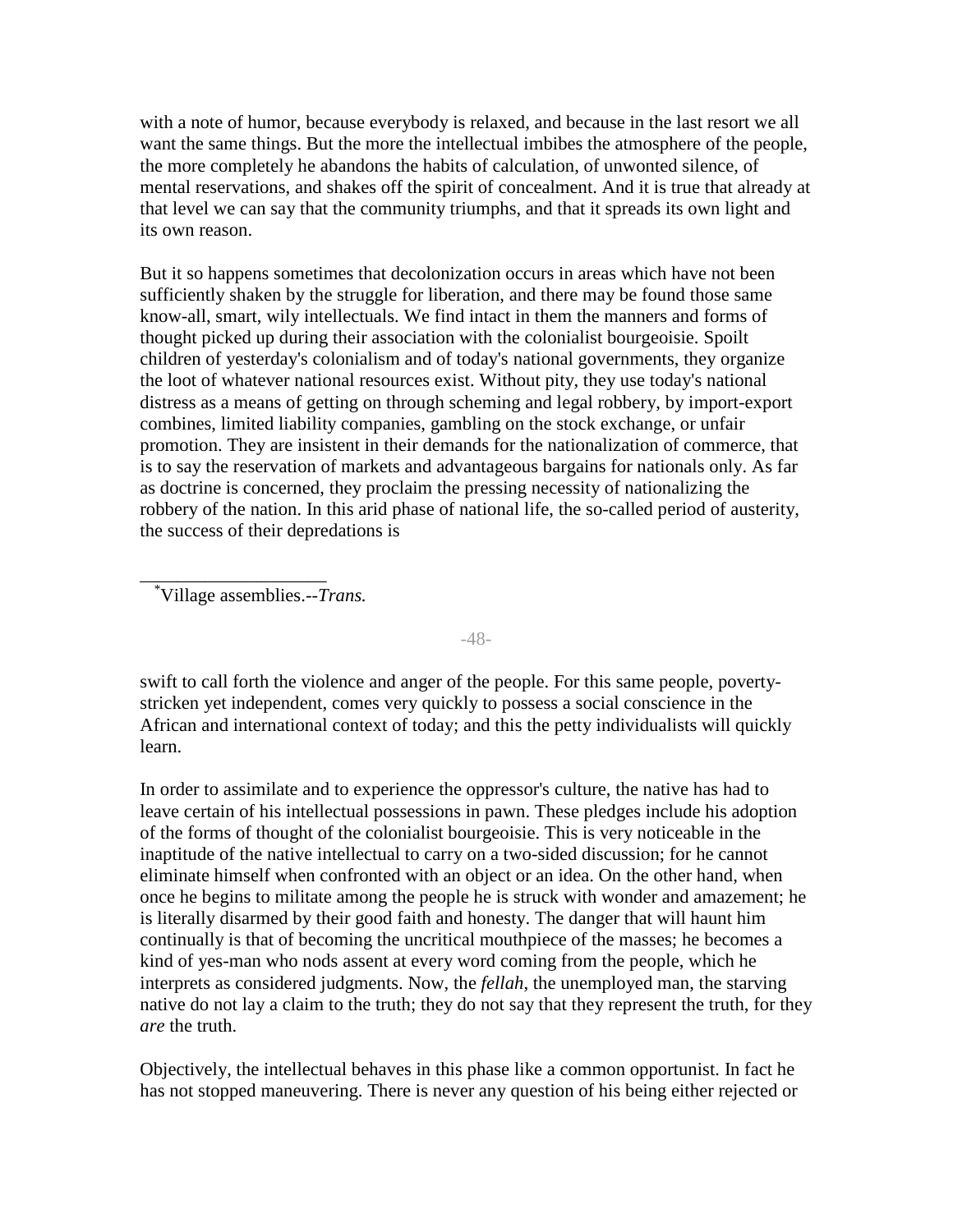welcomed by the people. What they ask is simply that all resources should be pooled. The inclusion of the native intellectual in the upward surge of the masses will in this case be differentiated by a curious cult of detail. That is not to say that the people are hostile to analysis; on the contrary, they like having things explained to them, they are glad to understand a line of argument and they like to see where they are going. But at the beginning of his association with the people the native

-49-

intellectual over-stresses details and thereby comes to forget that the defeat of colonialism is the real object of the struggle. Carried away by the multitudinous aspects of the fight, he tends to concentrate on local tasks, performed with enthusiasm but almost always too solemnly. He fails to see the whole of the movement all the time. He introduces the idea of special disciplines, of specialized functions, of departments within the terrible stone crusher, the fierce mixing machine which a popular revolution is. He is occupied in action on a particular front, and it so happens that he loses sight of the unity of the movement. Thus, if a local defeat is inflicted, he may well be drawn into doubt, and from thence to despair. The people, on the other hand, take their stand from the start on the broad and inclusive positions of *bread and the land*: how can we obtain the land, and bread to eat? And this obstinate point of view of the masses, which may seem shrunken and limited, is in the end the most worthwhile and the most efficient mode of procedure.

The problem of truth ought also to be considered. In every age, among the people, truth is the property of the national cause. No absolute verity, no discourse on the purity of the soul, can shake this position. The native replies to the living lie of the colonial situation by an equal falsehood. His dealings with his fellow-nationals are open; they are strained and incomprehensible with regard to the settlers. Truth is that which hurries on the breakup of the colonialist regime; it is that which promotes the emergence of the nation; it is all that protects the natives, and ruins the foreigners. In this colonialist context there is no truthful behavior: and the good is quite simply that which is evil for "them."

Thus we see that the primary Manicheism which governed colonial society is preserved intact during the period of decolonization; that is to say that the settler never

-50-

ceases to be the enemy, the opponent, the foe that must be overthrown. The oppressor, in his own sphere, starts the process, a process of domination, of exploitation and of pillage, and in the other sphere the coiled, plundered creature which is the native provides fodder for the process as best he can, the process which moves uninterruptedly from the banks of the colonial territory to the palaces and the docks of the mother country. In this becalmed zone the sea has a smooth surface, the palm tree stirs gently in the breeze, the waves lap against the pebbles, and raw materials are ceaselessly transported, justifying the presence of the settler: and all the while the native, bent double, more dead than alive, exists interminably in an unchanging dream. The settler makes history; his life is an epoch, an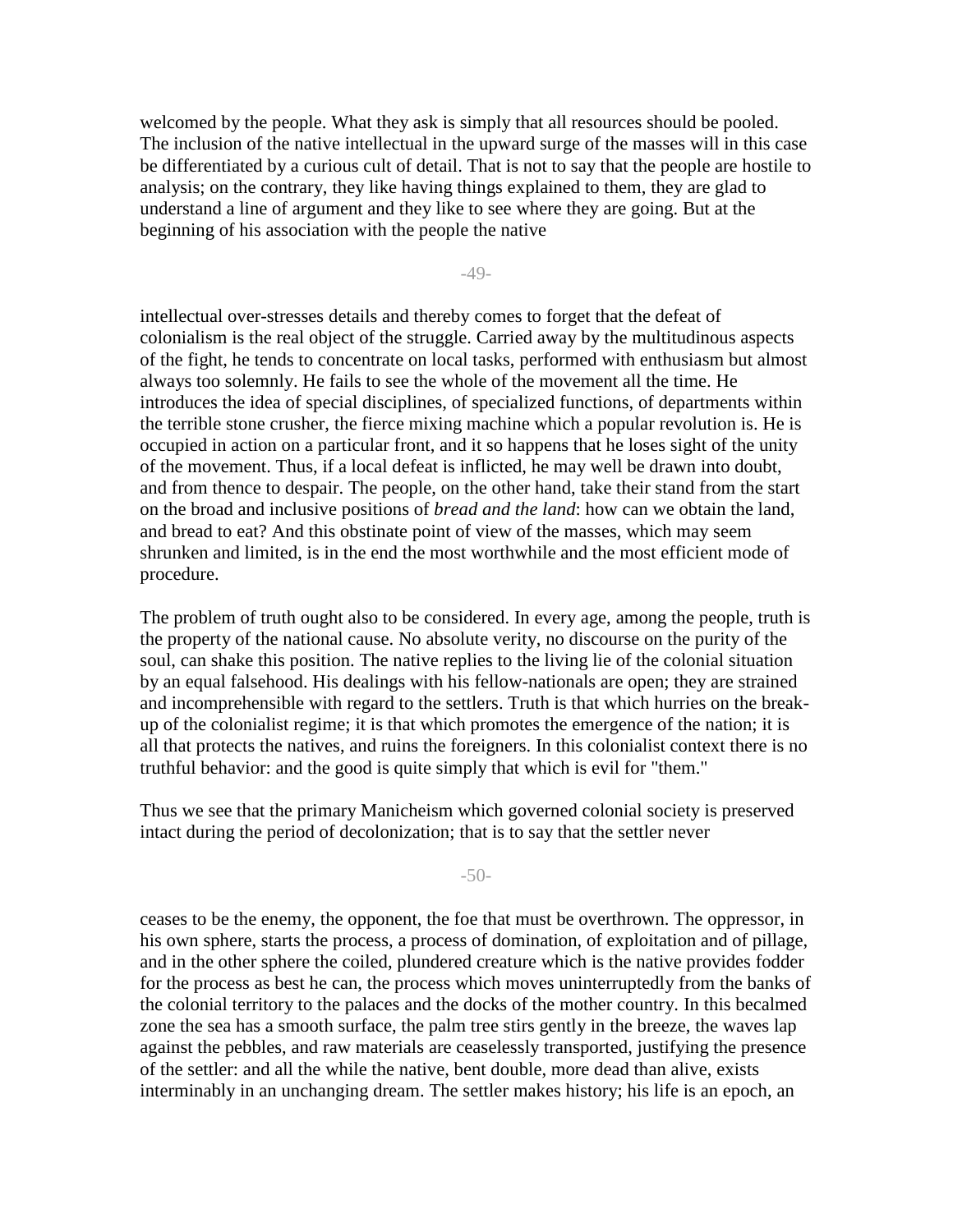Odyssey. He is the absolute beginning: "This land was created by us"; he is the unceasing cause: "If we leave, all is lost, and the country will go back to the Middle Ages." Over against him torpid creatures, wasted by fevers, obsessed by ancestral customs, form an almost inorganic background for the innovating dynamism of colonial mercantilism.

The settler makes history and is conscious of making it. And because he constantly refers to the history of his mother country, he clearly indicates that he himself is the extension of that mother country. Thus the history which he writes is not the history of the country which he plunders but the history of his own nation in regard to all that she skims off, all that she violates and starves.

The immobility to which the native is condemned can only be called in question if the native decides to put an end to the history of colonization--the history of pillage -and to bring into existence the history of the nation--the history of decolonization.

A world divided into compartments, a motionless, Manicheistic world, a world of statues: the statue of the

-51-

general who carried out the conquest, the statue of the engineer who built the bridge; a world which is sure of itself, which crushes with its stones the backs flayed by whips: this is the colonial world. The native is a being hemmed in; apartheid is simply one form of the division into compartments of the colonial world. The first thing which the native learns is to stay in his place, and not to go beyond certain limits. This is why the dreams of the native are always of muscular prowess; his dreams are of action and of aggression. I dream I am jumping, swimming, running, climbing; I dream that I burst out laughing, that I span a river in one stride, or that I am followed by a flood of motorcars which never catch up with me. During the period of colonization, the native never stops achieving his freedom from nine in the evening until six in the morning.

The colonized man will first manifest this aggressiveness which has been deposited in his bones against his own people. This is the period when the niggers beat each other up, and the police and magistrates do not know which way to turn when faced with the astonishing waves of crime in North Africa. We shall see later how this phenomenon should be judged. \* When the native is confronted with the colonial order of things, he finds he is in a state of permanent tension. The settler's world is a hostile world, which spurns the native, but at the same time it is a world of which he is envious. We have seen that the native never ceases to dream of putting himself in the place of the settler--not of becoming the settler but of substituting himself for the settler. This hostile world, ponderous and aggressive because it fends off the colonized masses with all the harshness it is capable of, represents not merely a hell from which the swiftest flight

\_\_\_\_\_\_\_\_\_\_\_\_\_\_\_\_\_\_\_\_

<sup>\*</sup> See the section: "Colonial War and Mental Disorders."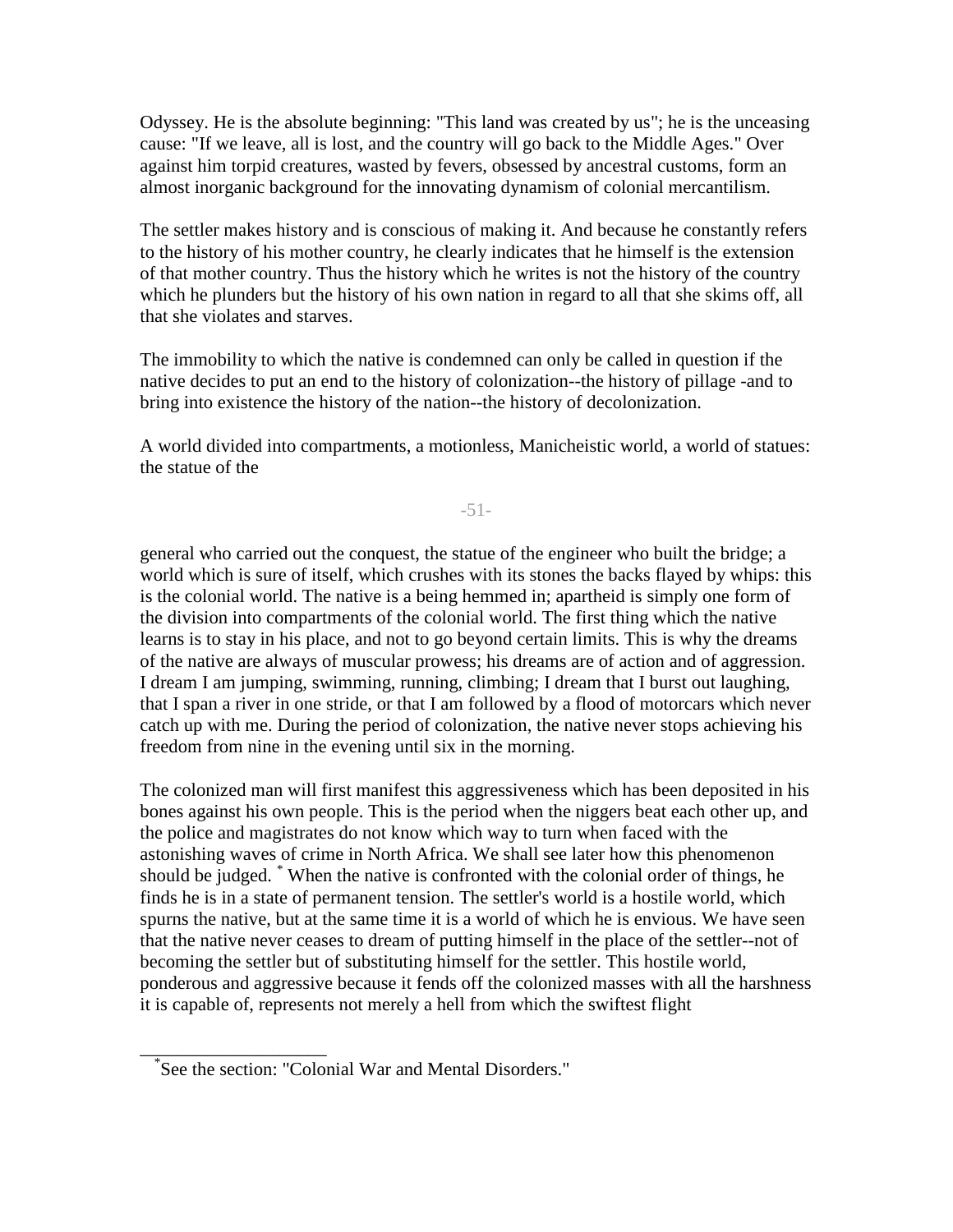possible is desirable, but also a paradise close at hand which is guarded by terrible watchdogs.

The native is always on the alert, for since he can only make out with difficulty the many symbols of the colonial world, he is never sure whether or not he has crossed the frontier. Confronted with a world ruled by the settler, the native is always presumed guilty. But the native's guilt is never a guilt which he accepts; it is rather a kind of curse, a sort of sword of Damocles, for, in his innermost spirit, the native admits no accusation. He is overpowered but not tamed; he is treated as an inferior but he is not convinced of his inferiority. He is patiently waiting until the settler is off his guard to fly at him. The native's muscles are always tensed. You can't say that he is terrorized, or even apprehensive. He is in fact ready at a moment's notice to exchange the role of the quarry for that of the hunter. The native is an oppressed person whose permanent dream is to become the persecutor. The symbols of social order--the police, the bugle calls in the barracks, military parades and the waving flags--are at one and the same time inhibitory and stimulating: for they do not convey the message "Don't dare to budge"; rather, they cry out "Get ready to attack." And, in fact, if the native had any tendency to fall asleep and to forget, the settler's hauteur and the settler's anxiety to test the strength of the colonial system would remind him at every turn that the great showdown cannot be put off indefinitely. That impulse to take the settler's place implies a tonicity of muscles the whole time; and in fact we know that in certain emotional conditions the presence of an obstacle accentuates the tendency toward motion.

The settler-native relationship is a mass relationship. The settler pits brute force against the weight of numbers. He is an exhibitionist. His preoccupation with security makes him remind the native out loud that there he alone

### -53-

is master. The settler keeps alive in the native an anger which he deprives of outlet; the native is trapped in the tight links of the chains of colonialism. But we have seen that inwardly the settler can only achieve a pseudo petrification. The native's muscular tension finds outlet regularly in bloodthirsty explosions--in tribal warfare, in feuds between septs, and in quarrels between individuals.

Where individuals are concerned, a positive negation of common sense is evident. While the settler or the policeman has the right the livelong day to strike the native, to insult him and to make him crawl to them, you will see the native reaching for his knife at the slightest hostile or aggressive glance cast on him by another native; for the last resort of the native is to defend his personality *vis-à-vis* his brother. Tribal feuds only serve to perpetuate old grudges buried deep in the memory. By throwing himself with all his force into the vendetta, the native tries to persuade himself that colonialism does not exist, that everything is going on as before, that history continues. Here on the level of communal organizations we clearly discern the well-known behavior patterns of avoidance. It is as if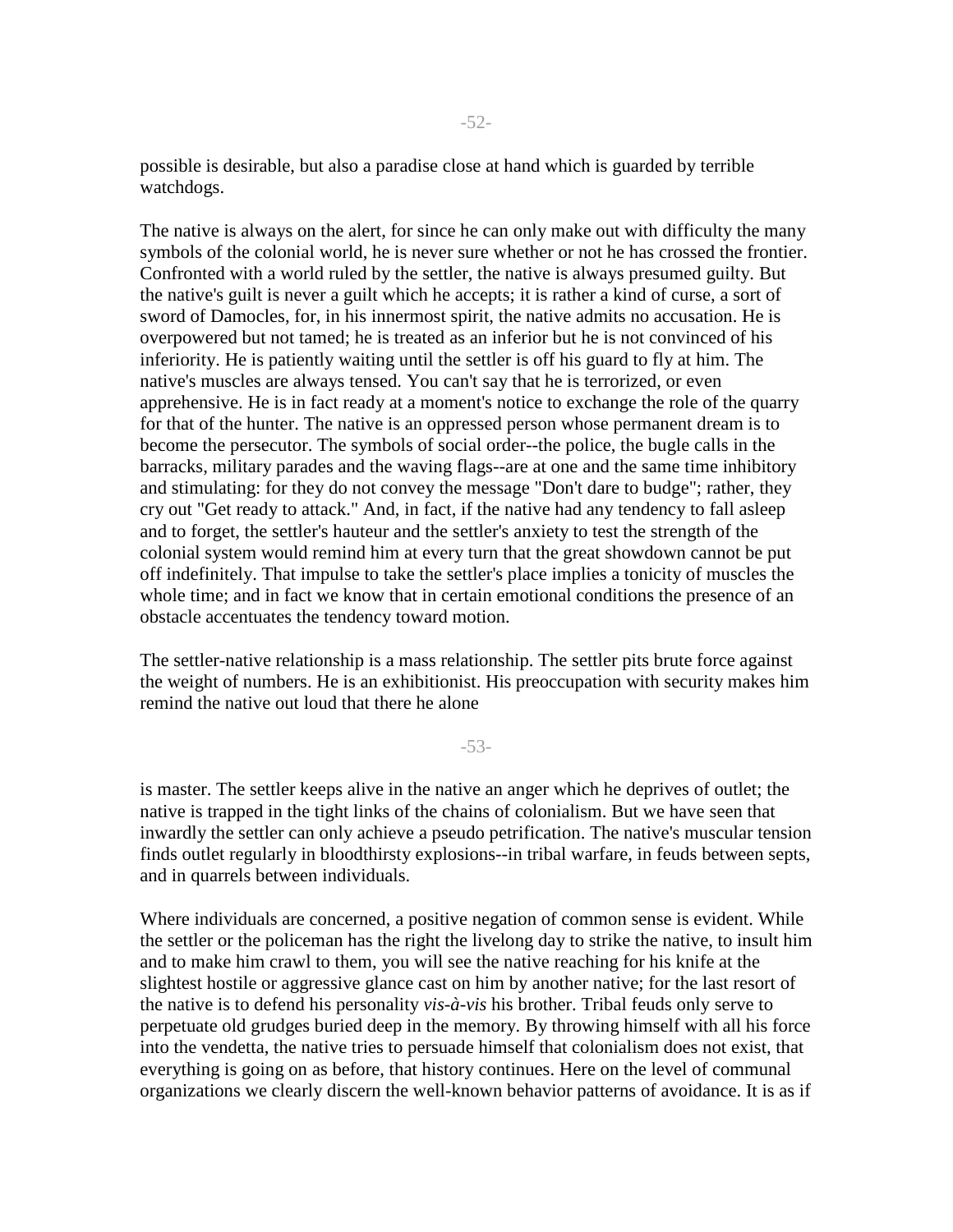plunging into a fraternal bloodbath allowed them to ignore the obstacle, and to put off till later the choice, nevertheless inevitable, which opens up the question of armed resistance to colonialism. Thus collective autodestruction in a very concrete form is one of the ways in which the native's muscular tension is set free. All these patterns of conduct are those of the death reflex when faced with danger, a suicidal behavior which proves to the settler (whose existence and domination is by them all the more justified) that these men are not reasonable human beings. In the same way the native manages to by-pass the settler. A belief in fatality removes all blame from the oppressor; the cause of misfortunes and of poverty is attributed to God: He is Fate. In this way

-54-

the individual accepts the disintegration ordained by God, bows down before the settler and his lot, and by a kind of interior restabilization acquires a stony calm.

Meanwhile, however, life goes on, and the native will strengthen the inhibitions which contain his aggressiveness by drawing on the terrifying myths which are so frequently found in underdeveloped communities. There are maleficent spirits which intervene every time a step is taken in the wrong direction, leopard-men, serpent-men, six-legged dogs, zombies--a whole series of tiny animals or giants which create around the native a world of prohibitions, of barriers and of inhibitions far more terrifying than the world of the settler. This magical superstructure which permeates native society fulfills certain well-defined functions in the dynamism of the libido. One of the characteristics of underdeveloped societies is in fact that the libido is first and foremost the concern of a group, or of the family. The feature of communities whereby a man who dreams that he has sexual relations with a woman other than his own must confess it in public and pay a fine in kind or in working days to the injured husband or family is fully described by ethnologists. We may note in passing that this proves that the so-called prehistoric societies attach great importance to the unconscious.

The atmosphere of myth and magic frightens me and so takes on an undoubted reality. By terrifying me, it integrates me in the traditions and the history of my district or of my tribe, and at the same time it reassures me, it gives me a status, as it were an identification paper. In underdeveloped countries the occult sphere is a sphere belonging to the community which is entirely under magical jurisdiction. By entangling myself in this inextricable network where actions are repeated with crystalline inevitability, I find the everlasting world which belongs to

-55-

me, and the perenniality which is thereby affirmed of the world belonging to us. Believe me, the zombies are more terrifying than the settlers; and in consequence the problem is no longer that of keeping oneself right with the colonial world and its barbed-wire entanglements, but of considering three times before urinating, spitting, or going out into the night.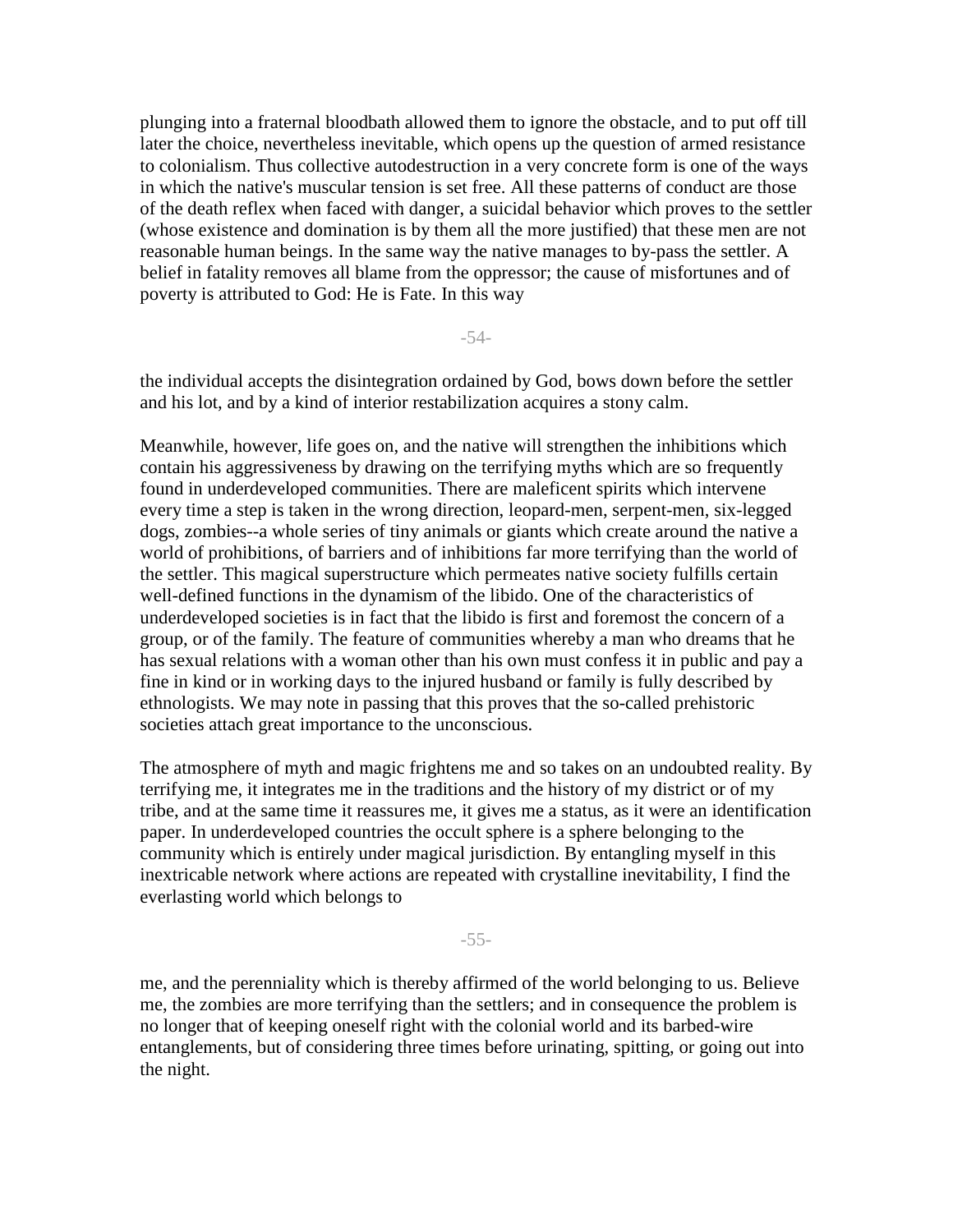The supernatural, magical powers reveal themselves as essentially personal; the settler's powers are infinitely shrunken, stamped with their alien origin. We no longer really need to fight against them since what counts is the frightening enemy created by myths. We perceive that all is settled by a permanent confrontation on the phantasmic plane.

It has always happened in the struggle for freedom that such a people, formerly lost in an imaginary maze, a prey to unspeakable terrors yet happy to lose themselves in a dreamlike torment, such a people becomes unhinged, reorganizes itself, and in blood and tears gives birth to very real and immediate action. Feeding the *moudjahidines*, <sup>\*</sup> posting sentinels, coming to the help of families which lack the bare necessities, or taking the place of a husband who has been killed or imprisoned: such are the concrete tasks to which the people is called during the struggle for freedom.

In the colonial world, the emotional sensitivity of the native is kept on the surface of his skin like an open sore which flinches from the caustic agent; and the psyche shrinks back, obliterates itself and finds outlet in muscular demonstrations which have caused certain very wise men to say that the native is a hysterical type. This sensitive emotionalism, watched by invisible keepers who are how-

\_\_\_\_\_\_\_\_\_\_\_\_\_\_\_\_\_\_\_\_ \*Highly-trained soldiers who are completely dedicated to the Moslem cause.--*Trans.*

-56-

ever in unbroken contact with the core of the personality, will find its fulfillment through eroticism in the driving forces behind the crisis' dissolution.

On another level we see the native's emotional sensibility exhausting itself in dances which are more or less ecstatic. This is why any study of the colonial world should take into consideration the phenomena of the dance and of possession. The native's relaxation takes precisely the form of a muscular orgy in which the most acute aggressivity and the most impelling violence are canalized, transformed, and conjured away. The circle of the dance is a permissive circle: it protects and permits. At certain times on certain days, men and women come together at a given place, and there, under the solemn eye of the tribe, fling themselves into a seemingly unorganized pantomime, which is in reality extremely systematic, in which by various means--shakes of the head, bending of the spinal column, throwing of the whole body backward -may be deciphered as in an open book the huge effort of a community to exorcise itself, to liberate itself, to explain itself. There are no limits--inside the circle. The hillock up which you have toiled as if to be nearer to the moon; the river bank down which you slip as if to show the connection between the dance and ablutions, cleansing and purification--these are sacred places. There are no limits--for in reality your purpose in coming together is to allow the accumulated libido, the hampered aggressivity, to dissolve as in a volcanic eruption. Symbolical killings, fantastic rides, imaginary mass murders--all must be brought out. The evil humors are undammed, and flow away with a din as of molten lava.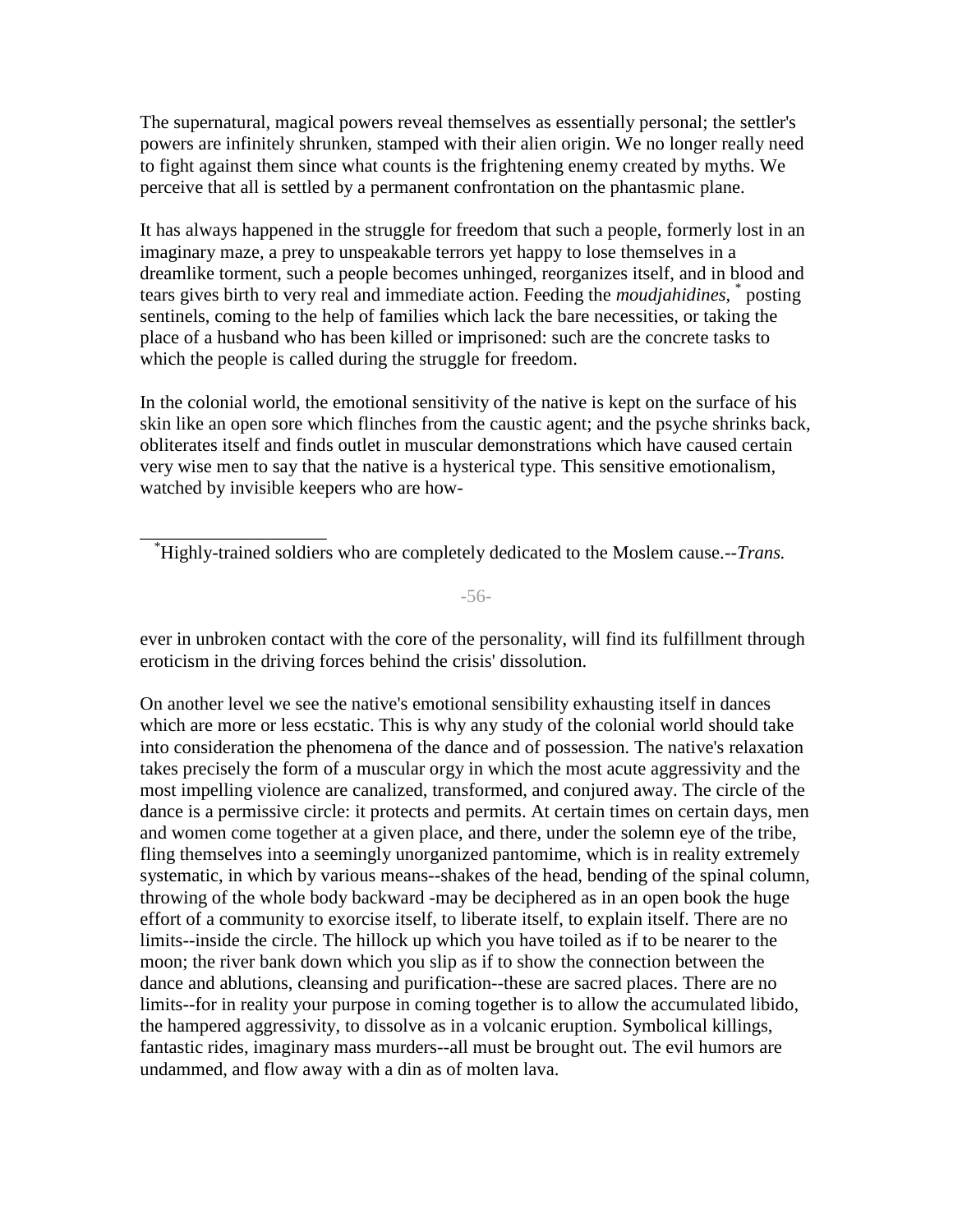One step further and you are completely possessed. In fact, these are actually organized séances of possession and exorcism; they include vampirism, possession by djinns, by zombies, and by Legba, the famous god of the voodoo.

-57-

This disintegrating of the personality, this splitting and dissolution, all this fulfills a primordial function in the organism of the colonial world. When they set out, the men and women were impatient, stamping their feet in a state of nervous excitement; when they return, peace has been restored to the village; it is once more calm and unmoved.

During the struggle for freedom, a marked alienation from these practices is observed. The native's back is to the wall, the knife is at his throat (or, more precisely, the electrode at his genitals): he will have no more call for his fancies. After centuries of unreality, after having wallowed in the most outlandish phantoms, at long last the native, gun in hand, stands face to face with the only forces which contend for his life--the forces of colonialism. And the youth of a colonized country, growing up in an atmosphere of shot and fire, may well make a mock of, and does not hesitate to pour scorn upon the zombies of his ancestors, the horses with two heads, the dead who rise again, and the djinns who rush into your body while you yawn. The native discovers reality and transforms it into the pattern of his customs, into the practice of violence and into his plan for freedom.

We have seen that this same violence, though kept very much on the surface all through the colonial period, yet turns in the void. We have also seen that it is canalized by the emotional outlets of dance and possession by spirits; we have seen how it is exhausted in fratricidal combats. Now the problem is to lay hold of this violence which is changing direction. When formerly it was appeased by myths and exercised its talents in finding fresh ways of committing mass suicide, now new conditions will make possible a completely new line of action.

Nowadays a theoretical problem of prime importance is being set, on the historical plane as well as on the level of

-58-

political tactics, by the liberation of the colonies: when can one affirm that the situation is ripe for a movement of national liberation? In what form should it first be manifested? Because the various means whereby decolonization has been carried out have appeared in many different aspects, reason hesitates and refuses to say which is a true decolonization, and which a false. We shall see that for a man who is in the thick of the fight it is an urgent matter to decide on the means and the tactics to employ: that is to say, how to conduct and organize the movement. If this coherence is not present there is only a blind will toward freedom, with the terribly reactionary risks which it entails.

What are the forces which in the colonial period open up new outlets and engender new aims for the violence of colonized peoples? In the first place there are the political parties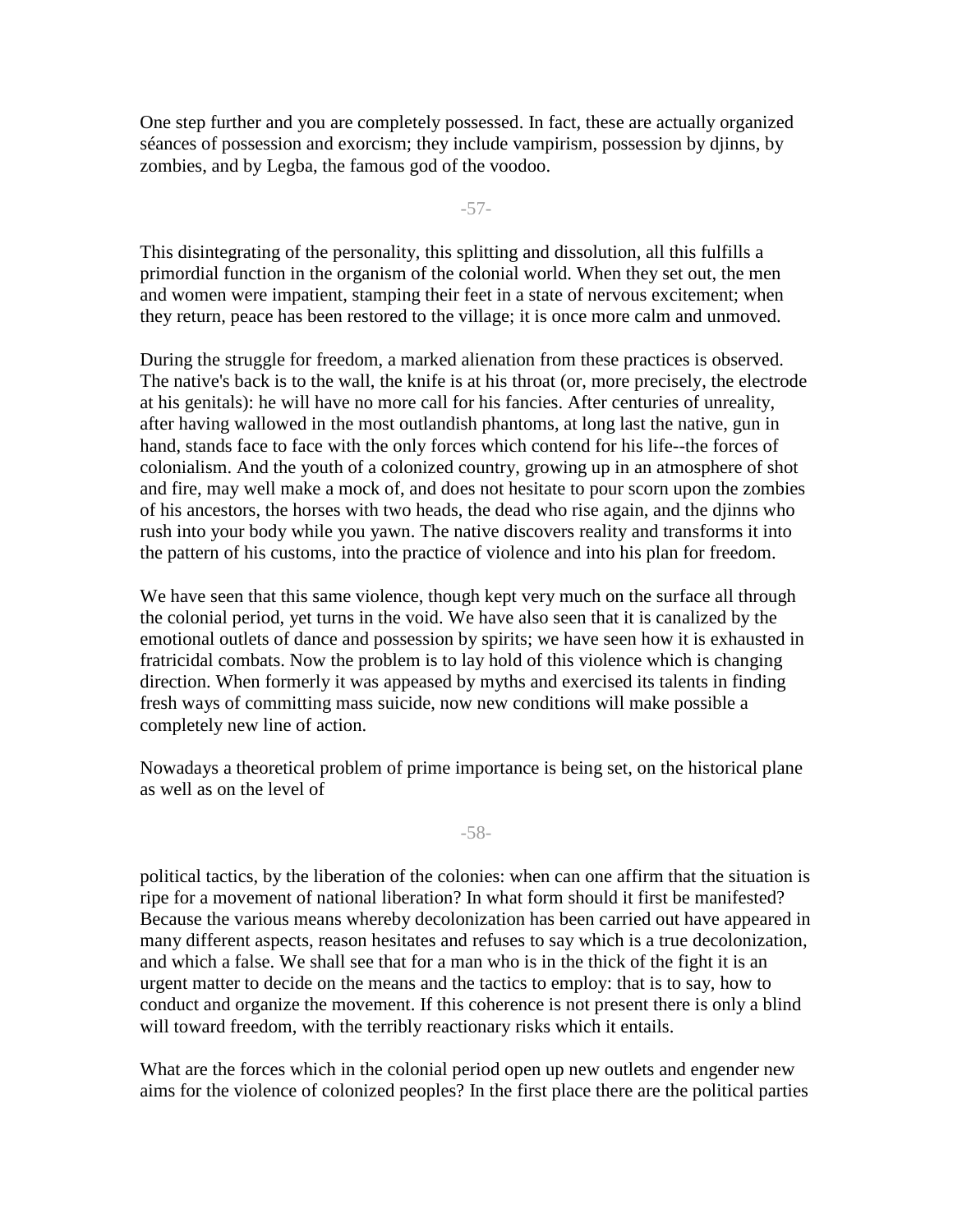and the intellectual or commercial elites. Now, the characteristic feature of certain political structures is that they proclaim abstract principles but refrain from issuing definite commands. The entire action of these nationalist political parties during the colonial period is action of the electoral type: a string of philosophicopolitical dissertations on the themes of the rights of peoples to self-determination, the rights of man to freedom from hunger and human dignity, and the unceasing affirmation of the principle: "One man, one vote." The national political parties never lay stress upon the necessity of a trial of armed strength, for the good reason that their objective is not the radical overthrowing of the system. Pacifists and legalists, they are in fact partisans of order, the new order--but to the colonialist bourgeoisie they put bluntly enough the demand which to them is the main one: "Give us more power." On the specific question of violence, the elite are ambiguous. They are violent in their words and reformist in their attitudes.

-59-

When the nationalist political leaders *say* something, they make quite clear that they do not really *think* it.

This characteristic on the part of the nationalist political parties should be interpreted in the light both of the make-up of their leaders and the nature of their followings. The rankand-file of a nationalist party is urban. The workers, primary schoolteachers, artisans, and small shopkeepers who have begun to profit--at a discount, to be sure--from the colonial setup, have special interests at heart. What this sort of following demands is the betterment of their particular lot: increased salaries, for example. The dialogue between these political parties and colonialism is never broken off. Improvements are discussed, such as full electoral representation, the liberty of the press, and liberty of association. Reforms are debated. Thus it need not astonish anyone to notice that a large number of natives are militant members of the branches of political parties which stem from the mother country. These natives fight under an abstract watchword: "Government by the workers," and they forget that in their country it should be *nationalist* watchwords which are first in the field. The native intellectual has clothed his aggressiveness in his barely veiled desire to assimilate himself to the colonial world. He has used his aggressiveness to serve his own individual interests.

Thus there is very easily brought into being a kind of class of affranchised slaves, or slaves who are individually free. What the intellectual demands is the right to multiply the emancipated, and the opportunity to organize a genuine class of emancipated citizens. On the other hand, the mass of the people have no intention of standing by and watching individuals increase their chances of success. What they demand is not the settler's position of status, but the settler's place. The immense majority of natives want the settler's farm. For them, there is no question of

 $-60-$ 

entering into competition with the settler. They want to take his place.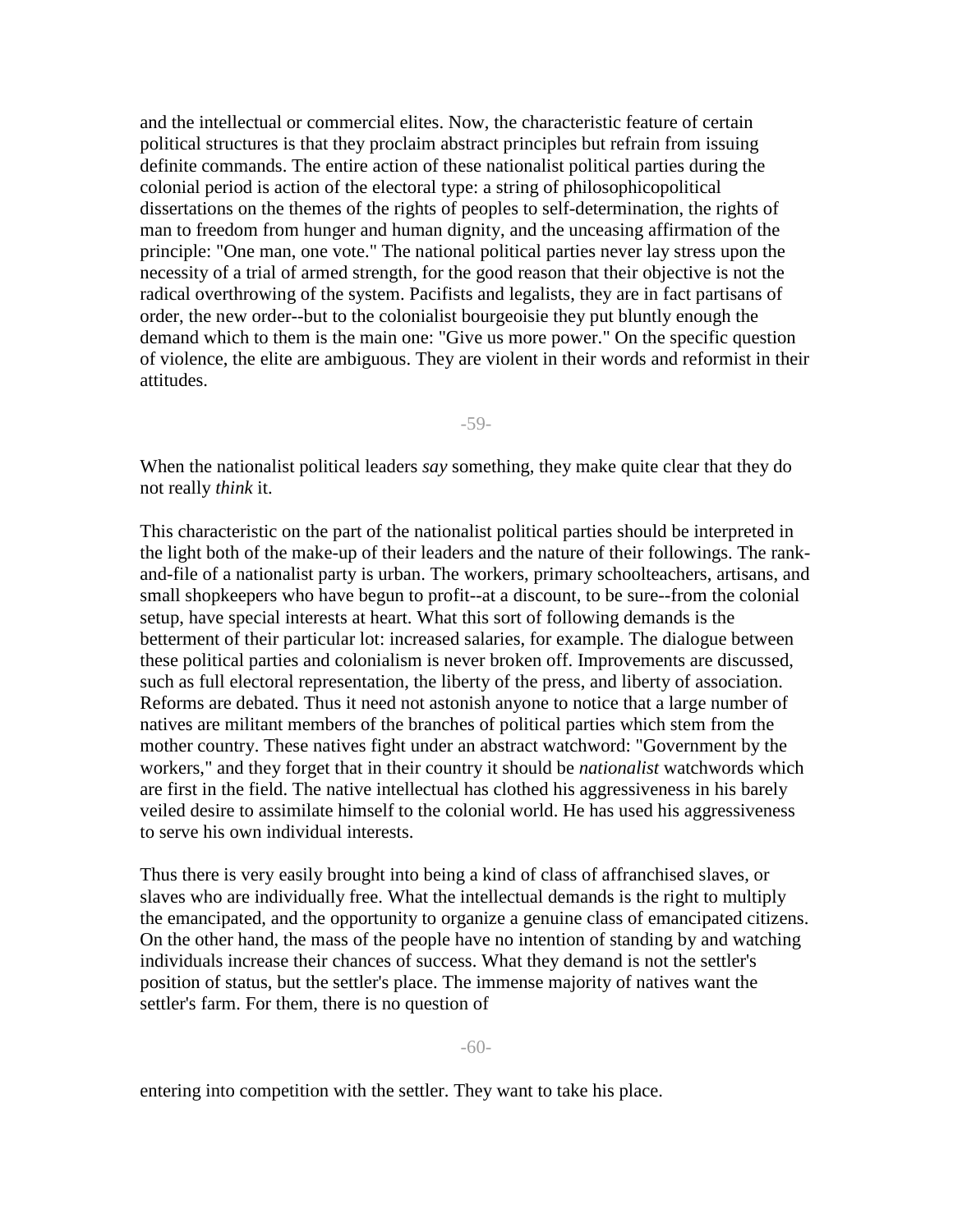The peasantry is systematically disregarded for the most part by the propaganda put out by the nationalist parties. And it is clear that in the colonial countries the peasants alone are revolutionary, for they have nothing to lose and everything to gain. The starving peasant, outside the class system, is the first among the exploited to discover that only violence pays. For him there is no compromise, no possible coming to terms; colonization and decolonization are simply a question of relative strength. The exploited man sees that his liberation implies the use of all means, and that of force first and foremost. When in 1956, after the capitulation of Monsieur Guy Mollet to the settlers in Algeria, the Front de Libération Nationale, in a famous leaflet, stated that colonialism only loosens its hold when the knife is at its throat, no Algerian really found these terms too violent. The leaflet only expressed what every Algerian felt at heart: colonialism is not a thinking machine, nor a body endowed with reasoning faculties. It is violence in its natural state, and it will only yield when confronted with greater violence.

At the decisive moment, the colonialist bourgeoisie, which up till then has remained inactive, comes into the field. It introduces that new idea which is in proper parlance a creation of the colonial situation: non-violence. In its simplest form this non-violence signifies to the intellectual and economic elite of the colonized country that the bourgeoisie has the same interests as they and that it is therefore urgent and indispensable to come to terms for the public good. Non-violence is an attempt to settle the colonial problem around a green baize table, before any regrettable act has been performed or irreparable gesture made, before any blood has been shed. But if the masses, without, waiting for the chairs to be arranged around me

-61-

baize table, listen to their own voice and begin committing outrages and setting fire to buildings, the elite and the nationalist bourgeois parties will be seen rushing to the colonialists to exclaim, "This is very serious! We do not know how it will end; we must find a solution--some sort of compromise."

This idea of compromise is very important in the phenomenon of decolonization, for it is very far from being a simple one. Compromise involves the colonial system and the young nationalist bourgeoisie at one and the same time. The partisans of the colonial system discover that the masses may destroy everything. Blown-up bridges, ravaged farms, repressions, and fighting harshly disrupt the economy. Compromise is equally attractive to the nationalist bourgeoisie, who since they are not clearly aware of the possible consequences of the rising storm, are genuinely afraid of being swept away by this huge hurricane and never stop saying to the settlers: "We are still capable of stopping the slaughter; the masses still have confidence in us; act quickly if you do not want to put everything in jeopardy." One step more, and the leader of the nationalist party keeps his distance with regard to that violence. He loudly proclaims that he has nothing to do with these Mau-Mau, these terrorists, these throat-slitters. At best, he shuts himself off in a no man's land between the terrorists and the settlers and willingly offers his services as gobetween; that is to say, that as the settlers cannot discuss terms with these Mau-Mau, he himself will be quite willing to begin negotiations. Thus it is that the rear guard of the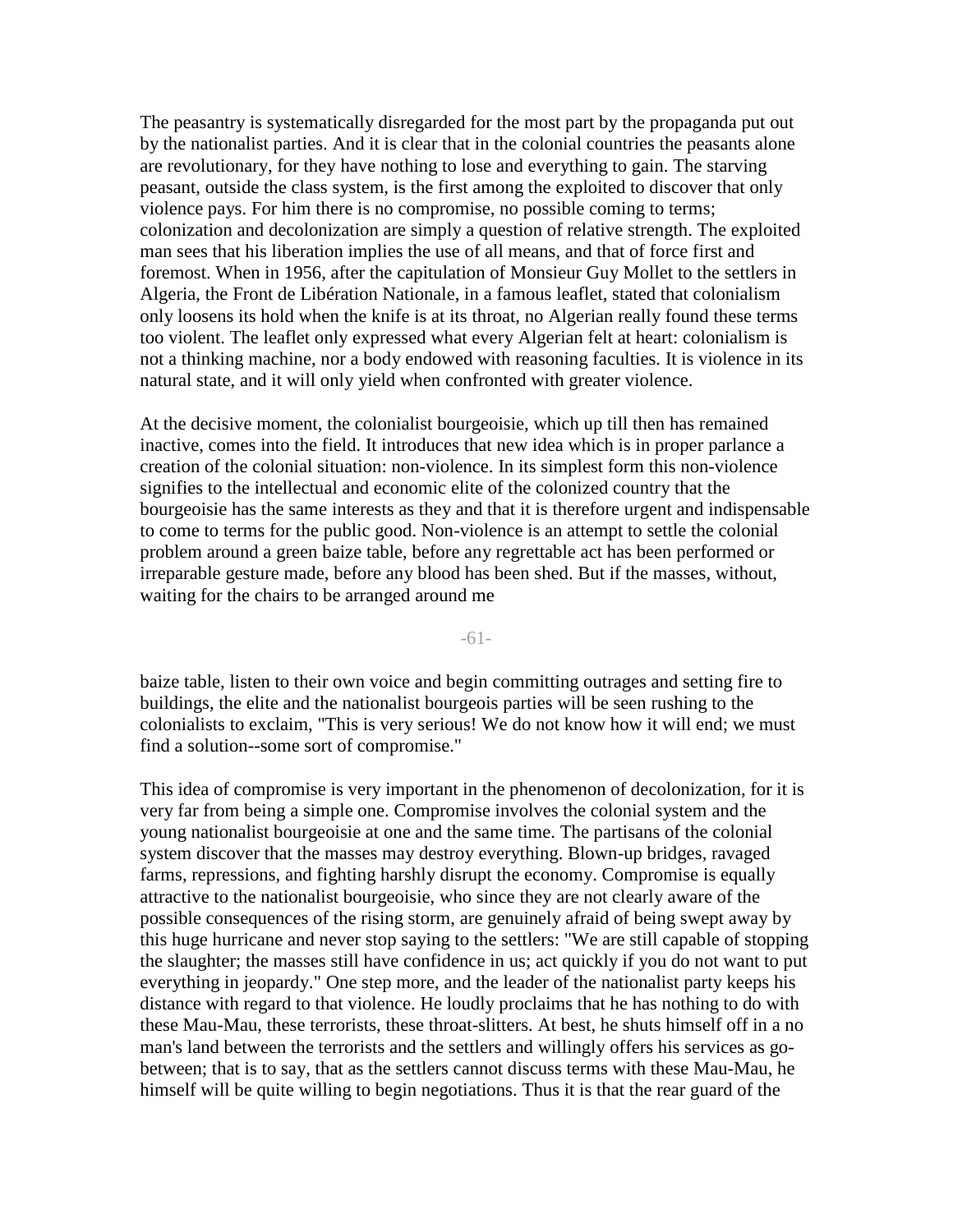national struggle, that very party of people who have never ceased to be on the other side in the fight, find themselves somersaulted into the van of negotiations and compromise- precisely because that party has taken very good care never to break contact with colonialism.

-62-

Before negotiations have been set afoot, the majority of nationalist parties confine themselves for the most part to explaining and excusing this "savagery." They do not assert that the people have to use physical force, and it sometimes even happens that they go so far as to condemn, in private, the spectacular deeds which are declared to be hateful by the press and public opinion in the mother country. The legitimite excuse for this ultra-conservative policy is the desire to see things in an objective light; but this traditional attitude of the native intellectual and of the leaders of the nationalist parties is not, in reality, in the least objective. For in fact they are not at all convinced that this impatient violence of the masses is the most efficient means of defending their own interests. Moreover, there are some individuals who are convinced of the ineffectiveness of violent methods; for them, there is no doubt about it, every attempt to break colonial oppression by force is a hopeless effort, an attempt at suicide, because in the innermost recesses of their brains the settler's tanks and airplanes occupy a huge place. When they are told "Action must be taken," they see bombs raining down on them, armored cars coming at them on every path, machine-gunning and police action... and they sit quiet. They are beaten from the start. There is no need to demonstrate their incapacity to triumph by violent methods; they take it for granted in their everyday life and in their political maneuvers. They have remained in the same childish position as Engels took up in his famous polemic with that monument of puerility, Monsieur Duhring:

In the same way that Robinson [Crusoe] was able to obtain a sword, we can just as well suppose that [Man] Friday might appear one fine morning with a loaded revolver in his hand, and from then on the whole relationship of violence is reversed: Man Friday gives the orders and Crusoe is obliged

-63-

to work.... Thus, the revolver triumphs over the sword, and even the most childish believer in axioms will doubtless form the conclusion that violence is not a simple act of will, but needs for its realization certain very concrete preliminary conditions, and in particular the implements of violence; and the more highly developed of these implements will carry the day against primitive ones. Moreover, the very fact of the ability to produce such weapons signifies that the producer of highly developed weapons, in everyday speech the arms manufacturer, triumphs over the producer of primitive weapons. To put it briefly, the triumph of violence depends upon the production of armaments, and this in its turn depends on production in general, and thus...on economic strength, on the economy of the State, and in the last resort on the material means which that violence commands. \*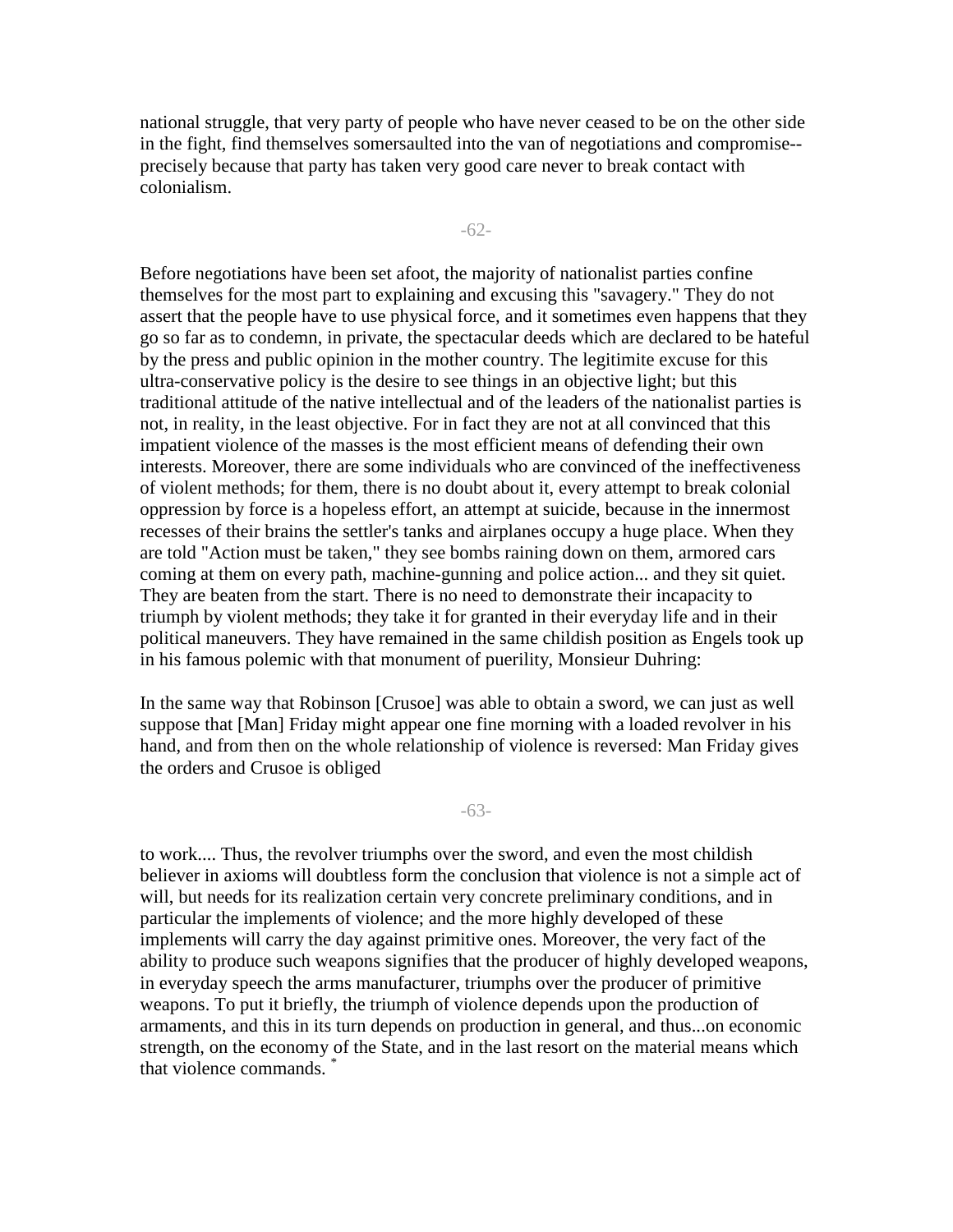In fact, the leaders of reform have nothing else to say than: "With what are you going to fight the settlers? With your knives? Your shotguns?"

It is true that weapons are important when violence comes into play, since all finally depends on the distribution of these implements. But it so happens that the liberation of colonial countries throws new light on the subject. For example, we have seen that during the Spanish campaign, which was a very genuine colonial war, Napoleon, in spite of an army which reached in the offensives of the spring of 1810 the huge figure of 400,000 men, was forced to retreat. Yet the French army made the whole of Europe tremble by its weapons of war, by the bravery of its soldiers, and by the military genius of its leaders. Face to face with the enormous potentials of the Napoleonic troops, the Spaniards, inspired by an unshakeable national ardor, rediscovered the famous methods of guerilla warfare which, twenty-five years before, the American militia had tried out on the English forces. But the

\_\_\_\_\_\_\_\_\_\_\_\_\_\_\_\_\_\_\_\_ \* Friedrich Engels: *Anti-Dühring*, Part II, Chapter III, "Theory of Violence", p. 199.

-64-

native's guerilla warfare would be of no value as opposed to other means of violence if it did not form a new element in the worldwide process of competition between trusts and monopolies.

In the early days of colonization, a single column could occupy immense stretches of country: the Congo, Nigeria, the Ivory Coast, and so on. Today, however, the colonized countries' national struggle crops up in a completely new international situation. Capitalism, in its early days, saw in the colonies a source of raw materials which, once turned into manufactured goods, could be distributed on the European market. After a phase of accumulation of capital, capitalism has today come to modify its conception of the profit-earning capacity of a commercial enterprise. The colonies have become a market. The colonial population is a customer who is ready to buy goods; consequently, if the garrison has to be perpetually reinforced, if buying and selling slackens off, that is to say if manufactured and finished goods can no longer be exported, there is clear proof that the solution of military force must be set aside. A blind domination founded on slavery is not economically speaking worthwhile for the bourgeoisie of the mother country. The monopolistic group within this bourgeoisie does not support a government whose policy is solely that of the sword. What the factoryowners and finance magnates of the mother country expect from their government is not that it should decimate the colonial peoples, but that it should safeguard with the help of economic conventions their own "legitimate interests."

Thus there exists a sort of detached complicity between capitalism and the violent forces which blaze up in colonial territory. What is more, the native is not alone against the oppressor, for indeed there is also the political and diplomatic support of progressive countries and peo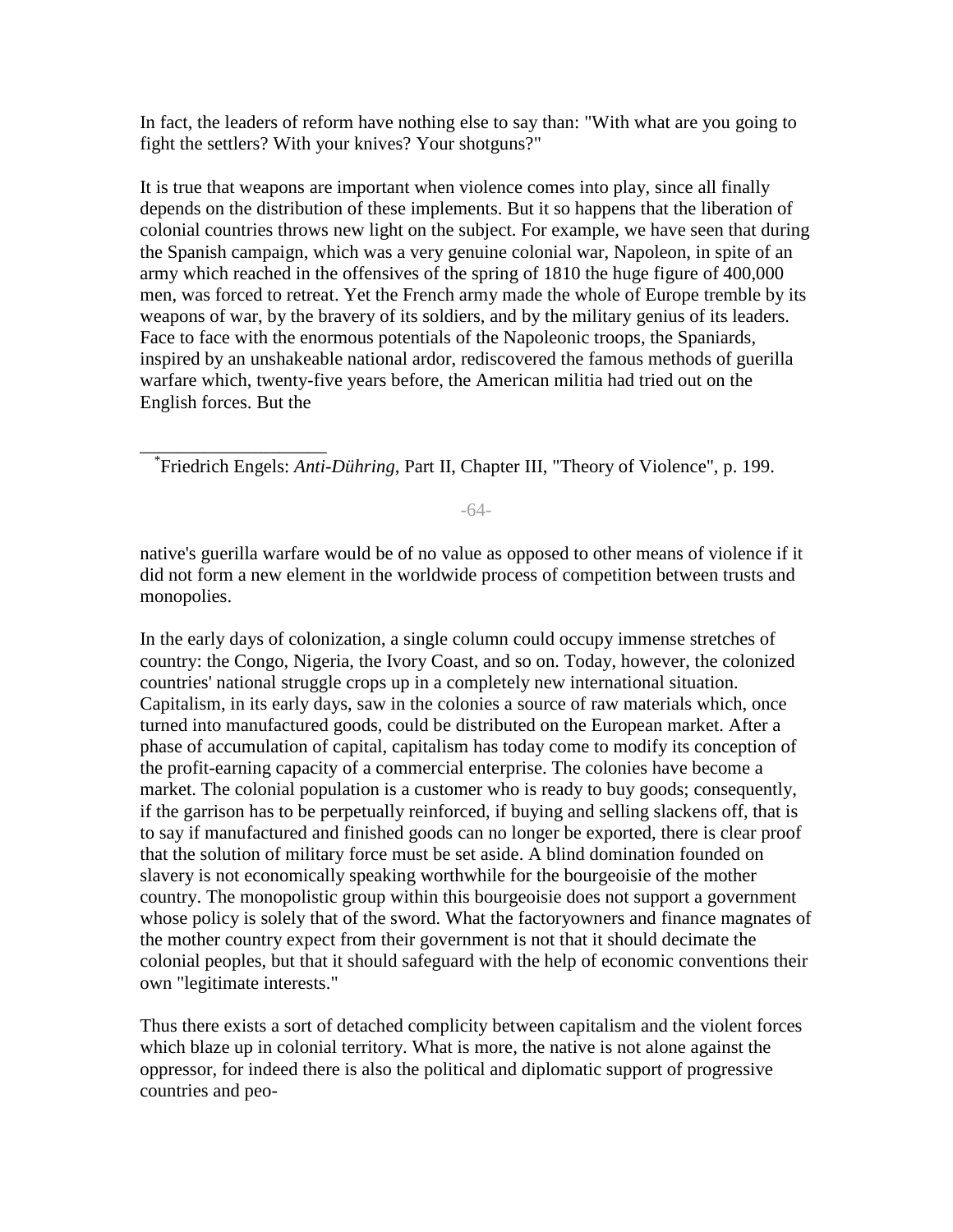ples. But above all there is competition, that pitiless war which financial groups wage upon each other. A Berlin Conference was able to tear Africa into shreds and divide her up between three or four imperial flags. At the moment, the important thing is not whether such-and-such a region in Africa is under French or Belgian sovereignty, but rather that the economic zones are respected. Today, wars of repression are no longer waged against rebel sultans; everything is more elegant, less bloodthirsty; the liquidation of the Castro regime will be quite peaceful. They do all they can to strangle Guinea and they eliminate Mossadegh. Thus the nationalist leader who is frightened of violence is wrong if he imagines that colonialism is going to "massacre all of us." The military will of course go on playing with tin soldiers which date from the time of the conquest, but higher finance will soon bring the truth home to them.

This is why reasonable nationalist political parties are asked to set out their claims as clearly as possible, and to seek with their colonialist opposite numbers, calmly and without passion, for a solution which will take the interests of both parties into consideration. We see that if this nationalist reformist tendency which often takes the form of a kind of caricature of trade unionism decides to take action, it will only do so in a highly peaceful fashion, through stoppages of work in the few industries which have been set up in the towns, mass demonstrations to cheer the leaders, and the boycotting of buses or of imported commodities. All these forms of action serve at one and the same time to bring pressure to bear on the forces of colonialism, and to allow the people to work off their energy. This practice of therapy by hibernation, this sleep-cure used on the people, may sometimes be successful; thus out of the conference around the green baize table comes the political selectiveness which enables Mon-

-66-

Mon, the president of the Republic of Gabon, to state in all seriousness on his arrival in Paris for an official visit: "Gabon is independent, but between Gabon and France nothing has changed; everything goes on as before." In fact, the only change is that Monsieur M'ba is president of the Gabonese Republic and that he is received by the president of the French Republic.

The colonialist bourgeoisie is helped in its work of calming down the natives by the inevitable religion. All those saints who have turned the other cheek, who have forgiven trespasses against them, and who have been spat on and insulted without shrinking are studied and held up as examples. On the other hand, the elite of the colonial countries, those slaves set free, when at the head of the movement inevitably end up by producing an ersatz conflict. They use their brothers' slavery to shame the slavedrivers or to provide an ideological policy of quaint humanitarianism for their oppressors' financial competitors. The truth is that they never make any real appeal to the aforesaid slaves; they never mobilize them in concrete terms. On the contrary, at the decisive moment (that is to say, from their point of view the moment of indecision) they brandish the danger of a "mass mobilization" as the crucial weapon which would bring about as if by magic the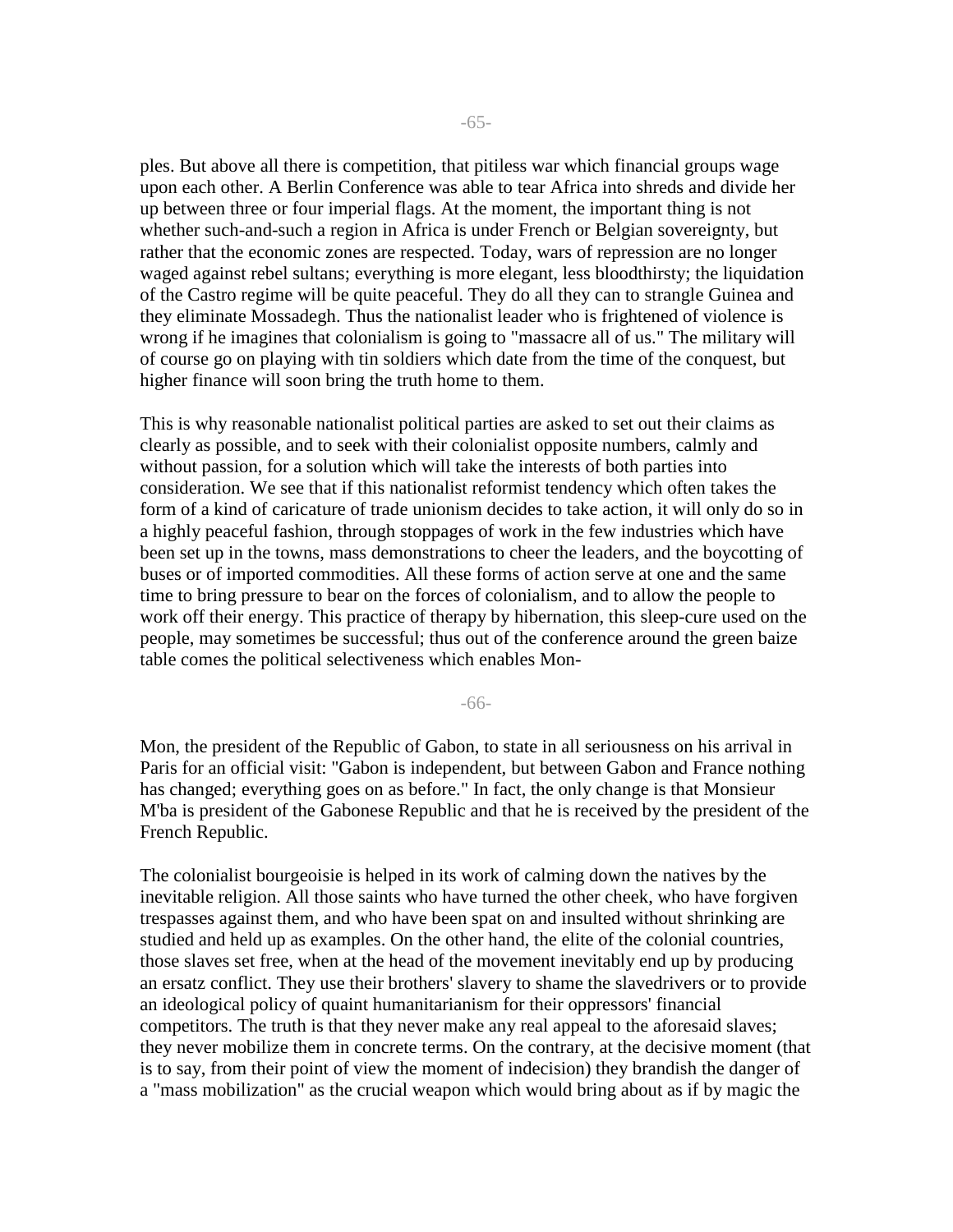"end of the colonial regime." Obviously there are to be found at the core of the political parties and among their leaders certain revolutionaries who deliberately turn their backs upon the farce of national independence. But very quickly their questionings, their energy, and their anger obstruct the party machine; and these elements are gradually isolated, and then quite simply brushed aside. At this moment, as if there existed a dialectic concomitance, the colonialist police will fall upon them. With no security in the towns, avoided by the militants of their former party and rejected by its

-67-

leaders, these undesirable firebrands will be stranded in county districts. Then it is that they will realize bewilderedly that the peasant masses catch on to what they have to say immediately, and without delay ask them the question to which they have not yet prepared the answer: "When do we start?"

This meeting of revolutionaries coming from the towns and country dwellers will be dealt with later on. For the moment we must go back to the political parties, in order to show the nature of their action, which is all the same progressive. In their speeches the political leaders give a name to the nation. In this way the native's demands are given shape.

There is however no definite subject matter and no political or social program. There is a vague outline or skeleton, which is nevertheless national in form, what we describe as "minimum requirements." The politicians who make speeches and who write in the nationalist newspapers make the people dream dreams. They avoid the actual overthrowing of the state, but in fact they introduce into their readers' or hearers' consciousness the terrible ferment of subversion. The national or tribal language is often used. Here, once again, dreams are encouraged, and the imagination is let loose outside the bounds of the colonial order; and sometimes these politicians speak of "We Negroes, we Arabs," and these terms which are so profoundly ambivalant take on during the colonial epoch a sacramental signification. The nationalist politicians are playing with fire: for, as an African leader recently warned a group of young intellectuals, "Think well before you speak to the masses, for they flare up quickly." This is one of the terrible tricks that destiny plays in the colonies.

When a political leader calls a mass meeting, we may say that there is blood in the air. Yet the same leader very often is above all anxious to "make a show" of force, so

-68-

that in fact he need not use it. But the agitation which ensues, the coming and going, the listening to speeches, seeing the people assembled in one place, with the police all around, the military demonstrations, arrests, and the deportation of the leaders--all this hubbub makes the people think that the moment has come for them to take action. In these times of instability the political parties multiply their appeals to the left for calm, while on their right they scan the horizon, trying to make out the liberal intentions of colonialism.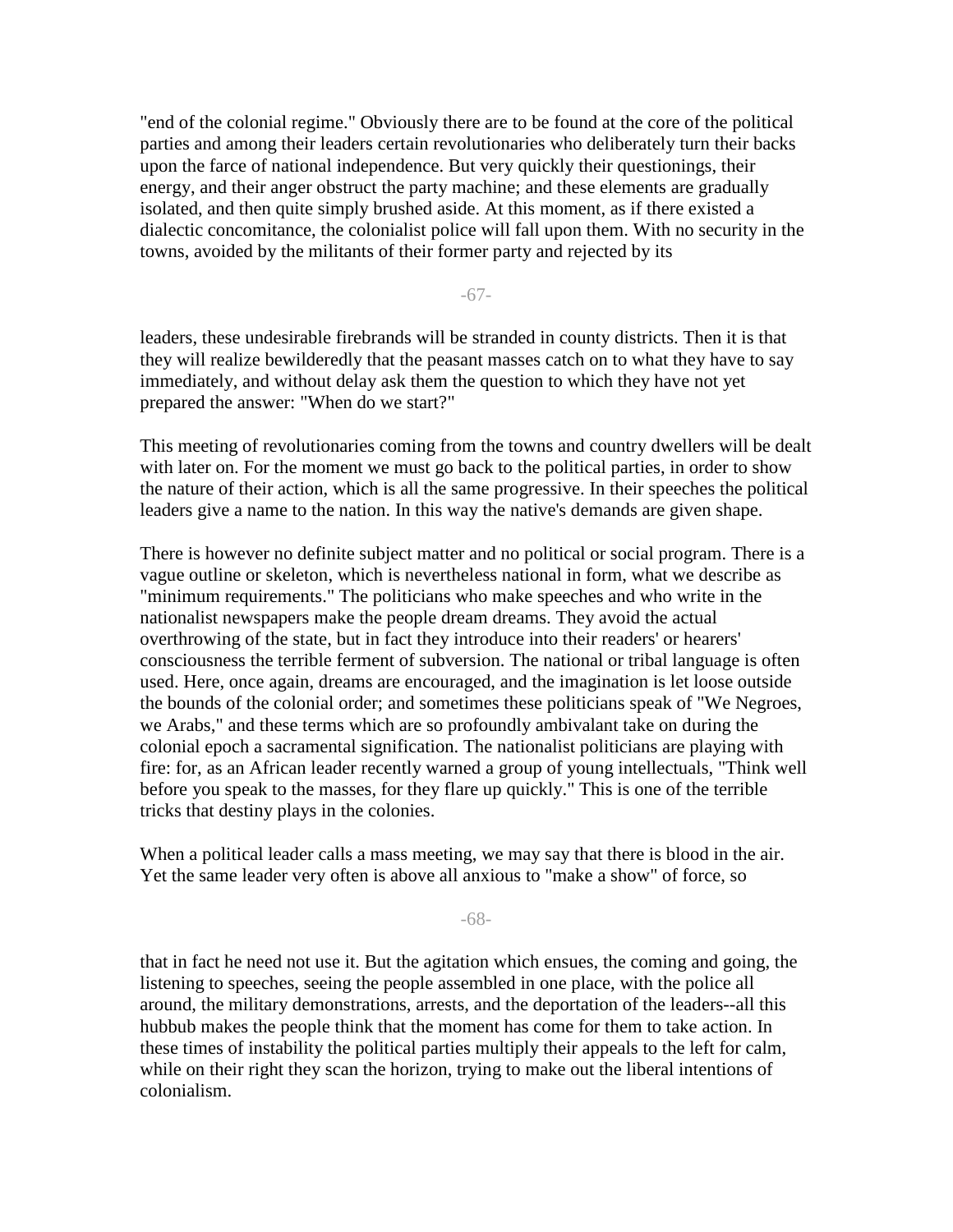In the same way the people make use of certain episodes in the life of the community in order to hold themselves ready and to keep alive their revolutionary zeal. For example, the gangster who holds up the police set on to track him down for days on end, or who dies in single combat after having killed four or five policemen, or who commits suicide in order not to give away his accomplices --these types light the way for the people, form the blueprints for action and become heroes. Obviously, it's a waste of breath to say that such-and-such a hero is a thief, a scoundrel, or a reprobate. If the act for which he is prosecuted by the colonial authorities is an act exclusively directed against a colonialist person or colonialist property, the demarcation line is definite and manifest. The process of identification is automatic.

We must also notice in this ripening process the role played by the history of the resistance at the time of the conquest. The great figures of the colonized people are always those who led the national resistance to invasion. Behanzin, Soundiata, Samory, Abdel Kader--all spring again to life with peculiar intensity in the period which comes directly before action. This is the proof that the people are getting ready to begin to go forward again, to put an end to the static period begun by colonization, and to make history.

-69-

The uprising of the new nation and the breaking down of colonial structures are the result of one of two causes: either of a violent struggle of the people in their own right, or of action on the part of surrounding colonized peoples which acts as a brake on the colonial regime in question.

A colonized people is not alone. In spite of all that colonialism can do, its frontiers remain open to new ideas and echoes from the world outside. It discovers that violence is in the atmosphere, that it here and there bursts out, and here and there sweeps away the colonial regime --that same violence which fulfills for the native a role that is not simply informatory, but also operative. The great victory of the Vietnamese people at Dien Bien Phu is no longer, strictly speaking, a Vietnamese victory. Since July, 1954, the question which the colonized peoples have asked themselves has been, "What must be done to bring about another Dien Bien Phu? How can we manage it?" Not a single colonized individual could ever again doubt the possibility of a Dien Bien Phu; the only problem was how best to use the forces at their disposal, how to organize them, and when to bring them into action. This encompassing violence does not work upon the colonized people only; it modifies the attitude of the colonialists who become aware of manifold Dien Bien Phus. This is why a veritable panic takes hold of the colonialist governments in turn. Their purpose is to capture the vanguard, to turn the movement of liberation toward the right, and to disarm the people: quick, quick, let's decolonize. Decolonize the Congo before it turns into another Algeria. Vote the constitutional framework for all Africa, create the French *Communauté*, renovate that same *Communauté*, but for God's sake let's decolonize quick.... And they decolonize at such a rate that they impose independence on Houphouët-Boigny. To the strategy of Dien Bien Phu, defined by the colonized peoples, the colonialist re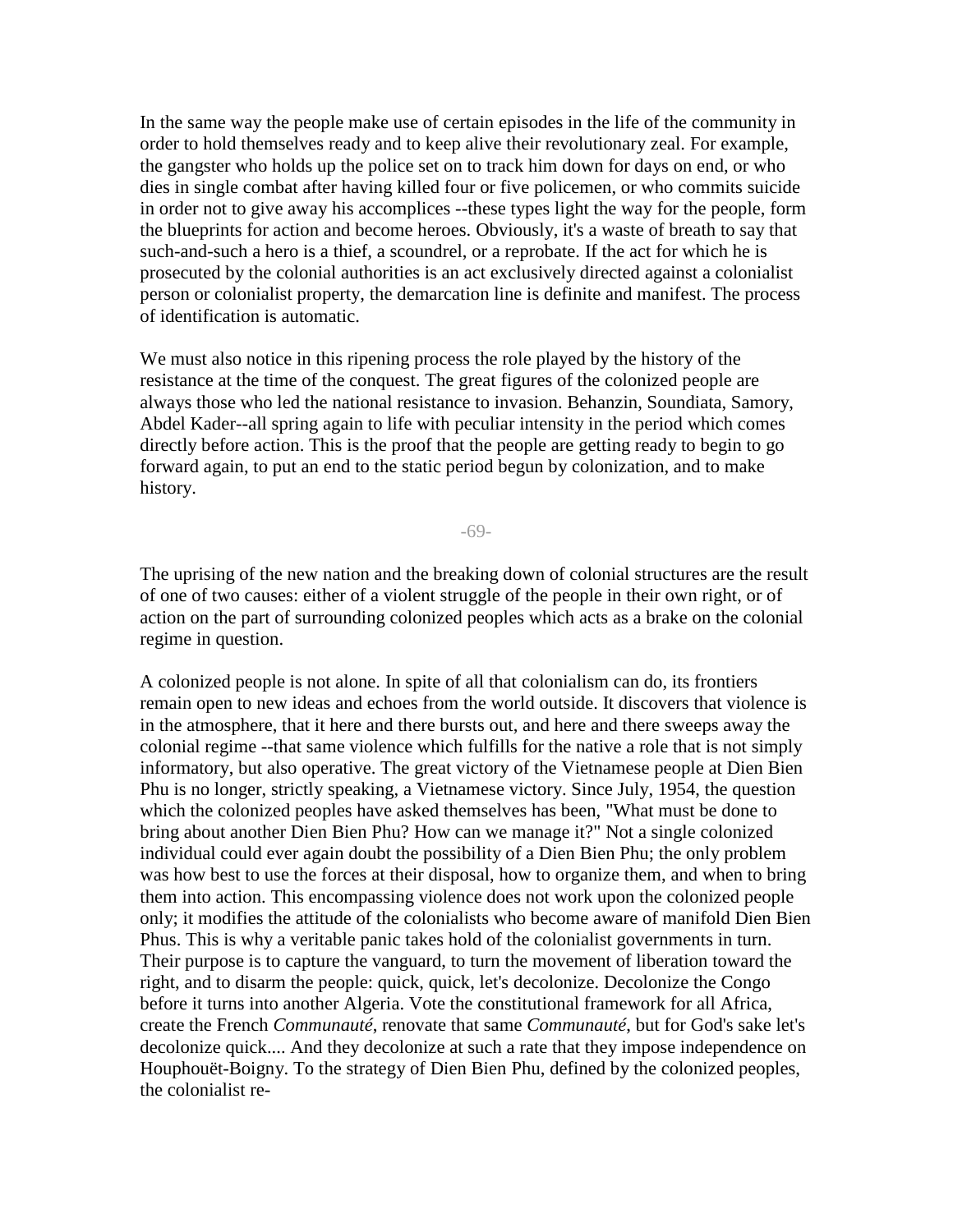plies by the strategy of encirclement--based on the respect of the sovereignty of states.

But let us return to that atmosphere of violence, that violence which is just under the skin. We have seen that in its process toward maturity many leads are attached to it, to control it and show it the way out. Yet in spite of the metamorphoses which the colonial regime imposes upon it in the way of tribal or regional quarrels, that violence makes its way forward, and the native identifies his enemy and recognizes all his misfortunes, throwing all the exacerbated might of his hate and anger into this new channel. But how do we pass from the atmosphere of violence to violence in action? What makes the lid blow off? There is first of all the fact that this development does not leave the settler's blissful existence intact. The settler who "understands" the natives is made aware by several straws in the wind showing that something is afoot. "Good" natives become scarce; silence falls when the oppressor approaches; sometimes looks are black, and attitudes and remarks openly aggressive. The nationalist parties are astir, they hold a great many meetings, the police are increased and reinforcements of soldiers are brought in. The settlers, above all the farmers isolated on their land, are the first to become alarmed. They call for energetic measures.

The authorities do in fact take some spectacular measures. They arrest one or two leaders, they organize military parades and maneuvers, and air force displays. But the demonstrations and warlike exercises, the smell of gunpowder which now fills the atmosphere, these things do not make the people draw back. Those bayonets and cannonades only serve to reinforce their aggressiveness. The atmosphere becomes dramatic, and everyone wishes to show that he is ready for anything. And it is in these circumstances that the guns go off by themselves, for nerves are jangled, fear reigns and everyone is trigger-happy. A

-71-

single commonplace incident is enough to start the machine-gunning: Sétif in Algeria, the Central Quarries in Morocco, Moramanga in Madagascar.

The repressions, far from calling a halt to the forward rush of national consciousness, urge it on. Mass slaughter in the colonies at a certain stage of the embryonic development of consciousness increases that consciousness, for the hecatombs are an indication that between oppressors and oppressed everything can be solved by force. It must be remarked here that the political parties have not called for armed insurrection, and have made no preparations for such an insurrection. All these repressive measures, all those actions which are a result of fear are not within the leaders' intentions: they are overtaken by events. At this moment, then, colonialism may decide to arrest the nationalist leaders. But today the governments of colonized countries know very well that it is extremely dangerous to deprive the masses of their leaders; for then the people, unbridled, fling themselves into *jacqueries*, mutinies, and "brutish murders." The masses give free rein to their "bloodthirsty instincts" and force colonialism to free their leaders, to whom falls the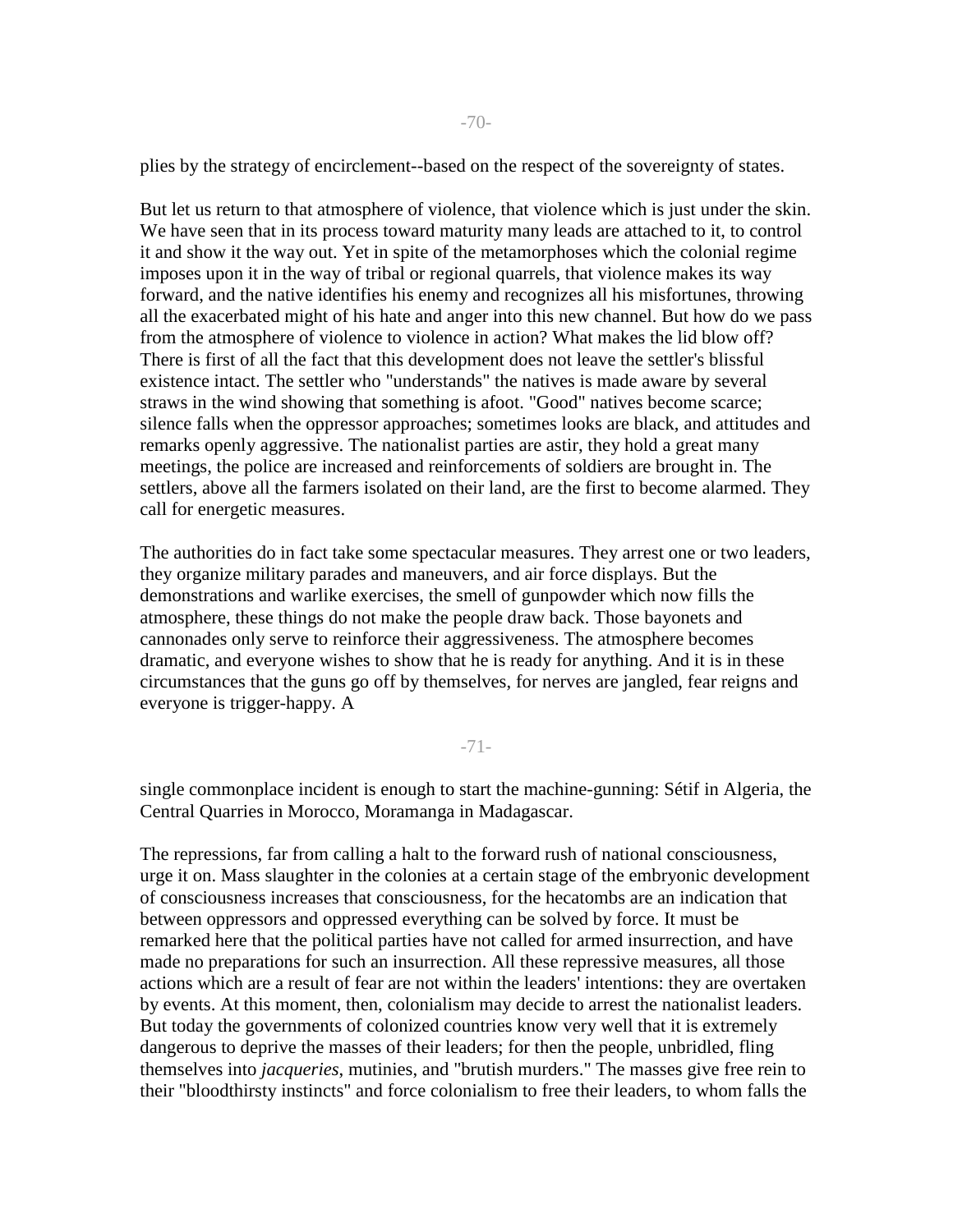difficult task of bringing them back to order. The colonized people, who have spontaneously brought their violence to the colossal task of destroying the colonial system, will very soon find themselves with the barren, inert slogan "Release X or Y." Then colonialism will release these men, and hold discussions with them. The time for dancing in the streets has come.

In certain circumstances, the party political machine may remain intact. But as a result of the colonialist repression and of the spontaneous reaction of the people the parties find themselves out-distanced by their militants.

\_\_\_\_\_\_\_\_\_\_\_\_\_\_\_\_\_\_\_\_

-72-

The violence of the masses is vigorously pitted against the military forces of the occupying power, and the situation deteriorates and comes to a head. Those leaders who are free remain, therefore, on the touchline. They have suddenly become useless, with their bureaucracy and their reasonable demands; yet we see them, far removed from events, attempting the crowning imposture--that of "speaking in the name of the silenced nation." As a general rule, colonialism welcomes this godsend with open arms, tranforms these "blind mouths" into spokesmen, and in two minutes endows them with independence, on condition that they restore order.

So we see that all parties are aware of the power of such violence and that the question is not always to reply to it by a greater violence, but rather to see how to relax the tension.

What is the real nature of this violence? We have seen that it is the intuition of the colonized masses that their liberation must, and can only, be achieved by force. By what spiritual aberration do these men, without technique, starving and enfeebled, confronted with the military and economic might of the occupation, come to believe that violence alone will free them? How can they hope to triumph?

It is because violence (and this is the disgraceful thing) may constitute, in so far as it forms part of its system, the slogan of a political party. The leaders may call on the people to enter upon an armed struggle. This problematical question has to be thought over. When militarist Germany decides to settle its frontier disputes by force, we are not in the least surprised; but when the people of Angola, for example, decide to take up arms, when the Algerian people reject all means which are not violent, these are proofs that something has happened or is happening at this very moment. The colonized races, those

<sup>\*</sup> It may happen that the arrested leader is in fact the authentic mouthpiece of the colonized masses. In this case colonialism will make use of his period of detention to try to launch new leaders.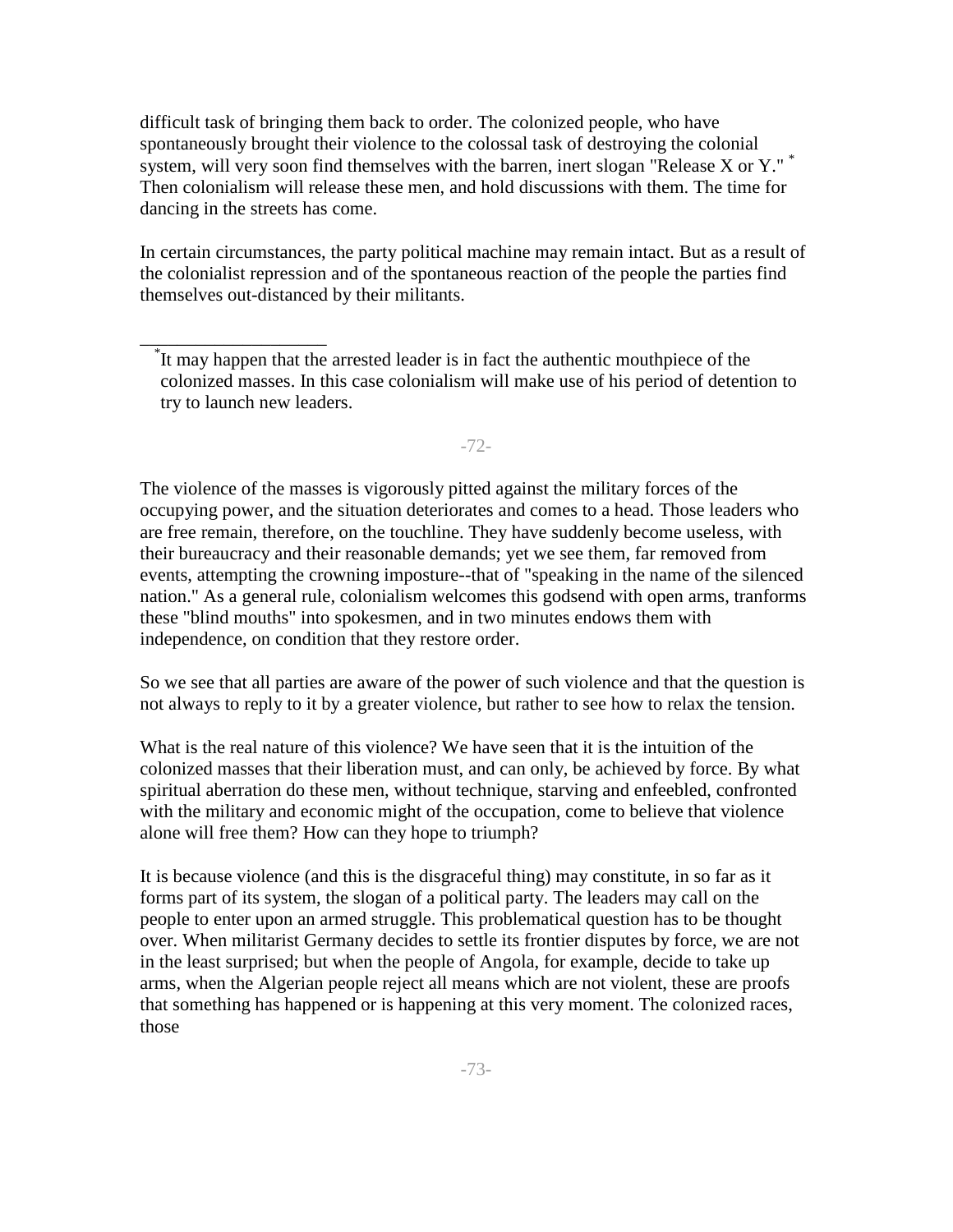slaves of modern times, are impatient. They know that this apparent folly alone can put them out of reach of colonial oppression. A new type of relations is established in the world. The underdeveloped peoples try to break their chains, and the extraordinary thing is that they succeed. It could be argued that in these days of sputniks it is ridiculous to die of hunger; but for the colonized masses the argument is more down-to-earth. The truth is that there is no colonial power today which is capable of adopting the only form of contest which has a chance of succeeding, namely, the prolonged establishment of large forces of occupation.

As far as their internal situation is concerned, the colonialist countries find themselves faced with contradictions in the form of working-class demands which necessitate the use of their police forces. As well, in the present international situation, these countries need their troops to protect their regimes. Finally there is the wellknown myth of liberating movements directed from Moscow. In the regime's panic-stricken reasoning, this signifies "If that goes on, there is a risk that the communists will turn the troubles to account and infiltrate into these parts."

In the native's eagerness, the fact that he openly brandishes the threat of violence proves that he is conscious of the unusual character of the contemporary situation and that he means to profit by it. But, still on the level of immediate experience, the native, who has seen the modern world penetrate into the furthermost corners of the bush, is most acutely aware of all the things he does not possess. The masses by a sort of (if we may say so) childlike process of reasoning convince themselves that they have been robbed of all these things. That is why in certain underdeveloped countries the masses forge ahead very quickly, and realize two or three years after independ-

-74-

ence that they have been frustrated, that "it wasn't worth while" fighting, and that nothing could really change. In 1789, after the bourgeois revolution, the smallest French peasants benefited substantially from the upheaval. But it is a commonplace to observe and to say that in the majority of cases, for 95 per cent of the population of underdeveloped countries, independence brings no immediate change. The enlightened observer takes note of the existence of a kind of masked discontent, like the smoking ashes of a burntdown house after the fire has been put out, which still threaten to burst into flames again.

So they say that the natives want to go too quickly. Now, let us never forget that only a very short time ago they complained of their slowness, their laziness, and their fatalism. Already we see that violence used in specific ways at the moment of the struggle for freedom does not magically disappear after the ceremony of trooping the national colors. It has all the less reason for disappearing since the reconstruction of the nation continues within the framework of cutthroat competition between capitalism and socialism.

This competition gives an almost universal dimension to even the most localized demands. Every meeting held, every act of represson committed, reverberates in the international arena. The murders of Sharpeville shook public opinion for months. In the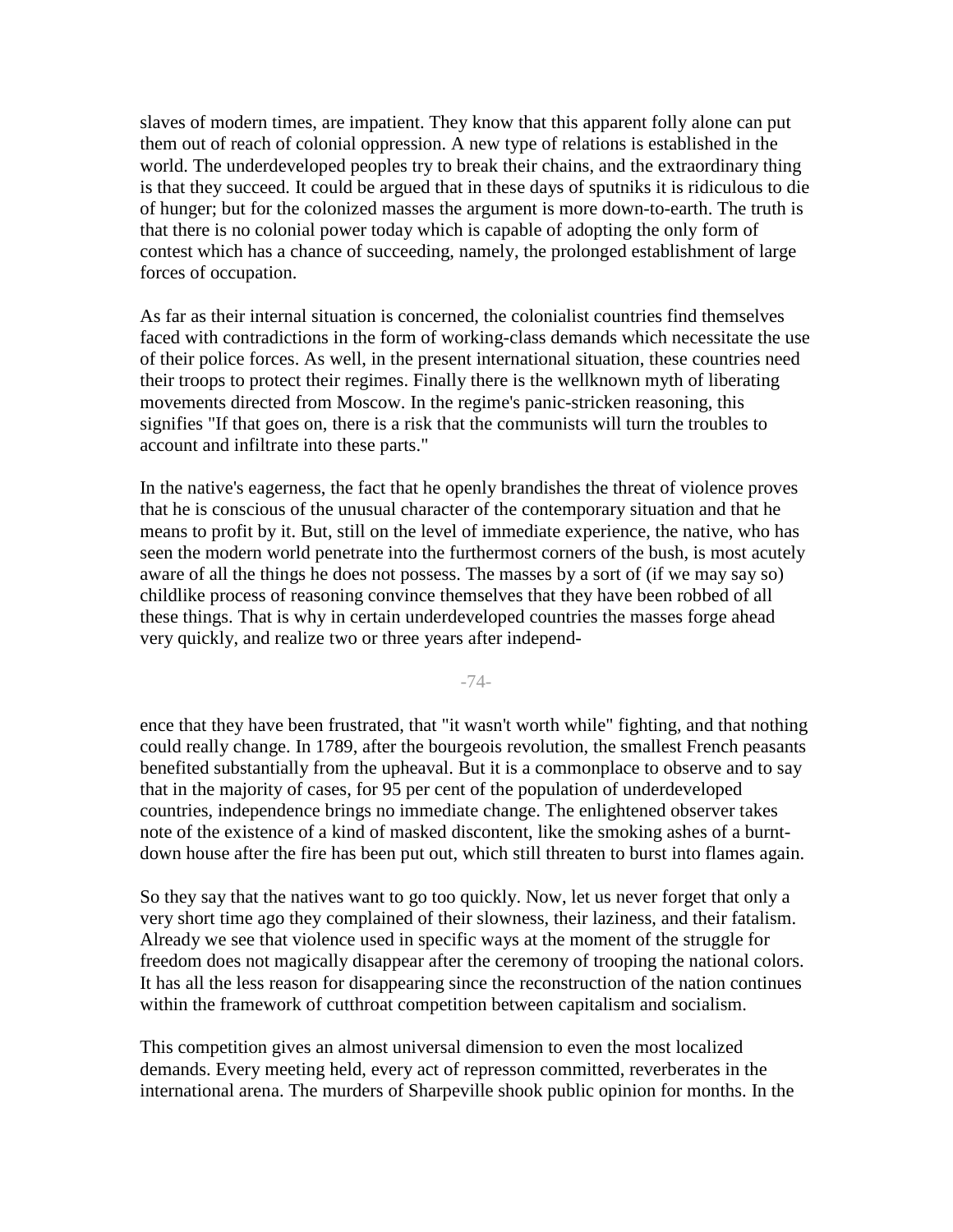newspapers, over the wavelengths, and in private conversations Sharpeville has become a symbol. It was through Sharpeville that men and women first became acquainted with the problem of apartheid in South Africa. Moreover, we cannot believe that demagogy alone is the explanation for the sudden interest the big powers show in the petty affairs of underdeveloped regions. Each *jacquerie*, each act of sedition in the Third World makes up part of a picture framed by the Cold War. Two men are beaten up in Salisbury, and at

-75-

once the whole of a bloc goes into action, talks about those two men, and uses the beating-up incident to bring up the particular problem of Rhodesia, linking it, moreover, with the whole African question and with the whole question of colonized people. The other bloc however is equally concerned in measuring by the magnitude of the campaign the local weaknesses of its system. Thus the colonized peoples realize that neither clan remains outside local incidents. They no longer limit themselves to regional horizons, for they have caught on to the fact that they live in an atmosphere of international stress.

When every three months or so we hear that the Sixth or Seventh Fleet is moving toward such-and-such a coast; when Khrushchev threatens to come to Castro's aid with rockets; when Kennedy decides upon some desperate solution for the Laos question, the colonized person or the newly independent native has the impression that whether he wills it or not he is being carried away in a kind of frantic cavalcade. In fact, he is marching in it already. Let us take, for example, the case of the governments of recently liberated countries. The men at the head of affairs spend two-thirds of their time in watching the approaches and trying to anticipate the dangers which threaten them, and the remaining one-third of their time in working for their country. At the same time, they search for allies. Obedient to the same dialectic, the national parties of opposition leave the paths of parliamentary behavior. They also look for allies to support them in their ruthless ventures into sedition. The atmosphere of violence, after having colored all the colonial phase, continues to dominate national life, for as we have already said, the Third World is not cut off from the rest. Quite the contrary, it is at the middle of the whirlpool. This is why the statesmen of underdeveloped countries keep up

-76-

indefinitely the tone of aggressiveness and exasperation in their public speeches which in the normal way ought to have disappeared. Herein, also, may be found the reasons for that lack of politeness so often spoken of in connection with newly established rulers. But what is less visible is the extreme courtesy of these same rulers in their contacts with their brothers or their comrades. Discourtesy is first and foremost a manner to be used in dealings with the others, with the former colonists who come to observe and to investigate. The "ex-native" too often gets the impression that these reports are already written. The photos which illustrate the article are simply a proof that one knows what one is talking about, and that one has visited the country. The report intends to verify the evidence: everything's going badly out there since we left. Frequently reporters complain of being badly received, of being forced to work under bad conditions and of being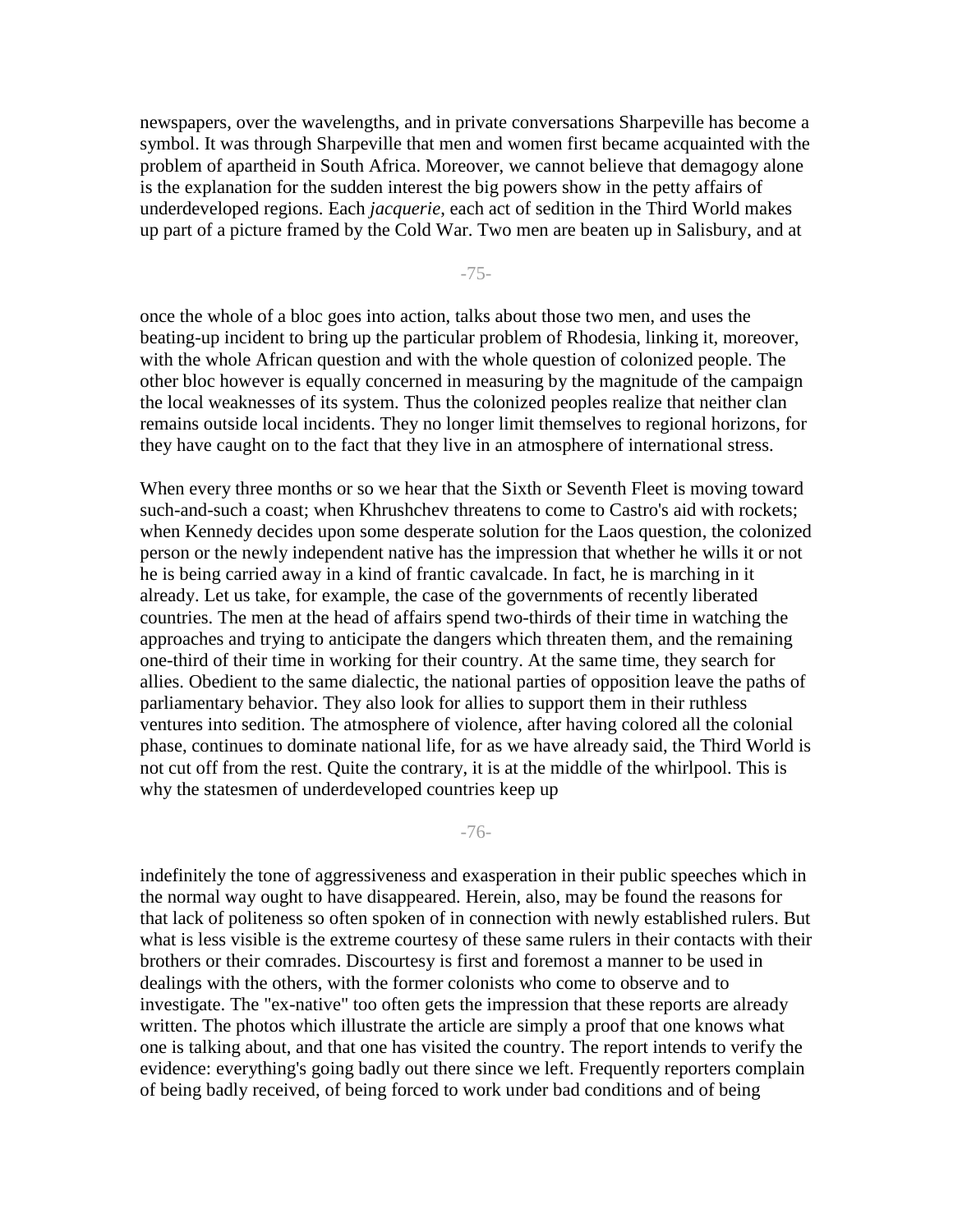fenced round by indifference or hostility: all this is quite normal. The nationalist leaders know that international opinion is formed solely by the Western press. Now, when a journalist from the West asks us questions, it is seldom in order to help us. In the Algerian war, for example, even the most liberal of the French reporters never ceased to use ambiguous terms in describing our struggle. When we reproached them for this, they replied in all good faith that they were being objective. For the native, objectivity is always directed against him. We may in the same way come to understand the new tone which swamped international diplomacy at the United Nations General Assembly in September, 1960. The representatives of the colonial countries were aggressive and violent, and carried things to extremes, but the colonial peoples did not find that they exaggerated. The radicalism of the African spokesmen brought the abcess to a head and showed up the inad-

-77-

missible nature of the veto and of the dialogue between the great powers, and above all the tiny role reserved for the Third World.

Diplomacy, as inaugurated by the newly independent peoples, is no longer an affair of nuances, of implications, and of hypnotic passes. For the nation's spokesmen are responsible at one and the same time for safeguarding the unity of the nation, the progress of the masses toward a state of well-being and the right of all peoples to bread and liberty. Thus it is a diplomacy which never stops moving, a diplomacy which leaps ahead, in strange contrast to the motionless, petrified world of colonization. And when Mr. Khrushchev brandishes his shoe at the United Nations, or thumps the table with it, there's not a single exnative, nor any representative of an underdeveloped country, who laughs. For what Mr. Khrushchev shows the colonized countries which are looking on is that he, the *moujik*, who moreover is the possessor of spacerockets, treats these miserable capitalists in the way that they deserve. In the same way, Castro sitting in military uniform in the United Nations Organization does not scandalize the underdeveloped countries. What Castro demonstrates is the consciousness he has of the continuing existence of the rule of violence. The astonishing thing is that he did not come into the UNO with a machine-gun; but if he had, would anyone have minded? All the *jacqueries* and desperate deeds, all those bands armed with cutlesses or axes find their nationality in the implacable struggle which opposes socialism and capitalism.

In 1945, the 45,000 dead at Sétif could pass unnoticed; in 1947, the 90,000 dead in Madagascar could be the subject of a simple paragraph in the papers; in 1952, the 200,000 victims of the repression in Kenya could meet with relative indifference. This was because the international contradictions were not sufficiently distinct. Already the

-78-

Korean and Indo-Chinese wars had begun a new phase. But it is above all Budapest and Suez which constitute the decisive moments of this confrontation.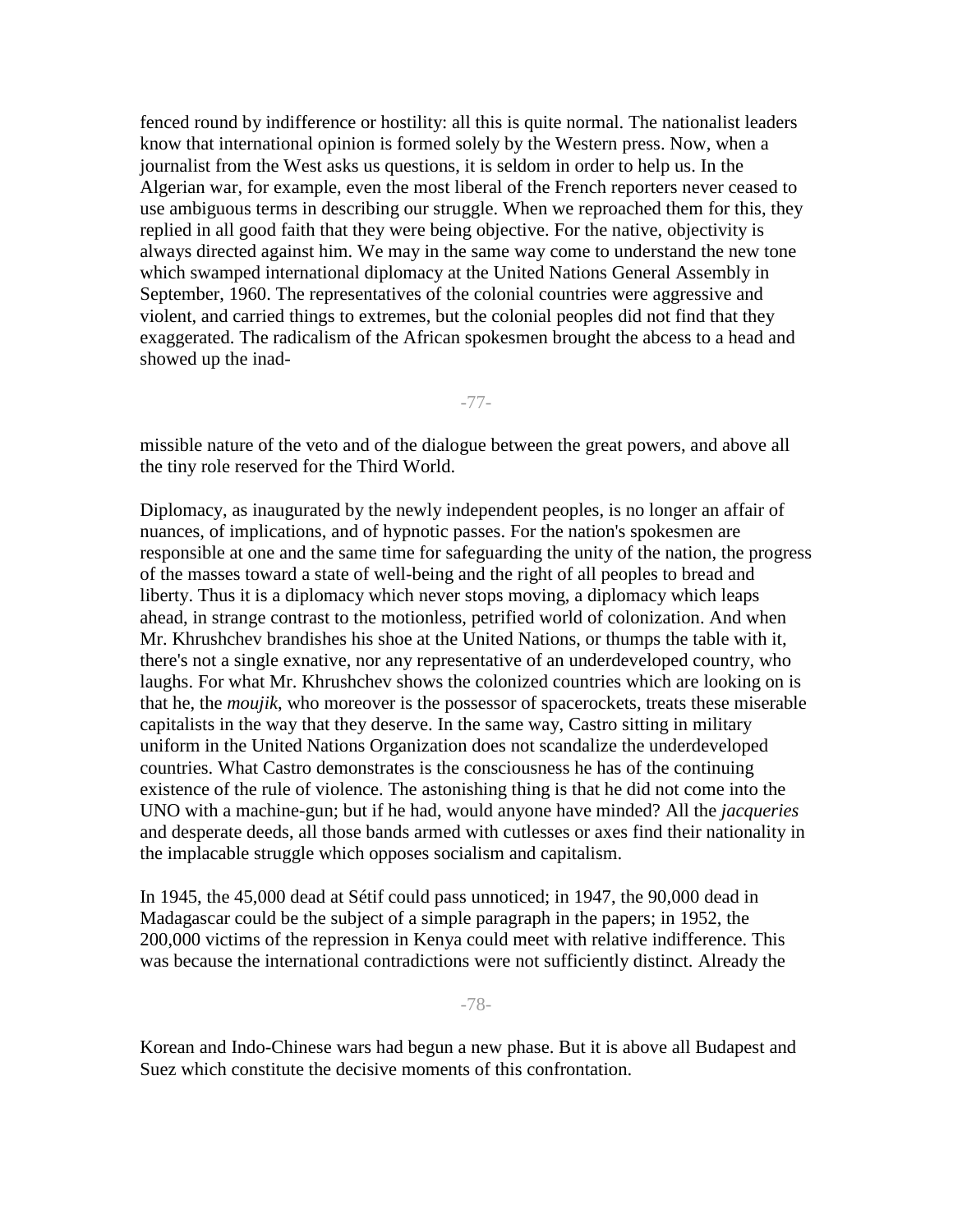Strengthened by the unconditional support of the socialist countries, the colonized peoples fling themselves with whatever arms they have against the impregnable citadel of colonialism. If this citadel is invulnerable to knives and naked fists, it is no longer so when we decide to take into account the context of the Cold War.

In this fresh juncture, the Americans take their role of patron of international captialism very seriously. Early on, they advise the European countries to decolonize in a friendly fashion. Later on, they do not hesitate to proclaim first the respect for and then the support of the principle of "Africa for the Africans." The United States is not afraid today of stating officially that they are the defenders of the right of all peoples to selfdetermination. Mr. Mennen Williams' last journey is only the illustration of the consciousness which the Americans have that the Third World ought not to be sacrificed. From then on we understand why the violence of the native is only hopeless if we compare it in the abstract to the military machine of the oppressor. On the other hand, if we situate that violence in the dynamics of the international situation, we see at once that it constitutes a terrible menace for the oppressor. Persistent *jacqueries* and Mau-Mau disturbance unbalance the colony's economic life but do not endanger the mother country. What is more important in the eyes of imperialism is the opportunity for socialist propaganda to infiltrate among the masses and to contaminate them. This is already a serious danger in the cold war; but what would happen to that colony in case of real war, riddled as it is by murderous guerillas?

Thus capitalism realizes that its military strategy has everything to lose by the outbreak of nationalist wars.

-79-

Again, within the framework of peaceful co-existence, all colonies are destined to disappear, and in the long run neutralism is destined to be respected by capitalism. What must at all costs be avoided is strategic insecurity: the breakthrough of enemy doctrine into the masses and the deeprooted hatred of millions of men. The colonized peoples are very well aware of these imperatives which rule international political life; for this reason even those who thunder denunciations of violence take their decisions and act in terms of this universal violence. Today, peaceful coexistence between the two blocs provokes and feeds violence in the colonial countries. Tomorrow, perhaps we shall see the shifting of that violence after the complete liberation of the colonial territories. Perhaps we will see the question of minorities cropping up. Already certain minority groups do not hesitate to preach violent methods for resolving their problems and it is not by chance (so the story runs) that in consequence Negro extremists in the United States organize a militia and arm themselves. It is not by chance, either, that in the so-called free world there exist committees for the defense of Jewish minorities in the USSR, nor an accident if General de Gaulle in one of his orations sheds tears over the millions of Moslems oppressed by Communist dictatorship. Both capitalism and imperialism are convinced that the struggle against racialism and the movements toward national freedom are purely and simply directed by remote control, fomented from outside. So they decide to use that very efficacious tactic, the Radio Free Europe station, voice of the committee for the aid of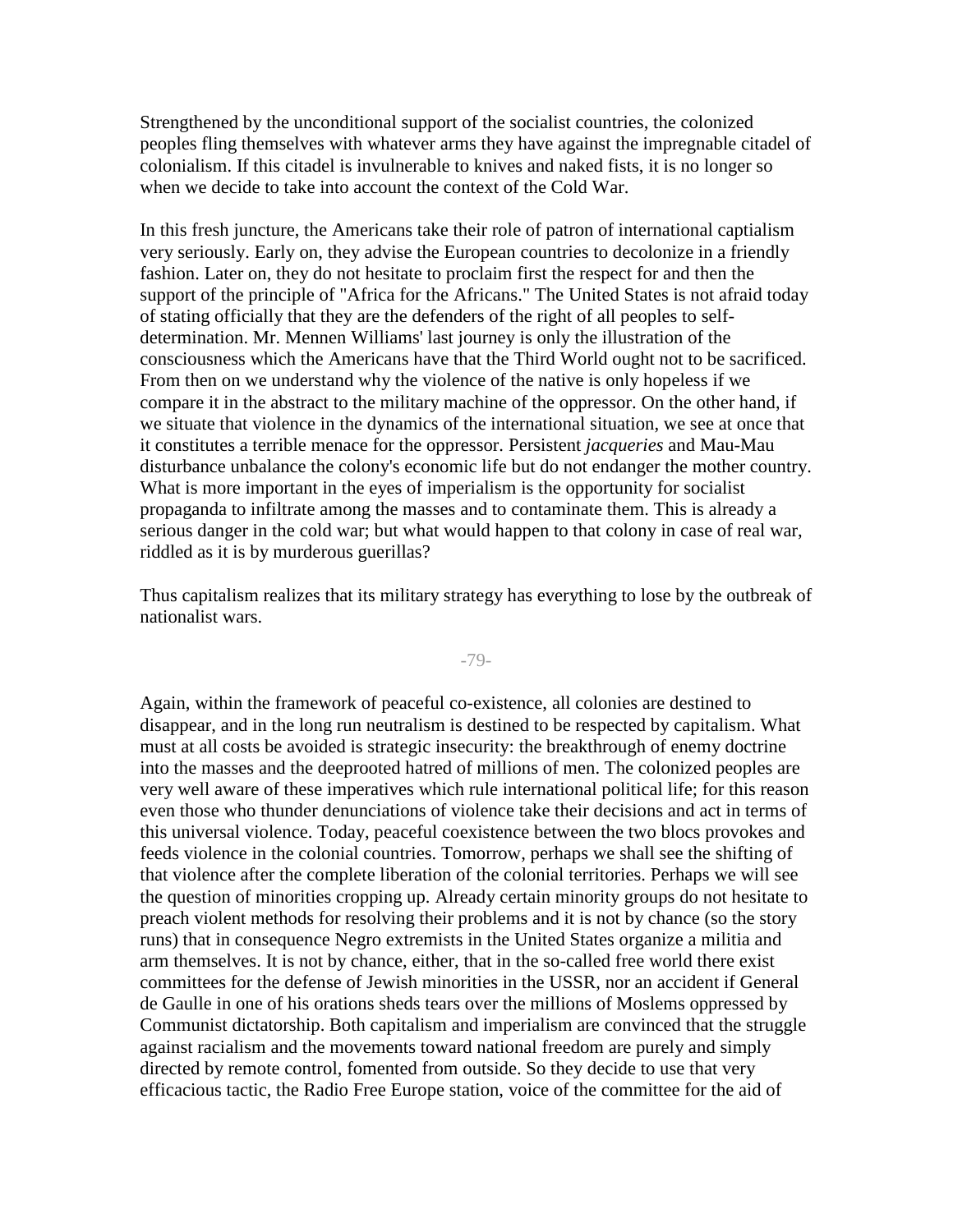overruled minorities.... They practice anti-colonialism, as did the French colonels in Algeria when they carried on subversive warfare with the SAS<sup>\*</sup> or the psychological services. They "use the people

-80-

against the people." We have seen with what results.

\_\_\_\_\_\_\_\_\_\_\_\_\_\_\_\_\_\_\_\_

This atmosphere of violence and menaces, these rockets brandished by both sides, do not frighten nor deflect the colonized peoples. We have seen that all their recent history has prepared them to understand and grasp the situation. Between the violence of the colonies and that peaceful violence that the world is steeped in, there is a kind of complicit agreement, a sort of homogeneity. The colonized peoples are well adapted to this atmosphere; for once, they are up to date. Sometimes people wonder that the native, rather than give his wife a dress, buys instead a transistor radio. There is no reason to be astonished. The natives are convinced that their fate is in the balance, here and now. They live in the atmosphere of doomsday, and they consider that nothing ought to be let pass unnoticed. That is why they understand very well Phouma and Phoumi, Lumumba and Tshombe, Ahidjo and Moumie, Kenyatta, and the men who are pushed forward regularly to replace him. They understand all these figures very well, for they can unmask the forces working behind them. The native and the underdeveloped man are today political animals in the most universal sense of the word.

It is true to say that independence has brought moral compensation to colonized peoples, and has established their dignity. But they have not yet had time to elaborate a society, or to build up and affirm values. The warming, light-giving center where man and citizen develop and enrich their experience in wider and still wider fields does not yet exist. Set in a kind of irresolution, such men persuade themselves fairly easily that everything is going to be decided elsewhere, for everybody, at the same time. As for the political leaders, when faced with this situation, they first hesitate and then choose neutralism.

There is plenty to be said on the subject of neutralism. Some equate it with a sort of tainted mercantilism which

-81-

consists of taking what it can get from both sides. In fact, neutralism, a state of affairs created by the cold war, if it allows underdeveloped countries to receive economic help from both sides, does not allow either party to aid underdeveloped areas to the extent that is necessary. Those literally astronomical sums of money which are invested in military research, those engineers who are transformed into technicians of nuclear war, could in the space of fifteen years raise the standard of living of underdeveloped countries by 60

<sup>\*</sup> Section Administrative Speciale: An officers' corps whose task was to strengthen contact with the Algerians in non-military matters.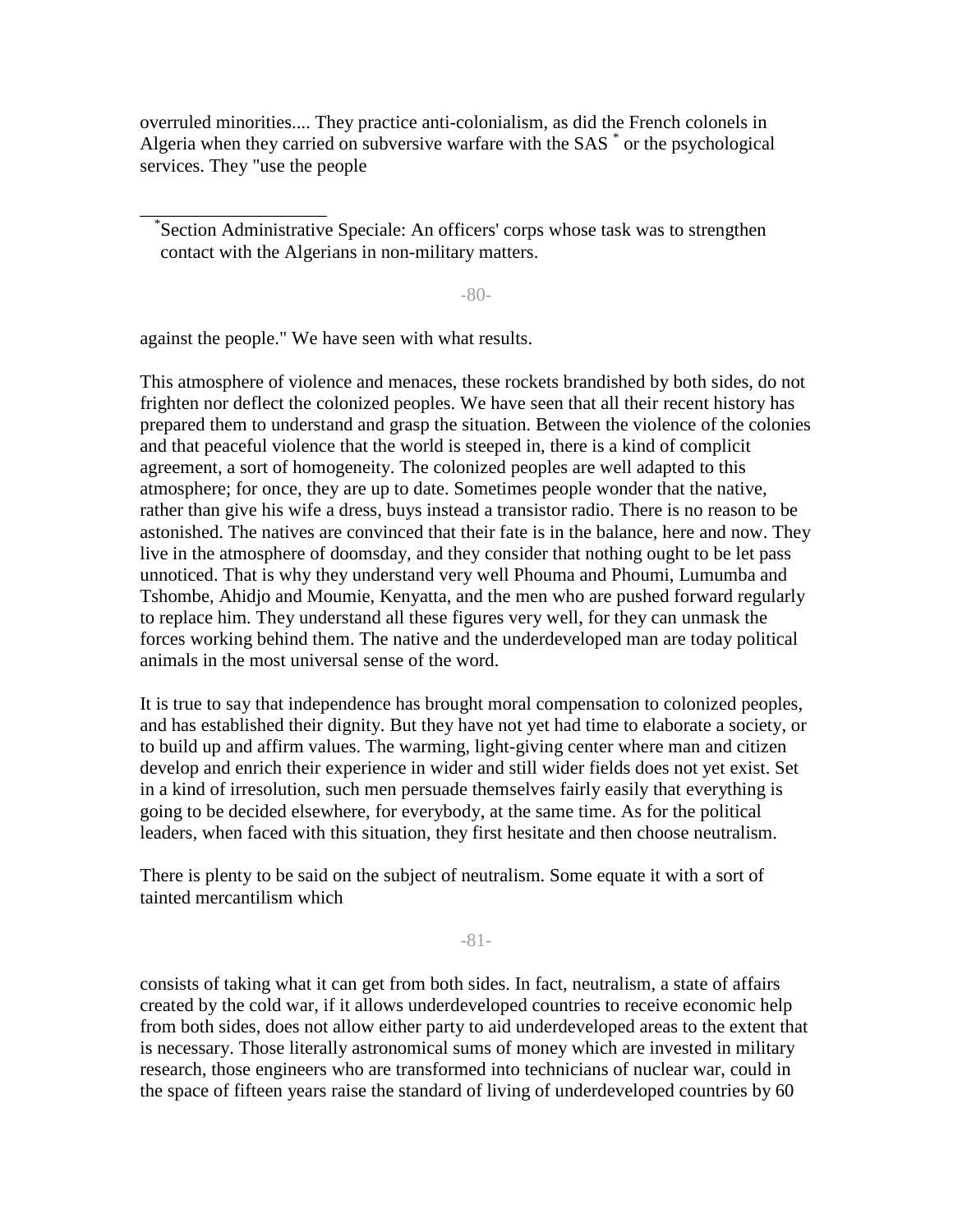per cent. So we see that the true interests of underdeveloped countries do not lie in the protraction nor in the accentuation of this cold war. But it so happens that no one asks their advice. Therefore, when they can, they cut loose from it. But can they really remain outside it? At this very moment, France is trying out her atomic bombs in Africa. Apart from the passing of motions, the holding of meetings and the shattering of diplomatic relations, we cannot say that the peoples of Africa have had much influence, in this particular sector, on France's attitude.

Neutralism produces in the citizen of the Third World a state of mind which is expressed in everyday life by a fearlessness and an ancestral pride strangely resembling defiance. The flagrant refusal to compromise and the tough will that sets itself against getting tied up are reminiscent of the behavior of proud, poverty-stricken adolescents, who are always ready to risk their necks in order to have the last word. All this leaves Western observers dumbfounded, for to tell the truth there is a glaring divergence between what these men claim to be and what they have behind them. These countries without tramways, without troops, and without money have no justification for the bravado that they display in broad daylight. Undoubtedly, they are impostors. The Third World often gives the impression that it rejoices in sensation and that it must have

-82-

its weekly dose of crises. These men at the head of empty countries, who talk too loud, are most irritating. You'd like to shut them up. But, on the contrary, they are in great demand. They are given bouquets; they are invited to dinner. In fact, we quarrel over who shall have them. And this is neutralism. They are 98 per cent illiterate, but they are the subject of a huge body of literature. They travel a great deal: the governing classes and students of underdeveloped countries are gold mines for airline companies. African and Asian officials may in the same month follow a course on socialist planning in Moscow and one on the advantages of the liberal economy in London or at Columbia University. African trade-union leaders leap ahead at a great rate in their own field. Hardly have they been appointed to posts in managerial organizations than they decide to form themselves into autonomous bodies. They haven't the requisite fifty years experience of practical trade-unionism in the framework of an industrial country, but they already know that non-political trade-unionism doesn't make sense. They haven't come to grips with the bourgeois machine, nor developed their consciousness in the class struggle; but perhaps this isn't necessary. Perhaps. We shall see that this will to sum everything up, which caricatures itself often in facile internationalism, is one of the most fundamental characteristics of underdeveloped countries.

Let us return to considering the single combat between native and settler. We have seen that it takes the form of an armed and open struggle. There is no lack of historical examples: Indo-China, Indonesia, and of course North Africa. But what we must not lose sight of is that this struggle could have broken out anywhere, in Guinea as well as Somaliland, and moreover today it could break out in every place where colonialism means to stay on, in Angola, for example. The existence of an armed struggle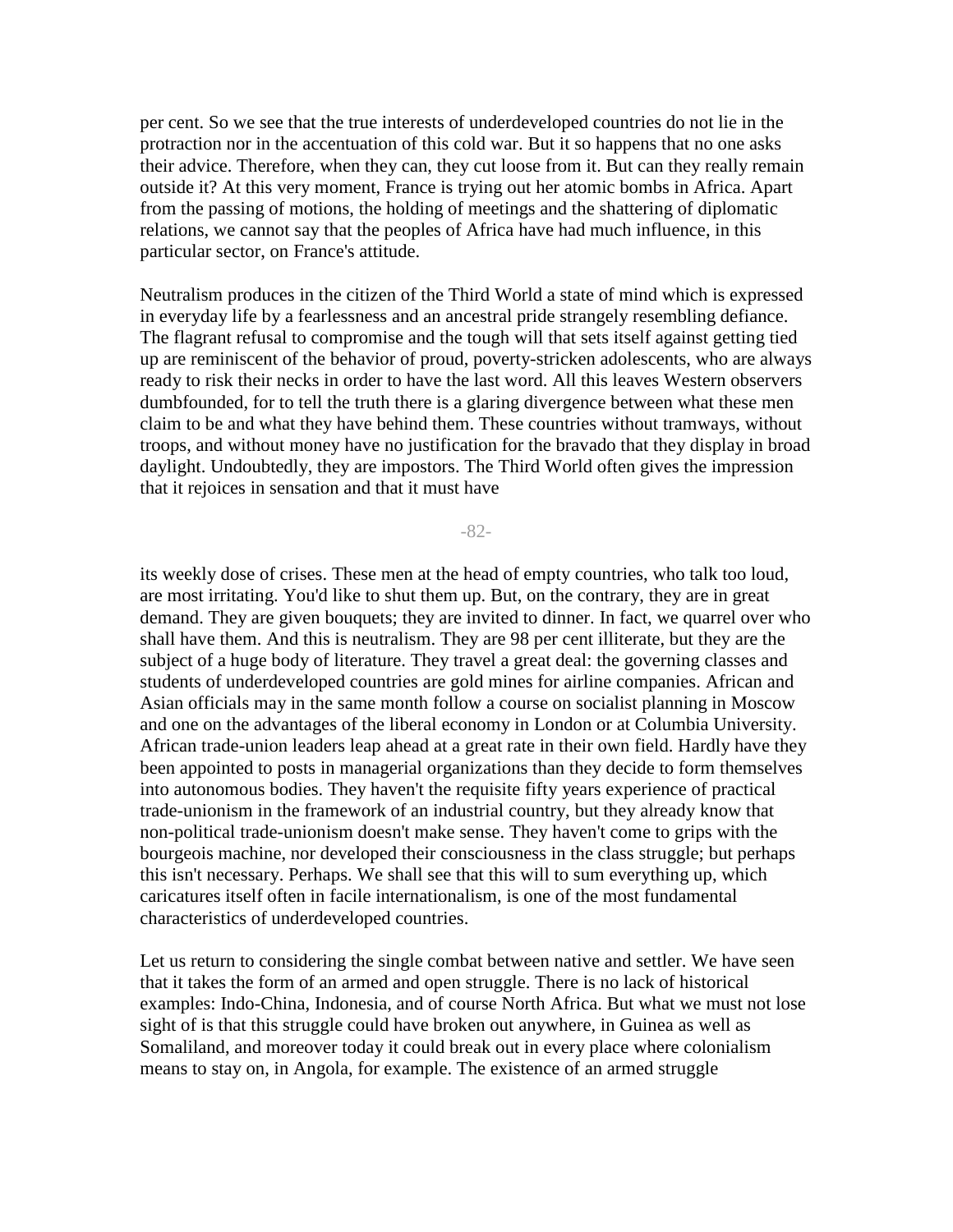shows that the people are decided to trust to violent methods only. He of whom *they* have never stopped saying that the only language he understands is that of force, decides to give utterance by force. In fact, as always, the settler has shown him the way he should take if he is to become free. The argument the native chooses has been furnished by the settler, and by an ironic turning of the tables it is the native who now affirms that the colonialist understands nothing but force. The colonial regime owes its legitimacy to force and at no time tries to hide this aspect of things. Every statue, whether of Faidherbe or of Lyautey, of Bugeaud or of Sergeant Blandan--all these conquistadors perched on colonial soil do not cease from proclaiming one and the same thing: "We are here by the force of bayonets...." \* The sentence is easily completed. During the phase of insurrection, each settler reasons on a basis of simple arithmetic. This logic does not surprise the other settlers, but it is important to point out that it does not surprise the natives either. To begin with, the affirmation of the principle "It's them or us" does not constitute a paradox, since colonialism, as we have seen, is in fact the organization of a Manichean world, a world divided up into compartments. And when in laying down precise methods the settler asks each member of the oppressing minority to shoot down 30 or 100 or 200 natives, he sees that nobody shows any indignation and that the whole problem is to decide whether it can be done all at once or by-stages. †

This chain of reasoning which presumes very arithmeti-

\_\_\_\_\_\_\_\_\_\_\_\_\_\_\_\_\_\_\_\_

-84-

cally the disappearance of the colonized people does not leave the native overcome with moral indignation. He has always known that his duel with the settler would take place in the arena. The native loses no time in lamentations, and he hardly ever seeks for justice in the colonial framework. The fact is that if the settler's logic leaves the native unshaken, it is because the latter has practically stated the problem of his liberation in identical terms: "We must form ourselves into groups of two hundred or five hundred, and each group must deal with a settler." It is in this manner of thinking that each of the protagonists begins the struggle.

<sup>\*</sup> This refers to Mirabeau's famous saying: "I am here by the will of the People; I shall leave only by the force of bayonets."--*Trans*.

<sup>&</sup>lt;sup>†</sup>It is evident that this vacuum cleaning destroys the very thing that they want to preserve. Sartre points this out when he says: "In short by the very fact of repeating them [concerning racist ideas] it is revealed that the simultaneous union of all against the natives is unrealizable. Such union only recurs from time to time and moreover it can only come into being as an active groupment in order to massacre the natives--an absurd though perpetual temptation to the settlers, which even if it was feasible would only succeed in abolishing colonization at one blow." ( *Critique de la Raison Dialectique, p. 346.)*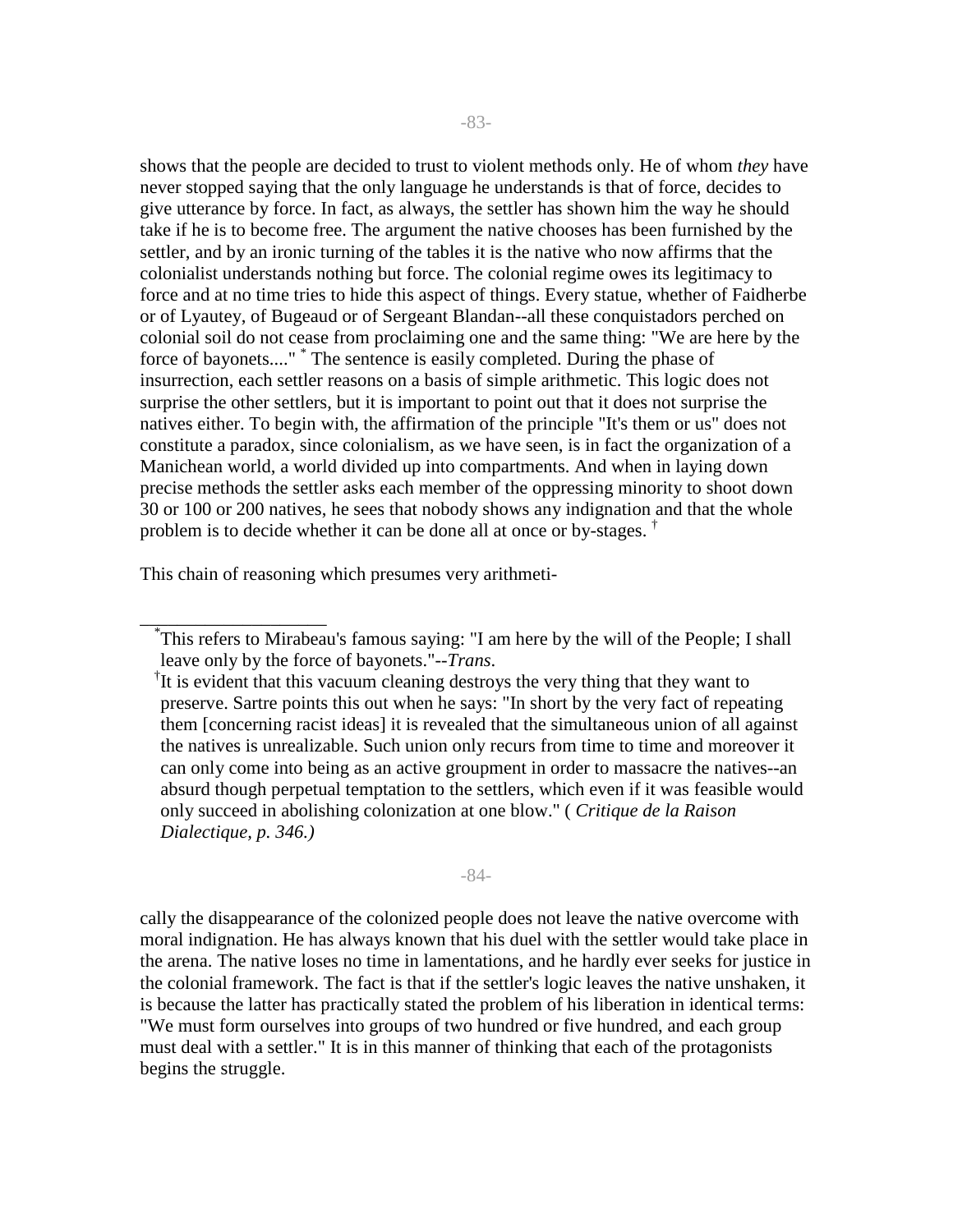For the native, this violence represents the absolute line of action. The militant is also a man who works. The questions that the organization asks the militant bear the mark of this way of looking at things: "Where have you worked? With whom? What have you accomplished? "The group requires that each individual perform an irrevocable action. In Algeria, for example, where almost all the men who called on the people to join in the national struggle were condemned to death or searched for by the French police, confidence was proportional to the hopelessness of each case. You could be sure of a new recruit when he could no longer go back into the colonial system. This mechanism, it seems, had existed in Kenya among the Mau-Mau, who required that each member of the group should strike a blow at the victim. Each one was thus personally responsible for the death of that victim. To work means to work for the death of the settler. This assumed

-85-

responsibility for violence allows both strayed and outlawed members of the group to come back again and to find their place once more, to become integrated. Violence is thus seen as comparable to a royal pardon. The colonized man finds his freedom in and through violence. This rule of conduct enlightens the agent because it indicates to him the means and the end. The poetry of Césaire takes on in this precise aspect of violence a prophetic significance. We may recall one of the most decisive pages of his tragedy where the Rebel (indeed!) explains his conduct:

#### THE REBEL (*harshly*):

My name--an offense; my Christian name--humiliation; my status--a rebel; my age--the stone age.

# THE MOTHER:

My race--the human race. My religion--brotherhood.

# THE REBEL:

My race: that of the fallen. My religion...but it's not you that will show it to me with your disarmament....

'tis I myself, with my rebellion and my poor fists clenched and my woolly head....

(*Very calm*): I remember one November day; it was hardly six months ago.... The master came into the cabin in a cloud of smoke like an April moon. He was flexing his short muscular arms--he was a very good master--and he was rubbing his little dimpled face with his fat fingers. His blue eyes were smiling and he couldn't get the honeyed words out of his month quick enough. "The kid will be a decent fellow," he said looking at me, and he said other pleasant things too, the master--that you had to start very early, that twenty years was not too much to make a good Christian and a good slave, a steady, devoted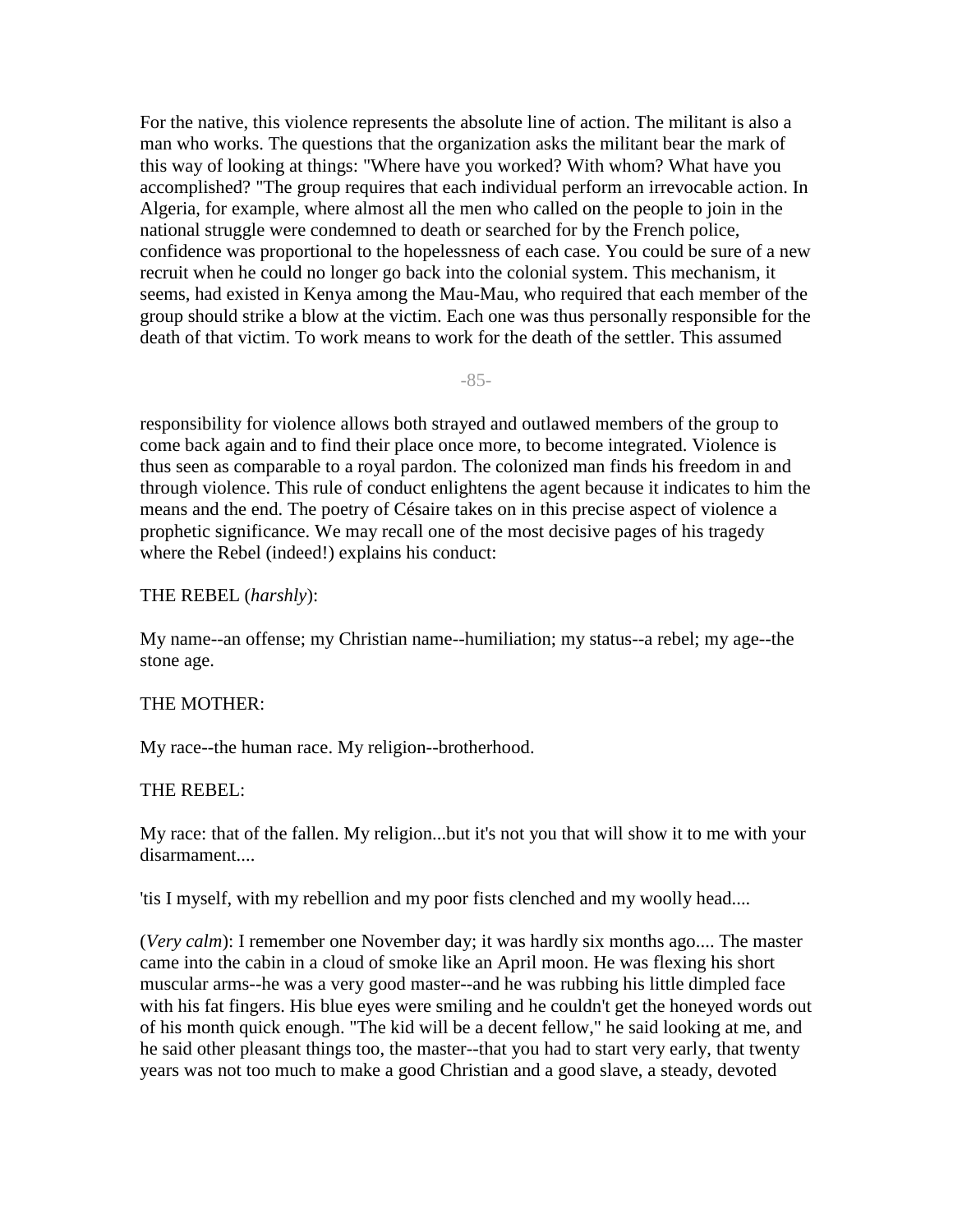boy, a good commander's chaingang captain, sharp-eyed and strong-armed. And all that man saw of my son's cradle was that it was the cradle of a chaingang captain.

-86-

We crept in knife in hand...

# THE MOTHER:

Alas, you'll die for it.

# THE REBEL:

Killed.... I killed him with my own hands....

Yes, 'twas a fruitful death, a copious death....

It was night. We crept among the sugar canes.

The knives sang to the stars, but we did not heed the stars.

The sugar canes scarred our faces with streams of green blades.

# THE MOTHER:

And I had dreamed of a son to close his mother's eyes.

# THE REBEL:

But I chose to open my son's eyes upon another sun.

# THE MOTHER:

O my son, son of evil and unlucky death--

#### THE REBEL:

Mother of living and splendid death,

# THE MOTHER:

Because he has hated too much,

# THE REBEL:

Because he has too much loved.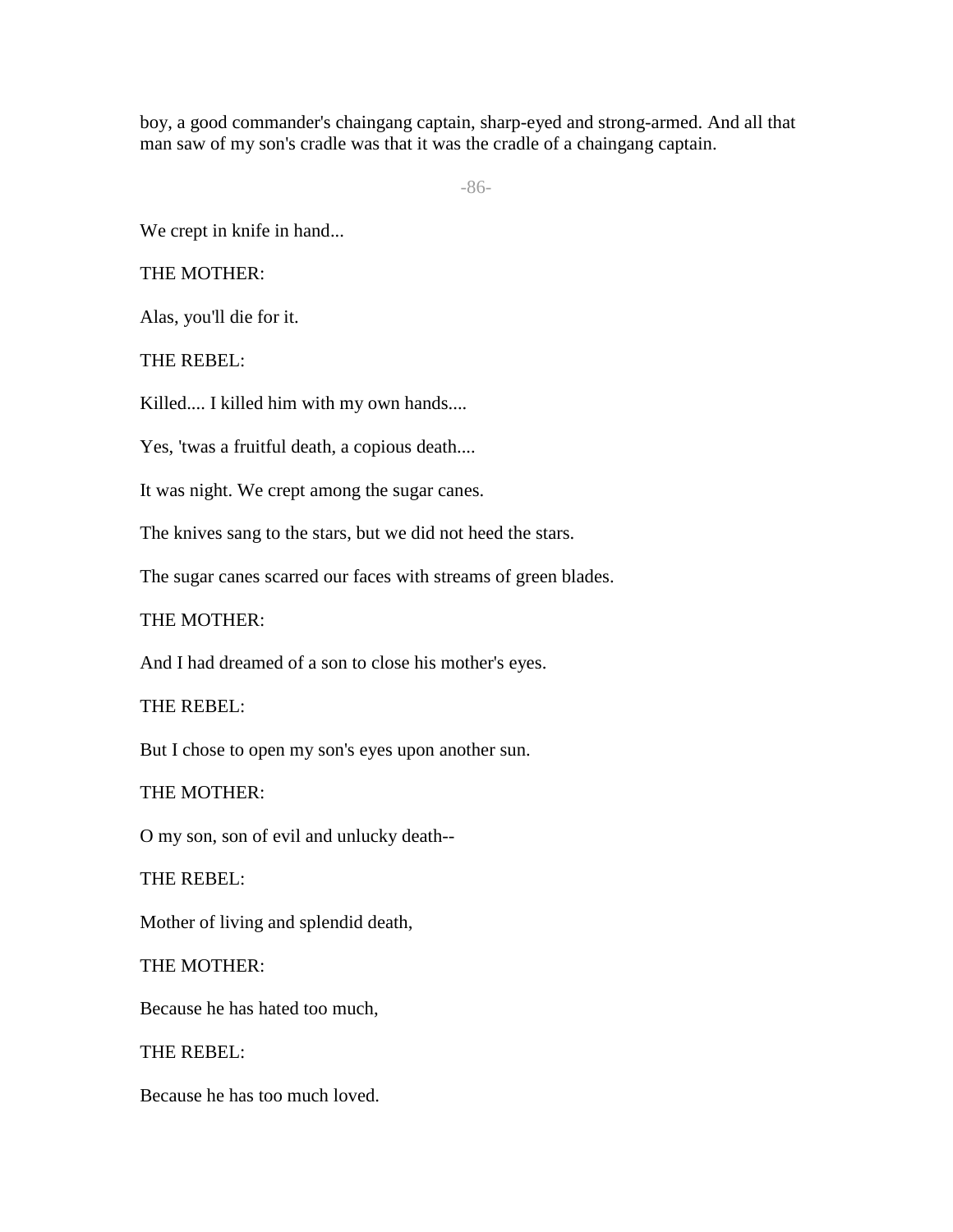# THE MOTHER:

Spare me, I am choking in your bonds. I bleed from your wounds.

#### THE REBEL:

And the world does not spare me.... There is not anywhere in the world a poor creature who's been lynched or tortured in whom I am not murdered and humiliated...

#### THE MOTHER:

God of Heaven, deliver him!

#### THE REBEL:

My heart, thou wilt not deliver me from all that I remember...

It was an evening in November...

-87-

And suddenly shouts lit up the silence;

We had attacked, we the slaves; we, the dung underfoot, we the animals with patient hooves,

We were running like madmen; shots rang out...4We were striking. Blood and sweat cooled and refreshed us. We were striking where the shouts came from, and the shouts became more strident and a great clamor rose from the east: it was the outhouses burning and the flames flickered sweetly on our cheeks.

Then was the assault made on the master's house. They were firing from the windows. We broke in the doors.

The master's room was wide open. The master's room was brilliantly lighted, and the master was there, very calm... and our people stopped dead...it was the master...I went in. "It's you," he said, very calm.

It was I, even I, and I told him so, the good slave, the faithful slave, the slave of slaves, and suddenly his eyes were like two cockroaches, frightened in the rainy season...I struck, and the blood spurted; that is the only baptism that I remember today.

It is understandable that in this atmosphere, daily life becomes quite simply impossible. You can no longer be a fellah, a pimp, or an alcoholic as before. The violence of the colonial regime and the counter-violence of the native balance each other and respond to each other in an extraordinary reciprocal homogeneity. This reign of violence will be the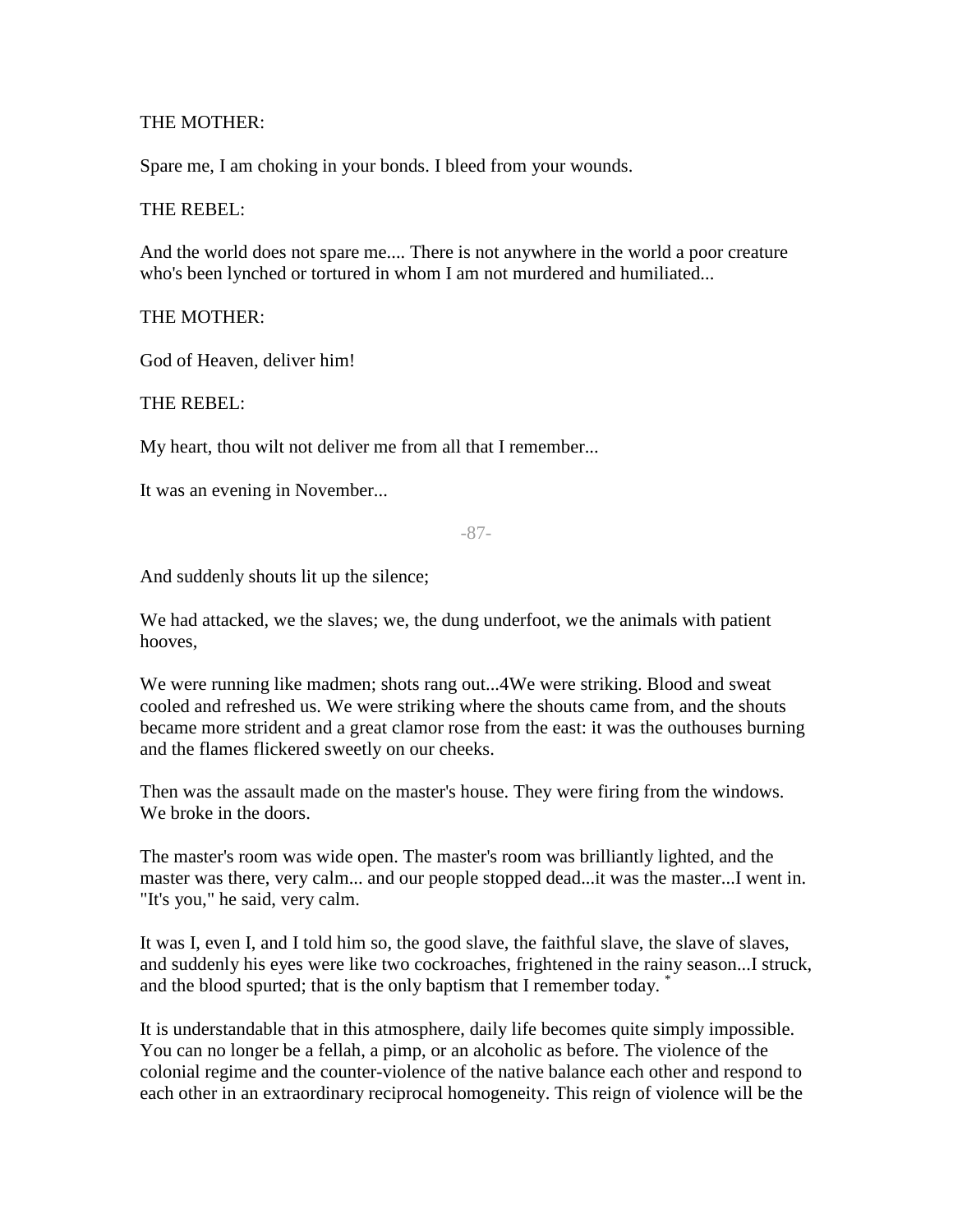more terrible in proportion to the size of the implantation from the mother country. The development of violence among the colonized people will be proportionate to the violence exercised by the threatened colonial regime. In the first phase of this insurrectional period, the home governments are the slaves of the settlers, and these settlers seek to intimidate the natives and their home gov-

\*Aimé Césaire, *Les Armes Miraculeuscs (Et les chiens se taisaient)*, pp. 133-37.

\_\_\_\_\_\_\_\_\_\_\_\_\_\_\_\_\_\_\_\_

-88-

emments at one and the same time. They use the same methods against both of them. The assassination of the Mayor of Evian, in its method and motivation, is identifiable with the assassination of Ali Boumendjel. For the settlers, the alternative is not between *Algérie algérienne* and *Algérie française* but between an independent Algeria and a colonial Algeria, and anything else is mere talk or attempts at treason. The settler's logic is implacable and one is only staggered by the counter-logic visible in the behavior of the native insofar as one has not clearly understood beforehand the mechanisms of the settler's ideas. From the moment that the native has chosen the methods of counterviolence, police reprisals automatically call forth reprisals on the side of the nationalists. However, the results are not equivalent, for machine-gunning from airplanes and bombardments from the fleet go far beyond in horror and magnitude any answer the natives can make. This recurring terror de-mystifies once and for all the most estranged members of the colonized race. They find out on the spot that all the piles of speeches on the equality of human beings do not hide the commonplace fact that the seven Frenchmen killed or wounded at the Col de Sakamody kindles the indignation of all civilized consciences, whereas the sack of the douars  $*$  of Guergour and of the dechras of Djerah and the massacre of whole populations--which had merely called forth the Sakamody ambush as a reprisal--all this is of not the slightest importance. Terror, counter-terror, violence, counter-violence: that is what observers bitterly record when they describe the circle of hate, which is so tenacious and so evident in Algeria.

In all armed straggles, there exists what we might call the point of no return. Almost always it is marked off by

\* Temporary village for the use of shepherds.--*Trans*.

\_\_\_\_\_\_\_\_\_\_\_\_\_\_\_\_\_\_\_\_

\_\_\_\_\_\_\_\_\_\_\_\_\_\_\_\_\_\_\_\_

-89-

a huge and all-inclusive repression which engulfs all sectors of the colonized people. This point was reached in Algeria in 1955 with the 12,000 victims of Phillippeville, and in 1956 with Lacoste's instituting of urban and rural militias.  $\dagger$ 

<sup>&</sup>lt;sup>†</sup>We must go back to this period in order to judge the importance of this decision on the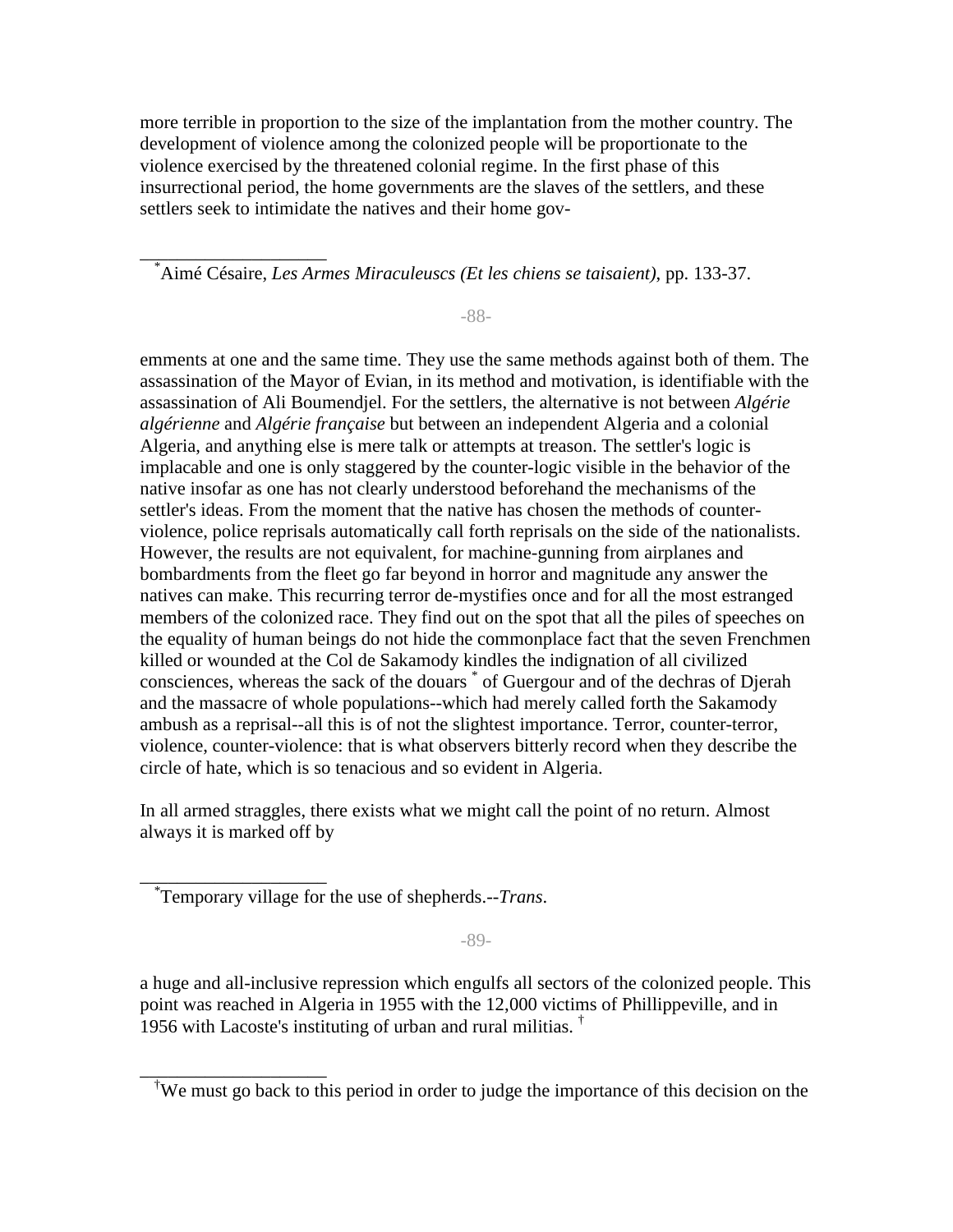part of the French government in Algeria. Thus we may read in *"Résistance Algérienne,"* No. 4, dated 28th March 1957, the following: "In reply to the wish expressed by the General Assembly of the United Nations, the French Government has now decided to create urban militias in Algeria. 'Enough blood has been spilled' was whatthe United Nations said; Lacoste replies 'Let us form militias.' 'Cease fire,' advised UNO; Lacoste vociferates, 'We must arm the civilians.' Whereas the two parties faceto-face with each other were on the recommendation of the United Nations invited to contact each other with a view to coming to an agreement and finding a peaceful and democratic solution, Lacoste decrees that henceforward every European will be armed and should open fire on any person who seems to him suspect. It was then agreed (in the Assembly) that savage and iniquitous repression verging on genocide ought at all costs to be opposed by the authorities: but Lacoste replies 'Let us systematize the repression and organize the Algerian manhunt.' And, symbolically, he entrusts the military with civil powers, and gives military powers to civilians. The ring is closed. In the middle, the Algerian, disarmed, famished, tracked down, jostled, struck, lynched, will soon be slaughtered as a suspect. Today, in Algeria, there is not a single Frenchman who is not authorized and even invited to use his weapons. There is not a single Frenchman, in Algeria, one month after the appeal for calm made by UNO, who is not permitted, and obliged to search out, investigate and pursue suspects.

"One month after the vote on the final motion of the General Assembly of the United Nations, there is not one European in Algeria who is not party to the most frightful work of extermination of modern times. A democratic solution? Right, Lacoste concedes; let's begin by exterminating the Algerians, and to do that, let's arm the civilians and give them *carte blanche*. The Paris press, on the whole, has welcomed the creation of these armed groups with reserve. Fascist militias, they've been called. Yes; but on the individual level, on the plane of human rights, what is fascism if not colonialism when rooted in a traditionally colonialist country? The opinion has been advanced that they are systematically legalized and commended; but does not the body of Algeria bear for the last one hundred and thirty years wounds which gape still wider, more numerous and more deepseated than ever? 'Take care,' advises Monsieur Kenne-Vignes, member of parliament for the MRP, 'do we not by the creation of these militias risk seeing the gap widen between the two communities in Algeria?' Yes; but is not colonial status simply the organized reduction to slavery of a whole people? The Algerian revolution is precisely the affirmed contestation of that slavery and that abyss. The Algerian revolution speaks to the occupying nation and says: 'Take your fangs out of the bleeding flesh of Algeria! Let the people of Algeria speak!'

"The creation of militias, they say, will lighten the tasks of the Army. It will free certain units whose mission will be to protect the Moroccan and Tunisian borders. In Algeria, the Army is six hundred thousand strong. Almost all the Navy and the Air Force are based there. There is an enormous, speedy police force with a horribly good record since it has absorbed the ex-torturers from Morocco and Tunisia. The territorial units are one hundred thousand strong. The task of the Army, all the same, must be lightened. So let us create urban militias. The fact remains that the hysterical and criminal frenzy of Lacoste imposes them even on clearsighted French people. The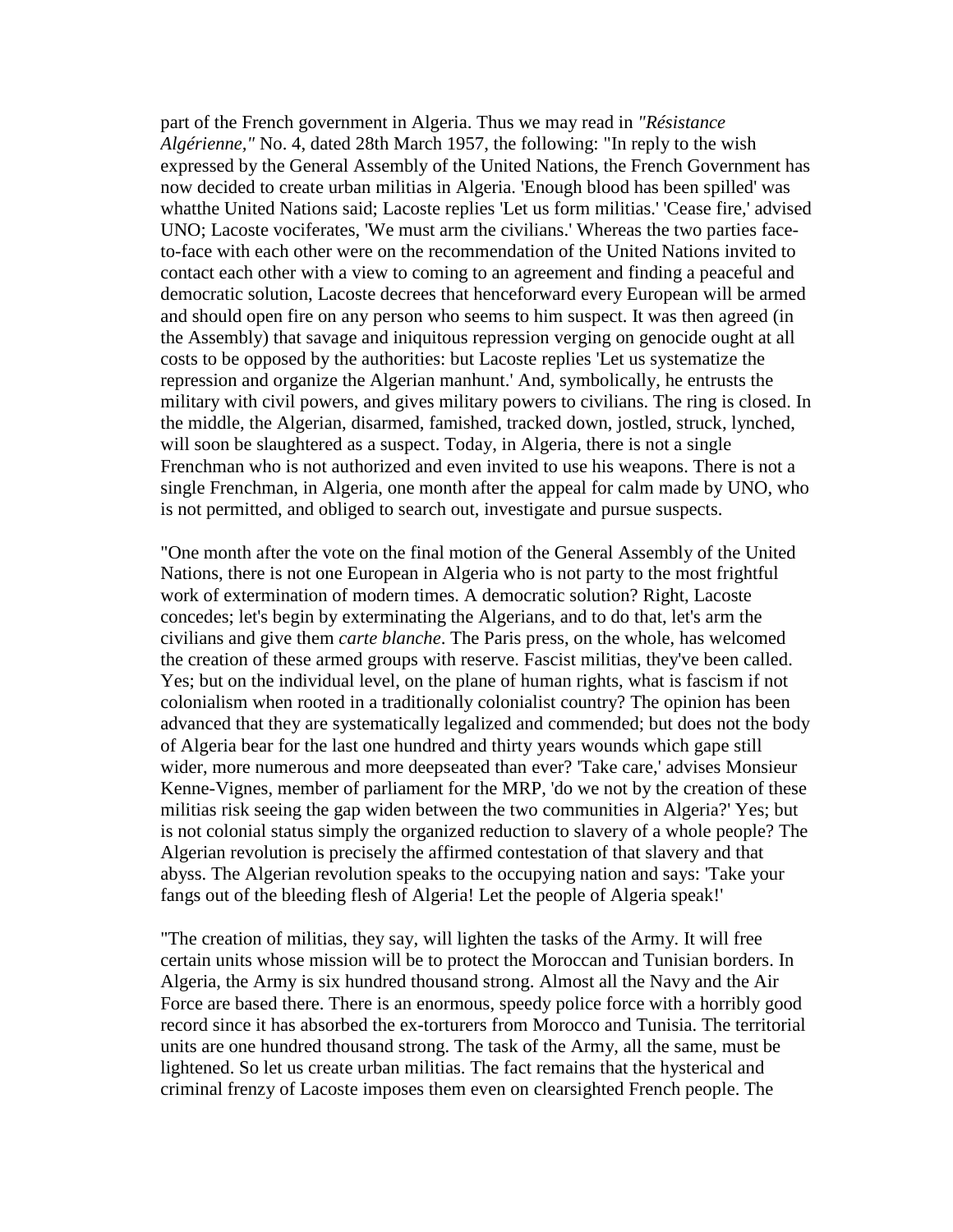troth is that the creation of militias carries its contradiction even in its justification. The task of the French Army is neverending. Consequently, when it is given as an objective the gagging of the Algerian people, the door is closed on the future forever. Above all, it is forbidden to analyze, to understand, or to measure the depth and the density of the Algerian revolution: departmental leaders, housing-estate leaders, street leaders, house leaders, leaders who control each landing...Today, to the surface checker-board is added an underground network.

"In 48 hours two thousand volunteers were enrolled. The Europeans of Algeria responded immediately to Lacoste's call to kill. From now on, each European must check up on all surviving Algerians in his sector; and in addition he will be responsible for information, for a 'quick response' to acts of terrorism, for the detection of suspects, for the liquidation of runaways and for the reinforcement of police services. Certainly, the tasks of the Army must be lightened. Today, to the surface mopping-up is added a deeper harrowing. Today, to the killing which is all in the day's work is added planified murder. 'Stop the bloodshed,' was the advice given by UNO. 'The best way of doing this,' replied Lacoste, 'is to make sure there remains no blood to shed.' The Algerian people, after having been delivered up to Massu's hordes, is put under the protection of the urban militias. By his decision to create these militias, Lacoste shows quite plainly that he will brook no interference with HIS war. It is a proof that there are no limits once the rot has set in. True, he is at the moment a prisoner of the situation; but what a consolation to drag everyone down in one's fall!

"After each of these decisions, the Algerian people tense their muscles still more and fight still harder. After each of these organized, deliberately sought after assassinations, the Algerian people builds up its awareness of self, and consolidates its resistance. Yes; the tasks of the French Army are infinite: for oh, how infinite is the unity of the people of Algeria!"

-90-

Then it became clear to everybody, including even the settlers, that "things couldn't go on as before." Yet the colonized people do not chalk up the reckoning. They record the huge gaps made in their ranks as a sort of necessary evil. Since they have decided to reply by violence, they therefore are ready to take all its consequences. They only insist in return that no reckoning should be kept, either, for the others. To the saying "All natives are the same" the colonized person replies, "All settlers are the same."<sup>\*</sup>

When the native is tortured, when his wife is killed or raped, he complains to no one. The oppressor's government can set up commissions of inquiry and of information daily if it wants to; in the eyes of the native, these commissions do not exist. The fact is that soon we shall have had seven years of crimes in Algeria and there has not yet been a single Frenchman indicted before a French court of justice for the murder of an Algerian. In Indo-

\_\_\_\_\_\_\_\_\_\_\_\_\_\_\_\_\_\_\_\_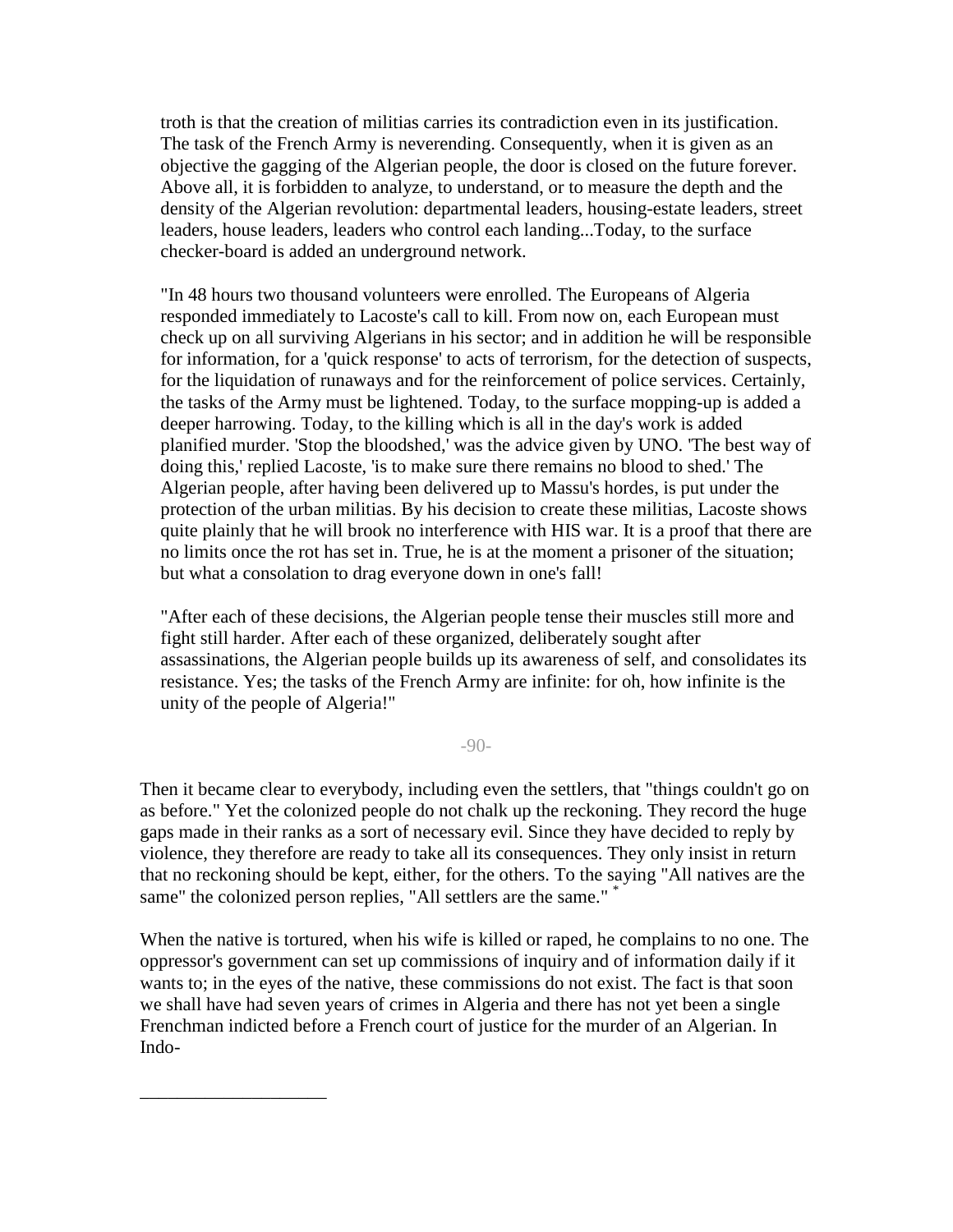\* This is why there are no prisoners when the fighting first starts. It is only through educating the local leaders politically that those at the head of the movement can make the masses accept 1) that people coming from the mother country do not always act of their own free will and are sometimes even disgusted by the war; 2) that it is of immediate advantage to the movement that its supporters should show by their actions that they respect certain international conventions; 3) that an army which takes prisoners is an army, and ceases to be considered as a group of wayside bandits; 4) that whatever the circumstances, the possession of prisoners constitutes a means of exerting pressure which must not be overlooked in order to protect our men who are in enemy hands.

-92-

China, in Madagascar, or in the colonies the native has always known that he need expect nothing from the other side. The settler's work is to make even dreams of liberty impossible for the native. The native's work is to imagine all possible methods for destroying the settler. On the logical plane, the Manicheism of the settler produces a Manicheism of the native. To the theory of the "absolute evil of the native" the theory of the "absolute evil of the settler" replies.

The appearance of the settler has meant in the terms of syncretism the death of the aboriginal society, cultural lethargy, and the petrifieation of individuals. For the native, life can only spring up again out of the rotting corpse of the settler. This then is the correspondence, term by term, between the two trains of reasoning.

But it so happens that for the colonized people this violence, because it constitutes their only work, invests their characters with positive and creative qualities. The practice of violence binds them together as a whole, since each individual forms a violent link in the great chain, a part of the great organism of violence which has surged upward in reaction to the settler's violence in the beginning. The groups recognize each other and the future nation is already indivisible. The armed struggle mobilizes the people, that is to say, it throws them in one way and in one direction.

The mobilization of the masses, when it arises out of the war of liberation, introduces into each man's consciousness the ideas of a common cause, of a national destiny, and of a collective history. In the same way the second phase, that of the building-up of the nation, is helped on by the existence of this cement which has been mixed with blood and anger. Thus we come to a fuller appreciation of the originality of the words used in these underdeveloped countries. During the colonial period the people are called

-93-

upon to fight against oppression; after national liberation, they are called upon to fight against poverty, illiteracy, and underdevelopment. The struggle, they say, goes on. The people realize that life is an unending contest.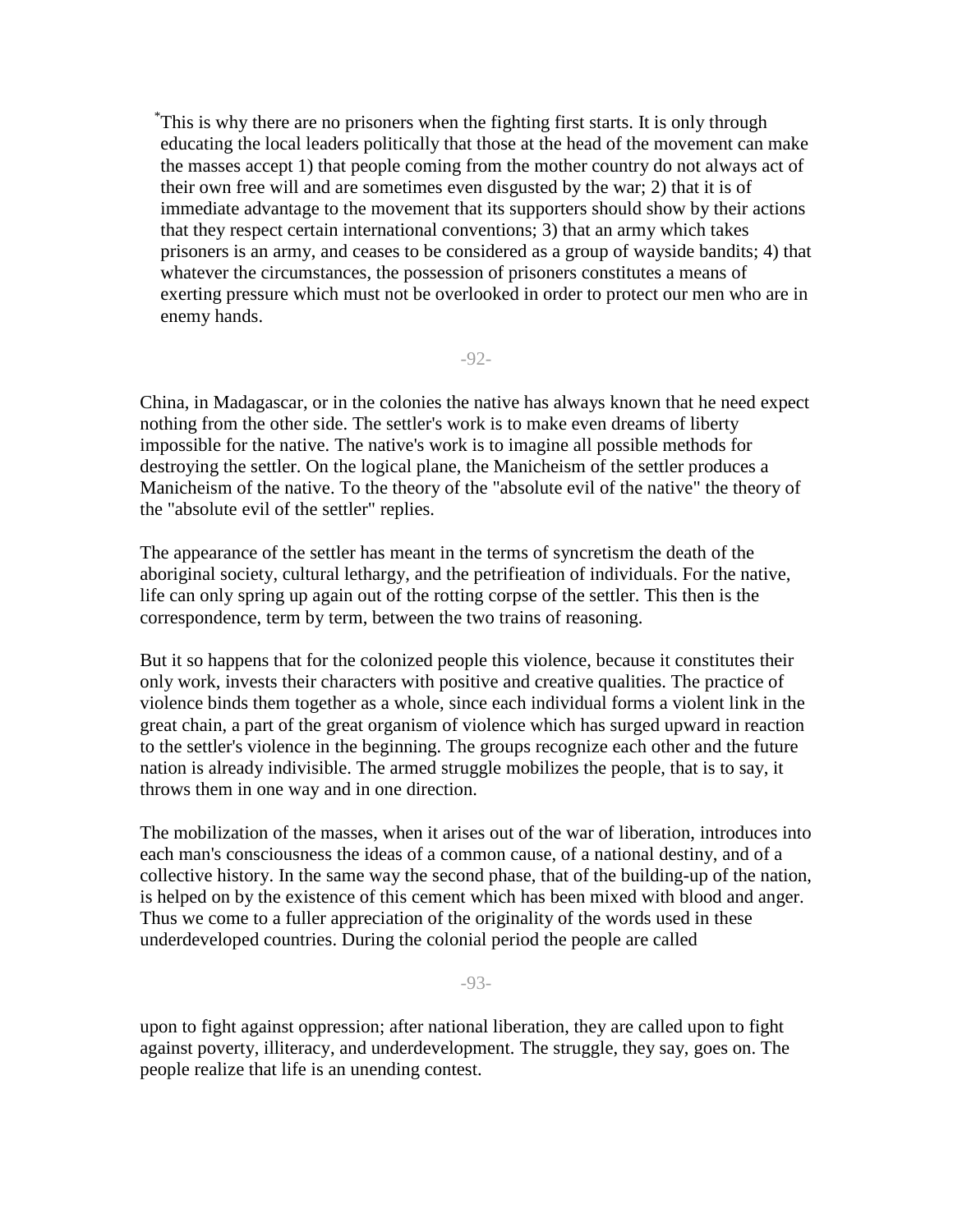We have said that the native's violence unifies the people. By its very structure, colonialism is separatist and regionalist. Colonialism does not simply state the existence of tribes; it also reinforces it and separates them. The colonial system encourages chieftaincies and keeps alive the old Marabout confraternities. Violence is in action allinclusive and national. It follows that it is closely involved in the liquidation of regionalism and of tribalism. Thus the national parties show no pity at all toward the caids and the customary chiefs. Their destruction is the preliminary to the unification of the people.

At the level of individuals, violence is a cleansing force. It frees the native from his inferiority complex and from his despair and inaction; it makes him fearless and restores his self-respect. Even if the armed struggle has been symbolic and the nation is demobilized through a rapid movement of decolonization, the people have the time to see that the liberation has been the business of each and all and that the leader has no special merit. From thence comes that type of aggressive reticence with regard to the machinery of protocol which young governments quickly show. When the people have taken violent part in the national liberation they will allow no one to set themselves up as "liberators." They show themselves to be jealous of the results of their action and take good care not to place their future, their destiny, or the fate of their country in the hands of a living god. Yesterday they were completely irresponsible; today they mean to understand everything and make all decisions. Illuminated by violence, the consciousness of the people rebels against any pacification. From now on the demagogues, the opportunists,

-94-

and the magicians have a difficult task. The action which has thrown them into a hand-tohand struggle confers upon the masses a voracious taste for the concrete. The attempt at mystification becomes, in the long run, practically impossible.

# **VIOLENCE IN THE INTERNATIONAL CONTEXT**

We have pointed out many times in the preceding pages that in underdeveloped regions the political leader is forever calling on his people to fight: to fight against colonialism, to fight against poverty and underdevelopment, and to fight against sterile traditions. The vocabulary which he uses in his appeals is that of a chief of staff: "mass mobilization"; "agricultural front"; "fight against illiteracy"; "defeats we have undergone"; "victories won." The young independent nation evolves during the first years in an atmosphere of the battlefield, for the political leader of an underdeveloped country looks fearfully at the huge distance his country will have to cover. He calls to the people and says to them: "Let us gird up our loins and set to work," and the country, possessed by a kind of creative madness, throws itself into a gigantic and disproportionate effort. The program consists not only of climbing out of the morass but also of catching up with the other nations using the only means at hand. They reason that if the European nations have reached that stage of development, it is on account of their efforts: "Let us therefore," they seem to say, "prove to ourselves and to the whole world that we are capable of the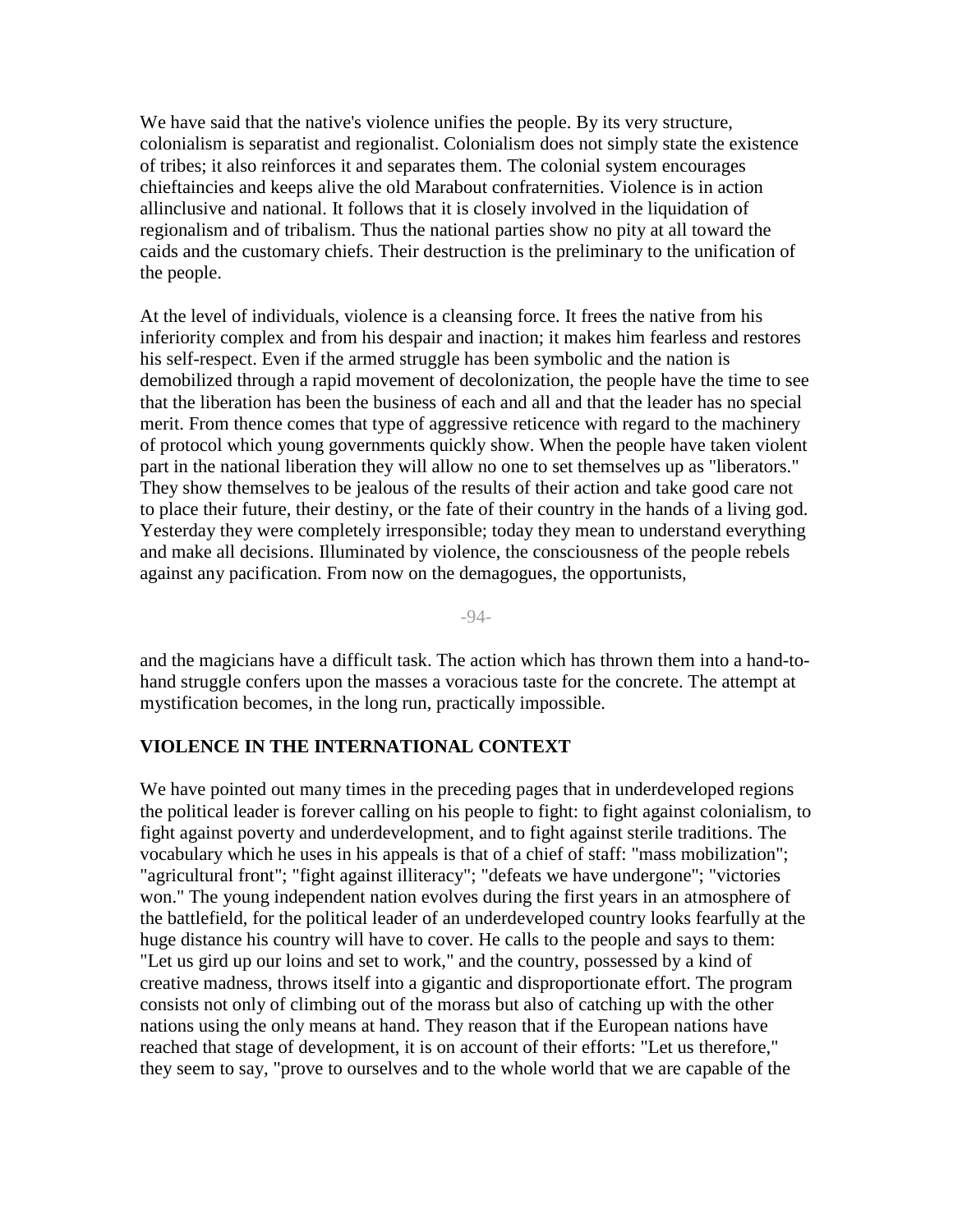same achievements." This manner of setting out the problem of the evolution of underdeveloped countries seems to us to be neither correct nor reasonable.

The European states achieved national unity at a moment when the national middle classes had concentrated

-95-

most of the wealth in their hands. Shopkeepers and artisans, clerks and bankers monopolized finance, trade, and science in the national framework. The middle class was the most dynamic and prosperous of all classes. Its coming to power enabled it to undertake certain very important speculations: industrialization, the development of communications, and soon the search for outlets overseas.

In Europe, apart from certain slight differences ( England, for example, was some way ahead) the various states were at a more or less uniform stage economically when they achieved national unity. There was no nation which by reason of the character of its development and evolution caused affront to the others.

Today, national independence and the growth of national feeling in underdeveloped regions take on totally new aspects. In these regions, with the exception of certain spectacular advances, the different countries show the same absence of infrastructure. The mass of the people struggle against the same poverty, flounder about making the same gestures and with their shrunken bellies outline what has been called the geography of hunger. It is an underdeveloped world, a world inhuman in its poverty; but also it is a world without doctors, without engineers, and without administrators. Confronting this world, the European nations sprawl, ostentatiously opulent. This European opulence is literally scandalous, for it has been founded on slavery, it has been nourished with the blood of slaves and it comes directly from the soil and from the subsoil of that underdeveloped world. The well-being and the progress of Europe have been built up with the sweat and the dead bodies of Negroes, Arabs, Indians, and the yellow races. We have decided not to overlook this any longer. When a colonialist country, embarrassed by the claims for independence made by a colony, proclaims to the nationalist leaders: "If you wish for independence,

-96-

take it, and go back to the Middle Ages," the newly independent people tend to acquiesce and to accept the challenge; in fact you may see colonialism withdrawing its capital and its technicians and setting up around the young State the apparatus of economic pressure. \* The apotheosis of independence is transformed into the curse of independence, and the colonial power through its immense resources of coercion condemns the young nation to regression. In plain words, the colonial power says: "Since you want independence, take it and starve." The nationalist leaders have no other choice but to turn to

\_\_\_\_\_\_\_\_\_\_\_\_\_\_\_\_\_\_\_\_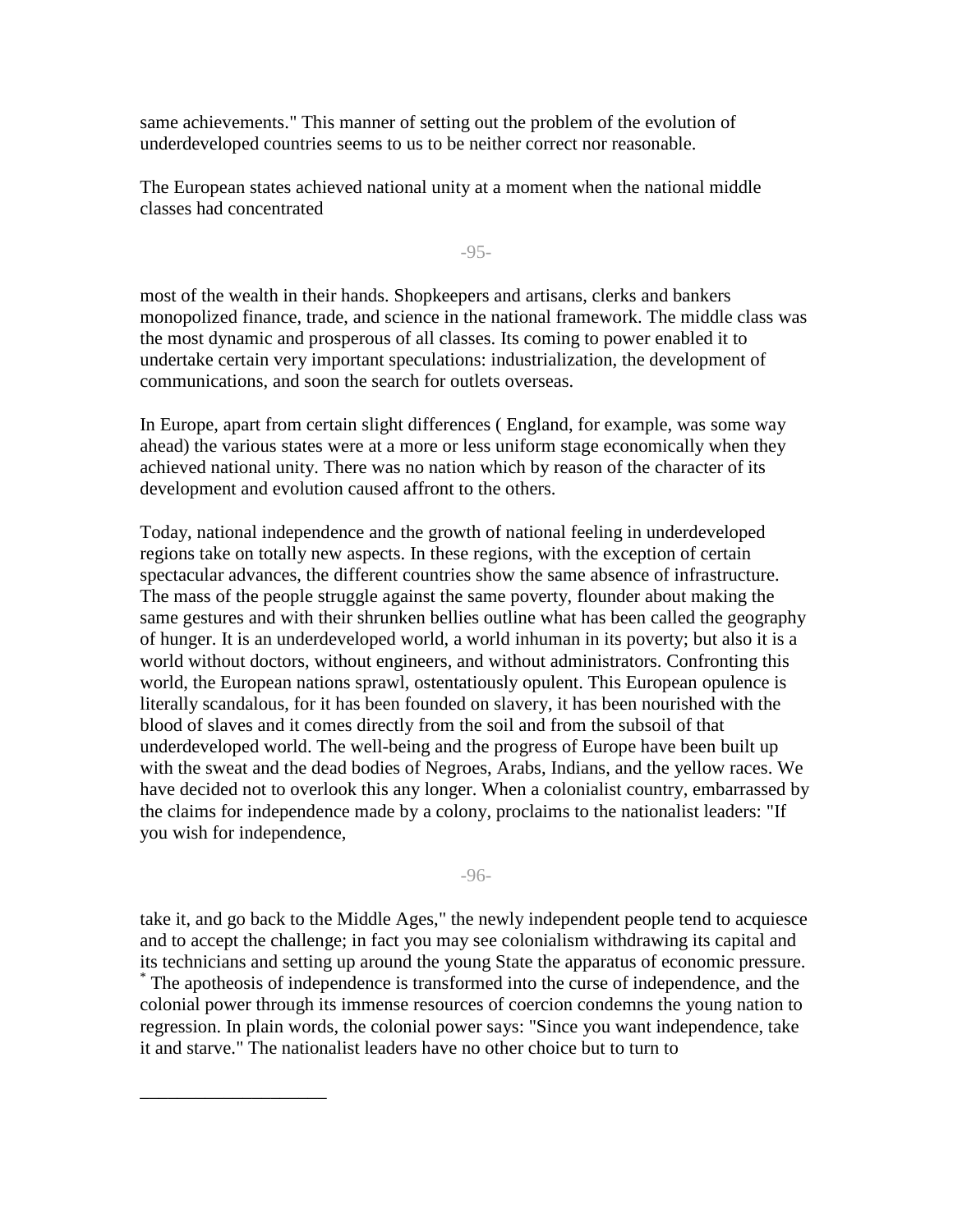\* In the present international context, capitalism does not merely operate an economic blockade against African or Asiatic colonies. The United States with its anti-Castro operations is opening a new chapter in the long story of man's toiling advance toward freedom. Latin America, made up of new independent countries which sit at the United Nations and raise the wind there, ought to be an object lesson for Africa. These former colonies since their liberation have suffered the brazenfaced rule of Western capitalism in terror and destitution.

The liberation of Africa and the growth of consciousness among mankind have made it possible for the Latin American peoples to break with the old merry-go-round of dictatorships where each succeeding regime exactly resembled the preceding one. Castro took over power in Cuba, and gave it to the people. This heresy is felt to be a national scourge by the Yankees, and the United States now organizes counterrevolutionary brigades, puts together a provisional government, burns the sugar-cane crops, and generally has decided to strangle the Cuban people mercilessly. But this will be difficult. The people of Cuba will suffer, but they will conquer. The Brazilian president Janio Quadros has just announced in a declaration of historic importance that his country will defend the Cuban Revolution by all means. Perhaps even the United States may draw back when faced with the declared will of the peoples. When that day comes, we'll hang out the flags, for it will be a decisive moment for the men and women of the whole world. The almighty dollar, which when all is said or done is only guaranteed by slaves scattered all over the globe, in the oil wells of the Middle East, the mines of Peru or of the Congo, and the United Fruit or Firestone plantations, will then cease to dominate with all its force these slaves which it has created and who continue, empty-headed and emptybellied, to feed it from their substance.

-97-

their people and ask from them a gigantic effort. A regime of austerity is imposed on these starving men; a disproportionate amount of work is required from their atrophied muscles. An autarkic regime is set up and each state, with the miserable resources it has in hand, tries to find an answer to the nation's great hunger and poverty. We see the mobilization of a people which toils to exhaustion in front of a suspicious and bloated Europe.

Other countries of the Third World refuse to undergo this ordeal and agree to get over it by accepting the conditions of the former guardian power. These countries use their strategic position--a position which accords them privileged treatment in the struggle between the two blocs -- to conclude treaties and give undertakings. The former dominated country becomes an economically dependent country. The ex-colonial power, which has kept intact and sometimes even reinforced its colonialist trade channels, agrees to provision the budget of the independent nation by small injections. Thus we see that the accession to independence of the colonial countries places an important question before the world, for the national liberation of colonized countries unveils their true economic state and makes it seem even more unendurable. The fundamental duel which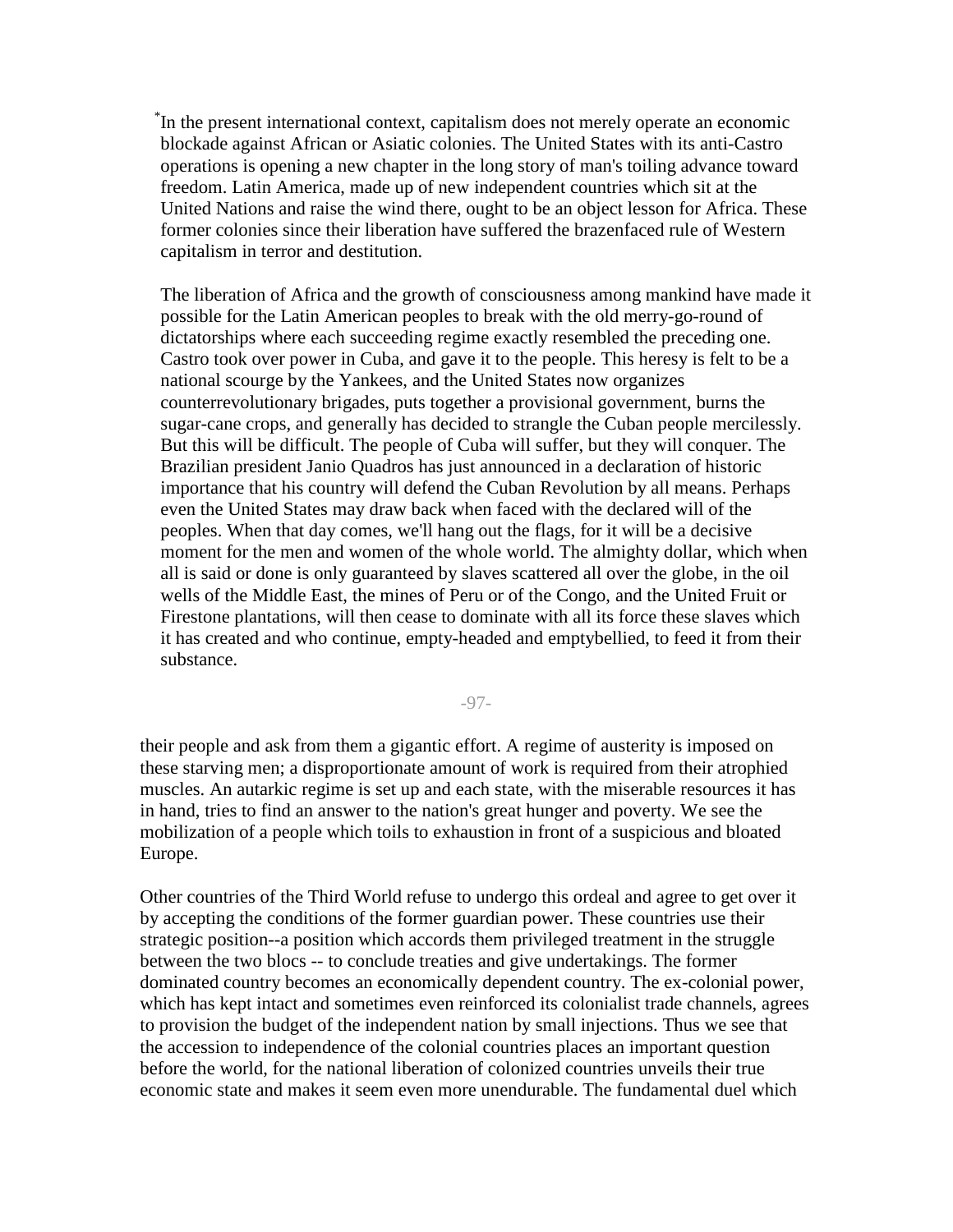seemed to be that between colonialism and anticolonialism, and indeed between capitalism and socialism, is already losing some of its importance. What counts today, the question which is looming on the horizon, is the need for a redistribution of wealth. Humanity must reply to this question, or be shaken to pieces by it.

It might have been generally thought that the time had come for the world, and particularly for the Third World, to choose between the capitalist and socialist systems. The underdeveloped countries, which have used the fierce competition which exists between the two systems in order to assure the triumph of their struggle for national libera-

-98-

tion, should however refuse to become a factor in that competition. The Third World ought not to be content to define itself in the terms of values which have preceded it. On the contrary, the underdeveloped countries ought to do their utmost to find their own particular values and methods and a style which shall be peculiar to them. The concrete problem we find ourselves up against is not that of a choice, cost what it may, between socialism and capitalism as they have been defined by men of other continents and of other ages. Of course we know that the capitalist regime, in so far as it is a way of life, cannot leave us free to perform our work at home, nor our duty in the world. Capitalist exploitation and cartels and monopolies are the enemies of underdeveloped countries. On the other hand the choice of a socialist regime, a regime which is completely orientated toward the people as a whole and based on the principle that man is the most precious of all possessions, will allow us to go forward more quickly and more harmoniously, and thus make impossible that caricature of society where all economic and political power is held in the hands of a few who regard the nation as a whole with scorn and contempt.

But in order that this regime may work to good effect so that we can in every instance respect those principles which were our inspiration, we need something more than human output. Certain underdeveloped countries expend a huge amount of energy in this way. Men and women, young and old undertake enthusiastically what is in fact forced labor, and proclaim themselves the slaves of the nation. The gift of oneself, and the contempt for every preoccupation which is not in the common interest, bring into being a national morale which comforts the heart of man, gives him fresh confidence in the destiny of mankind and disarms the most reserved observers. But we cannot believe that such an effort can be kept up at the same

-99-

frenzied pace for very long. These young countries have agreed to take up the challenge after the unconditional withdrawal of the ex-colonial countries. The country finds itself in the hands of new managers; but the fact is that everything needs to be reformed and everything thought out anew. In reality the colonial system was concerned with certain forms of wealth and certain resources only -precisely those which provisioned her own industries. Up to the present no serious effort had been made to estimate the riches of the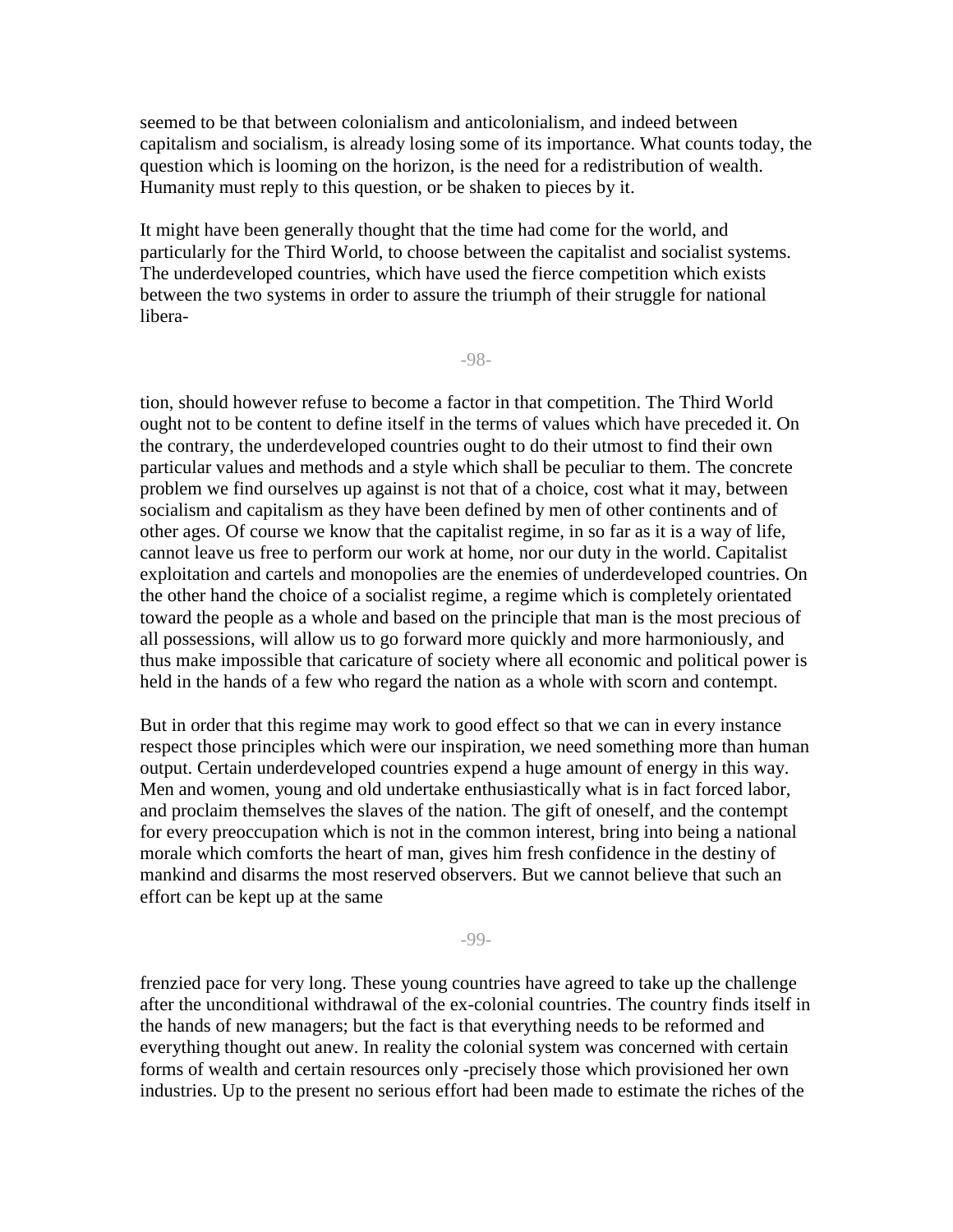soil or of mineral resources. Thus the young independent nation sees itself obliged to use the economic channels created by the colonial regime. It can, obviously, export to other countries and other currency areas, but the basis of its exports is not fundamentally modified. The colonial regime has carved out certain channels and they must be maintained or catastrophe will threaten. Perhaps it is necessary to begin everything all over again: to change the nature of the country's exports, and not simply their destination, to re-examine the soil and mineral resources, the rivers, and--why not?--the sun's productivity. Now, in order to do all this other things are needed over and above human output--capital of all kinds, technicians, engineers, skilled mechanics, and so on. Let's be frank: we do not believe that the colossal effort which the underdeveloped peoples are called upon to make by their leaders will give the desired results. If conditions of work are not modified, centuries will be needed to humanize this world which has been forced down to animal level by imperial powers. \*

The truth is that we ought not to accept these condi-

\_\_\_\_\_\_\_\_\_\_\_\_\_\_\_\_\_\_\_\_

\_\_\_\_\_\_\_\_\_\_\_\_\_\_\_\_\_\_\_\_

#### $-100-$

tions. We should flatly refuse the situation to which the Western countries wish to condemn us. Colonialism and imperialism have not paid their score when they withdraw their flags and their police forces from our territories. For centuries the capitalists have behaved in the underdeveloped world like nothing more than war criminals. Deportations, massacres, forced labor, and slavery have been the main methods used by capitalism to increase its wealth, its gold or diamond reserves, and to establish its power. Not long ago Nazism transformed the whole of Europe into a veritable colony. The governments of the various Europan nations called for reparations and demanded the restitution in kind and money of the wealth which had been stolen from them: cultural treasures, pictures, sculptures, and stained glass have been given back to their owners. There was only one slogan in the mouths of Europeans on the morrow of the 1945 V-day: "Germany must pay." Herr Adenauer, it must be said, at the opening of the Eichmann trial, and in the name of the German people, asked once more for forgiveness from the Jewish people. Herr Adenauer has renewed the promise of his people to go on paying to the state of Israel the enormous sums which are supposed to be compensation for the crimes of the Nazis. \*

<sup>\*</sup>Certain countries which have benefitted by a large European settlement come to independence with houses and wide streets, and these tend to forget the povertystricken, starving hinterland. By the irony of fate, they give the impression by a kind of complicit silence that their towns are contemporaneous with independence.

<sup>\*</sup> It is true that Germany has not paid all her reparations. The indemnities imposed on the vanquished nation have not been claimed in full, for the injured nations have included Germany in their anti-communist system of defense. This same preoccupation is the permanent motivation of the colonialist countries when they try to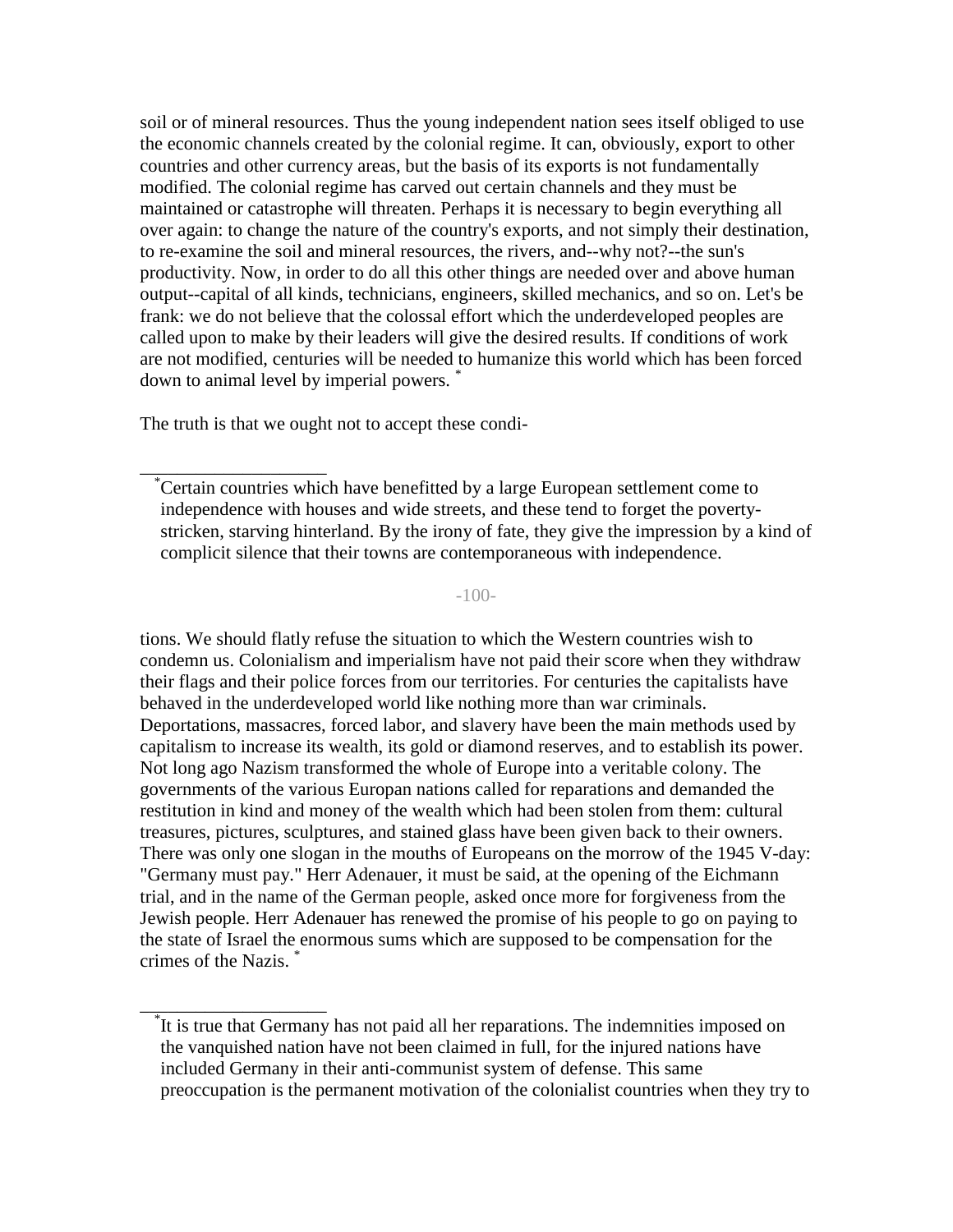obtain from their former colonies, if not their inclusion in the Western system, at least military bases and enclaves. On the other hand they have decided unanimously to forget their demands for the sake of NATO strategy and to preserve the free world; and we have seen Germany receiving floods of dollars and machines. A Germany once more standing on its feet, strong and powerful, was a necessity for the Western camp. It was in the understood interests of so-called free Europe to have a prosperous and reconstructed Germany which would be capable of serving as a first rampart against the eventual Red hordes. Germany has made admirable use of the European crisis. At the same time the United States and other European states feel a legitimate bitterness when confronted with this Germany, yesterday at their feet, which today metes out to them cutthroat competition in the economic field.

#### -101-

In the same way we may say that the imperialist states would make a great mistake and commit an unspeakable injustice if they contented themselves with withdrawing from our soil the military cohorts, and the administrative and managerial services whose function it was to discover the wealth of the country, to extract it and to send it off to the mother countries. We are not blinded by the moral reparation of national independence; nor are we fed by it. The wealth of the imperial countries is our wealth too. On the universal plane this affirmation, you may be sure, should on no account be taken to signify that we feel ourselves affected by the creations of Western arts or techniques. For in a very concrete way Europe has stuffed herself inordinately with the gold and raw materials of the colonial countries: Latin America, China, and Africa. From all these continents, under whose eyes Europe today raises up her tower of opulence, there has flowed out for centuries toward that same Europe diamonds and oil, silk and cotton, wood and exotic products. Europe is literally the creation of the Third World. The wealth which smothers her is that which was stolen from the underdeveloped peoples. The ports of Holland, the docks of Bordeaux and Liverpool were specialized in the Negro slave trade, and owe their renown to millions of deported slaves. So when we hear the head of a European state declare with his hand on his heart that he must come to the aid of the poor underdeveloped peoples, we do not tremble with gratitude. Quite the contrary; we say to ourselves: "It's a just reparation which will be paid to us." Nor will

#### $-102-$

we acquiesce in the help for underdeveloped countries being a program of "sisters of charity." This help should be the ratification of a double realization: the realization by the colonized peoples that i *t is their due*, and the realization by the capitalist powers that in fact they must pay. <sup>\*</sup> For if, through lack of intelligence (we won't speak of lack of gratitude) the capitalist countries refuse to pay, then the relentless dialectic of their own system will smother them. It is fact that young nations do not attract much private capital. There are many reasons which explain and render legitimate this reserve on the part of the monopolies. As soon as the capitalists know--and of course they are the first to know- -that their government is getting ready to decolonize, they hasten to withdraw all their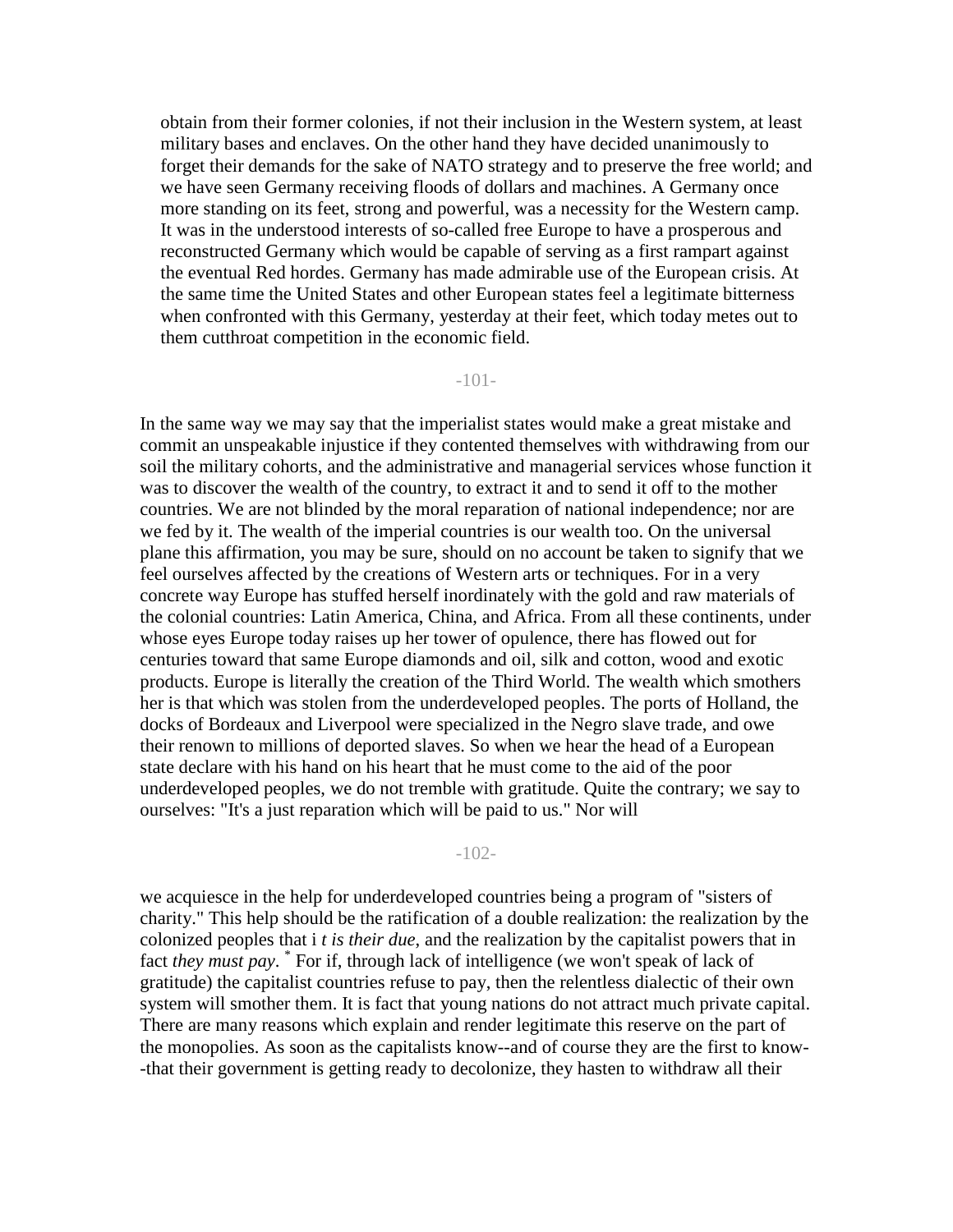capital from the colony in question. The spectacular flight of capital is one of the most constant phenomena of decolonization.

Private companies, when asked to invest in independent countries, lay down conditions which are shown in practice to be inacceptable or unrealizable. Faithful to the principle of immediate returns which is theirs as soon as they go "overseas," the capitalists are very chary concerning all long-term investments. They are unamenable and often openly hostile to the prospective programs of planning laid down by the young teams which form the new government. At a pinch they willingly agree to lend money to

-103-

the young states, but only on condition that this money is used to buy manufactured products and machines: in other words, that it serves to keep the factories in the mother country going.

In fact the cautiousness of the Western financial groups may be explained by their fear of taking any risk. They also demand political stability and a calm social climate which are impossible to obtain when account is taken of the appalling state of the population as a whole immediately after independence. Therefore, vainly looking for some guarantee which the former colony cannot give, they insist on garrisons being maintained or the inclusion of the young state in military or economic pacts. The private companies put pressure on their own governments to at least set up military bases in these countries for the purpose of assuring the protection of their interests. In the last resort these companies ask their government to guarantee the investments which they decide to make in suchand-such an underdeveloped region.

It happens that few countries fulfill the conditions demanded by the trusts and monopolies. Thus capital, failing to find a safe outlet, remains blocked in Europe, and is frozen. It is all the more frozen because the capitalists refuse to invest in their own countries. The returns in this case are in fact negligible and treasury control is the despair of even the boldest spirits.

\_\_\_\_\_\_\_\_\_\_\_\_\_\_\_\_\_\_\_\_ \* "To make a radical difference between the building up of socialism in Europe and our relations with the Third World (as if our only relations with it were external ones) is, whether we know it or not, to set the pace for the distribution of the colonial inheritance over and above the liberation of the underdeveloped countries. It is to wish to build up a luxury socialism upon the fruits of imperialist robbery--as if, inside the gang, the swag is more or less shared out equally, and even a little of it is given to the poor in the form of charity, since it's been forgotten that they were the people it was stolen from." Marcel Péju, "To die for De Gaulle?" *Temps Modernes*, No. 175-6, October-November 1960.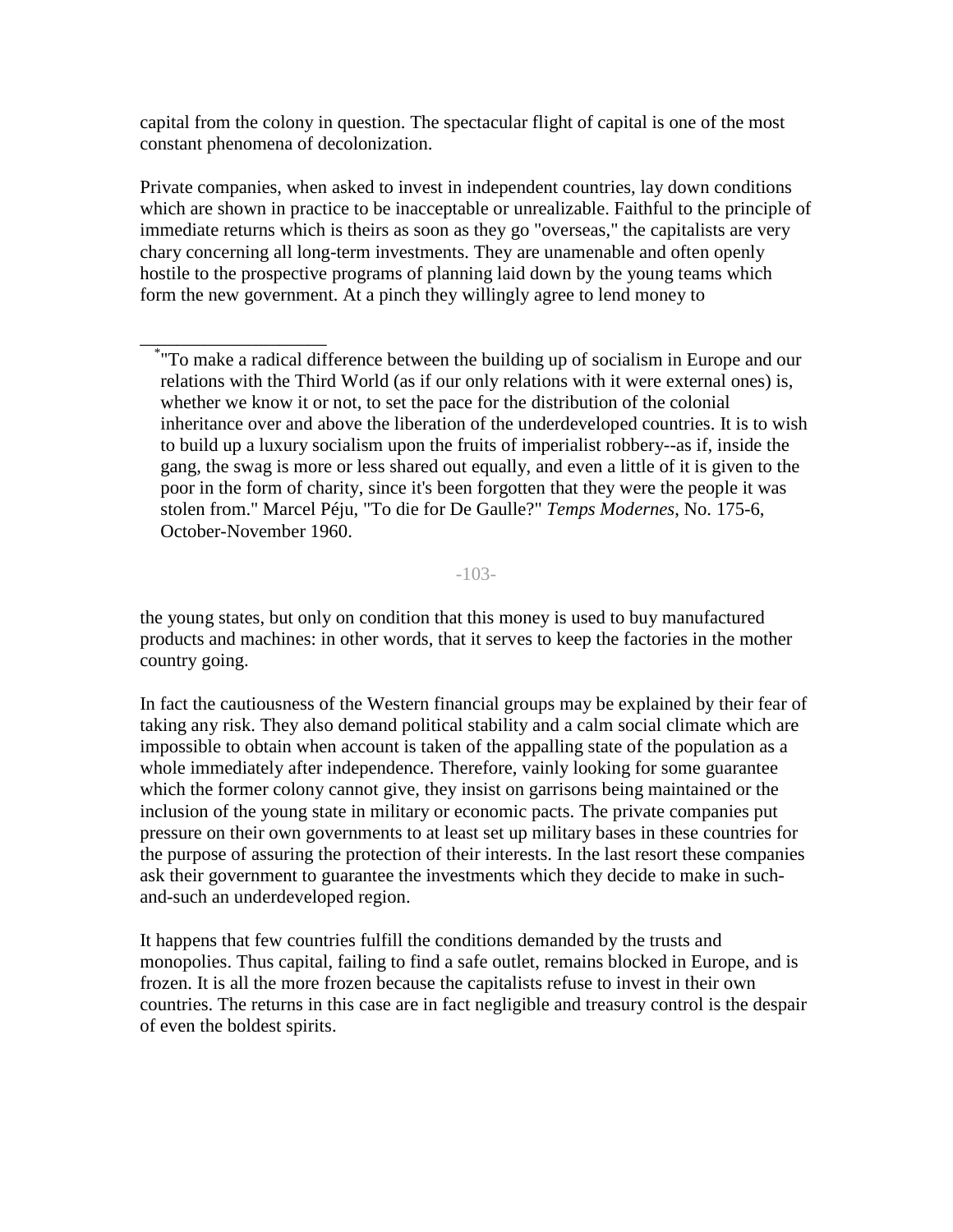In the long run the situation is catastrophic. Capital no longer circulates, or else its circulation is considerably diminished. In spite of the huge sums swallowed up by military budgets, international capitalism is in desperate straits.

But another danger threatens it as well. Insofar as the Third World is in fact abandoned and condemned to regression or at least to stagnation by the selfishness and

-104-

wickedness of Western nations, the underdeveloped peoples will decide to continue their evolution inside a collective autarky. Thus the Western industries will quickly be deprived of their overseas markets. The machines will pile up their products in the warehouses and a merciless struggle will ensue on the European market between the trusts and the financial groups. The closing of factories, the paying off of workers and unemployment will force the European working class to engage in an open struggle against the capitalist regime. Then the monopolies will realize that their true interests lie in giving aid to the underdeveloped countries--unstinted aid with not too many conditions. So we see that the young nations of the Third World are wrong in trying to make up to the capitalist countries. We are strong in our own right, and in the justice of our point of view. We ought on the contrary to emphasize and explain to the capitalist countries that the fundamental problem of our time is not the struggle between the socialist regime and them. The Cold War must be ended, for it leads nowhere. The plans for nuclearizing the world must stop, and large-scale investments and technical aid must be given to underdeveloped regions. The fate of the world depends on the answer that is given to this question.

Moreover, the capitalist regime must not try to enlist the aid of the socialist regime over "the fate of Europe" in face of the starving multitudes of colored peoples. The exploit of Colonial Gargarin doesn't seem to displease General de Gaulle, for is it not a triumph which brings honor to Europe? For some time past the statesmen of the capitalist countries have adopted an equivocal attitude toward the Soviet Union. After having united all their forces to abolish the socialist regime, they now realize that they'll have to reckon with it. So they look as pleasant

 $-105-$ 

as they can, they make all kinds of advances, and they remind the Soviet people the whole time that they "belong to Europe."

They will not manage to divide the progressive forces which mean to lead mankind toward happiness by brandishing the threat of a Third World which is rising like the tide to swallow up all Europe. The Third World does not mean to organize a great crusade of hunger against the whole of Europe. What it expects from those who for centuries have kept it in slavery is that they will help it to rehabilitate mankind, and make man victorious everywhere, once and for all. But it is clear that we are not so naive as to think that this will come about with the cooperation and the good will of the European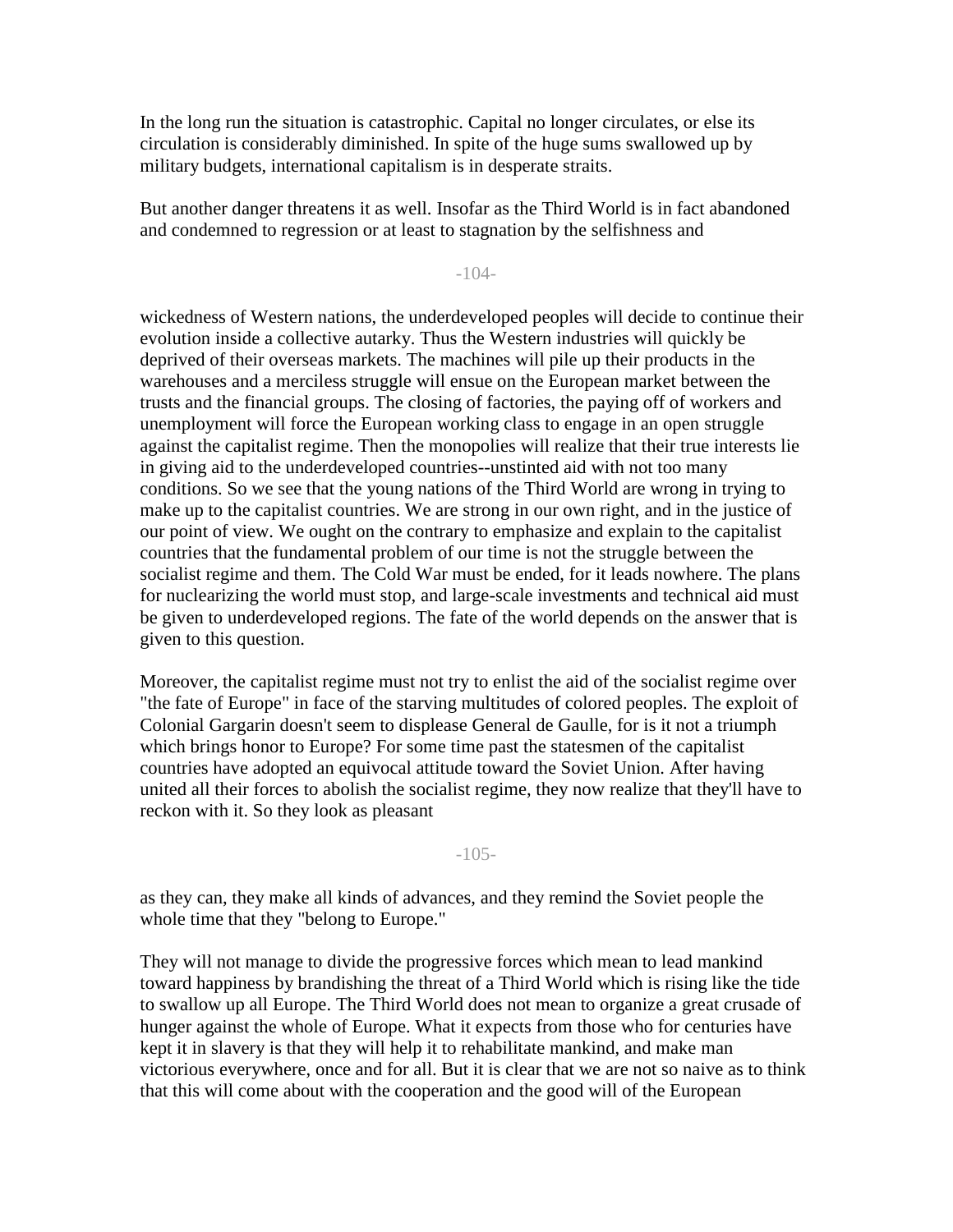governments. This huge task which consists of reintroducing mankind into the world, the whole of mankind, will be carried out with the indispensable help, of the European peoples, who themselves must realize that in the past they have often joined the ranks of our common masters where colonial questions were concerned. To achieve this, the European peoples must first decide to wake up and shake themselves, use their brains, and stop playing the stupid game of the Sleeping Beauty.

-106-

#### **SPONTANEITY: ITS STRENGTH AND WEAKNESS**

This consideration of violence has led us to take account of the frequent existence of a time lag, or a difference of rhythm, between the leaders of a nationalist party and the mass of the people. In every political or trade-union organization there is a traditional gap between the rank-andfile, who demand the total and immediate bettering of their lot, and the leaders, who, since they are aware of the difficulties which may be made by the employers, seek to limit and restrain the workers' demands. This is why you often are aware of a dogged discontentment among the rank-and-file as regards their leaders. After a day spent in demonstrating for their demands, the leaders celebrate the victory, whereas the rank-and-file have a strong suspicion that they have been cheated. It is through a multiplicity of demonstrations in support of their claims and through an increase in tradeunion demands that the rank-and-file achieve their political education. A politically informed trade-union member is a man who knows that a local conflict is not a decisive settlement between himself and the employers. The native intellectuals, who have studied in their respective "mother countries" the working of political parties, carefully organize similar institutions in order to

-107-

mobilize the masses and bring pressure to bear on the colonial administration. The birth of nationalist parties in the colonized countries is contemporary with the formation of an intellectual elite engaged in trade. The elite will attach a fundamental importance to organization, so much so that the fetish of organization will often take precedence over a reasoned study of colonial society. The notion of the party is a notion imported from the mother country. This instrument of modern political warfare is thrown down just as it is, without the slightest modification, upon real life with all its infinite variations and lack of balance, where slavery, serfdom, barter, a skilled working class, and high finance exist side by side.

The weakness of political parties does not only lie in the mechanical application of an organization which was created to carry on the struggle of the working class inside a highly industrialized, capitalist society. If we limit ourselves to the *type* of organization, it is clear that innovations and adaptations ought to have been made. The great mistake, the inherent defect in the majority of political parties in underdeveloped regions has been, following traditional lines, to approach in the first place those elements which are the most politically conscious: the working classes in the towns, the skilled workers, and the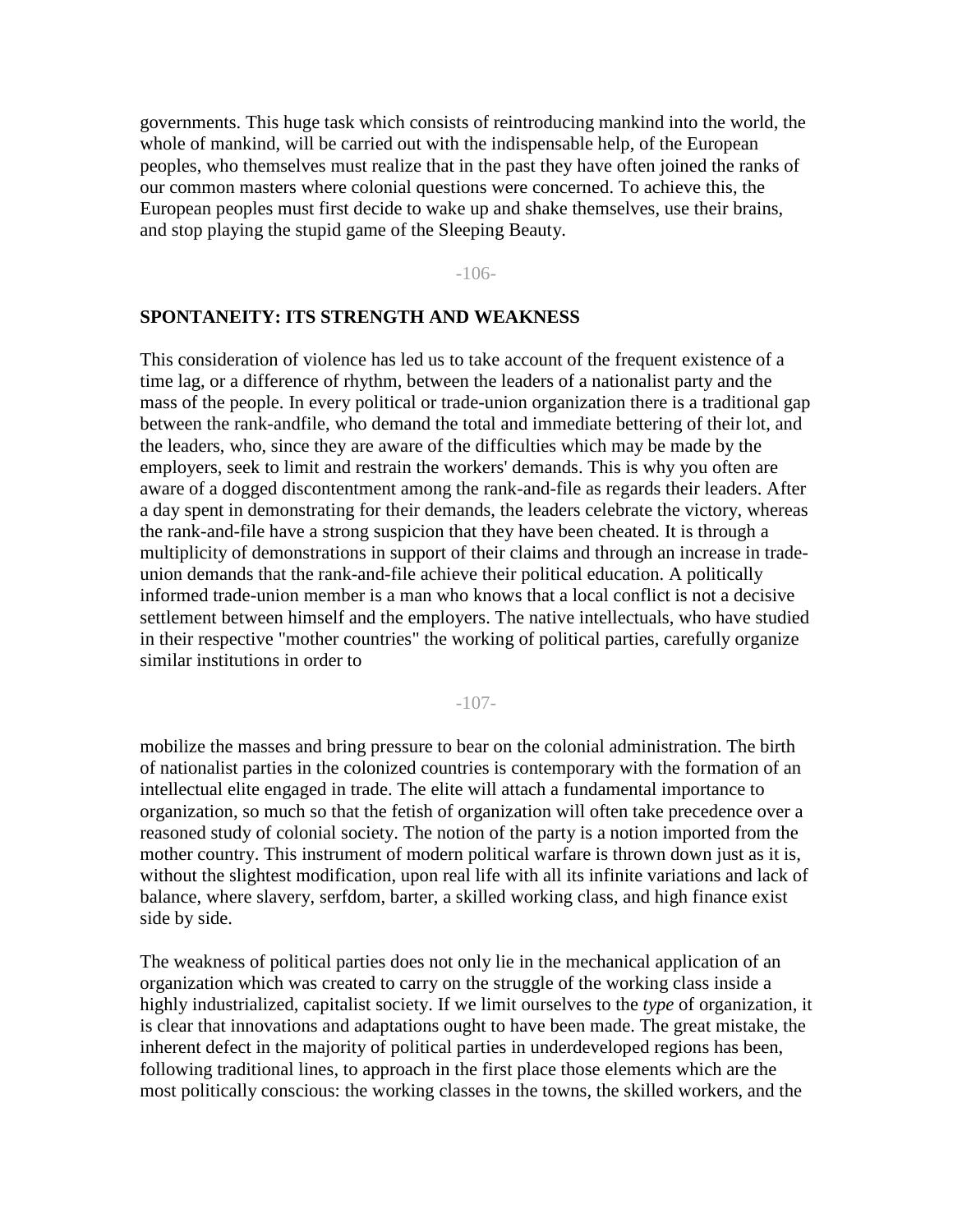civil servants--that is to say, a tiny portion of the population, which hardly represents more than 1 per cent.

But although this proletariat has read the party publications and understood its propaganda, it is much less ready to obey in the event of orders being given which set in motion the fierce struggle for national liberation. It cannot be too strongly stressed that in the colonial territories the proletariat is the nucleus of the colonized population which has been most pampered by the colonial regime. The embryonic proletariat of the towns is in a comparatively privileged position. In capitalist countries,

 $-108-$ 

the working class has nothing to lose; it is they who in the long run have everything to gain. In the colonial countries the working class has everything to lose; in reality it represents that fraction of the colonized nation which is necessary and irreplaceable if the colonial machine is to. run smoothly: it includes tram conductors, taxi drivers, miners, dockers, interpreters, nurses, and so on. It is these elements which constitute the most faithful followers of the nationalist parties, and who because of the privileged place which they hold in the colonial system constitute also the "bourgeois" fraction of the colonized people.

So we understand that the followers of the nationalist political parties are above all towndwellers--shop stewards, industrial workers, intellectuals, and shopkeepers all living for the most part in the towns. Their way of thinking is already marked in many points by the comparatively wellto-do class, distinguished by technical advances, that they spring from. Here "modern ideas" reign. It is these classes that will struggle against obscurantist traditions, that will change old customs, and that will thus enter into open conflict with the old granite block upon which the nation rests.

The overwhelming majority of nationalist parties show a deep distrust toward the people of the rural areas. The fact is that as a body these people appear to them to be bogged down in fruitless inertia. The members of the nationalist parties (town workers and intellectuals) pass the same unfavorable judgment on country districts as the settlers. But if we try to understand the reasons for this mistrust on the part of the political parties with regard to the rural areas, we must remember that colonialism has often strengthened or established its domination by organizing the petrification of the country districts. Ringed round by marabouts, witch doctors, and customary chieftains, the majority of countrydwellers are still living in

 $-109-$ 

the feudal manner, and the full power of this medieval structure of society is maintained by the settlers' military and administrative officials.

So now the young nationalist middle class, which is above all a class interested in trade, is going to compete with these feudal lords in many and various fields. There are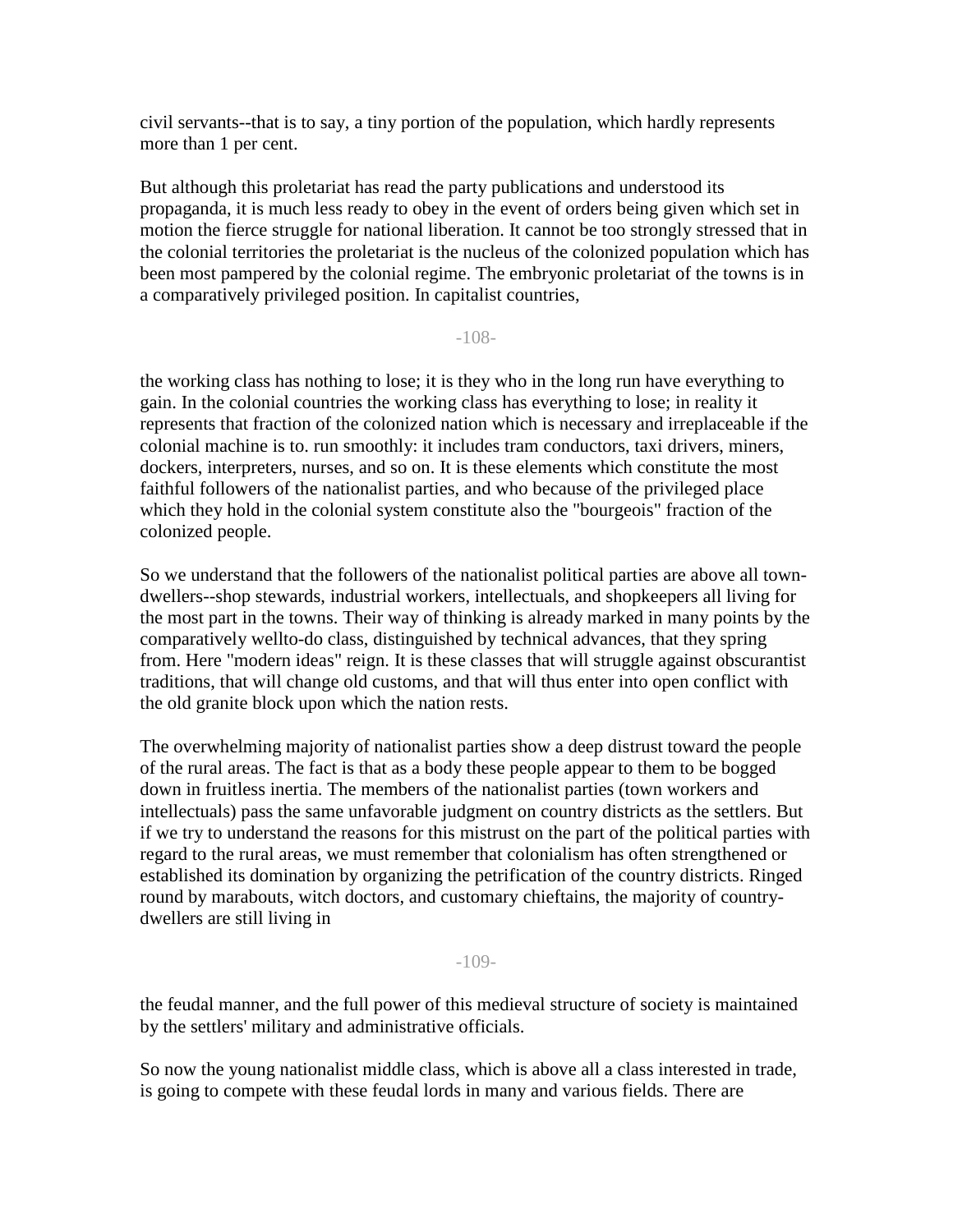marabouts and medicine men who bar the way to sick people who otherwise could consult the doctor, oracles which pass judgment and thus render lawyers useless, caids who make use of their political and administrative powers to set up in trade or to start a transport service, customary chiefs who oppose, in the name of religion and tradition, the setting up of businesses and the introduction of new goods. The rising class of native traders and wholesalers needs the disappearance of these prohibitions and barriers in order to develop. The native customers, the preserve of feudal lords, who now become aware that they are more or less forbidden to buy the new products, therefore become a market to be contended for.

The feudal leaders form a screen between the young Westernized nationalists and the bulk of the people. Each time the elite tries to get through to the country people, the tribal chieftains, leaders of confraternities, and traditional authorities intensify their warnings, their threats and their excommunications. These traditional authorities who have been upheld by the occupying power view with disfavor the attempts made by the elite to penetrate the country districts. They know very well that the ideas which are likely to be introduced by these influences coming from the towns call in question the very nature of unchanging, everlasting feudalism. Thus their enemy is not at all the occupying power with which they get along on the whole very well, but these people with modern ideas who mean to dislocate the aboriginal society, and who in doing so will take the bread out of their mouths.

-110-

The Westernized elements experience feelings with regard to the bulk of the peasantry which are reminiscent of those found among the town workers of industrialized countries. The history of middle-class and working-class revolutions has shown that the bulk of the peasants often constitute a brake on the revolution. Generally in industrialized countries the peasantry as a whole are the least aware, the worst organized, and at the same time the most anarchical element. They show a whole range of characteristics--individualism, lack of discipline, liking for money, and propensities toward waves of uncontrollable rage and deep discouragement which define a line of behavior that is objectively reactionary.

We have seen that the nationalist parties copy their methods from those of the Western political parties; and also, for the most part, that they do not direct their propaganda toward the rural masses. In fact if a reasoned analysis of colonized society had been made, it would have shown them that the native peasantry lives against a background of tradition, where the traditional structure of society has remained intact, whereas in the industrialized countries it is just this traditional setting which has been broken up by the progress of industrialization. In the colonies, it is at the very core of the embryonic working class that you find individualist behavior. The landless peasants, who make up the *lumpenproletariat*, leave the country districts, where vital statistics are just so many insoluble problems, rush toward the towns, crowd into tin-shack settlements, and try to make their way into the ports and cities founded by colonial domination. The bulk of the country people for their part continue to live within a rigid framework, and the extra mouths to feed have no other alternative than to emigrate toward the centers of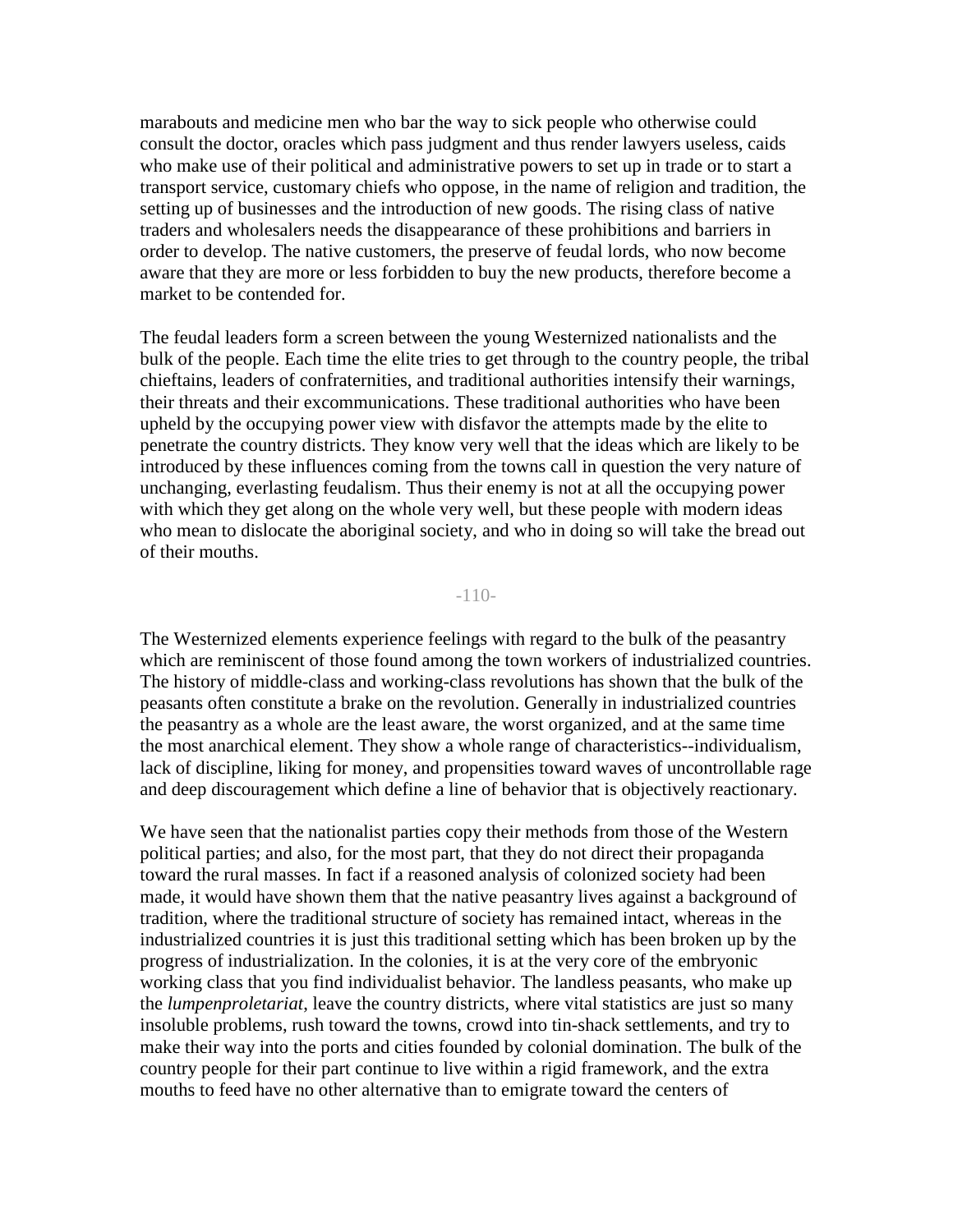population. The peasant who stays put defends his traditions stubbornly, and in a colonized society stands

#### -111-

for the disciplined element whose interests lie in maintaining the social structure. It is true that this unchanging way of life, which hangs on like grim death to rigid social structures, may occasionally give birth to movements which are based on religious fanaticism or tribal wars. But in their spontaneous movements the country people as a whole remain disciplined and altruistic. The individual stands aside in favor of the community.

The country people are suspicious of the townsman. The latter dresses like a European; he speaks the European's language, works with him, sometimes even lives in the same district; so he is considered by the peasants as a turncoat who has betrayed everything that goes to make up the national heritage. The townspeople are "traitors and knaves" who seem to get on well with the occupying powers, and do their best to get on within the framework of the colonial system. This is why you often hear the country people say of town dwellers that they have no morals. Here, we are not dealing with the old antagonism between town and country; it is the antagonism which exists between the native who is excluded from the advantages of colonialism and his counterpart who manages to turn colonial exploitation to his account.

What is more, the colonialists make use of this antagonism in their struggle against the nationalist parties. They mobilize the people of the mountains and the upcountry dwellers against the townsfolk. They pitch the hinterland against the seaboard, they rouse up the tribespeople, and we need not be surprised to see Kalondji crowned king of Kasai, just as it was not surprising to see, some years ago, the assembly of the chiefs of Ghana making N'kruma dance to their tune.

The political parties do not manage to organize the country districts. Instead of using existing structures and giving them a nationalist or progressive character, they

-112-

mean to try and destroy living tradition in the colonial framework. They believe it lies in their power to give the initial impulse to the nation, whereas in reality the chains forged by the colonial system still weigh it down heavily. They do not go out to find the mass of the people. They do not put their theoretical knowledge to the service of the people; they only try to erect a framework around the people which follows an *a priori* schedule. Thus from the capital city they will "parachute" organizers into the villages who are either unknown or too young, and who, armed with instructions from the central authority, mean to treat the *douar* or village like a factory cell.

The traditional chiefs are ignored, sometimes even persecuted. The makers of the future nation's history trample unconcernedly over small local disputes, that is to say the only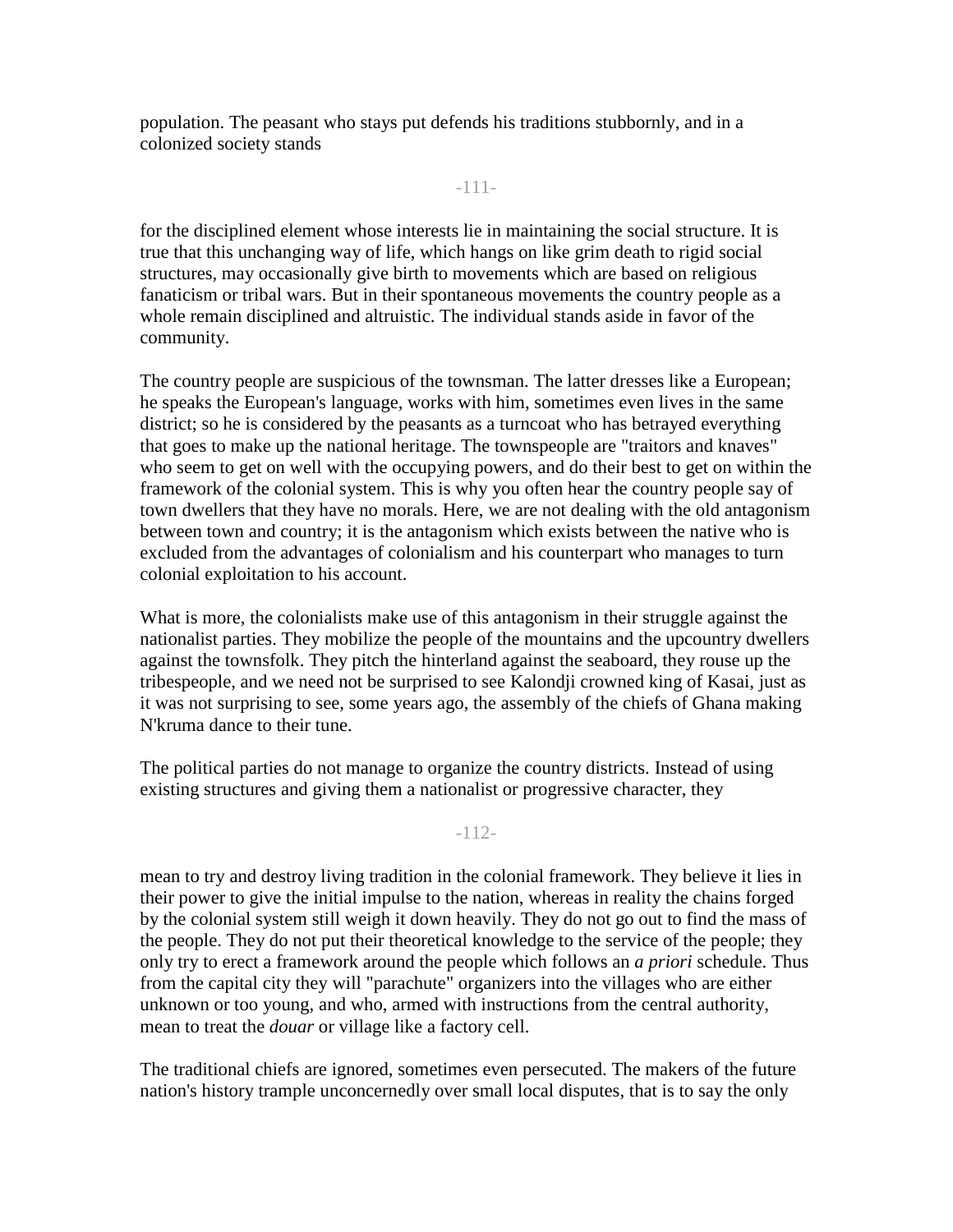existing national events, whereas they ought to make of village history--the history of traditional conflicts between clans and tribes--a harmonious whole, at one with the decisive action to which they call on the people to contribute. The old men, surrounded by respect in all traditional societies and usually invested with unquestionable moral authority, are publicly held up to ridicule. The occupying power's local authorities do not fail to use the resentment thus engendered, and keep in touch with the slightest decisions adopted by this caricature of authority. Police repression, well-informed because it is based on precise information, strikes. The parachuted leaders and the consequential members of the new assembly are arrested.

Such setbacks confirm the "theoretical analysis" of the nationalist parties. The disastrous experience of trying to enroll the country people as a whole reinforces their distrust and crystallizes their aggressiveness toward that section of the people. Even after the struggle for national freedom has succeeded, the same mistakes are made and

-113-

such mistakes make for the maintenance of decentralizing and autonomist tendencies. Tribalism in the colonial phase gives way to regionalism in the national phase, and finds its expression as far as institutions are concerned in federalism.

But it may happen that the country people, in spite of the slight hold that the nationalist parties have over them, play a decisive part either in the process of the maturing of the national consciousness, or through working in with the action of nationalist parties, or, less frequently, by substituting themselves purely and simply for the sterility of these parties. For the propaganda of nationalist parties always finds an echo in the heart of the peasantry. The memory of the anti-colonial period is very much alive in the villages, where women still croon in their children's ears songs to which the warriors marched when they went out to fight the conquerers. At twelve or thirteen years of age the village children know the names of the old men who were in the last rising, and the dreams they dream in the *douars* or in the villages are not those of money or of getting through their exams like the children of the towns, but dreams of identification with some rebel or another, the story of whose heroic death still today moves them to tears.

Just when the nationalist parties are trying to organize the embryonic working class in the towns, we notice certain seemingly completely inexplicable explosions in the country districts. Take for example the famous rebellion of 1947 in Madagascar. The colonial authorities were categorical: it was a peasant rising. In fact we now know that as usual things were much more complicated than that. During the Second World War the big colonial companies greatly increased their power and became the possessors of all the land that up to then was still free. At the same time there was talk of planting the island even-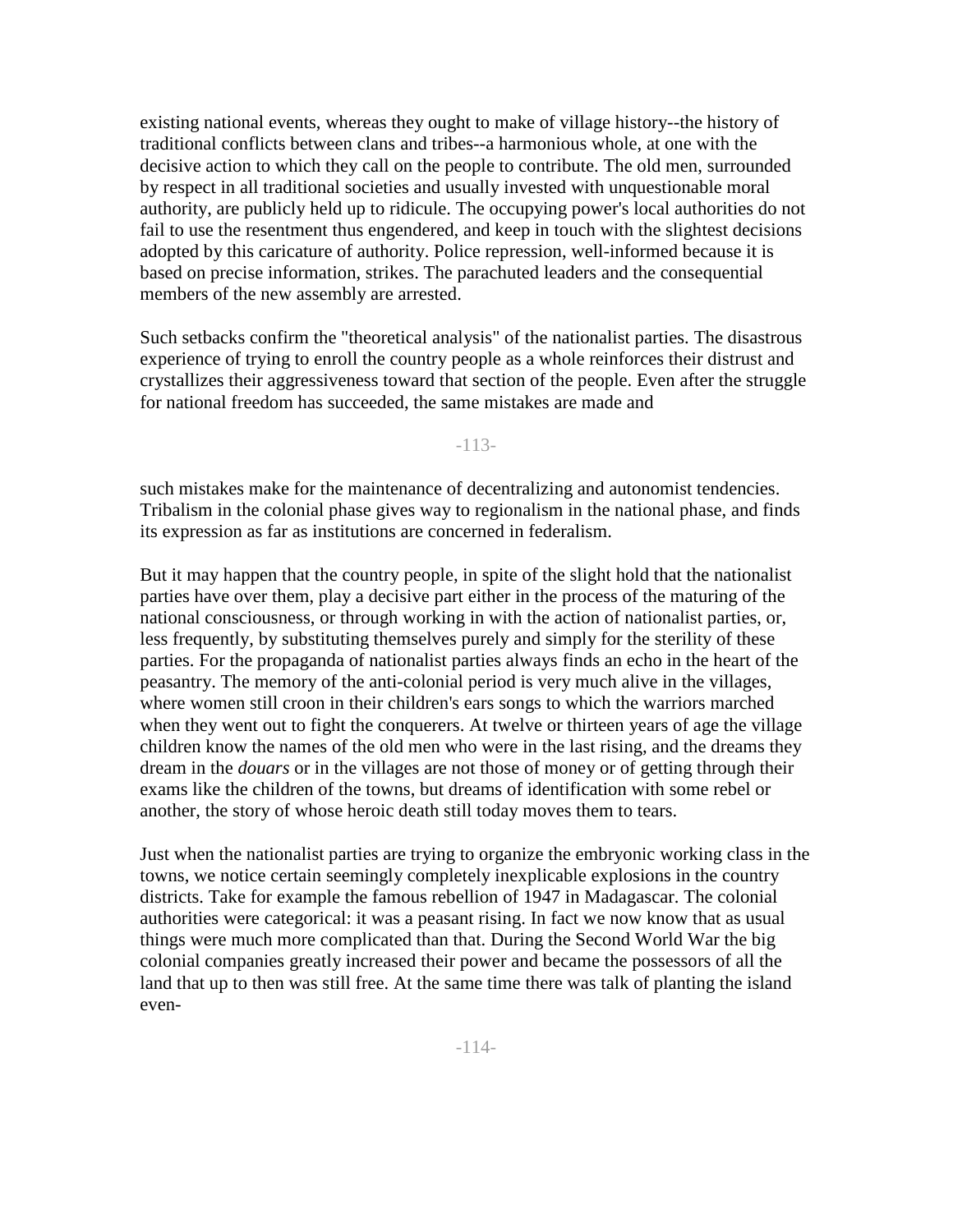tually with Jewish, Kabylian, and West Indian refugees. Another rumor was equally rife- that the whites of South Africa were soon going to invade the island with the collusion of the settlers. Thus, after the war the candidates on the nationalist list were triumphantly elected. Immediately after, organized repression began of the cells of the Mouvement Democratique de la Rénovation Malgache (Democratic Movement for Madagascan Restoration). Colonialism, in order to reach its ends, used the usual traditional methods: frequent arrests, racist propaganda between tribes, and the creation of a party out of the unorganized elements of the *lumpenproletariat*. This party, with the name of the Disinherited Madagascans, gave the colonial authorities by its distinctly provocative actions the legal excuse to maintain order. It happened that this very frequent operation of liquidating a party which had been set up in advance took on in this context gigantic proportions. The rural masses, on the defensive for the last three or four years, suddenly felt themselves in deadly peril and decided to oppose colonialist forces savagely. Armed with spears, or more often simply with sticks and stones, the people flung themselves into the general revolt for national liberty. We know the end of the story.

Such armed rebellions only represent one of the means used by the country dwellers to join in the national struggle. Sometimes when the nationalist party in the towns is tracked down by police repression the peasants carry on the tradition of urban agitation. News of the repression comes to the country districts in a grossly exaggerated form; the tale runs that the leaders are arrested, that machine-gunning is rife, that the town is running red with the blood of Negroes, or that the small settlers are bathing in Arab blood. Thereupon the accumulated, exacerbated hate explodes. The neighboring police barracks is cap-

-115-

tured, the policemen are hacked to pieces, the local schoolmaster is murdered, the doctor only gets away with his life because he was not at home, etc. Pacifying forces are hurried to the spot and the air force bombards it. Then the banner of revolt is unfurled, the old warriorlike traditions spring up again, the women cheer, the men organize and take up positions in the mountains, and guerrila war begins. The peasantry spontaneously gives concrete form to the general insecurity; and colonialism takes fright and either continues the war or negotiates.

What is the reaction of the nationalist parties to this eruption of the peasant masses into the national struggle? We have seen that the majority of nationalist parties have not written into their propaganda the necessity for armed intervention. They do not oppose the continuing of the rebellion, but they content themselves with leaving it to the spontaneous action of the country people. As a whole they treat this new element as a sort of manna fallen from heaven, and pray to goodness that it'll go on falling. They make the most of the manna, but do not attempt to organize the rebellion. They don't send leaders into the countryside to educate the people politically, or to increase their awareness or put the struggle onto a higher level. All they do is to hope that, carried onward by its own momentum, the action of the people will not come to a standstill. There is no contamination of the rural movement by the urban movement; each develops according to its own dialectic.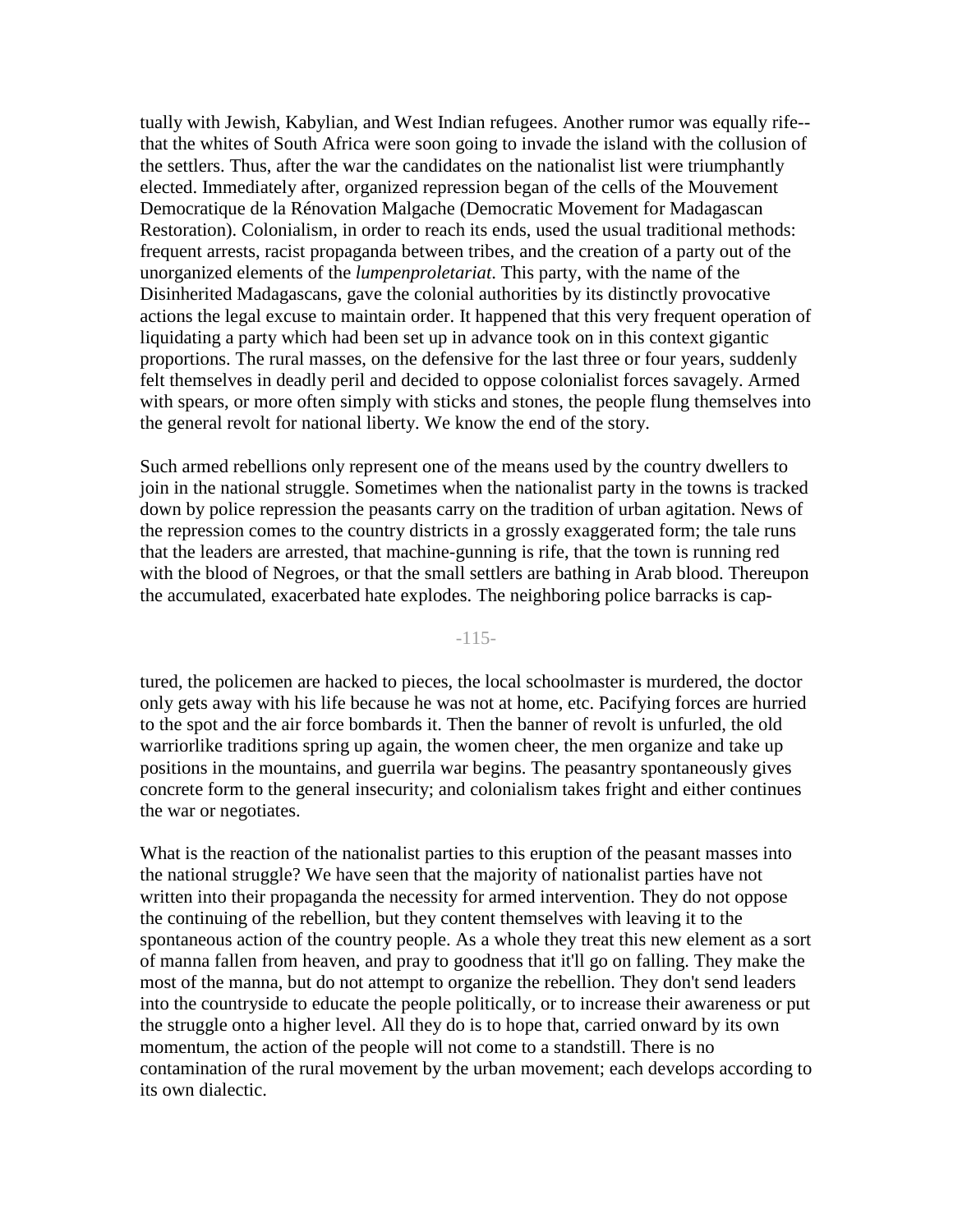The nationalist parties do not attempt to give definite orders to the country people, although the latter are perfectly ready to listen to them. They offer them no objective; they simply hope that this new movement will go on indefinitely and that the bombardments will not put an end to it. Thus we see that even when such an occasion offers, the nationalist parties make no use at all of the

-116-

opportunity which is offered to them to integrate the people of the countryside, to educate them politically, and to raise the level of their struggle. The old attitude of mistrust toward the countryside is criminally evident.

The political leaders go underground in the towns, give the impression to the colonialists that they have no connection with the rebels, or seek refuge abroad. It very seldom happens that they join the people in the hills. In Kenya, for example, during the Mau-Mau rebellion, not a single well-known nationalist declared his affiliation with the movement, or even tried to defend the men involved in it.

The different strata of the nation never have it out with each other to any advantage; there is no settling of accounts between them. Thus, when independence is achieved, after the repression practiced on the country people, after the entente between colonialism and the national parties, it is no wonder that you find this incomprehension to an even greater degree. The country dwellers are slow to take up the structural reforms proposed by the government; and equally slow in following their social reforms, even though they may be very progressive if viewed objectively, precisely because the people now at the head of affairs did not explain to the people as a whole during the colonial period what were the aims of the party, the national trends, or the problems of international politics.

The mistrust which country dwellers and those still living within the feudal system feel toward nationalist parties during the colonial period is followed by a similarly strong hostility during the national period. The colonial secret services which were not disbanded after independence keep up the discontentment and still manage to make serious difficulties for the young governments. All in all, the government is only being made to pay for its laziness

-117-

during the period of liberation, and its unfailing mistrust of the country people. The nation may well have a reasonable, even progressive, head to it; its body will remain weak, stubborn and non-cooperative.

The temptation therefore will be to break up this body by centralizing the administration and surrounding the people by a firm administrative framework. This is one of the reasons why you often hear it said that in underdeveloped countries a small dose of dictatorship is needed. The men at the head of things distrust the people of the countryside; moreover, this distrust takes on serious proportions. This is the case for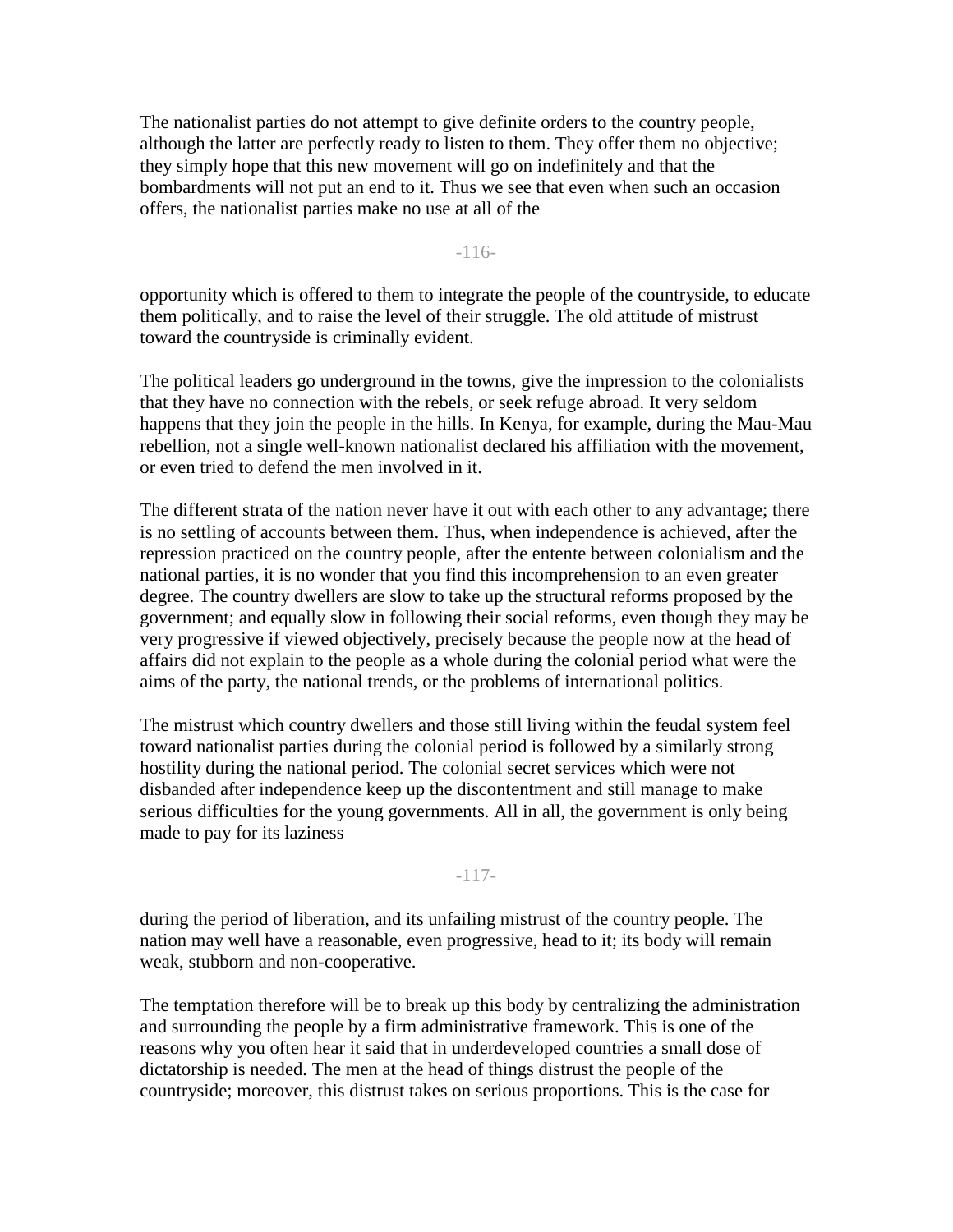example of certain governments which, long after national independence is declared, continue to consider the interior of the country as a nonpacified area where the chief of state or his ministers only go when the national army is carrying out maneuvers there. For all practical purposes, the interior ranks with the unknown. Paradoxically, the national government in its dealings with the country people as a whole is reminiscent of certain features of the former colonial power. "We don't quite know how the mass of these people will react" is the cry; and the young ruling class does not hesitate to assert that "they need the thick end of the stick if this country is to get out of the Middle Ages." But as we have seen, the offhand way in which the political parties treated the rural population during the colonial phase could only prejudice national unity at the very moment when the young nation needs to get off to a good start.

Sometimes colonialism attempts to dislocate or create diversions around the upward thrust of nationalism. Instead of organizing the sheiks and the chiefs against the "revolutionaries" in the towns, native committees organize the tribes and confraternities into parties. Confronted with the urban party which was beginning to "embody the national will" and to constitute a danger for the colonial

-118-

regime, splinter groups are born, and tendencies and parties which have their origin in ethnic or regional differences spring up. It is the entire tribe which is turning itself into a political party, closely advised by the colonialists. The conference table can now be pulled out. The party which advocates unity will be drowned in the computations of the various splinter groups, while the tribal parties will oppose centralization and unity, and will denounce the party of unity as a dictatorship.

Later on, the same tactics will be used by the national opposition. The occupying power has made its choice from among the two or three nationalist parties which led the struggle for liberation. The ways of choosing are wellknown: when a party has achieved national unanimity and has imposed itself on the occupying power as the sole spokesman of the nation, the colonial power starts complicated maneuverings and delays the opening of negotiations as much as ever it can. Such a delay will be used to fritter away the demands of this party or get its leaders to put certain "extremist" elements into the background.

If on the other hand no party really succeeds in imposing itself, the occupying power is content to extend privileges to the party which it considers to be the most "reasonable." The nationalist parties which have not taken part in the negotiations engage in denunciations of the agreement reached between the other party and the occupying power. The party which takes over the reins from the colonialists, conscious of the danger with which the extremely demagogical and confused attitude of the rival party threatens it, tries to disband its competitor and to condemn it to illegality. The persecuted party has no alternative but to seek refuge in the outskirts of the towns and in the country districts. It tries to rouse the people of the country against the "traitors of the seaboard and the corrupt politicians of the capital." Any excuse is good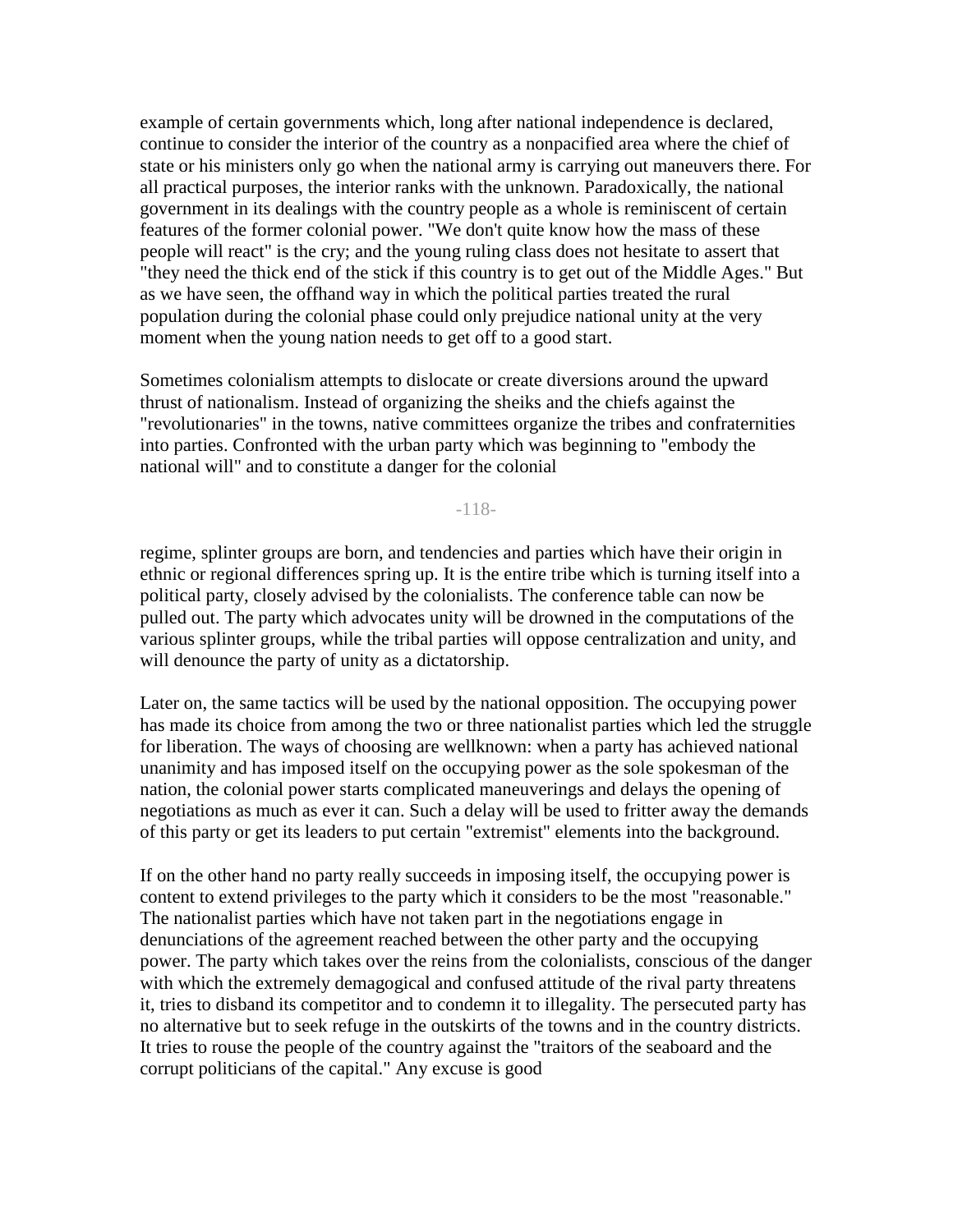enough: religious feeling, innovations made by the new government which break from tradition, and so on. The obscurantist tendencies of the country dwellers are exploited to the full. The so-called revolutionary doctrine in fact rests on the retrograde, emotional, and spontaneous nature of the country districts. Here and there it is whispered that the mountain is moving, that the countryside is discontented. It's said that in a certain place the police have opened fire on the peasantry, that reinforcements have been sent out, and that the government is on the point of falling. The parties in opposition, since they have no clear program, have no other end in view but to take the place of the governing party, and with this as their goal they place their destiny in the hands of the obscure, spontaneous mass of the peasantry.

Inversely, it sometimes happens that the opposition no longer relies for support on the country people, but rather on the progressive elements found in the trade unions of the young nation. In this case the government calls upon the countryfolk to oppose the demands of the workers, which they denounce as the maneuvers of anti-traditionalist adventurers. The facts we have established regarding the political parties are once more observed, *mutatis mutandis*, on the level of the trade unions. In the beginning the tradeunion organizations in colonial territories are regularly local branches of the trade unions of the mother country, and their orders are the echo of those given in the mother country.

Once the decisive phase of the struggle for liberation emerges, some native trade unionists will decide upon the creation of national unions. The old structure, imported from the mother country, will suffer heavy losses as the native members desert it. This creating of new unions is a fresh element of pressure in the hands of the populations

-120-

of the towns upon colonialism. We have seen that the working class in the colonies is in an embryonic state and represents that fraction of the people which is the most favored. The national unions are born out of the struggle for independence organized in the towns, and their program is above all a political program and a nationalist program. Such a national union which comes into being during the decisive phase of the fight for independence is in fact the legal enlistment of conscious, dynamic nationalist elements.

The mass of the country dwellers, looked down upon by the political parties, continue to be kept at a distance. Of course there will be an agricultural workers' union there, but its creation is simply to supply an answer to the categorical necessity to "present a united front to colonialism." The trade-union officials who have won their colors in the field of the union organizations of the mother country have no idea how to organize the mass of country people. They have lost all contact with the peasantry and their primary preoccupation is to enlist dockers, metallurgists, and state-employed gas and electricity workers in their ranks.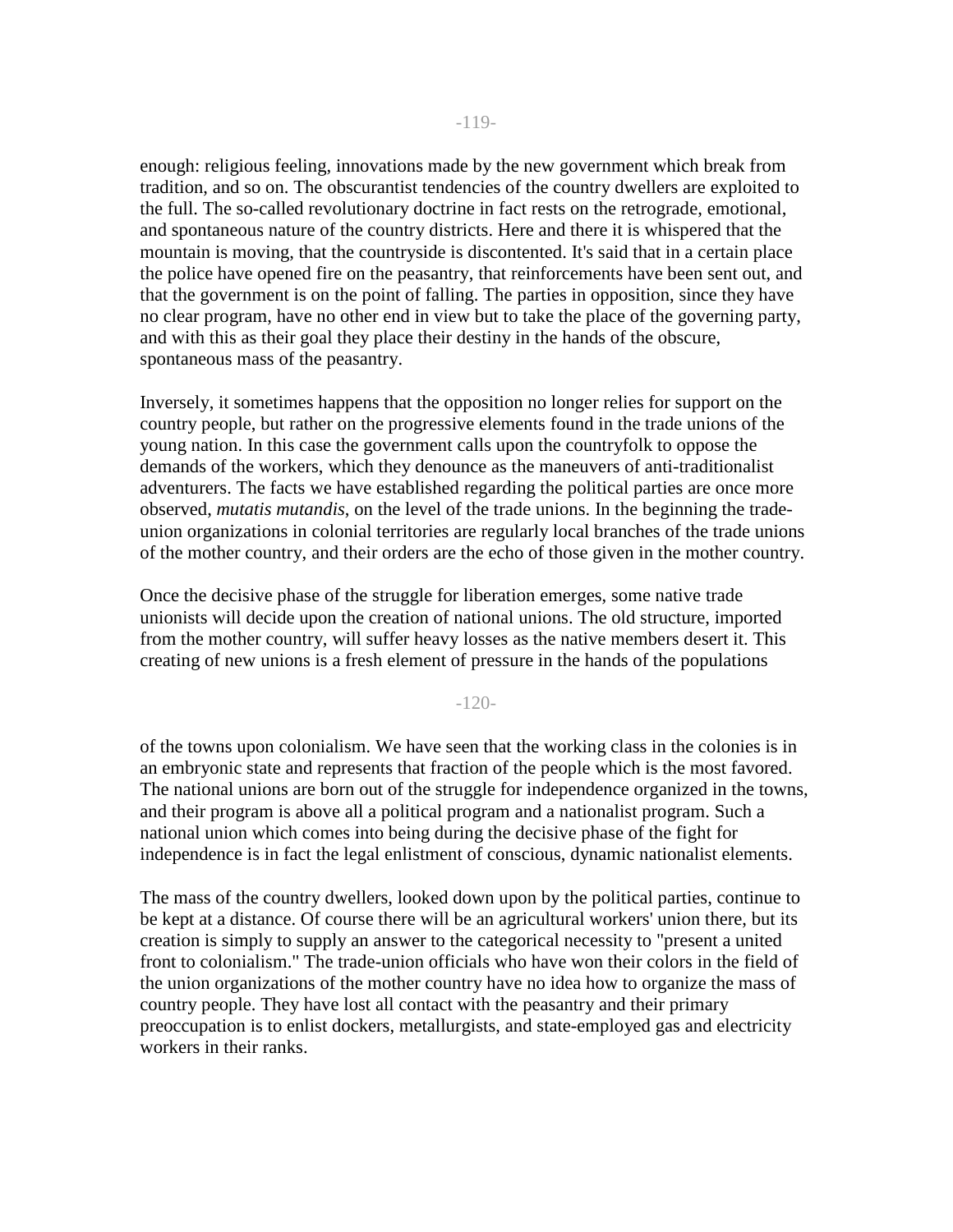During the colonial phase, the nationalist trade-union organizations constitute an impressive striking power. In the towns, the trade unionists can bring to a standstill, or at any rate slow down at any given moment, the colonialist economy. Since the European settlement is often confined to the towns, the psychological effects of demonstrations on that settlement are considerable: there is no electricity, no gas, the dust bins are left unemptied, and goods rot on the quays.

These little islands of the mother country which the towns constitute in the colonial structure are deeply conscious of trade-union action; the fortress of colonialism

-121-

which the capital represents staggers under their blows. But the "interior"--the mass of country dwellers--knows nothing of this conflict.

Thus we see that there is a lack of proportion from the national point of view between the importance of the trade unions and the rest of the nation. After independence, the workers who have joined the unions get the impression that they are living in a vacuum. The limited objective that they set themselves turns out to be, at the very moment that it is attained, extremely precarious, having regard to the immensity of the task of national reconstruction. When faced with the national middle class whose connections with the government are often closely linked, the trade-union leaders discover that they can no longer limit themselves to working-class agitation. Isolated by their very nature from the country people, and incapable of giving directions once outside the suburbs, the unions become more and more political in their attitude. In fact, the unions become candidates for governmental power. They try by every means to corner the middle classes: they protest against the maintenance of foreign bases on the national territory, they denounce trade agreements, and they oppose the national government's foreign policy. The workers, now that they have their "independence," do not know where to go from there. For the day after independence is declared the trade unions realize that if their social demands were to be expressed, they would scandalize the rest of the nation: for the workers are in fact the most favored section of the population, and represent the most comfortably off fraction of the people. Any movement starting off to fight for the bettering of living conditions for the dockers and workmen would not only be very unpopular, but would also run the risk of provoking the hostility of the disinherited rural popula-

-122-

tion. The trade unions, to whom all trade-union activity is forbidden, merely mark time.

This unhealthy state of affairs simply shows the objective necessity of a social program which will appeal to the nation as a whole. Suddenly the unions discover that the backcountry too ought to be enlightened and organized. But since at no time have they taken care to establish working links between themselves and the mass of the peasants, and since this peasantry precisely constitutes the only spontaneously revolutionary force of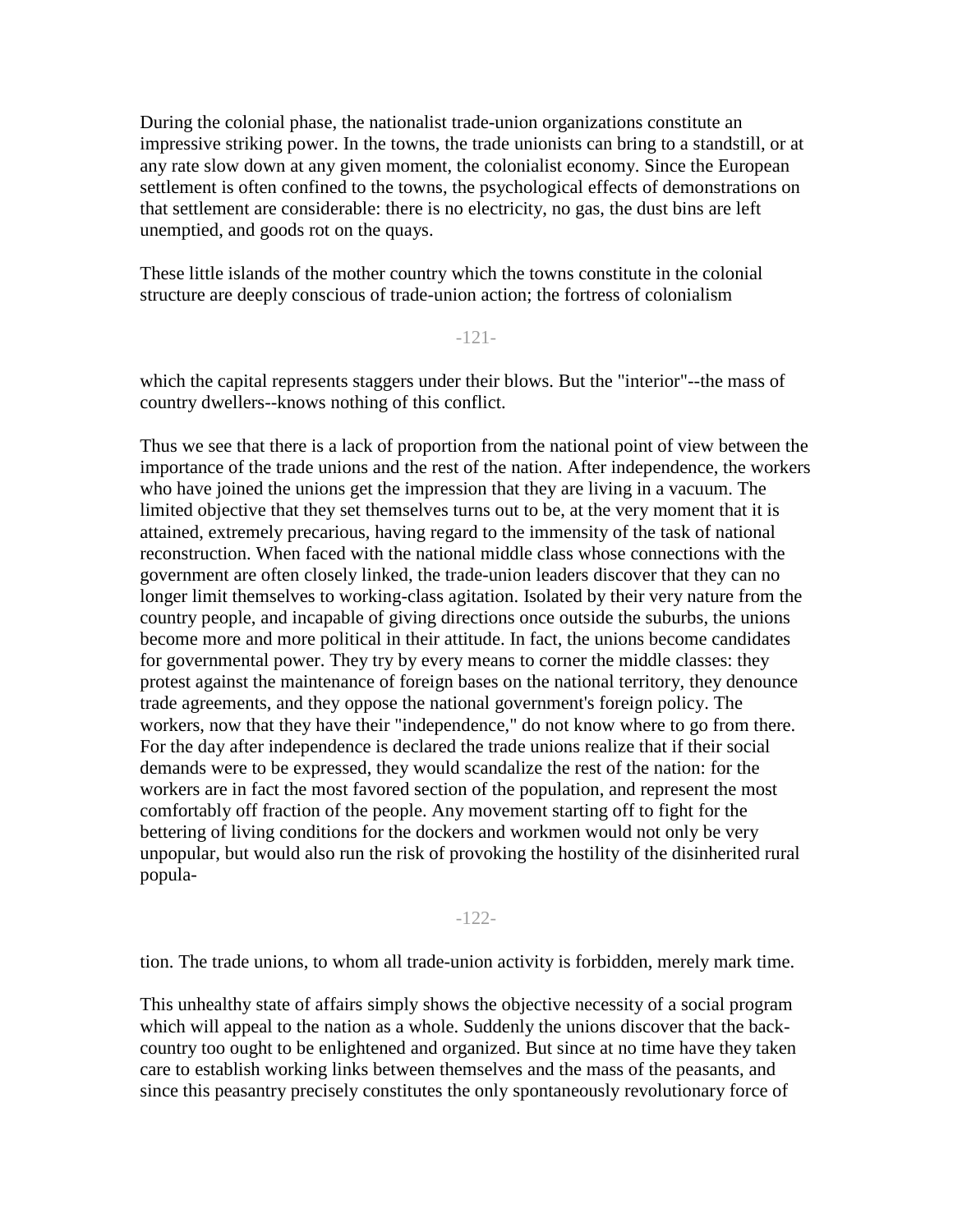the country, the trade unions will give proof of their inefficiency and find out for themselves the anachronistic nature of their programs.

The trade-union leaders, steeped in working-class political action, automatically go from there to the preparation of a *coup d'dtat*. But here again the back-country is left out; this is a limited settling of accounts only, between the national middle class and the union workers. The national middle class taking up the old traditions of colonialism, makes a show of its military and police forces, while the unions organize mass meetings and mobilize tens of thousands of members. The peasants confronted with this national middle class and these workers, who after all can eat their fill, look on, shrugging their shoulders; and they shrug their shoulders because they know very well that both sides look on them as a makeweight. The unions, the parties, or the government in a kind of immoral Machiavellian fashion all make use of the peasant masses as a blind, inert tactical force: brute force, as it were.

On the other hand, in certain circumstances the country people are going to intervene in decisive fashion both in the struggle for national freedom and in the way that the future nation marks out for itself. This phenomenon

-123-

takes on a fundamental importance for underdeveloped countries; this is why we propose to study it in detail.

We have seen that inside the nationalist parties, the will to break colonialism is linked with another quite different will: that of coming to a friendly agreement with it. Within these parties, the two processes will sometimes continue side by side. In the first place, when the intellectual elements have carried out a prolonged analysis of the true nature of colonialism and of the international situation, they will begin to criticize their party's lack of ideology and the poverty of its tactics and strategy. They begin to question their leaders ceaselessly on crucial points: "What is nationalism? What sense do you give to this word? What is its meaning? Independence for what? And in the first place, how do you propose to achieve it?" They ask these questions, and at the same time, require that the problems of methodology should be vigorously tackled. They are ready to suggest that electoral resources should be supplemented by "all other means." After the first skirmishes, the official leaders speedily dispose of this effervescence which they are quick to label as childishness. But since these demands are not simply effervescence, nor the sign of immaturity, the revolutionary elements which subscribe to them will rapidly be isolated. The official leaders, draped in their years of experience, will pitilessly disown these "adventurers and anarchists."

The party machine shows itself opposed to any innovation. The revolutionary minority finds itself alone, confronted with leaders who are terrified and worried by the idea that they could be swept away by a maelstrom whose nature, force, or direction they cannot even imagine. The second process concerns the main leaders, or their seconds in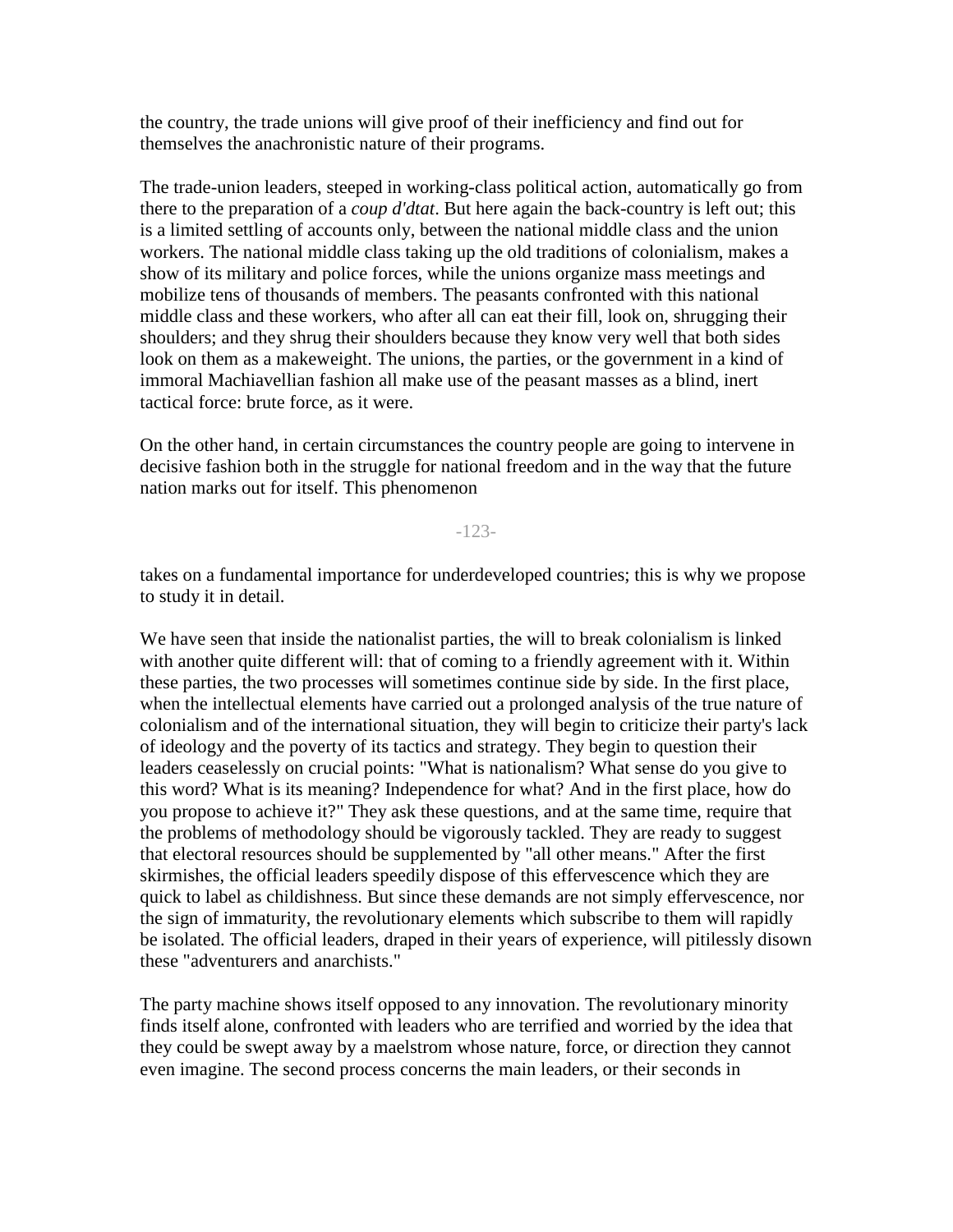command, who were marked out for police repression under the colonialists. It must be emphasized that these

## -124-

men have come to the head of the party by their untiring work, their spirit of sacrifice, and a most exemplary patriotism. Such men, who have worked their way up from the bottom, are often unskilled workers, seasonal laborers, or even sometimes chronically unemployed. For them the fact of militating in a national party is not simply taking part in politics; it is choosing the only means whereby they can pass from the status of an animal to that of a human being. Such men, hampered by the excessive legalism of the party, will show within the limits of the activities for which they are responsible a spirit of initiative, courage, and a sense of the importance of the struggle which mark them out almost automatically as targets for colonialist repression. Arrested, condemned, tortured, finally amnestied, they use their time in prison to clarify their ideas and strengthen their determination. Through hunger strikes and the violent brotherhood of the prisons' quicklime they live on, hoping for their freedom, looking on it as an opportunity to start an armed struggle. But at one and the same time outside the prison walls colonialism, attacked from all sides, is making advances to the nationalist moderates.

So we can observe the process whereby the rupture occurs between the illegal and legal tendencies in the party. The illegal minority is made to feel that they are undesirables and are shunned by the people that matter. The legal members of their party come to their aid with great precaution, but already there is a rift between the two tendencies. The illegalists, therefore, will get into touch with the intellectual elements whose attitude they were able to understand a few years back; and an underground party, an offshoot of the legal party, will be the result of this meeting. But the repression of these wayward elements intensifies as the legal party draws nearer

-125-

to colonialism and attempts to modify it "from the inside." The illegal minority thus finds itself in a historical blind alley.

Boycotted by the towns, these men first settle in the outskirts of the suburbs. But the police network traps them and forces them to leave the towns for good, and to quit the scenes of political action. They fall back toward the countryside and the mountains, toward the peasant people. From the beginning, the peasantry closes in around them, and protects them from being pursued by the police. The militant nationalist who decides to throw in his lot with the country people instead of playing at hide-and-seek with the police in urban centers will lose nothing. The peasant's cloak will wrap him around with a gentleness and firmness that he never suspected. These men, who are in fact exiled to the backwoods, who are cut off from the urban background against which they had defined their ideas of the nation and of the political fight, these men have in fact become "Maquisards." Since they are obliged to move about the whole time in order to escape from the police, often at night so as not to attract attention, they will have good reason to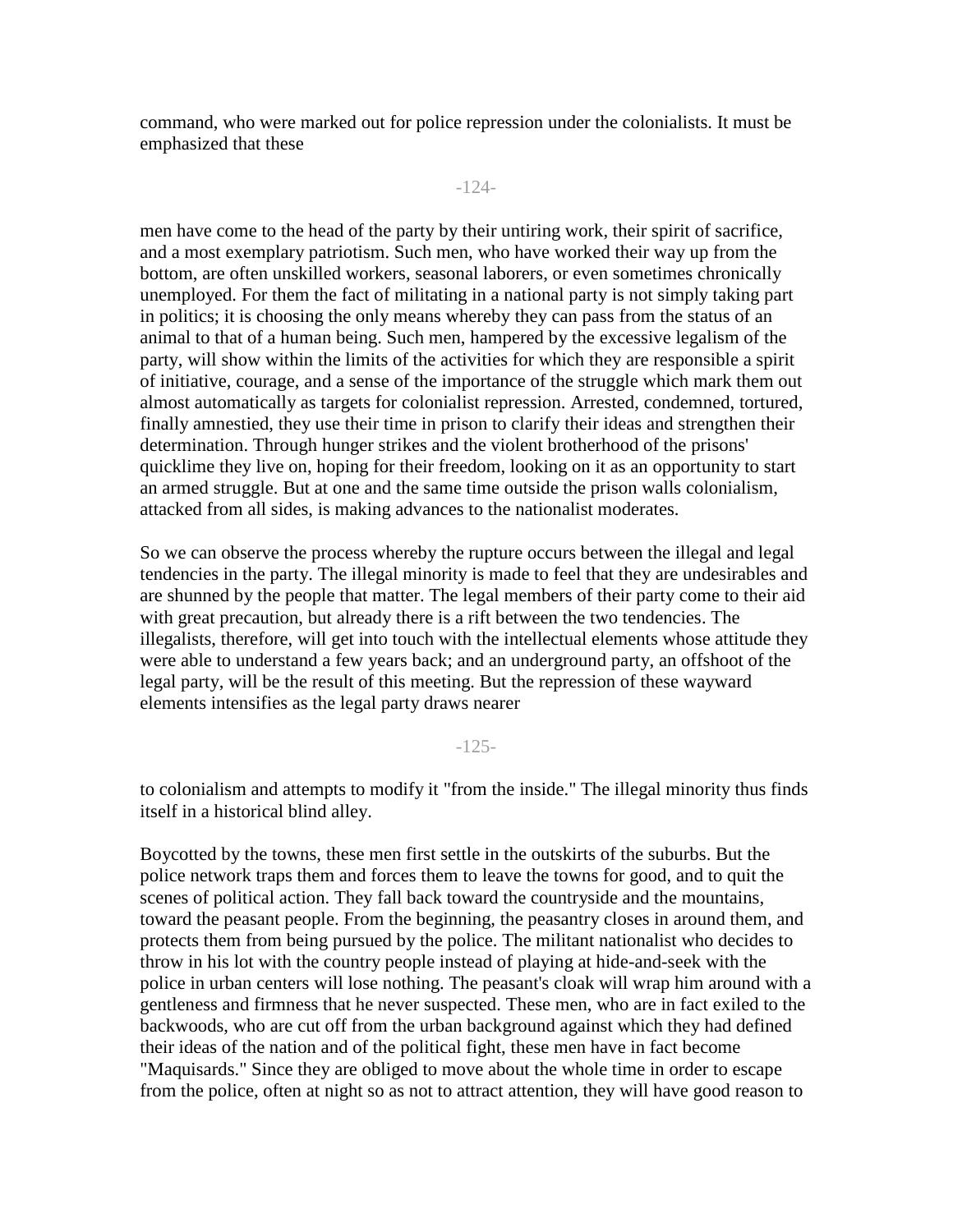wander through their country and to get to know it. The cafés are forgotten; so are the arguments about the next elections or the spitefulness of some policeman or other. Their ears hear the true voice of the country, and their eyes take in the great and infinite poverty of their people. They realize the precious time that has been wasted in useless commentaries upon the colonial regime. They finally come to understand that the changeover will not be a reform, nor a bettering of things. They come to understand, with a sort of bewilderment that will from henceforth never quite leave them, that political action in the towns will always be powerless to modify or overthrow the colonial regime.

These men get used to talking to the peasants. They

-126-

discover that the mass of the country people have never ceased to think of the problem of their liberation except in terms of violence, in terms of taking back the land from the foreigners, in terms of national struggle, and of armed insurrection. It is all very simple. These men discover a coherent people who go on living, as it were, statically, but who keep their moral values and their devotion to the nation intact. They discover a people that is generous, ready to sacrifice themselves completely, an impatient people, with a stony pride. It is understandable that the meeting between these militants with the police on their track and these mettlesome masses of people, who are rebels by instinct, can produce an explosive mixture of unusual potentiality. The men coming from the towns learn their lessons in the hard school of the people, and at the same time these men open classes for the people in military and political education. The people furbish up their weapons; but in fact the classes do not last long, for the masses come to know once again the strength of their own muscles, and push the leaders on to prompt action. The armed struggle has begun.

The rising disconcerts the political parties. Their doctrine, in fact, has always affirmed the uselessness of a trial of force, and their very existence is a constant condemnation of all rebellion. Secretly, certain political parties share the optimism of the settlers, and congratulate themselves on being well away from this act of madness which, it's said, will be put down with bloodshed. But once the match is lit, the blaze spreads like wildfire through the whole country. The armored cars and the airplanes do not win through with unqualified success. Faced with the full extent of the trouble, colonialism begins to reflect on the matter. At the very core of the oppressing nation voices are raised, and listened to, which draw attention to the gravity of the situation.

-127-

As for the people, they join in the new rhythm of the nation, in their mud huts and in their dreams. Under their breath and from their hearts' core they sing endless songs of praise to the glorious fighters. The tide of rebellion has already flooded the whole nation. Now it is the parties' turn to be isolated.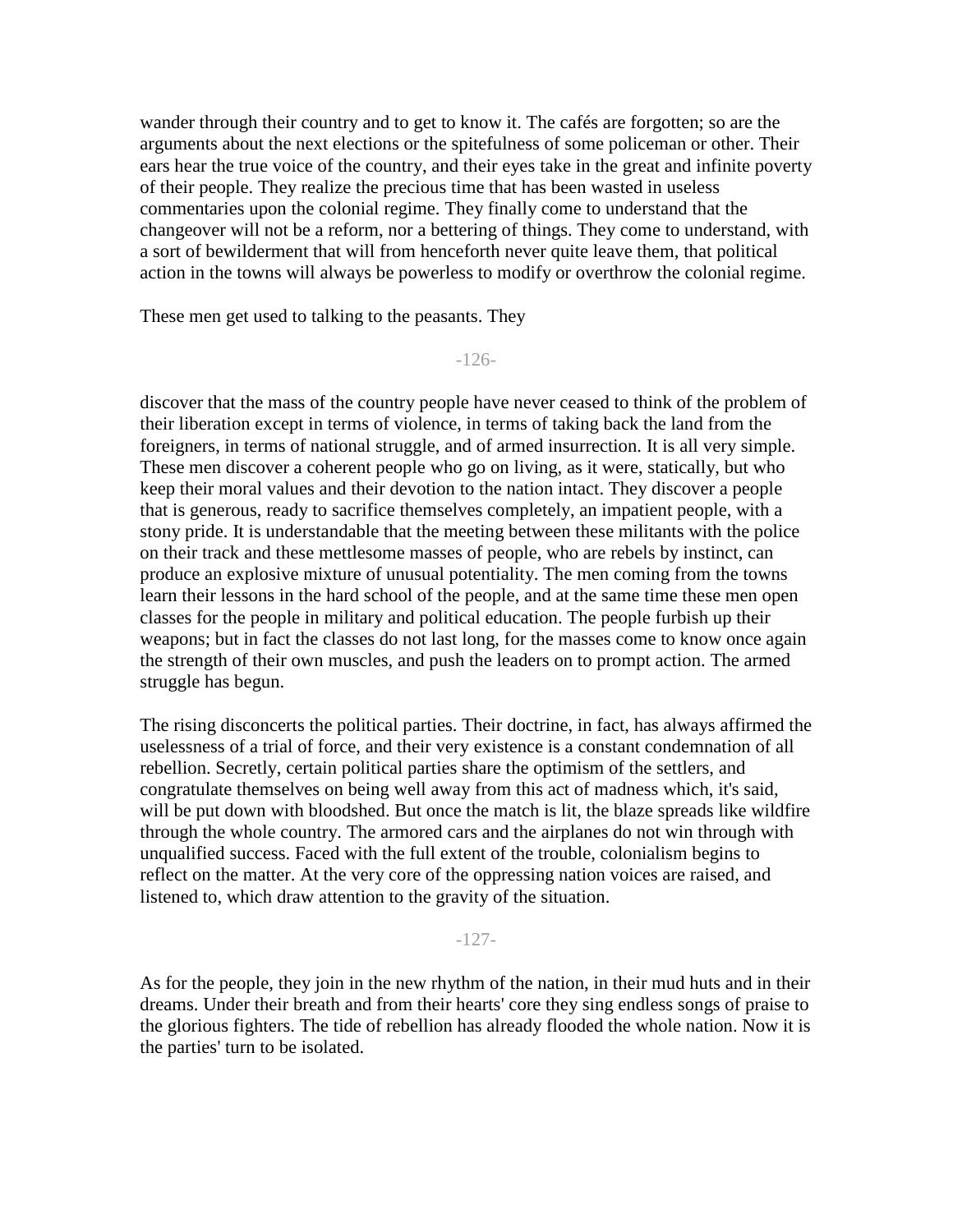The leaders of the rising, however, realize that some day or another the rebellion must come to include the towns. This awareness is not fortuitous; it is the crowning point of the dialectic which reigns over the development of an armed struggle for national liberation. Although the country districts represent inexhaustible reserves of popular energy, and groups of armed men ensure that insecurity is rife there, colonialism does not doubt the strength of its system. It does not feel that it is endangered fundamentally. The rebel leaders therefore decide to bring the war into the enemy's camp, that is to say into his grandiose, peaceful cities.

The organizing of the rising in the centers of population sets the leaders some difficult problems. We have seen that the greater part of the leaders, born or brought up in the towns, have fled from their normal background because they were wanted by the colonialist police and were in general unappreciated by the cautious, reasonable administrators of the political parties. Their retreat into the country was both a flight from persecution and a sign of their distrust for the old political structure. The natural receiving stations in the towns for these leaders are well-known nationalists who are in the thick of the political parties. But we have seen that their recent history was precisely an offshoot from these timid, nervous officials who spend their time in ceaseless lamentation over the misdeeds of colonialism.

Moreover, the first overtures which the men of the Maquis make toward their former friends--precisely those

-128- whom they consider to be the most toward the Left--will confirm their fears and will take away even the wish to see their old companions again. In fact the rebellion, which began in the country districts, will filter into the towns through that fraction of the peasant population which is blocked on the outer fringe of the urban centers, that fraction which has not yet succeeded in finding a bone to gnaw in the colonial system. The men whom the growing population of the country districts and colonial expropriation have brought to desert their family holdings circle tirelessly around the different towns, hoping that one day or another they will be allowed inside. It is within this mass of humanity, this people of the shanty towns, at the core of the *lumpenproletariat*, that the rebellion will find its urban spearhead. For the *lumpenproletariat*, that horde of starving men, uprooted from their tribe and from their clan, constitutes one of the most spontaneous and the most radically revolutionary forces of a colonized people.

In Kenya, in the years preceding the Mau-Mau revolt, it was noticeable how the British colonial authorities multiplied intimidatory measures against the *lumpenproletariat*. The police forces and the missionaries coordinated their efforts, in the years 1950-51, in order to make a suitable response to the enormous influx of young Kenyans coming from the country districts and the forests, who when they did not manage to find a market for their labor took to stealing, debauchery, and alcoholism. Juvenile delinquency in the colonized countries is the direct result of the existence of a *lumpenproletariat*. In parallel fashion, in the Congo, Draconian measures were taken from 1957 onward to send back to the countryside the "young hooligans" who were disturbing the social order. Resettlement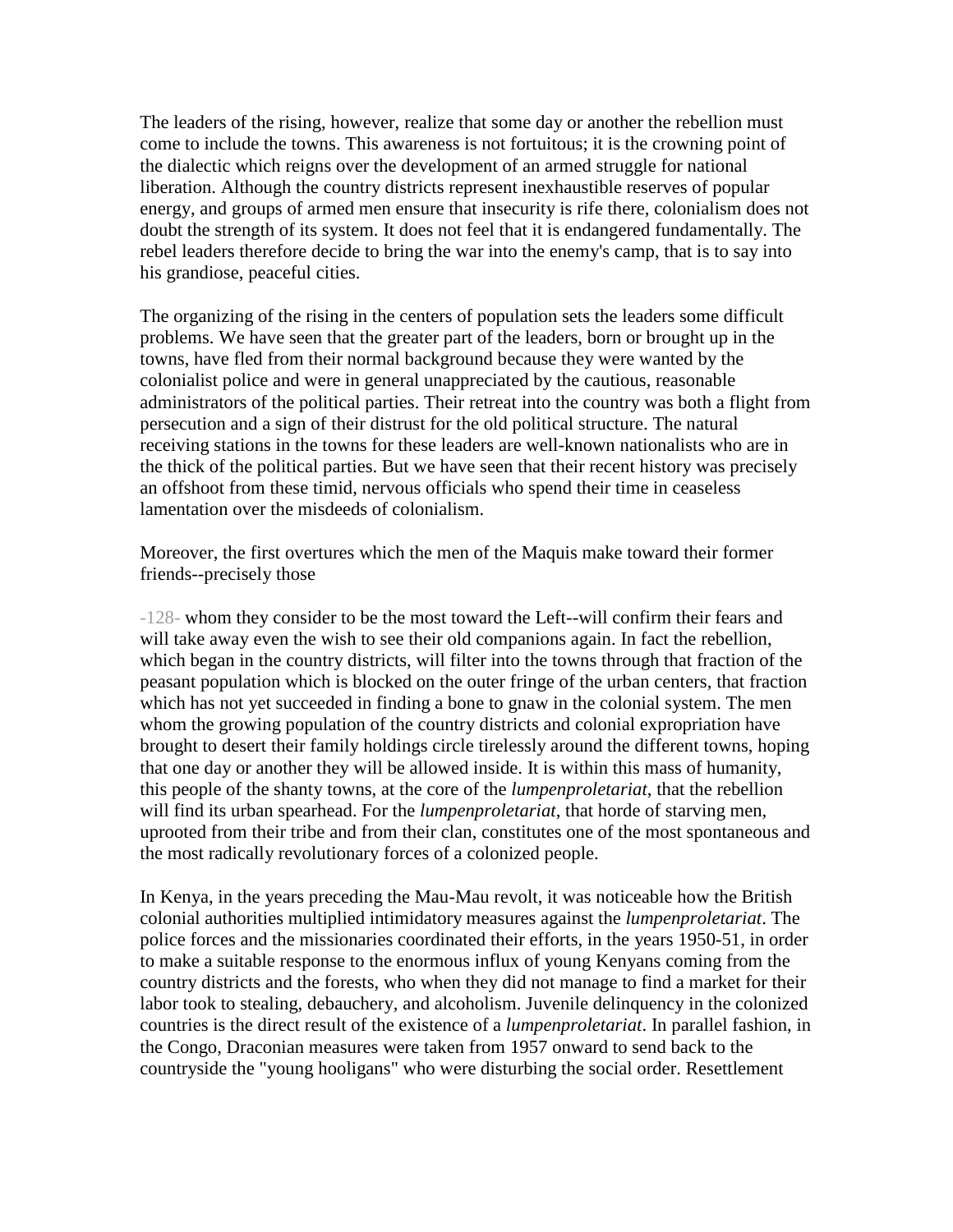camps were opened and put under the charge of evangelical missions, protected, of course, by the Belgian army.

The constitution of a *lumpenproletariat* is a phenome-

-129-

non which obeys its own logic, and neither the brimming activity of the missionaries nor the decrees of the central government can check its growth. This *lumpenproletariat* is like a horde of rats; you may kick them and throw stones at them, but despite your efforts they'll go on gnawing at the roots of the tree.

The shantytown sanctions the native's biological decision to invade, at whatever cost and if necessary by the most cryptic methods, the enemy fortress. The *lumpenproletariat*, once it is constituted, brings all its forces to endanger the "security" of the town, and is the sign of the irrevocable decay, the gangrene ever present at the heart of colonial domination. So the pimps, the hooligans, the unemployed, and the petty criminals, urged on from behind, throw themselves into the struggle for liberation like stout working men. These classless idlers will by militant and decisive action discover the path that leads to nationhood. They won't become reformed characters to please colonial society, fitting in with the morality of its rulers; quite on the contrary, they take for granted the impossibility of their entering the city save by hand grenades and revolvers. These workless less-than-men are rehabilitated in their own eyes and in the eyes of history. The prostitutes too, and the maids who are paid two pounds a month, all the hopeless dregs of humanity, all who turn in circles between suicide and madness, will recover their balance, once more go forward, and march proudly in the great procession of the awakened nation.

The nationalist parties do not understand this new phenomenon which precipitates their disintegration. The outbreak of the rebellion in the towns changes the nature of the struggle. Whereas before the colonialist troops were entirely concerned with the country districts, we now see them falling back in haste on the towns in order to ensure the safety of the town population and their property.

-130-

The forces of repression spread out; danger is present everywhere; now it's the very soil of the nation, the whole of the colony, which goes into a trance. The armed groups of peasants look on while the mailed fist loses its grip. The rising in the towns is like an unhoped-for gas balloon.

The leaders of the rising who see an ardent and enthusiastic people striking decisive blows at the colonialist machine are strengthened in their mistrust of traditional policy. Every success confirms their hostility toward what in future they will describe as mouthwash, wordspinning, blather, and fruitless agitation. They feel a positive hatred for the "politics" of demagogy, and that is why in the beginning we observe a veritable triumph for the cult of spontaneity.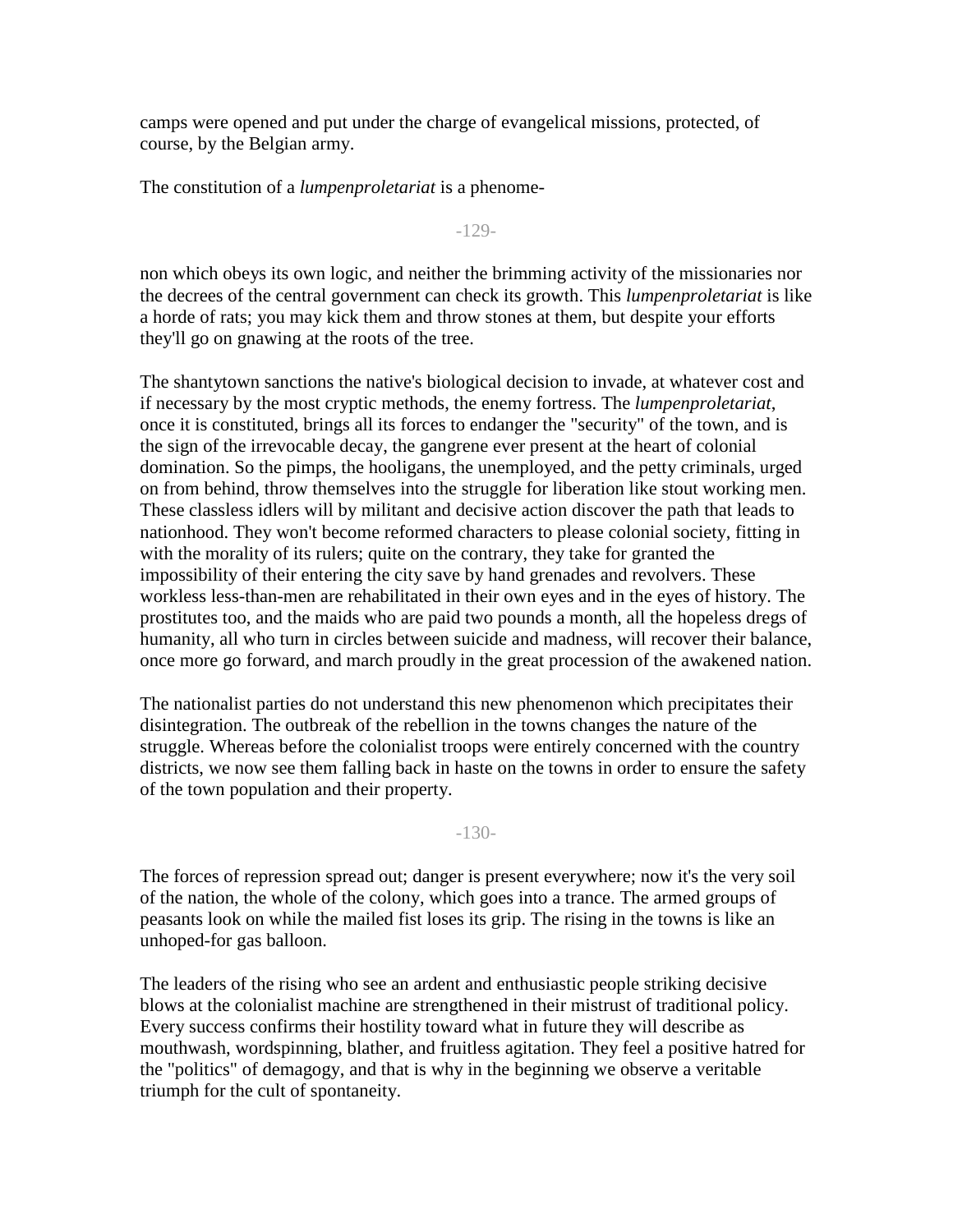The many peasant risings which have their roots in the country districts bear witness wherever they occur to the ubiquitous and usually solidly massed presence of the new nation. Every native who takes up arms is a part of the nation which from henceforward will spring to life. Such peasant revolts endanger the colonial regime; they mobilize its troops, making them spread out, and threaten at every turn to crush them. They hold one doctrine only: to act in such a way that the nation may exist. There is no program; there are no speeches or resolutions, and no political trends. The problem is clear: the foreigners must go; so let us form a common front against the oppressor and let us strengthen our hands by armed combat.

So long as the uncertainty of colonialism continues, the national cause goes on progressing, and becomes the cause of each and all. The plans for liberation are sketched out; already they include the whole country. During this period spontaneity is king, and initiative is localized. On every hill a government in miniature is formed and takes over power. Everywhere--in the valleys and in the forests, in the jungle and in the villages--we find a national au-

-131-

thority. Each man or woman brings the nation to life by his or her action, and is pledged to ensure its triumph in their locality. We are dealing with a strategy of immediacy which is both radical and totalitarian: the aim and the program of each locally constituted group is local liberation. If the nation is everywhere, then she is here. One step further, and only here is she to be found. Tactics are mistaken for strategy. The art of politics is simply transformed into the art of war; the political militant is the rebel. To fight the war and to take part in politics: the two things become one and the same.

This people that has lost its birthright, that is used to living in the narrow circle of feuds and rivalries, will now proceed in an atmosphere of solemnity to cleanse and purify the face of the nation as it appears in the various localities. In a veritable collective ecstasy, families which have always been traditional enemies decide to rub out old scores and to forgive and forget. There are numerous reconciliations. Long-buried but unforgettable hatreds are brought to light once more, so that they may more surely be rooted out. The taking on of nationhood involves a growth of awareness. The national unity is first the unity of a group, the disappearance of old quarrels and the final liquidation of unspoken grievances. At the same time, for. giveness and purification include those natives who by their activities and by their complicity with the occupier have dishonored their country. On the other hand, traitors and those who have sold out to the enemy will be judged and punished. In undertaking this onward march, the people legislates, finds itself, and wills itself to sovereignty. In every corner that is thus awakened from colonial slumber, life is lived at an impossibly high temperature. There is a permanent outpouring in all the villages of spectacular generosity, of disarming kindness, and willingness, which cannot ever be doubted, to die for the "cause." All this is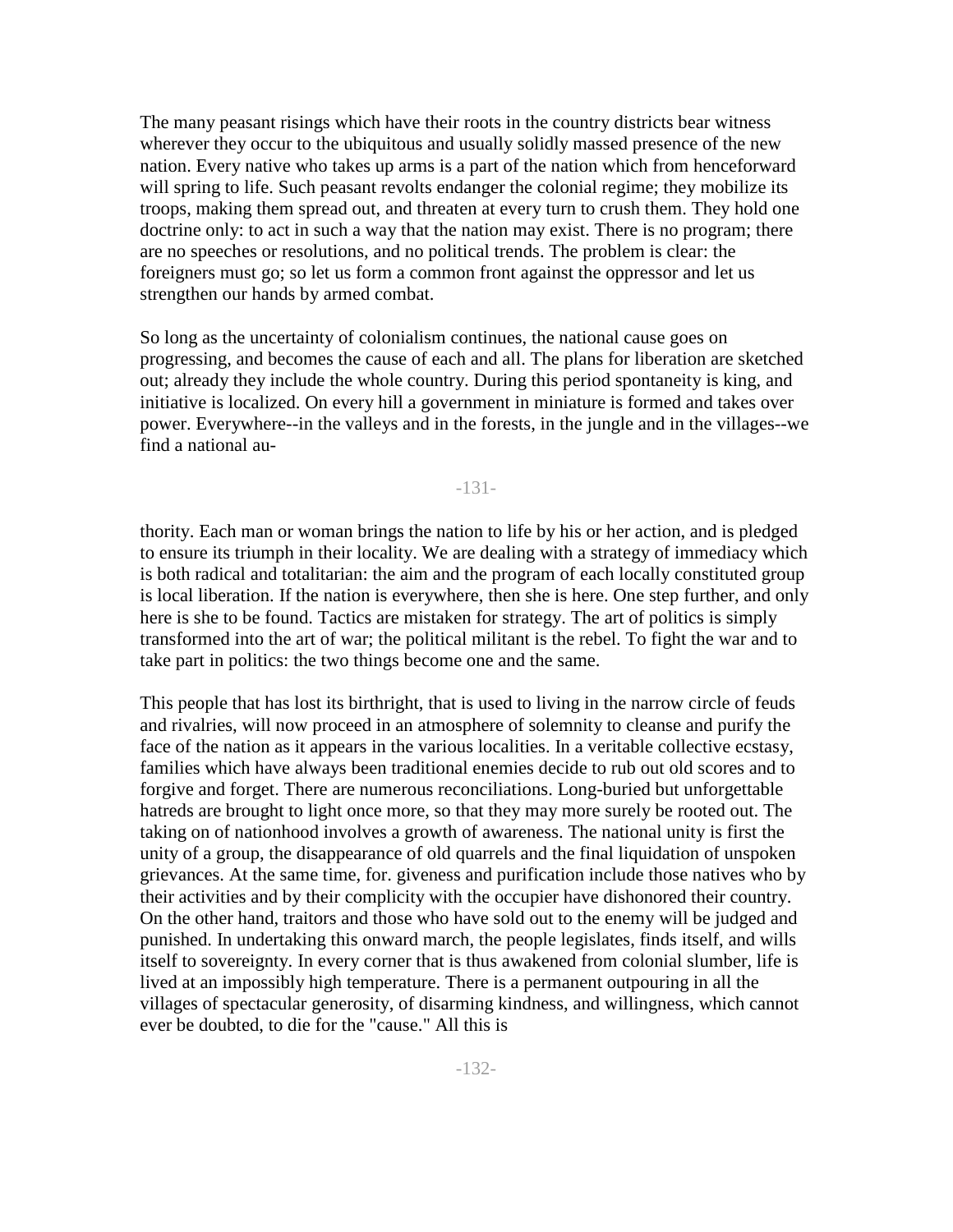evocative of a confraternity, a church, and a mystical body of belief at one and the same time. No native can remain unmoved by this new rhythm which leads the nation on. Messengers are despatched to neighboring tribes. They constitute the first system of intercommunication in the rebellion, and bring movement and cadence to districts which are still motionless. Even tribes whose stubborn rivalry is well known now disarm with joyful tears and pledge help and succour to each other. Marching shoulder to shoulder in the armed struggle these men join with those who yesterday were their enemies. The circle of the nation widens and fresh ambushes to entrap the enemy hail the entry of new tribes upon the scene. Each village finds that it is itself both an absolute agent of revolution, and also a link in the chain of action. Solidarity between tribes and between villages, national solidarity, is in the first place expressed by the increasing blows struck at the enemy. Every new group which is formed, each fresh salvo that bursts out is an indication that each is on the enemy's track, and that each is prepared to meet him.

This solidarity will be much more clearly shown during the second period, which is characterized by the putting into operation of the enemy offensive. The colonial forces, once the explosion has taken place, regroup and reorganize, inaugurating methods of warfare which correspond to the nature of the rising. This offensive will call in question the ideal, Utopian atmosphere of the first period. The enemy attacks, and concentrates large forces on certain definite points. The local group is quickly overrun, all the more so because it tends to seek the forefront of the battle. The optimism which reigned in the first period makes the local group fearless, or rather careless. It is persuaded that its own mountain peak is the nation, and because of this it refuses to abandon it, or to beat a retreat. But the losses are serious, and doubts spring up and begin

-133-

to weigh heavily upon the rebels. The group faces a local attack as if it were a decisive test. It behaves as if the fate of the whole country was literally at stake, here and now.

But we should make it quite clear that this spontaneous impetuosity which is determined to settle the fate of the colonial system immediately is condemned, in so far as it is a doctrine of instantaneity, to self-repudiation. For the most everyday, practical realism takes the place of yesterday's effusion, and substitutes itself for the illusion of eternity. The hard lesson of facts, the bodies mown down by machine guns: these call forth a complete reinterpretation of events. The simple instinct to survive engenders a less rigid, more mobile attitude. This modification in fighting technique characterized the first months of the war of liberation of the people of Angola. We may remember that on March 15, 1961, a group of two or three thousand Angolan peasants threw themselves against the Portuguese positions. Men, women, and children, armed and unarmed, afire with courage and enthusiasm, then flung themselves in successive waves of compact masses upon the districts where the settler, the soldier, and the Portuguese flag held sway. Villages and airports were encircled and subjected to frequent attacks, but it must be added that thousands of Angolans were mown down by colonialist machine guns. It did not take long for the leaders of the Angolan rising to realize that they must find some other methods if they really wanted to free their country. So during the last few months \*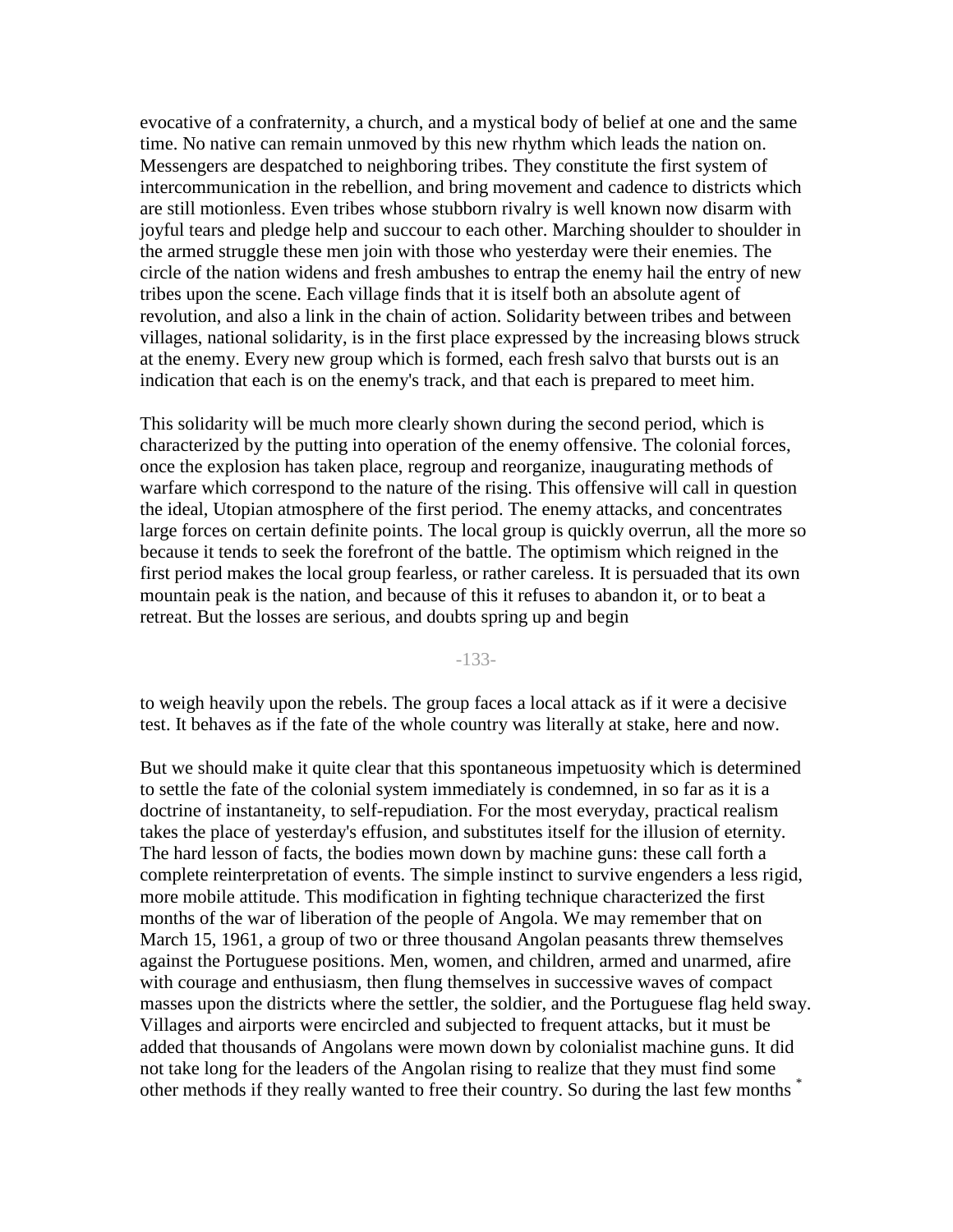the Angolan leader Holden Roberto has reorganized the National Angolan Army, using the experience gained in various other wars of liberation, and employing guerilla techniques.

The fact is that in guerilla warfare the struggle no longer

\* This was written in 1961.--*Trans*.

\_\_\_\_\_\_\_\_\_\_\_\_\_\_\_\_\_\_\_\_

-134-

concerns the place where you are, but the place where you are going. Each fighter carries his warring country between his bare toes. The national army of liberation is not an army which engages once and for all with the enemy; it is rather an army which goes from village to village, falling back on the forests, and dancing for joy when in the valley below there comes into view the white column of dust that the enemy columns kick up. The tribes go into action, and the various groups move about, changing their ground. The people of the north move toward the west; the people of the plains go up into the mountains. There is absolutely no strategically privileged position. The enemy thinks he is pursuing us; but we always manage to harry his rearguard, striking back at him at the very moment when he thinks he has annihilated us. From now on, it is *we* who pursue *him*; in spite of all his technical advantages and his superior artillery power the enemy gives the impression that he is floundering and getting bogged down. And as for us, we sing, we go on singing.

Meantime, however, the leaders of the rising realize that the various groups must be enlightened; that they must be educated and indoctrinated, and that an army and a central authority must be created. The scattering of the nation, which is the manifestation of a nation in arms, needs to be corrected and to become a thing of the past. Those leaders who have fled from the useless political activity of the towns rediscover politics, no longer as a way of lulling people to sleep nor as a means of mystification, but as the only method of intensifying the struggle and of preparing the people to undertake the governing of their country clearly and lucidly. The leaders of the rebellion come to see that even very large-scale peasant risings need to be controlled and directed into certain channels. These leaders are led to renounce the movement in so far as it

-135-

can be termed a peasant revolt, and to transform it into a revolutionary war. They discover that the success of the struggle presupposes clear objectives, a definite methodology and above all the need for the mass of the people to realize that their unorganized efforts can only be a temporary dynamic. You can hold out for three daysmaybe even for three months--on the strength of the admixture of sheer resentment contained in the mass of the people; but you won't win a national war, you'll never overthrow the terrible enemy machine, and you won't change human beings if you forget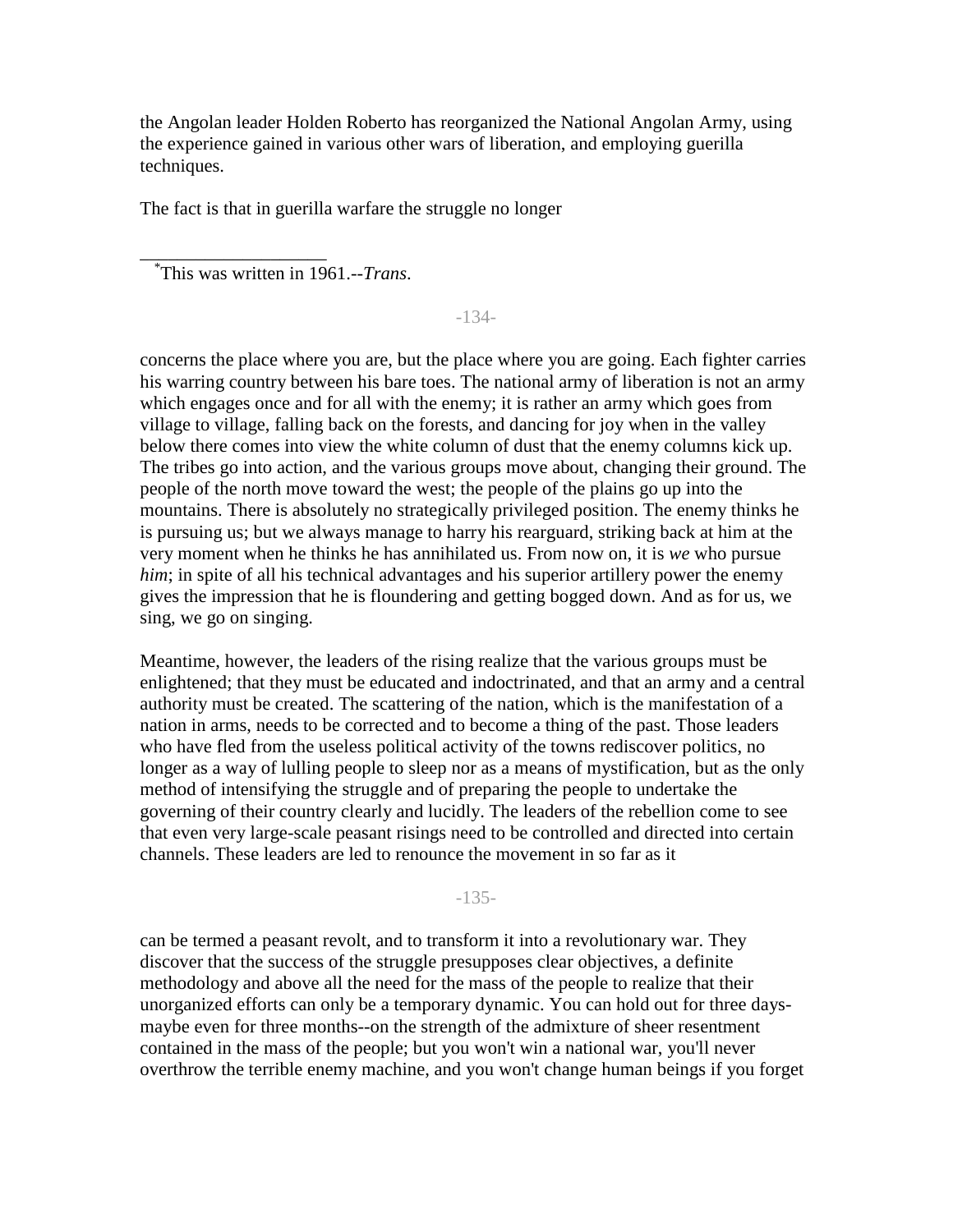to raise the standard of consciousness of the rank-and-file. Neither stubborn courage nor fine slogans are enough.

Moreover as it develops the war of liberation can be counted upon to strike a decisive blow at the faith of the leaders. The enemy, in fact, changes his tactics. At opportune moments he combines his policy of brutal repression with spectacular gestures of friendship, maneuvers calculated to sow division, and "psychological action." Here and there he tries with success to revive tribal feuds, using *agents provocateurs* and practicing what might be called counter-subversion. Colonialism will use two types of natives to gain its ends; and the first of these are the traditional collaborators--chiefs, caids, and witch doctors. The mass of the peasantry is steeped, as we have seen, in a changeless, ever-recurring life without incident; and they continue to revere their religious leaders who are descended from ancient families. The tribe follows, as one man, the way marked out for it by its traditional chief. Colonialism secures for itself the services of these confidential agents by pensioning them off at a ransom price.

Colonialism will also find in the *lumpenproletariat* a considerable space for maneuvering. For this reason any movement for freedom ought to give its fullest attention to this *lumpenproletariat*. The peasant masses will always

-136-

answer the call to rebellion, but if the rebellion's leaders think it will be able to develop without taking the masses into consideration, the *lumpenproletariat* will throw itself into the battle and will take part in the conflict--but this time on the side of the oppressor. And the oppressor, who never loses a chance of setting the niggers against each other, will be extremely skillful in using that ignorance and incomprehension which are the weaknesses of the *lumpenproletariat*. If this available reserve of human effort is not immediately organized by the forces of rebellion, it will find itself fighting as hired soldiers side by side with the colonial troops. In Algeria, it is the *lumpenproletariat* which furnished the harkis and the messalists  $\overline{\ }$ ; in Angola, it supplied the road openers who nowadays precede the Portuguese armed columns; in the Congo, we find once more the *lumpenproletariat* in regional manifestations in Kasai and Katanga, while at Leopoldville the Congo's enemies made use of it to organize "spontaneous" mass meetings against Lumumba.

The enemy is aware of ideological weaknesses, for he analyzes the forces of rebellion and studies more and more carefully the aggregate enemy which makes up a colonial people; he is also aware of the spiritual instability of certain layers of the population. The enemy discovers the existence, side by side with the disciplined and well-organized advance guard of rebellion, of a mass of men whose participation is constantly at the mercy of their being for too long accustomed to physiological wretchedness, humiliation, and irresponsibility. The enemy is ready to pay a high price for the services of this mass. He will create spontaneity with bayonets and exemplary floggings. Dollars and Belgian francs pour into the Congo, while in Madagascar levies against Hova increase and in Algeria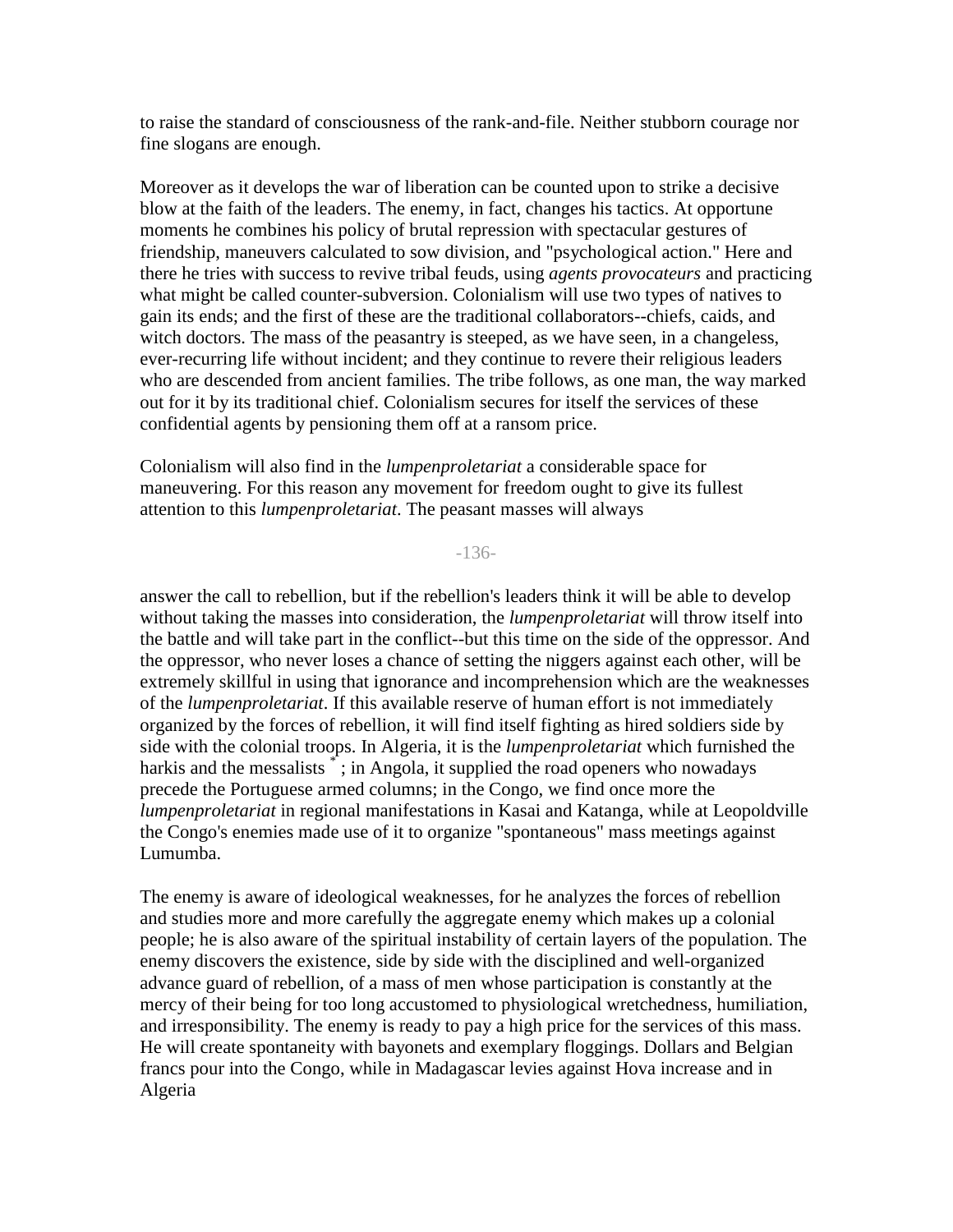\*Algerians enlisted in the French army.--*Trans*.

\_\_\_\_\_\_\_\_\_\_\_\_\_\_\_\_\_\_\_\_

-137-

native recruits, who are in fact hostages, are enlisted in the French forces. The leaders of the rebellion literally see the nation capsizing. Whole tribes join up as harkis, and, using the modern weapons that they have been given, go on the warpath and invade the territory of the neighboring tribe, which for this occasion has been labeled as nationalist. That unanimity in battle, so fruitful and grandiose in the first days of the rebellion, undergoes a change. National unity crumbles away; the rising is at a decisive turning of the way. Now the political education of the masses is seen to be a historic necessity.

That spectacular volunteer movement which meant to lead the colonized people to supreme sovereignty at one fell swoop, that certainty which you had that all portions of the nation would be carried along with you at the same speed and led onward by the same light, that strength which gave you hope: all now are seen in the light of experience to be symptoms of a very great weakness. While the native thought that he could pass without transition from the status of a colonized person to that of a self-governing citizen of an independent nation, while he grasped at the mirage of his muscles' own immediacy, he made no real progress along the road to knowledge. His consciousness remain rudimentary. We have seen that the native enters passionately into the fight, above all if that fight is an armed one. The peasants threw themselves into the rebellion with all the more enthusiasm in that they had never stopped clutching at a way of life which was in practice anti-colonial. From all eternity, by means of manifold tricks and through a system of checks and balances reminiscent of a conjurer's most successful sleight-ofhand, the country people had more or less kept their individuality free from colonial impositions. They even believed that colonialism was not the victor. The peasant's pride, his hesitation to go down into the towns and to mingle

-138-

with the world that the foreigner had built, his perpetual shrinking back at the approach of the agents of colonial administration: all these reactions signified that to the dual world of the settler he opposed his own duality.

Racial feeling, as opposed to racial prejudice, and that determination to fight for one's life which characterizes the native's reply to oppression are obviously good enough reasons for joining in the fight. But you do not carry on a war, nor suffer brutal and widespread repression, nor look on while all other members of your family are wiped out in order to make racialism or hatred triumph. Racialism and hatred and resentment--"a legitimate desire for revenge" -cannot sustain a war of liberation. Those lightning flashes of consciousness which fling the body into stormy paths or which throw it into an almost pathological trance where the face of the other beckons me on to giddiness, where my blood calls for the blood of the other, where by sheer inertia my death calls for the death of the other--that intense emotion of the first few hours falls to pieces if it is left to feed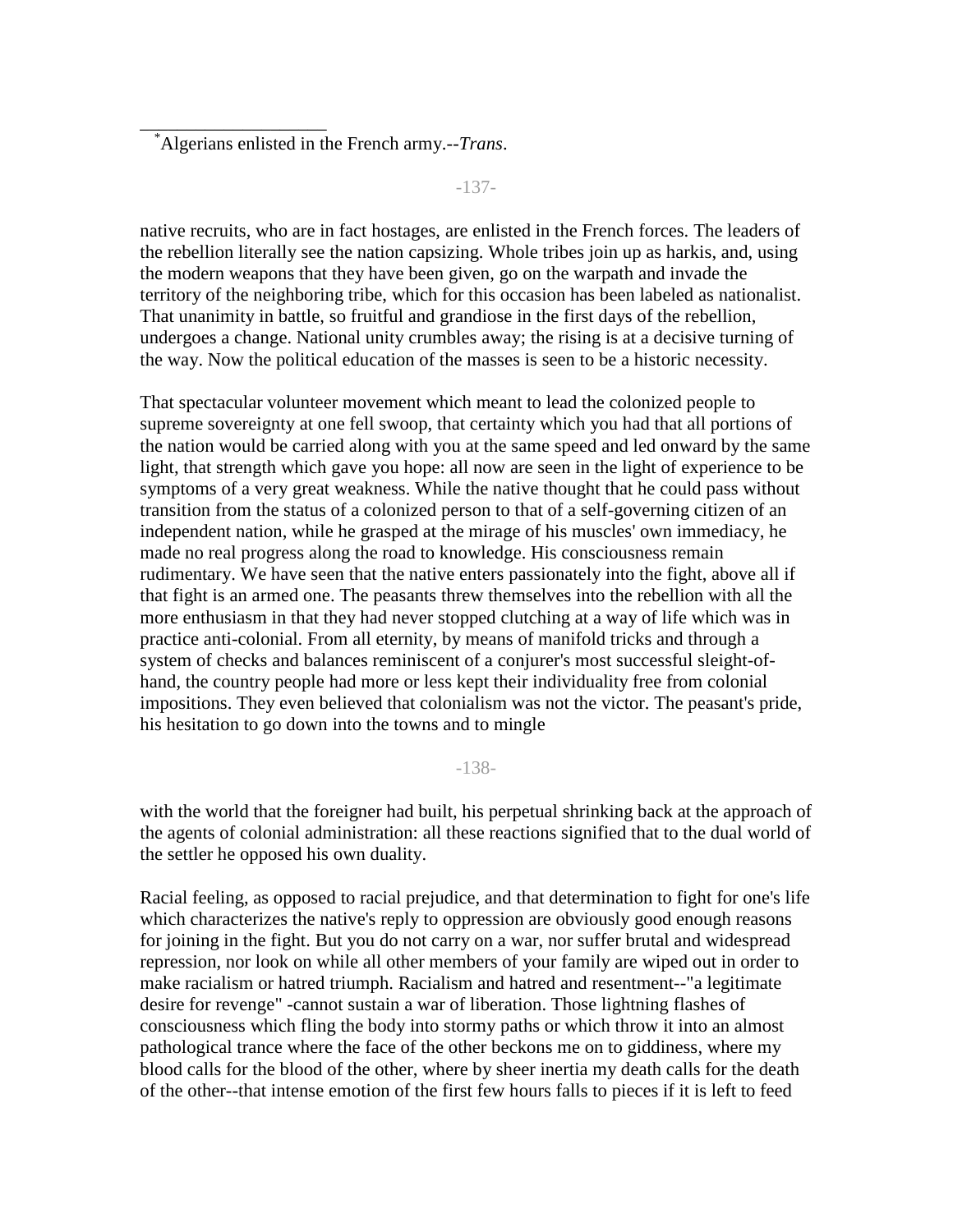on its own substance. It is true that the neverending exactions of the colonial forces reintroduce emotional elements into the struggle, and give the militant fresh motives for hating and new reasons to go off hunting for a settler to shoot. But the leader realizes, day in and day out, that hatred alone cannot draw up a program. You will only risk the defeat of your own ends if you depend on the enemy (who of course will always manage to commit as many crimes as possible) to widen the gap, and to throw the whole people on the side of the rebellion. At all events as we have noticed the enemy tries to win the support of certain sectors of the population, of certain districts, and of certain chiefs. As the struggle is carried on, instructions are issued to the settlers and to the police forces; their behavior takes on a different complexion: it becomes more "human." They even go as far as to call a native"Mister"

-139-

when they have dealings with him. Attentions and acts of courtesy come to be the rule. The native is in fact made to feel that things are changing.

The native, who did not take up arms simply because he was dying of hunger and because he saw his own social forms disintegrating before his eyes, but also because the settler considered him to be an animal, and treated him as such, reacts very favorably to such measures. Hatred is disarmed by these psychological windfalls. Technologists and sociologists shed their light on colonialist maneuvers, and studies on the various "complexes" pour forth: the frustration complex, the belligerency complex, and the colonizability complex. The native is promoted; they try to disarm him with their psychology, and of course they throw in a few shillings too. And these miserable methods, this eyewash administered drop by drop, even meet with some success. The native is so starved for anything, anything at all that will turn him into a human being, any bone of humanity flung to him, that his hunger is incoercible, and these poor scraps of charity may, here and there, overwhelm him. His consciousness is so precarious and dim that it is affected by the slightest spark of kindliness. Now it is that the first great undifferentiated thirst for light is continually threatened by mystification. The violent, total demands which lit up the sky now become modest, and withdraw into themselves. The springing wolf which wanted to devour everything at sight, and the rising gust of wind which was to have brought about a real revolution run the risk of becoming quite unrecognizable if the struggle continues: and continue it does. The native may at any moment let himself be disarmed by some concession or another,

The discovery of this instability inherent in the native is a frightening experience for the leaders of the rebellion. At first they are completely bewildered; then they are

 $-140-$ 

made to realize by this new drift of things that explanation is very necessary, and that they must stop the native consciousness from getting bogged down. For the war goes on; and the enemy organizes, reinforces his position, and comes to guess the native's strategy. The struggle for national liberation does not consist in spanning the gap at one stride; the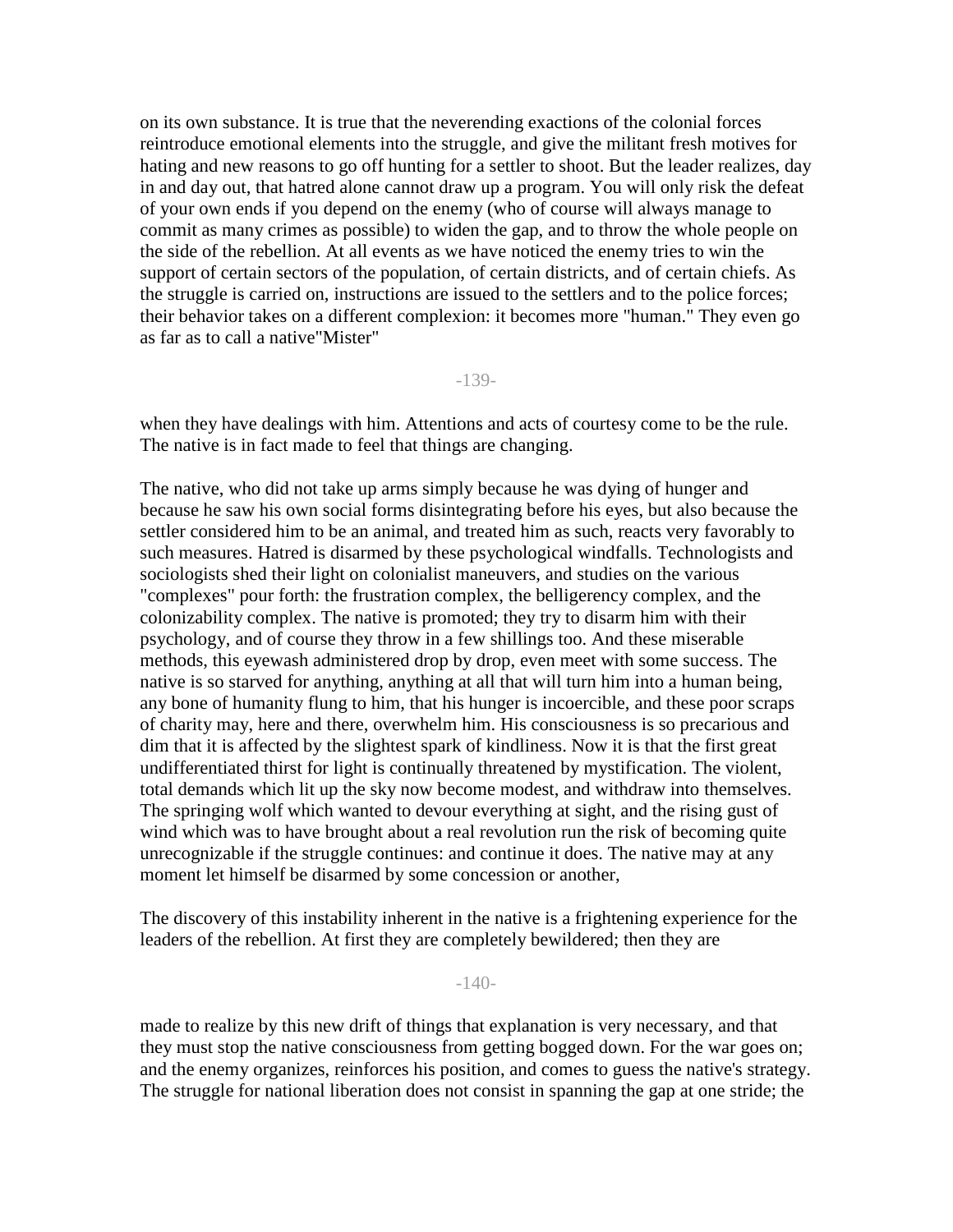drama has to be played out in all its difficulty every day, and the sufferings engendered far outmeasure any endured during the colonial period. Down in the towns the settlers seem to have changed. Our people are happier; they are respected. Day after day goes by; the native who is taking part in the struggle and the people who ought to go on giving him their help must not waver. They must not imagine that the end is already won. When the real objectives of the fight are shown to them, they must not think that they are impossible to attain. Once again, things must be explained to them; the people must see where they are going, and how they are to get there. The war is not a single battle, but rather a series of local engagements; and to tell the truth, none of these are decisive.

So we must be sparing of our strength, and not throw everything into the scales once and for all. Colonialism has greater and wealthier resources than the native. The war goes on; the enemy holds his own; the final settling of accounts will not be today, nor yet tomorrow, for the truth is that the settlement was begun on the very first day of the war, and it will be ended not because there are no more enemies left to kill, but quite simply because the enemy, for various reasons, will come to realize that his interest lies in ending the struggle and in recognizing the sovereignty of the colonized people. The objectives of the struggle ought not to be chosen without discrimination, as they were in the first days of the struggle. If care is not taken, the people may begin to question the prolongation

-141-

of the war at any moment that the enemy grants some concession. They are so used to the settler's scorn and to his declared intention to maintain his oppression at whatever cost that the slightest suggestion of any generous gesture or of any good will is hailed with astonishment and delight, and the native bursts into a hymn of praise. It must be clearly explained to the rebel that he must on no account be blindfolded by the enemy's concessions. These concessions are no more than sops; they have no bearing on the essential question; and from the native's point of view, we may lay down that a concession has nothing to do with the essentials if it does not affect the real nature of the colonial regime.

For, as a matter of fact, the more brutal manifestations of the presence of the occupying power may perfectly well disappear. Indeed, such a spectacular disappearance turns out to be both a saving of expense to the colonial power and a positive way of preventing its forces being spread out over a wide area. But such a disappearance will be paid for at a high price: the price of a much stricter control of the country's future destiny. Historic examples can be quoted to help the people to see that the masquerade of giving concessions, and even the mere acceptance of the principle of concessions at any price, have been bartered by not a few countries for a servitude that is less blatant but much more complete. The people and all their leaders ought to know that historical law which lays down that certain concessions are the cloak for a tighter rein. But when there has been no work of clarification, it is astonishing with what complacency the leaders of certain political parties enter into undefined compromises with the former colonialist. The native must realize that colonialism never gives anything away for nothing. Whatever the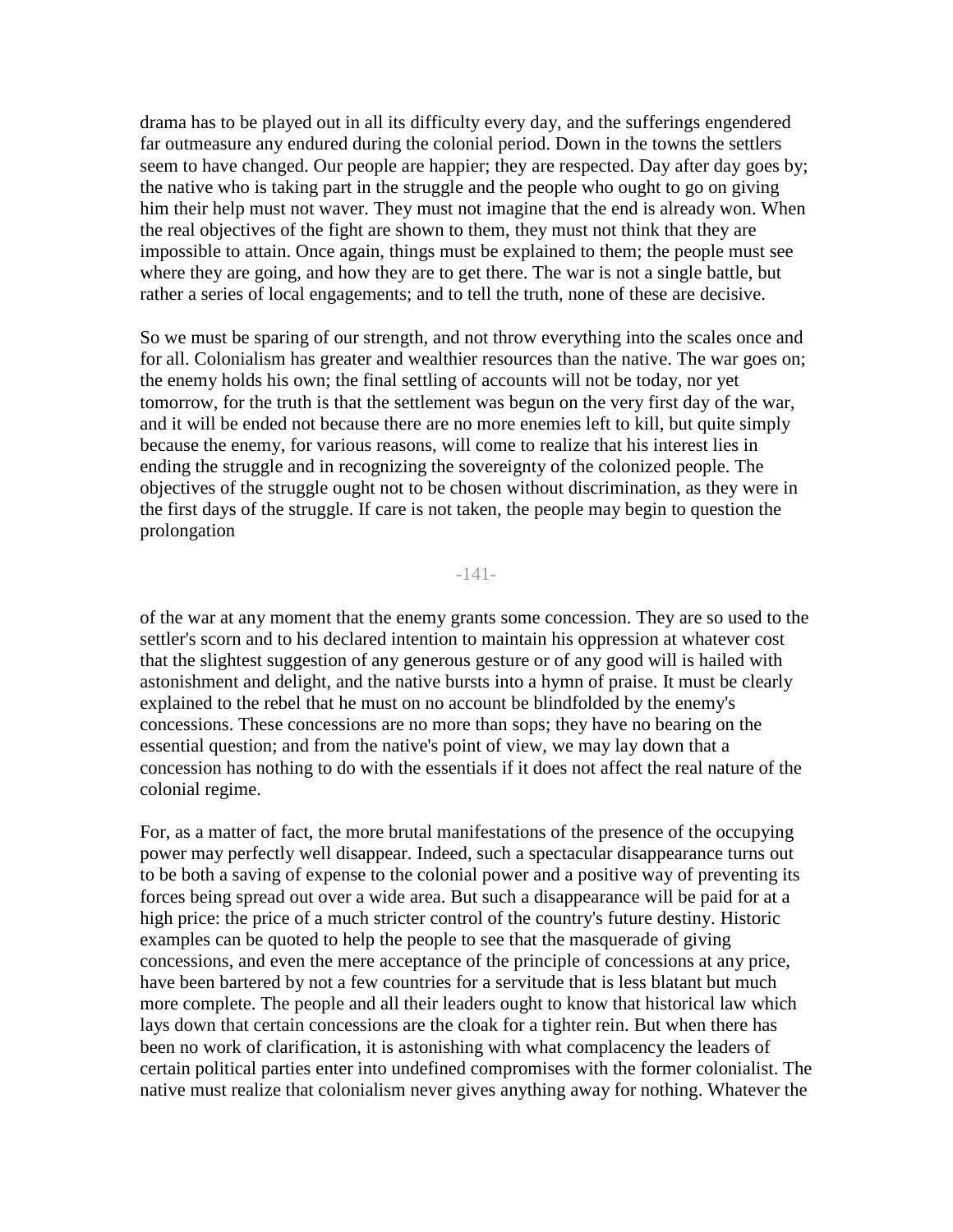native may gain through political or armed struggle is not the result of the kindliness or good will of the settler; it simply

## -142-

shows that he cannot put off granting concessions any longer. Moreover, the native ought to realize that it is not colonialism that grants such concessions, but he himself that extorts them. When the British government decides to bestow a few more seats in the National Assembly of Kenya upon the African population, it needs plenty of effrontery or else a complete ignorance of facts to maintain that the British government has made a concession. Is it not obvious that it is the Kenyan people who have made the concession? The colonized peoples, the peoples who have been robbed, must lose the habits of mind which have characterized them up to now. If need be the native can accept a compromise with colonialism, but never a surrender of principle.

All this taking stock of the situation, this enlightening of consciousness, and this advance in the knowledge of the history of societies are only possible within the framework of an organization, and inside the structure of a people. Such an organization is set afoot by the use of revolutionary elements coming from the towns at the beginning of the rising, together with those rebels who go down into the country as the fight goes on. It is this core which constitutes the embryonic political organization of the rebellion. But on the other hand the peasants, who are all the time adding to their knowledge in the light of experience, will come to show themselves capable of directing the people's struggle. Between the nation on a wartime footing and its leaders there is established a mutual current of enlightenment and enrichment. Traditional institutions are reinforced, deepened, and sometimes literally transformed. The tribunals which settle disputes, the *djemmas* and the village assemblies turn into revolutional tribunals and political and military committees. In each fighting group and in every village hosts of political commissioners spring up, and the people, who are beginning to splinter

-143-

upon the reefs of misunderstanding, will be shown their bearings by these political pilots. Thus the latter will not be afraid to tackle problems which if left unclarified would contribute to the bewilderment of the people. The rebel in arms is in fact vexed to see that many natives go on living their lives in the towns as if they were strangers to everything taking place in the mountains and as if they failed to realize that the essential movement for freedom has begun. The towns keep silent, and their continuing their daily humdrum life gives the peasant the bitter impression that a whole sector of the nation is content to sit on the side line. Such proofs of indifference disgust the peasants and strengthen their tendency to condemn the townsfolk as a whole. The political educator ought to lead them to modify this attitude by getting them to understand that certain fractions of the population have particular interests and that these do not always coincide with the national interest. The people will thus come to understand that national independence sheds light upon many facts which are sometimes divergent and antagonistic. Such a taking stock of the situation at this precise moment of the struggle is decisive, for it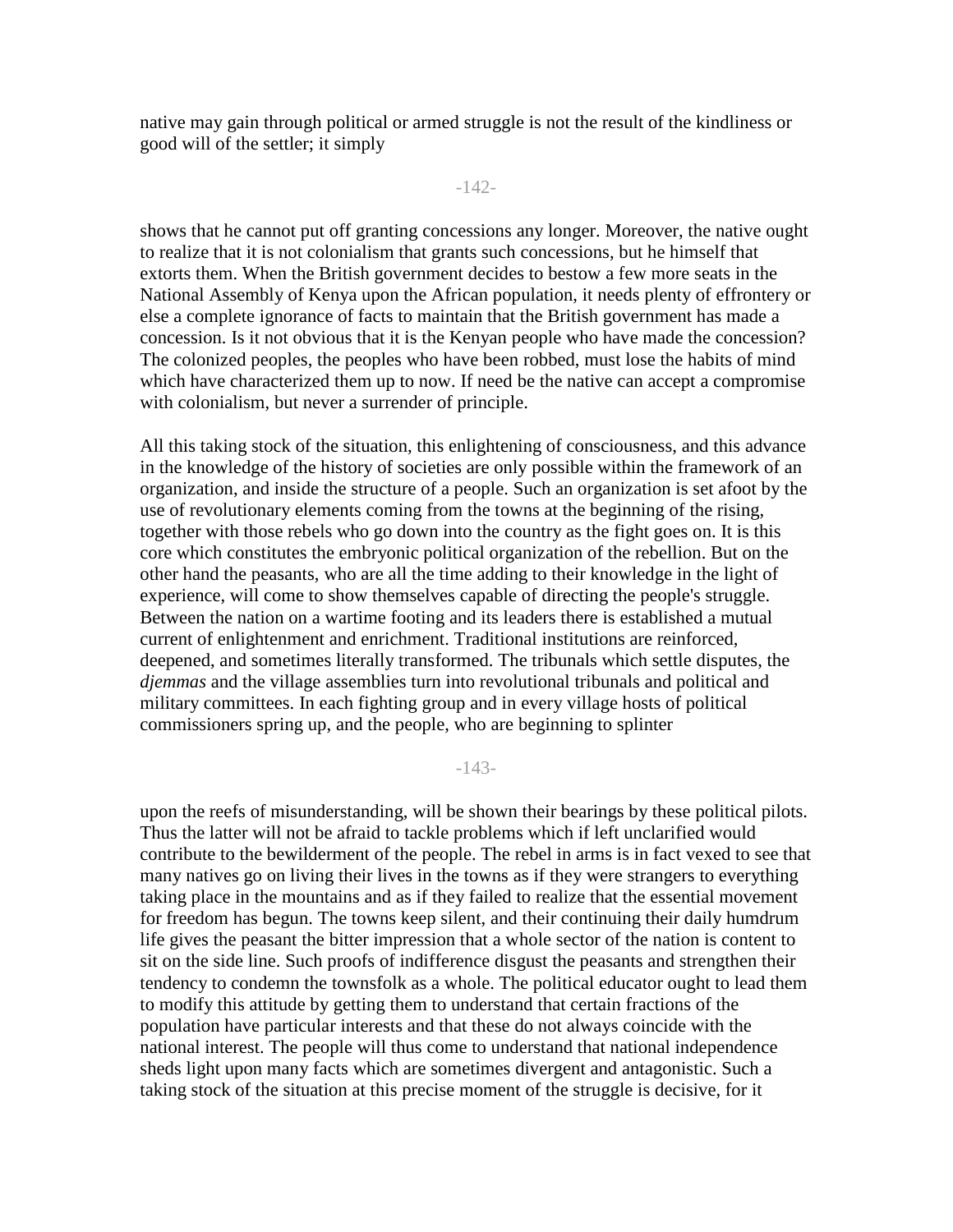allows the people to pass from total, indiscriminating nationalism to social and economic awareness. The people who at the beginning of the struggle had adopted the primitive Manicheism of the settler--Blacks and Whites, Arabs and Christians--realize as they go along that it sometimes happens that you get Blacks who are whiter than the Whites and that the fact of having a national flag and the hope of an independent nation does not always tempt certain strata of the population to give up their interests or privileges. The people come to realize that natives like themselves do not lose sight of the main chance, but quite on the contrary seem to make use of the war in order to strengthen their material situation and their growing power. Certain na-

-144-

tives continue to profiteer and exploit the war, making their gains at the expense of the people, who as usual are prepared to sacrifice everything, and water their native soil with their blood. The militant who faces the colonialist war machine with the bare minimum of arms realizes that while he is breaking down colonial oppression he is building up automatically yet another system of exploitation. This discovery is unpleasant, bitter, and sickening: and yet everything seemed to be so simple before: the bad people were on one side, and the good on the other. The clear, unreal, idyllic light of the beginning is followed by a semi-darkness that bewilders the senses. The people find out that the iniquitous fact of exploitation can wear a black face, or an Arab one; and they raise the cry of "Treason!" But the cry is mistaken; and the mistake must be corrected. The treason is not national, it is social. The people must be taught to cry "Stop thief!" In their weary road toward rational knowledge the people must also give up their too-simple conception of their overlords. The species is breaking up under their very eyes. As they look around them, they notice that certain settlers do not join in the general guilty hysteria; there are differences in the same species. Such men, who before were included without distinction and indiscriminately in the monolithic mass of the foreigner's presence, actually go so far as to condemn the colonial war. The scandal explodes when the prototypes of this division of the species go over to the enemy, become Negroes or Arabs, and accept suffering, torture, and death.

Such examples disarm the general hatred that the native feels toward the foreign settlement. The native surrounds these few men with warm affection, and tends by a kind of emotional over-valuation to place absolute confidence in them. In the mother country, once looked upon as a bloodthirsty and implacable stepmother, many voices are raised,

-145-

some those of prominent citizens, in condemnation of the policy of war that their government is following, advising that the national will of the colonized people should be taken into consideration. Certain soldiers desert from the colonialist ranks; others explicitly refuse to fight against the people's liberty and go to prison for the sake of the right of that people to independence and self-government.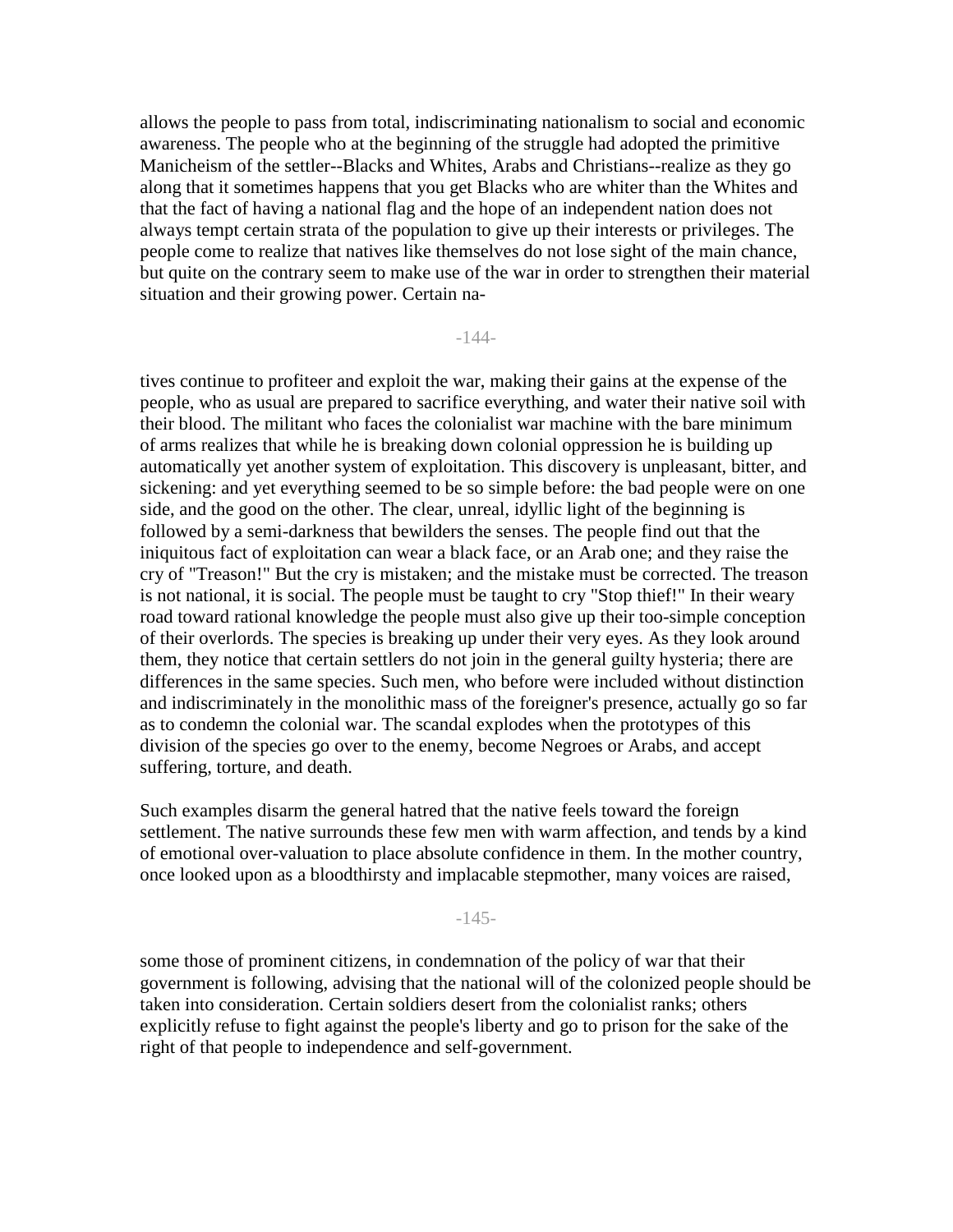The settler is not simply the man who must be killed. Many members of the mass of colonialists reveal themselves to be much, much nearer to the national struggle than certain sons of the nation. The barriers of blood and race-prejudice are broken down on both sides. In the same way, not every Negro or Moslem is issued automatically a hallmark of genuineness; and the gun or the knife is not inevitably reached for when a settler makes his appearance. Consciousness slowly dawns upon truths that are only partial, limited, and unstable. As we may surmise, all this is very difficult. The task of bringing the people to maturity will be made easier by the thoroughness of the organization and by the high intellectual level of its leaders. The force of intellect increases and becomes more elaborate as the struggle goes on, as the enemy increases his maneuvers and as victories are gained and defeats suffered. The leaders show their power and authority by criticizing mistakes, using every appraisal of past conduct to bring the lesson home, and thus insure fresh conditions for progress. Each local ebb of the tide will be used to review the question from the standpoint of *all* villages and of *all* political networks. The rebellion gives proof of its rational basis and expresses its maturity each time that it uses a particular case to advance the people's awareness. In defiance of those inside the movement who tend to think that shades of meaning constitute dangers and drive wedges into the solid block of popular opinion, the leaders stand firm upon those principles that have been sifted

-146-

out in the national struggle, and in the worldwide struggle of mankind for his freedom. There exists a brutality of thought and a mistrust of subtlety which are typical of revolutions; but there also exists another kind of brutality which is astonishingly like the first and which is typically anti-revolutionary, hazardous, and anarchist. This unmixed and total brutality, if not immediately combated, invariably leads to the defeat of the movement within a few weeks.

The nationalist militant who had fled from the town in disgust at the demagogic and reformist maneuvers of the leaders there, disappointed by political life, discovers in real action a new form of political activity which in no way resembles the old. These politics are the politics of leaders and organizers living inside history who take the lead with their brains and their muscles in the fight for freedom. These politics are national, revolutionary, and social and these new facts which the native will now come to know exist only in action. They are the essence of the fight which explodes the old colonial truths and reveals unexpected facets, which brings out new meanings and pinpoints the contradictions camouflaged by these facts. The people engaged in the struggle who because of it command and know these facts, go forward, freed from colonialism and forewarned of all attempts at mystification, inoculated against all national anthems. Violence alone, violence committed by the people, violence organized and educated by its leaders, makes it possible for the masses to understand social truths and gives the key to them. Without that struggle, without that knowledge of the practice of action, there's nothing but a fancy-dress parade and the blare of the trumpets. There's nothing save a minimum of readaptation, a few reforms at the top, a flag waving: and down there at the bottom an undivided mass, still living in the middle ages, endlessly marking time.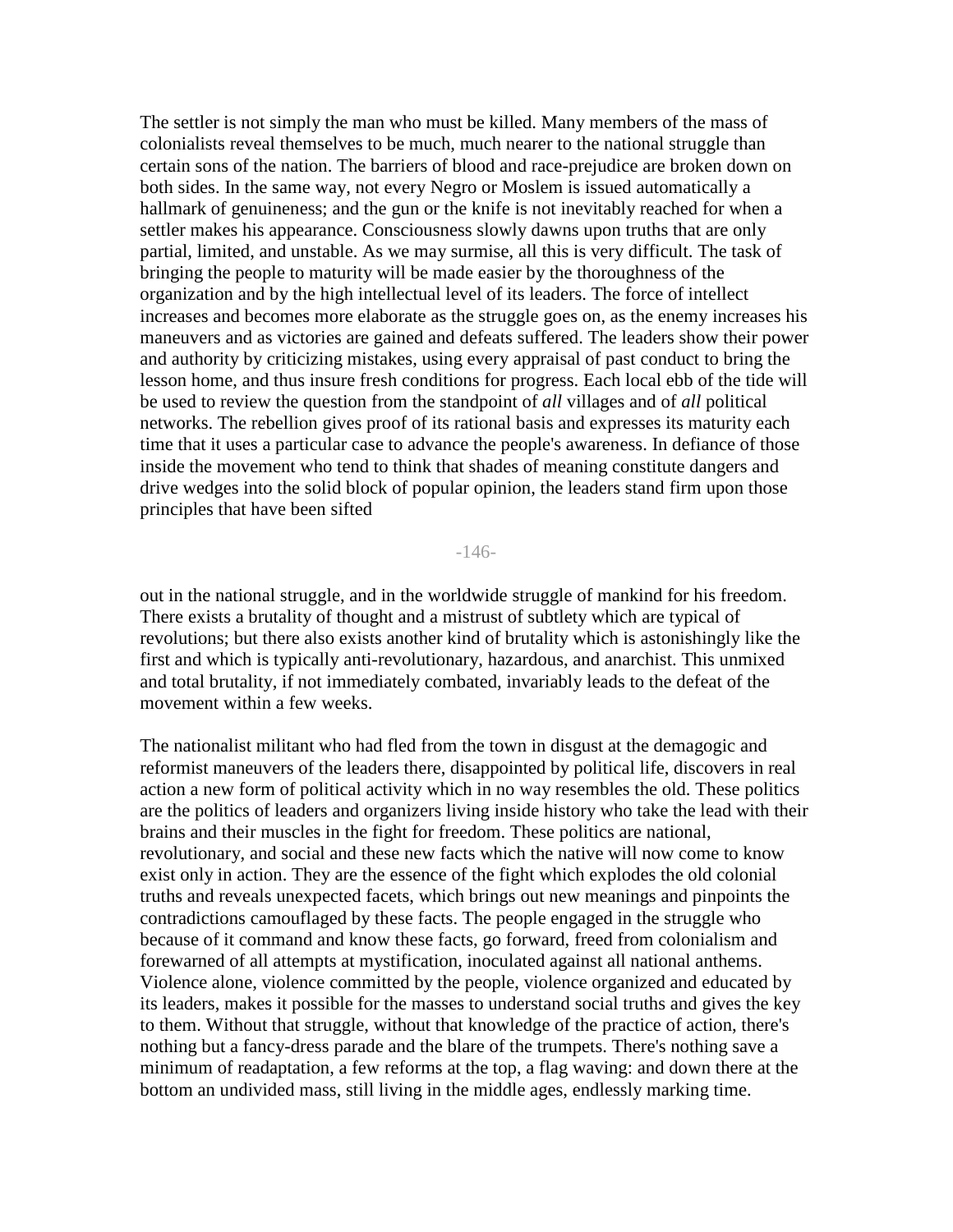## -147-

## **THE PITFALLS OF NATIONAL CONSCIOUSNESS**

History teaches us clearly that the battle against colonialism does not run straight away along the lines of nationalism. For a very long time the native devotes his energies to ending certain definite abuses: forced labor, corporal punishment, inequality of salaries, limitation of political rights, etc. This fight for democracy against the oppression of mankind will slowly leave the confusion of neo-liberal universalism to emerge, sometimes laboriously, as a claim to nationhood. It so happens that the unpreparedness of the educated classes, the lack of practical links between them and the mass of the people, their laziness, and, let it be said, their cowardice at the decisive moment of the struggle will give rise to tragic mishaps.

National consciousness, instead of being the all-embracing crystallization of the innermost hopes of the whole people, instead of being the immediate and most obvious result of the mobilization of the people, will be in any case only an empty shell, a crude and fragile travesty of what it might have been. The faults that we find in it are quite sufficient explanation of the facility with which, when dealing with young and independent nations, the nation is passed over for the race, and the tribe is preferred to the

-148-

state. These are the cracks in the edifice which show the process of retrogression, that is so harmful and prejudicial to national effort and national unity. We shall see that such retrograde steps with all the weaknesses and serious dangers that they entail are the historical result of the incapacity of the national middle class to rationalize popular action, that is to say their incapacity to see into the reasons for that action.

This traditional weakness, which is almost congenital to the national consciousness of underdeveloped countries, is not solely the result of the mutilation of the colonized people by the colonial regime. It is also the result of the intellectual laziness of the national middle class, of its spiritual penury, and of the profoundly cosmopolitan mold that its mind is set in.

The national middle class which takes over power at the end of the colonial regime is an underdeveloped middle class. It has practically no economic power, and in any case it is in no way commensurate with the bourgeoisie of the mother country which it hopes to replace. In its narcissism, the national middle class is easily convinced that it can advantageously replace the middle class of the mother country. But that same independence which literally drives it into a corner will give rise within its ranks to catastrophic reactions, and will oblige it to send out frenzied appeals for help to the former mother country. The university and merchant classes which make up the most enlightened section of the new state are in fact characterized by the smallness of their number and their being concentrated in the capital, and the type of activities in which they are engaged: business, agriculture, and the liberal professions. Neither financiers nor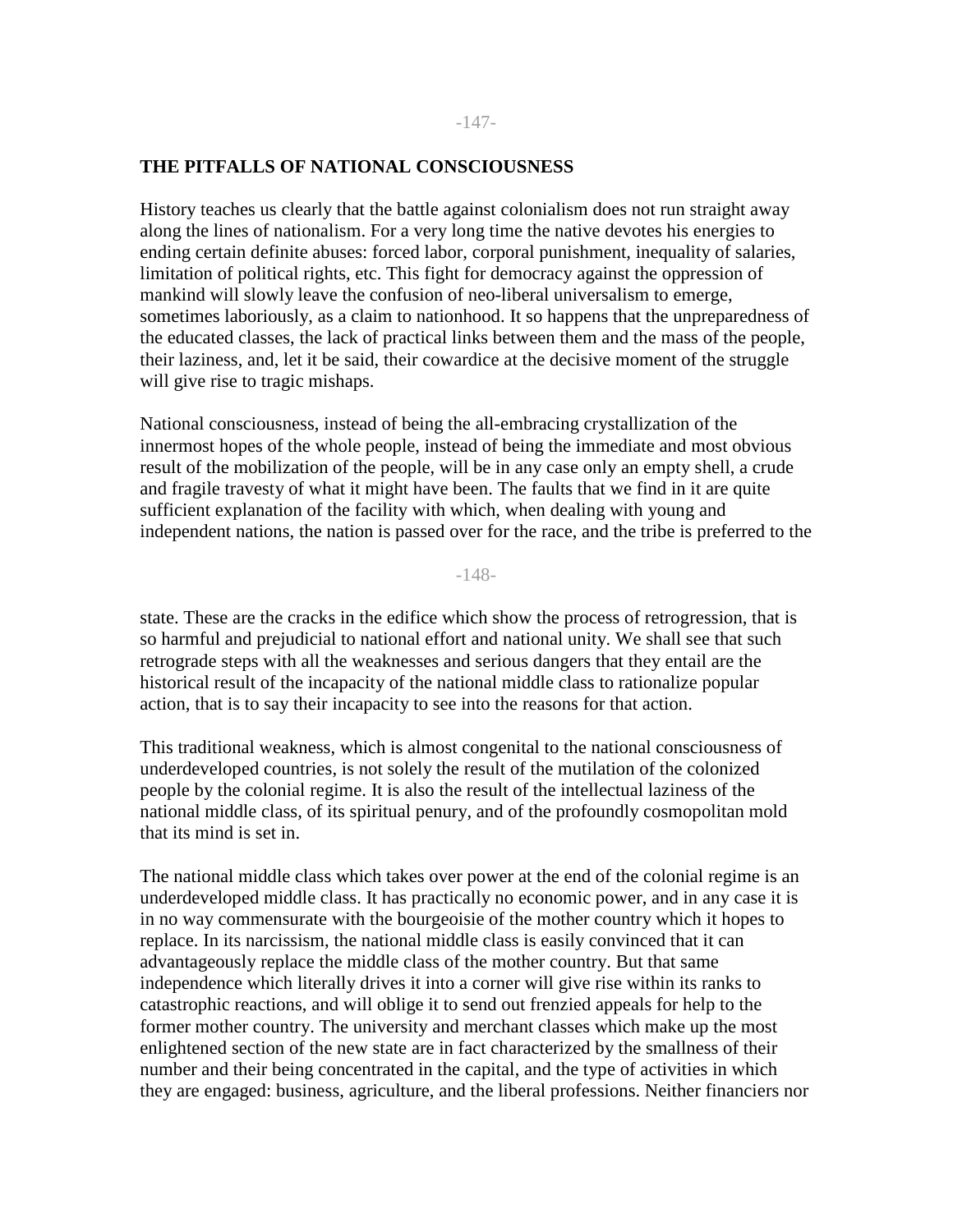industrial magnates are to be found within this national middle class. The national bourgeoisie of underdeveloped countries is not engaged in production, nor in invention, nor building, nor

-149-

labor; it is completely canalized into activities of the intermediary type. Its innermost vocation seems to be to keep in the running and to be part of the racket. The psychology of the national bourgeoisie is that of the businessman, not that of a captain of industry; and it is only too true that the greed of the settlers and the system of embargoes set up by colonialism have hardly left them any other choice.

Under the colonial system, a middle class which accumulates capital is an impossible phenomenon. Now, precisely, it would seem that the historical vocation of an authentic national middle class in an underdeveloped country is to repudiate its own nature in so far it as it is bourgeois, that is to say in so far as it is the tool of capitalism, and to make itself the willing slave of that revolutionary capital which is the people.

In an underdeveloped country an authentic national middle class ought to consider as its bounden duty to betray the calling fate has marked out for it, and to put itself to school with the people: in other words to put at the people's disposal the intellectual and technical capital that it has snatched when going through the colonial universities. But unhappily we shall see that very often the national middle class does not follow this heroic, positive, fruitful, and just path; rather, it disappears with its soul set at peace into the shocking ways--shocking because anti-national--of a traditional bourgeoisie, of a bourgeoisie which is stupidly, contemptibly, cynically bourgeois.

The objective of nationalist parties as from a certain given period is, we have seen, strictly national. They mobilize the people with slogans of independence, and for the rest leave it to future events. When such parties are questioned on the economic program of the state that they are clamoring for, or on the nature of the regime which they propose to install, they are incapable of replying, be-

 $-150-$ 

cause, precisely, they are completely ignorant of the economy of their own country.

This economy has always developed outside the limits of their knowledge. They have nothing more than an approximate, bookish acquaintance with the actual and potential resources of their country's soft and mineral deposits; and therefore they can only speak of these resources on a general and abstract plane. After independence this underdeveloped middle class, reduced in numbers and without capital, which refuses to follow the path of revolution, will fall into deplorable stagnation. It is unable to give free rein to its genius, which formerly it was wont to lament, though rather too glibly, was held in check by colonial domination. The precariousness of its resources and the paucity of its managerial class force it back for years into an artisan economy. From its point of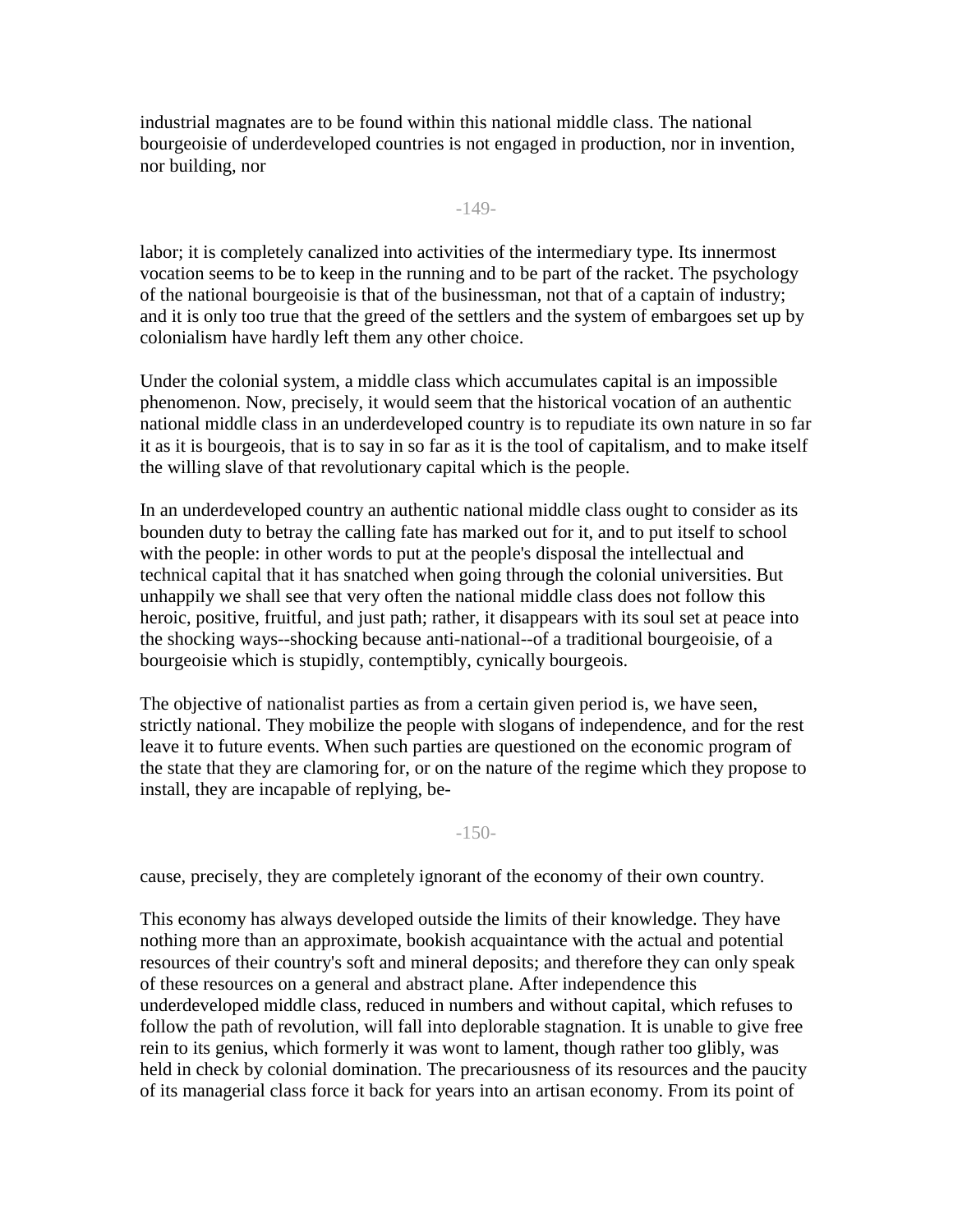view, which is inevitably a very limited one, a national economy is an economy based on what may be called local products. Long speeches will be made about the artisan class. Since the middle classes find it impossible to set up factories that would be more profitearning both for themselves and for the country as a whole, they will surround the artisan class with a chauvinistic tenderness in keeping with the new awareness of national dignity, and which moreover will bring them in quite a lot of money. This cult of local products and this incapability to seek out new systems of management will be equally manifested by the bogging down of the national middle class in the methods of agricultural production which were characteristic of the colonial period.

The national economy of the period of independence is not set on a new footing. It is still concerned with the groundnut harvest, with the cocoa crop and the olive yield. In the same way there is no change in the marketing of basic products, and not a single industry is set up in the

-151-

country. We go on sending out raw materials; we go on being Europe's small farmers, who specialize in unfinished products.

Yet the national middle class constantly demands the nationalization of the economy and of the trading sectors. This is because, from their point of view, nationalization does not mean placing the whole economy at the service of the nation and deciding to satisfy the needs of the nation. For them, nationalization does not mean governing the state with regard to the new social relations whose growth it has been decided to encourage. To them, nationalization quite simply means the transfer into native hands of those unfair advantages which are a legacy of the colonial period.

Since the middle class has neither sufficient material nor intellectual resources (by intellectual resources we mean engineers and technicians), it limits its claims to the taking over of business offices and commercial houses formerly occupied by the settlers. The national bourgeoisie steps into the shoes of the former European settlement: doctors, barristers, traders, commercial travelers, general agents, and transport agents. It considers that the dignity of the country and its own welfare require that it should occupy all these posts. From now on it will insist that all the big foreign companies should pass through its hands, whether these companies wish to keep on their connections with the country, or to open it up. The national middle class discovers its historic mission: that of intermediary.

Seen through its eyes, its mission has nothing to do with transforming the nation; it consists, prosaically, of being the transmission line between the nation and a capitalism, rampant though camouflaged, which today puts on the mask of neo-colonialism. The national bourgeoisie will be quite content with the role of the Western bourgeoisie's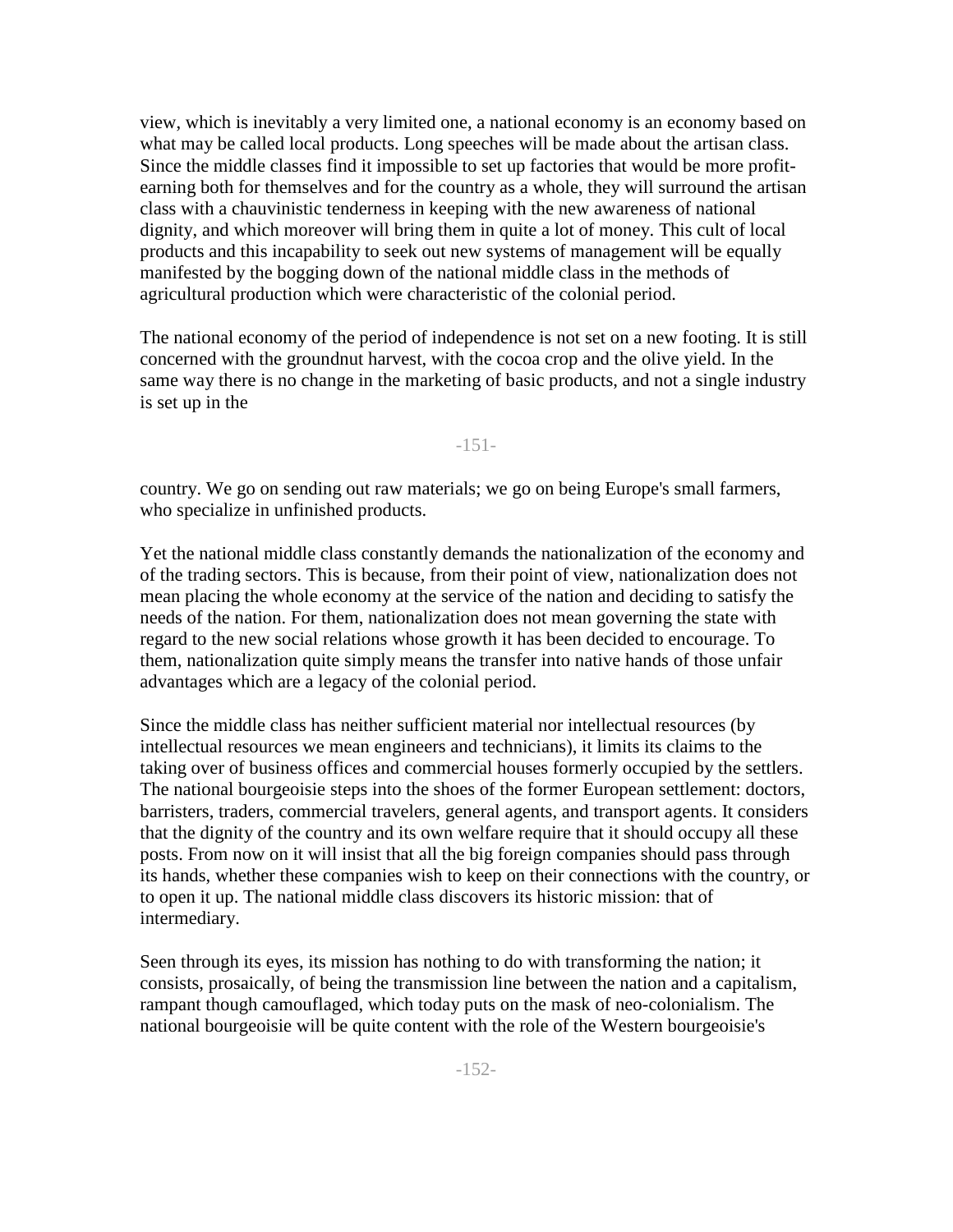business agent, and it will play its part without any complexes in a most dignified manner. But this same lucrative role, this cheap-Jack's function, this meanness of outlook and this absence of all ambition symbolize the incapability of the national middle class to fulfill its historic role of bourgeoisie. Here, the dynamic, pioneer aspect, the characteristics of the inventor and of the discoverer of new worlds which are found in all national bourgeoisies are lamentably absent. In the colonial countries, the spirit of indulgence is dominant at the core of the bourgeoisie; and this is because the national bourgeoisie identifies itself with the Western bourgeoisie, from whom it has learnt its lessons. It follows the Western bourgeoisie along its path of negation and decadence without ever having emulated it in its first stages of exploration and invention, stages which are an acquisition of that Western bourgeoisie whatever the circumstances. In its beginnings, the national bourgeoisie of the colonial countries identifies itself with the decadence of the bourgeoisie of the West. We need not think that it is jumping ahead; it is in fact beginning at the end. It is already senile before it has come to know the petulance, the fearlessness, or the will to succeed of youth.

The national bourgeoisie will be greatly helped on its way toward decadence by the Western bourgeoisies, who come to it as tourists avid for the exotic, for big game hunting, and for casinos. The national bourgeoisie organizes centers of rest and relaxation and pleasure resorts to meet the wishes of the Western bourgeoisie. Such activity is given the name of tourism, and for the occasion will be built up as a national industry. If proof is needed of the eventual transformation of certain elements of the ex-native bourgeoisie into the organizers of parties for their Western opposite numbers, it is worth while having a look at what has happened in Latin America. The casi-

-153-

nos of Havana and of Mexico, the beaches of Rio, the little Brazilian and Mexican girls, the half-breed thirteenyear-olds, the ports of Acapulco and Copacabana--all these are the stigma of this depravation of the national middle class. Because it is bereft of ideas, because it lives to itself and cuts itself off from the people, undermined by its hereditary incapacity to think in terms of all the problems of the nation as seen from the point of view of the whole of that nation, the national middle class will have nothing better to do than to take on the role of manager for Western enterprise, and it will in practice set up its country as the brothel of Europe.

Once again we must keep before us the unfortunate example of certain Latin American republics. The banking magnates, the technocrats, and the big businessmen of the United States have only to step onto a plane and they are wafted into subtropical climes, there for a space of a week or ten days to luxuriate in the delicious depravities which their "reserves" hold for them.

The behavior of the national landed proprietors is practically identical with that of the middle classes of the towns. The big farmers have, as soon as independence is proclaimed, demanded the nationalization of agricultural production. Through manifold scheming practices they manage to make a clean sweep of the farms formerly owned by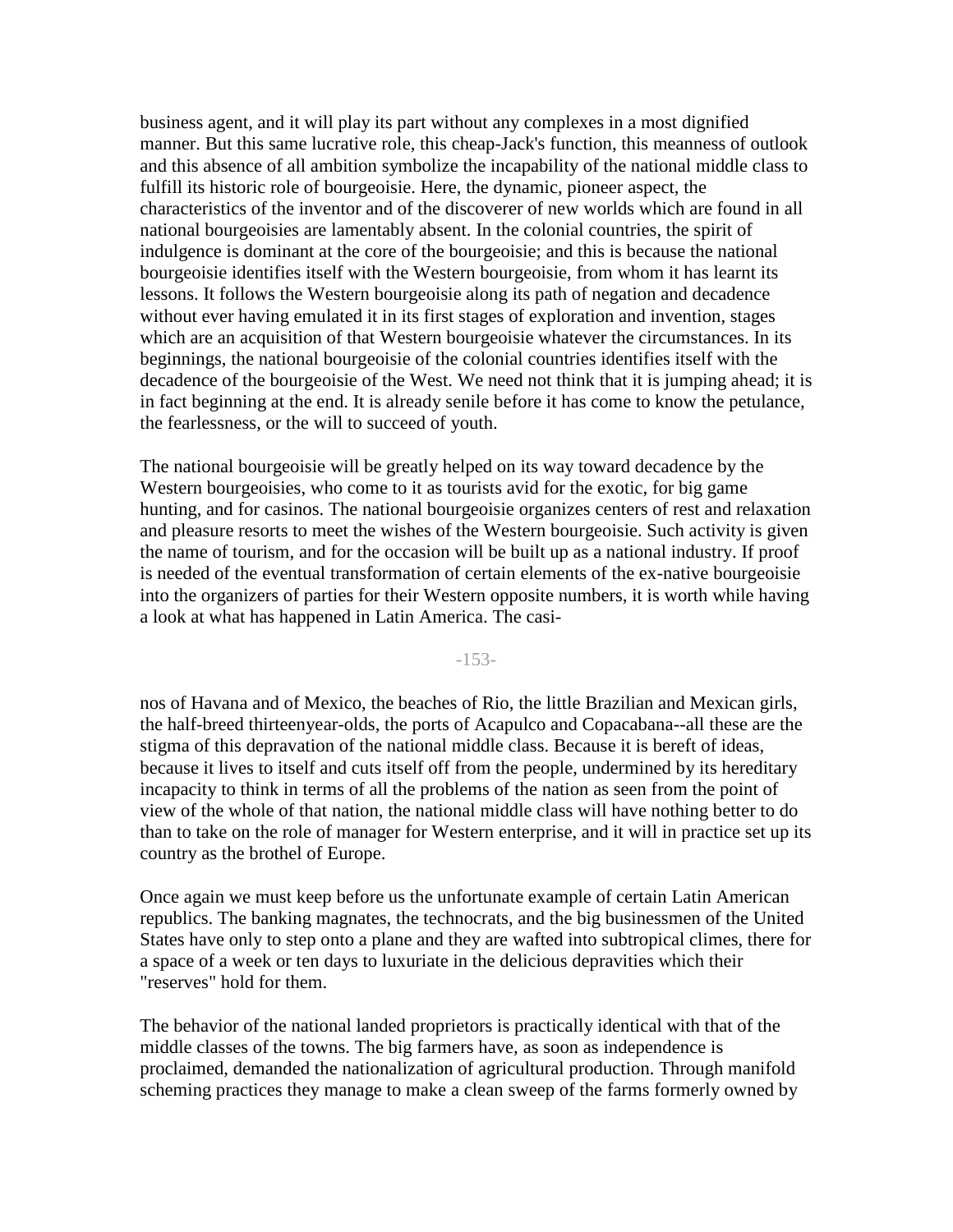settlers, thus reinforcing their hold on the district. But they do not try to introduce new agricultural methods, nor to farm more intensively, nor to integrate their farming systems into a genuinely national economy.

In fact, the landed proprietors will insist that the state should give them a hundred times more facilities and privileges than were enjoyed by the foreign settlers in former times. The exploitation of agricultural workers will be intensified and made legitimate. Using two or three slogans, these new colonists will demand an enormous

 $-154-$ 

amount of work from the agricultural laborers, in the name of the national effort of course. There will be no modernization of agriculture, no planning for development, and no initiative; for initiative throws these people into a panic since it implies a minimum of risk, and completely upsets the hesitant, prudent, landed bourgeoisie, which gradually slips more and more into the lines laid down by colonialism. In the districts where this is the case, the only efforts made to better things are due to the government; it orders them, encourages them, and finances them. The landed bourgeoisie refuses to take the slightest risk, and remains opposed to any venture and to any hazard. It has no intention of building upon sand; it demands solid investments and quick returns. The enormous profits which it pockets, enormous if we take into account the national revenue, are never reinvested. The money-inthe-stocking mentality is dominant in the psychology of these landed proprietors. Sometimes, especially in the years immediately following independence, the bourgeoisie does not hesitate to invest in foreign banks the profits that it makes out of its native soil. On the other hand large sums are spent on display: on cars, country houses, and on all those things which have been justly described by economists as characterizing an underdeveloped bourgeoisie.

We have said that the native bourgeoisie which comes to power uses its class aggressiveness to corner the positions formerly kept for foreigners. On the morrow of independence, in fact, it violently attacks colonial personalities: barristers, traders, landed proprietors, doctors, and higher civil servants. It will fight to the bitter end against these people "who insult our dignity as a nation." It waves aloft the notion of the nationalization and Africanization of the ruling classes. The fact is that such action will become more and more tinged by racism, until the

-155-

bourgeoisie bluntly puts the problem to the government by saying "We must have these posts." They will not stop their snarling until they have taken over everyone.

The working class of the towns, the masses of unemployed, the small artisans and craftsmen for their part line up behind this nationalist attitude; but in all justice let it be said, they only follow in the steps of their bourgeoisie. If the national bourgeoisie goes into competition with the Europeans, the artisans and craftsmen start a fight against nonnational Africans. In the Ivory Coast, the anti-Dahoman and anti-Voltaic troubles are in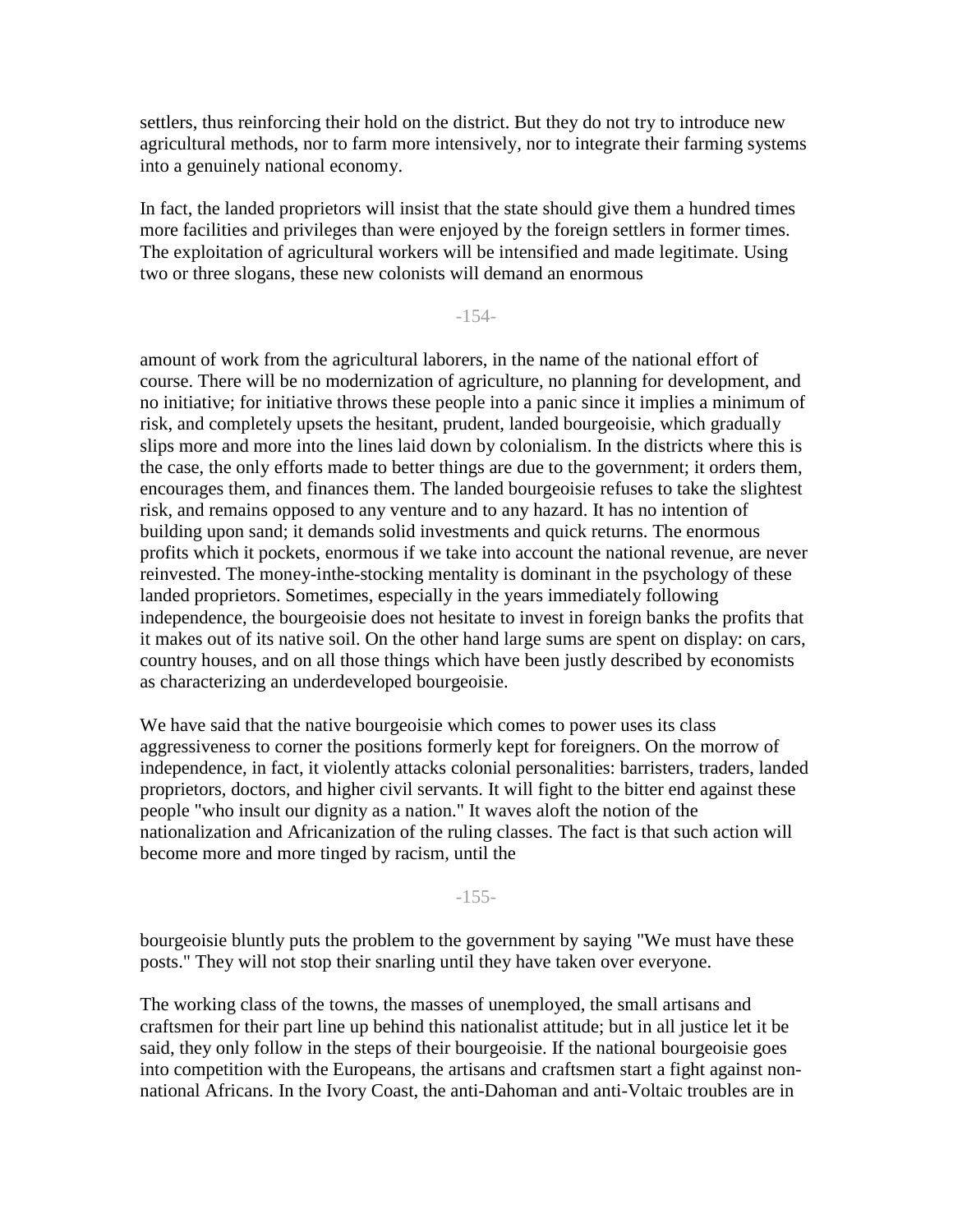fact racial riots. The Dahoman and Voltaic peoples, who control the greater part of the petty trade, are, once independence is declared, the object of hostile manifestations on the part of the people of the Ivory Coast. From nationalism we have passed to ultranationalism, to chauvinism, and finally to racism. These foreigners are called on to leave; their shops are burned, their street stalls are wrecked, and in fact the government of the Ivory Coast commands them to go, thus giving their nationals satisfaction. In Senegal it is the anti-Soudanese demonstrations which called forth these words from Mr. Mamadou Dia:

The truth is that the Senegalese people have only adopted the Mali mystique through attachment to its leaders. Their adhesion to the Mali has no other significance than that of a fresh act of faith in the political policy of the latter. The Senegalese territory was no less real, in fact it was all the more so in that the presence of the Soudanese in Dakar was too obviously manifested for it to be forgotten. It is this fact which explains that, far from being regretted, the break-up of the Federation has been greeted with relief by the mass of the people and nowhere was a hand raised to maintain it.

While certain sections of the Senegalese people jump

\_\_\_\_\_\_\_\_\_\_\_\_\_\_\_\_\_\_\_\_ \*Mamadou Dia, *Nations africaines et solidarité mondial, p. 140.* 

-156-

at the chance which is afforded them by their own leaders to get rid of the Soudanese, who hamper them in commercial matters or in administrative posts, the Congolese, who stood by hardly daring to believe in the mass exodus of the Belgians, decide to bring pressure to bear on the Senegalese who have settled in Leopoldville and Elisabethville and to get them to leave.

As we see it, the mechanism is identical in the two sets of circumstances. If the Europeans get in the way of the intellectuals and business bourgeoisie of the young nation, for the mass of the people in the towns competition is represented principally by Africans of another nation. On the Ivory Coast these competitors are the Dahomans; in Ghana they are the Nigerians; in Senegal, they are the Soudanese.

When the bourgeoisie's demands for a ruling class made up exclusively of Negroes or Arabs do not spring from an authentic movement of nationalization but merely correspond to an anxiety to place in the bourgeoisie's hands the power held hitherto by the foreigner, the masses on their level present the same demands, confining however the notion of Negro or Arab within certain territorial limits. Between resounding assertions of the unity of the continent and this behavior of the masses which has its inspiration in their leaders, many different attitudes may be traced. We observe a permanent seesaw between African unity, which fades quicker and quicker into the mists of oblivion, and a heartbreaking return to chauvinism in its most bitter and detestable form.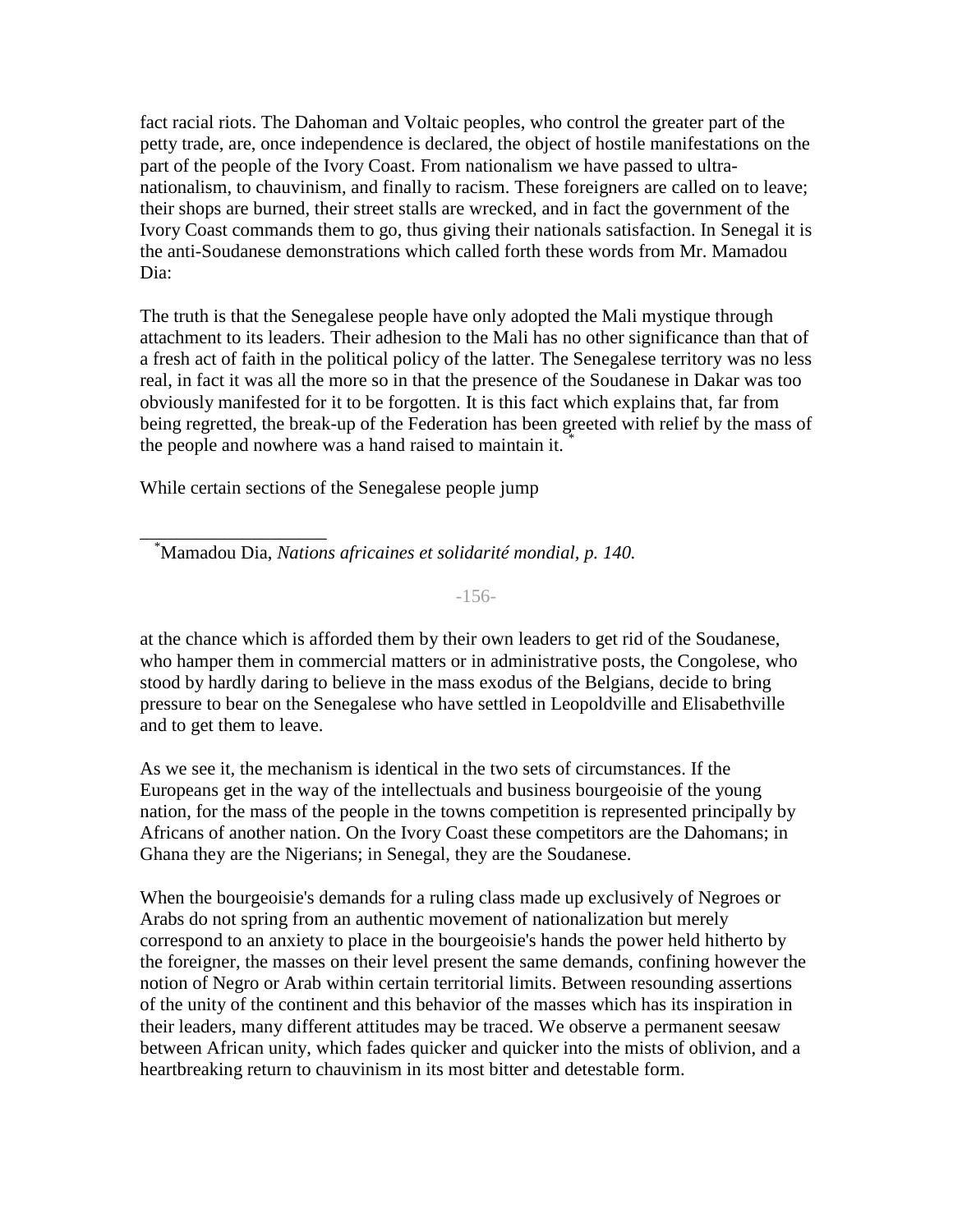On the Senegalese side, the leaders who have been the main theoreticians of African unity, and who several times over have sacrificed their local political organizations and their personal positions to this idea, are, though in all good faith, undeniably responsible. Their mistake--our mistake-has been, under pretext of fighting "Balkanization," not to

-157-

have taken into consideration the pre-colonial fact of territorialism. Our mistake has been not to have paid enough attention in our analyses to this phenomenon, which is the fruit of colonialism if you like, but also a sociological fact which no theory of unity, be it ever so laudable or attractive, can abolish. We have allowed ourselves to be seduced by a mirage: that of the structure which is the most pleasing to our minds; and, mistaking our ideal for reality, we have believed it enough to condemn territorialism, and its natural sequel, micro-nationalism, for us to get the better of them, and to assure the success of our chimerical undertaking. \*

From the chauvinism of the Senegalese to the tribalism of the Yolofs is not a big step. For in fact, everywhere that the national bourgeoisie has failed to break through to the people as a whole, to enlighten them, and to consider all problems in the first place with regard to them--a failure due to the bourgeoisie's attitude of mistrust and to the haziness of its political tenets--everywhere that national bourgeoisie has shown itself incapable of extending its vision of the world sufficiently, we observe a falling back toward old tribal attitudes, and, furious and sick at heart, we perceive that race feeling in its most exacerbated form is triumphing. Since the sole motto of the bourgeoisie is "Replace the foreigner," and because it hastens in every walk of life to secure justice for itself and to take over the posts that the foreigner has vacated, the "small people" of the nation--taxi drivers, cake sellers, and bootblacks--will be equally quick to insist that the Dahomans go home to their own country, or will even go further and demand that the Foulbis and the Peuhls return to their jungle or their mountains.

It is from this viewpoint that we must interpret the fact that in young, independent countries, here and there federalism triumphs. We know that colonial domination

\_\_\_\_\_\_\_\_\_\_\_\_\_\_\_\_\_\_\_\_ \*Mamadou Dia, *op. cit*.

-158-

has marked certain regions out for privilege. The colony's economy is not integrated into that of the nation as a whole. It is still organized in order to complete the economy of the different mother countries. Colonialism hardly ever exploits the whole of a country. It contents itself with bringing to light the natural resources, which it extracts, and exports to meet the needs of the mother country's industries, thereby allowing certain sectors of the colony to become relatively rich. But the rest of the colony follows its path of underdevelopment and poverty, or at all events sinks into it more deeply.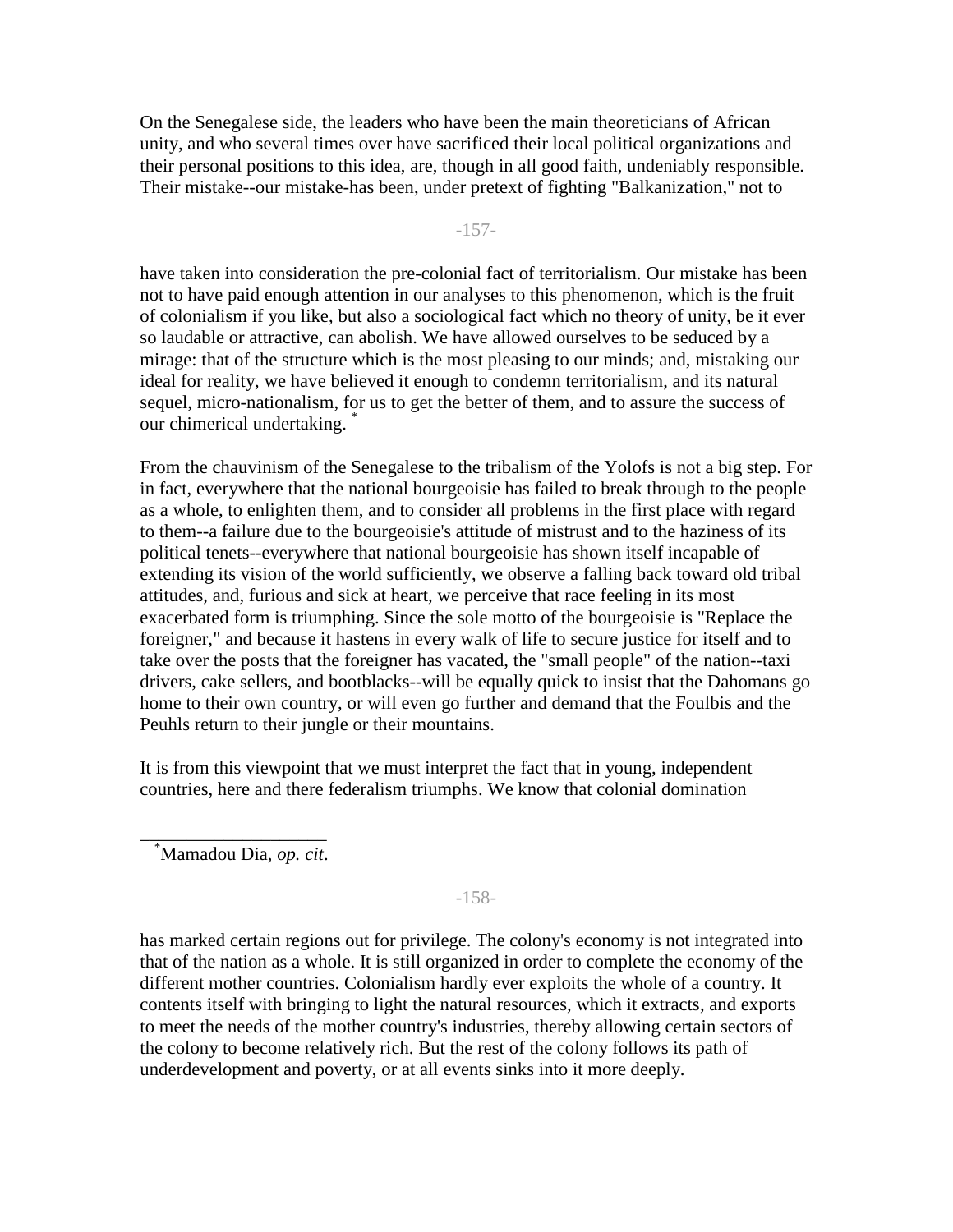Immediately after independence, the nationals who live in the more prosperous regions realize their good luck, and show a primary and profound reaction in refusing to feed the other nationals. The districts which are rich in groundnuts, in cocoa, and in diamonds come to the forefront, and dominate the empty panorama which the rest of the nation presents. The nationals of these rich regions look upon the others with hatred, and find in them envy and covetousness, and homicidal impulses. Old rivalries which were there before colonialism, old interracial hatreds come to the surface. The Balubas refuse to feed the Luluas; Katanga forms itself into a state; and Albert Kalondji gets himself crowned king of South Kasai.

African unity, that vague formula, yet one to which the men and women of Africa were passionately attached, and whose operative value served to bring immense pressure to bear on colonialism, African unity takes off the mask, and crumbles into regionalism inside the hollow shell of nationality itself. The national bourgeoisie, since it is strung up to defend its immediate interests, and sees no further than the end of its nose, reveals itself incapable of simply bringing national unity into being, or of building up the nation on a stable and productive basis. The national front which has forced colonialism

 $-159-$ 

to withdraw cracks up, and wastes the victory it has gained.

This merciless fight engaged upon by races and tribes, and this aggressive anxiety to occupy the posts left vacant by the departure of the foreigner, will equally give rise to religious rivalries. In the country districts and the bush, minor confraternities, local religions, and maraboutic cults will show a new vitality and will once more take up their round of excommunications. In the big towns, on the level of the administrative classes, we will observe the coming to grips of the two great revealed religions, Islam and Catholicism.

Colonialism, which had been shaken to its very foundations by the birth of African unity, recovers its balance and tries now to break that will to unity by using all the movement's weaknesses. Colonialism will set the African peoples moving by revealing to them the existence of "spiritual" rivalries. In Senegal, it is the newspaper *New Africa* which week by week distills hatred of Islam and of the Arabs. The Lebanese, in whose hands is the greater part of the small trading enterprises on the western seaboard, are marked out for national obloquy. The missionaries find it opportune to remind the masses that long before the advent of European colonialism the great African empires were disrupted by the Arab invasion. There is no hesitation in saying that it was the Arab occupation which paved the way for European colonialism; Arab imperialism is commonly spoken of, and the cultural imperialism of Islam is condemned. Moslems are usually kept out of the more important posts. In other regions the reverse is the case, and it is the native Christians who are considered as conscious, objective enemies of national independence.

Colonialism pulls every string shamelessly, and is only too content to set at loggerheads those Africans who only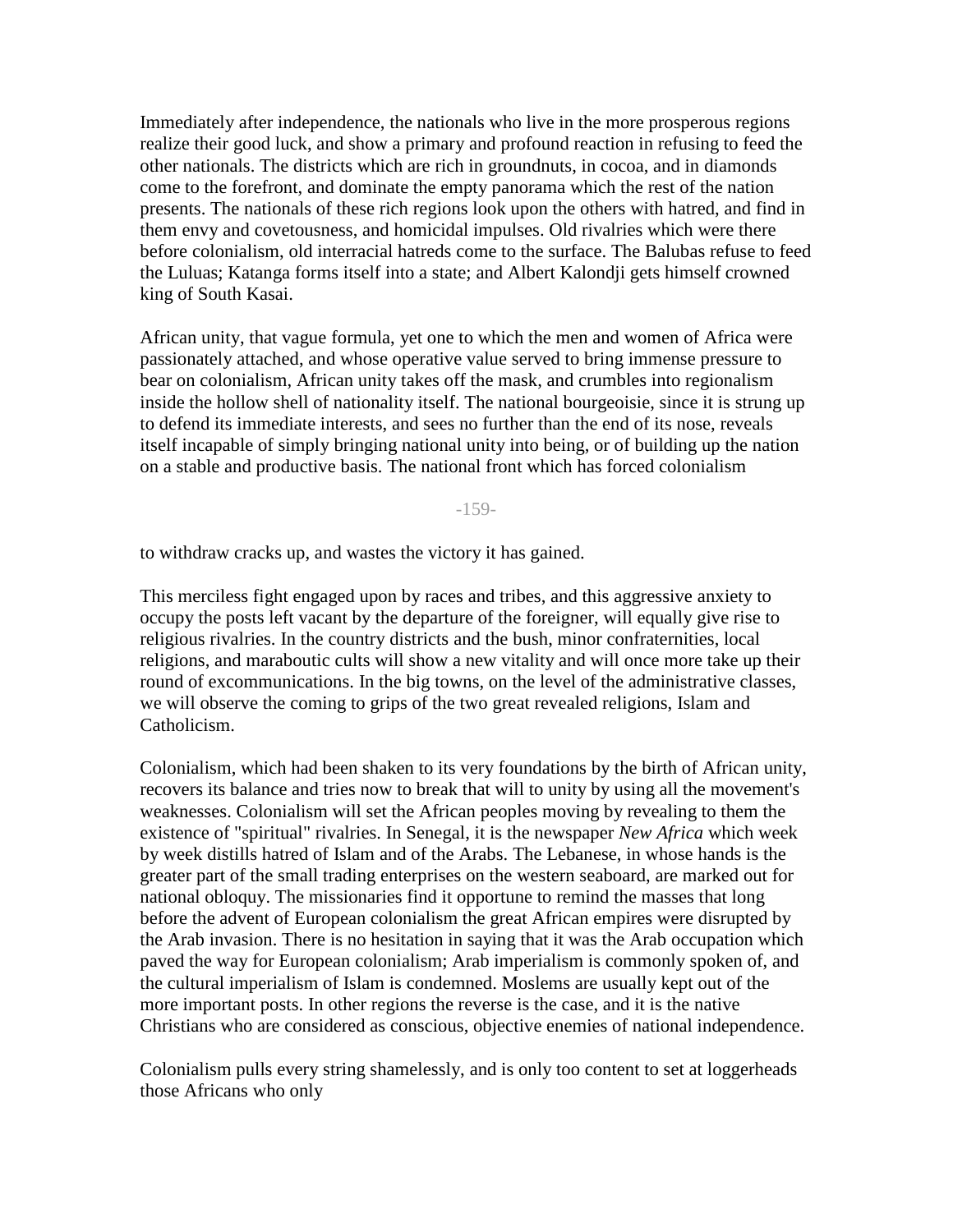yesterday were leagued against the settlers. The idea of a Saint Bartholomew takes shape in certain minds, and the advocates of colonialism laugh to themselves derisively when they hear magnificent declarations about African unity. Inside a single nation, religion splits up the people into different spiritual communities, all of them kept up and stiffened by colonialism and its instruments. Totally unexpected events break out here and there. In regions where Catholicism or Protestantism predominates, we see the Moslem minorities flinging themselves with unaccustomed ardor into their devotions. The Islamic feastdays are revived, and the Moslem religion defends itself inch by inch against the violent absolutism of the Catholic faith. Ministers of state are heard to say for the benefit of certain individuals that if they are not content they have only to go to Cairo. Sometimes American Protestantism transplants its anti-Catholic prejudices into African soil, and keeps up tribal rivalries through religion.

Taking the continent as a whole, this religious tension may be responsible for the revival of the commonest racial feeling. Africa is divided into Black and White, and the names that are substituted--Africa South of the Sahara, Africa North of the Sahara--do not manage to hide this latent racism. Here, it is affirmed that White Africa has a thousandyear-old tradition of culture; that she is Mediterranean, that she is a continuation of Europe, and that she shares in Greco-Latin civilization. Black Africa is looked on as a region that is inert, brutal, uncivilized, in a word, savage. There, all day long you may hear unpleasant remarks about veiled women, polygamy, and the supposed disdain the Arabs have for the feminine sex. All such remarks are reminiscent in their aggressiveness of those that are so often heard coming from the settler's lips. The national bourgeoisie of each of these two great regions, which has totally assimilated colonialist thought

-161-

in its most corrupt form, takes over from the Europeans and establishes in the continent a racial philosophy which is extremely harmful for the future of Africa. By its laziness and will to imitation, it promotes the ingrafting and stiffening of racism which was characteristic of the colonial era. Thus it is by no means astonishing to hear in a country that calls itself African remarks which are neither more nor less than racist, and to observe the existence of paternalist behavior which gives you the bitter impression that you are in Paris, Brussels, or London.

In certain regions of Africa, driveling paternalism with regard to the blacks and the loathsome idea derived from Western culture that the black man is impervious to logic and the sciences reign in all their nakedness. Sometimes it may be ascertained that the black minorities are hemmed in by a kind of semi-slavery which renders legitimate that species of wariness, or in other words mistrust, which the countries of Black Africa feel with regard to the countries of White Africa. It is all too common that a citizen of Black Africa hears himself called a "Negro" by the children when walking in the streets of a big town in White Africa, or finds that civil servants address him in pidgin English.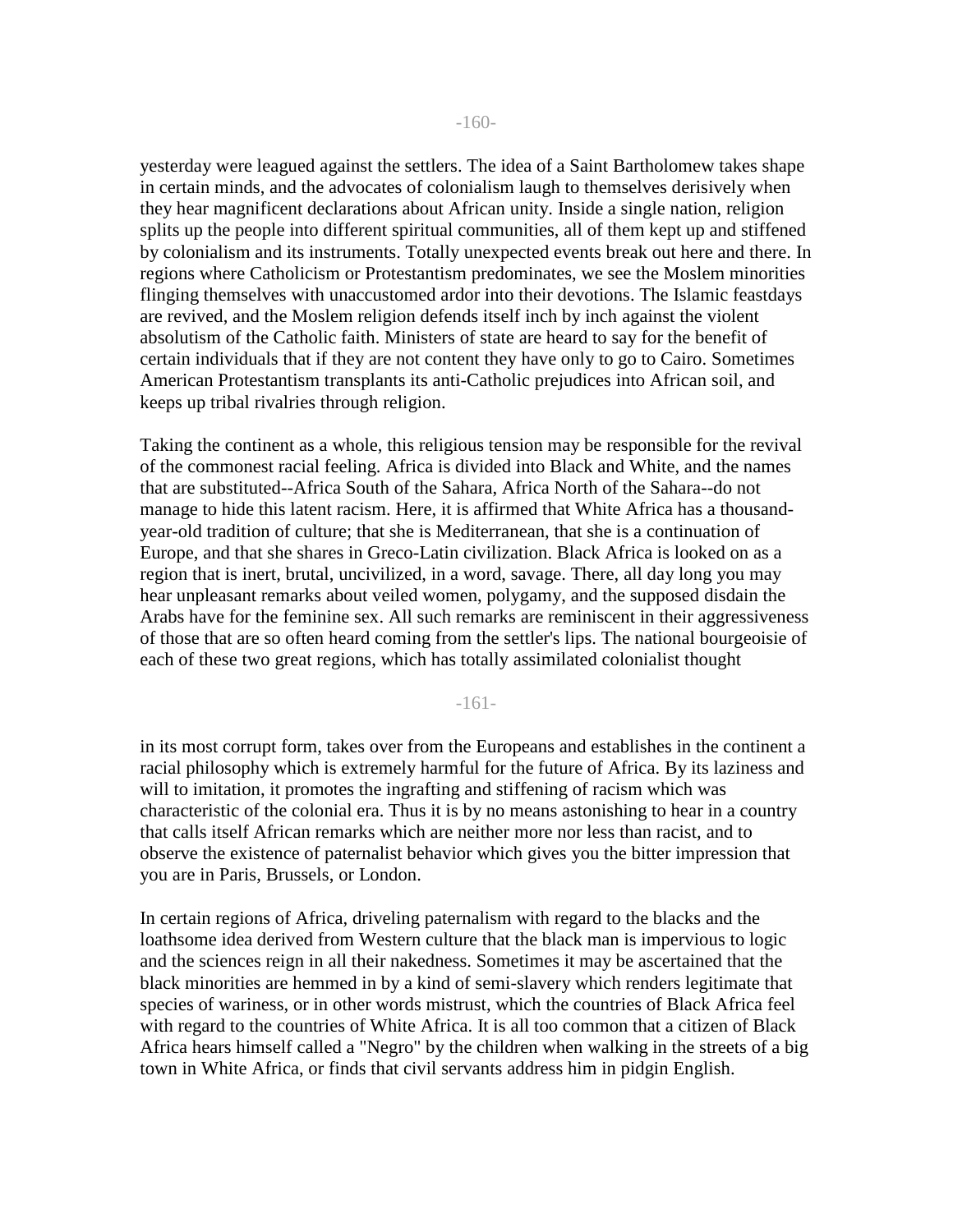Yes, unfortunately it is not unknown that students from Black Africa who attend secondary schools north of the Sahara hear their schoolfellows asking if in their country there are houses, if they know what electricity is, or if they practice cannibalism in their families. Yes, unfortunately it is not unknown that in certain regions north of the Sahara Africans coming from countries south of the Sahara meet nationals who implore them to take them "anywhere at all on condition we meet Negroes." In parallel fashion, in certain young states of Black Africa members of parliament, or even ministers, maintain without a trace of humor that the danger is not at all of a reoccupa-

-162-

tion of their country by colonialism but of an eventual invasion by "those vandals of Arabs coming from the North."

As we see it, the bankruptcy of the bourgeoisie is not apparent in the economic field only. They have come to power in the name of a narrow nationalism and representing a race; they will prove themselves incapable of triumphantly putting into practice a program with even a minimum humanist content, in spite of fine-sounding declarations which are devoid of meaning since the speakers bandy about in irresponsible fashion phrases that come straight out of European treatises on morals and political philosophy. When the bourgeoisie is strong, when it can arrange everything and everybody to serve its power, it does not hesitate to affirm positively certain democratic ideas which claim to be universally applicable. There must be very exceptional circumstances if such a bourgeoisie, solidly based economically, is forced into denying its own humanist ideology. The Western bourgeoisie, though fundamentally racist, most often manages to mask this racism by a multiplicity of nuances which allow it to preserve intact its proclamation of mankind's outstanding dignity.

The Western bourgeoisie has prepared enough fences and railings to have no real fear of the competition of those whom it exploits and holds in contempt. Western bourgeois racial prejudice as regards the nigger and the Arab is a racism of contempt; it is a racism which minimizes what it hates. Bourgeois ideology, however, which is the proclamation of an essential equality between men, manages to appear logical in its own eyes by inviting the sub-men to become human, and to take as their prototype Western humanity as incarnated in the Western bourgeoisie.

The racial prejudice of the young national bourgeoisie

-163-

is a racism of defense, based on fear. Essentially it is no different from vulgar tribalism, or the rivalries between septs or confraternities. We may understand why keenwitted international observers have hardly taken seriously the great flights of oratory about African unity, for it is true that there are so many cracks in that unity visible to the naked eye that it is only reasonable to insist that all these contradictions ought to be resolved before the day of unity can come.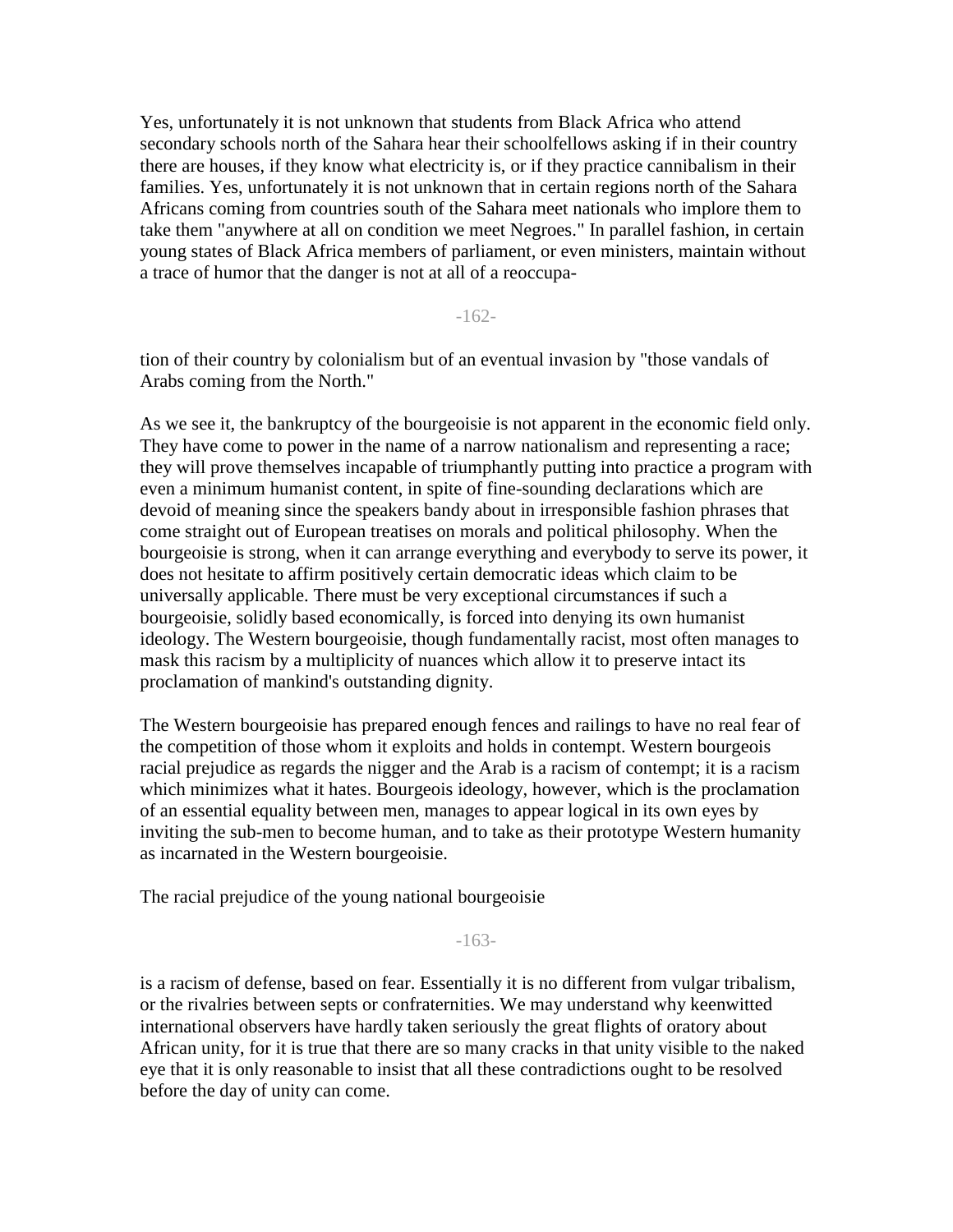The peoples of Africa have only recently come to know themselves. They have decided, in the name of the whole continent, to weigh in strongly against the colonial regime. Now the nationalist bourgeoisies, who in region after region hasten to make their own fortunes and to set up a national system of exploitation, do their utmost to put obstacles in the path of this "Utopia." The national bourgeoisies, who are quite clear as to what their objectives are, have decided to bar the way to that unity, to that coordinated effort on the part of two hundred and fifty million men to triumph over stupidity, hunger, and inhumanity at one and the same time. This is why we must understand that African unity can only be achieved through the upward thrust of the people, and under the leadership of the people, that is to say, in defiance of the interests of the bourgeoisie.

As regards internal affairs and in the sphere of institutions, the national bourgeoisie will give equal proof of its incapacity. In a certain number of underdeveloped countries the parliamentary game is faked from the beginning. Powerless economically, unable to bring about the existence of coherent social relations, and standing on the principle of its domination as a class, the bourgeoisie chooses the solution that seems to it the easiest, that of the single party. It does not yet have the quiet conscience and the calm that economic power and the control of the

-164-

state machine alone can give. It does not create a state that reassures the ordinary citizen, but rather one that rouses his anxiety.

The state, which by its strength and discretion ought to inspire confidence and disarm and lull everybody to sleep, on the contrary seeks to impose itself in spectacular fashion. It makes a display, it jostles people and bullies them, thus intimating to the citizen that he is in continual danger. The single party is the modern form of the dictatorship of the bourgeoisie, unmasked, unpainted, unscrupulous, and cynical.

It is true that such a dictatorship does not go very far. It cannot halt the processes of its own contradictions. Since the bourgeoisie has not the economic means to ensure its domination and to throw a few crumbs to the rest of the country; since, moreover, it is preoccupied with filling its pockets as rapidly as possible but also as prosaically as possible, the country sinks all the more deeply into stagnation. And in order to hide this stagnation and to mark this regression, to reassure itself and to give itself something to boast about, the bourgeoisie can find nothing better to do than to erect grandiose buildings in the capital and to lay out money on what are called prestige expenses.

The national bourgeoisie turns its back more and more on the interior and on the real facts of its undeveloped country, and tends to look toward the former mother country and the foreign capitalists who count on its obliging compliance. As it does not share its profits with the people, and in no way allows them to enjoy any of the dues that are paid to it by the big foreign companies, it will discover the need for a popular leader to whom will fall the dual role of stabilizing the regime and of perpetuating the domination of the bourgeoisie. The bourgeois dictatorship of underdeveloped countries draws its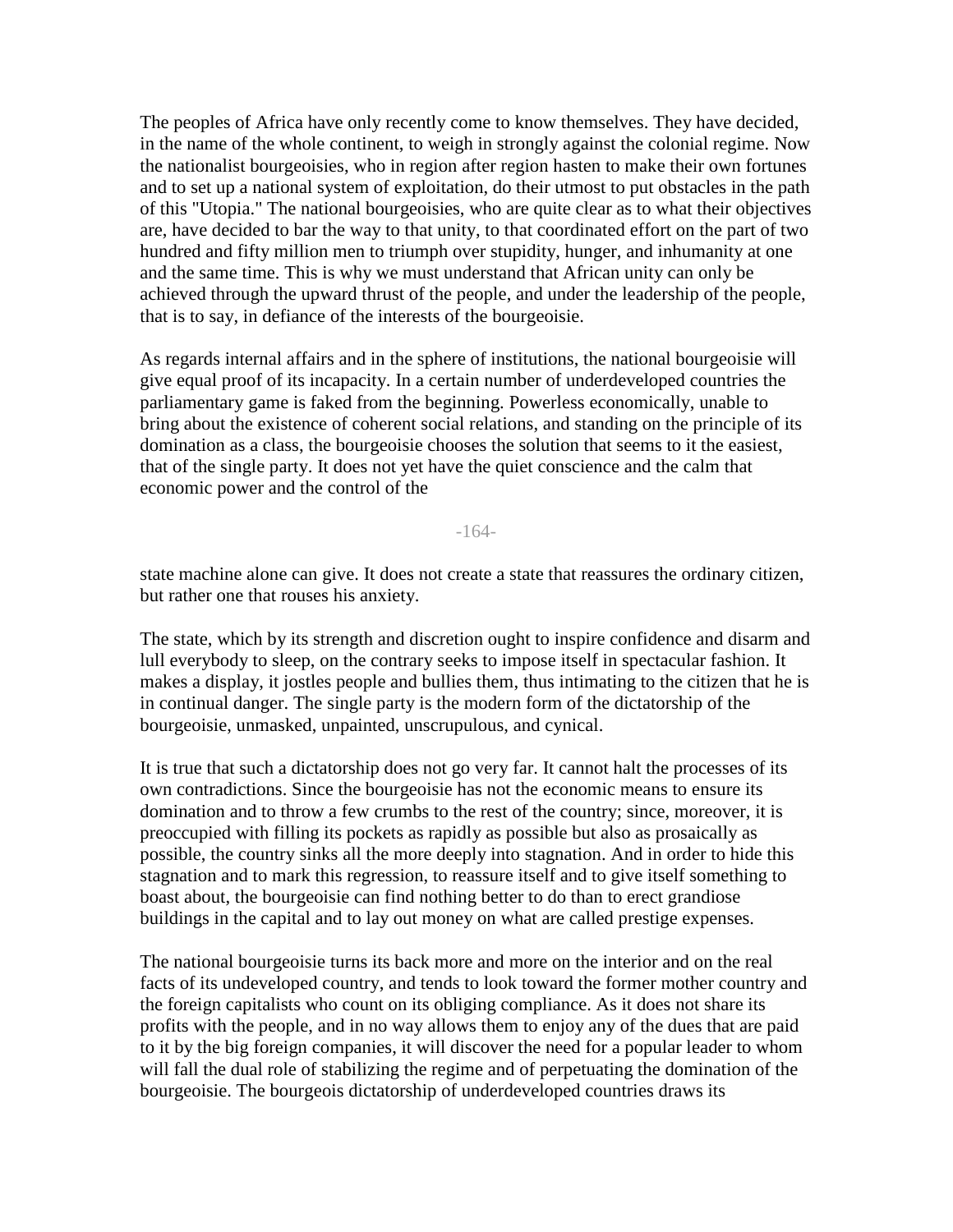strength from the existence of a leader. We know that in the well-developed countries the bourgeois dictatorship is the result of the economic power of the bourgeoisie. In the underdeveloped countries on the contrary the leader stands for moral power, in whose shelter the thin and poverty-stricken bourgeoisie of the young nation decides to get rich.

The people who for years on end have seen this leader and heard him speak, who from a distance in a kind of dream have followed his contests with the colonial power, spontaneously put their trust in this patriot. Before independence, the leader generally embodies the aspirations of the people for independence, political liberty, and national dignity. But as soon as independence is declared, far from embodying in concrete form the needs of the people in what touches bread, land, and the restoration of the country to the sacred hands of the people, the leader will reveal his inner purpose: to become the general president of that company of profiteers impatient for their returns which constitutes the national bourgeoisie.

In spite of his frequently honest conduct and his sincere declarations, the leader as seen objectively is the fierce defender of these interests, today combined, of the national bourgeoisie and the ex-colonial companies. His honesty, which is his soul's true bent, crumbles away little by little. His contact with the masses is so unreal that he comes to believe that his authority is hated and that the services that he has rendered his country are being called in question. The leader judges the ingratitude of the masses harshly, and every day that passes ranges himself a little more resolutely on the side of the exploiters. He therefore knowingly becomes the aider and abettor of the young bourgeoisie which is plunging into the mire of corruption and pleasure.

The economic channels of the young state sink back

-166-

inevitably into neo-colonialist lines. The national economy, formerly protected, is today literally controlled. The budget is balanced through loans and gifts, while every three or four months the chief ministers themselves or else their governmental delegations come to the erstwhile mother countries or elsewhere, fishing for capital.

The former colonial power increases its demands, accumulates concessions and guarantees and takes fewer and fewer pains to mask the hold it has over the national government. The people stagnate deplorably in unbearable poverty; slowly they awaken to the unutterable treason of their leaders. This awakening is all the more acute in that the bourgeoisie is incapable of learning its lesson. The distribution of wealth that it effects is not spread out between a great many sectors; it is not ranged among different levels, nor does it set up a hierarchy of halftones. The new caste is an affront all the more disgusting in that the immense majority, nine-tenths of the population, continue to die of starvation. The scandalous enrichment, speedy and pitiless, of this caste is accompanied by a decisive awakening on the part of the people, and a growing awareness that promises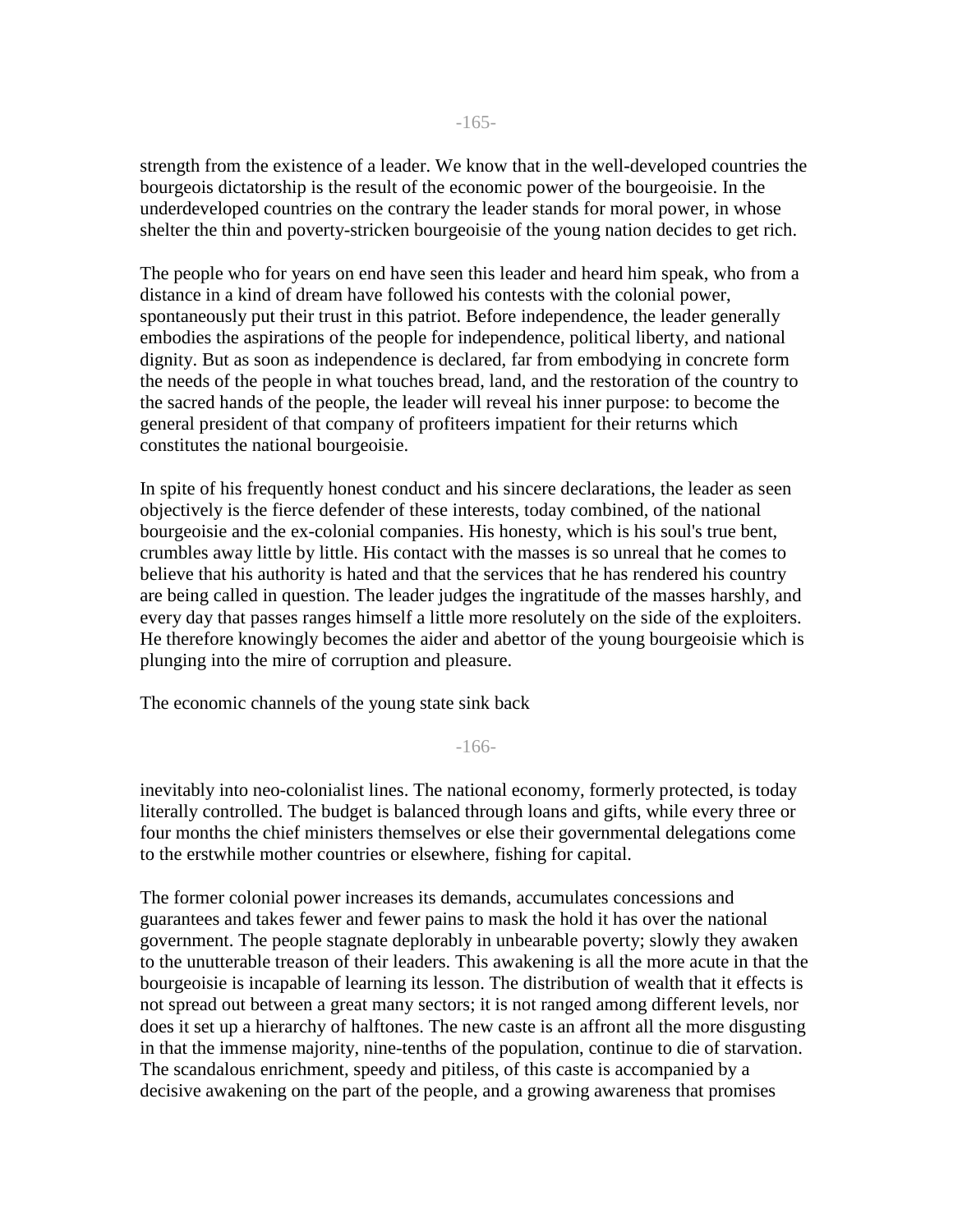stormy days to come. The bourgeois caste, that section of the nation which annexes for its own profit all the wealth of the country, by a kind of unexpected logic will pass disparaging judgments upon the other Negroes and the other Arabs that more often than not are reminiscent of the racist doctrines of the former representatives of the colonial power. At one and the same time the poverty of the people, the immoderate moneymaking of the bourgeois caste, and its widespread scorn for the rest of the nation will harden thought and action.

But such threats will lead to the reaffirmation of authority and the appearance of dictatorship. The leader, who has behind him a lifetime of political action and devoted

-167-

patriotism, constitutes a screen between the people and the rapacious bourgeoisie since he stands surety for the ventures of that caste and closes his eyes to their insolence, their mediocrity, and their fundamental immorality. He acts as a braking-power on the awakening consciousness of the people. He comes to the aid of the bourgeois caste and hides his maneuvers from the people, thus becoming the most eager worker in the task of mystifying and bewildering the masses. Every time he speaks to the people he calls to mind his often heroic life, the struggles he has led in the name of the people and the victories that in their name he has achieved, thereby intimating clearly to the masses that they ought to go on putting their confidence in him. There are plenty of examples of African patriots who have introduced into the cautious political advance of their elders a decisive style characterized by its nationalist outlook. These men came from the backwoods, and they proclaimed, to the scandal of the dominating power and the shame of the nationals of the capital, that they came from the backwoods and that they spoke in the name of the Negroes. These men, who have sung the praises of their race, who have taken upon themselves the whole burden of the past, complete with cannibalism and degeneracy, find themselves today, alas, at the head of a team of administrators which turns its back on the jungle and which proclaims that the vocation of the people is to obey, to go on obeying, and to be obedient till the end of time.

The leader pacifies the people. For years on end after independence has been won, we see him, incapable of urging on the people to a concrete task, unable really to open the future to them or of flinging them into the path of national reconstruction, that is to say, of their own reconstruction; we see him reassessing the history of independence and recalling the sacred unity of the strug-

-168-

gle for liberation. The leader, because he refuses to break up the national bourgeoisie, asks the people to fall back into the past and to become drunk on the remembrance of the epoch which led up to independence. The leader, seen objectively, brings the people to a halt and persists in either expelling them from history or preventing them from taking root in it. During the struggle for liberation the leader awakened the people and promised them a forward march, heroic and unmitigated. Today, he uses every means to put them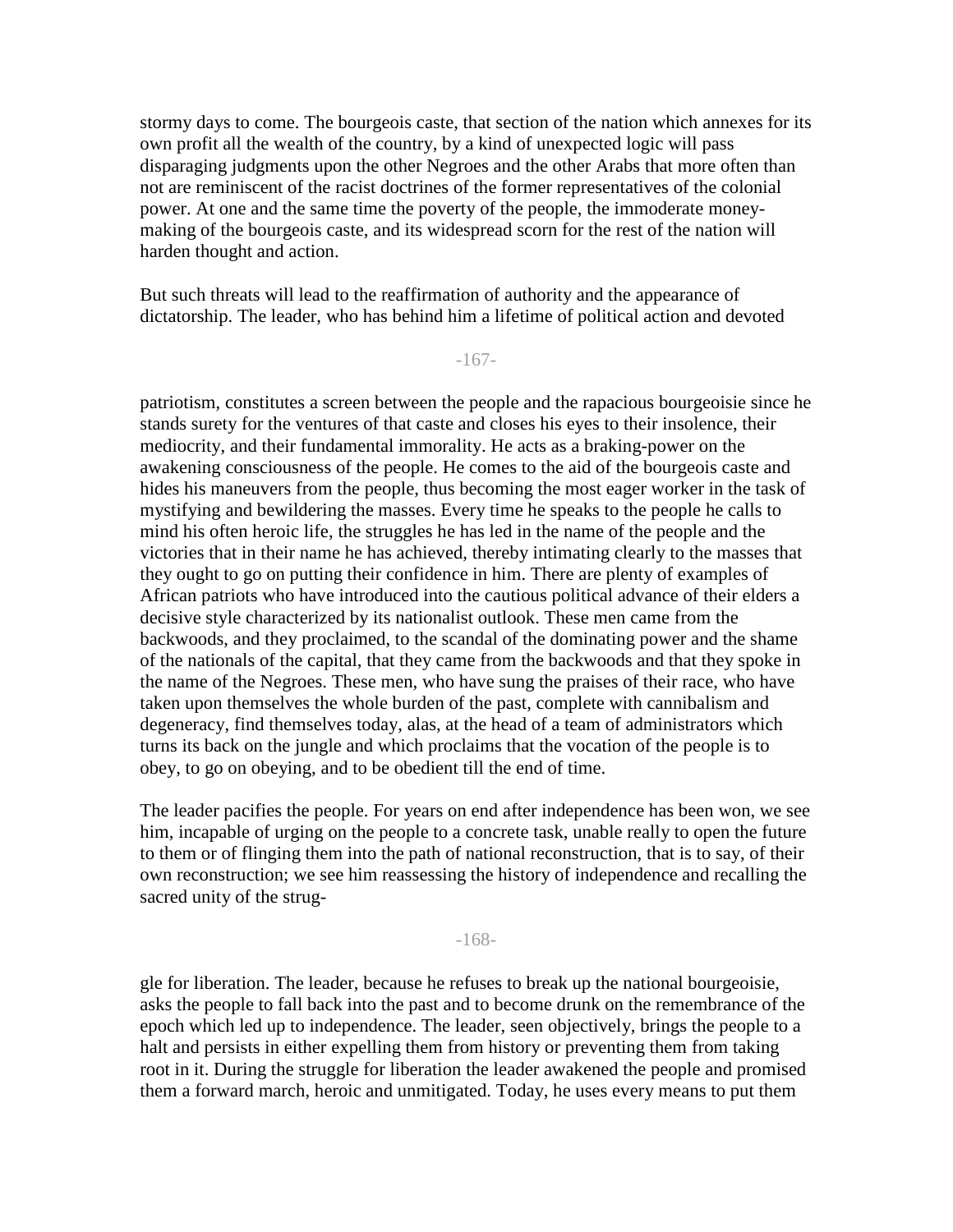to sleep, and three or four times a year asks them to remember the colonial period and to look back on the long way they have come since then.

Now it must be said that the masses show themselves totally incapable of appreciating the long way they have come. The peasant who goes on scratching out a living from the soil, and the unemployed man who never finds employment do not manage, in spite of public holidays and flags, new and brightly colored though they may be, to convince themselves that anything has really changed in their lives. The bourgeoisie who are in power vainly increase the number of processions; the masses have no illusions. They are hungry; and the police officers, though they are now Africans, do not serve to reassure them particularly. The masses begin to sulk; they turn away from this nation in which they have been given no place and begin to lose interest in it.

From time to time, however, the leader makes an effort; he speaks on the radio or makes a tour of the country to pacify the people, to calm them and bemuse them. The leader is all the more necessary in that there is no party. During the period of the struggle for independence there was one right enough, a party led by the present leader. But since then this party has sadly disintegrated; nothing is left but the shell of a party, the name, the emblem, and

-169-

the motto. The living party, which ought to make possible the free exchange of ideas which have been elaborated according to the real needs of the mass of the people, has been transformed into a trade union of individual interests. Since the proclamation of independence the party no longer helps the people to set out its demands, to become more aware of its needs and better able to establish its power. Today, the party's mission is to deliver to the people the instructions which issue from the summit. There no longer exists the fruitful give-andtake from the bottom to the top and from the top to the bottom which creates and guarantees democracy in a party. Quite on the contrary, the party has made itself into a screen between the masses and the leaders. There is no longer any party life, for the branches which were set up during the colonial period are today completely demobilized.

The militant champs on his bit. Now it is that the attitude taken up by certain militants during the struggle for liberation is seen to be justified, for the fact is that in the thick of the fight more than a few militants asked the leaders to formulate a dogma, to set out their objectives, and to draw up a program. But under the pretext of safeguarding national unity, the leaders categorically refused to attempt such a task. The only worthwhile dogma, it was repeatedly stated, is the union of the nation against colonialism. And on they went, armed with an impetuous slogan which stood for principles, while their only ideological activity took the form of a series of variants on the theme of the right of peoples to selfdetermination, borne on the wind of history which would inevitably sweep away colonialism. When the militants asked whether the wind of history couldn't be a little more clearly analyzed, the leaders gave them instead hope and trust, the necessity of decolonialization and its in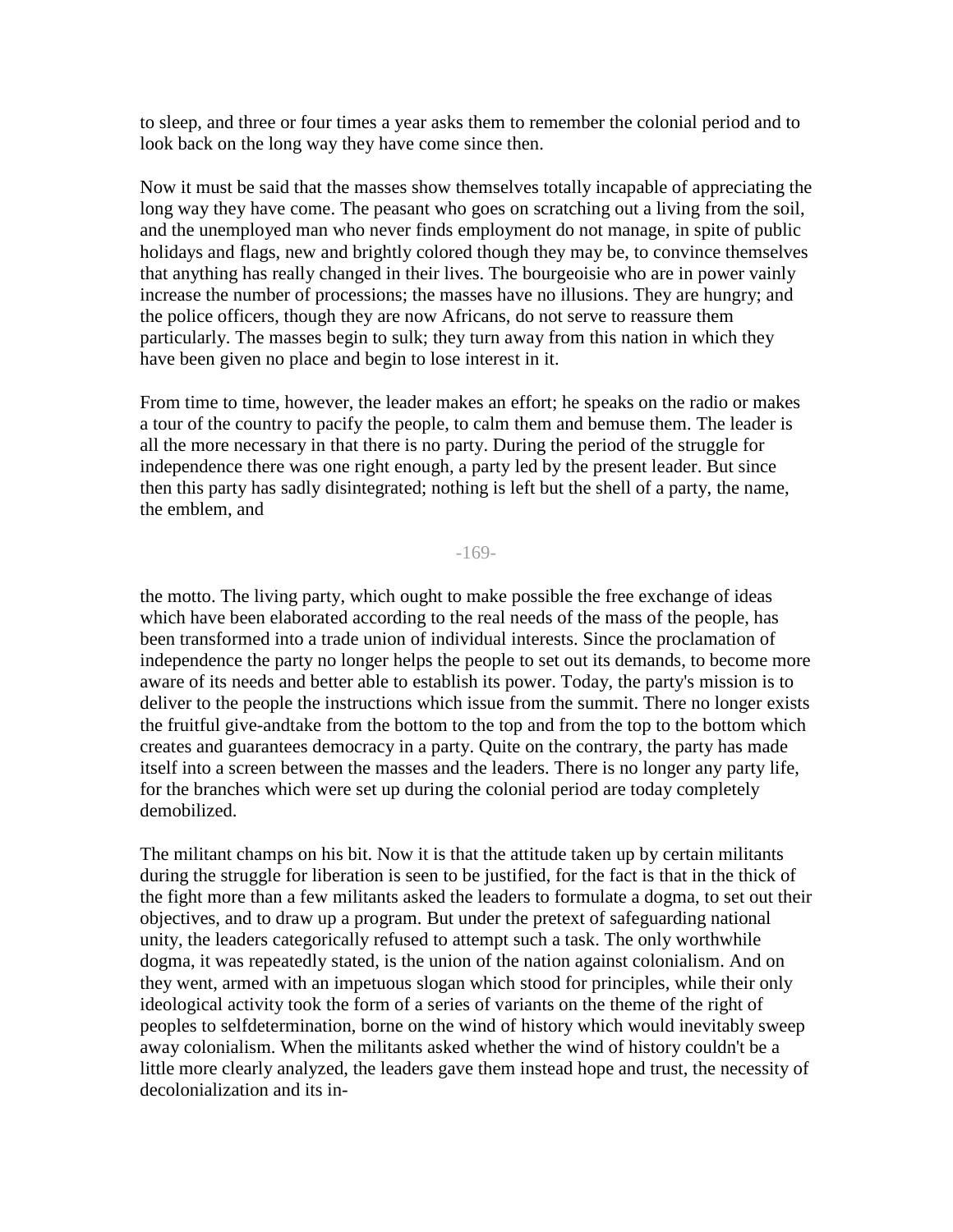evitability, and more to that effect.

After independence, the party sinks into an extraordinary lethargy. The militants are only called upon when so-called popular manifestations are afoot, or international conferences, or independence celebrations. The local party leaders are given administrative posts, the party becomes an administration, and the militants disappear into the crowd and take the empty title of citizen. Now that they have fulfilled their historical mission of leading the bourgeoisie to power, they are firmly invited to retire so that the bourgeoisie may carry out *its* mission in peace and quiet. But we have seen that the national bourgeoisie of underdeveloped countries is incapable of carrying out any mission whatever. After a few years, the break-up of the party becomes obvious, and any observer, even the most superficial, can notice that the party, today the skeleton of its former self, only serves to immobilize the people. The party, which during the battle had drawn to itself the whole nation, is falling to pieces. The intellectuals who on the eve of independence rallied to the party, now make it clear by their attitude that they gave their support with no other end in view than to secure their slices of the cake of independence. The party is becoming a means of private advancement.

There exists inside the new regime, however, an inequality in the acquisition of wealth and in monopolization. Some have a double source of income and demonstrate that they are specialized in opportunism. Privileges multiply and corruption triumphs, while morality declines. Today the vultures are too numerous and too voracious in proportion to the lean spoils of the national wealth. The party, a true instrument of power in the hands of the bourgeoisie, reinforces the machine, and ensures that the people are hemmed in and immobilized. The party helps the government to hold the people down. It be-

-171-

comes more and more clearly anti-democratic, an implement of coercion. The party is objectively, sometimes subjectively, the accomplice of the merchant bourgeoisie. In the same way that the national bourgeoisie conjures away its phase of construction in order to throw itself into the enjoyment of its wealth, in parallel fashion in the institutional sphere it jumps the parliamentary phase and chooses a dictatorship of the national-socialist type. We know today that this fascism at high interest which has triumphed for half a century in Latin America is the dialectic result of states which were semi-colonial during the period of independence.

In these poor, underdeveloped countries, where the rule is that the greatest wealth is surrounded by the greatest poverty, the army and the police constitute the pillars of the regime; an army and a police force (another rule which must not be forgotten) which are advised by foreign experts. The strength of the police force and the power of the army are proportionate to the stagnation in which the rest of the nation is sunk. By dint of yearly loans, concessions are snatched up by foreigners; scandals are numerous, ministers grow rich, their wives doll themselves up, the members of parliament feather their nests and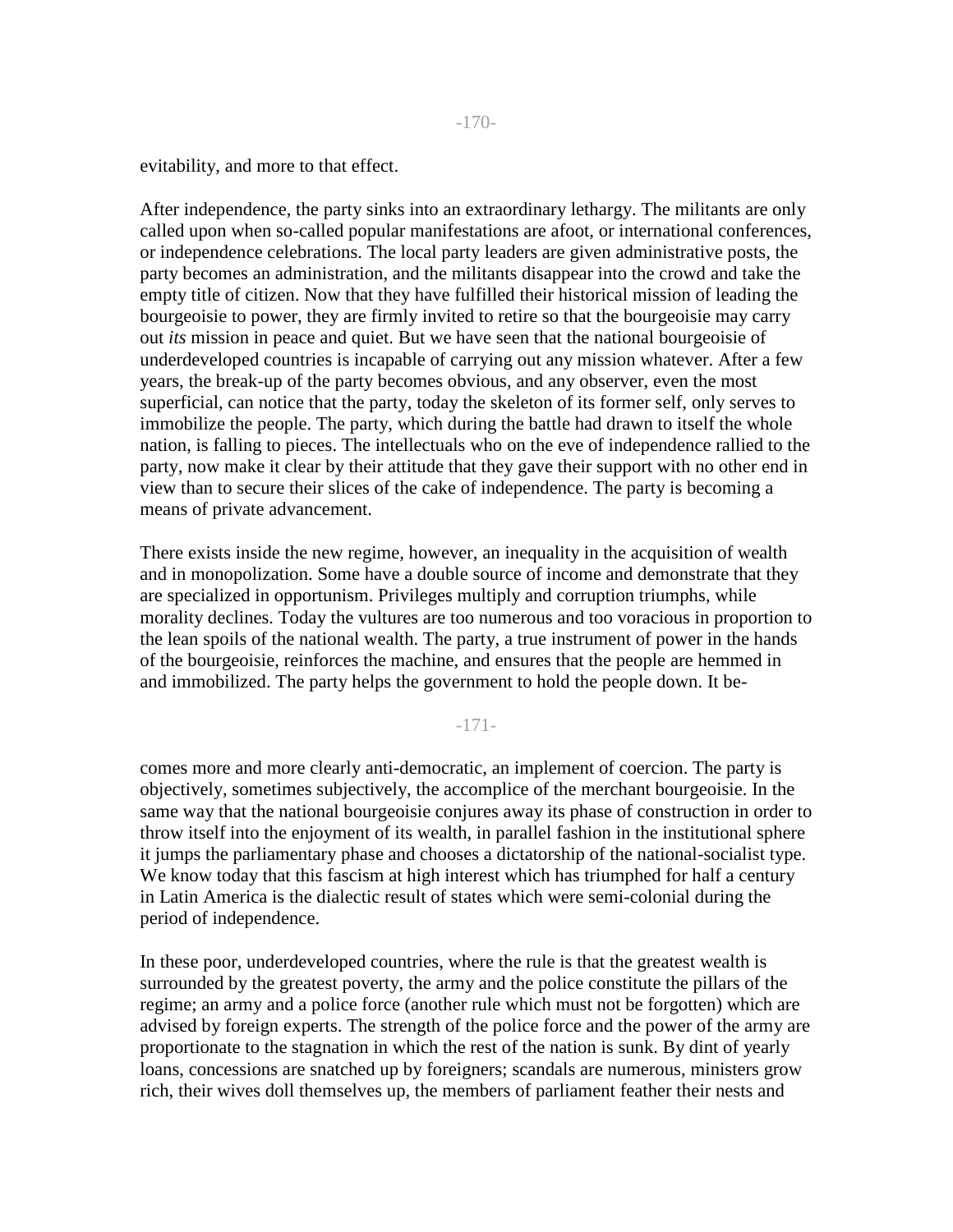there is not a soul down to the simple policeman or the customs officer who does not join in the great procession of corruption.

The opposition becomes more aggressive and the people at once catch on to its propaganda. From now on their hostility to the bourgeoisie is plainly visible. This young bourgeoisie which appears to be afflicted with precocious senility takes no heed of the advice showered upon it, and reveals itself incapable of understanding that it would be in its interest to draw a veil, even if only the flimsiest kind, over its exploitation. It is the most Christian newspaper,

-172-

*The African Weekly*, published in Brazzaville, which addresses the princes of the regime thus:

You who are in good positions, you and your wives, today you enjoy many comforts; perhaps a good education, a fine house, good contacts, and many missions on which you are delegated which open new horizons to you. But all your wealth forms a hard shell which prevents your seeing the poverty that surrounds you. Take care.

This warning coming from *The African Weekly* and addressed to the henchmen of Monsieur Youlou has, we may imagine, nothing revolutionary about it. What *The African Weekly* wants to point out to the starvers of the Congolese people is that God will punish their conduct. It continues: "If there is no room in your heart for consideration toward those who are beneath you, there will be no room for you in God's house."

It is clear that the national bourgeoisie hardly worries at all about such an indictment. With its wave lengths tuned in to Europe, it continues firmly and resolutely to make the most of the situation. The enormous profits which it derives from the exploitation of the people are exported to foreign countries. The young national bourgeoisie is often more suspicious of the regime that it has set up than are the foreign companies. The national bourgeoisie refuses to invest in its own country and behaves toward the state that protects and nurtures it with, it must be remarked, astonishing ingratitude. It acquires foreign securities in the European markets, and goes off to spend the weekend in Paris or Hamburg. The behavior of the national bourgeoisie of certain underdeveloped countries is reminiscent of the members of a gang, who after every holdup hide their share in the loot from the other members who are their accomplices and prudently

-173-

start thinking about their retirement. Such behavior shows that more or less consciously the national bourgeoisie is playing to lose if the game goes on too long. They guess that the present situation will not last indefinitely but they intend to make the most of it. Such exploitation and such contempt for the state, however, inevitably gives rise to discontent among the mass of the people. It is in these conditions that the regime becomes harsher.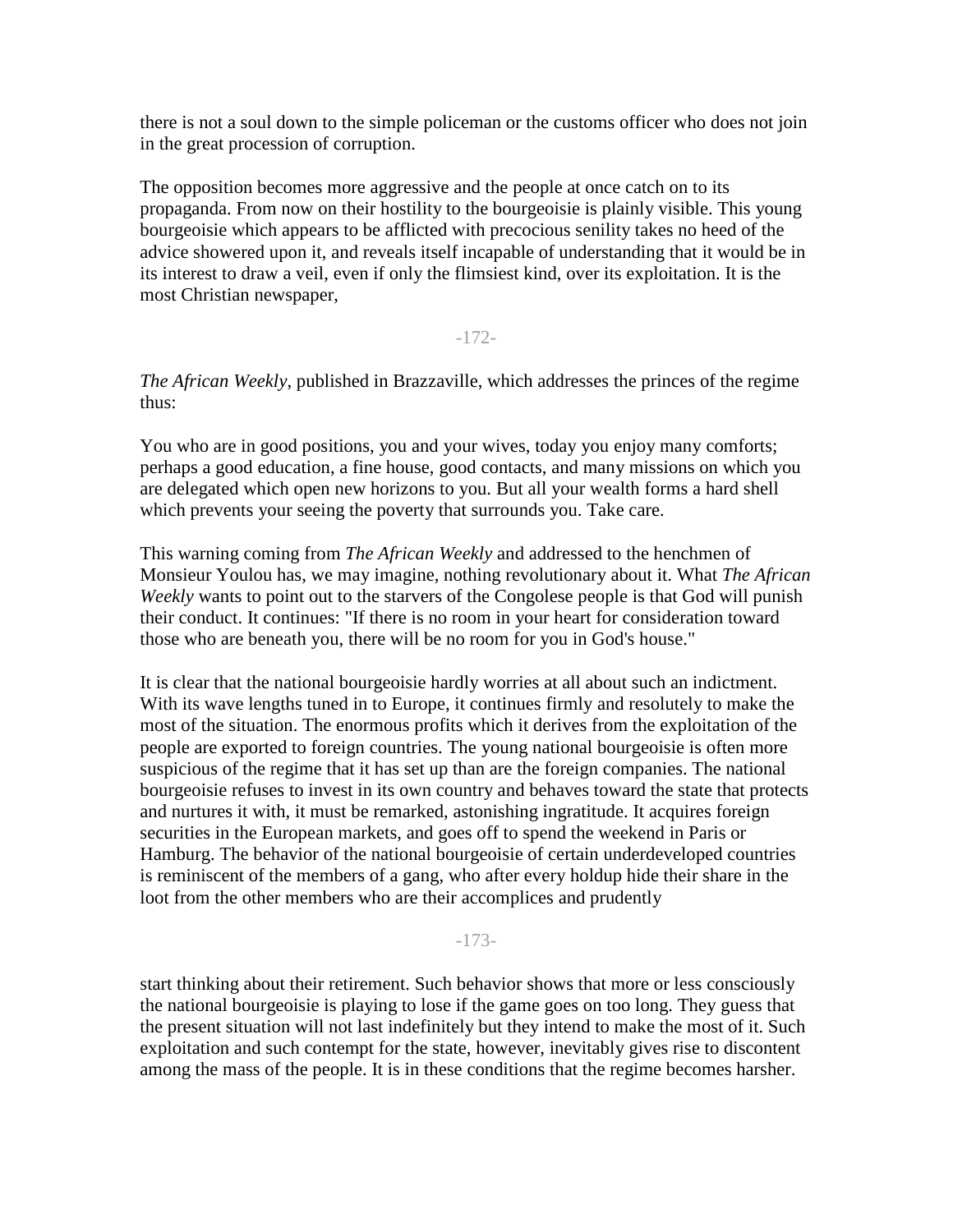In the absence of a parliament it is the army that becomes the arbiter: but sooner or later it will realize its power and will hold over the government's head the threat of a manifesto.

As we see it, the national bourgeoisie of certain underdeveloped countries has learned nothing from books. If they had looked closer at the Latin American countries they doubtless would have recognized the dangers which threaten them. We may thus conclude that this bourgeoisie in miniature that thrusts itself into the forefront is condemned to mark time, accomplishing nothing. In underdeveloped countries the bourgeois phase is impossibly arid. Certainly, there is a police dictatorship and a profiteering caste, but the construction of an elaborate bourgeois society seems to be condemned to failure. The ranks of decked-out profiteers whose grasping hands scrape up the bank notes from a poverty-stricken country will sooner or later be men of straw in the hands of the army, cleverly handled by foreign experts. In this way the former mother country practices indirect government, both by the bourgeoisie that it upholds and also by the national army led by its experts, an army that pins the people down, immobilizing and terrorizing them.

The observations that we have been able to make about the national bourgeoisie bring us to a conclusion which should cause no surprise. In underdeveloped countries, the bourgeoisie should not be allowed to find the conditions

-174-

necessary for its existence and its growth. In other words, the combined effort of the masses led by a party and of intellectuals who are highly conscious and armed with revolutionary principles ought to bar the way to this useless and harmful middle class.

The theoretical question that for the last fifty years has been raised whenever the history of underdeveloped countries is under discussion--whether or not the bourgeois phase can be skipped--ought to be answered in the field of revolutionary action, and not by logic. The bourgeois phase in underdeveloped countries can only justify itself in so far as the national bourgeoisie has sufficient economic and technical strength to build up a bourgeois society, to create the conditions necessary for the development of a large-scale proletariat, to mechanize agriculture, and finally to make possible the existence of an authentic national culture.

A bourgeoisie similar to that which developed in Europe is able to elaborate an ideology and at the same time strengthen its own power. Such a bourgeoisie, dynamic, educated, and secular has fully succeeded in its undertaking of the accumulation of capital and has given to the nation a minimum of prosperity. In underdeveloped countries, we have seen that no true bourgeoisie exists; there is only a sort of little greedy caste, avid and voracious, with the mind of a huckster, only too glad to accept the dividends that the former colonial power hands out to it. This get-rich-quick middle class shows itself incapable of great ideas or of inventiveness. It remembers what it has read in European textbooks and imperceptibly it becomes not even the replica of Europe, but its caricature.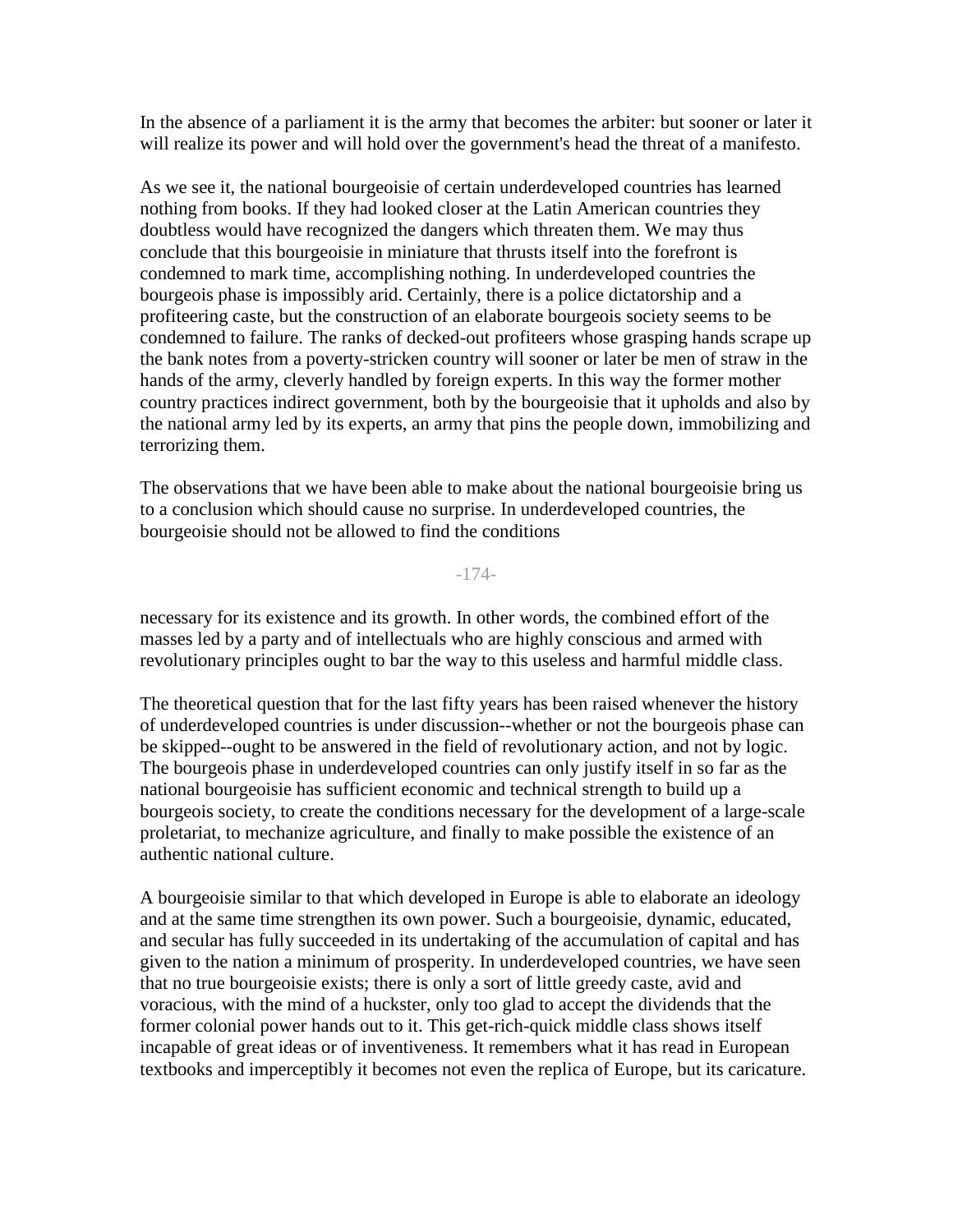The struggle against the bourgeoisie of underdeveloped countries is far from being a theoretical one. It is not concerned with making out its condemnation as laid down by the judgment of history. The national bourgeoisie of

-175-

underdeveloped countries must not be opposed because it threatens to slow down the total, harmonious development of the nation. It must simply be stoutly opposed because, literally, it is good for nothing. This bourgeoisie, expressing its mediocrity in its profits, its achievements, and in its thought tries to hide this mediocrity by buildings which have prestige value at the individual level, by chromium-plating on big American cars, by holidays on the Riviera and weekends in neon-lit nightclubs.

This bourgeoisie which turns its back more and more on the people as a whole does not even succeed in extracting spectacular concessions from the West, such as investments which would be of value for the country's economy or the setting up of certain industries. On the contrary, assembly plants spring up and consecrate the type of neo-colonialist industrialization in which the country's economy flounders. Thus it must not be said that the national bourgeoisie retards the country's evolution, that it makes it lose time or that it threatens to lead the nation up blind alleys. In fact, the bourgeois phase in the history of underdeveloped countries is a completely useless phase. When this caste has vanished, devoured by its own contradictions, it will be seen that nothing new has happened since independence was proclaimed, and that everything must be started again from scratch. The changeover will not take place at the level of the structures set up by the bourgeoisie during its reign, since that caste has done nothing more than take over unchanged the legacy of the economy, the thought, and the institutions left by the colonialists.

It is all the easier to neutralize this bourgeois class in that, as we have seen, it is numerically, intellectually, and economically weak. In the colonized territories, the bourgeois caste draws its strength after independence chiefly from agreements reached with the former colonial power.

-176-

The national bourgeoisie has all the more opportunity to take over from the oppressor since it has been given time for a leisurely tête-à-tête with the ex-colonial power. But deep-rooted contradictions undermine the ranks of that bourgeoisie; it is this that gives the observer an impression of instability. There is not as yet a homogeneity of caste. Many intellectuals, for example, condemn this regime based on the domination of the few. In underdeveloped countries, there are certain members of the elite, intellectuals and civil servants, who are sincere, who feel the necessity for a planned economy, the outlawing of profiteers, and the strict prohibition of attempts at mystification. In addition, such men fight in a certain measure for the mass participation of the people in the ordering of public affairs.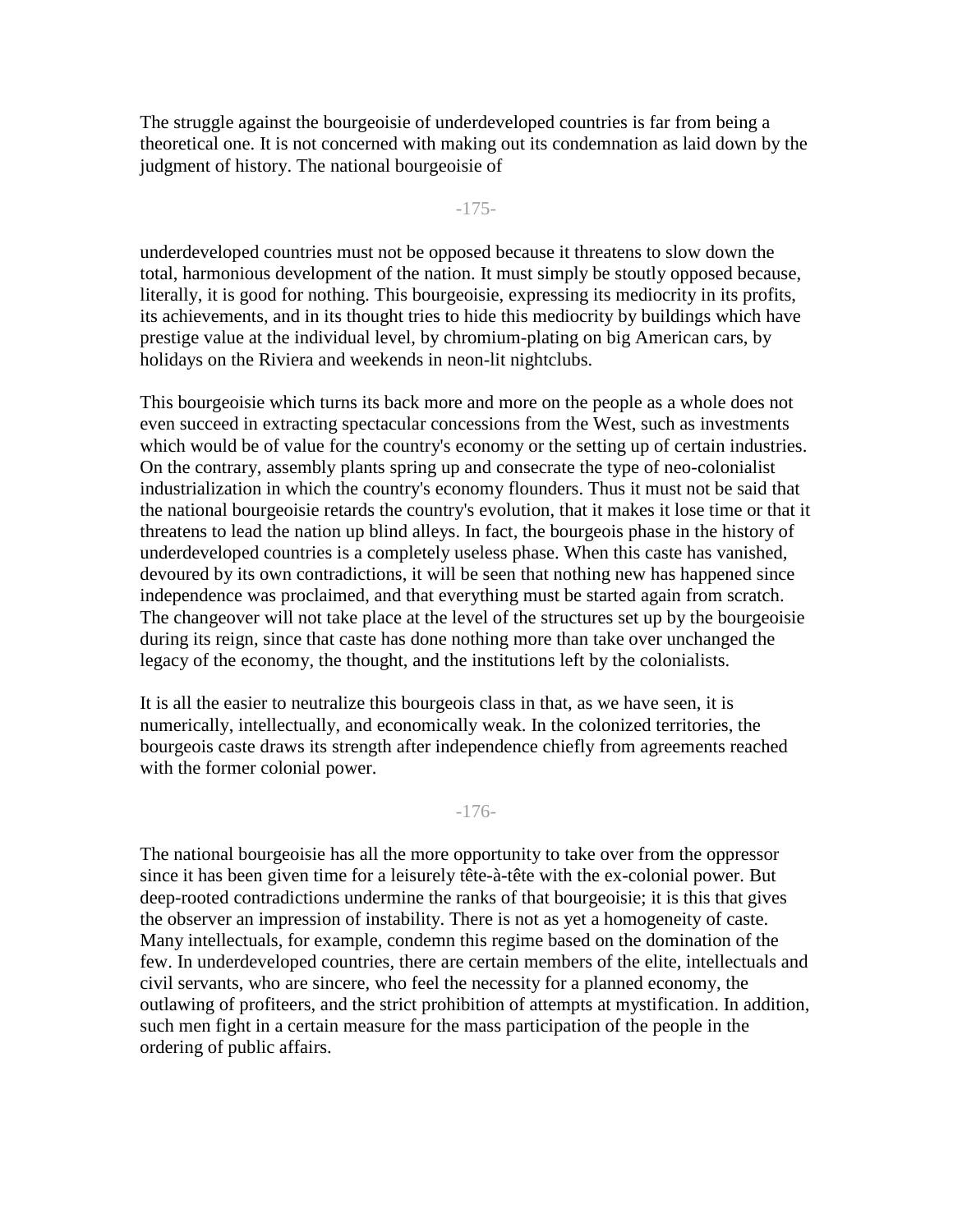In those underdeveloped countries which accede to independence, there almost always exists a small number of honest intellectuals, who have no very precise ideas about politics, but who instinctively distrust the race for positions and pensions which is symptomatic of the early days of independence in colonized countries. The personal situation of these men (breadwinners of large families) or their background (hard struggles and a strictly moral upbringing) explains their manifest contempt for profiteers and schemers. We must know how to use these men in the decisive battle that we mean to engage upon which will lead to a healthier outlook for the nation. Closing the road to the national bourgeoisie is, certainly, the means whereby the vicissitudes of newfound independence may be avoided, and with them the decline of morals, the installing of corruption within the country, economic regression, and the immediate disaster of an anti-democratic regime depending on force and intimidation. But it is also the only means toward progress.

What holds up the taking of a decision by the pro-

-177-

foundly democratic elements of the young nation and adds to their timidity is the apparent strength of the bourgeoisie. In newly independent underdeveloped countries, the whole of the ruling class swarms into the towns built by colonialism. The absence of any analysis of the total population induces onlookers to think that there exists a powerful and perfectly organized bourgeoisie. In fact, we know today that the bourgeoisie in underdeveloped countries is non-existent. What creates a bourgeoisie is not the bourgeois spirit, nor its taste or manners, nor even its aspirations. The bourgeoisie is above all the direct product of precise economic conditions.

Now, in the colonies, the economic conditions are conditions of a foreign bourgeoisie. Through its agents, it is the bourgeoisie of the mother country that we find present in the colonial towns. The bourgeoisie in the colonies is, before independence, a Western bourgeoisie, a true branch of the bourgeoisie of the mother country, that derives its legitimacy, its force, and its stability from the bourgeoisie of the homeland. During the period of unrest that precedes independence, certain native elements, intellectuals, and traders, who live in the midst of that imported bourgeoisie, try to identify themselves with it. A permanent wish for identification with the bourgeois representatives of the mother country is to be found among the native intellectuals and merchants.

This native bourgeoisie, which has adopted unreservedly and with enthusiasm the ways of thinking characteristic of the mother country, which has become wonderfully detached from its own thought and has based its consciousness upon foundations which are typically foreign, will realize, with its mouth watering, that it lacks something essential to a bourgeoisie: money. The bourgeoisie of an underdeveloped country is a bourgeoisie in spirit only. It is not its economic strength, nor the dy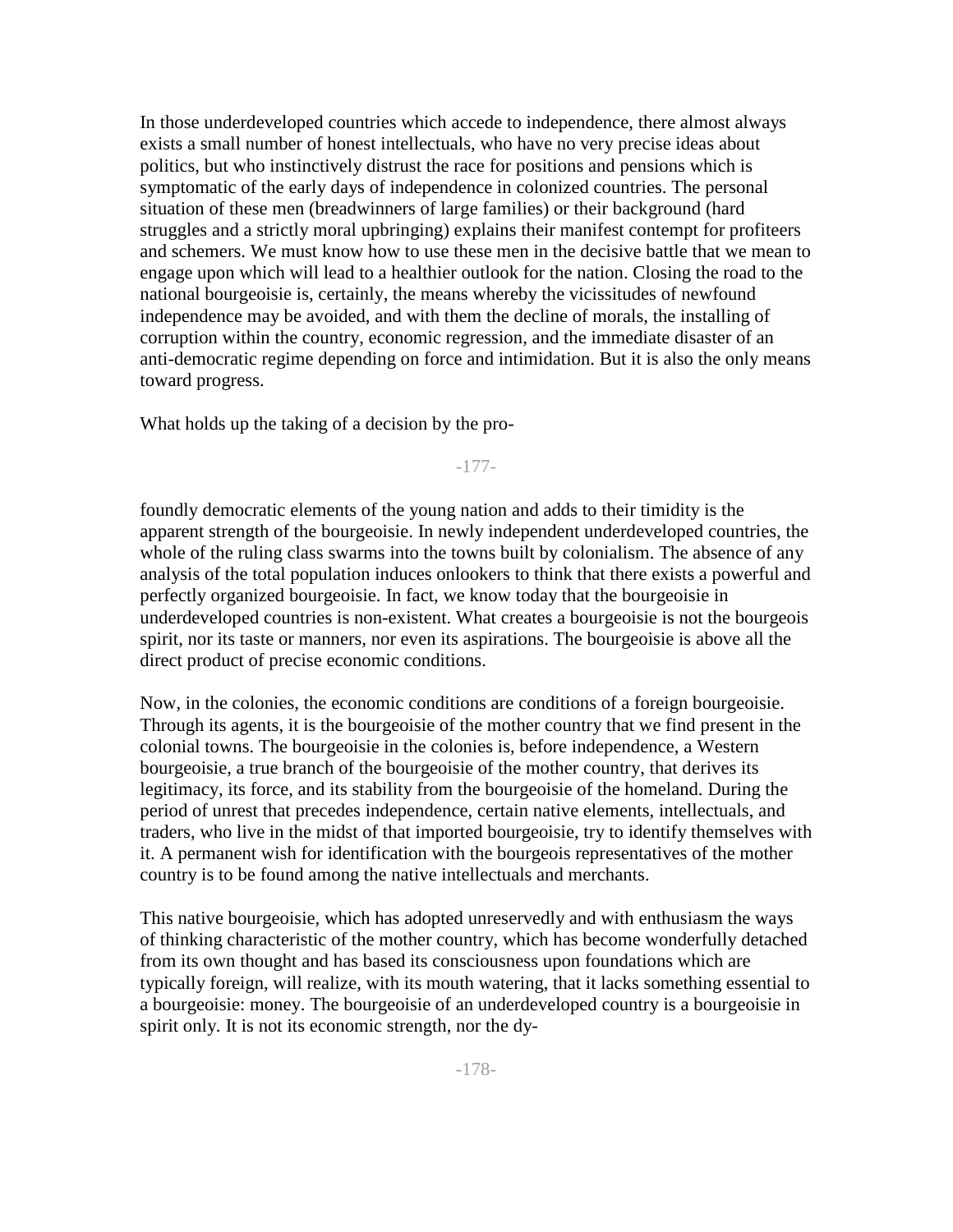namism of its leaders, nor the breadth of its ideas that ensures its peculiar quality as bourgeoisie. Consequently it remains at the beginning and for a long time afterward a bourgeoisie of the civil service. It is the positions that it holds in the new national administration which will give it strength and serenity. If the government gives it enough time and opportunity, this bourgeoisie will manage to put away enough money to stiffen its domination. But it will always reveal itself as incapable of giving birth to an authentic bourgeois society with all the economic and industrial consequences which this entails.

From the beginning the national bourgeoisie directs its efforts toward activities of the intermediary type. The basis of its strength is found in its aptitude for trade and small business enterprises, and in securing commissions. It is not its money that works, but its business acumen. It does not go in for investments and it cannot achieve that accumulation of capital necessary to the birth and blossoming of an authentic bourgeoisie. At that rate it would take centuries to set on foot an embryonic industrial revolution, and in any case it would find the way barred by the relentless opposition of the former mother country, which will have taken all precautions when setting up neocolonialist trade conventions.

If the government wants to bring the country out of its stagnation and set it well on the road toward development and progress, it must first and foremost nationalize the middleman's trading sector. The bourgeoisie, who wish to see both the triumph of the spirit of money-making and the enjoyment of consumer goods, and at the same time the triumph of their contemptuous attitude toward the mass of the people and the scandalous aspect of profitmaking (should not we rather call it robbery?), in fact invest largely in this sector. The intermediary market which formerly was dominated by the settlers will be invaded by

-179-

the young national bourgeoisie. In a colonial economy the intermediary sector is by far the most important. If you want to progress, you must decide in the first few hours to nationalize this sector. But it is clear that such a nationalization ought not to take on a rigidly state-controlled aspect. It is not a question of placing at the head of these services citizens who have had no political education. Every time such a procedure has been adopted it has been seen that the government has in fact contributed to the triumph of a dictatorship of civil servants who had been set in the mold of the former mother country, and who quickly showed themselves incapable of thinking in terms of the nation as a whole. These civil servants very soon began to sabotage the national economy and to throw its structure out of joint; under them, corruption, prevarication, the diversion of stocks, and the black market came to stay. Nationalizing the intermediary sector means organizing wholesale and retail cooperatives on a democratic basis; it also means decentralizing these cooperatives by getting the mass of the people interested in the ordering of public affairs. You will not be able to do all this unless you give the people some political education. Previously, it was realized that this key problem should be clarified once and for all. Today, it is true that the principle of the political education of the masses is generally subscribed to in underdeveloped countries. But it does not seem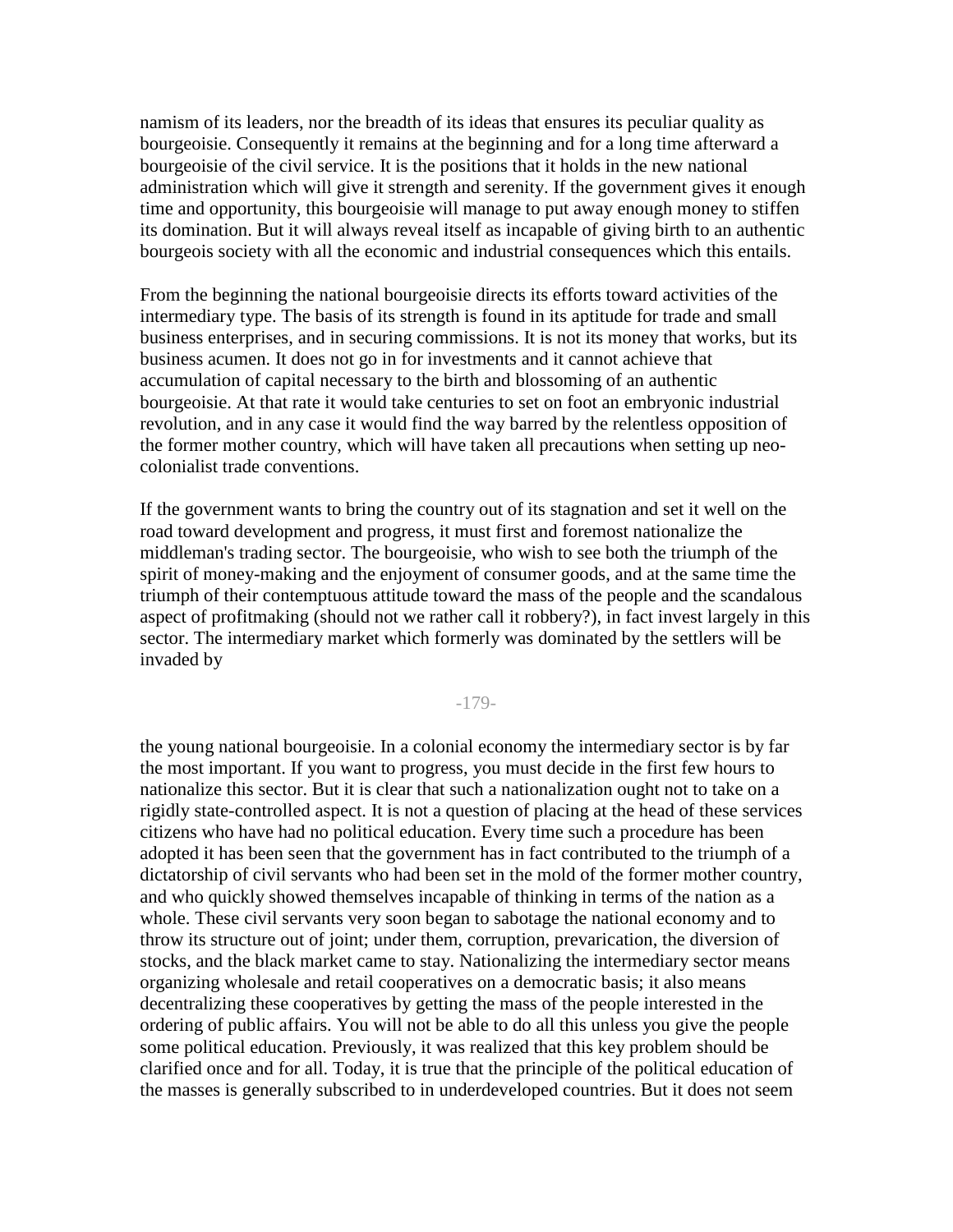that this primordial task is really taken to heart. When people stress the need to educate the people politically, they decide to point out at the same time that they want to be supported by the people in the action that they are taking. A government which declares that it wishes to educate the people politically thus expresses its desire to govern with the people and for the people. It ought not to speak a language destined to camouflage a bourgeois administration. In the capitalist countries, the bourgeois

-180-

governments have long since left this infantile stage of authority behind. To put it bluntly, they govern with the help of their laws, their economic strength, and their police. Now that their power is firmly established they no longer need to lose time in striking demagogic attitudes. They govern in their own interests, and they have the courage of their own strength. They have created legitimacy, and they are strong in their own right.

The bourgeois caste in newly independent countries has not yet the cynicism nor the unruffled calm which is founded on the strength of long-established bourgeoisies. From this springs the fact that it shows a certain anxiety to hide its real convictions, to sidetrack, and in short to set itself up as a popular force. But the inclusion of the masses in politics does not consist in mobilizing three or four times a year ten thousand or a hundred thousand men and women. These mass meetings and spectacular gatherings are akin to the old tactics that date from before independence, whereby you exhibited your forces in order to prove to yourself and to others that you had the people behind you. The political education of the masses proposes not to treat the masses as children but to make adults of them.

This brings us to consider the role of the political party in an underdeveloped country. We have seen in the preceding pages that very often simple souls, who moreover belong to the newly born bourgeoisie, never stop repeating that in an underdeveloped country the direction of affairs by a strong authority, in other words a dictatorship, is a necessity. With this in view the party is given the task of supervising the masses. The party plays understudy to the administration and the police, and controls the masses, not in order to make sure that they really participate in the business of governing the nation, but in order to remind them constantly that the government expects from

-181-

them obedience and discipline. That famous dictatorship, whose supporters believe that it is called for by the historical process and consider it an indispensable prelude to the dawn of independence, in fact symbolizes the decision of the bourgeois caste to govern the underdeveloped country first with the help of the people, but soon against them. The progressive transformation of the party into an information service is the indication that the government holds itself more and more on the defensive. The incoherent mass of the people is seen as a blind force that must be continually held in check either by mystification or by the fear inspired by the police force. The party acts as a barometer and as an information service. The militant is turned into an informer. He is entrusted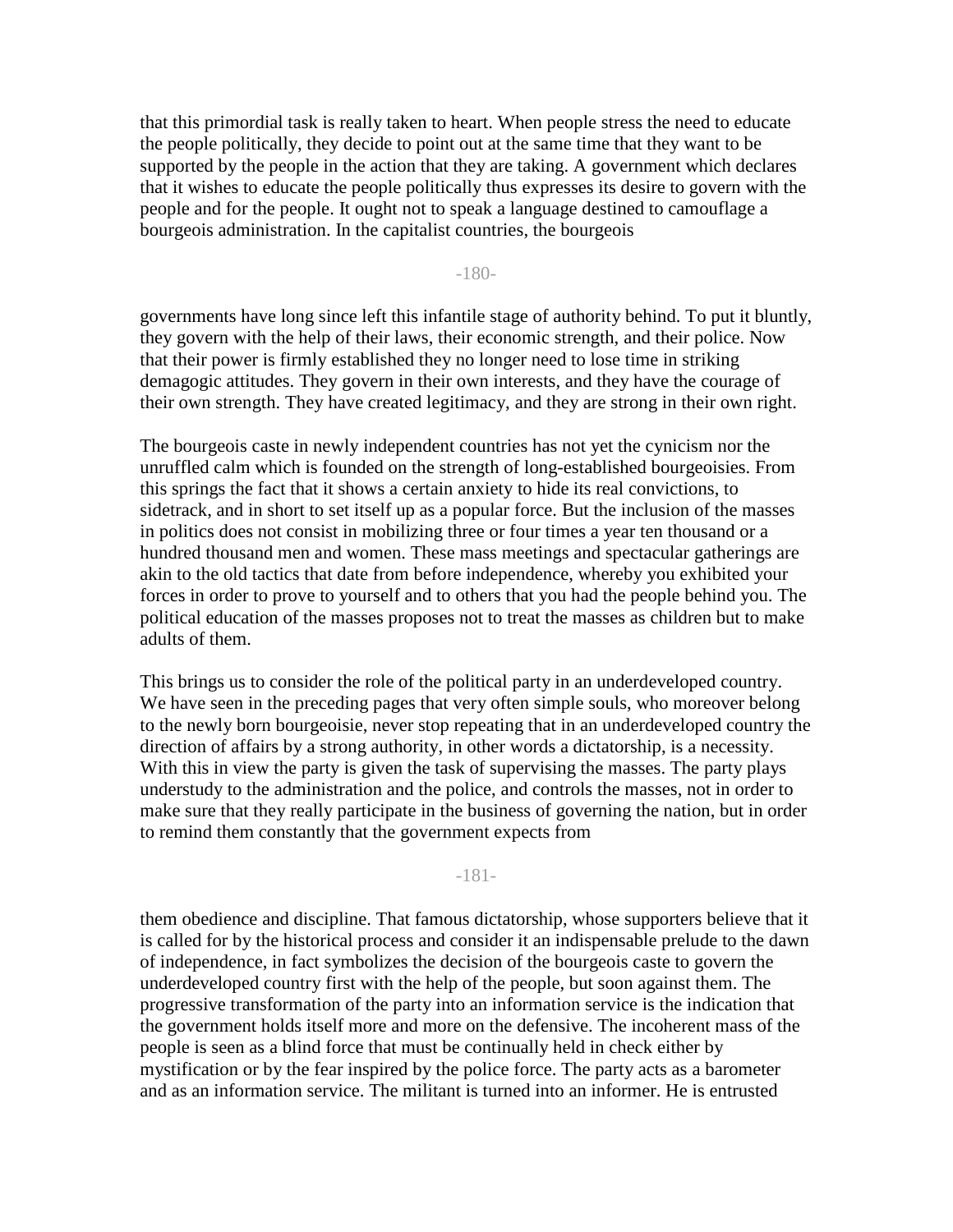with punitive expeditions against the villages. The embryo opposition parties are liquidated by beatings and stonings. The opposition candidates see their houses set on fire. The police increase their provocations. In these conditions, you may be sure, the party is unchallenged and 99.99% of the votes are cast for the government candidate. We should add that in Africa a certain number of governments actually behave in this way. All the opposition parties, which moreover are usually progressive and would therefore tend to work for the greater influence of the masses in the conduct of public matters, and who desire that the proud, money-making bourgeoisie should be brought to heel, have been by dint of baton charges and prisons condemned first to silence and then to a clandestine existence.

The political party in many parts of Africa which are today independent is puffed up in a most dangerous way. In the presence of a member of the party, the people are silent, behave like a flock of sheep, and publish panegyrics in praise of the government or the leader. But in the street when evening comes, away from the village, in the cafés or by the river, the bitter disappointment of the people,

#### -182-

their despair but also their unceasing anger makes itself heard. The party, instead of welcoming the expression of popular discontent, instead of taking for its fundamental purpose the free flow of ideas from the people up to the government, forms a screen, and forbids such ideas. The party leaders behave like common sergeant-majors, frequently reminding the people of the need for "silence in the ranks." This party which used to call itself the servant of the people, which used to claim that it worked for the full expression of the people's will, as soon as the colonial power puts the country into its control hastens to send the people back to their caves. As far as national unity is concerned the party will also make many mistakes, as for example when the so-called national party behaves as a party based on ethnic differences. It becomes, in fact, the tribe which makes itself into a party. This party which of its own will proclaims that it is a national party, and which claims to speak in the name of the totality of the people, secretly, sometimes even openly, organizes an authentic ethnic dictatorship. We no longer see the rise of a bourgeois dictatorship, but a tribal dictatorship. The ministers, the members of the cabinet, the ambassadors and local commissioners are chosen from the same ethnological group as the leader, sometimes directly from his own family. Such regimes of the family sort seem to go back to the old laws of inbreeding, and not anger but shame is felt when we are faced with such stupidity, such an imposture, such intellectual and spiritual poverty. These heads of the government are the true traitors in Africa, for they sell their country to the most terrifying of all its enemies: stupidity. This tribalizing of the central authority, it is certain, encourages regionalist ideas and separatism. All the decentralizing tendencies spring up again and triumph, and the nation falls to pieces, broken in bits. The leader, who once used to call for "African unity" and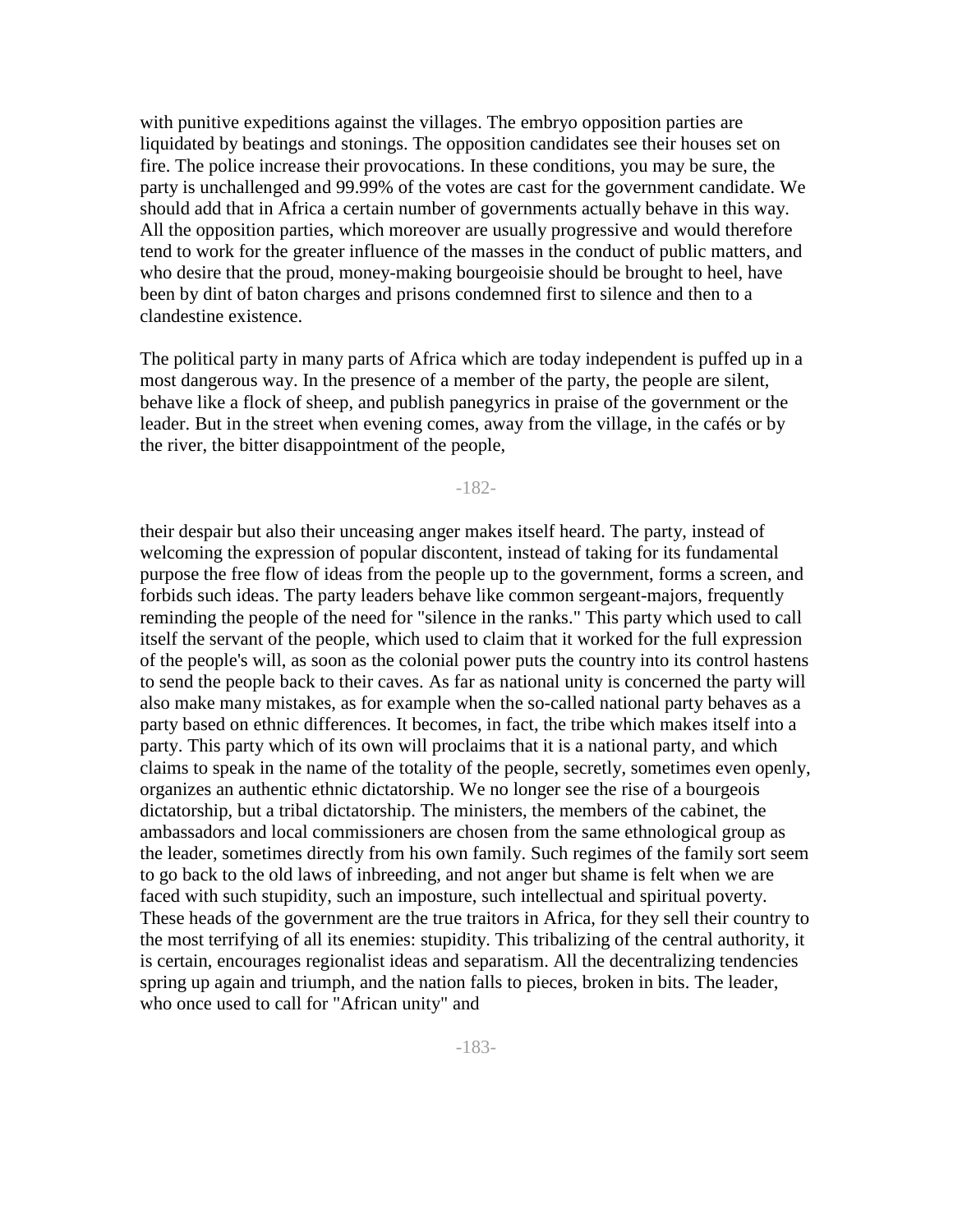who thought of his own little family, wakes up one day to find himself saddled with five tribes, who also want to have their own ambassadors and ministers; and irresponsible as ever, still unaware and still despicable, he denounces their "treason."

We have more than once drawn attention to the baleful influence frequently wielded by the leader. This is due to the fact that the party in certain districts is organized like a gang, with the toughest person in it as its head. The ascendency of such a leader and his power over others is often mentioned, and people have no hesitation in declaring, in a tone of slightly admiring complicity, that he strikes terror into his nearest collaborators. In order to avoid these many pitfalls an unceasing battle must be waged, a battle to prevent the party from ever becoming a willing tool in the hands of a leader. "Leader": the word comes from the English verb "to lead," but a frequent French translation is "to drive." The driver, the shepherd of the people, no longer exists today. The people are no longer a herd; they do not need to be driven. If the leader drives me on, I want him to realize that at the same time I show him the way; the nation ought not to be something bossed by a Grand Panjandrum. We may understand the panic caused in government circles each time one of these leaders falls ill; they are obsessed by the question of who is to succeed him. What will happen to the country if the leader disappears? The ruling classes who have abdicated in favor of the leader, irresponsible, oblivious of everything and essentially preoccupied with the pleasures of their everyday life, their cocktail parties, their journeys paid for by government money, the profits they can make out of various schemes--from time to time these people discover the spiritual wasteland at the heart of the nation.

A country that really wishes to answer the questions that history puts to it, that wants to develop not only its

-184-

towns but also the brains of its inhabitants, such a country must possess a trustworthy political party. The party is not a tool in the hands of the government. Quite on the contrary, the party is a tool in the hands of the people; it is they who decide on the policy that the government carties out. The party is not, and ought never to be, the only political bureau where all the members of the government and the chief dignitaries of the regime may meet freely together. Only too frequently the political bureau, unfortunately, consists of all the party and its members who reside permanently in the capital. In an underdeveloped country, the leading members of the party ought to avoid the capital as if it had the plague. They ought, with some few exceptions, to live in the country districts. The centralization of all activity in the city ought to be avoided. No excuse of administrative discipline should be taken as legitimizing that excrescence of a capital which is already overpopulated and overdeveloped with regard to ninetenths of the country. The party should be decentralized in the extreme. It is the only way to bring life to regions which are dead, those regions which are not yet awakened to life.

In practice, there will be at least one member of the political bureau in each area and he will deliberately not be appointed as head of that area. He will have no administrative powers. The regional member of the political bureau is not expected to hold the highest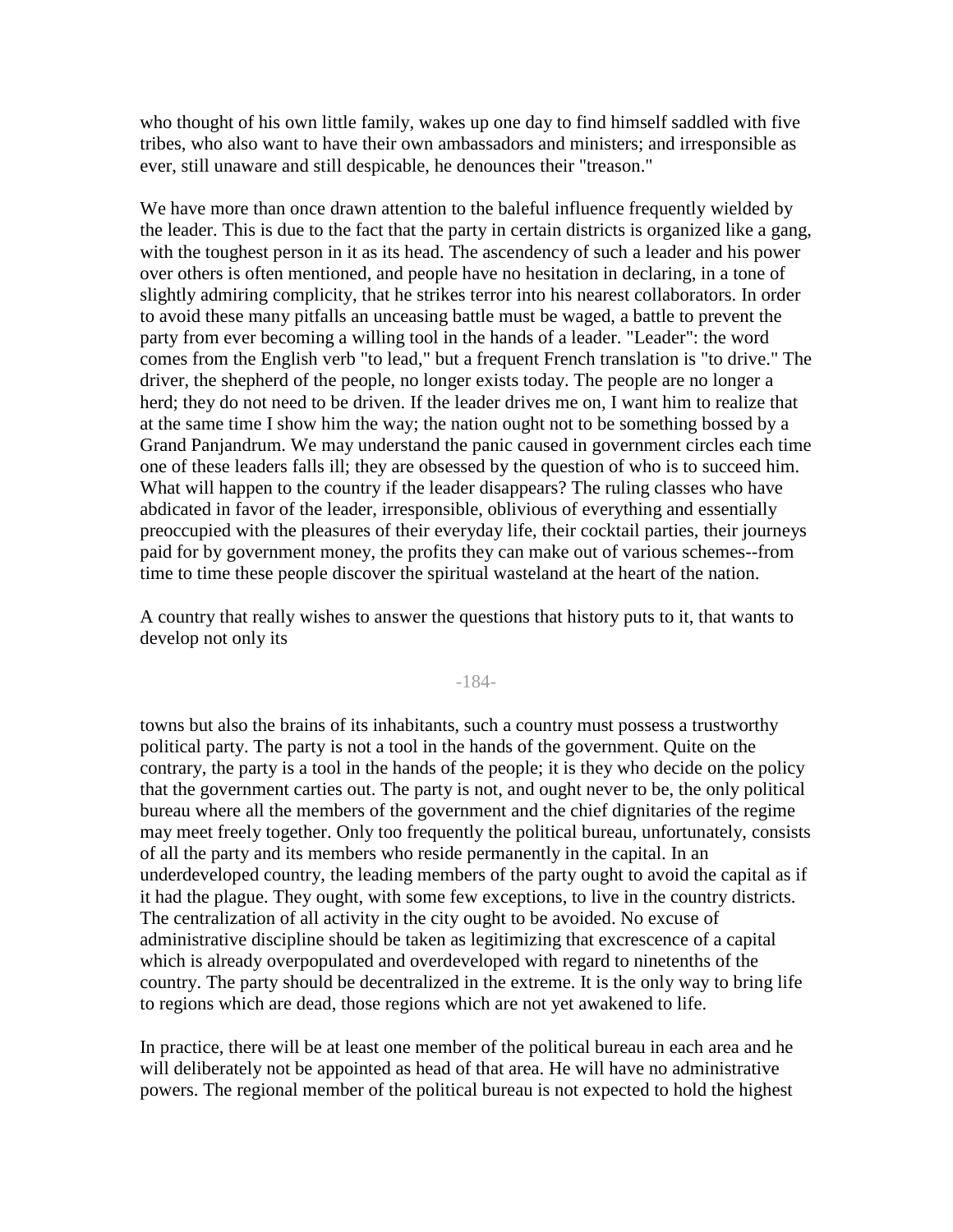rank in the regional administrative organization. He ought not automatically to belong to the regional administrative body. For the people, the party is not an authority, but an organism through which they as the people exercise their authority and express their will. The less there is of confusion and duality of powers, the more the party will play its part of guide and the more surely it will constitute for the people a decisive guarantee. If the party is mingled

-185-

with the government, the fact of being a party militant means that you take the short cut to gain private ends, to hold a post in the government, step up the ladder, get promotion and make a career for yourself.

In an underdeveloped country, the setting up of dynamic district officials stops the process whereby the towns become top-heavy and the incoherent rush toward the cities of the mass of country people. The setting up early in the days of independence of regional organizations and officials who have full authority to do everything in their power to awaken such a region, to bring life to it, and to hasten the growth of consciousness in it is a necessity from which there is no escape for a country that wishes to progress. Otherwise, the government big-wigs and the party officials group themselves around the leader. The government services swell to huge proportions, not because they are developing and specializing, but because new-found cousins and fresh militants are looking for jobs and hope to edge themselves into the government machine. And the dream of every citizen is to get up to the capital, and to have his share of the cake. The local districts are deserted; the mass of the country people with no one to lead them, uneducated and unsupported, turn their backs on their poorly labored fields and flock toward the outer ring of suburbs, thus swelling out of all proportion the ranks of the *lumpenproletariat*.

The moment for a fresh national crisis is not far off. To avoid it, we think that a quite different policy should be followed: that the interior, the back country, ought to be the most privileged part of the country. Moreover, in the last resort, there is nothing inconvenient in the government choosing its seat elsewhere than in the capital. The capital must be deconsecrated; the outcast masses must be shown that we have decided to work for them. It is with this idea in mind that the government of Brazil tried to

-186-

found Brazilia. The dead city of Rio de Janeiro was an insult to the Brazilian people. But, unfortunately, Brazilia is just another new capital, as monstrous as the first. The only advantage of this achievement is that, today, there exists a road through the bush to it.

No, there is no serious reason which can be opposed to the choice of another capital, or to the moving of the government as a whole toward one of the most underpopulated regions. The capital of underdeveloped countries is a commercial notion inherited from the colonial period. But we who are citizens of the underdeveloped countries, we ought to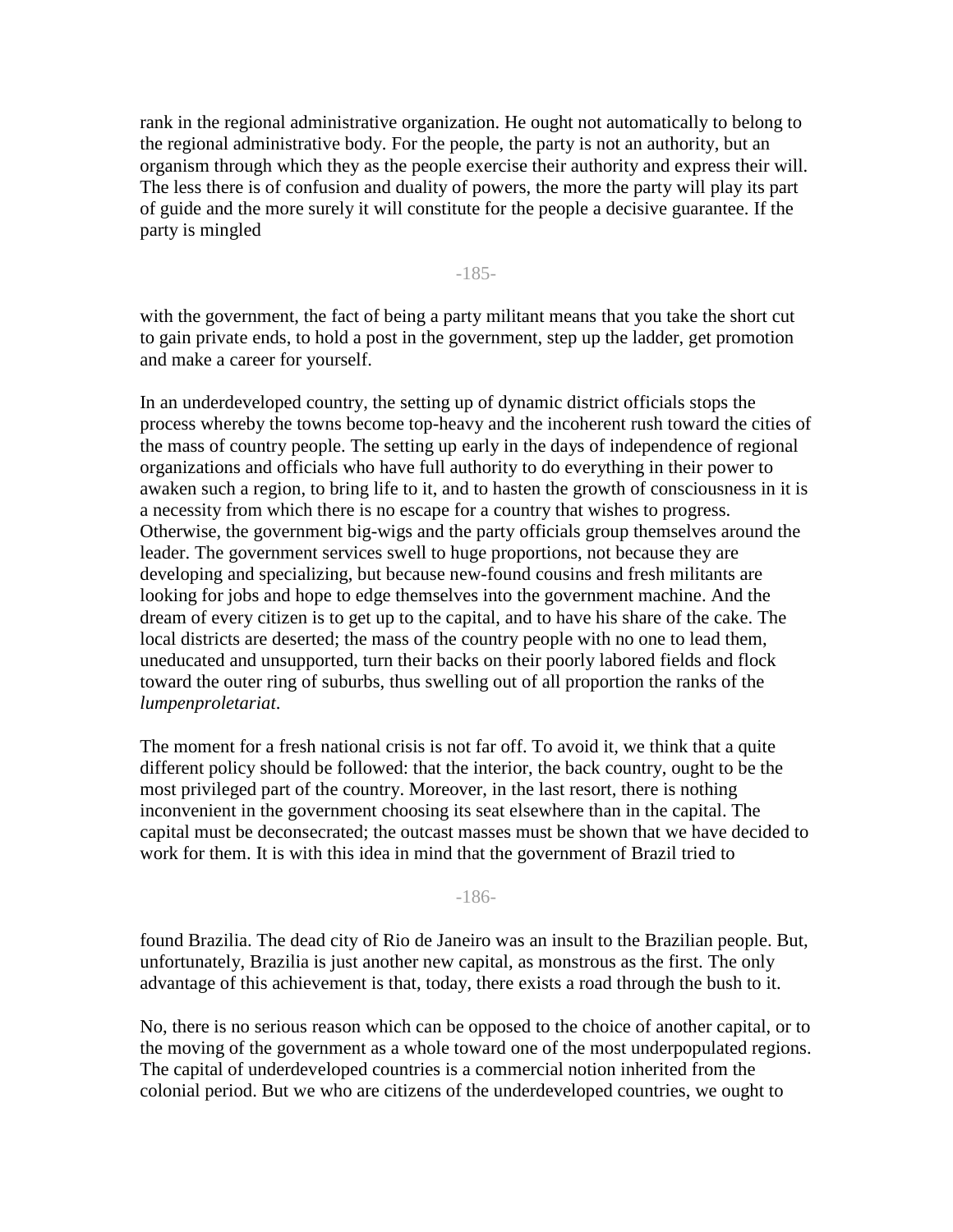seek every occasion for contacts with the rural masses. We must create a national policy, in other words a policy for the masses. We ought never to lose contact with the people which has battled for its independence and for the concrete betterment of its existence.

The native civil servants and technicians ought not to bury themselves in diagrams and statistics, but rather in the hearts of the people. They ought not to bristle up every time there is question of a move to be made to the "interior." We should no longer see the young women of the country threaten their husbands with divorce if they do not manage to avoid being appointed to a rural post. For these reasons, the political bureau of the party ought to treat these forgotten districts in a very privileged manner; and the life of the capital, an altogether artificial life which is stuck onto the real, national life like a foreign body, ought to take up the least space possible in the life of the nation, which is sacred and fundamental. In an underdeveloped country, the party ought to be organized in such fashion that it is not simply content with having contacts with the masses. The party should be the direct expression of the masses. The party is not an administration responsible for transmitting government orders; it is

#### -187-

the energetic spokesman and the incorruptible defender of the masses. In order to arrive at this conception of the party, we must above all rid ourselves of the very Western, very bourgeois and therefore contemptuous attitude that the masses are incapable of governing themselves. In fact, experience proves that the masses understand perfectly the most complicated problems. One of the greatest services that the Algerian revolution will have rendered to the intellectuals of Algeria will be to have placed them in contact with the people, to have allowed them to see the extreme, ineffable poverty of the people, at the same time allowing them to watch the awakening of the people's intelligence and the onward progress of their consciousness. The Algerian people, that mass of starving illiterates, those men and women plunged for centuries in the most appalling obscurity have held out against tanks and airplanes, against napalm and "psychological services," but above all against corruption and brainwashing, against traitors and against the "national" armies of General Bellounis. This people has held out in spite of hesitant or feeble individuals, and in spite of would-be dictators. This people has held out because for seven years its struggle has opened up for it vistas that it never dreamed existed. Today, arms factories are working in the midst of the mountains several yards underground; today, the people's tribunals are functioning at every level, and local planning commissions are organizing the division of large-scale holdings, and working out the Algeria of tomorrow. An isolated individual may obstinately refuse to understand a problem, but the group or the village understands with disconcerting rapidity. It is true that if care is taken to use only a language that is understood by graduates in law and economics, you can easily prove that the masses have to be managed from above. But if you speak the language of everyday, if you are not obsessed by the perverse desire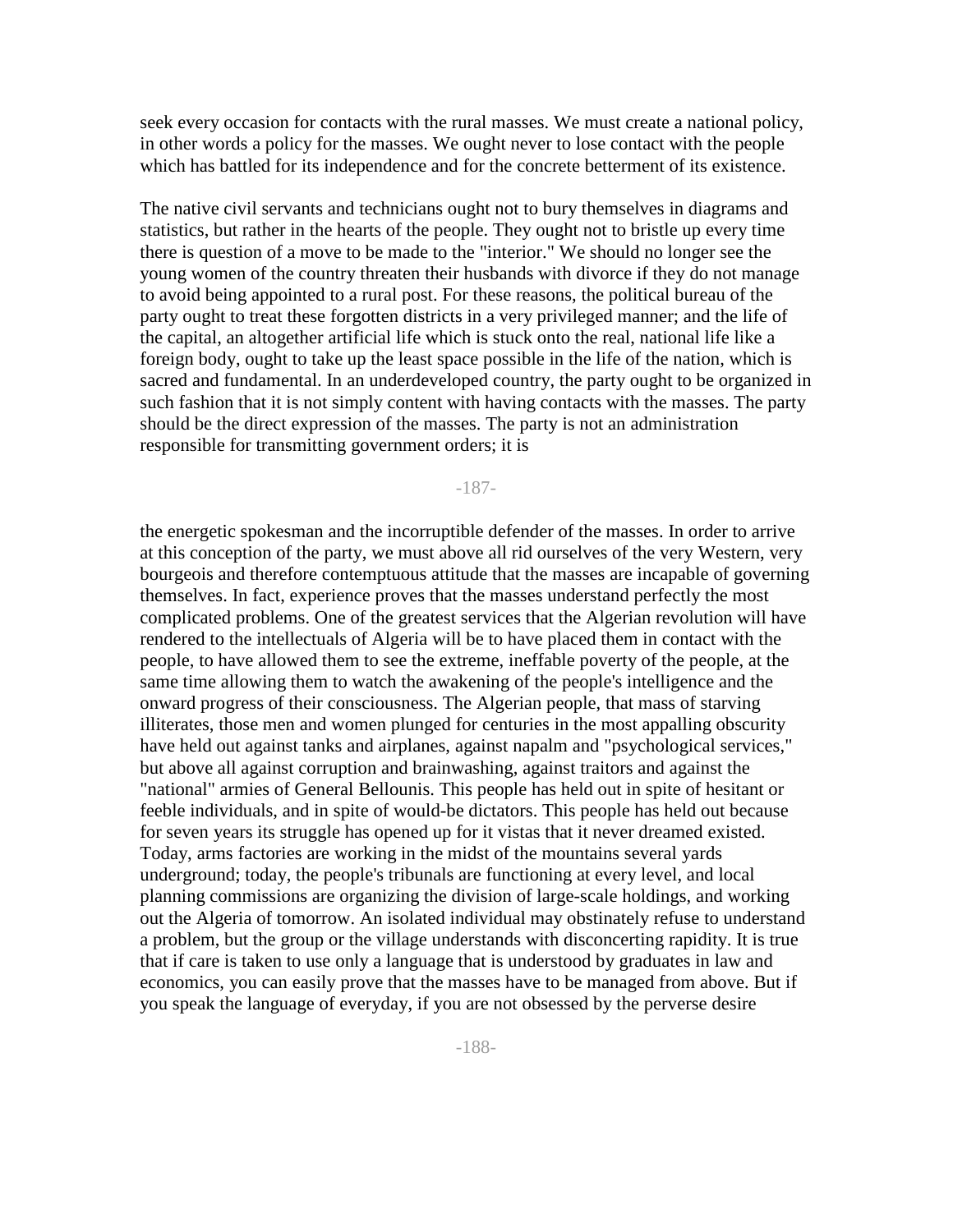to spread confusion and to rid yourself of the people, then you will realize that the masses are quick to seize every shade of meaning and to learn all the tricks of the trade. If recourse is had to technical language, this signifies that it has been decided to consider the masses as uninitiated. Such a language is hard put to it to hide the lecturers' wish to cheat the people and to leave them out of things. The business of obscuring language is a mask behind which stands out the much greater business of plunder. The people's property and the people's sovereignty are to be stripped from them at one and the same time. Everything can be explained to the people, on the single condition that you really want them to understand. And if you think that you don't need them, and that on the contrary they may hinder the smooth running of the many limited liability companies whose aim it is to make the people even poorer, then the problem is quite clear.

For if you think that you can manage a country without letting the people interfere, if you think that the people upset the game by their mere presence, whether they slow it down or whether by their natural ignorance they sabotage it, then you must have no hesitation: you must keep the people out. Now, it so happens that when the people are invited to partake in the management of the country, they do not slow the movement down but on the contrary they speed it up. We Algerians have had the occasion and the good fortune during the course of this war to handle a fair number of questions. In certain country districts, the politico-military leaders of the revolution found themselves in fact confronted with situations which called for radical solutions. We shall look at some of these situations.

During the years 1956-57, French colonialism had marked off certain zones as forbidden, and within these zones people's movements were strictly controlled. Thus

-189-

the peasants could no longer go freely to the towns and buy provisions. During this period, the grocers made huge profits. The prices of tea, coffee, sugar, tobacco, and salt soared. The black market flourished blatantly. The peasants who could not pay in money mortgaged their crops, in other words their land, or else lopped off field after field of their fathers' farms and during the second phase worked them for the grocer. As soon as the political commissioners realized the danger of the situation they reacted immediately. Thus a rational system of provisioning was instituted: the grocer who went to the town was obliged to buy from nationalist wholesalers who handed him an invoice which clearly showed the prices of the goods. When the retailer got back to the village, before doing anything else he had to go to the political commissioner who checked the invoice, decided on the margin of profit and fixed the price at which the various goods should be sold. However, the retailer soon discovered a new trick, and after three or four days declared that his stocks had run out. In fact, he went on with his business of selling on the black market on the sly. The reaction of the politicomilitary authorities was thoroughgoing. Heavy penalizations were decided on, and the fines collected were put into the village funds and used for social purposes or to pay for public works in the general interest. Sometimes it was decided to shut down the shop for a while. Then if there was a repetition of black marketeering, the business was at once confiscated and a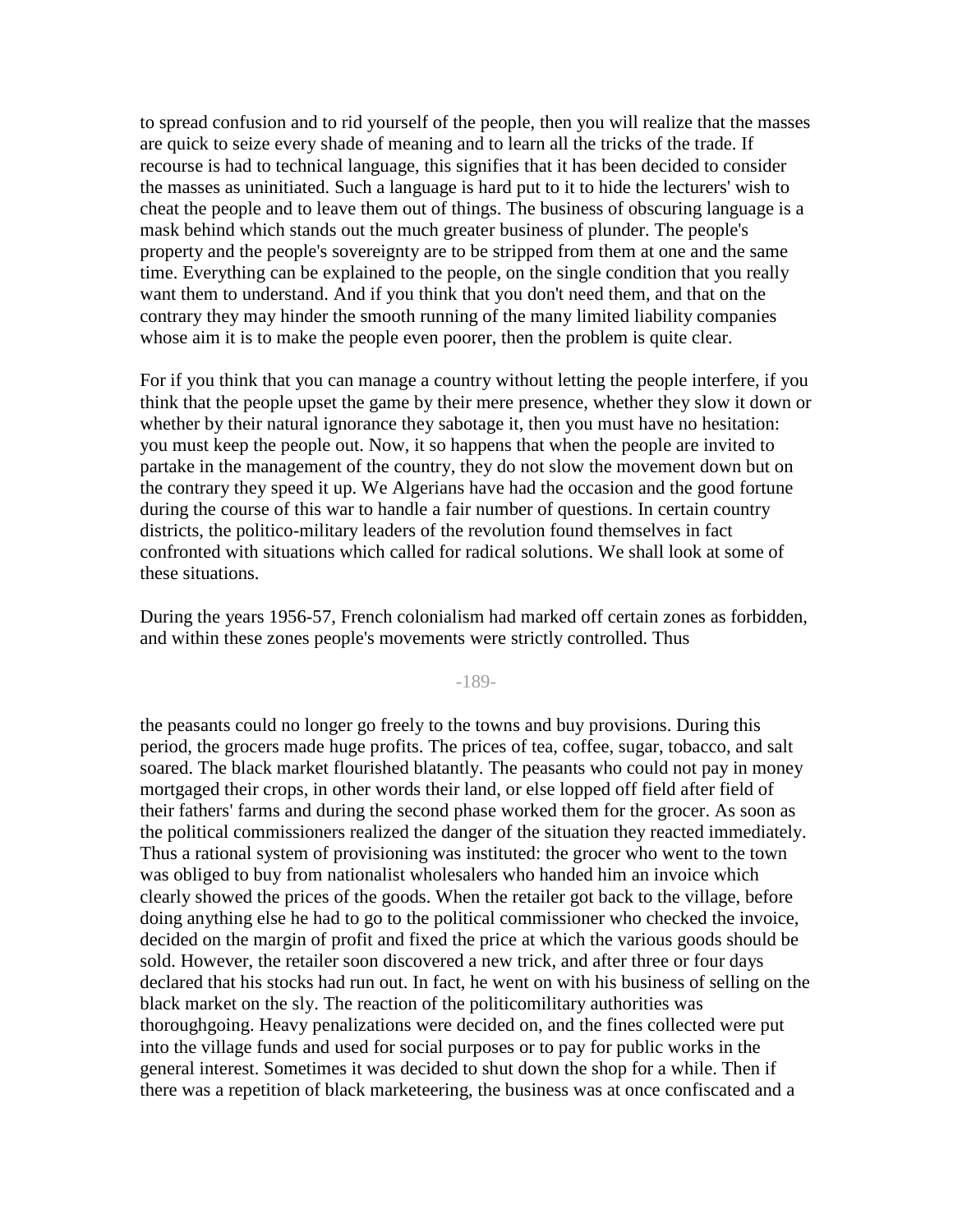managing committee elected to carry it on, which paid a monthly allowance to the former owner.

Taking these experiences as a starting point, the functioning of the main laws of economics was explained to the people, with concrete examples. The accumulation of capital ceased to be a theory and became a very real and immediate mode of behavior. The people understood how

-190-

that once a man was in trade, he could become rich and increase his turnover. Then and then only did the peasants tell the tale of how the grocer gave them loans at exorbitant interest, and others recalled how he evicted them from their land and how from owners they became laborers. The more the people understand, the more watchful they become, and the more they come to realize that finally everything depends on them and their salvation lies in their own cohesion, in the true understanding of their interests, and in knowing who their enemies are. The people come to understand that wealth is not the fruit of labor but the result of organized, protected robbery. Rich people are no longer respectable people; they are nothing more than flesh-eating animals, jackals, and vultures which wallow in the people's blood. With another end in view the political commissioners have had to decide that nobody will work for anyone else any longer. The land belongs to those that till it. This is a principle which has through explanation become a fundamental law of the Algerian revolution. The peasants who used to employ agricultural laborers have been obliged to give a share of the land to their former employees.

So it may been seen that production per acre trebled, in spite of the many raids by the French, in spite of bombardments from the air, and the difficulty of getting manures. The *fellahs* who at harvest time were able to judge and weigh the crops thus obtained wanted to know whence came such a phenomenon; and they were quick to understand that the idea of work is not as simple as all that, that slavery is opposed to work, and that work presupposes liberty, responsibility, and consciousness.

In those districts where we have been able to carry out successfully these interesting experiments, where we have watched man being created by revolutionary beginnings, the peasants have very clearly caught hold of the idea that

-191-

the more intelligence you bring to your work, the more pleasure you will have in it. We have been able to make the masses understand that work is not simply the output of energy, nor the functioning of certain muscles, but that people work more by using their brains and their hearts than with only their muscles and their sweat. In the same way in these liberated districts which are at the same time excluded from the old trade routes we have had to modify production, which formerly looked only toward the towns and toward export. We have organized production to meet consumers' needs for the people and for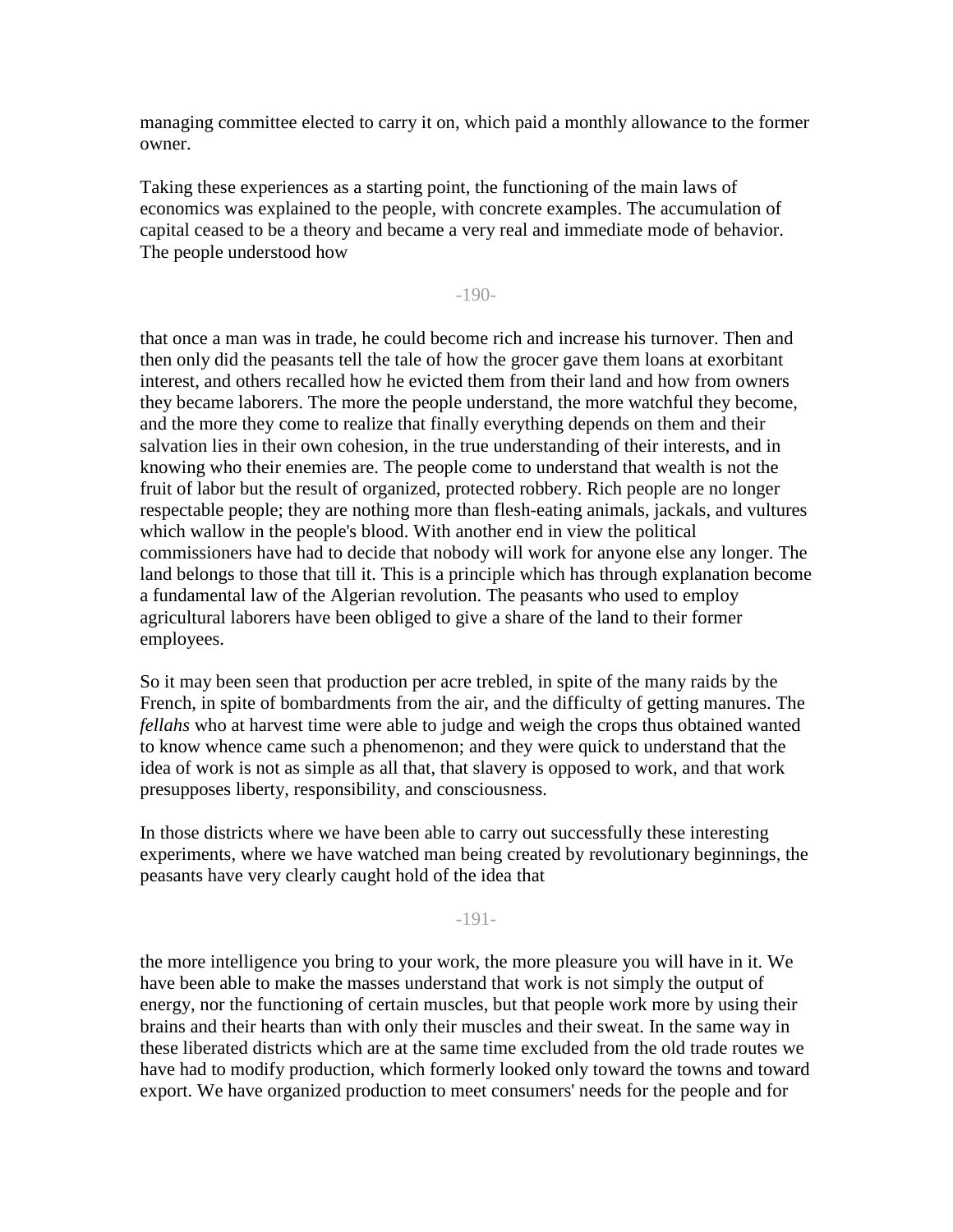the units of the national army of liberation. We have quadrupled the production of lentils and organized the manufacture of charcoal. Green vegetables and charcoal have been sent through the mountains from the north to the south, whereas the southern districts send meat to the north. This coordination was decided upon by the FLN and it was they who set up the system of communications. We did not have any technicians or planners coming from big Western universities; but in these liberated regions, the daily ration went up to the hitherto unheard-of figure of 3,200 calories. The people were not content with coming triumphant out of this test. They started asking themselves theoretical questions: for example, why did certain districts never see an orange before the war of liberation, while thousands of tons are exported every year abroad? Why were grapes unknown to a great many Algerians whereas the European peoples enjoyed them by the million? Today, the people have a very clear notion of what belongs to them. The Algerian people today know that they are the sole owners of the soil and mineral wealth of their country. And if some individuals do not understand the unrelenting refusal of the FLN to tolerate any encroachment on this right of ownership, and its fierce refusal to allow any compromise on principles, they must

-192-

one and all remember that the Algerian people is today an adult people, responsible and fully conscious of its responsibilities. In short, the Algerians are men of property.

If we have taken the example of Algeria to illustrate our subject, it is not at all with the intention of glorifying our own people, but simply to show the important part played by the war in leading them toward consciousness of themselves. It is clear that other peoples have come to the same conclusion in different ways. We know for sure today that in Algeria the test of force was inevitable; but other countries through political action and through the work of clarification undertaken by a party have led their people to the same results. In Algeria, we have realized that the masses are equal to the problems which confront them. In an underdeveloped country, experience proves that the important thing is not that three hundred people form a plan and decide upon carrying it out, but that the whole people plan and decide even if it takes them twice or three times as long. The fact is that the time taken up by explaining, the time "lost" in treating the worker as a human being, will be caught up in the execution of the plan. People must know where they are going, and why. The politician should not ignore the fact that the future remains a closed book so long as the consciousness of the people remains imperfect, elementary, and cloudy. We African politicians must have very clear ideas on the situation of our people. But this clarity of ideas must be profoundly dialectical. The awakening of the whole people will not come about all at once; the people's work in the building of the nation will not immediately take on its full dimensions: first because the means of communication and transmission are only beginning to be developed; secondly because the yardstick of time must no longer be that of the moment or up till the next harvest, but must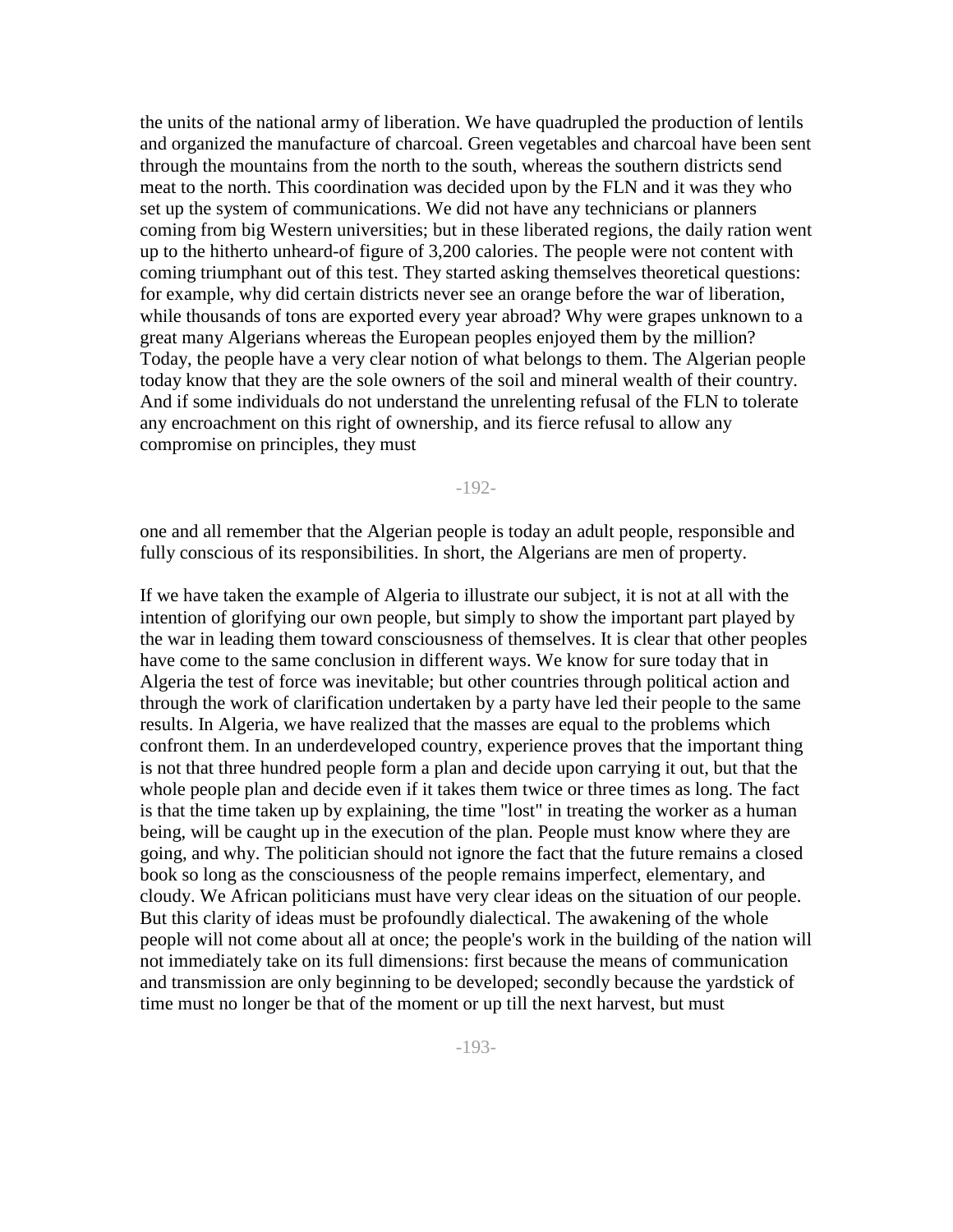become that of the rest of the world, and lastly because the spirit of discouragement which has been deeply rooted in people's minds by colonial domination is still very near the surface. But we must not overlook the fact that victory over those weaknesses which are the heritage of the material and spiritual domination of the country by another is a necessity from which no government will be able to escape. Let us take the example of work under the colonial regime. The settler never stopped complaining that the native is slow. Today, in certain countries which have become independent, we hear the ruling classes taking up the same cry. The fact is that the settler wanted the native to be enthusiastic. By a sort of process of mystification which constitutes the most sublime type of separation from reality, he wanted to persuade the slave that the land that he worked belonged to him, that the mines where he lost his health were owned by him. The settler was singularly forgetful of the fact that he was growing rich through the death throes of the slave. In fact what the settler was saying to the native was "Kill yourself that I may become rich." Today, we must behave in a different fashion. We ought not to say to the people: "Kill yourselves that the country may become rich." If we want to increase the national revenue, and decrease the importing of certain products which are useless, or even harmful, if we want to increase agricultural production and overcome illiteracy, we must explain what we are about. The people must understand what is at stake. Public business ought to be the business of the public. So the necessity of creating a large number of well-informed nuclei at the bottom crops up again. Too often, in fact, we are content to establish national organizations at the top and always in the capital: the Women's Union, the Young People's Federation, Trade Unions, etc. But if one takes the trouble to investigate what is behind the office in the capital, if you go into

-194-

the inner room where the reports ought to be, you will be shocked by the emptiness, the blank spaces, and the bluff. There must be a basis; there must be cells that supply content and life. The masses should be able to meet together, discuss, propose, and receive directions. The citizens should be able to speak, to express themselves, and to put forward new ideas. The branch meeting and the committee meeting are liturgical acts. They are privileged occasions given to a human being to listen and to speak. At each meeting, the brain increases its means of participation and the eye discovers a landscape more and more in keeping with human dignity.

The large proportion of young people in the underdeveloped countries raises specific problems for the government, which must be tackled with lucidity. The young people of the towns, idle and often illiterate, are a prey to all sorts of disintegrating influences. It is to the youth of an underdeveloped country that the industrialized countries most often offer their pastimes. Normally, there is a certain homogeneity between the mental and material level of the members of any given society and the pleasures which that society creates for itself. But in underdeveloped countries, young people have at their disposition leisure occupations designed for the youth of capitalist countries: detective novels, penny-in-the-slot machines, sexy photographs, pornographic literature, films banned to those under sixteen, and above all alcohol. In the West, the family circle, the effects of education, and the relatively high standard of living of the working classes provide a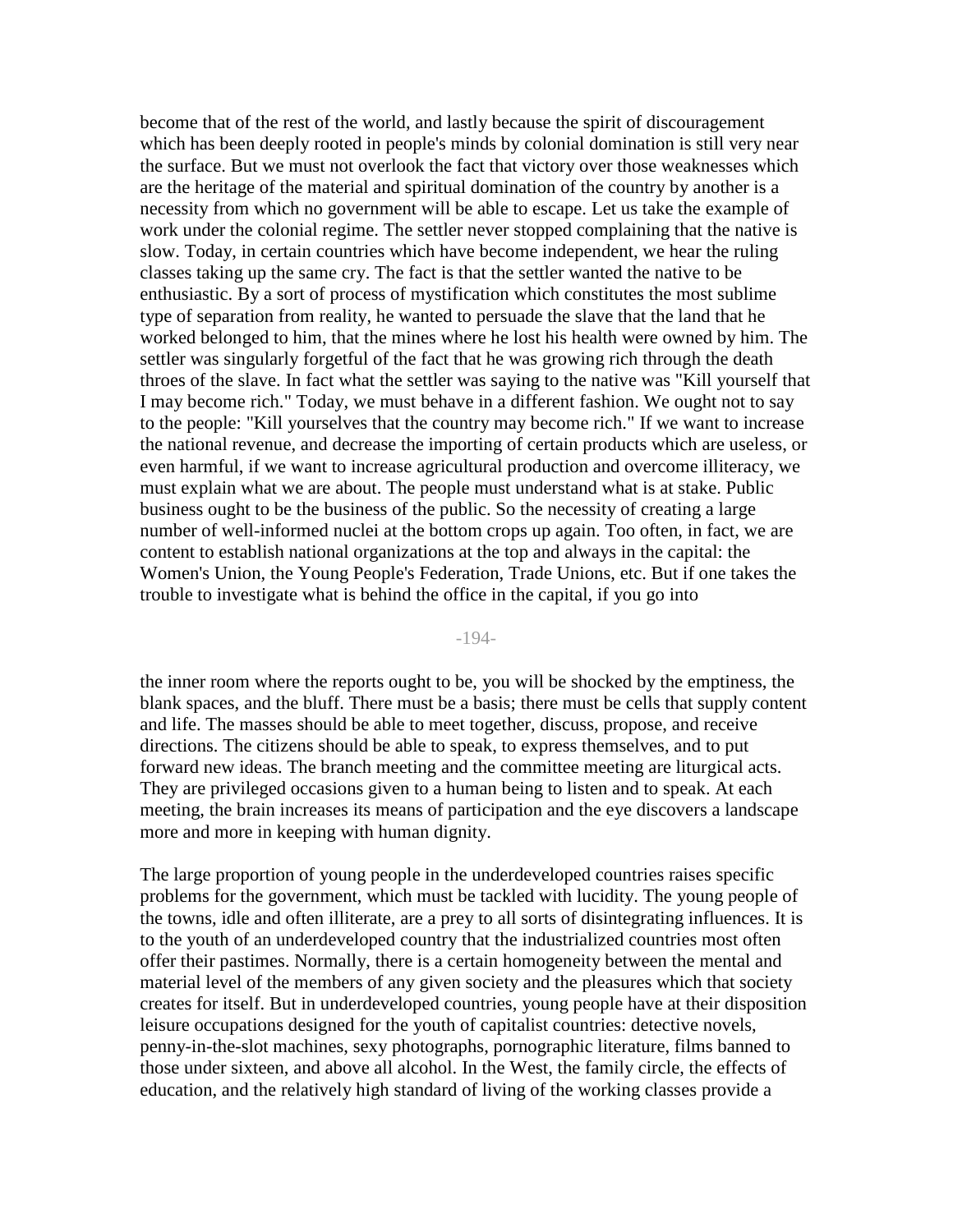more or less efficient protection against the harmful action of these pastimes. But in an African country, where mental development is uneven, where the violent collision of two worlds has considerably shaken old traditions and thrown the universe of the perceptions out of focus, the impressionability and sensibility of the young African are at the

#### -195-

mercy of the various assaults made upon them by the very nature of Western culture. His family very often proves itself incapable of showing stability and homogeneity when faced with such attacks.

In this domain, the government's duty is to act as a filter and a stabilizer. But the youth commissioners in underdeveloped countries often make the mistake of imagining their role to be that of youth commissioners in fully developed countries. They speak of strengthening the soul, of developing the body, and of facilitating the growth of sportsmanlike qualities. It is our opinion that they should beware of these conceptions. The young people of an underdeveloped country are above all idle: occupations must be found for them. For this reason the youth commissioners ought for practical purposes to be attached to the Ministry of Labor. The Ministry of Labor, which is a prime necessity in an underdeveloped country, functions in collaboration with the Ministry of Planning, which is another necessary institution in underdeveloped countries. The youth of Africa ought not to be sent to sports stadiums but into the fields and into the schools. The stadium ought not to be a show place erected in the towns, but a bit of open ground in the midst of the fields that the young people must reclaim, cultivate, and give to the nation. The capitalist conception of sport is fundamentally different from that which should exist in an underdeveloped country. The African politician should not be preoccupied with turning out sportsmen, but with turning out fully conscious men, who play games as well. If games are not integrated into the national life, that is to say in the building of the nation, and if you turn out national sportsmen and not fully conscious men, you will very quickly see sport rotted by professionalism and commercialism. Sport should not be a pastime or a distraction for the bourgeoisie of the towns. The greatest task before us is

-196-

to understand at each moment what is happening in our country. We ought not to cultivate the exceptional or to seek for a hero, who is another form of leader. We ought to uplift the people; we must develop their brains, fill them with ideas, change them and make them into human beings.

We once more come up against that obsession of ours --which we would like to see shared by all African politicians--about the need for effort to be well informed, for work which is enlightened and freed from its historic inteltellectual darkness. To hold a responsible position in an underdeveloped country is to know that in the end everything depends on the education of the masses, on the raising of the level of thought, and on what we are too quick to call "political teaching."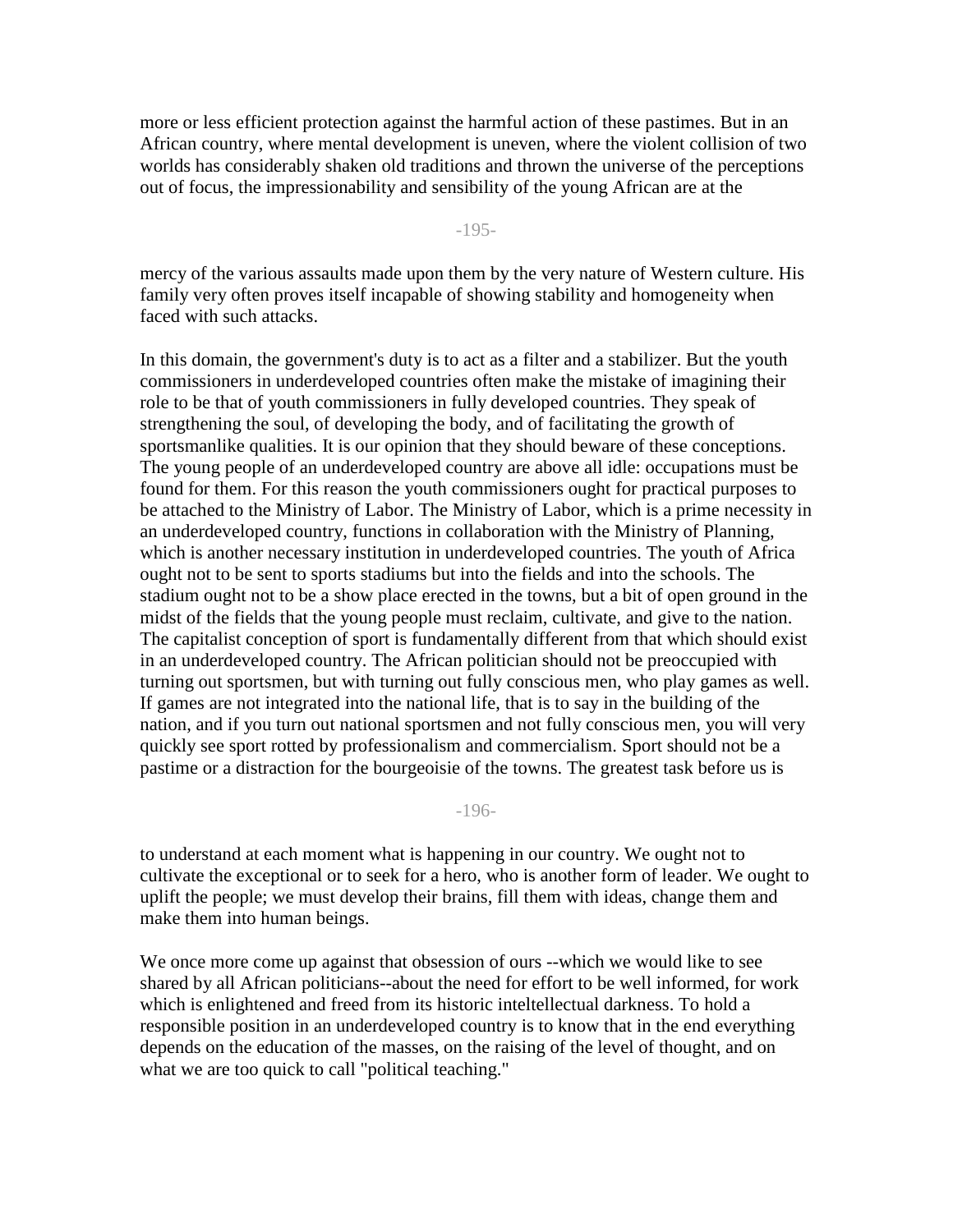In fact, we often believe with criminal superficiality that to educate the masses politically is to deliver a long political harangue from time to time. We think that it is enough that the leader or one of his lieutenants should speak in a pompous tone about the principal events of the day for them to have fulfilled this bounden duty to educate the masses politically. Now, political education means opening their minds, awakening them, and allowing the birth of their intelligence; as Césaire said, it is "to invent souls." To educate the masses politically does not mean, cannot mean, making a political speech. What it means is to try, relentlessly and passionately, to teach the masses that everything depends on them; that if we stagnate it is their responsibility, and that if we go forward it is due to them too, that there is no such thing as a demiurge, that there is no famous man who will take the responsibility for everything, but that the demiurge is the people themselves and the magic hands are finally only the hands of the people. In order to put all this into practice, in order really to incarnate the people, we repeat that there must be

#### -197-

decentralization in the extreme. The movement from the top to the bottom and from the bottom to the top should be a fixed principle, not through concern for formalism but because simply to respect this principle is the guarantee of salvation. It is from the base that forces mount up which supply the summit with its dynamic, and make it possible dialectically for it to leap ahead. Once again we Algerians have been quick to understand these facts, for no member of the government at the head of any recognized state has had the chance of availing himself of such a mission of salvation. For it is the rank-and-file who are fighting in Algeria, and the rank-and-file know well that without their daily struggle, hard and heroic as it is, the summit would collapse; and in the same way those at the bottom know that without a head and without leadership the base would split apart in incoherence and anarchy. The summit only draws its worth and its strength from the existence of the people at war. Literally, it is the people who freely create a summit for themselves, and not the summit that tolerates the people.

The masses should know that the government and the party are at their service. A deserving people, in other words a people conscious of its dignity, is a people that never forgets these facts. During the colonial occupation the people were told that they must give their lives so that dignity might triumph. But the African peoples quickly came to understand that it was not only the occupying power that threatened their dignity. The African peoples were quick to realize that dignity and sovereignty were exact equivalents, and in fact, a free people living in dignity is a sovereign people. It is no use demonstrating that the African peoples are childish or weak. A government or a party gets the people it deserves and sooner or later a people gets the government it deserves.

Practical experience in certain regions confirms this

-198-

point of view. It sometimes happens at meetings that militants use sweeping, dogmatic formulas. The preference for this short cut, in which spontaneity and oversimple sinking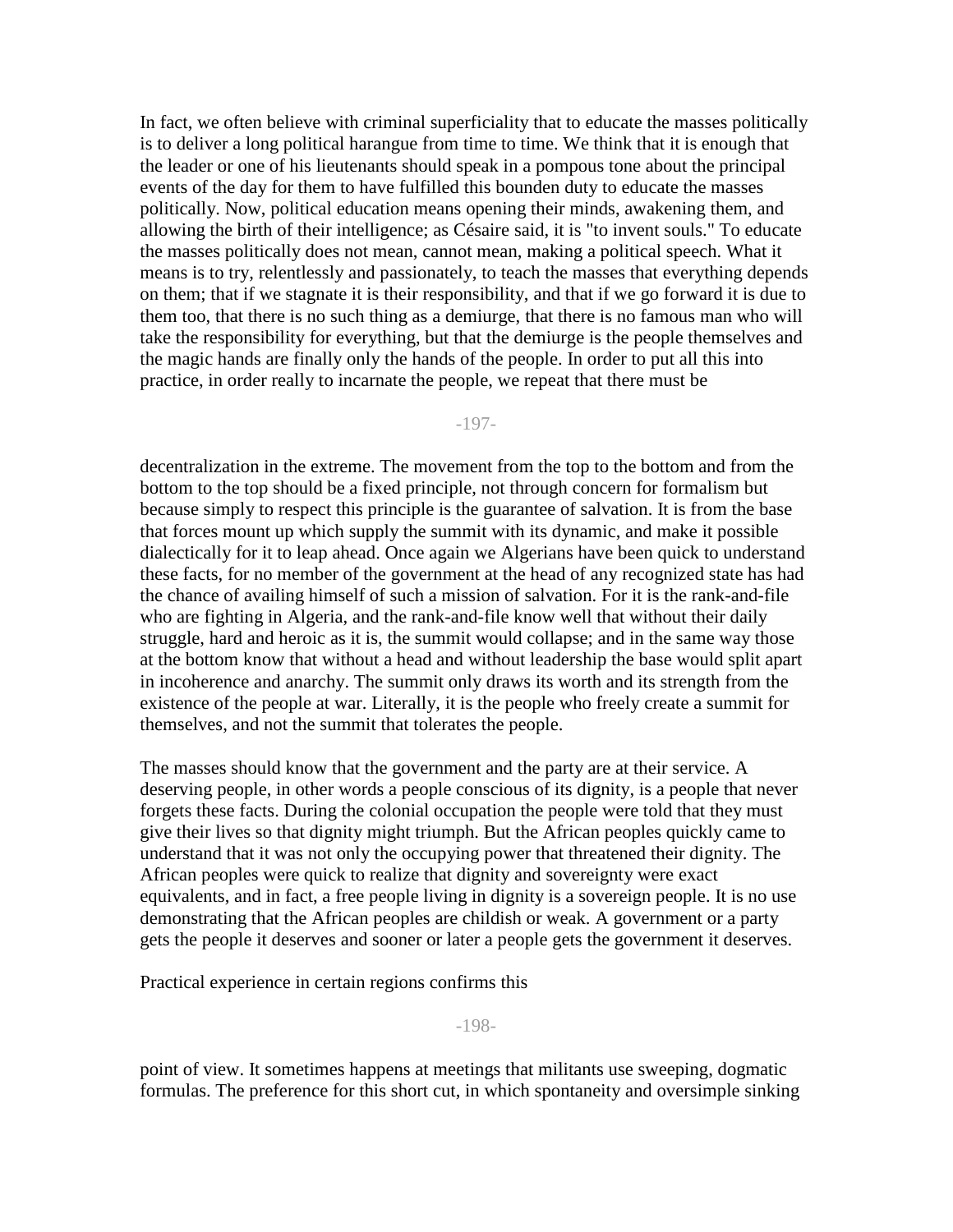of differences dangerously combine to defeat intellectual elaboration, frequently triumphs. When we meet this shirking of responsibility in a militant it is not enough to tell him he is wrong. We must make him ready for responsibility, encourage him to follow up his chain of reasoning, and make him realize the true nature, often shocking, inhuman, and in the long run sterile, of such oversimplification.

Nobody, neither leader nor rank-and-filer, can hold back the truth. The search for truth in local attitudes is a collective affair. Some are richer in experience, and elaborate their thought more rapidly, and in the past have been able to establish a greater number of mental links. But they ought to avoid riding roughshod over the people, for the success of the decision which is adopted depends upon the coordinated, conscious effort of the whole of the people. No one can get out of the situation scot free. Everyone will be butchered or tortured; and in the framework of the independent nation everyone will go hungry and everyone will suffer in the slump. The collective struggle presupposes collective responsibility at the base and collegiate responsibility at the top. Yes, everybody will have to be compromised in the fight for the common good. No one has clean hands; there are no innocents and no onlookers. We all have dirty hands; we are all soiling them in the swamps of our country and in the terrifying emptiness of our brains. Every onlooker is either a coward or a traitor.

The duty of those at the head of the movement is to have the masses behind them. Allegiance presupposes awareness and understanding of the mission which has to be fulfilled; in short, an intellectual position, however

-199-

embryonic. We must not voodoo the people, nor dissolve them in emotion and confusion. Only those underdeveloped countries led by revolutionary elite who have come up from the people can today allow the entry of the masses upon the scene of history. But, we must repeat, it is absolutely necessary to oppose vigorously and definitively the birth of a national bourgeoisie and a privileged caste. To educate the masses politically is to make the totality of the nation a reality to each citizen. It is to make the history of the nation part of the personal experience of each of its citizens. As president Sékou Touré aptly remarked in his message to the second congress of African writers:

In the realm of thought, man may claim to be the brain of the world; but in real life where every action affects spiritual and physical existence, the world is always the brain of mankind; for it is at this level that you will find the sum total of the powers and units of thought, and the dynamic forces of development and improvement; and it is there that energies are merged and the sum of man's intellectual values is finally added together.

Individual experience, became it is national and because it is a link in the chain of national existence, ceases to be individual, limited, and shrunken and is enabled to open out into the truth of the nation and of the world. In the same way that during the period of armed struggle each fighter held the fortune of the nation in his hand, so during the period of national construction each citizen ought to continue in his real, everyday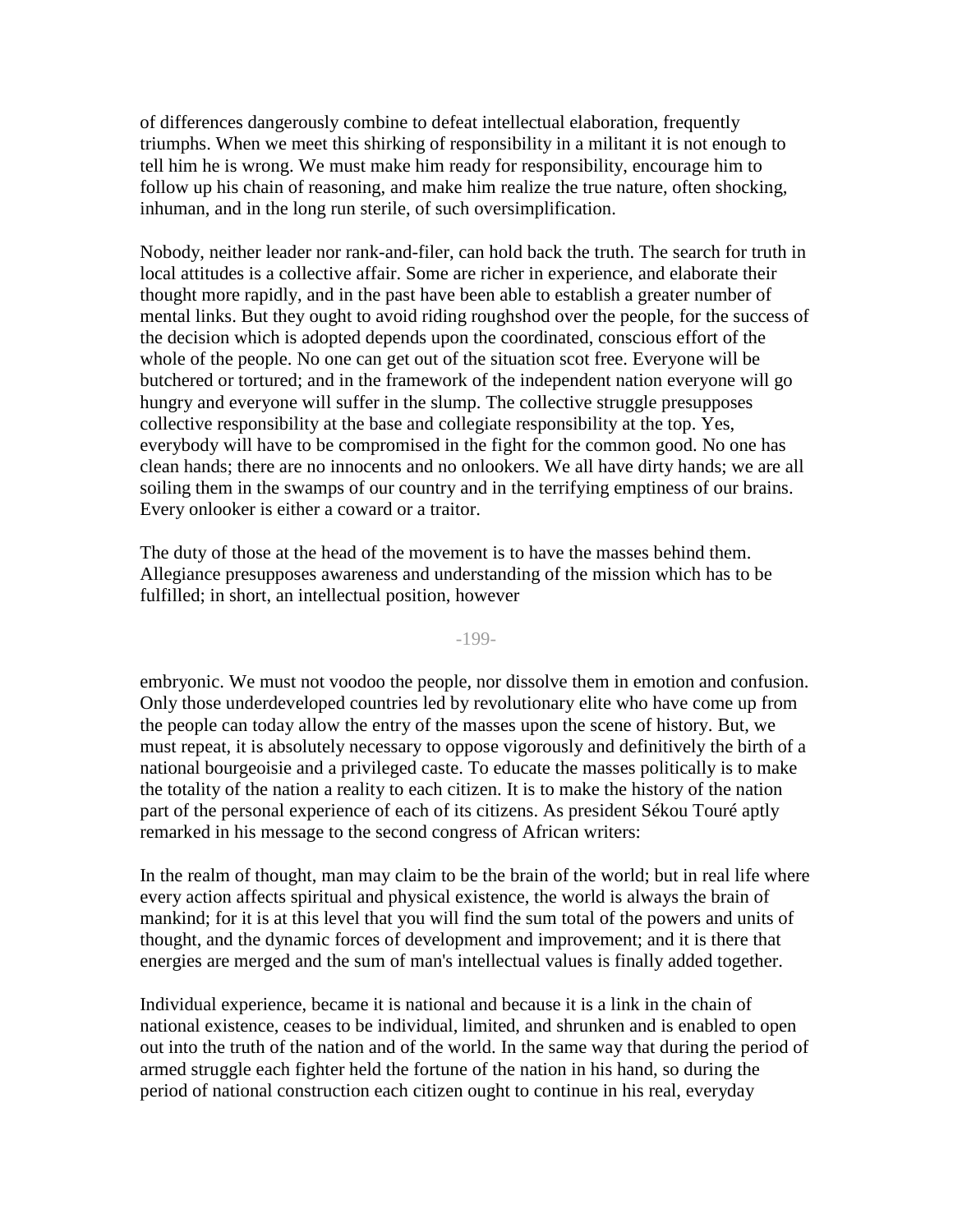activity to associate himself with the whole of the nation, to incarnate the continuous dialectical truth of the nation and to will the triumph of man in his completeness here and now. If the building of a bridge does not enrich the awareness of those who work on it, then that bridge ought not to

-200-

be built and the citizens can go on swimming across the river or going by boat. The bridge should not be "parachuted down" from above; it should not be imposed by a *deus ex machina* upon the social scene; on the contrary it should come from the muscles and the brains of the citizens. Certainly, there may well be need of engineers and architects, sometimes completely foreign engineers and architects; but the local party leaders should be always present, so that the new techniques can make their way into the cerebral desert of the citizen, so that the bridge in whole and in part can be taken up and conceived, and the responsibility for it assumed by the citizen. In this way, and in this way only, everything is possible.

A government which calls itself a national government ought to take responsibility for the totality of the nation; and in an underdeveloped country the young people represent one of the most important sectors. The level of consciousness of young people must be raised; they need enlightenment. If the work of explanation had been carried on among the youth of the nation, and if the Young People's National Union had carried out its task of integrating them into the nation, those mistakes would have been avoided which have threatened or already undermined the future of the Latin American republics. The army is not always a school of war; more often, it is a school of civic and political education. The soldier of an adult nation is not a simple mercenary but a citizen who by means of arms defends the nation. That is why it is of fundamental importance that the soldier should know that he is in the service of his country and not in the service of his commanding officer, however great that officer's prestige may be. We must take advantage of the national military and civil service in order to raise the level of the national consciousness, and to detribalize and unite the

 $-201-$ 

nation. In an underdeveloped country every effort is made to mobilize men and women as quickly as possible; it must guard against the danger of perpetuating the feudal tradition which holds sacred the superiority of the masculine element over the feminine. Women will have exactly the same place as men, not in the clauses of the constitution but in the life of every day: in the factory, at school, and in the parliament. If in the Western countries men are shut up in barracks, that is not to say that this is always the best procedure. Recruits need not necessarily be militarized. The national service may be civil or military, and in any case it is advisable that every able-bodied citizen can at any moment take his place in a fighting unit for the defense of national and social liberties.

It should be possible to carry out large-scale undertakings in the public interest by using recruited labor. This is a marvelous way of stirring up inert districts and of making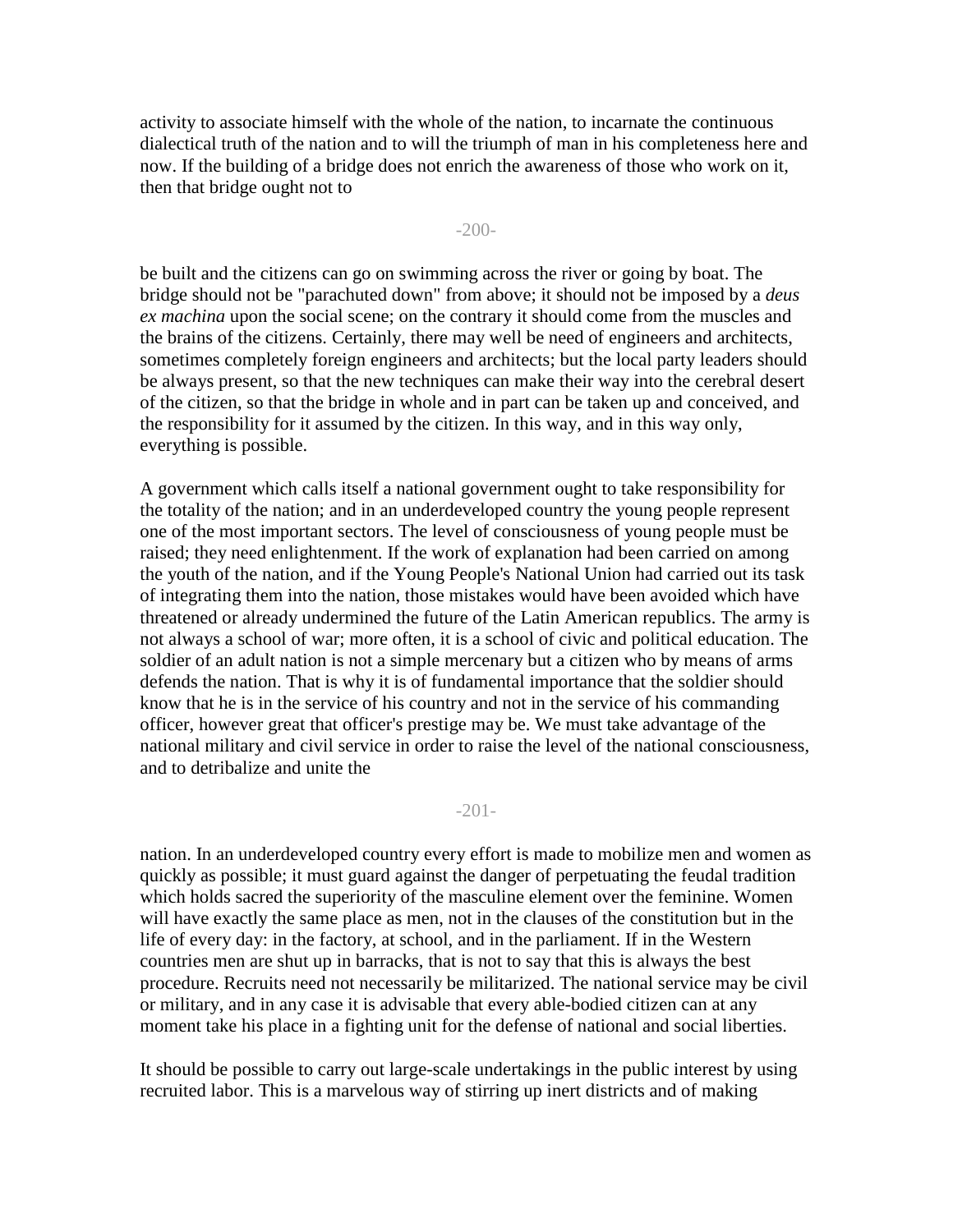known to a greater number of citizens the needs of their country. Care must be taken to avoid turning the army into an autonomous body which sooner or later, finding itself idle and without any definite mission, will "go into politics" and threaten the government. Drawing-room generals, by dint of haunting the corridors of government departments, come to dream of manifestoes. The only way to avoid this menace is to educate the army politically, in other words to nationalize it. In the same way another urgent task is to increase the militia. In case of war, it is the whole nation which fights and works. It should not include any professional soldiers, and the number of permanent officers should be reduced to a minimum. This is in the first place because officers are very often chosen from the university class, who would be much more useful elsewhere; an engineer is a thousand times more indispensable to his country than an officer; and secondly, because the crystallization of the caste spirit must be

### -202-

avoided. We have seen in the preceding pages that nationalism, that magnificent song that made the people rise against their oppressors, stops short, falters, and dies away on the day that independence is proclaimed. Nationalism is not a political doctrine, nor a program. If you really wish your country to avoid regression, or at best halts and uncertainties, a rapid step must be taken from national consciousness to political and social consciousness. The nation does not exist in a program which has been worked out by revolutionary leaders and taken up with full understanding and enthusiasm by the masses. The nation's effort must constantly be adjusted into the general background of underdeveloped countries. The battle line against hunger, against ignorance, against poverty, and against unawareness ought to be ever present in the muscles and the intelligences of men and women. The work of the masses and their will to overcome the evils which have for centuries excluded them from the mental achievements of the past ought to be grafted onto the work and will of all underdeveloped peoples. On the level of underdeveloped humanity there is a kind of collective effort, a sort of common destiny. The news which interests the Third World does not deal with King Baudouin's marriage nor the scandals of the Italian ruling class. What we want to hear about are the experiments carried out by the Argentinians or the Burmese in their efforts to overcome illiteracy or the dictatorial tendencies of their leaders. It is these things which strengthen us, teach us, and increase our efficiency ten times over. As we see it, a program is necessary for a government which really wants to free the people politically and socially. There must be an economic program; there must also be a doctrine concerning the division of wealth and social relations. In fact, there must be an idea of man and of the future of humanity; that is to say that no demagogic formula and no collusion with

-203-

the former occupying power can take the place of a program. The new peoples, unawakened at first but soon becoming more and more clearminded, will make strong demands for this program. The African people and indeed all underdeveloped peoples, contrary to common belief, very quickly build up a social and political consciousness. What can be dangerous is when they reach the stage of social consciousness before the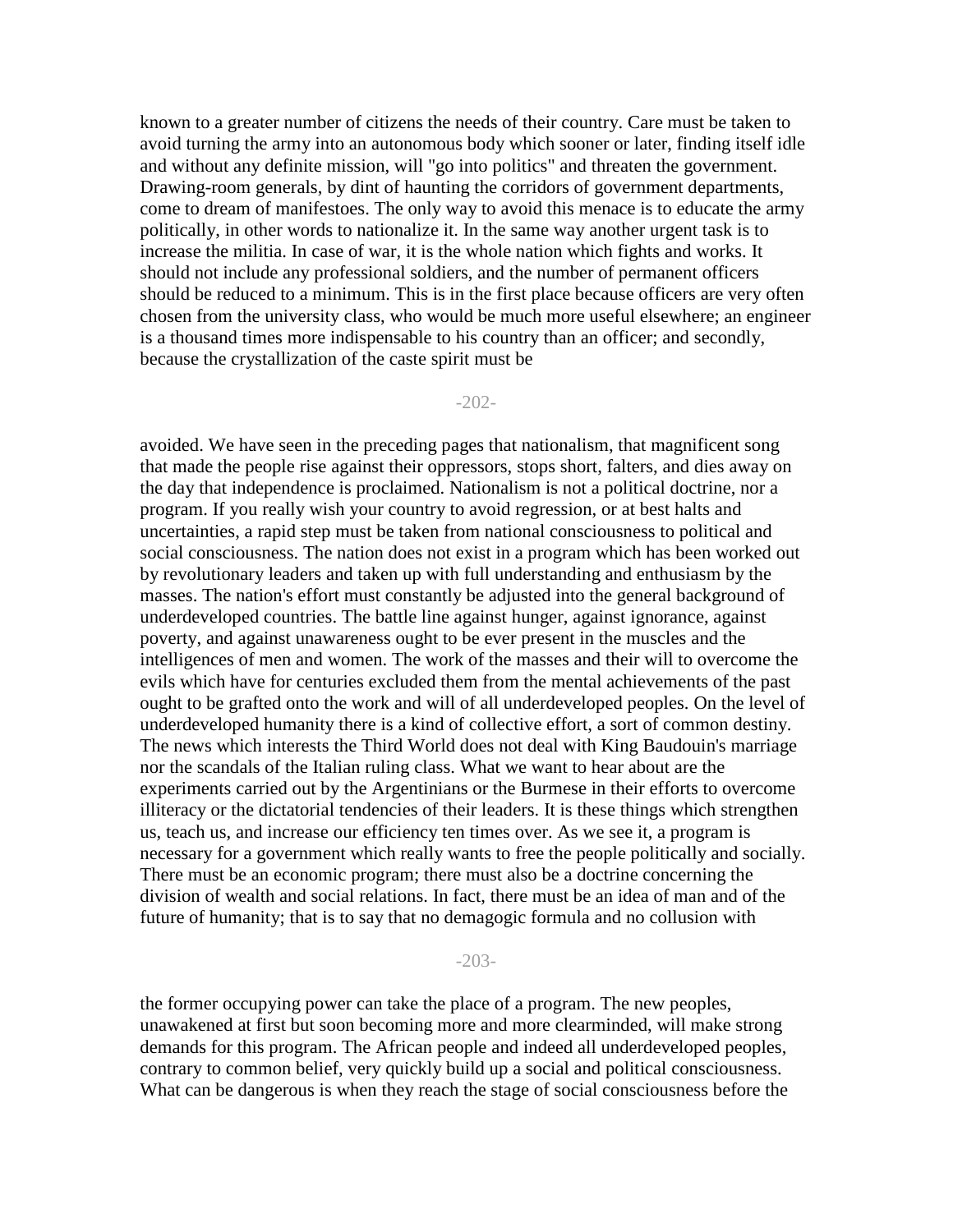stage of nationalism. If this happens, we find in underdeveloped countries fierce demands for social justice which paradoxically are allied with often primitive tribalism. The underdeveloped peoples behave like starving creatures; this means that the end is very near for those who are having a good time in Africa. Their government will not be able to prolong its own existence indefinitely. A bourgeoisie that provides nationalism alone as food for the masses fails in its mission and gets caught up in a whole series of mishaps. But if nationalism is not made explicit, if it is not enriched and deepened by a very rapid transformation into a consciousness of social and political needs, in other words into humanism, it leads up a blind alley. The bourgeois leaders of underdeveloped countries imprison national consciousness in sterile formalism. It is only when men and women are included on a vast scale in enlightened and fruitful work that form and body are given to that consciousness. Then the flag and the palace where sits the government cease to be the symbols of the nation. The nation deserts these brightly lit, empty shells and takes shelter in the country, where it is given life and dynamic power. The living expression of the nation is the moving consciousness of the whole of the people; it is the coherent, enlightened action of men and women. The collective building up of a destiny is the assumption of responsibility on the historical scale. Otherwise there is anarchy, repression, and the resurgence of tribal parties

-204-

and federalism. The national government, if it wants to be national, ought to govern by the people and for the people, for the outcasts and by the outcasts. No leader, however valuable he may be, can substitute himself for the popular will; and the national government, before concerning itself about international prestige, ought first to give back their dignity to all citizens, fill their minds and feast their eyes with human things, and create a prospect that is human because conscious and sovereign men dwell therein.

 $-205-$ 

#### **ON NATIONAL CULTURE**

*To take part in the African revolution it is not enough to write a revolutionary song; you must fashion the revolution with the people. And if you fashion it with the people, the songs will come by themselves, and of themselves.*

*In order to achieve real action, you must yourself be a living part of Africa and of her thought; you must be an element of that popular energy which is entirely called forth for the freeing, the progress, and the happiness of Africa. There is no place outside that fight for the artist or for the intellectual who is not himself concerned with and completely at one with the people in the great battle of Africa and of suffering humanity*--Sékou Touré. \*

Each generation must out of relative obscurity discover its mission, fulfill it, or betray it. In underdeveloped countries the preceding generations have both resisted the work or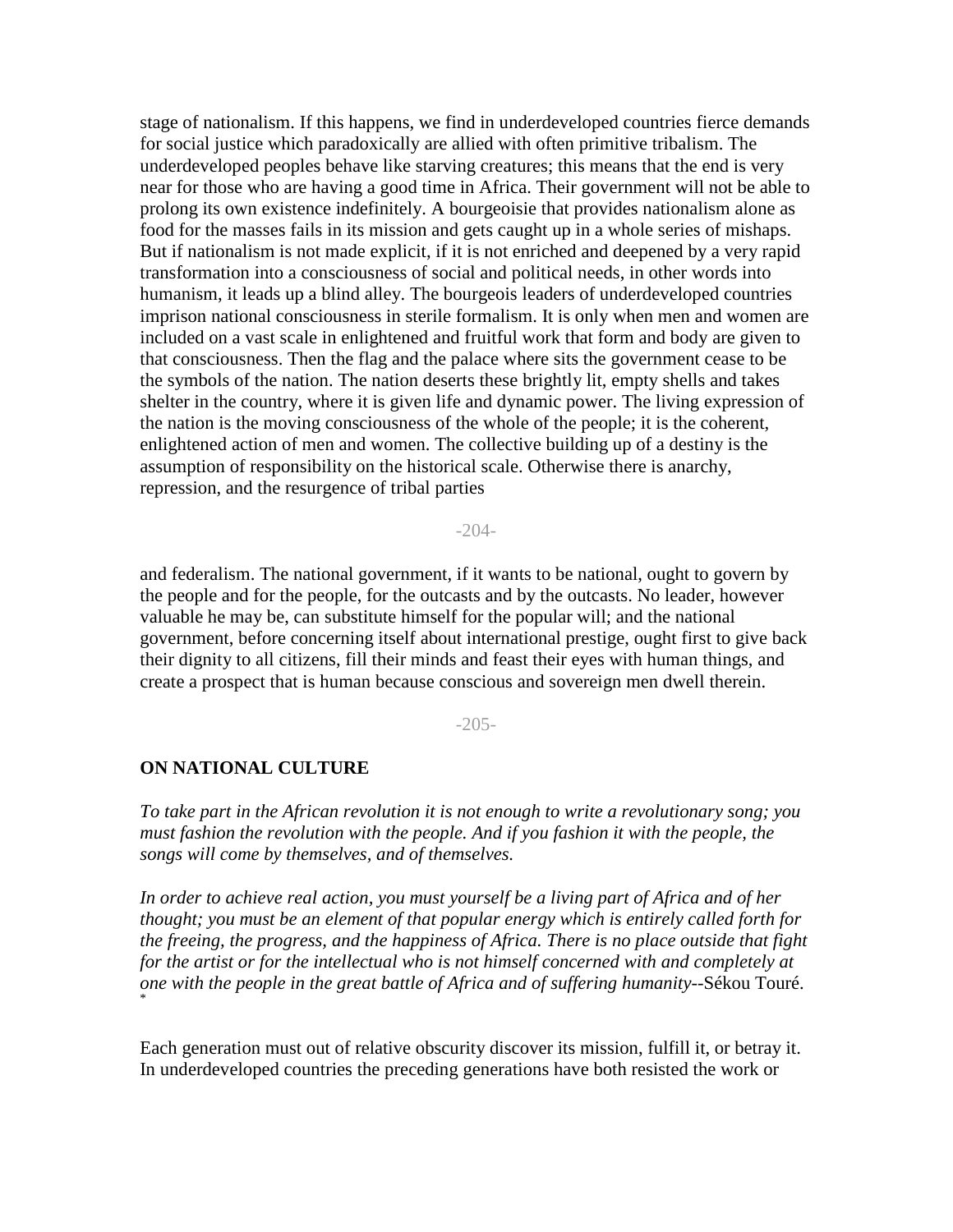erosion carried by colonialism and also helped on the maturing of the struggles of today. We must rid ourselves of the habit, now that we are in the thick of

-206-

the fight, of minimizing the action of our fathers or of feigning incomprehension when considering their silence and passivity. They fought as well as they could, with the arms that they possessed then; and if the echoes of their struggle have not resounded in the international arena, we must realize that the reason for this silence lies less in their lack of heroism than in the fundamentally different international situation of our time. It needed more than one native to say "We've had enough"; more than one peasant rising crushed, more than one demonstration put down before we could today hold our own, certain in our victory. As for we who have decided to break the back of colonialism, our historic mission is to sanction all revolts, all desperate actions, all those abortive attempts drowned in rivers of blood.

In this chapter we shall analyze the problem, which is felt to be fundamental, of the legitimacy of the claims of a nation. It must be recognized that the political party which mobilizes the people hardly touches on this problem of legitimacy. The political parties start from living reality and it is in the name of this reality, in the name of the stark facts which weigh down the present and the future of men and women, that they fix their line of action. The political party may well speak in moving terms of the nation, but what it is concerned with is that the people who are listening understand the need to take part in the fight if, quite simply, they wish to continue to exist.

Today we know that in the first phase of the national struggle colonialism tries to disarm national demands by putting forward economic doctrines. As soon as the first demands are set out, colonialism pretends to consider them, recognizing with ostentatious humility that the territory is suffering from serious underdevelopment which necessitates a great economic and social effort. And, in

-207-

fact, it so happens that certain spectacular measures (centers of work for the unemployed which are opened here and there, for example) delay the crystallization of national consciousness for a few years. But, sooner or later, colonialism sees that it is not within its powers to put into practice a project of economic and social reforms which will satisfy the aspirations of the colonized people. Even where food supplies are concerned, colonialism gives proof of its inherent incapability. The colonialist state quickly discovers that if it wishes to disarm the nationalist parties on strictly economic questions then it will have to do in the colonies exactly what it has refused to do in its own country.

\_\_\_\_\_\_\_\_\_\_\_\_\_\_\_\_\_\_\_\_ \* "The political leader as the representative of a culture." Address to the second Congress of Black Writers and Artists, Rome, 1959.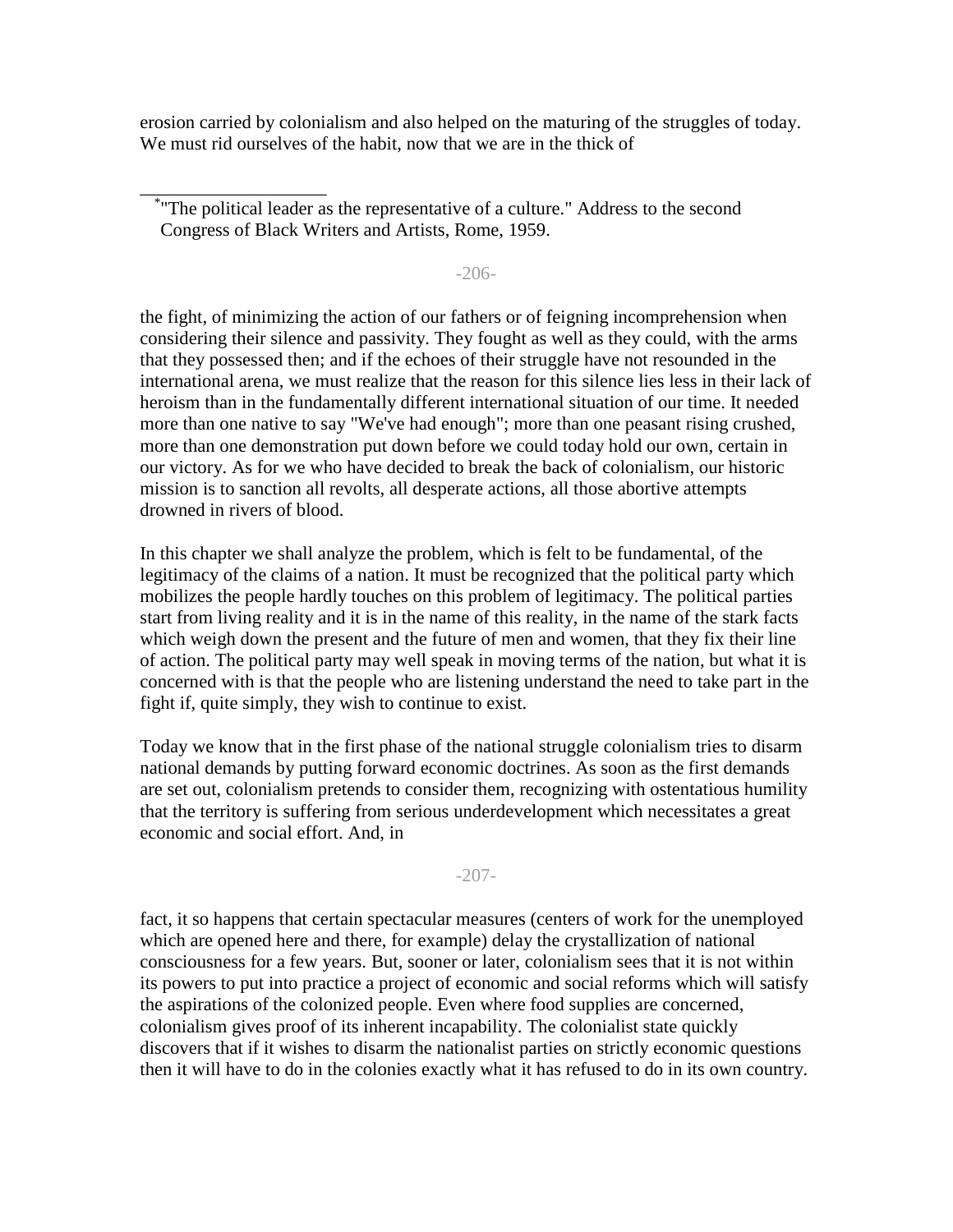It is not mere chance that almost everywhere today there flourishes the doctrine of Cartierism.

The disillusioned bitterness we find in Cartier when up against the obstinate determination of France to link to herself peoples which she must feed while so many French people live in want shows up the impossible situation in which colonialism finds itself when the colonial system is called upon to transform itself into an unselfish program of aid and assistance. It is why, once again, there is no use in wasting time repeating that hunger with dignity is preferable to bread eaten in slavery. On the contrary, we must become convinced that colonialism is incapable of procuring for the colonized peoples the material conditions which might make them forget their concern for dignity. Once colonialism has realized where its tactics of social reform are leading, we see it falling back on its old reflexes, reinforcing police effectives, bringing up troops, and setting a reign of terror which is better adapted to its interests and its psychology.

Inside the political parties, and most often in offshoots from these parties, cultured individuals of the colonized

-208-

race make their appearance. For these individuals, the demand for a national culture and the affirmation of the existence of such a culture represent a special battlefield. While the politicians situate their action in actual present-day events, men of culture take their stand in the field of history. Confronted with the native intellectual who decides to make an aggressive response to the colonialist theory of pre-colonial barbarism, colonialism will react only slightly, and still less because the ideas developed by the young colonized intelligentsia are widely professed by specialists in the mother country. It is in fact a commonplace to state that for several decades large numbers of research workers have, in the main, rehabilitated the African, Mexican, and Peruvian civilizations. The passion with which native intellectuals defend the existence of their national culture may be a source of amazement; but those who condemn this exaggerated passion are strangely apt to forget that their own psyche and their own selves are conveniently sheltered behind a French or German culture which has given full proof of its existence and which is uncontested.

I am ready to concede that on the plane of factual being the past existence of an Aztec civilization does not change anything very much in the diet of the Mexican peasant of today. I admit that all the proofs of a wonderful Songhai civilization will not change the fact that today the Songhais are underfed and illiterate, thrown between sky and water with empty heads and empty eyes. But it has been remarked several times that this passionate search for a national culture which existed before the colonial era finds its legitimate reason in the anxiety shared by native intellectuals to shrink away from that Western culture in which they all risk being swamped. Because they realize they are in danger of losing their lives and thus becoming lost to their people, these men,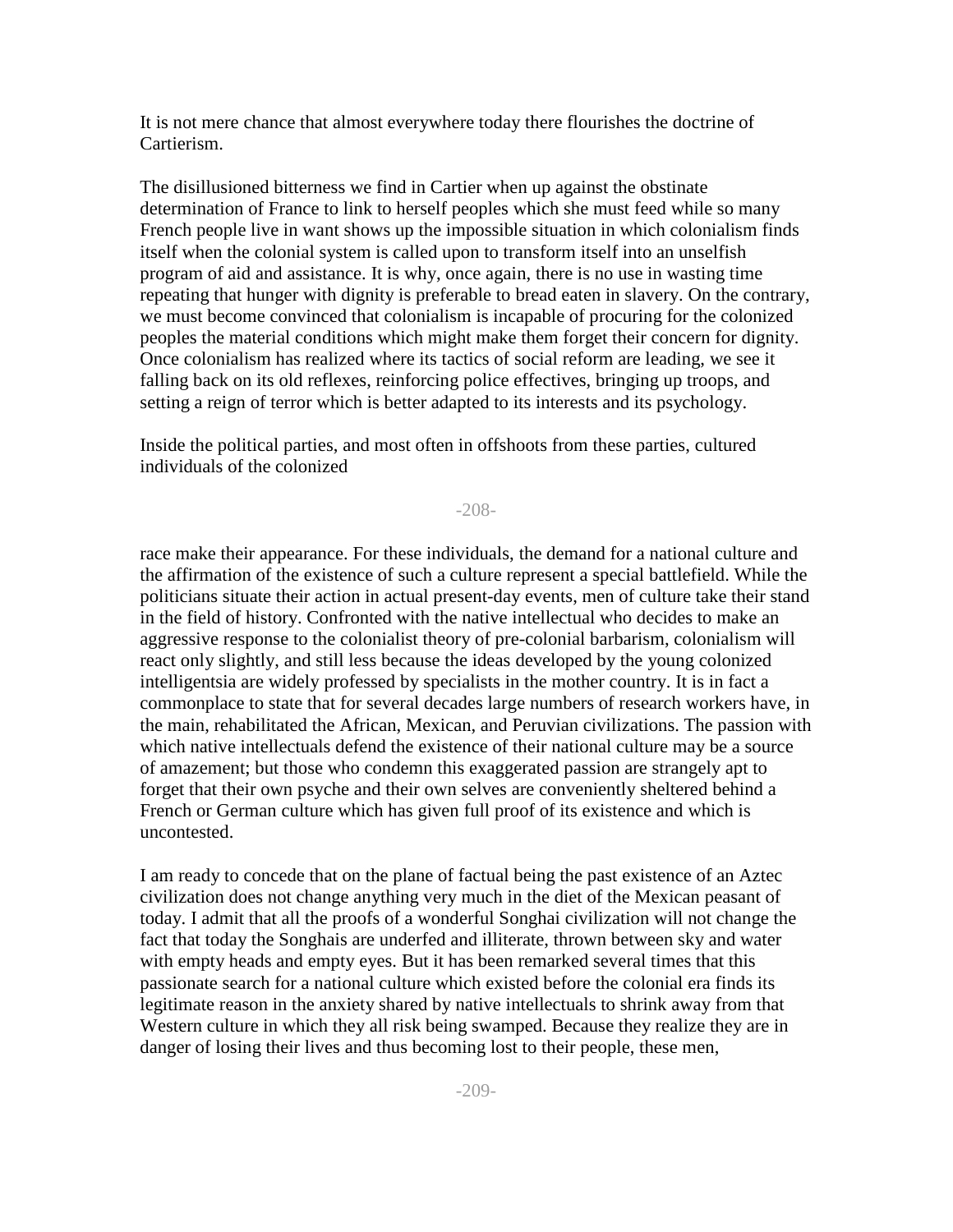hotheaded and with anger in their hearts, relentlessly determine to renew contact once more with the oldest and most pre-colonial springs of life of their people.

Let us go further. Perhaps this passionate research and this anger are kept up or at least directed by the secret hope of discovering beyond the misery of today, beyond selfcontempt, resignation, and abjuration, some very beautiful and splendid era whose existence rehabilitates us both in regard to ourselves and in regard to others. I have said that I have decided to go further. Perhaps unconsciously, the native intellectuals, since they could not stand wonderstruck before the history of today's barbarity, decided to back further and to delve deeper down; and, let us make no mistake, it was with the greatest delight that they discovered that there was nothing to be ashamed of in the past, but rather dignity, glory, and solemnity. The claim to a national culture in the past does not only rehabilitate that nation and serve as a justification for the hope of a future national culture. In the sphere of psycho-affective equilibrium it is responsible for an important change in the native. Perhaps we have not sufficiently demonstrated that colonialism is not simply content to impose its rule upon the present and the future of a dominated country. Colonialism is not satisfied merely with holding a people in its grip and emptying the native's brain of all form and content. By a kind of perverted logic, it turns to the past of the oppressed people, and distorts, disfigures, and destroys it. This work of devaluing pre-colonial history takes on a dialectical significance today.

When we consider the efforts made to carry out the cultural estrangement so characteristic of the colonial epoch, we realize that nothing has been left to chance and that the total result looked for by colonial domination was indeed to convince the natives that colonialism

#### -210-

came to lighten their darkness. The effect consciously sought by colonialism was to drive into the natives' heads the idea that if the settlers were to leave, they would at once fall back into barbarism, degradation, and bestiality.

On the unconscious plane, colonialism therefore did not seek to be considered by the native as a gentle, loving mother who protects her child from a hostile environment, but rather as a mother who unceasingly restrains her fundamentally perverse offspring from managing to commit suicide and from giving free rein to its evil instincts. The colonial mother protects her child from itself, from its ego, and from its physiology, its biology, and its own unhappiness which is its very essence.

In such a situation the claims of the native intellectual are not a luxury but a necessity in any coherent program. The native intellectual who takes up arms to defend his nation's legitimacy and who wants to bring proofs to bear out that legitimacy, who is willing to strip himself naked to study the history of his body, is obliged to dissect the heart of his people.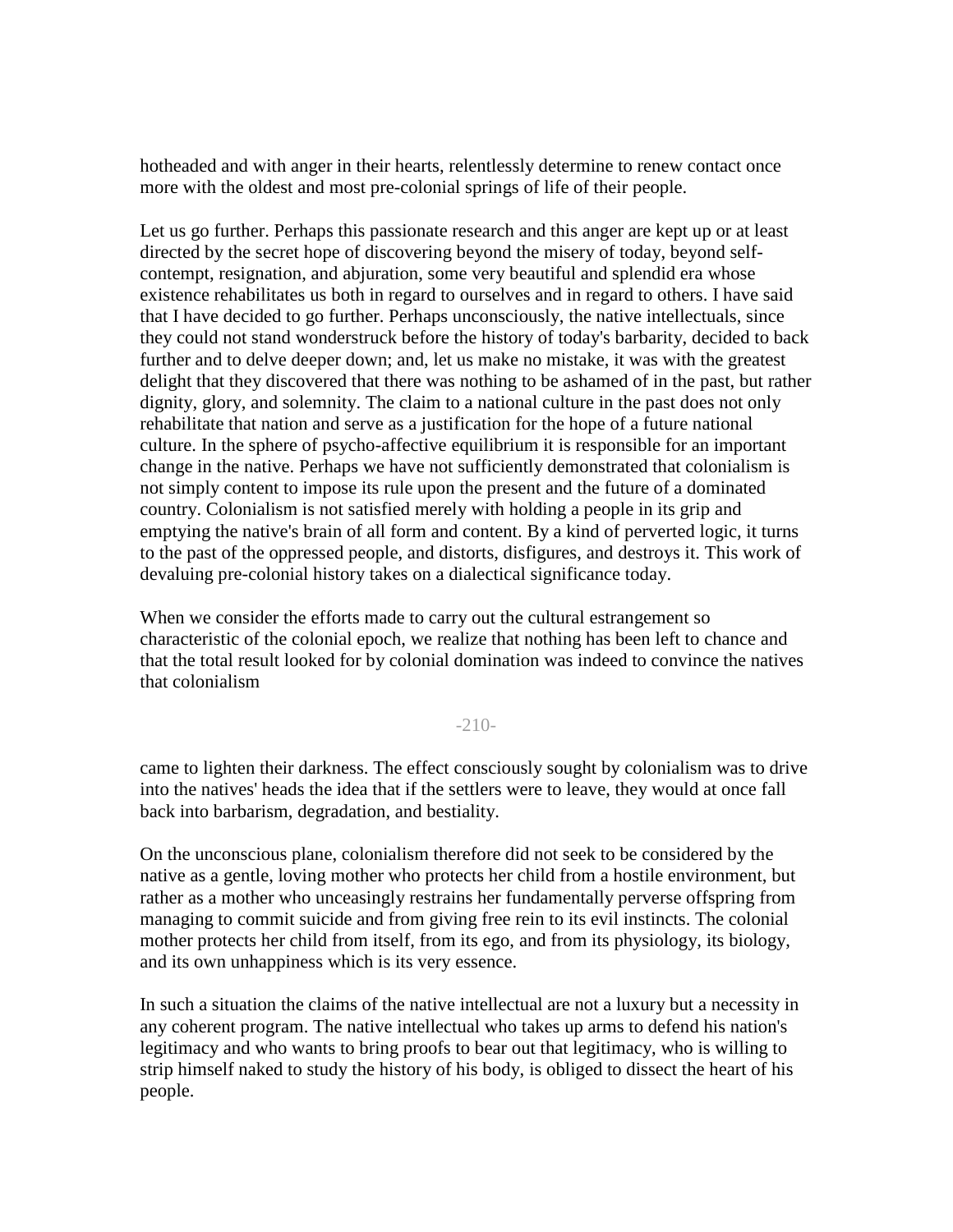Such an examination is not specifically national. The native intellectual who decides to give battle to colonial lies fights on the field of the whole continent. The past is given back its value. Culture, extracted from the past to be displayed in all its splendor, is not necessarily that of his own country. Colonialism, which has not bothered to put too fine a point on its efforts, has never ceased to maintain that the Nergo is a savage; and for the colonist, the Negro was neither an Angolan nor a Nigerian, for he simply spoke of "the Negro." For colonialism, this vast continent was the haunt of savages, a country riddled with superstitions and fanaticism, destined for contempt, weighed down by the curse of God, a country of cannibals -- in short, the Negro's country. Colonialism's condemnation is continental in its scope. The contention by

-211-

colonialism that the darkest night of humanity lay over pre-colonial history concerns the whole of the African continent. The efforts of the native to rehabilitate himself and to escape from the claws of colonialism are logically inscribed from the same point of view as that of colonialism. The native intellectual who has gone far beyond the domains of Western culture and who has got it into his head to proclaim the existence of another culture never does so in the name of Angola or of Dahomey. The culture which is affirmed is African culture. The Negro, never so much a Negro as since he has been dominated by the whites, when he decides to prove that he has a culture and to behave like a cultured person, comes to realize that history points out a well-defined path to him: he must demonstrate that a Negro culture exists.

And it is only too true that those who are most responsible for this racialization of thought, or at least for the first movement toward that thought, are and remain those Europeans who have never ceased to set up white culture to fill the gap left by the absence of other cultures. Colonialism did not dream of wasting its time in denying the existence of one national culture after another. Therefore the reply of the colonized peoples will be straight away continental in its breadth. In Africa, the native literature of the last twenty years is not a national literature but a Negro literature. The concept of negritude, for example, was the emotional if not the logical antithesis of that insult which the white man flung at humanity. This rush of negritude against the white man's contempt showed itself in certain spheres to be the one idea capable of lifting interdictions and anathemas. Because the New Guinean or Kenyan intellectuals found themselves above all up against a general ostracism and delivered to the combined contempt of their overlords, their reaction was to sing praises in admiration of each other. The uncondi-

-212-

tional affirmation of African culture has succeeded the unconditional affirmation of European culture. On the whole, the poets of negritude oppose the idea of an old Europe to a young Africa, tiresome reasoning to lyricism, oppressive logic to high-stepping nature, and on one side stiffness, ceremony, etiquette, and scepticism, while on the other frankness, liveliness, liberty, and--why not?-luxuriance: but also irresponsibility.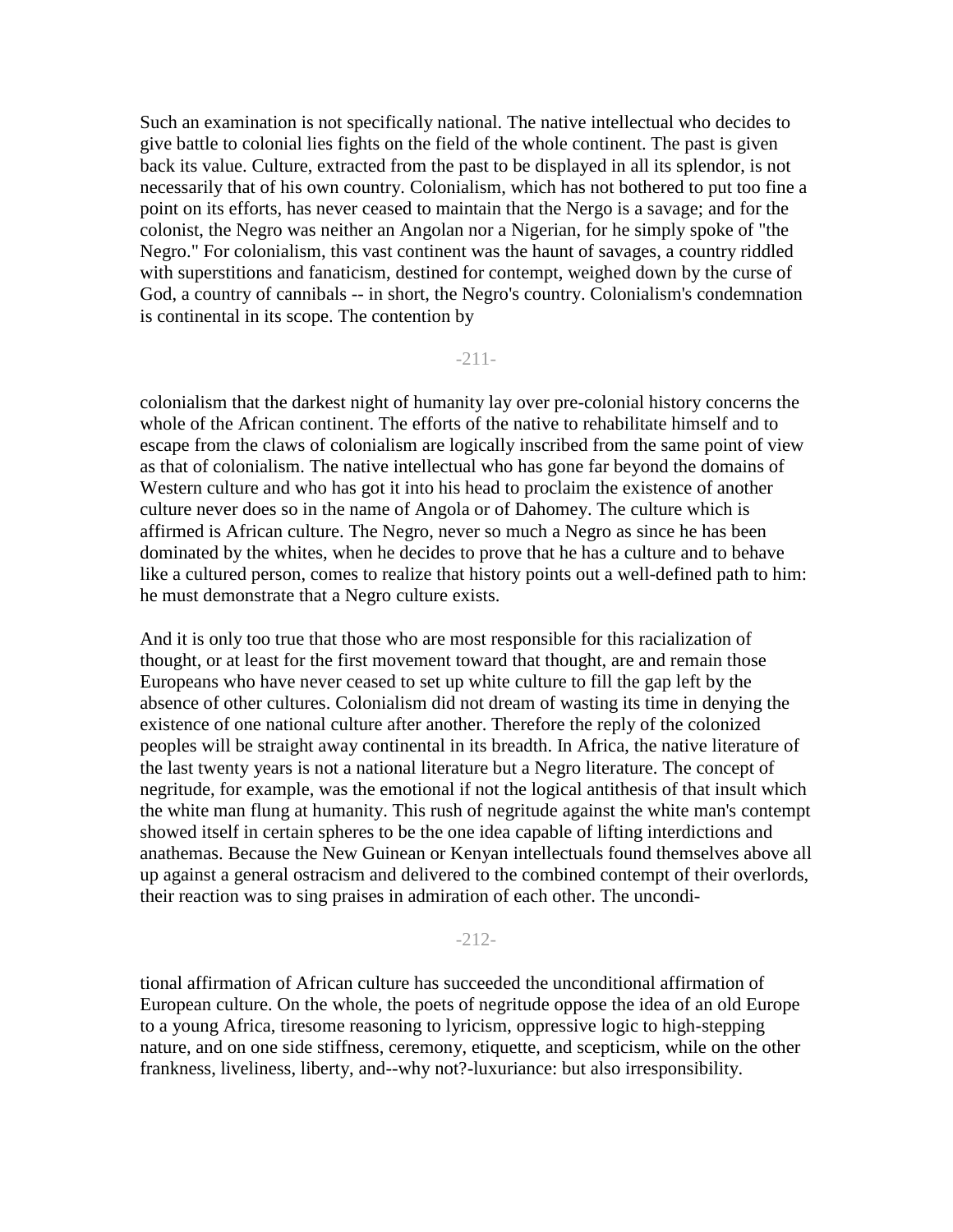The poets of negritude will not stop at the limits of the continent. From America, black voices will take up the hymn with fuller unison. The "black world" will see the light and Busia from Ghana, Birago Diop from Senegal, Hampaté Ba from the Soudan, and Saint-Clair Drake from Chicago will not hesitate to assert the existence of common ties and a motive power that is identical.

The example of the Arab world might equally well be quoted here. We know that the majority of Arab territories have been under colonial domination. Colonialism has made the same effort in these regions to plant deep in the minds of the native population the idea that before the advent of colonialism their history was one which was dominated by barbarism. The struggle for national liberty has been accompanied by a cultural phenomenon known by the name of the awakening of Islam. The passion with which contemporary Arab writers remind their people of the great pages of their history is a reply to the lies told by the occupying power. The great names of Arabic literature and the great past of Arab civilization have been brandished about with the same ardor as those of the African civilizations. The Arab leaders have tried to return to the famous Dar El Islam which shone so brightly from the twelfth to the fourteenth century.

Today, in the political sphere, the Arab League is giving palpable form to this will to take up again the heritage of the past and to bring it to culmination. Today, Arab

-213-

doctors and Arab poets speak to each other across the frontiers, and strive to create a new Arab culture and a new Arab civilization. It is in the name of Arabism that these men join together, and that they try to think together. Everywhere, however, in the Arab world, national feeling has preserved even under colonial domination a liveliness that we fail to find in Africa. At the same time that spontaneous communion of each with all, present in the African movement, is not to be found in the Arab League. On the contrary, paradoxically, everyone tries to sing the praises of the achievements of his nation. The cultural process is freed from the indifferentiation which characterized it in the African world, but the Arabs do not always manage to stand aside in order to achieve their aims. The living culture is not national but Arab. The problem is not as yet to secure a national culture, not as yet to lay hold of a movement differentiated by nations, but to assume an African or Arabic culture when confronted by the all-embracing condemnation pronounced by the dominating power. In the African world, as in the Arab, we see that the claims of the man of culture in a colonized country are all-embracing, continental, and in the case of the Arabs, worldwide.

This historical necessity in which the men of African culture find themselves to racialize their claims and to speak more of African culture than of national culture will tend to lead them up a blind alley. Let us take for example the case of the African Cultural Society. This society had been created by African intellectuals who wished to get to know each other and to compare their experiences and the results of their respective research work. The aim of this society was therefore to affirm the existence of an African culture, to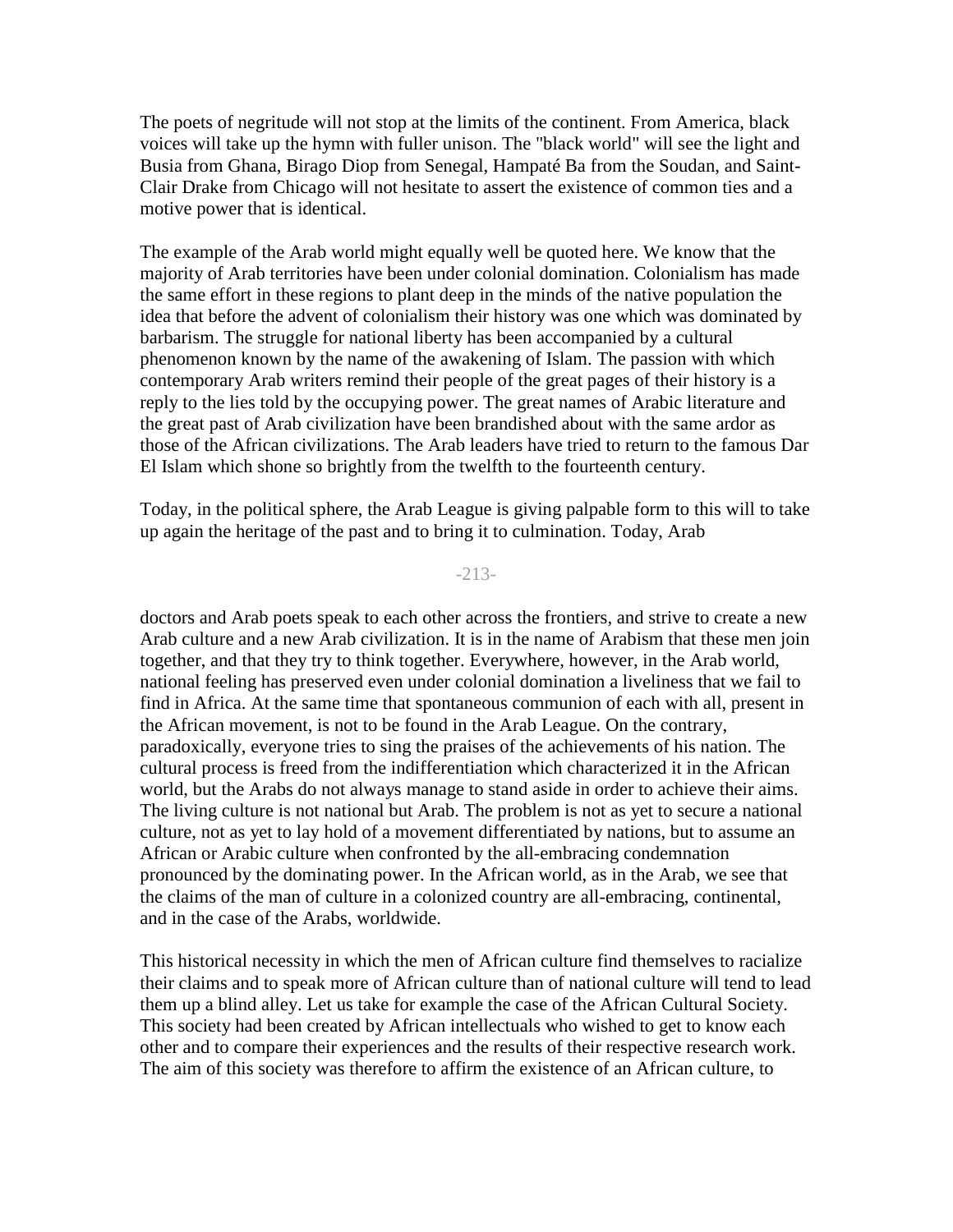evaluate this culture on the plane of distinct nations, and to reveal the internal motive forces of each of their national cultures. But

#### -214-

at the same time this society fulfilled another need: the need to exist side by side with the European Cultural Society, which threatened to transform itself into a Universal Cultural Society. There was therefore at the bottom of this decision the anxiety to be present at the universal trysting place fully armed, with a culture springing from the very heart of the African continent. Now, this Society will very quickly show its inability to shoulder these different tasks, and will limit itself to exhibitionist demonstrations, while the habitual behavior of the members of this Society will be confined to showing Europeans that such a thing as African culture exists, and opposing their ideas to those of ostentatious and narcissistic Europeans. We have shown that such an attitude is normal and draws its legitimacy from the lies propagated by men of Western culture, but the degradation of the aims of this Society will become more marked with the elaboration of the concept of negritude. The African Society will become the cultural society of the black world and will come to include the Negro dispersion, that is to say the tens of thousands of black people spread over the American continents.

The Negroes who live in the United States and in Central or Latin America in fact experience the need to attach themselves to a cultural matrix. Their problem is not fundamentally different from that of the Africans. The whites of America did not mete out to them any different treatment from that of the whites who ruled over the Africans. We have seen that the whites were used to putting all Negroes in the same bag. During the first congress of the African Cultural Society which was held in Paris in 1956, the American Negroes of their own accord considered their problems from the same standpoint as those of their African brothers. Cultured Africans, speaking of African civilizations, decreed that there should be a reasonable status within the state for those who had formerly been

-215-

slaves. But little by little the American Negroes realized that the essential problems confronting them were not the same as those that confronted the African Negroes. The Negroes of Chicago only resemble the Nigerians or the Tanganyikans in so far as they were all defined in relation to the whites. But once the first comparisons had been made and subjective feelings were assuaged, the American Negroes realized that the objective problems were fundamentally heterogeneous. The test cases of civil liberty whereby both whites and blacks in America try to drive back racial discrimination have very little in common in their principles and objectives with the heroic fight of the Angolan people against the detestable Portuguese colonialism. Thus, during the second congress of the African Cultural Society the American Negroes decided to create an American society for people of black cultures.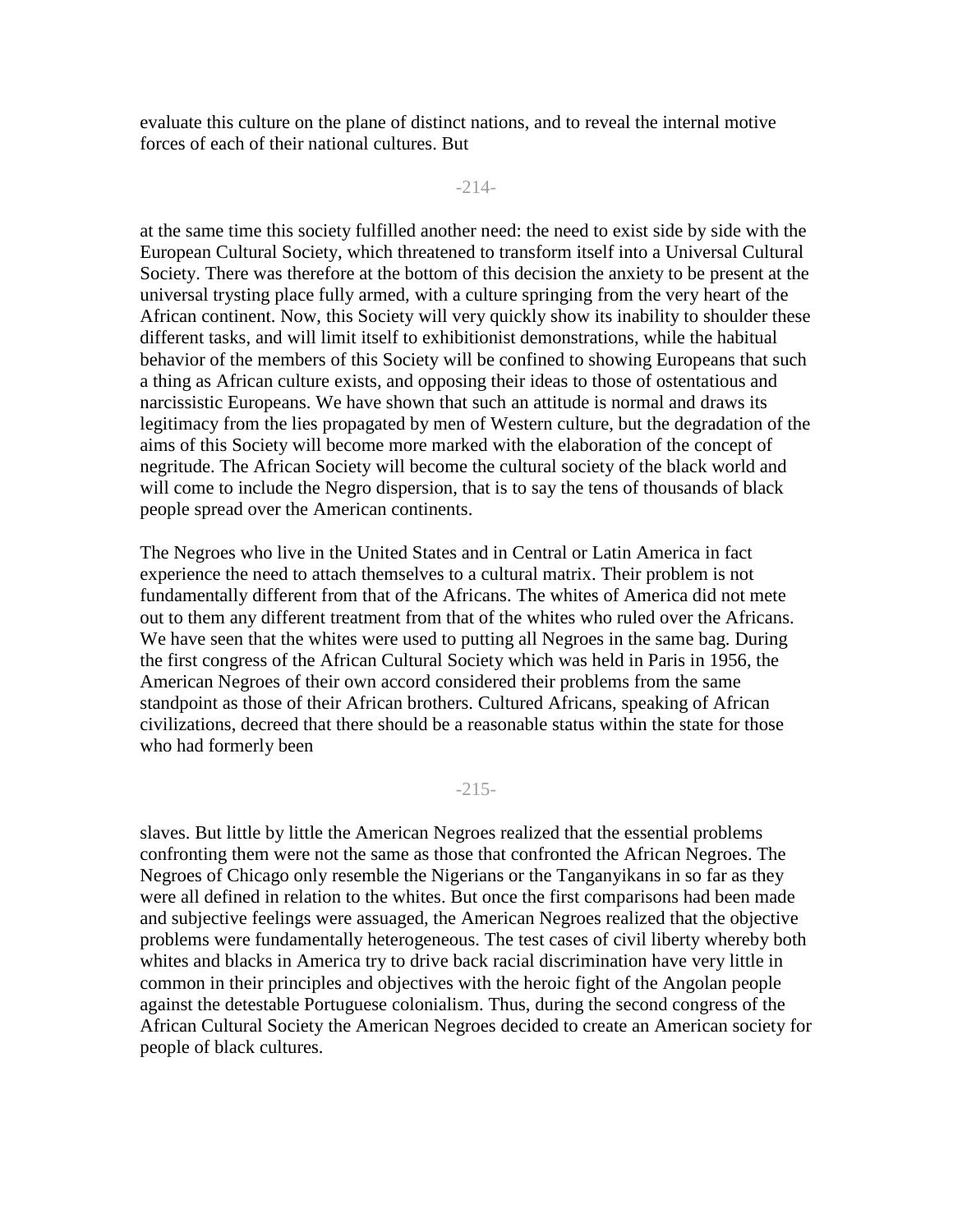Negritude therefore finds its first limitation in the phenomena which take account of the formation of the historical character of men. Negro and African-Negro culture broke up into different entities because the men who wished to incarnate these cultures realized that every culture is first and foremost national, and that the problems which kept Richard Wright or Langston Hughes on the alert were fundamentally different from those which might confront Leopold Senghor or Jomo Kenyatta. In the same way certain Arab states, though they had chanted the marvelous hymn of Arab renaissance, had nevertheless to realize that their geographical position and the economic ties of their region were stronger even than the past that they wished to revive. Thus we find today the Arab states organically linked once more with societies which are Mediterranean in their culture. The fact is that these states are submitted to modern pressure and to new channels of trade while the network of trade relations

-216-

which was dominant during the great period of Arab history has disappeared. But above all there is the fact that the political regimes of certain Arab states are so different, and so far away from each other in their conceptions, that even a cultural meeting between these states is meaningless.

Thus we see that the cultural problem as it sometimes exists in colonized countries runs the risk of giving rise to serious ambiguities. The lack of culture of the Negroes, as proclaimed by colonialism, and the inherent barbarity of the Arabs ought logically to lead to the exaltation of cultural manifestations which are not simply national but continental, and extremely racial. In Africa, the movement of men of culture is a movement toward the NegroAfrican culture or the Arab-Moslem culture. It is not specifically toward a national culture. Culture is becoming more and more cut off from the events of today. It finds its refuge beside a hearth that glows with passionate emotion, and from there makes its way by realistic paths which are the only means by which it may be made fruitful, homogeneous, and consistent.

If the action of the native intellectual is limited historically, there remains nevertheless the fact that it contributes greatly to upholding and justifying the action of politicians. It is true that the attitude of the native intellectual sometimes takes on the aspect of a cult or of a religion. But if we really wish to analyze this attitude correctly we will come to see that it is symptomatic of the intellectual's realization of the danger that he is running in cutting his last moorings and of breaking adrift from his people. This stated belief in a national culture is in fact an ardent, despairing turning toward anything that will afford him secure anchorage. In order to ensure his salvation and to escape from the supremacy of the white man's culture the native feels the need to turn backward

-217-

toward his unknown roots and to lose himself at whatever cost in his own barbarous people. Because he feels he is becoming estranged, that is to say because he feels that he is the living haunt of contradictions which run the risk of becoming insurmountable, the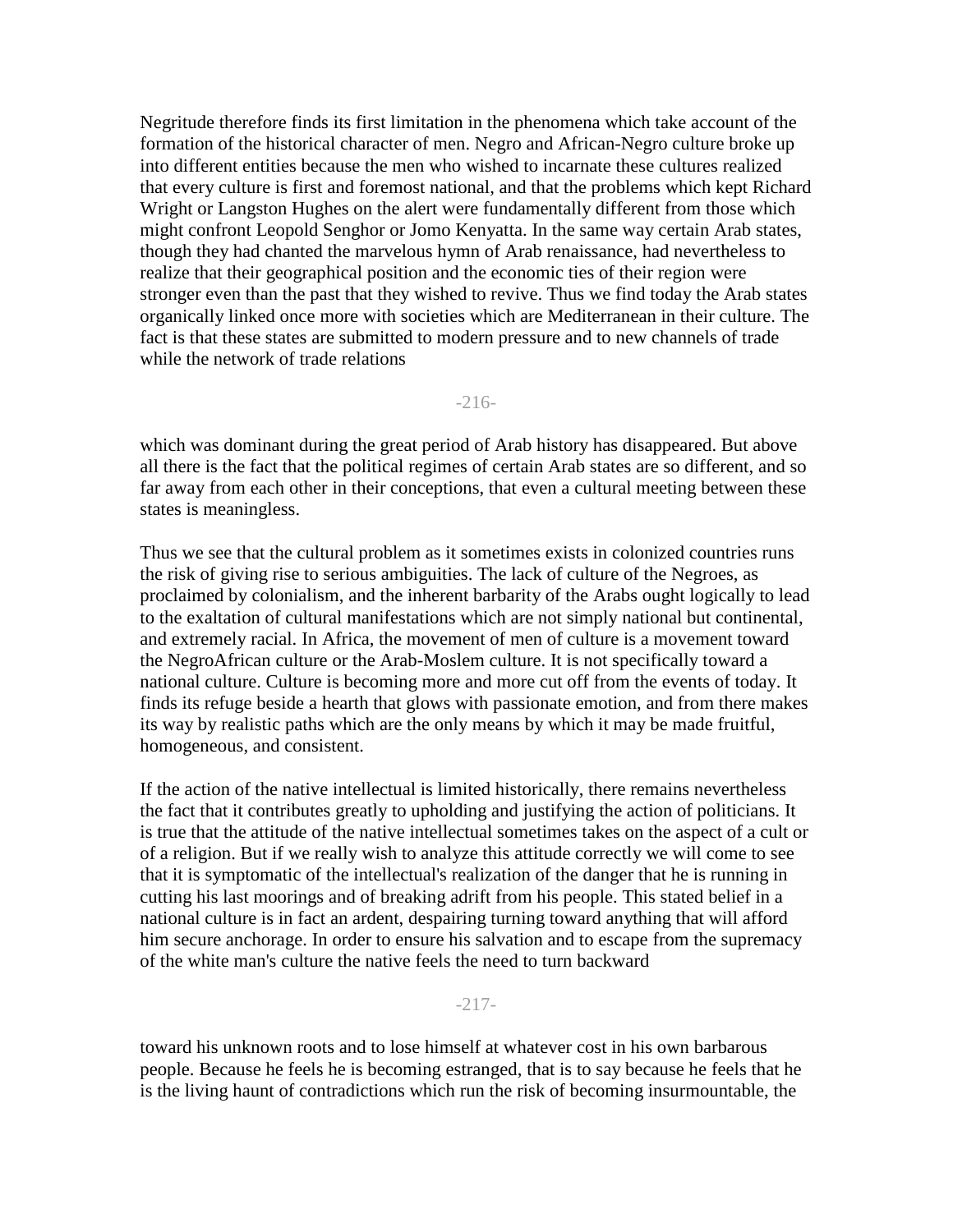native tears himself away from the swamp that may suck him down and accepts everything, decides to take all for granted and confirms everything even though he may lose body and soul. The native finds that he is expected to answer for everything, and to all comers. He not only turns himself into the defender of his people's past; he is willing to be counted as one of them, and henceforward he is even capable of laughing at his past cowardice.

This tearing away, painful and difficult though it may be, is however necessary. If it is not accomplished there will be serious psycho-affective injuries and the result will be individuals without an anchor, without a horizon, colorless, stateless, rootless--a race of angels. It will be also quite normal to hear certain natives declare, "I speak as a Senegalese and as a Frenchman...""I speak as an Algerian and as a Frenchman..." The intellectual who is Arab and French, or Nigerian and English, when he comes up against the need to take on two nationalities, chooses, if he wants to remain true to himself, the negation of one of these determinations. But most often, since they cannot or will not make a choice, such intellectuals gather together all the historical determining factors which have conditioned them and take up a fundamentally "universal standpoint."

This is because the native intellectual has thrown himself greedily upon Western culture. Like adopted children who only stop investigating the new family framework at the moment when a minimum nucleus of security crystallizes in their psyche, the native intellectual will try to make European culture his own. He will not be content

-218-

to get to know Rabelais and Diderot, Shakespeare and Edgar Allen Poe; he will bind them to his intelligence as closely as possible:

*La dame n'était pas seule Elle avait un mari Un mari très comme il faut Qui citait Racine et Corneille Et Voltaire et Rousseau Et le Père Hugo et le jeune Musset Et Gide et Valéry Et tant d'autres encore*. \*

But at the moment when the nationalist parties are mobilizing the people in the name of national independence, the native intellectual sometimes spurns these acquisitions which he suddenly feels make him a stranger in his own land. It is always easier to proclaim rejection than actually to reject. The intellectual who through the medium of culture has filtered into Western civilization, who has managed to become part of the body of European culture--in other words who has exchanged his own culture for another--will come to realize that the cultural matrix, which now he wishes to assume since he is anxious to appear original, can hardly supply any figureheads which will bear comparison with those, so many in number and so great in prestige, of the occupying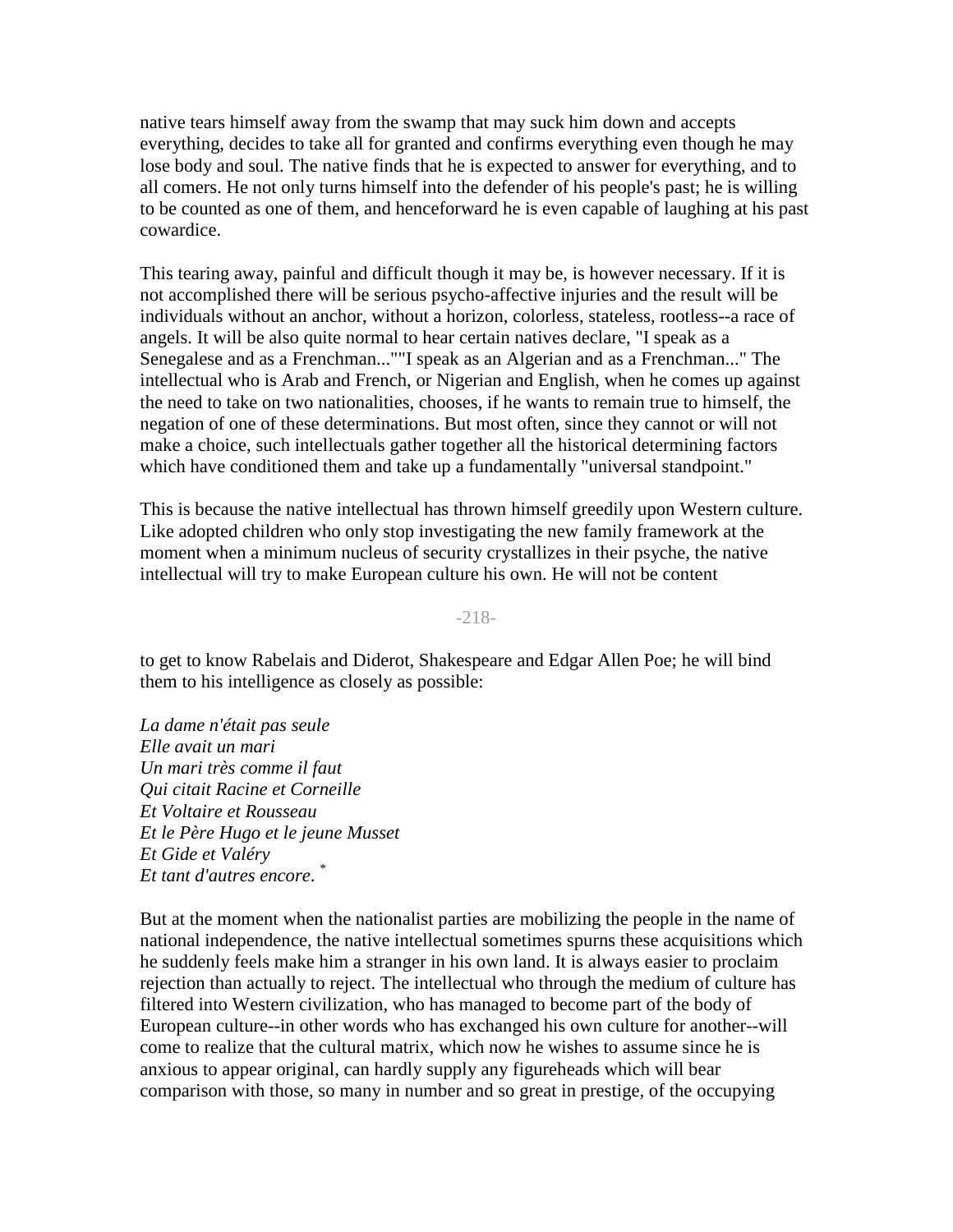power's civilization. History, of course, though nevertheless written by the Westerners and to serve their purposes, will be able to evaluate from time to time certain periods of the African past. But, standing face to face with his country at the present time, and observing clearly and objectively the events of today throughout the continent which he

\_\_\_\_\_\_\_\_\_\_\_\_\_\_\_\_\_\_\_\_

-219-

wants to make his own, the intellectual is terrified by the void, the degradation, and the savagery he sees there. Now he feels that he must get away from the white culture. He must seek his culture elsewhere, anywhere at all; and if he fails to find the substance of culture of the same grandeur and scope as displayed by the ruling power, the native intellectual will very often fall back upon emotional attitudes and will develop a psychology which is dominated by exceptional sensitivity and susceptibility. This withdrawal, which is due in the first instance to a begging of the question in his internal behavior mechanism and his own character, brings out, above all, a reflex and contradiction which is muscular.

This is sufficient explanation of the style of those native intellectuals who decide to give expression to this phase of consciousness which is in the process of being liberated. It is a harsh style, full of images, for the image is the drawbridge which allows unconscious energies to be scattered on the surrounding meadows. It is a vigorous style, alive with rhythms, struck through and through with bursting life; it is full of color, too, bronzed, sunbaked, and violent. This style, which in its time astonished the peoples of the West, has nothing racial about it, in spite of frequent statements to the contrary; it expresses above all a hand-to-hand struggle and it reveals the need that man has to liberate himself from a part of his being which already contained the seeds of decay. Whether the fight is painful, quick, or inevitable, muscular action must substitute itself for concepts.

If in the world of poetry this movement reaches unaccustomed heights, the fact remains that in the real world the intellectual often follows up a blind alley. When at the height of his intercourse with his people, whatever they were or whatever they are, the intellectual decides

-220-

to come down into the common paths of real life, he only brings back from his adventuring formulas which are sterile in the extreme. He sets a high value on the customs, traditions, and the appearances of his people; but his inevitable, painful experience only seems to be a banal search for exoticism. The sari becomes sacred, and shoes that come from Paris or Italy are left off in favor of pampooties, while suddenly the language of the ruling power is felt to burn your lips. Finding your fellow countrymen

<sup>\*</sup> The lady was not alone; she had a most respectable husband, who knew how to quote Racine and Corneille, Voltaire and Rousseau, Victor Hugo and Musset, Gide, Valéry and as many more again. ( René Depestre: *Face à la Nuit.)*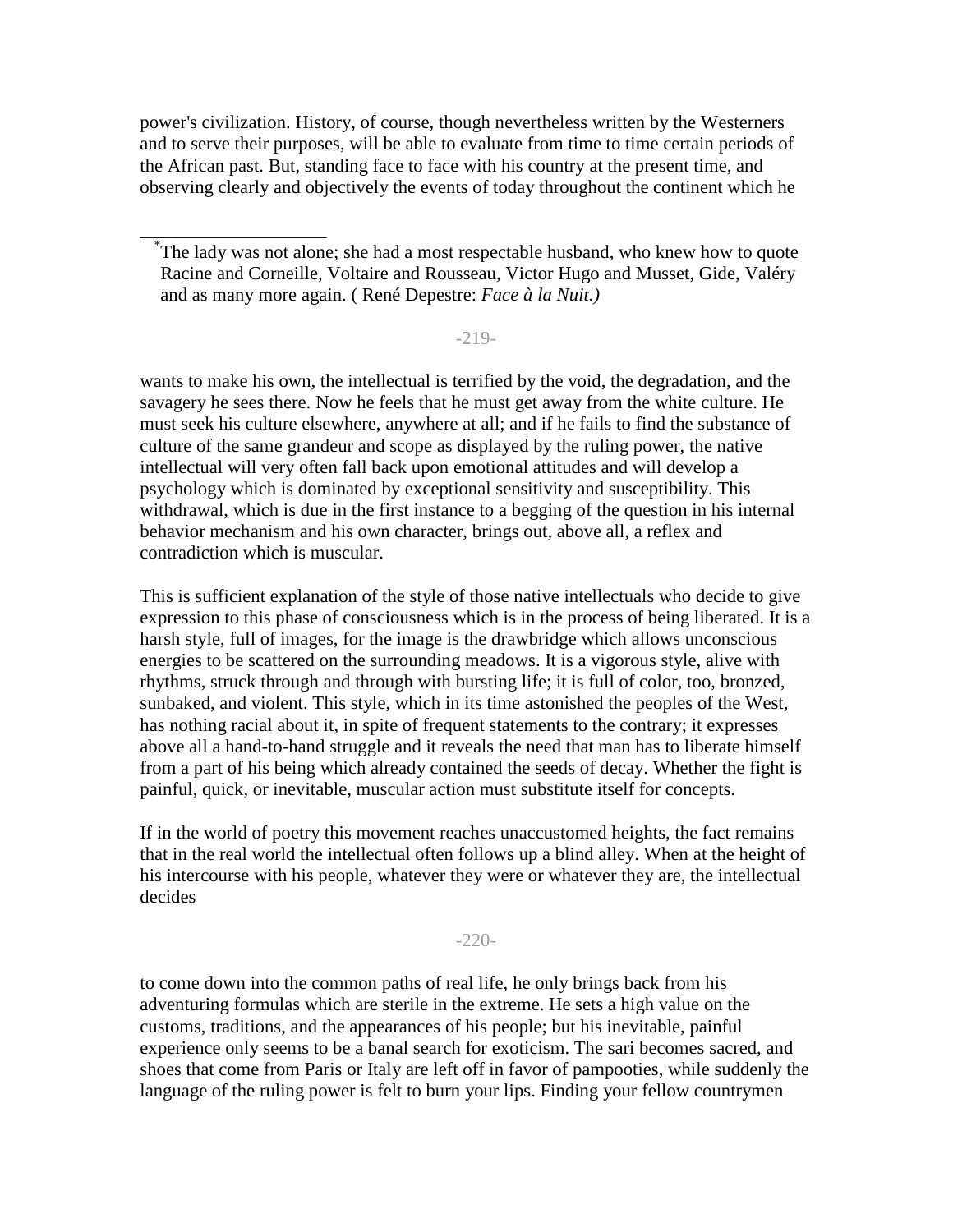sometimes means in this phase to will to be a nigger, not a nigger like all other niggers but a real nigger, a Negro cur, just the sort of nigger that the white man wants you to be. Going back to your own people means to become a dirty wog, to go native as much as you can, to become unrecognizable, and to cut off those wings that before you had allowed to grow.

The native intellectual decides to make an inventory of the bad habits drawn from the colonial world, and hastens to remind everyone of the good old customs of the people, that people which he has decided contains all truth and goodness. The scandalized attitude with which the settlers who live in the colonial territory greet this new departure only serves to strengthen the native's decision. When the colonialists, who had tasted the sweets of their victory over these assimilated people, realize that these men whom they considered as saved souls are beginning to fall back into the ways of niggers, the whole system totters. Every native won over, every native who had taken the pledge not only marks a failure for the colonial structure when he decides to lose himself and to go back to his own side, but also stands as a symbol for the uselessness and the shallowness of all the work that has been accomplished. Each native who goes back over the line is a radical condemnation of the methods and of the regime;

-221-

and the native intellectual finds in the scandal he gives rise to a justification and an encouragement to persevere in the path he has chosen.

If we wanted to trace in the works of native writers the different phases which characterize this evolution we would find spread out before us a panorama on three levels. In the first phase, the native intellectual gives proof that he has assimilated the culture of the occupying power. His writings correspond point by point with those of his opposite numbers in the mother country. His inspiration is European and we can easily link up these works with definite trends in the literature of the mother country. This is the period of unqualified assimilation. We find in this literature coming from the colonies the Parnassians, the Symbolists, and the Surrealists.

In the second phase we find the native is disturbed; he decides to remember what he is. This period of creative work approximately corresponds to that immersion which we have just described. But since the native is not a part of his people, since he only has exterior relations with his people, he is content to recall their life only. Past happenings of the byegone days of his chlidhood will be brought up out of the depths of his memory; old legends will be reinterpreted in the light of a borrowed estheticism and of a conception of the world which was discovered under other skies.

Sometimes this literature of just-before-the-battle is dominated by humor and by allegory; but often too it is symptomatic of a period of distress and difficulty, where death is experienced, and disgust too. We spew ourselves up; but already underneath laughter can be heard.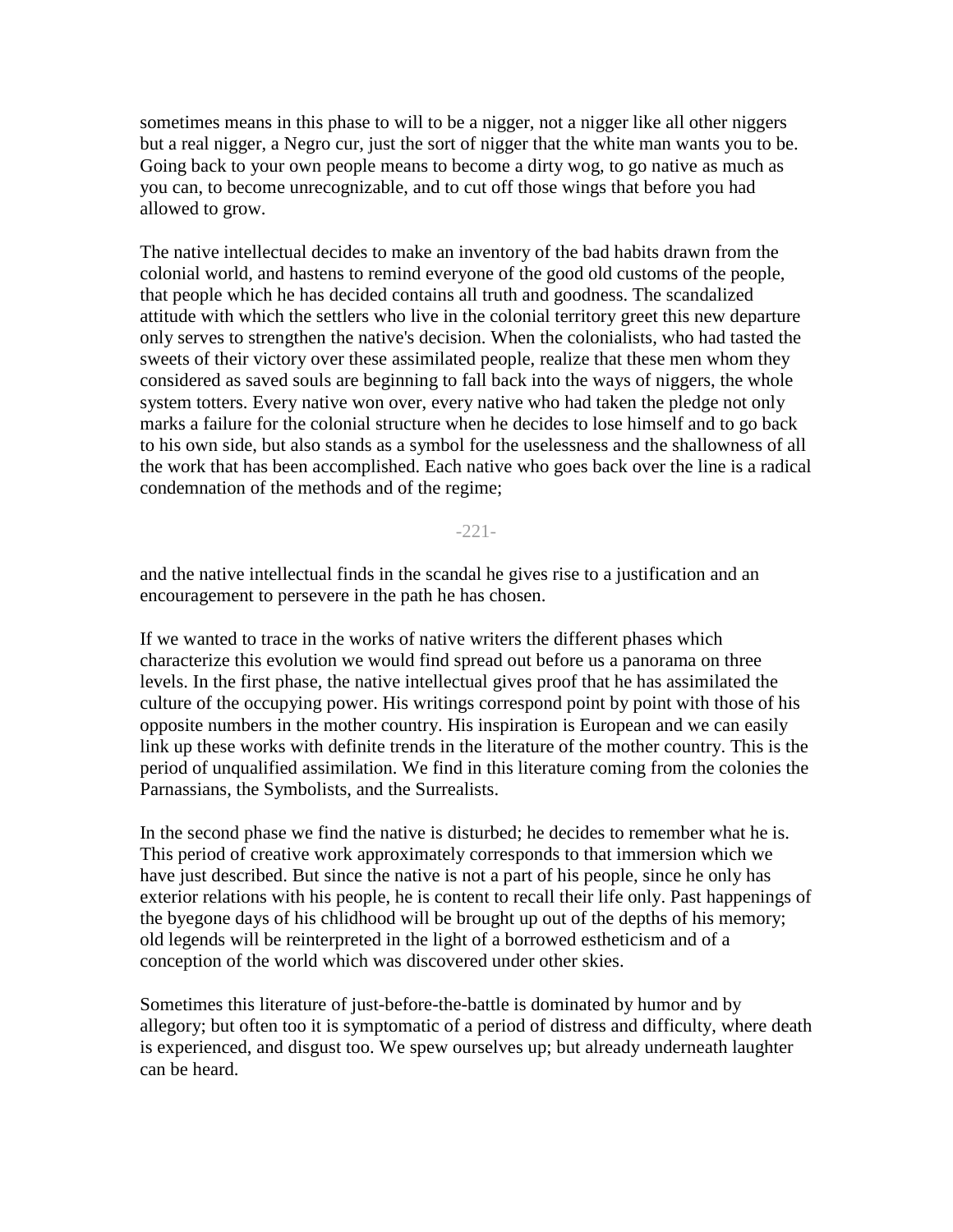Finally in the third phase, which is called the fighting phase, the native, after having tried to lose himself in the people and with the people, will on the contrary shake the people. Instead of according the people's

-222-

lethargy an honored place in his esteem, he turns himself into an awakener of the people; hence comes a fighting literature, a revolutionary literature, and a national literature. During this phase a great many men and women who up till then would never have thought of producing a literary work, now that they find themselves in exceptional circumstances--in prison, with the Maquis, or on the eve of their execution--feel the need to speak to their nation, to compose the sentence which expresses the heart of the people, and to become the mouthpiece of a new reality in action.

The native intellectual nevertheless sooner or later will realize that you do not show proof of your nation from its culture but that you substantiate its existence in the fight which the people wage against the forces of occupation. No colonial system draws its justification from the fact that the territories it dominates are culturally nonexistent. You will never make colonialism blush for shame by spreading out little-known cultural treasures under its eyes. At the very moment when the native intellectual is anxiously trying to create a cultural work he fails to realize that he is utilizing techniques and language which are borrowed from the stranger in his country. He contents himself with stamping these instruments with a hallmark which he wishes to be national, but which is strangely reminiscent of exoticism. The native intellectual who comes back to his people by way of cultural achievements behaves in fact like a foreigner. Sometimes he has no hesitation in using a dialect in order to show his will to be as near as possible to the people; but the ideas that he expresses and the preoccupations he is taken up with have no common yardstick to measure the real situation which the men and the women of his country know. The culture that the intellectual leans toward is often no more than a stock of particularisms. He wishes to attach him-

-223-

self to the people; but instead he only catches hold of their outer garments. And these outer garments are merely the reflection of a hidden life, teeming and perpetually in motion. That extremely obvious objectivity which seems to characterize a people is in fact only the inert, already forsaken result of frequent, and not always very coherent, adaptations of a much more fundamental substance which itself is continually being renewed. The man of culture, instead of setting out to find this substance, will let himself be hypnotized by these mummified fragments which because they are static are in fact symbols of negation and outworn contrivances. Culture has never the translucidity of custom; it abhors all simplification. In its essence it is opposed to custom, for custom is always the deterioration of culture. The desire to attach oneself to tradition or bring abandoned traditions to life again does not only mean going against the current of history but also opposing one's own people. When a people undertakes an armed struggle or even a political struggle against a relentless colonialism, the significance of tradition changes.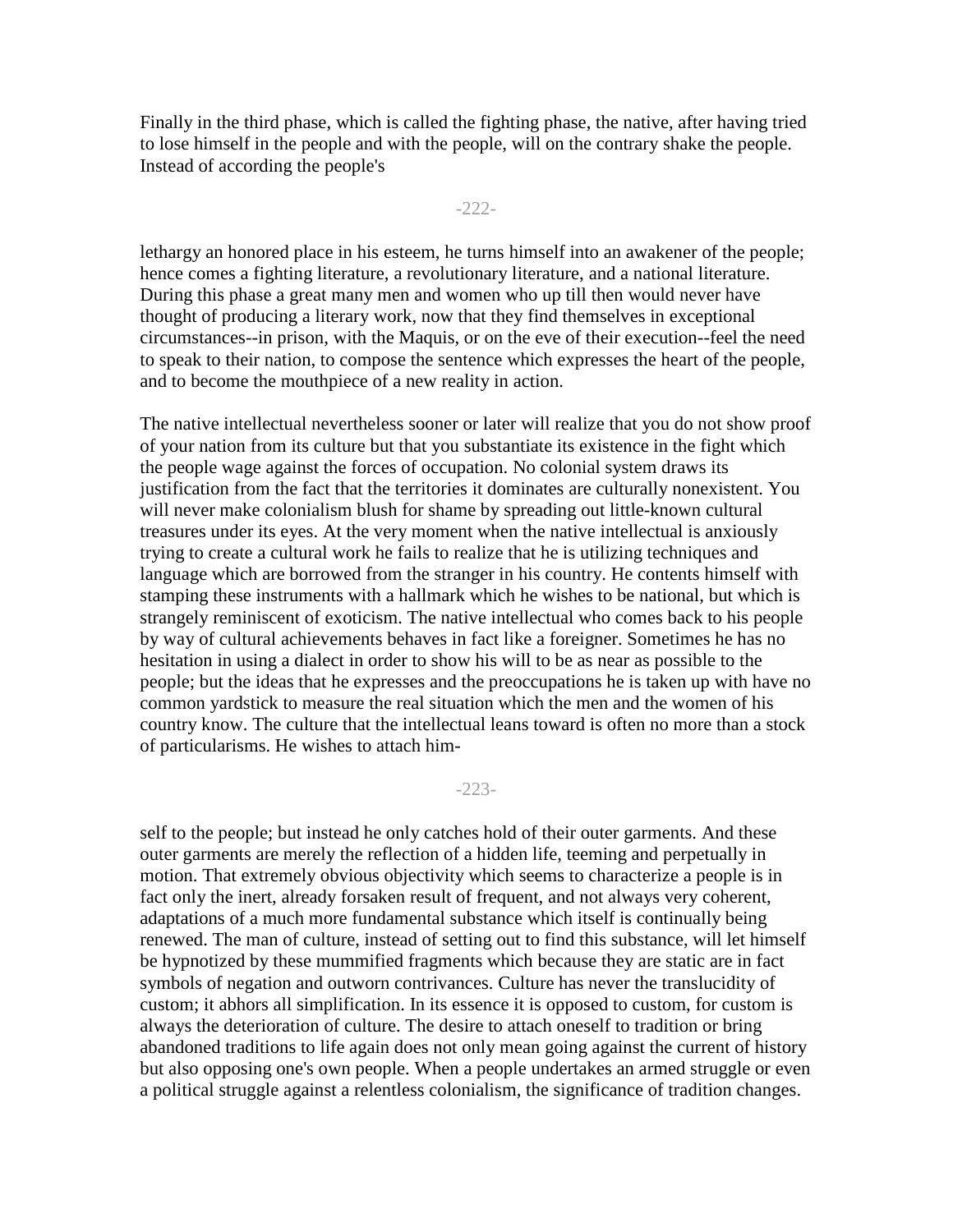All that has made up the technique of passive resistance in the past may, during this phase, be radically condemned. In an underdeveloped country during the period of struggle traditions are fundamentally unstable and are shot through by centrifugal tendencies. This is why the intellectual often runs the risk of being out of date. The peoples who have carried on the struggle are more and more impervious to demagogy; and those who wish to follow them reveal themselves as nothing more than common opportunists, in other words, latecomers.

In the sphere of plastic arts, for example, the native artist who wishes at whatever cost to create a national work of art shuts himself up in a stereotyped reproduction of details. These artists who have nevertheless

-224-

thoroughly studied modern techniques and who have taken part in the main trends of contemporary painting and architecture, turn their backs on foreign culture, deny it, and set out to look for a true national culture, setting great store on what they consider to be the constant principles of national art. But these people forget that the forms of thought and what it feeds on, together with modern techniques of information, language, and dress have dialectically reorganized the people's intelligences and that the constant principles which acted as safeguards during the colonial period are now undergoing extremely radical changes.

The artist who has decided to illustrate the truths of the nation turns paradoxically toward the past and away from actual events. What he ultimately intends to embrace are in fact the castoffs of thought, its shells and corpses, a knowledge which has been stabilized once and for all. But the native intellectual who wishes to create an authentic work of art must realize that the truths of a nation are in the first place its realities. He must go on until he has found the seething pot out of which the learning of the future will emerge.

Before independence, the native painter was insensible to the national scene. He set a high value on non-figurative art, or more often specialized in still lifes. After independence his anxiety to rejoin his people will confine him to the most detailed representation of reality. This is representative art which has no internal rhythms, an art which is serene and immobile, evocative not of life but of death. Enlightened circles are in ecstasies when confronted with this "inner truth" which is so well expressed; but we have the right to ask if this truth is in fact a reality, and if it is not already outworn and denied, called in question by the epoch through which the people are treading out their path toward history.

-225-

In the realm of poetry we may establish the same facts. After the period of assimilation characterized by rhyming poetry, the poetic tom-tom's rhythms break through. This is a poetry of revolt; but it is also descriptive and analytical poetry. The poet ought however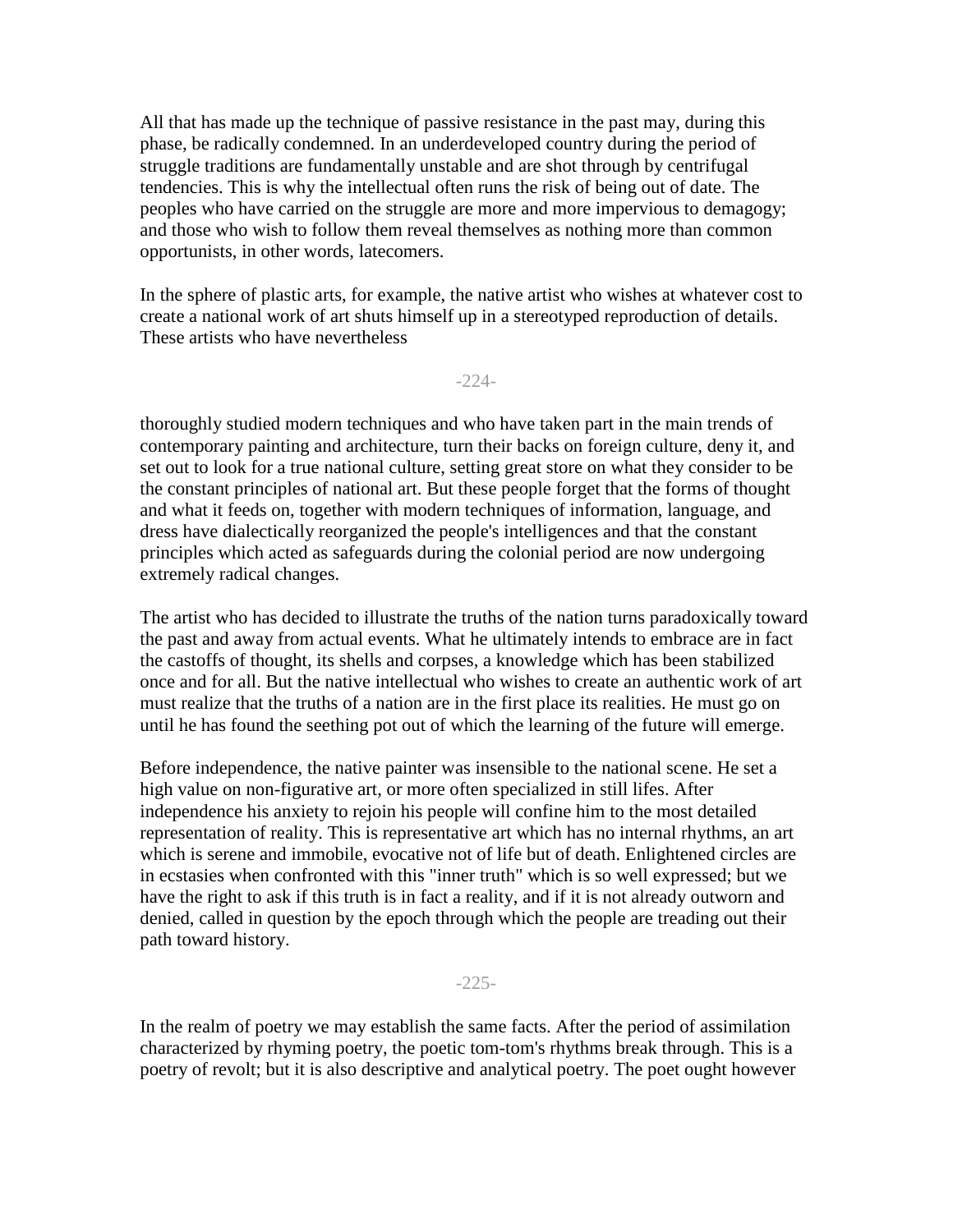to understand that nothing can replace the reasoned, irrevocable taking up of arms on the people's side. Let us quote Depestre once more:

The lady was not alone; She had a husband, A husband who knew everything, But to tell the truth knew nothing, For you can't have culture without making concessions. You concede your flesh and blood to it, You concede your own self to others; By conceding you gain Classicism and Romanticism, And all that our souls are steeped in.

The native poet who is preoccupied with creating a national work of art and who is determined to describe his people fails in his aim, for he is not yet ready to make that fundamental concession that Depestre speaks of. The French poet René Char shows his understanding of the difficulty when he reminds us that "the poem emerges out of a subjective imposition and an objective choice. A poem is the assembling and moving together of determining original values, in contemporary relation with someone that these circumstances bring to the front." †

Yes, the first duty of the native poet is to see clearly the people he has chosen as the subject of his work of art. He cannot go forward resolutely unless he first realizes the extent of his estrangement from them. We have

\*René Depestre: "*Face à la Nuit*".

†René Char, *Partage Formel.* 

\_\_\_\_\_\_\_\_\_\_\_\_\_\_\_\_\_\_\_\_

-226-

taken everything from the other side; and the other side gives us nothing unless by a thousand detours we swing finally round in their direction, unless by ten thousand wiles and a hundred thousand tricks they manage to draw us toward them, to seduce us, and to imprison us. Taking means in nearly every case being taken: thus it is not enough to try to free oneself by repeating proclamations and denials. It is not enough to try to get back to the people in that past out of which they have already emerged; rather we must join them in that fluctuating movement which they are just giving a shape to, and which, as soon as it has started, will be the signal for everything to be called in question. Let there be no mistake about it; it is to this zone of occult instability where the people dwell that we must come; and it is there that our souls are crystallized and that our perceptions and our lives are transfused with light.

Keita Fodeba, today Minister of Internal Affairs in the Republic of Guinea, when he was the director of the "African Ballet" did not play any tricks with the reality which the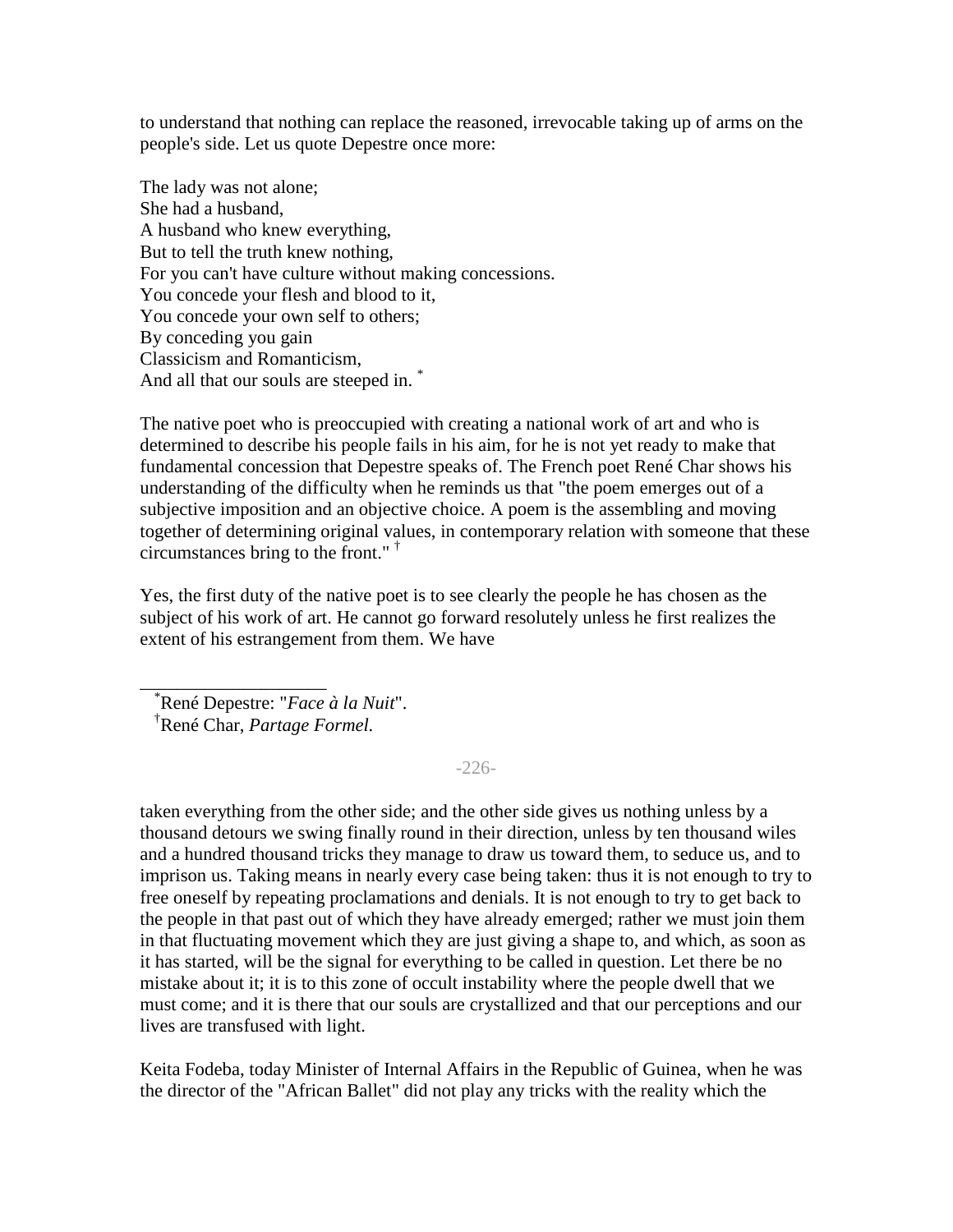people of Guinea offered him. He reinterpreted all the rhythmic images of his country from a revolutionary standpoint. But he did more. In his poetic works, which are not well known, we find a constant desire to define accurately the historic moments of the struggle and to mark off the field in which were to be unfolded the actions and ideas around which the popular will would crystallize. Here is a poem by Keita Fodeba which is a true invitation to thought, to de-mystification, and to battle:

# **AFRICAN DAWN**

# **(Guitar music)**

Dawn was breaking. The little village, which had danced half the night to the sound of its tom-toms, was waking

-227-

slowly. Ragged shepherds playing their flutes were leading their flocks down into the valley. The girls of the village with their canaries followed one by one along the winding path that leads to the fountain. In the marabout's courtyard a group of children were softly chanting in chorus some verses from the Koran.

# **(Guitar music)**

Dawn was breaking--dawn, the fight between night and day. But the night was exhausted and could fight no more, and slowly died. A few rays of the sun, the forerunners of this victory of the day, still hovered on the horizon, pale and timid, while the last stars gently glided under the mass of clouds, crimson like the blooming flamboyant flowers

# **(Guitar music)**

Dawn was breaking. And down at the end of the vast plain with its purple contours, the silhouette of a bent man tilling the ground could be seen, the silhouette of Naman the laborer. Each time he lifted his hoe the frightened birds rose, and flew swiftly away to find the quiet banks of the Djoliba, the great Niger river. The man's gray cotton trousers, soaked by the dew, flapped against the grass on either side. Sweating, unresting, always bent over he worked with his hoe; for the seed had to be sown before the next rains came.

# **(Cora music)**

Dawn was breaking, still breaking. The sparrows circled amongst the leaves announcing the day. On the damp track leading to the plain a child, carrying his little quiver of arrows round him like a bandolier, was running breathless toward Naman. He called out: "Brother Naman, the headman of the village wants you to come to the council tree."

## **(Cora music)**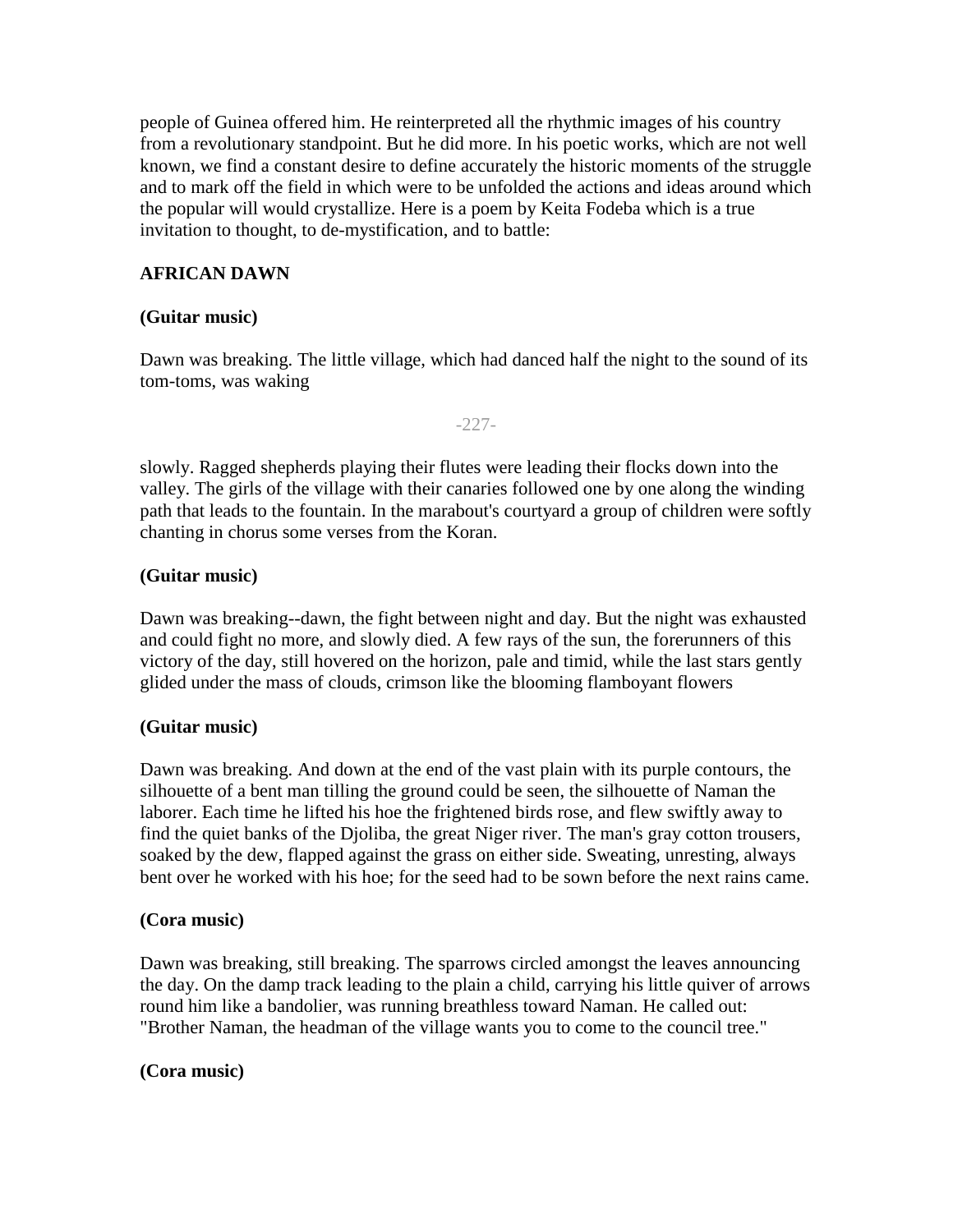The laborer, surprised by such a message so early in the morning, laid down his hoe and walked toward the village which now was shining in the beams of the rising sun. Already the old men of the village were sitting under the tree, looking more solemn than ever. Beside them a man in uni-

-228-

form, a district guard, sat impassively, quietly smoking his pipe.

# **(Cora music)**

Naman took his place on the sheepskin. The headman's spokesman stood up to announce to the assembly the will of the old men: "The white men have sent a district guard to ask for a man from the village who will go to the war in their country. The chief men, after taking counsel together, have decided to send the young man who is the best representative of our race, so that he may go and give proof to the white men of that courage which has always been a feature of our *Manding*."

# **(Guitar music)**

Naman was thus officially marked out, for every evening the village girls praised his great stature and muscular appearance in musical couplets. Gentle Kadia, his young wife, overwhelmed by the news, suddenly ceased grinding corn, put the mortar away under the barn, and without saying a word shut herself into her hut to weep over her misfortune with stifled sobs. For death had taken her first husband; and she could not believe that now the white people had taken Naman from her, Naman who was the center of all her new-sprung hopes.

## **(Guitar music)**

The next day, in spite of her tears and lamentations, the full-toned drumming of the war tom-toms accompanied Naman to the village's little harbor where he boarded a trawler which was going to the district capital. That night, instead of dancing in the marketplace as they usually did, the village girls came to keep watch in Naman's outer room, and there told their tales until morning around a wood fire.

## **(Guitar music)**

Several months went by without any news of Naman reaching the village. Kadia was so worried that she went to the cunning fetish-worker from the neighboring village. The village elders themselves held a short secret council on the matter, but nothing came of it.

-229-

## **(Cora music)**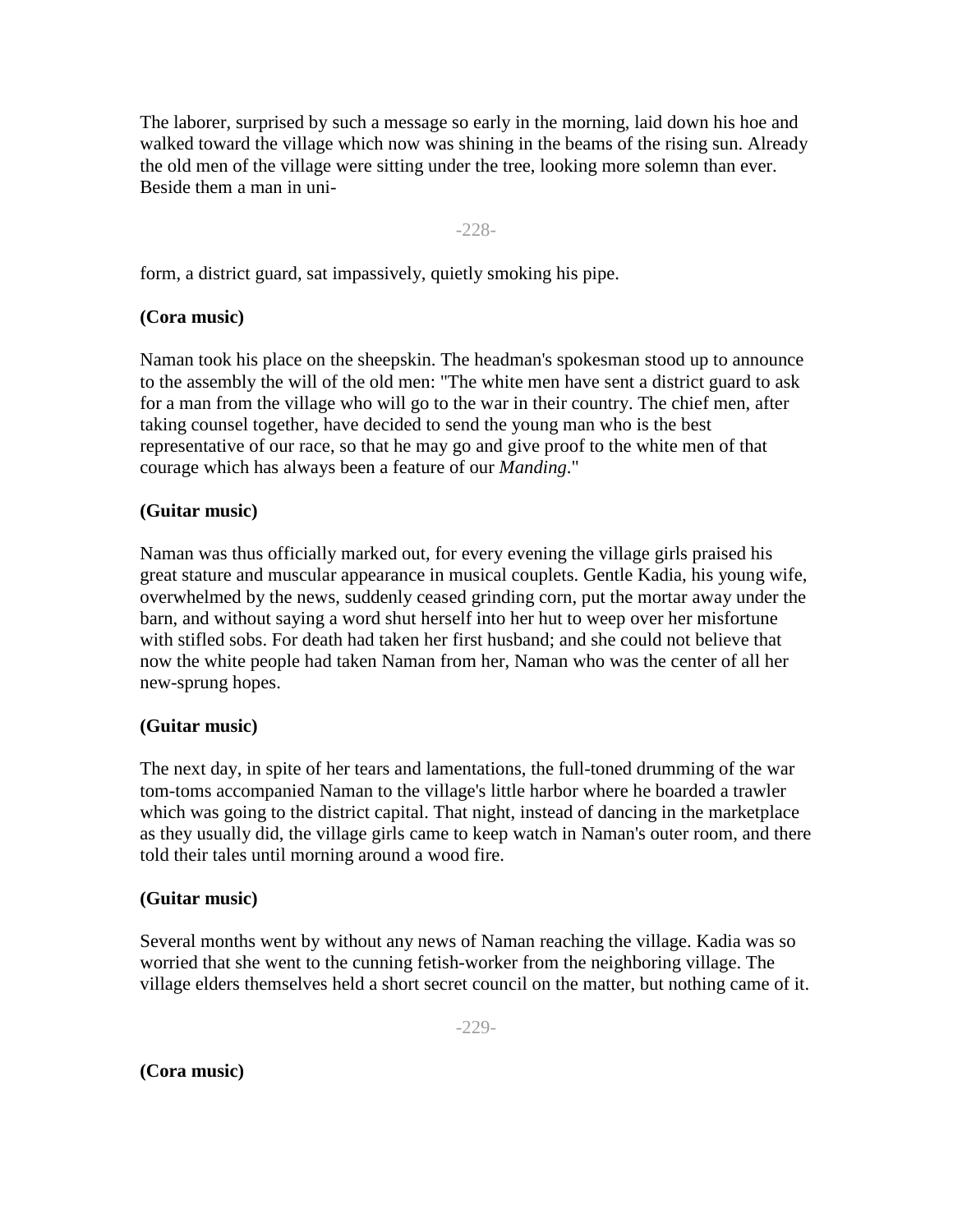At last one day a letter from Naman came to the village, to Kadia's address. She was worried as to what was happening to her husband, and so that same night she came, after hours of tiring walking, to the capital of the district, where a translator read the letter to her.

Naman was in North Africa; he was well, and he asked for news of the harvest, of the feastings, the river, the dances, the council tree . . . in fact, for news of all the village.

# **(Balafo music)**

That night the old women of the village honored Kadia by allowing her to come to the courtyard of the oldest woman and listen to the talk that went on nightly among them. The headman of the village, happy to have heard news of Naman, gave a great banquet to all the beggars of the neighborhood.

## **(Balafo music)**

Again several months went by and everyone was once more anxious, for nothing more was heard of Naman. Kadia was thinking of going again to consult the fetish-worker when she received a second letter. Naman, after passing through Corsica and Italy, was now in Germany and was proud of having been decorated.

## **(Balafo music)**

But the next time there was only a postcard to say that Naman had been made prisoner by the Germans. This news weighed heavily on the village. The old men held council and decided that henceforward Naman would be allowed to dance the Douga, that sacred dance of the vultures that no one who has not performed some outstanding feat is allowed to dance, that dance of the Mali emperors of which every step is a stage in the history of the Mali race. Kadia found consolation in the fact that her husband had been raised to the dignity of a hero of his country.

## **(Guitar music)**

Time went by. A year followed another, and Naman was still in Germany. He did not write any more.

-230-

# (*Guitar music*)

One fine day, the village headman received word from Dakar that Naman would soon be home. The mutter of the tom-toms was at once heard. There was dancing and singing till dawn. The village girls composed new songs for his homecoming, for the old men who were the devotees of the Douga spoke no more about that famous dance of the Manding.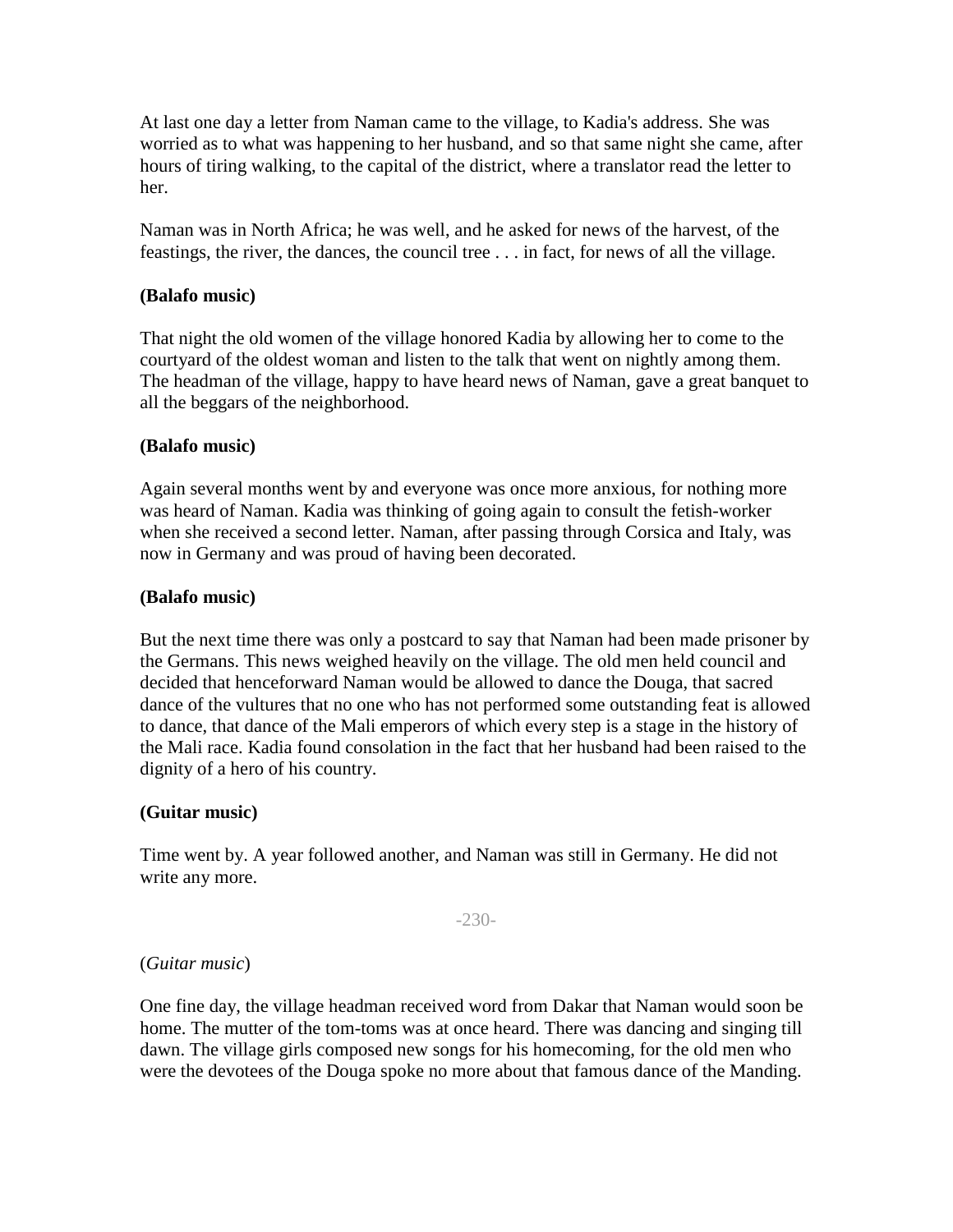### (*Tom-toms*)

But a month later, Corporal Moussa, a great friend of Naman's, wrote a tragic letter to Kadia: "Dawn was breaking. We were at Tiaroye-sur-Mer. In the course of a widespread dispute between us and our white officers from Dakar, a bullet struck Naman. He lies in the land of Senegal."

# (*Guitar music*)

Yes; dawn was breaking. The first rays of the sun hardly touched the surface of the sea as they gilded its little foamflecked waves. Stirred by the breeze, the palm trees gently bent their trunks down toward the ocean, as if saddened by the morning's battle. The crows came in noisy flocks to warn the neighborhood by their cawing of the tragedy that was staining the dawn at Tiaroye with blood. And in the flaming blue sky, just above Naman's body, a huge vulture was hovering heavily. It seemed to say to him " Naman! You have not danced that dance that is named after me. Others will dance it."

## (*Cora music*)

If I have chosen to quote this long poem, it is on account of its unquestioned pedagogical value. Here, things are clear; it is a precise, forward-looking exposition. The understanding of the poem is not merely an intellectual advance, but a political advance. To understand this poem is to understand the part one has played, to recognize one's advance, and to furbish up one's weapons. There is not a single colonized person who will not receive the message that this poem holds. Naman, the hero

-231-

of the battlefields of Europe, Naman who eternally ensures the power and perenniality of the mother country, Naman is machine-gunned by the police force at the very moment that he comes back to the country of his birth: and this is Sétif in 1945, this is Fort-le-France, this is Saigon, Dakar, and Lagos. All those niggers, all those wogs who fought to defend the liberty of France or for British civilization recognize themselves in this poem by Keita Fodeba.

But Keita Fodeba sees further. In colonized countries, colonialism, after having made use of the natives on the battlefields, uses them as trained soldiers to put down the movements of independence. The ex-service associations are in the colonies one of the most anti-nationalist elements which exist. The poet Keita Fodeba was training the Minister of Internal Affairs of the Republic of Guinea to frustrate the plots organized by French colonialism. The French secret service intend to use, among other means, the exservicemen to break up the young independent Guinean state.

The colonized man who writes for his people ought to use the past with the intention of opening the future, as an invitation to action and a basis for hope. But to ensure that hope and to give it form, he must take part in action and throw himself body and soul into the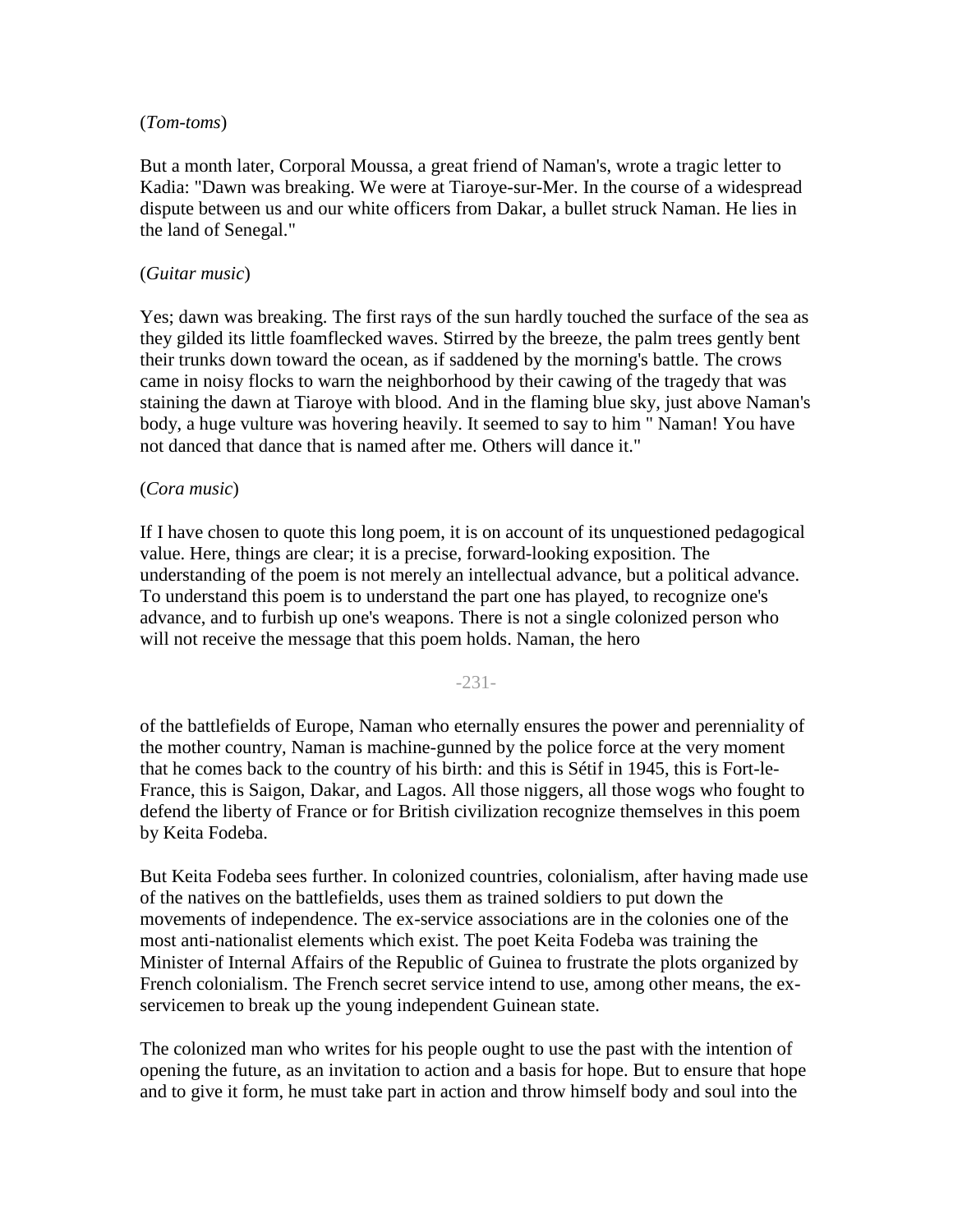national struggle. You may speak about everything under the sun; but when you decide to speak of that unique thing in man's life that is represented by the fact of opening up new horizons, by bringing light to your own country, and by raising yourself and your people to their feet, then you must collaborate on the physical plane.

The responsibility of the native man of culture is not a responsibility vis-à-vis his national culture, but a global responsibility with regard to the totality of the nation,

-232-

whose culture merely, after all, represents one aspect of that nation. The cultured native should not concern himself with choosing the level on which he wishes to fight or the sector where he decides to give battle for his nation. To fight for national culture means in the first place to fight for the liberation of the nation, that material keystone which makes the building of a culture possible. There is no other fight for culture which can develop apart from the popular struggle. To take an example: all those men and women who are fighting with their bare hands against French colonialism in Algeria are not by any means strangers to the national culture of Algeria. The national Algerian culture is taking on form and content as the battles are being fought out, in prisons, under the guillotine, and in every French outpost which is captured or destroyed.

We must not therefore be content with delving into the past of a people in order to find coherent elements which will counteract colonialism's attempts to falsify and harm. We must work and fight with the same rhythm as the people to construct the future and to prepare the ground where vigorous shoots are already springing up. A national culture is not a folklore, nor an abstract populism that believes it can discover the people's true nature. It is not made up of the inert dregs of gratuitous actions, that is to say actions which are less and less attached to the everpresent reality of the people. A national culture is the whole body of efforts made by a people in the sphere of thought to describe, justify, and praise the action through which that people has created itself and keeps itself in existence. A national culture in underdeveloped countries should therefore take its place at the Very heart of the struggle for freedom which these countries are carrying on. Men of African cultures who are still fighting in the name

-233-

of African-Negro culture and who have called many congresses in the name of the unity of that culture should today realize that all their efforts amount to is to make comparisons between coins and sarcophagi.

There is no common destiny to be shared between the national cultures of Senegal and Guinea; but there is a common destiny between the Senegalese and Guinean nations which are both dominated by the same French colonialism. If it is wished that the national culture of Senegal should come to resemble the national culture of Guinea, it is not enough for the rulers of the two peoples to decide to consider their problems--whether the problem of liberation is concerned, or the trade-union question, or economic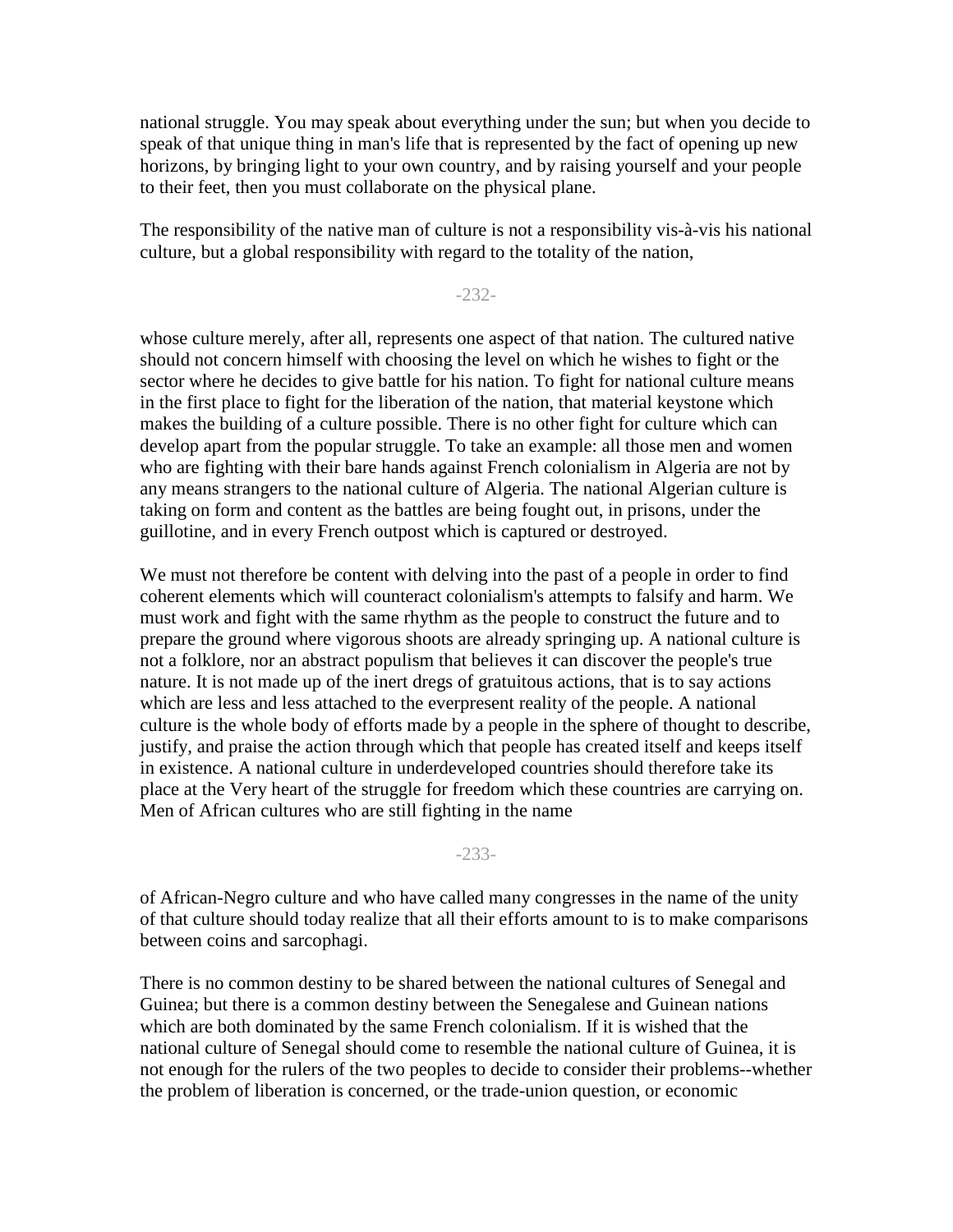difficulties--from similar viewpoints. And even here there does not seem to be complete identity, for the rhythm of the people and that of their rulers are not the same. There can be no two cultures which are completely identical. To believe that it is possible to create black culture is to forget that niggers are disappearing, just as those people who brought them into being are seeing the breakup of their economic and cultural supremacy. \* There will never be such a thing as black culture because there is not a single politician who feels he has a vocation to bring black republics into being. The problem is to get to know the place that these men mean to give their people, the kind of social relations that they decide to set up, and the conception that they have of the future

\_\_\_\_\_\_\_\_\_\_\_\_\_\_\_\_\_\_\_\_

-234-

of humanity. It is this that counts; everything else is mystification, signifying nothing.

In 1959, the cultured Africans who met at Rome never stopped talking about unity. But one of the people who was loudest in the praise of this cultural unity, Jacques Rabemananjara, is today a minister in the Madagascan government, and as such has decided, with his government, to oppose the Algerian people in the General Assembly of the United Nations. Rabemananjara, if he had been true to himself, ought to have resigned from the government and denounced those men who claim to incarnate the will of the Madagascan people. The ninety thousand dead of Madagascar have not given Rabemananjara authority to oppose the aspirations of the Algerian people in the General Assembly of the United Nations.

It is around the peoples' struggles that African-Negro culture takes on substance, and not around songs, poems, or folklore. Senghor, who is also a member of the Society of African Culture and who has worked with us on the question of African culture, is not afraid for his part either to give the order to his delegation to support French proposals on Algeria. Adherence to African-Negro culture and to the cultural unity of Africa is arrived at in the first place by upholding unconditionally the peoples' struggle for freedom. No one can truly wish for the spread of African culture if he does not give practical support to the creation of the conditions necessary to the existence of that culture; in other words, to the liberation of the whole continent.

I say again that no speech-making and no proclamation concerning culture will turn us from our fundamental tasks: the liberation of the national territory; a continual struggle against colonialism in its new forms; and an obstinate refusal to enter the charmed circle of mutual admiration at the summit.

<sup>\*</sup>At the last school prize giving in Dakar, the president of the Senegalese Republic, Leopold Senghor, decided to include the study of the idea of negritude in the curriculum. If this decision was due to a desire to study historical causes, no one can criticize it. But if on the other hand it was taken in order to create black selfconsiousness, it is simply a turning of his back upon history which has already taken cognizance of the disappearance of the majority of Negroes.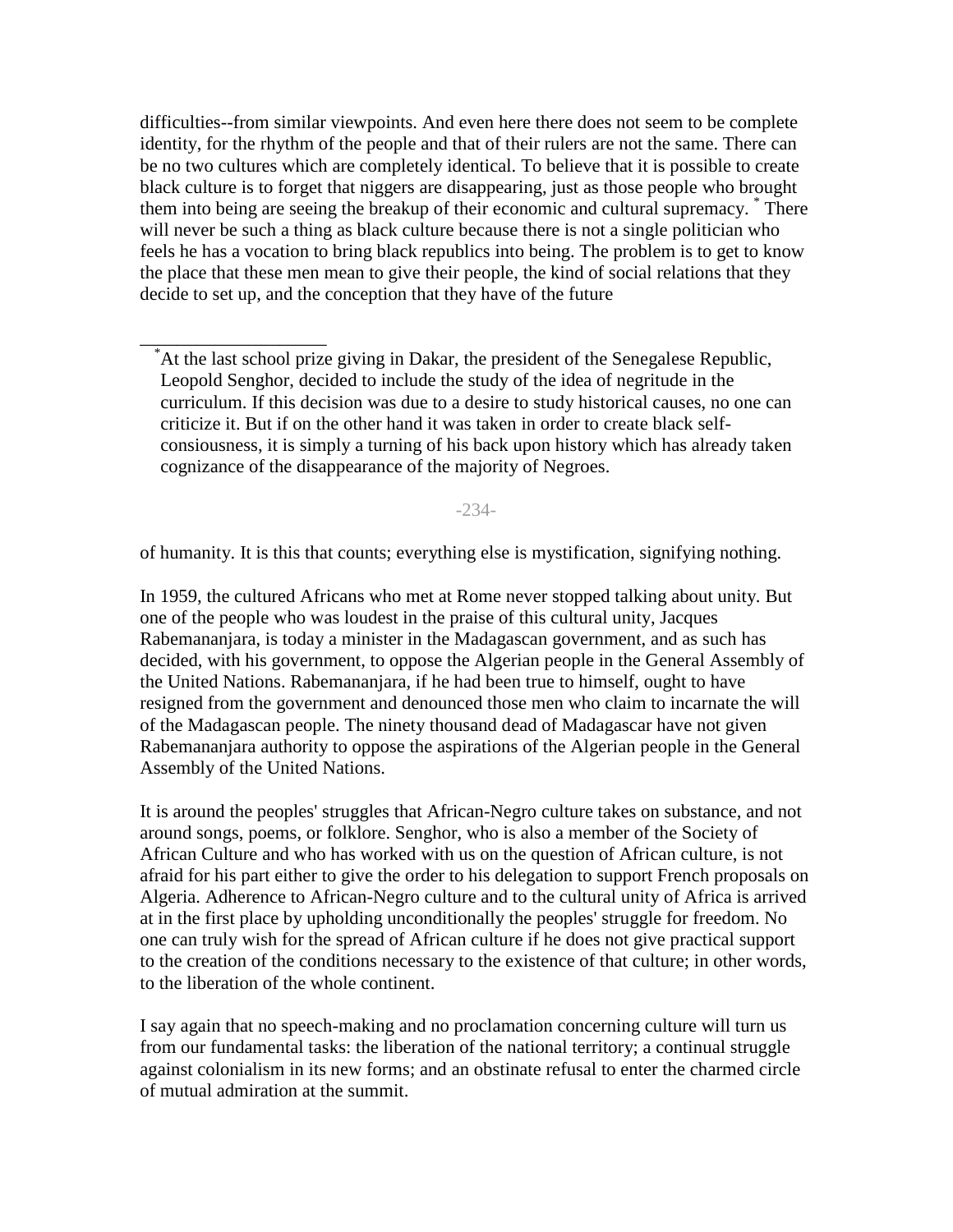# **RECIPROCAL BASES OF NATIONAL CULTURE AND THE FIGHT FOR FREEDOM**

Colonial domination, because it is total and tends to oversimplify, very soon manages to disrupt in spectacular fashion the cultural life of a conquered people. This cultural obliteration is made possible by the negation of national reality, by new legal relations introduced by the occupying power, by the banishment of the natives and their customs to outlying districts by colonial society, by expropriation, and by the systematic enslaving of men and women.

Three years ago at our first congress I showed that, in the colonial situation, dynamism is replaced fairly quickly by a substantification of the attitudes of the colonizing power. The area of culture is then marked off by fences and signposts. These are in fact so many defense mechanisms of the most elementary type, comparable for more than one good reason to the simple instinct for preservation. The interest of this period for us is that the oppressor does not manage to convince himself of the objective non-existence of the oppressed nation and its culture. Every effort is made to bring the colonized person to admit the inferiority of his culture which has been transformed into instinctive patterns of behavior, to recognize the unreality of his "nation," and, in the the last extreme, the confused and imperfect character of his own biological structure.

*Vis-à-vis* this state of affairs, the native's reactions are not unanimous. While the mass of the people maintain intact traditions which are completely different from those of the colonial situation, and the artisanal style solidifies into a formalism which is more and more stereotyped, the

#### -236-

intellectual throws himself in frenzied fashion into the frantic acquisition of the culture of the occupying power and takes every opportunity of unfavorably criticizing his own national culture, or else takes refuge in setting out and substantiating the claims of that culture in a way that is passionate but rapidly becomes unproductive.

The common nature of these two reactions lies in the fact that they both lead to impossible contradictions. Whether a turncoat or a substantialist, the native is ineffectual precisely became the analysis of the colonial situation is not carried out on strict lines. The colonial situation calls a halt to national culture in almost every field. Within the framework of colonial domination there is not and there will never be such phenomena as new cultural departures or changes in the national culture. Here and there valiant attempts are sometimes made to reanimate the cultural dynamic and to give fresh impulses to its themes, its forms, and its tonalities. The immediate, palpable, and obvious interest of such leaps ahead is nil. But if we follow up the consequences to the very end we see that preparations are being thus made to brush the cobwebs off national consciousness, to question oppression, and to open up the struggle for freedom.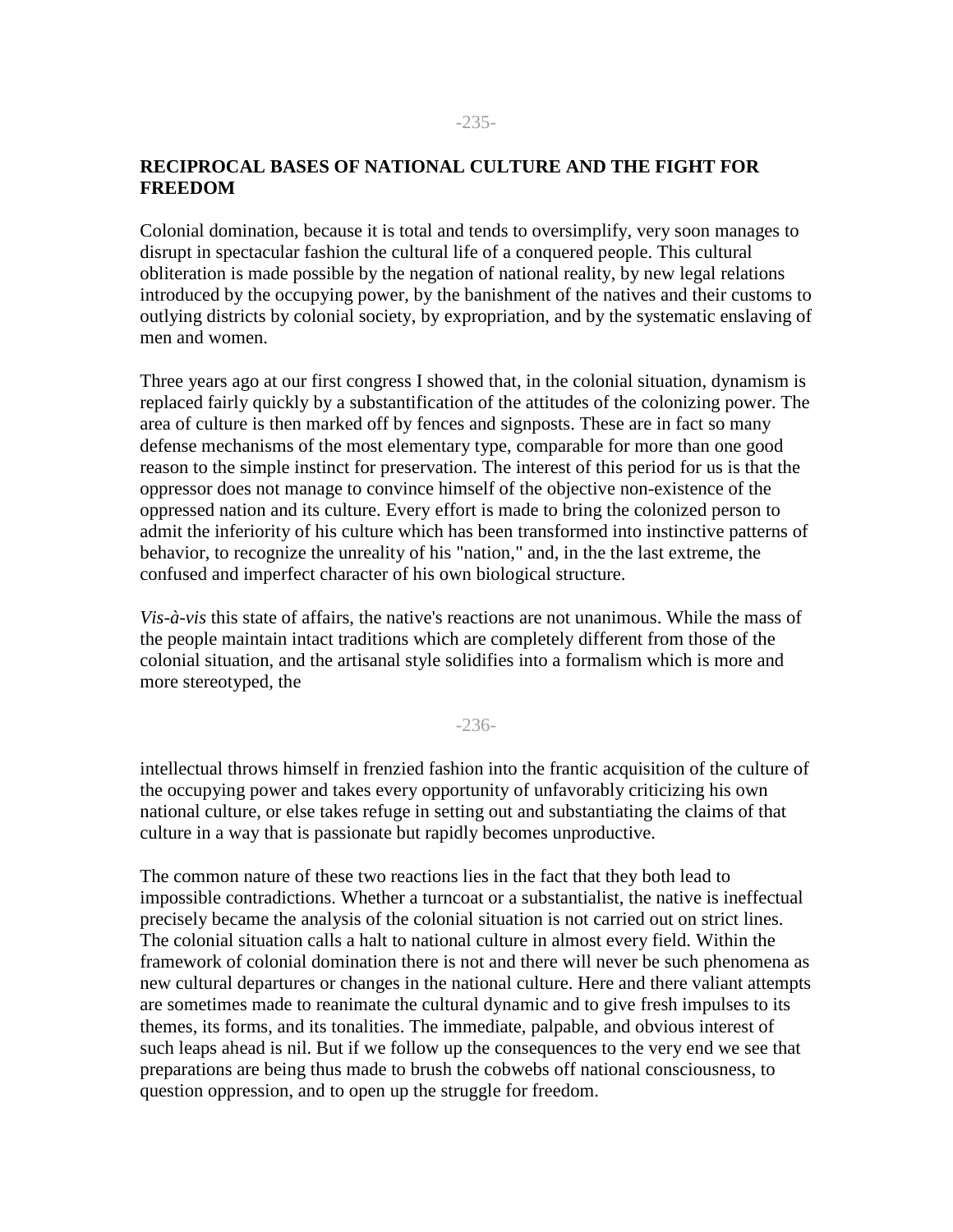A national culture under colonial domination is a contested culture whose destruction is sought in systematic fashion. It very quickly becomes a culture condemned to secrecy. This idea of a clandestine culture is immediately seen in the reactions of the occupying power which interprets attachment to traditions as faithfulness to the spirit of the nation and as a refusal to submit. This persistence in following forms of cultures which are already condemned to extinction is already a demonstration of nationality; but it is a demonstration which is a throwback to the laws of inertia. There is no taking of the offensive

-237-

and no redefining of relationships. There is simply a concentration on a hard core of culture which is becoming more and more shrivelled up, inert, and empty.

By the time a century or two of exploitation has passed there comes about a veritable emaciation of the stock of national culture. It becomes a set of automatic habits, some traditions of dress, and a few broken-down institutions. Little movement can be discerned in such remnants of culture; there is no real creativity and no overflowing life. The poverty of the people, national oppression, and the inhibition of culture are one and the same thing. After a century of colonial domination we find a culture which is rigid in the extreme, or rather what we find are the dregs of culture, its mineral strata. The withering away of the reality of the nation and the death pangs of the national culture are linked to each other in mutual dependence. This is why it is of capital importance to follow the evolution of these relations during the struggle for national freedom. The negation of the native's culture, the contempt for any manifestation of culture whether active or emotional, and the placing outside the pale of all specialized branches of organization contribute to breed aggressive patterns of conduct in the native. But these patterns of conduct are of the reflexive type; they are poorly differentiated, anarchic, and ineffective. Colonial exploitation, poverty, and endemic famine drive the native more and more to open, organized revolt. The necessity for an open and decisive breach is formed progressively and imperceptibly, and comes to be felt by the great majority of the people. Those tensions which hitherto were non-existent come into being. International events, the collapse of whole sections of colonial empires and the contradictions inherent in the colonial system strengthen and uphold the native's combativity while promoting and giving support to national consciousness.

-238-

These new-found tensions which are present at all stages in the real nature of colonialism have their repercussions on the cultural plane. In literature, for example, there is relative overproduction. From being a reply on a minor scale to the dominating power, the literature produced by natives becomes differentiated and makes itself into a will to particularism. The intelligentsia, which during the period of repression was essentially a consuming public, now themselves become producers. This literature at first chooses to confine itself to the tragic and poetic style; but later on novels, short stories, and essays are attempted. It is as if a kind of internal organization or law of expression existed which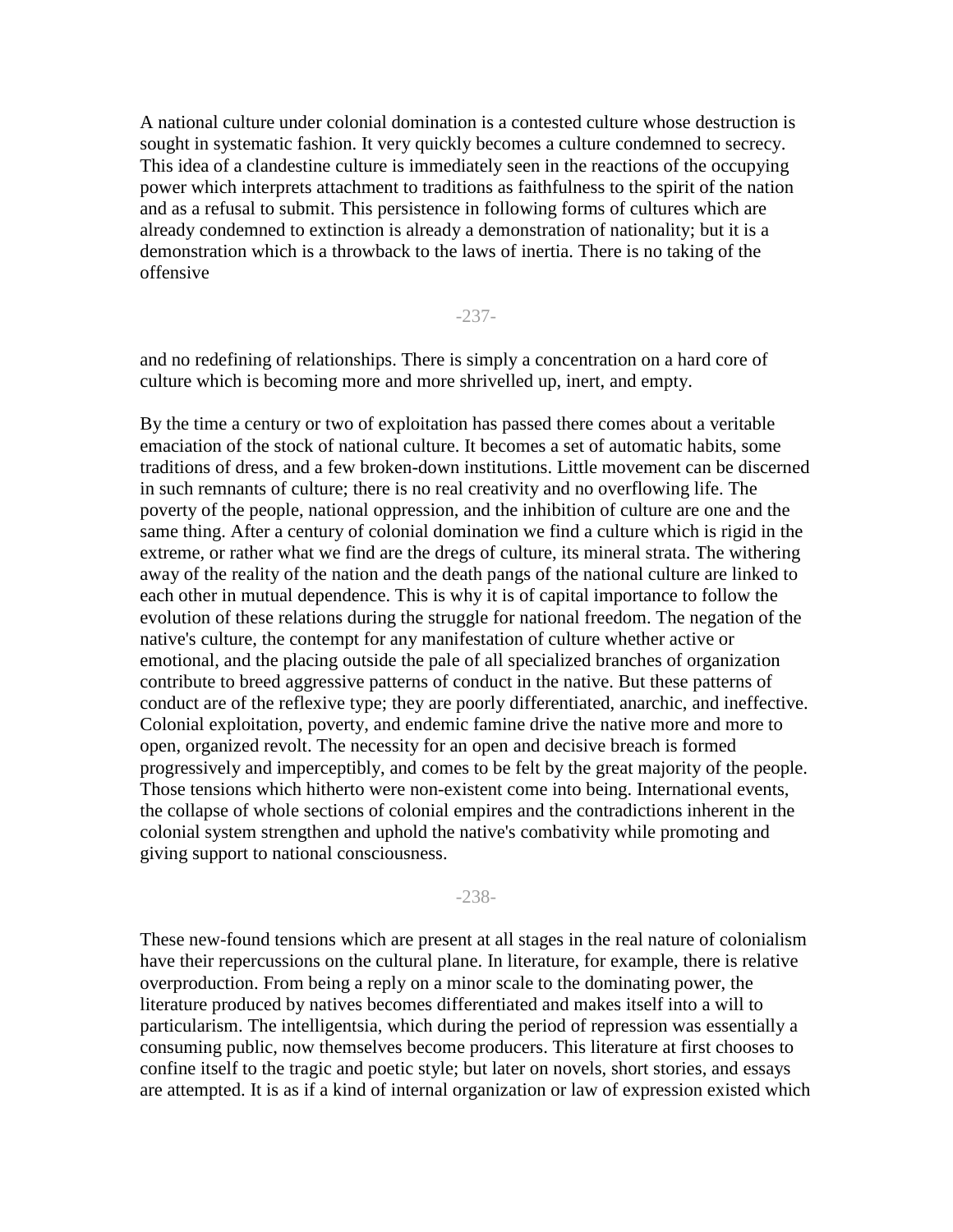wills that poetic expression become less frequent in proportion as the objectives and the methods of the struggle for liberation become more precise. Themes are completely altered; in fact, we find less and less of bitter, hopeless recrimination and less also of that violent, resounding, florid writing which on the whole serves to reassure the occupying power. The colonialists have in former times encouraged these modes of expression and made their existence possible. Stinging denunciations, the exposing of distressing conditions and passions which find their outlet in expression are in fact assimilated by the occupying power in a cathartic process. To aid such processes is in a certain sense to avoid their dramatization and to clear the atmosphere.

But such a situation can only be transitory. In fact, the progress of national consciousness among the people modifies and gives precision to the literary utterances of the native intellectual. The continued cohesion of the people constitutes for the intellectual an invitation to go further than his cry of protest. The lament first makes the indictment; and then it makes an appeal. In the period that follows, the words of command are heard. The crystallization of the national consciousness will both disrupt literary

-239-

styles and themes, and also create a completely new public. While at the beginning the native intellectual used to produce his work to be read exclusively by the oppressor, whether with the intention of charming him or of denouncing him through ethnic or subjectivist means, now the native writer progressively takes on the habit of addressing his own people.

It is only from that moment that we can speak of a national literature. Here there is, at the level of literary creation, the taking up and clarification of themes which are typically nationalist. This may be properly called a literature of combat, in the sense that it calls on the whole people to fight for their existence as a nation. It is a literature of combat, because it molds the national consciousness, giving it form and contours and flinging open before it new and boundless horizons; it is a literature of combat because it assumes responsibility, and because it is the will to liberty expressed in terms of time and space.

On another level, the oral tradition--stories, epics, and songs of the people--which formerly were filed away as set pieces are now beginning to change. The storytellers who used to relate inert episodes now bring them alive and introduce into them modifications which are increasingly fundamental. There is a tendency to bring conflicts up to date and to modernize the kinds of struggle which the stories evoke, together with the names of heroes and the types of weapons. The method of allusion is more and more widely used. The formula "This all happened long ago" is substituted with that of "What we are going to speak of happened somewhere else, but it might well have happened here today, and it might happen tomorrow." The example of Algeria is significant in this context. From 1952-53 on, the storytellers, who were before that time stereotyped and tedious to listen to, completely overturned their traditional methods of storytelling and the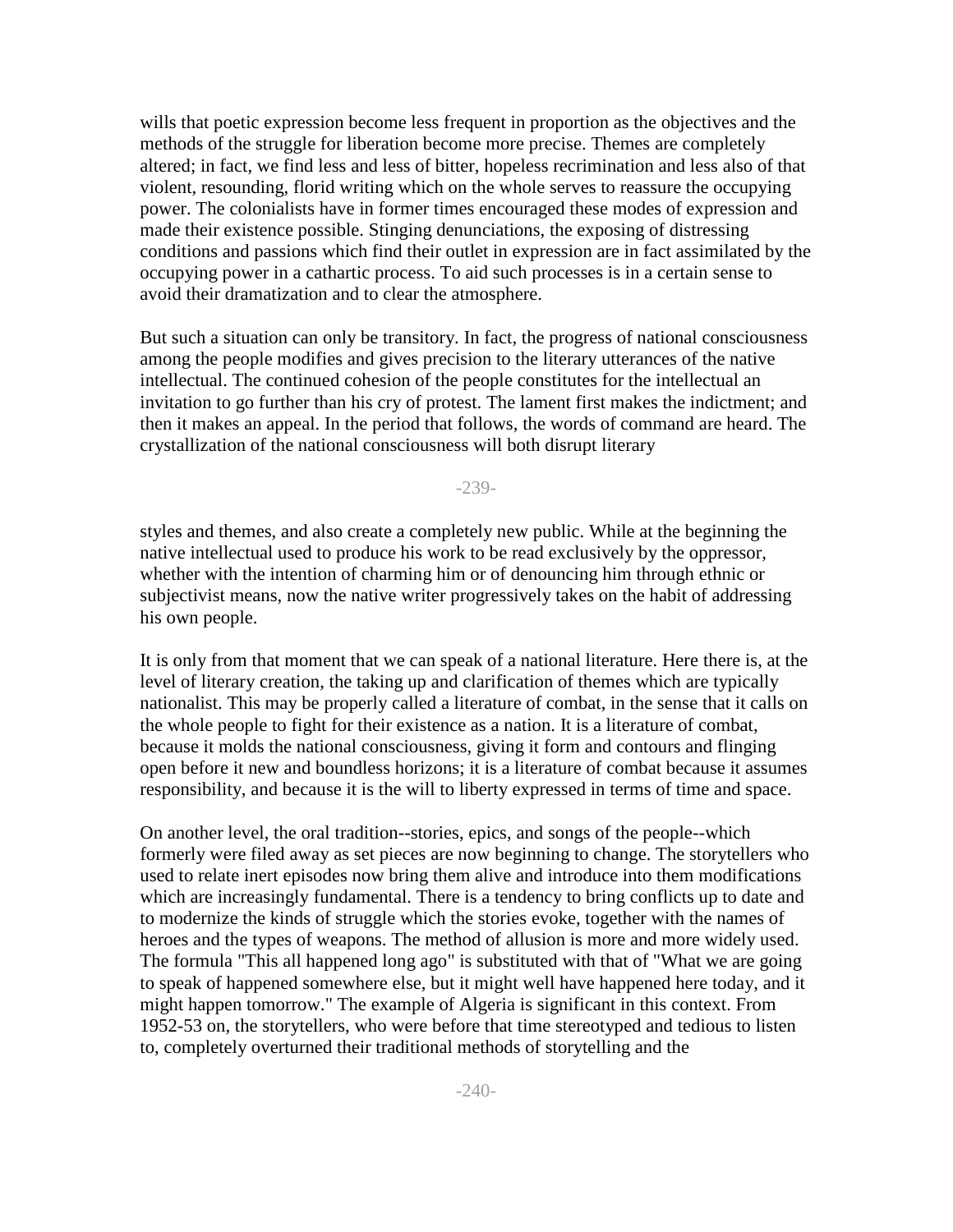contents of their tales. Their public, which was formerly scattered, became compact. The epic, with its typified categories, reappeared; it became an authentic form of entertainment which took on once more a cultural value. Colonialism made no mistake when from 1955 on it proceeded to arrest these storytellers systematically.

The contact of the people with the new movement gives rise to a new rhythm of life and to forgotten muscular tensions, and develops the imagination. Every time the storyteller relates a fresh episode to his public, he presides over a real invocation. The existence of a new type of man is revealed to the public. The present is no longer turned in upon itself but spread out for all to see. The storyteller once more gives free rein to his imagination; he makes innovations and he creates a work of art. It even happens that the characters, which are barely ready for such a transformation--highway robbers or more or less antisocial vagabonds--are taken up and remodeled. The emergence of the imagination and of the creative urge in the songs and epic stories of a colonized country is worth following. The storyteller replies to the expectant people by successive approximations, and makes his way, apparently alone but in fact helped on by his public, toward the seeking out of new patterns, that is to say national patterns. Comedy and farce disappear, or lose their attraction. As for dramatization, it is no longer placed on the plane of the troubled intellectual and his tormented conscience. By losing its characteristics of despair and revolt, the drama becomes part of the common lot of the people and forms part of an action in preparation or already in progress.

Where handicrafts are concerned, the forms of expression which formerly were the dregs of art, surviving as if in a daze, now begin to reach out. Woodwork, for example, which formerly turned out certain faces and attitudes by

-241-

the million, begins to be differentiated. The inexpressive or overwrought mask comes to life and the arms tend to be raised from the body as if to sketch an action. Compositions containing two, three, or five figures appear. The traditional schools are led on to creative efforts by the rising avalanche of amateurs or of critics. This new vigor in this sector of cultural life very often passes unseen; and yet its contribution to the national effort is of capital importance. By carving figures and faces which are full of life, and by taking as his theme a group fixed on the same pedestal, the artist invites participation in an organized movement.

If we study the repercussions of the awakening of national consciousness in the domains of ceramics and pottery-making, the same observations may be drawn. Formalism is abandoned in the craftsman's work. Jugs, jars, and trays are modified, at first imperceptibly, then almost savage'y. The colors, of which formerly there were but few and which obeyed the traditional rules of harmony, increase in number and are influenced by the repercussion of the rising revolution. Certain ochres and blues, which seemed forbidden to all eternity in a given cultural area, now assert themselves without giving rise to scandal. In the same way the s ylization of the human face, which according to sociologists is typical of very clearly defined regions, becomes suddenly completely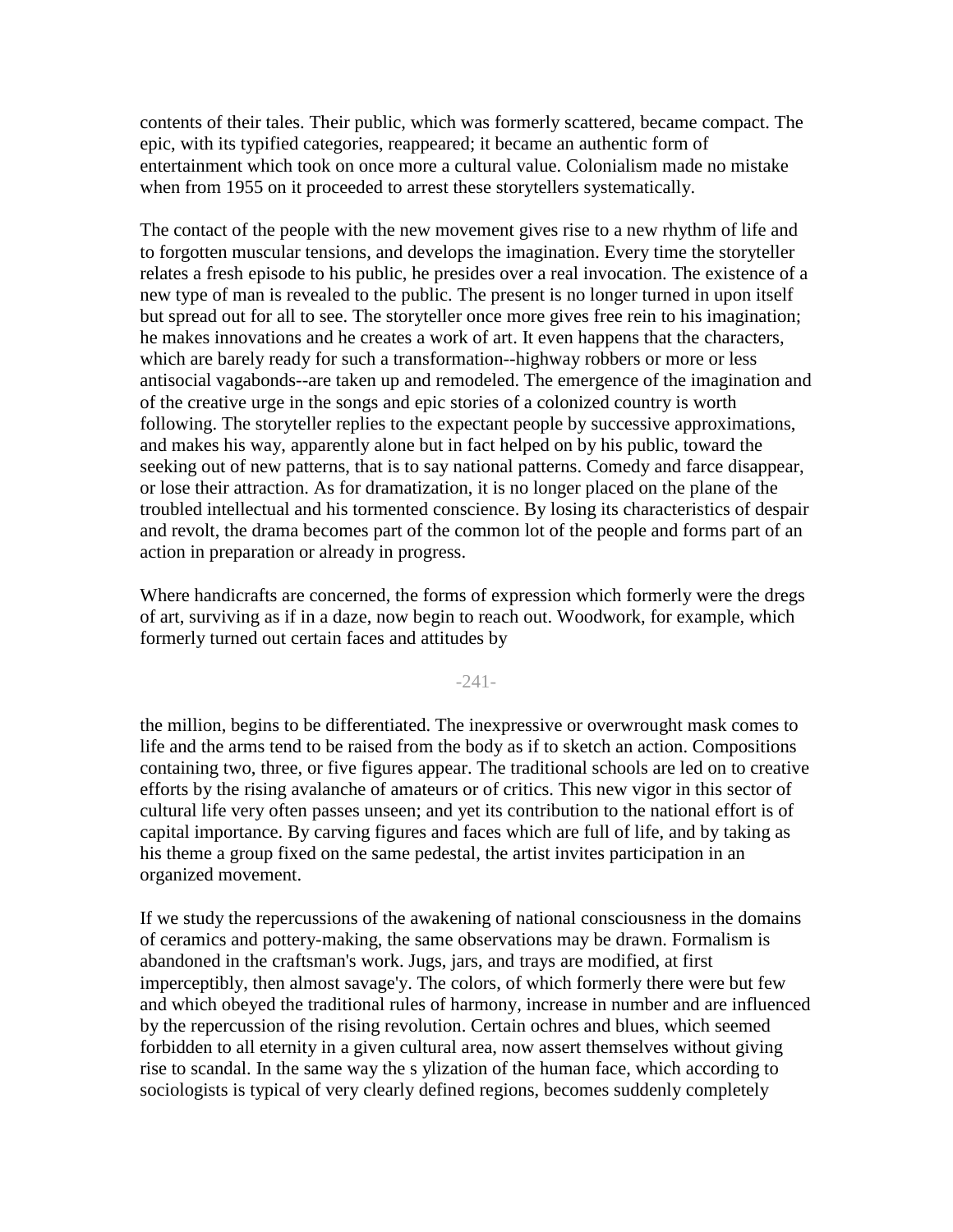relative. The specialist coming from the home country and the ethnologist are quick to note these changes. On the whole such changes are condemned in the name of a rigid code of artistic style and of a cultural life which grows up at the heart of the colonial system. The colonialist specialists do not recognize hese new forms and rush to the help of the traditions of the indigenous society. It is the colonialists who become the defenders of the native style. We remember perfectly, and the example took on a certain measure of importance

-242-

since the real nature of colonialism was not involved, the reactions of the white jazz specialists when after the Second World War new styles such as the be-bop took definite shape. The fact is that in their eyes jazz should only be the despairing, broken-down nostalgia of an old Negro who is trapped between five glasses of whiskey, the curse of his race, and the racial hatred of the white men. As soon as the Negro comes to an understanding of himself, and understands the rest of the world differently, when he gives birth to hope and forces back the racist universe, it is clear that his trumpet sounds more clearly and his voice less hoarsely. The new fashions in jazz are not simply born of economic competition. We must without any doubt see in them one of the consequences of the defeat, slow but sure, of the southern world of the United States. And it is not utopian to suppose that in fifty years' time the type of jazz howl hiccuped by a poor misfortunate Negro will be upheld only by the whites who believe in it as an expression of negritude, and who are faithful to this arrested image of a type of relationship.

We might in the same way seek and find in dancing, singing, and traditional rites and ceremonies the same upward-springing trend, and make out the same changes and the same impatience in this field. Well before the political or fighting phase of the national movement, an attentive spectator can thus feel and see the manifestation of new vigor and feel the approaching conflict. He will note unusual forms of expression and themes which are fresh and imbued with a power which is no longer that of invocation but rather of the assembling of the people, a summoning together for a precise purpose. Everything works together to awaken the native's sensibility and to to make unreal and inacceptable the contemplative attitude, or the acceptance of defeat. The native rebuilds his perceptions because he renews the purpose and dynamism

-243-

of the craftsmen, of dancing and music, and of literature and the oral tradition. His world comes to lose its accursed character. The conditions necessary for the inevitable conflict are brought together.

We have noted the appearance of the movement in cultural forms and we have seen that this movement and these new forms are linked to the state of maturity of the national consciousness. Now, this movement tends more and more to express itself objectively, in institutions. From thence comes the need for a national existence, whatever the cost.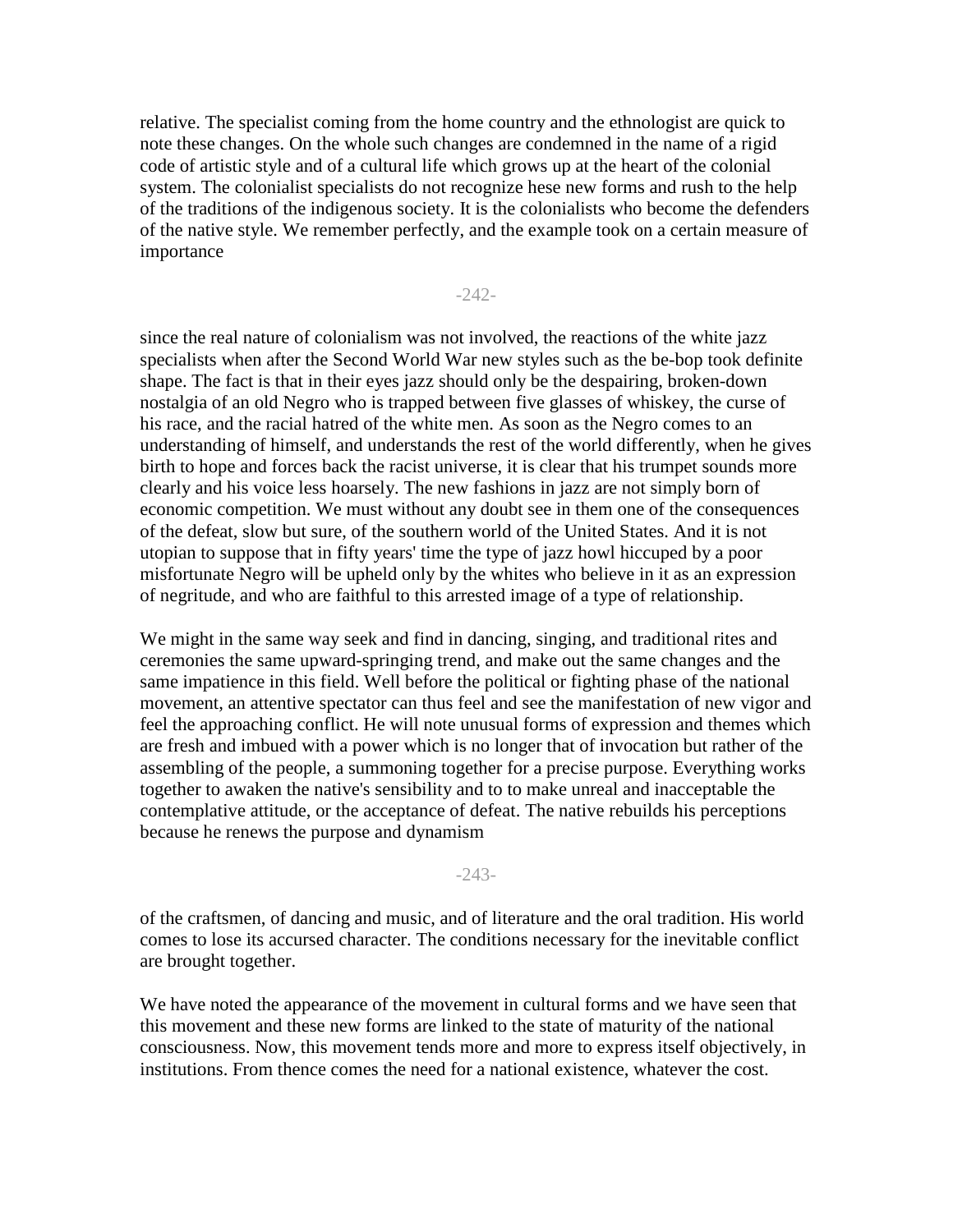A frequent mistake, and one which is moreover hardly justifiable, is to try to find cultural expressions for and to give new values to native culture within the framework of colonial domination. This is why we arrive at a proposition which at first sight seems paradoxical: the fact that in a colonized country the most elementary, most savage, and the most undifferentiated nationalism is the most fervent and efficient means of defending national culture. For culture is first the expression of a nation, the expression of its preferences, of its taboos and of its patterns. It is at every stage of the whole of society that other taboos, values, and patterns are formed. A national culture is the sum total of all these appraisals; it is the result of internal and external tensions exerted over society as a whole and also at every level of that society. In the colonial situation, culture, which is doubly deprived of the support of the nation and of the state, falls away and dies. The condition for its existence is therefore national liberation and the renaissance of the state.

The nation is not only the condition of culture, its fruitfulness, its continuous renewal, and its deepening. It is also a necessity. It is the fight for national existence which sets culture moving and opens to it the doors of creation. Later on it is the nation which will ensure the

-244-

conditions and framework necessary to culture. The nation gathers together the various indispensable elements necessary for the creation of a culture, those elements which alone can give it credibility, validity, life, and creative power. In the same way it is its national character that will make such a culture open to other cultures and which will enable it to influence and permeate other cultures. A non-existent culture can hardly be expected to have bearing on reality, or to influence reality. The first necessity is the reestablishment of the nation in order to give life to national culture in the strictly biological sense of the phrase.

Thus we have followed the breakup of the old strata of culture, a shattering which becomes increasingly fundamental; and we have noticed, on the eve of the decisive conflict for national freedom, the renewing of forms of expression and the rebirth of the imagination. There remains one essential question: what are the relations between the struggle--whether political or military--and culture? Is there a suspension of culture during the conflict? Is the national struggle an expression of a culture? Finally, ought one to say that the battle for freedom however fertile *a posteriori* with regard to culture is in itself a negation of culture? In short, is the struggle for liberation a cultural phenomenon or not?

We believe that the conscious and organized undertaking by a colonized people to reestablish the sovereignty. of that nation constitutes the most complete and obvious cultural manifestation that exists. It is not alone the success of the struggle which afterward gives validity and vigor to culture; culture is not put into cold storage during the conflict. The struggle itself in its development and in its internal progression sends culture along different paths and traces out entirely new ones for it. The struggle for freedom does not give back to the national culture its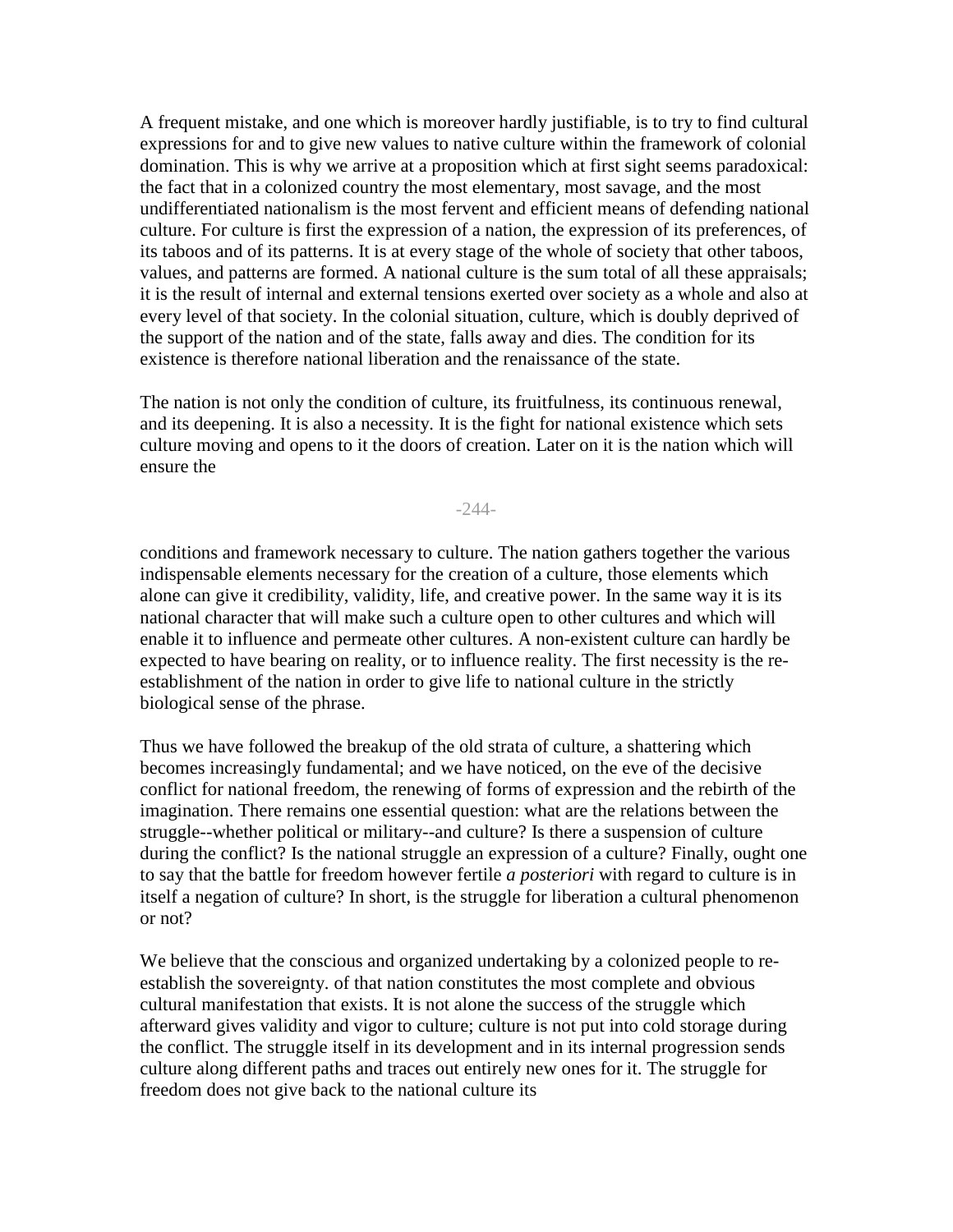former value and shapes; this struggle which aims at a fundamentally different set of relations between men cannot leave intact either the form or the content of the people's culture. After the conflict there is not only the disappearance of colonialism but also the disappearance of the colonized man.

This new humanity cannot do otherwise than define a new humanism both for itself and for others. It is prefigured in the objectives and methods of the conflict. A struggle which mobilizes all classes of the people and which expresses their aims and their impatience, which is not afraid to count almost exclusively on the people's support, will of necessity triumph. The value of this type of conflict is that it supplies the maximum of conditions necessary for the development and aims of culture. After national freedom has been obtained in these conditions, there is no such painful cultural indecision which is found in certain countries which are newly independent, because the nation by its manner of coming into being and in the terms of its existence exerts a fundamental influence over culture. A nation which is born of the people's concerted action and which embodies the real aspirations of the people while changing the state cannot exist save in the expression of exceptionally rich forms of culture.

The natives who are anxious for the culture of their country and who wish to give to it a universal dimension ought not therefore to place their confidence in the single principle of inevitable, undifferentiated independence written into the consciousness of the people in order to achieve their task. The liberation of the nation is one thing; the methods and popular content of the fight are another. It seems to us that the future of national culture and its riches are equally also part and parcel of the values which have ordained the struggle for freedom.

And now it is time to denounce certain pharisees. Na-

-246-

tional claims, it is here and there stated, are a phase that humanity has left behind. It is the day of great concerted actions, and retarded nationalists ought in consequence to set their mistakes aright. We however consider that the mistake, which may have very serious consequences, lies in wishing to skip the national period. If culture is the expression of national consciousness, I will not hesitate to affirm that in the case with which we are dealing it is the national consciousness which is the most elaborate form of culture.

The consciousness of self is not the closing of a door to communication. Philosophic thought teaches us, on the contrary, that it is its guarantee. National consciousness, which is not nationalism, is the only thing that will give us an international dimension. This problem of national consciousness and of national culture takes on in Africa a special dimension. The birth of national consciousness in Africa has a strictly contemporaneous connection with the African consciousness. The responsibility of the African as regards national culture is also a responsibility with regard to African Negro culture. This joint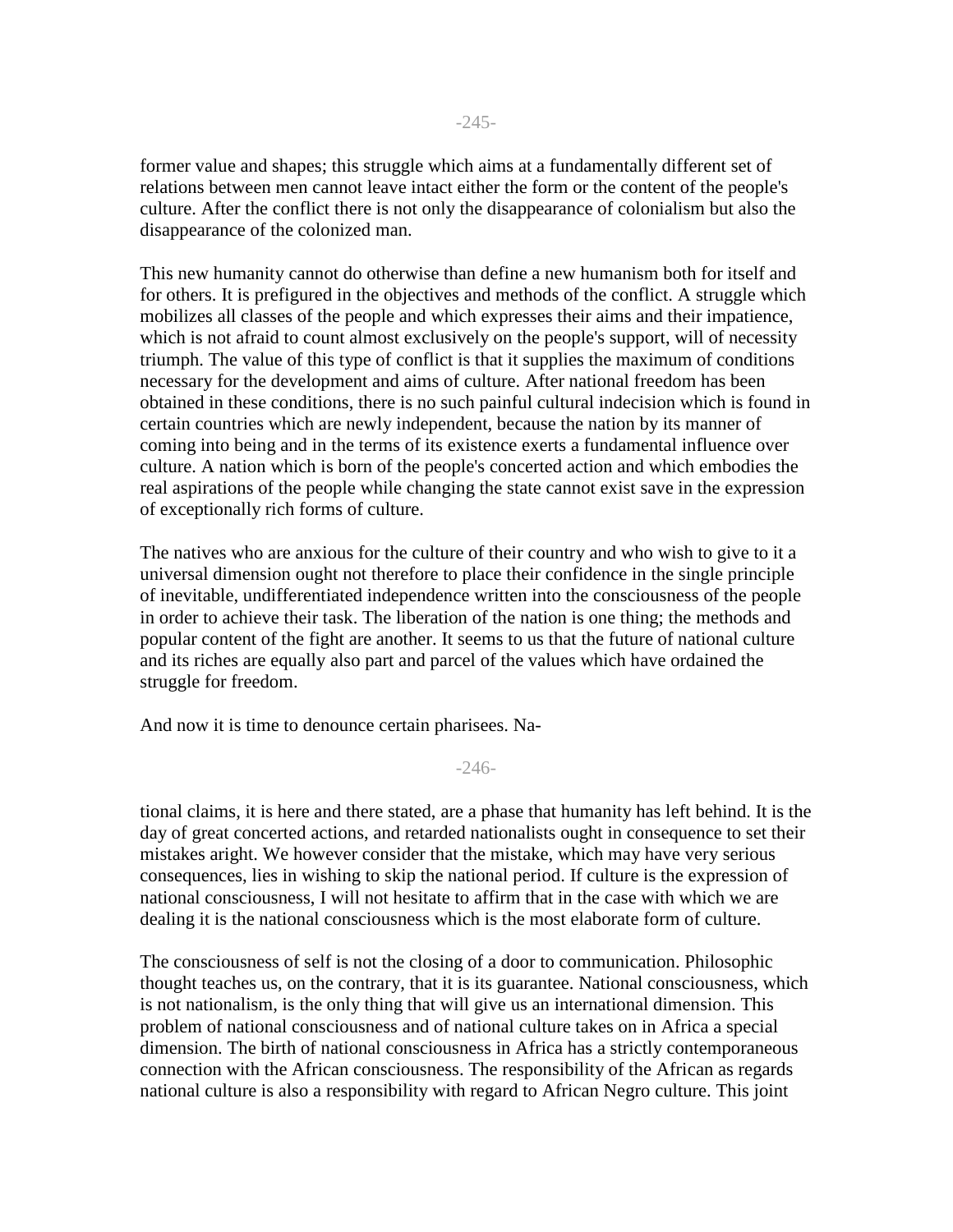responsibility is not the fact of a metaphysical principle but the awareness of a simple rule which wills that every independent nation in an Africa where colonialism is still entrenched is an encircled nation, a nation which is fragile and in permanent danger.

If man is known by his acts, then we will say that the most urgent thing today for the intellectual is to build up his nation. If this building up is true, that is to say if it interprets the manifest will of the people and reveals the eager African peoples, then the building of a nation is of necessity accompanied by the discovery and encouragement of universalizing values. Far from keeping aloof from other nations, therefore, it is national liberation which leads the nation to play its part on the stage of history. It is at the

-247-

heart of national consciousness that international consciousness lives and grows. And this two-fold emerging is ultimately only the source of all culture.

*Statement made at the Second Congress of Black Artists and Writers, Rome, 1959*

-248-

# **COLONIAL WAR AND MENTAL DISORDERS**

But the war goes on; and we will have to bind up for years to come the many, sometimes ineffaceable, wounds that the colonialist onslaught has inflicted on our people.

That imperialism which today is fighting against a true liberation of mankind leaves in its wake here and there tinctures of decay which we must search out and mercilessly expel from our land and our spirits.

We shall deal here with the problem of mental disorders which arise from the war of national liberation which the Algerian people are carrying on.

Perhaps these notes on psychiatry will be found illtimed and singularly out of place in such a book; but we can do nothing about that.

We cannot be held responsible that in this war psychiatric phenomena entailing disorders affecting behavior and thought have taken on importance where those who carry out the "pacification" are concerned, or that these same disorders are notable among the "pacified" population. The truth is that colonialism in its essence was already taking on the aspect of a fertile purveyor for psychiatric hospitals. We have since 1954 in various scientific works drawn the attention of both French and international psy-

-249-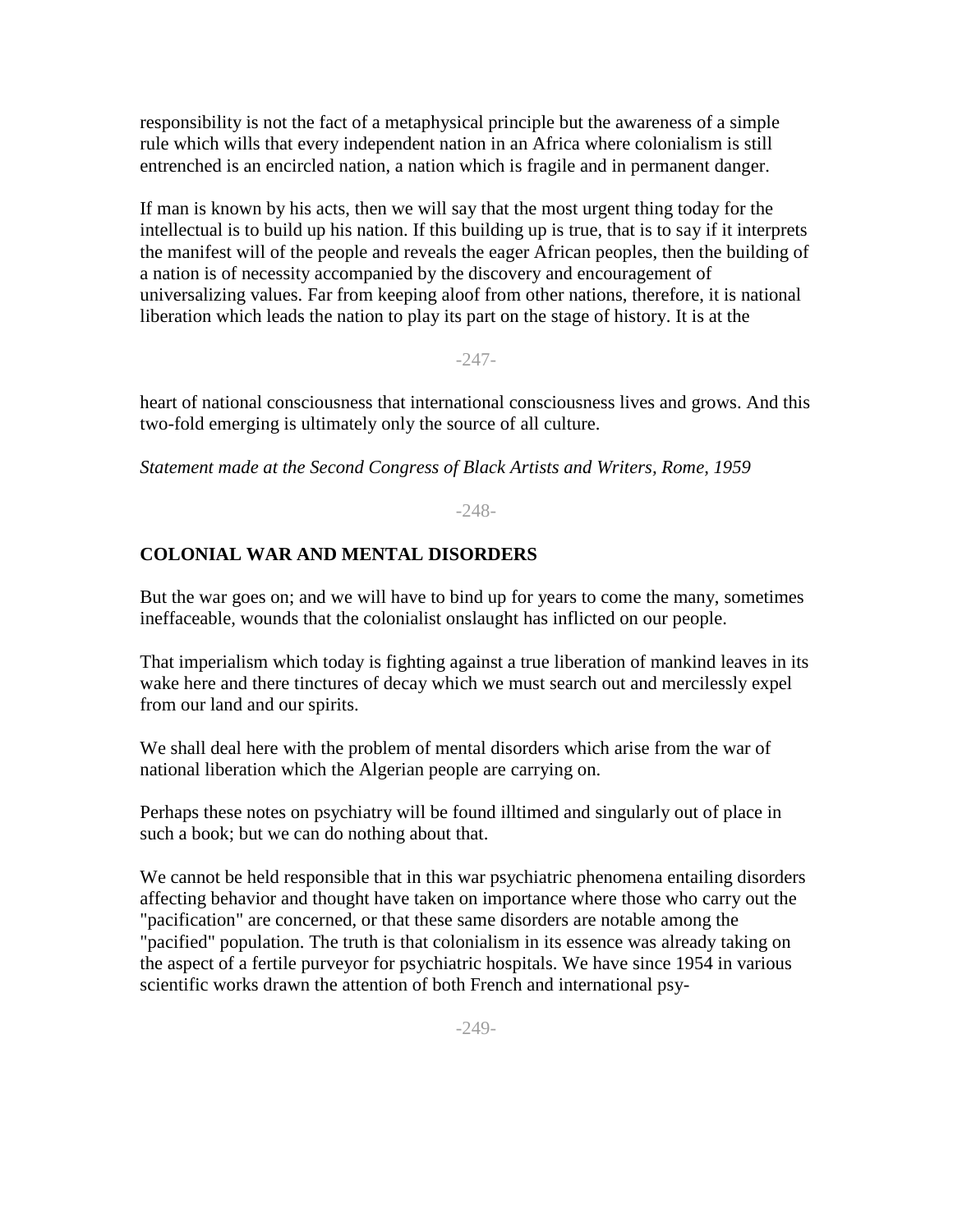chiatrists to the difficulties that arise when seeking to "cure" a native properly, that is to say, when seeking to make him thoroughly a part of a social background of the colonial type.

Because it is a systematic negation of the other person and a furious determination to deny the other person all attributes of humanity, colonialism forces the people it dominates to ask themselves the question constantly: "In reality, who am I?"

The defensive attitudes created by this violent bringing together of the colonized man and the colonial system form themselves into a structure which then reveals the colonized personality. This "sensitivity" is easily understood if we simply study and are alive to the number and depth of the injuries inflicted upon a native during a single day spent amidst the colonial regime. It must in any case be remembered that a colonized people is not only simply a dominated people. Under the German occupation the French remained men; under the French occupation, the Germans remained men. In Algeria there is not simply the domination but the decision to the letter not to occupy anything more than the sum total of the land. The Algerians, the veiled women, the palm trees and the camels make up the landscape, the *natural* background to the human presence of the French.

Hostile nature, obstinate and fundamentally rebellious, is in fact represented in the colonies by the bush by mosquitoes, natives, and fever, and colonization is a success when all this indocile nature has finally been tamed. Railways across the bush, the draining of swamps and a native population which is non-existent politically and economically are in fact one and the same thing.

In the period of colonization when it is not contested by armed resistance, when the sum total of harmful nervous stimuli overstep a certain threshold, the defensive atti-

#### -250-

tudes of the natives give way and they then find themselves crowding the mental hospitals. There is thus during this calm period of successful colonization a regular and important mental pathology which is the direct product of oppression.

Today the war of national liberation which has been carried on by the Algerian people for the last seven years has become a favorable breeding ground for mental disorders, because so far as the Algerians are concerned it is a total war. We shall mention here some Algerian cases which have been attended by us and who seem to us to be particularly eloquent. We need hardly say that we are not concerned with producing a scientific work. We avoid all arguments over semiology, nosology, or therapeutics. The few technical terms used serve merely as references. We must, however, insist on two points. Firstly, as a general rule, clinical psychiatry classifies the different disturbances shown by our patients under the heading "reactionary psychoses." In doing this, prominence is given to the event which has given rise to the disorder, although in some cases mention is made of the previous history of the case (the psychological, affective, and biological condition of the patient) and of the type of background from whence he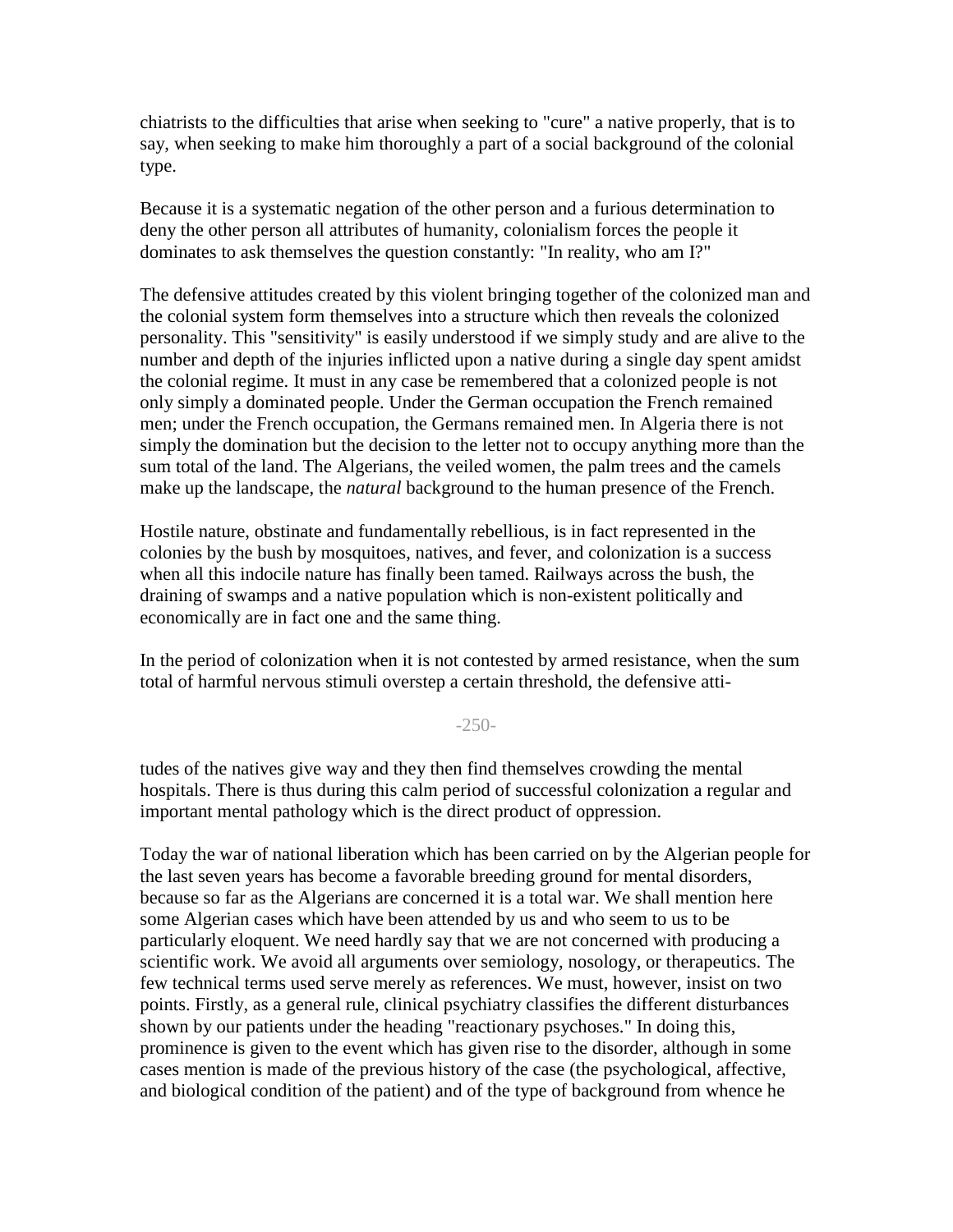comes. It seems to us that in the cases here chosen the events giving rise to the disorder are chiefly the bloodthirsty and pitiless atmosphere, the generalization of inhuman practices, and the firm impression that people have of being caught up in a veritable Apocalypse.

\_\_\_\_\_\_\_\_\_\_\_\_\_\_\_\_\_\_\_\_

\* In the unpublished introduction to the first two editions of *L'an V de la Révolution Algérienne, we have already pointed out that a whole generation of Algerians, steeped in wanton, generalized homicide with all the psycho-affective consequences that this entails, will be the human legacy of France in Algeria. Frenchmen who condemn the torture in Algeria constantly adopt a point of view which is strictly French. We do not reproach them for this; we merely point it out: they wish to protect the consciences of the actual torturers who today have full power to carry on their work; they wish at the same time to try to avoid the moral contamination of the young people of France. As far as we are concerned we are totally in accord with this attitude. Certain notes here brought together, especially in Cases 4 and 5 in Series A, are sad illustrations and justifications for this obsession which haunts French believers in democracy. But our purpose is in any case to show that torture, as might well be expected, upsets most profoundly the personality of the person who is tortured.* 

-251-

Case No. 2 of Series A is a typical reactionary psychosis, but Case Nos. 1, 2, 4, and 5 of Series B give evidence of a much more widely spread causality although we cannot really speak of one particular event giving rise to the disorders. These are reactionary psychoses, if we want to use a ready-made label; but here we must give particular priority to the war: a war which in whole and in part is a colonial war. After the two great world wars, there is no lack of publications on the mental pathology of soldiers taking part in action and civilians who are victims of evacuations and bombardments. The hitherto unemphasized characteristics of certain psychiatric descriptions here given confirm, if confirmation were necessary, that this colonial war is singular even in the pathology that it gives rise to.

Another idea which is strongly held needs in our opinion to be re-examined; this is the notion of the relative harmlessness of these reactional disorders. It is true that others have described, but always as exceptional cases, certain secondary psychoses, that is to say cases where the whole of the personality is disrupted definitively. It seems to us that here the rule is rather the frequent malignancy of these pathological processes. These are disorders which persist for months on end, making a mass attack against the ego, and practically always leaving as their sequel a weakness which is almost visible to the naked eye. According to all available evidence, the future of such patients is

-252-

mortgaged. An example will best illustrate our point of view.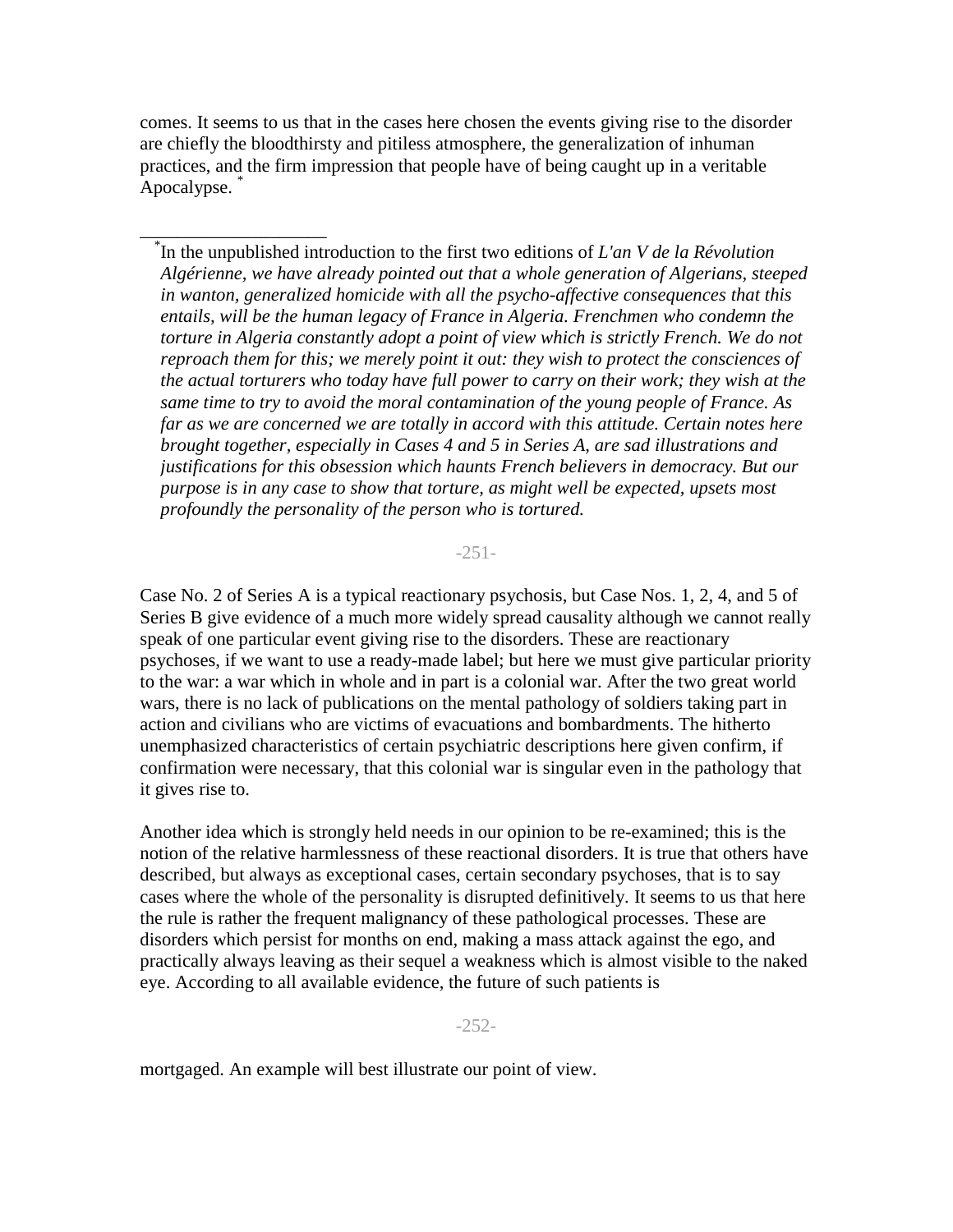In one of the African countries which have been independent for several years we had occasion to receive a visit from a patriot who had been in the resistance. This man in his thirties came to ask us for advice and help, for around a certain date each year he suffered from prolonged insomnia, accompanied by anxiety and suicidal obsessions. The critical date was that when on instructions from his organization he had placed a bomb somewhere. Ten people had been killed as a result.

This militant, who never for a single moment thought of repudiating his past action, realized very clearly the manner in which he himself had to pay the price of national independence. It is border-line cases such as his which raise the question of responsibility within the revolutionary framework.

\_\_\_\_\_\_\_\_\_\_\_\_\_\_\_\_\_\_\_\_ \* The circumstances surrounding the appearance of these disorders are interesting for several reasons. Some months after his country's independence was declared, he had made the acquaintance of certain nationals of the former colonial power, and he had found them very likeable. These men and women greeted the new independent state warmly and paid tribute to the courage of the patriots who had fought in the struggle for national freedom. The former militant therefore had what might be called an attack of vertigo. He wondered with a feeling of anguish whether among the victims of the bomb there had been people like his new acquaintances. It was true that the café that it was aimed at was a meeting place for notorious racists; but there was nothing to prevent a quite ordinary passer-by from going in and having a drink. From the first day that he suffered from vertigo the man tried to avoid thinking of these former occurrences. But paradoxically, a few days before the crucial date, the first symptoms made their appearance. After that, they reappeared with great regularity.

In other words, we are forever pursued by our actions. Their ordering, their circumstances, and their motivation may perfectly well come to be profoundly modified *a posteriori*. This is merely one of the snares that history and its various influences sets for us. But can we escape becoming dizzy? And who can affirm that vertigo does not haunt the whole of existence?

-253-

The observations noted here cover the period running from 1954-59. Certain patients were examined in Algeria, either in hospital centers or as private patients. The others were cared for by the health divisions of the Army of National Liberation.

# **SERIES A**

Five cases are cited here. They are cases of Algerians or Europeans who had very clear symptoms of mental disorders of the reactionary type.

## **Case No. 1: Impotence in an Algerian following the rape of his wife**.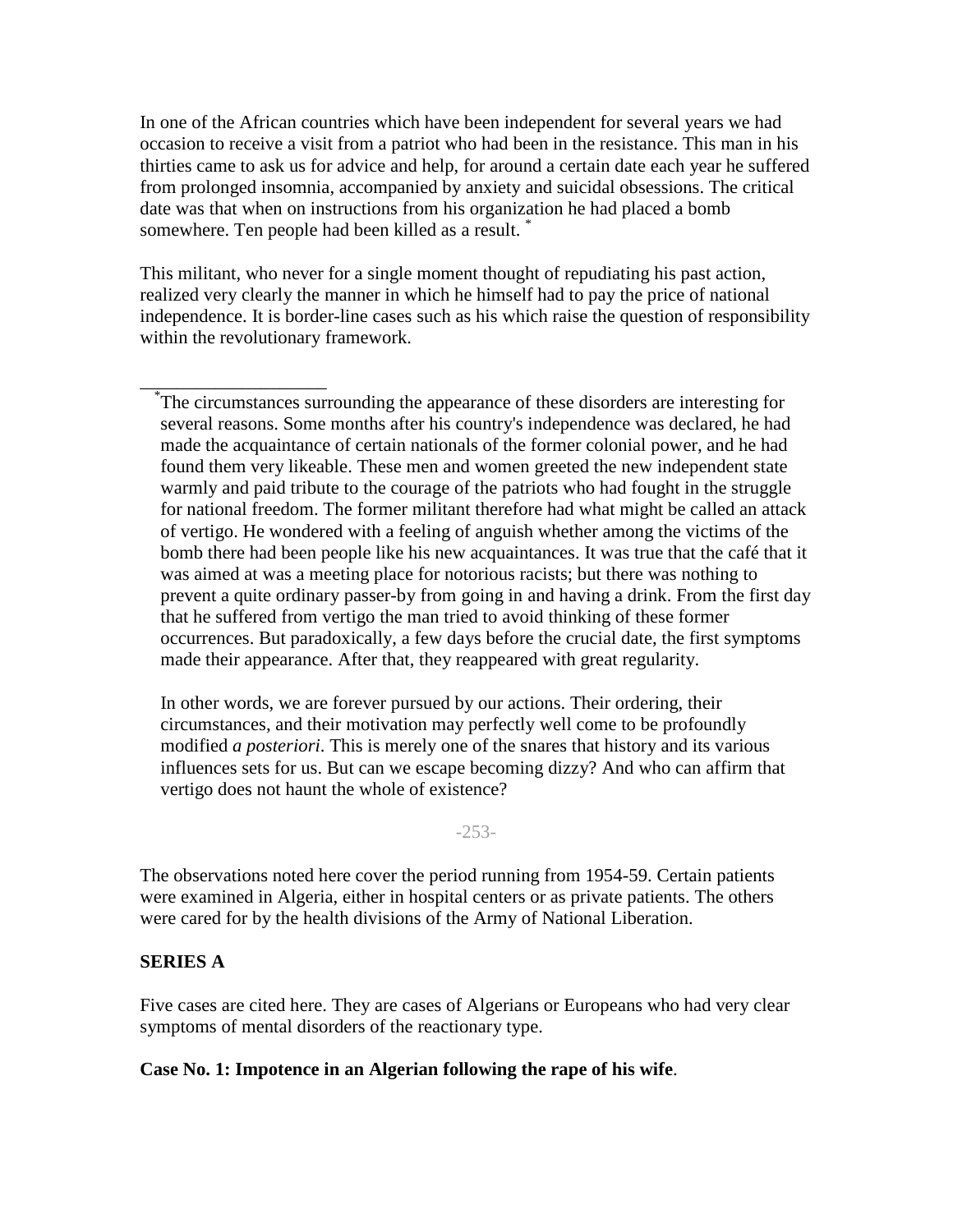B-- is a man twenty-six years old. He came to see us on the advice of the Health Service of the FLN for treatment of insomnia and persistent headaches. A former taxi-driver, he had worked in the nationalist parties since he was eighteen. Since 1955 he had been a member of a branch of the FLN. He had several times used his taxi for the transport of political pamphlets and also political personnel. When the repression increased in ferocity, the FLN decided to bring the war into the urban centers. B-- thus came to have the task of driving commandos to the vicinity of attacking points, and quite often waited for them at those points to bring them back.

One day however, in the middle of the European part of the town, after fairly considerable fighting a very large number of arrests forced him to abandon his taxi, and the commando unit broke up and scattered. B --, who managed to escape through the enemy lines, took refuge at a friend's house. Some days later, without having been able to get back to his home, on the orders of his superiors he joined the nearest band of Maquis.

For several months he was without news of his wife and

-254-

his little girl of a year and eight months. On the other hand he learned that the police spent several weeks on end searching the town. After two years spent in the Maquis he received a message from his wife in which she asked him to forget her, for she had been dishonored and he ought not to think of taking up their life together again. He was extremely anxious and asked his commander's leave to go home secretly. This was refused him, but on the other hand measures were taken for a member of the FLN to make contact with B--'s wife and parents.

Two weeks later a detailed report reached the commander of B--'s unit.

His abandoned taxi had been discovered with two machine-gun magazines in it. Immediately afterward French soldiers accompanied by policemen went to his house. Finding he was absent, they took his wife away and kept her for over a week.

She was questioned about the company her husband kept and beaten fairly brutally for two days. But the third day a French soldier (she was not able to say whether he was an officer) made the others leave the room and then raped her. Some time later a second soldier, this time with others present, raped her, saying to her, "If ever you see your filthy husband again don't forget to tell him what we did to you." She remained another week without undergoing any fresh questioning. After this she was escorted back to her dwelling. When she told her story to her mother, the latter persuaded her to tell B- everything. Thus as soon as contact was re-established with her husband, she confessed her dishonor to him. Once the first shock had passed, and since moreover every minute of his time was filled by activity, B-- was able to overcome his feelings. For several months he had heard many stories of Algerian women who had been raped or tortured, and he had occasion to see the husbands of these violated women;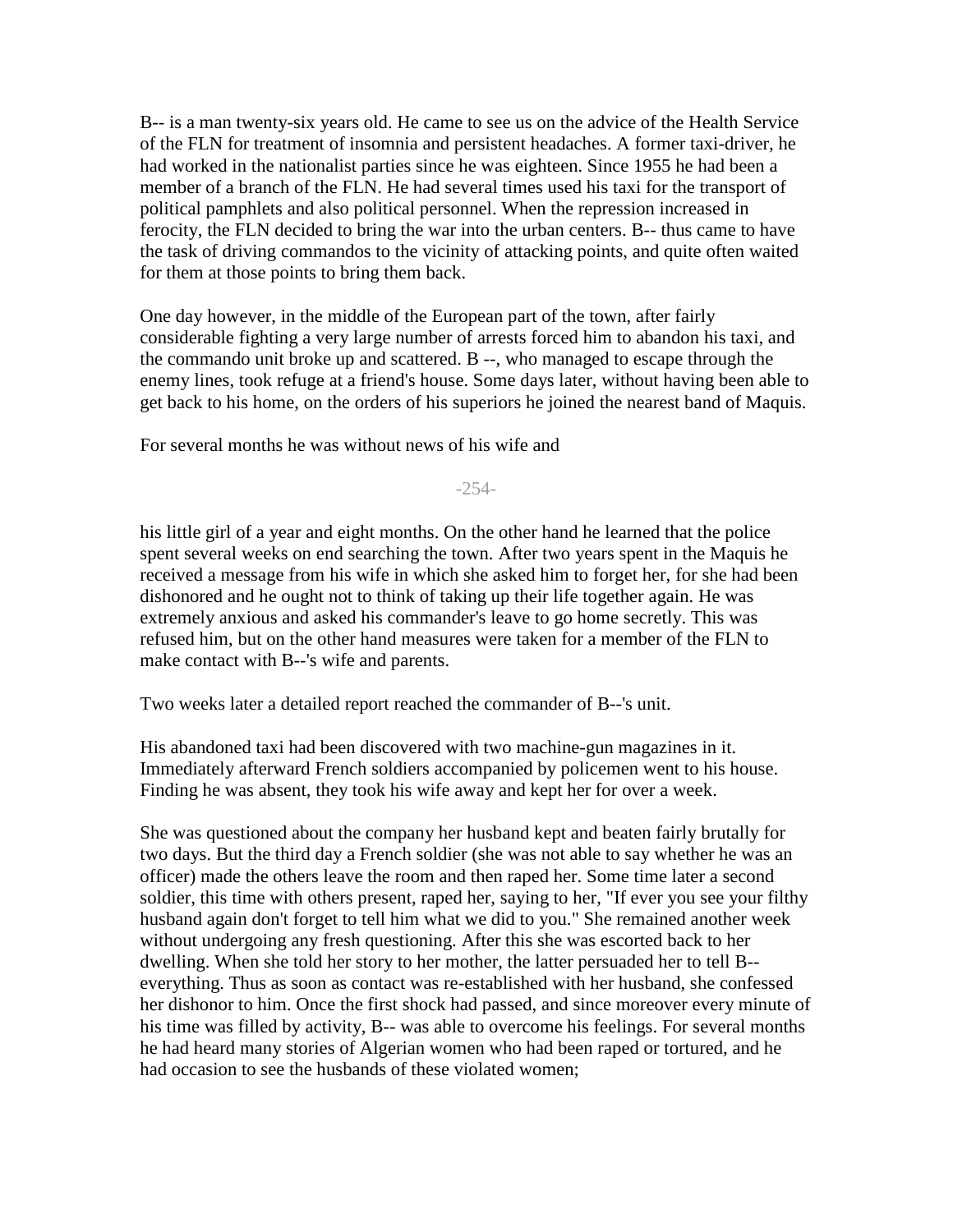thus his personal misfortunes and his dignity as an injured husband remained in the background.

In 1958, he was entrusted with a mission abroad. When it was time to rejoin his unit, certain fits of absence of mind and sleeplessness made his comrades and superiors anxious about him. His departure was postponed and it was decided he should have a medical examination. This was when we saw him. He seemed at once easy to get to know; a mobile face: perhaps a bit too mobile. Smiles slightly exaggerated; surface wellbeing: "I'm really very well, very well indeed. I'm feeling better now. Give me a tonic or two, a few vitamins, and I'll build myself up a bit." A basic anxiety came up to break the surface. He was at once sent to the hospital.

From the second day on, the screen of optimism melted away, and what we saw in front of us was a thoughtful, depressed man, suffering from loss of appetite, who kept to his bed. He avoided political discussion and showed a marked lack of interest in everything to do with the national struggle. He avoided listening to any news which had a bearing on the war of liberation. Any approach to his difficulties was extremely long, but at the end of several days we were able to reconstruct his story.

During his stay abroad, he tried to carry through a sexual affair which was unsuccessful. Thinking that this was due to fatigue, a normal result of forced marches and periods of undernourishment, he again tried two weeks later. Fresh failure. Talked about it to a friend who advised him to try vitamin B-12. Took this in form of pills; another attempt, another failure. Moreover, a few seconds before the act, he had an irresistible impulse to tear up a photo of his little girl. Such a symbolic liaison might have caused us to think that unconscious impulsions of an incestuous nature were present. However, several interviews and a dream, in which the patient saw the rapid rotting

-256-

away of a little cat accompanied by unbearably evil smells, led us to take quite another course. "That girl," he said to us one day, speaking of his little daughter, "has something rotten about her." From this period on, his insomnia became extremely marked, and in spite of fairly large doses of neuroleptics, a state of anxiety excitation was remarked which the Service found rather worrying. Then he spoke to us for the first time about his wife, laughing and saying to us: "She's tasted the French." It was at that moment that we reconstructed the whole story. The weaving of events to form a pattern was made explicit. He told us that before every sexual attempt, he thought of his wife. All his confidences appeared to us to be of fundamental interest.

I married this girl although I loved my cousin. But my cousin's parents had arranged a match for their daughter with somebody else. So I accepted the first wife my parents found for me. She was nice, but I didn't love her. I used always to say to myself: "You're young yet; wait a bit and when you've found the right girl, you'll get a divorce and you'll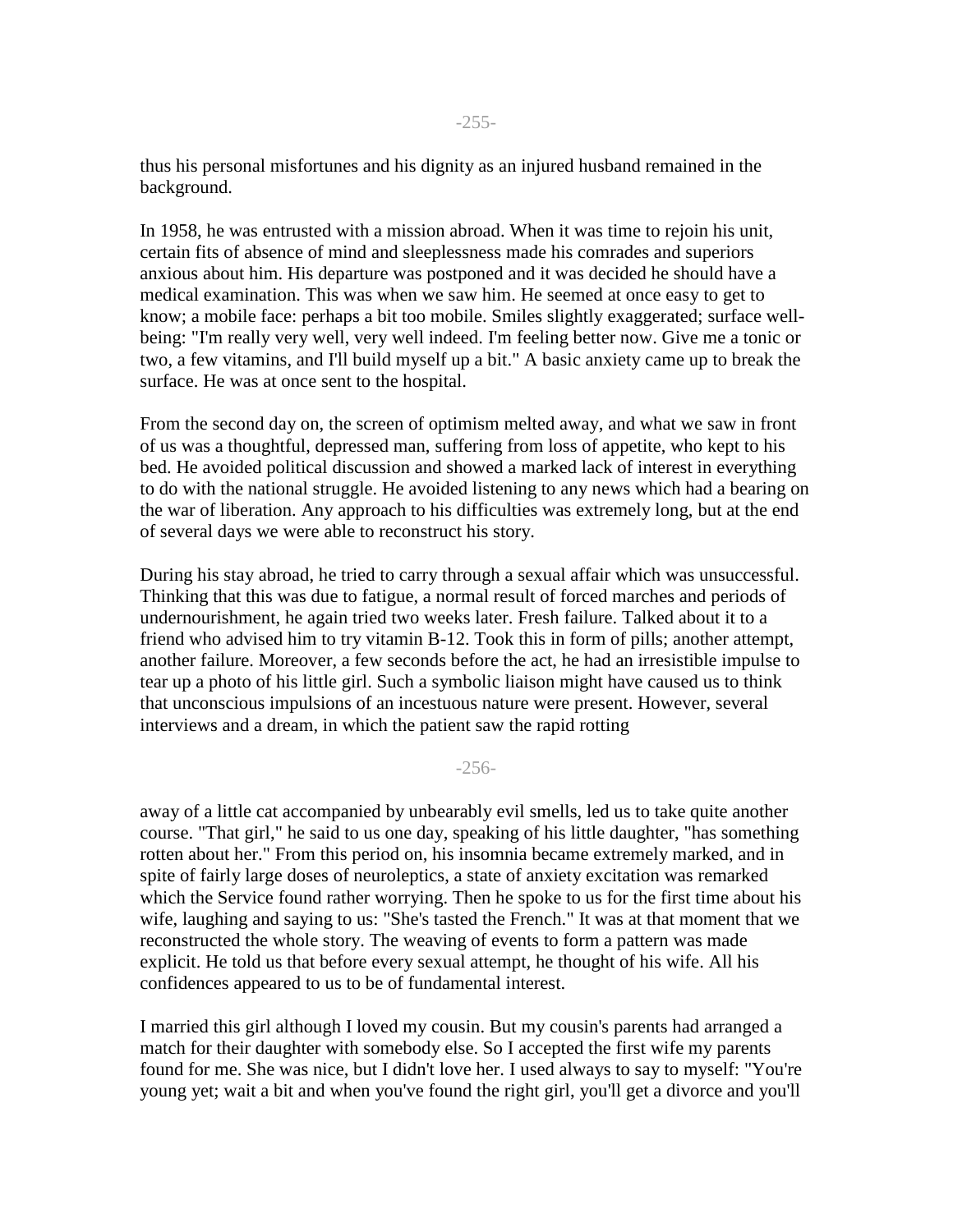make a happy marriage." So you see I wasn't very attached to my wife. And with the troubles, I got further apart than ever. In the end, I used to come and eat my meals and sleep almost without speaking to her.

In the Maquis, when I heard that she'd been raped by the French, I first of all felt angry with the swine. Then I said "Oh, well, there's not much harm done; she wasn't killed. She can start her life over again." And then a few weeks later I came to realize that they'd raped her *because they were looking for me*. In fact, it was to punish her for keeping silence that she'd been violated. She could have very well told them at least the name of one of the chaps in the movement, and from that they could have searched out the whole network, destroyed it, and maybe even arrested me. That wasn't a simple rape, for want of something better to do, or for sadistic reasons like those I've had occasion to see in the villages; it

-257-

was the rape of an obstinate woman, who was ready to put up with everything rather than sell her husband. And the husband in question, *it was me*. This woman had saved my life and had protected the organization. It was because of me that she had been dishonored. And yet she didn't say to me: "Look at all I've had to bear for you." On the contrary, she said: "Forget about me; begin your life over again, for I have been dishonored."

It was from that moment on that I made my own decision to take back my wife after the war; for it must be said that I've seen peasants drying the tears of their wives after having seen them raped under their very eyes. This left me very much shaken; I must admit moreover that at the beginning I couldn't understand their attitude. But we increasingly came to intervene in such circumstances in order to explain matters to the civilians. I've seen civilians willingly proposing marriage to a girl who was violated by the French soldiers, and who was with child by them. All this led me to reconsider the problem of my wife.

So I decided to take her back; but I didn't know at all how I'd behave when I saw her. And often, while I was looking at the photo of my daughter, I used to think that she too was dishonored, like as if everything that had to do with my wife was rotten. If they'd tortured her or knocked out an her teeth or broken an arm I wouldn't have minded. But that thing--how can you forget a thing like that? And why did she have to tell me about it all?

He then asked me if his "sexual failing" was in my opinion caused by his worries.

I replied: "It is not impossible."

Then he sat up in bed.

"What would you do if all this had happened to you?"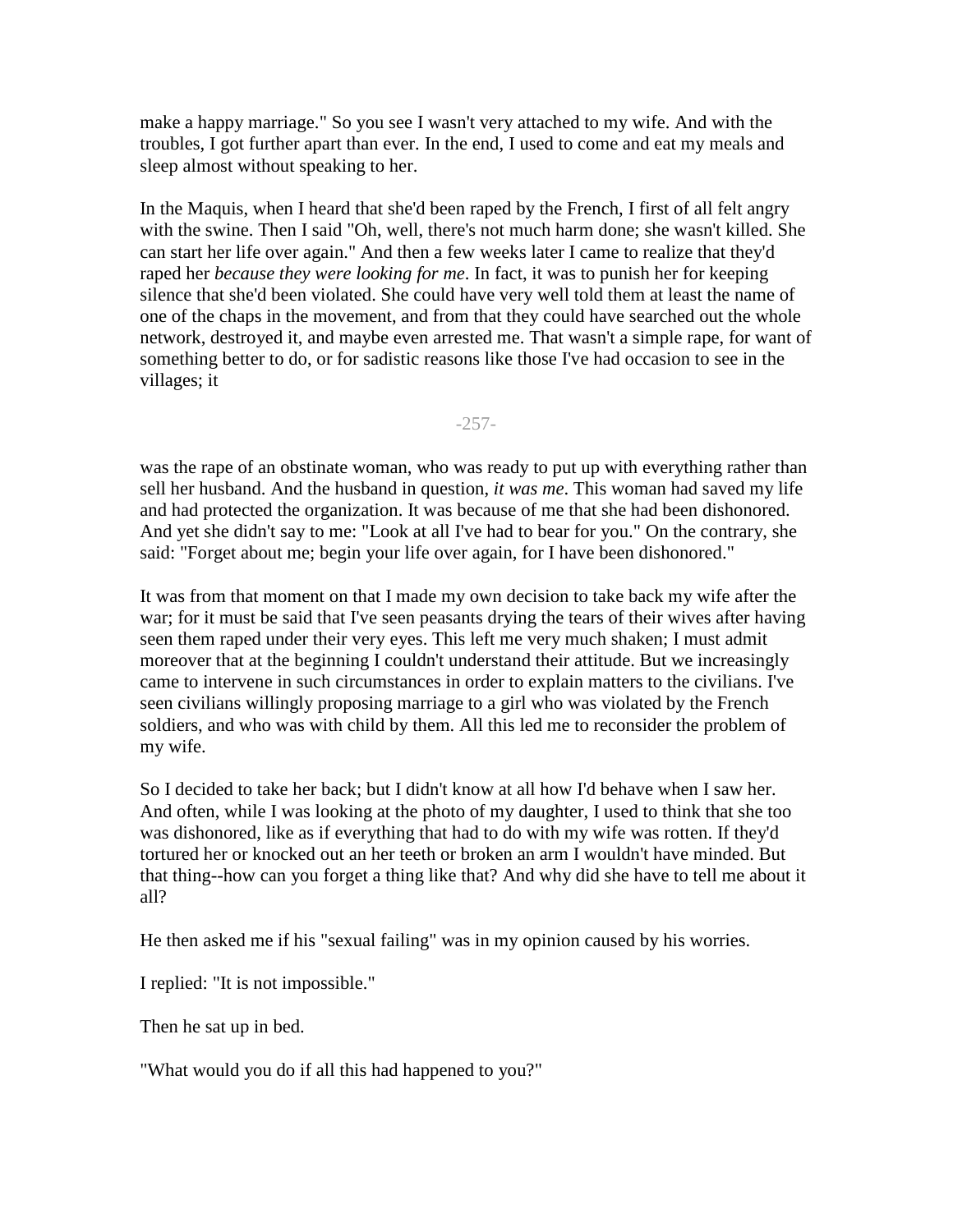"I don't know."

"Would you take back your wife?"

"I think I would . . . "

"Ah, there you are, you see. You're not quite sure . . . "

-258-

He held his head in his hands and after a few seconds left the room.

From that day on, he was progressively more willing to listen to political discussions and at the same time the headaches and lack of appetite lessened considerably.

After two weeks he went back to his unit. Before he left he told me:

"When independence comes, I'll take my wife back. If it doesn't work out between us, I'll come and see you in Algiers."

## **Case No. 2: Undifferentiated homicidal impulsions found in a survivor of a mass murder**.

S --, thirty-seven years old, a fellah. Comes from a village in the country around Constantine. Never took any part in politics. From the outset of the war, his district was the scene of fierce battles between the Algerian forces and the French army. S-- thus had occasion to see dead and wounded. But he continued to keep out of things. From time to time however, in common with the people as a whole, the peasantry of his village used to come to the aid of Algerian fighting men who were passing through. But one day, early in 1958, a deadly ambush was laid not far from the village. After this the enemy forces went into operation and besieged the village, which in fact had no soldiers in it. All the inhabitants were summoned and questioned; nobody replied. A few hours after, a French officer arrived by helicopter and said: "There's been too much talk about this village. Destroy it." The soldiers began to set fire to the houses while the women who were trying to get a few clothes together or save some provisions were driven away by blows with rifle-butts. Some peasants took advantage of the general confusion to run away. The officer gave the order to bring together the men who re-

-259-

mained and had them brought out to near a watercourse where the killing began. Twentynine men were shot at point-blank range. S-- was wounded by two bullets which went through his right thigh and his left arm respectively; the arm injury gave rise to a fracture of the humerus.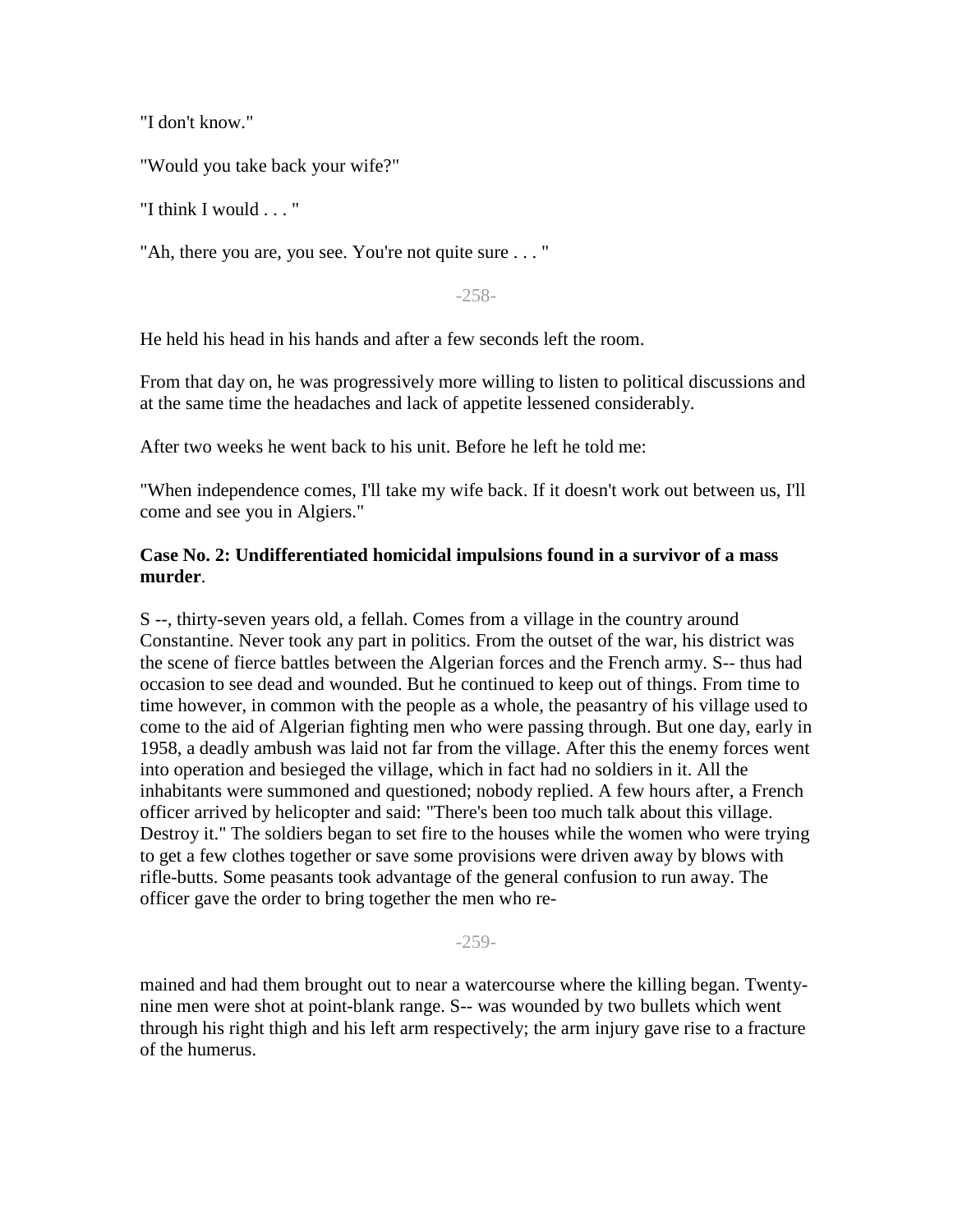S-- fainted and came to to find himself in the midst of a group of ALN. He was treated by the Health Service and evacuated as soon as it was possible to move him. While on the way, his behavior became more and more abnormal, and worried his escort continually. He demanded a gun, although he was helpless and a civilian, and refused to walk in front of anybody, no matter who they were. He refused to have anyone behind him. One night he got hold of a soldier's gun and awkwardly tried to fire on the sleeping soldiers. He was disarmed rather roughly. From then on they tied his hands together, and it was thus that he arrived at the Center.

He began by telling us that he wasn't dead yet and that he had played a good trick on the others. Bit by bit, we managed to reconstruct his story of the assassination he had attempted. S-- was not anxious, he was in fact rather overexcited, with violent phases of agitation, accompanied by screaming. He did not break anything much, but tired everybody out by his incessant chatter, and the whole Service was permanently on the alert on account of his declared intention of "killing everybody." During his stay in the hospital he attacked about eight patients with makeshift weapons. Nurses and doctors were not spared either. We almost wondered whether we were not witnessing one of those masked forms of epilepsy which is characterized by a wholesale aggressivity which is nearly always present.

Deep sleep treatment was then tried. From the third day on, a daily interview made it possible for us to better understand the moving force of the pathological process.

 $-260-$ 

The patient's intellectual confusion progressively toned down. Here are some extracts from his statements:

God is with me . . . but he certainly isn't with those who are dead. . . . I've had hellish good luck. . . . In life you've got to kill so as not to be killed. . . . When I think that I knew nothing at all about all that business. . . . There are Frenchmen in our midst. They disguise themselves as Arabs. They've all got to be killed. Give me a machine-gun. All these so-called Algerians are really Frenchmen . . . and they won't leave me alone. As soon as I want to go to sleep they come into my room. But now I know all about them. Everyone wants to kill me. But I'll defend myself. I'll kill them all, every single one of them. I'll cut their throats one after the other, and yours with them. You all want to kill me but you should set about it differently. I'd kill you all as soon as look at you, big ones and little ones, women, children, dogs, birds, donkeys . . . everyone will be dead. And afterward I'll be able to sleep in peace. . . .

All this was said in jerks; the patient's attitude remained hostile, suspicious, and aloof.

After three weeks, his state of excitement had disappeared, but a certain reticence and a tendency to seek solitude gave us grounds for fearing a more serious evolution of his disorder. However after a month he asked to be let out in order to learn a trade that would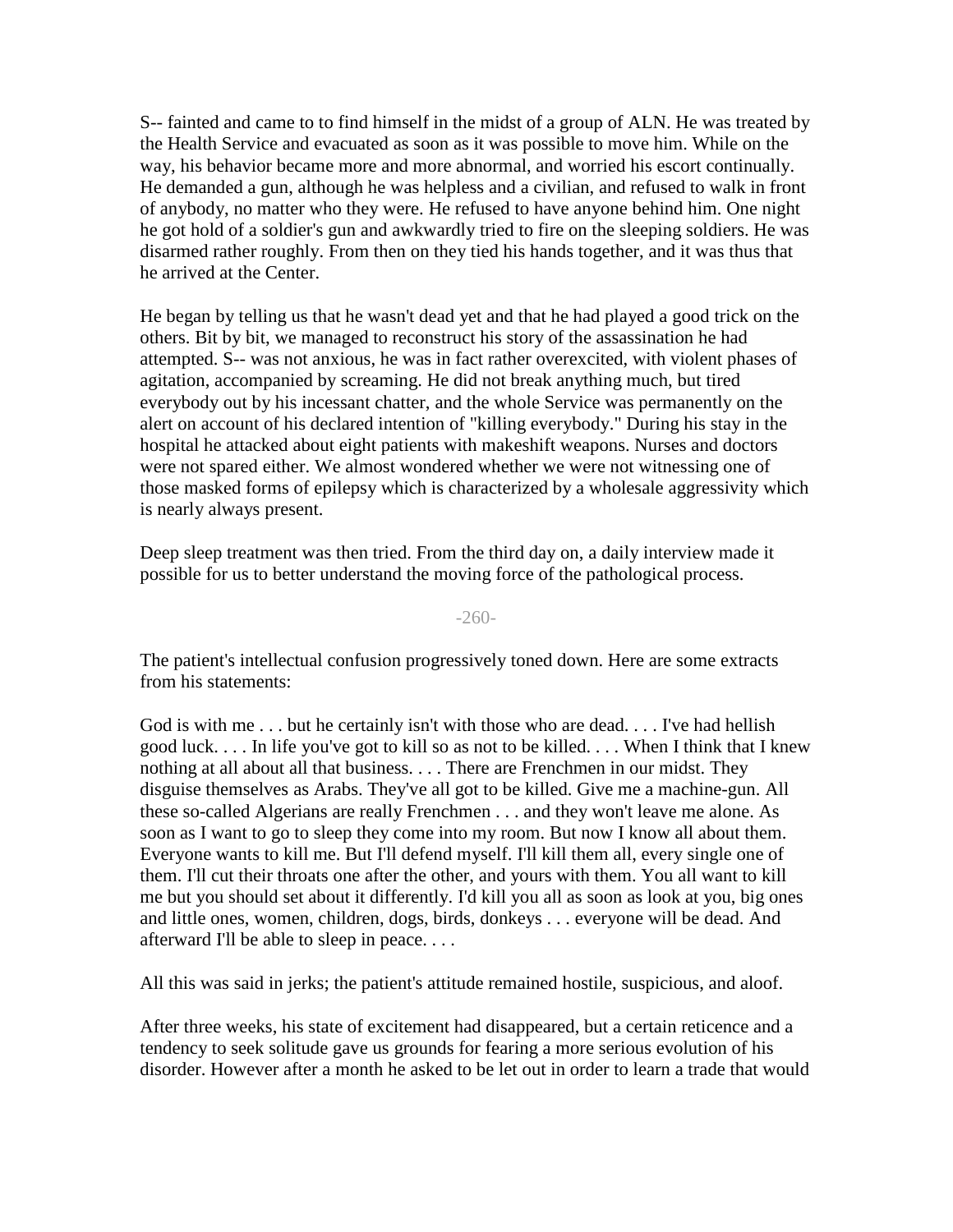be compatible with his disability. He was then entrusted to the care of the Social Service of the FLN. We saw him six months after, and he was going on well.

## **Case No. 3: Marked anxiety psychosis of the depersonalization type after the murder of a woman while temporarily insane.**

Dj --, a former student, a soldier in the ALN, nineteen years old. His illness already dated from some months back by the time he came to the Center. His appearance was characteristic: he seemed very depressed, his hands

-261-

were constantly moist and his lips were dry; his chest was lifted by continual sighs. Pernicious insomnia; two attempts at suicide since the trouble started. During the conversation, he struck hallucinatory attitudes while listening. Sometimes his glance fixed itself for a few seconds on a point in space, while his face lit up, giving the impression to observers that the patient was witnessing a play. Thoughts woolly. Certain phenomena known in psychiatry by the name of blocking: a gesture or phrase is begun and then suddenly interrupted without apparent reason. But in particular one element aroused our particular attention: the patient talked of his blood being spilt, of his arteries which were being emptied and of his heart which kept missing a beat. He implored us to stop the hemorrhage and not to let him be "sucked by a vampire" within the very precincts of the hospital. Sometimes he could not speak any more, and asked us for a pencil. Wrote: "I have lost my voice; my whole life is ebbing away." This living depersonalization gave us reason to believe that the illness had reached a serious stage of development.

Several times during the course of our conversations, the patient spoke to us of a woman who when night fell came to persecute him. Having learnt beforehand that his mother whom he had been very fond of was dead, and that nothing had been able to console him for her loss (his voice had considerably sunk as he spoke of her, and he shed some tears), I directed the investigation toward the maternal image. When I asked him to describe the woman who obsessed him, I might even say persecuted him, he declared that she was not an unknown person, that he knew her very well and that it was he who had killed her. It was thus a matter of finding out whether we had to deal with an unconscious guilt complex following on the death of the mother, as Freud has described in *Mourning and Melancholia*. We asked the patient to talk to us about

-262-

this woman in greater detail, since he had known her so well, and since also it was he who had killed her. Thus we were able to reconstruct the following story:

I left the town where I had been a student to join the Maquis. After some months, I had news of my people. I learnt that my mother had been killed point-blank by a French soldier and two of my sisters had been taken to the soldiers' quarters. Up to now, I have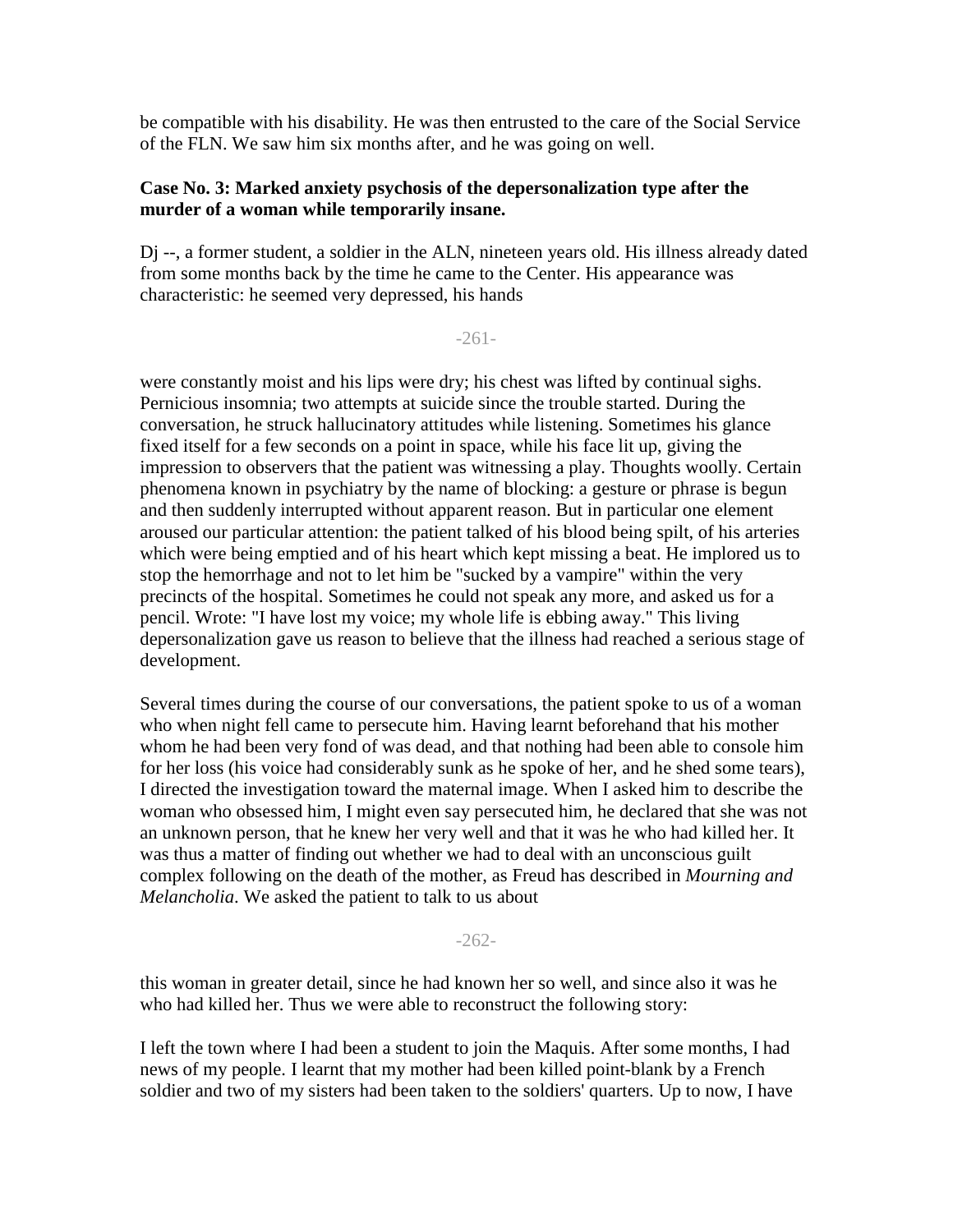had no news of what happened to them. I was terribly shaken by the death of my mother. Since my father had died some years before, I was the only man in the family, and my sole ambition had always been to manage to do something to make life easier for my mother and my sisters. One day we went to an estate belonging to settlers, where the agent, who was an active colonialist, had already killed two Algerian civilians. We came to his house, at night, but he wasn't there. Only his wife was at home. When she saw us, she started to cry and implored us not to kill her: "I know you've come for my husband," she said, "but he isn't here. I've told him again and again not to have anything to do with politics." We decided to wait for her husband. But as far as I was concerned, when I looked at that woman I thought of my mother. She was sitting in an armchair and her thoughts seemed to be elsewhere. I wondered why we didn't kill her; then all of a sudden she noticed I was looking at her. She flung herself upon me screaming "Please, please don't kill me . . . I have children." A moment after she was dead; I'd killed her with my knife. My commander disarmed me and ordered me to leave. I was questioned by the platoon commander a few days later. I thought I was going to be shot, but I didn't give a damn. \* And then I started vomiting after every meal, and I slept badly. After that this woman started coming every night and asking for my blood. But my mother's blood- where's that?

\_\_\_\_\_\_\_\_\_\_\_\_\_\_\_\_\_\_\_\_

-263-

At nightfall that evening, as soon as the patient went to bed, the room was "invaded by women" in spite of everying. It was a manifold repetition of the same woman. Every one of them had an open wound in her stomach. They were bloodless, pale, and terribly thin. They tormented the young patient and insisted that he should give them back their spilt blood. At this moment the sound of running water filled the room and grew so loud that it seemed like a thundering waterfall, and the young patient saw the parquet of his room drenched with blood--his blood -while the women slowly got their color back, and their wounds began to close up. The patient awoke, bathed with sweat and in deep distress, and remained in a state of nervous excitement until the dawn.

The young patient was treated for several weeks, after which time the oneiroid symptoms (nightmares) had practically disappeared. However, a serious deficiency remained in his personality. When he started thinking of his mother, the disemboweled woman rose up before him in redoubled horror. Though it may appear unscientific, in our opinion time alone can bring some improvement to the disrupted personality of this young man.

**Case No. 4: A European policeman in a depressed state meets while under hospital treatment one of his victims, an Algerian patriot who is suffering from stupor.** 

<sup>\*\*</sup> After considering the medico-legal experts' report which emphasized the pathological character of the action, the legal proceedings which had been set in motion by the General Staff were closed.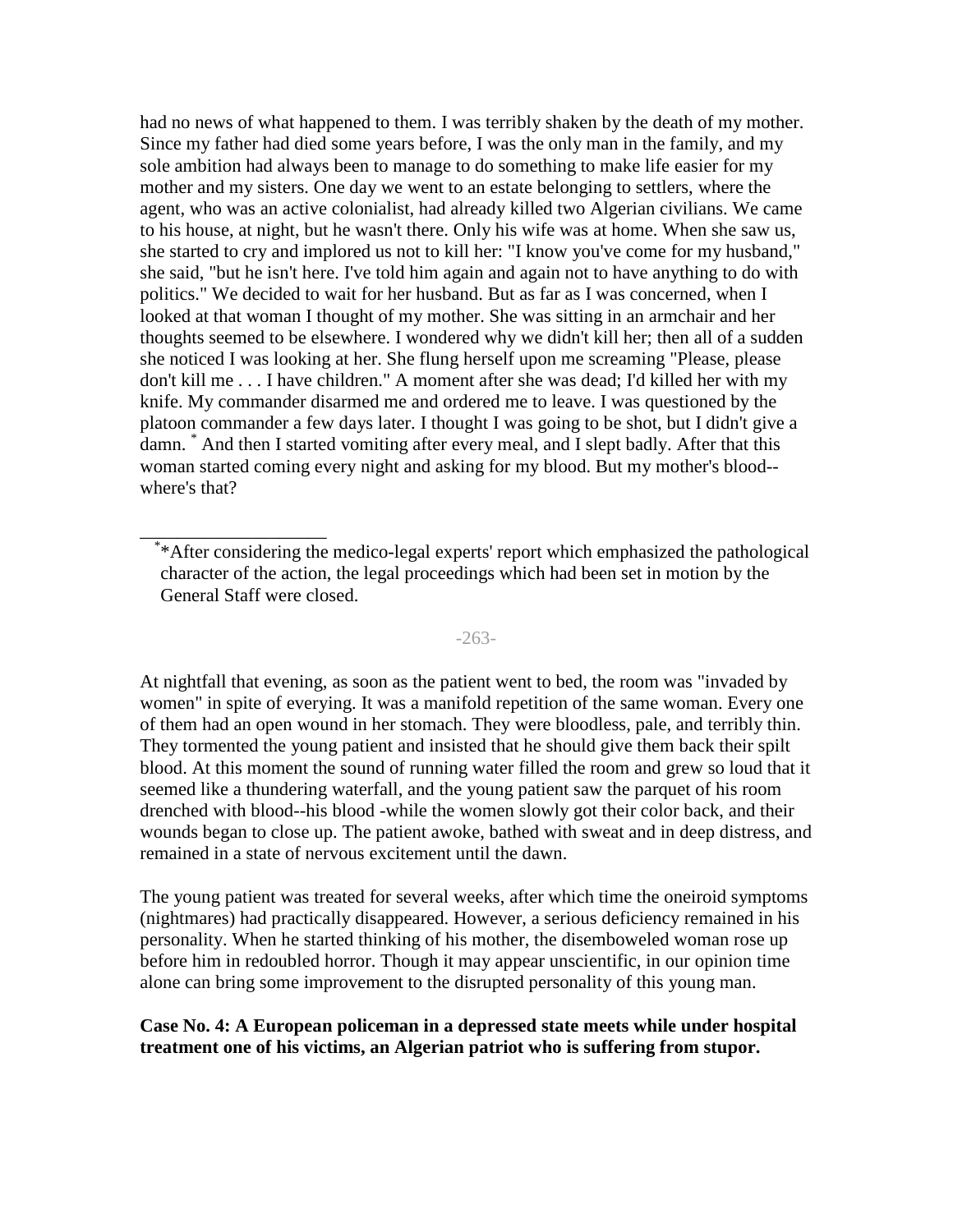A --, twenty-eight years old, no children. We learnt that for several years both he and his wife underwent treatment, unfortunately with no success, in order to have children. He was sent to us by his superiors because he had behavior disturbances.

Immediate contact seemed fairly good. The patient spoke to us spontaneously about his difficulties. Satisfactory relations with his wife and parents-in-law. His trouble was that at night he heard screams which prevented him

-264-

from sleeping. In fact, he told us that for the last few weeks before going to bed he shut the shutters and stopped up all the windows (it was summer) to the complete despair of his wife, who was stifled by the heat. Moreover, he stuffed his ears with cotton wool in order to make the screams seem less piercing. He sometimes even in the middle of the night turned on the wireless or put on some music in order not to hear this nocturnal uproar. He consequently explained to us at full length the whole story that was troubling him.

A few months before, he had been transferred to an anti-FLN brigade. At the beginning, he was entrusted with surveying certain shops or cafés; but after some weeks he used to work almost exclusively at the police headquarters. Here he came to deal with interrogations; and these never occurred without some "knocking about." "The thing was that they never would own up to anything." He explained:

Sometimes we almost wanted to tell them that if they had a bit of consideration for us they'd speak out without forcing us to spend hours tearing information word by word out of them. But you might as well talk to the wall. To all the questions we asked they'd only say "I don't know." Even when we asked them what their name was. If we asked them where they lived, they'd say "I don't know." So of course, we have to go through with it. But they scream too much. At the beginning that made me laugh. But afterward I was a bit shaken. Nowadays as soon as I hear someone shouting I can tell you exactly at what stage of the questioning we've got to. The chap who's had two blows of the fist and a belt of the baton behind his ear has a certain way of speaking, of shouting, and of saying he's innocent. After he's been left two hours strung up by his wrists he has another kind of voice. After the bath, still another. And so on. But above all it's after the electricity that it becomes really too much. You'd say that the chap was going to die any minute. Of course there are some that don't scream; those are the tough ones.

-265-

But they think they're going to be killed right away. But we're not interested in killing them. What we want is information. When we're dealing with those tough ones, the first thing we do is to make them squeal; and sooner or later we manage it. That's already a victory. Afterward we go on. Mind you, we'd like to avoid that. But they don't make things easy for us. Now I've come so as I hear their screams even when I'm at home. Especially the screams of the ones who died at the police headquarters. Doctor, I'm fed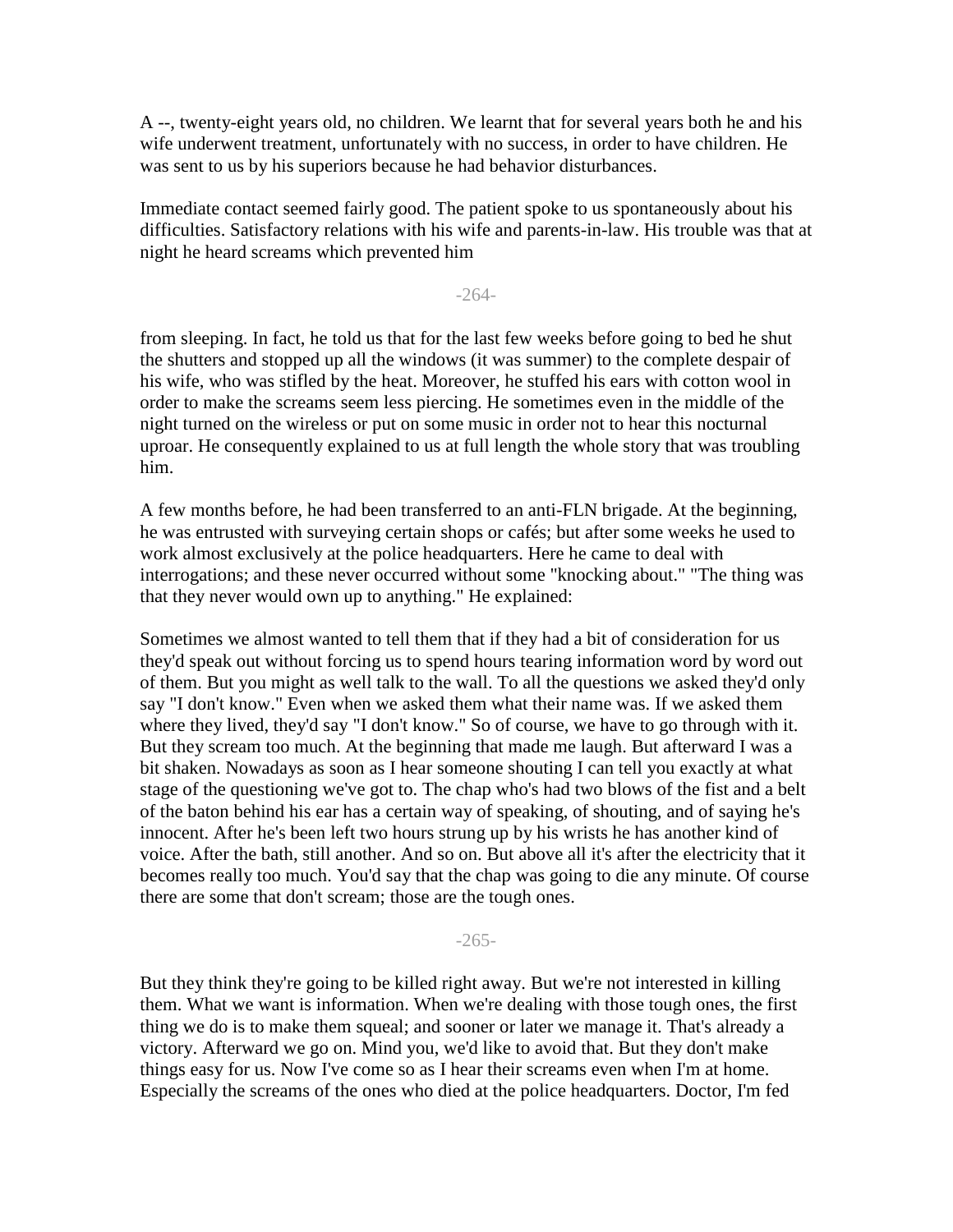up with this job. And if you manage to cure me, I'll ask to be transferred to France. If they refuse, I'll resign.

Faced with such a picture, I prescribed sick leave. As the patient in question refused to go to the hospital, I treated him privately. One day, shortly before the therapeutic treatment was due to begin, I had an urgent call from my department. When A-- reached my house, my wife asked him to wait for me, but he preferred to go for a walk in the hospital grounds, and then come back to meet me. A few minutes later as I was going home I passed him on the way. He was leaning against a tree, looking overcome, trembling and drenched with sweat: in fact having an anxiety crisis. I took him into my car and drove him to my house. Once he was lying on the sofa, he told me he had met one of my patients in the hospital who had been questioned in the police barracks (he was an Algerian patriot) and who was under treatment for "disorders of a stuporous nature following on shock." I then learnt that the policeman had taken an active part in inflicting torture on my patient. I administered some sedatives which calmed A--'s anxiety. After he had gone, I went to the house in the hospital where the patriot was being cared for. The personnel had noticed nothing; but the patient could not be found. Finally we managed to discover him in a toilet where he was trying to commit suicide: he on his side had recognized the policeman and thought that

-266-

he had come to look for him and take him back again to the barracks.

Afterward, A-- came back to see me several times, and after a very definite improvement in his condition, managed to get back to France on account of his health. As for the Algerian patriot, the personnel spent a long time convincing him that the whole thing was an illusion, that policemen were not allowed inside the hospital, that he was very tired, that he was there to be looked after, etc.

## **Case No. 5: A European police inspector who tortured his wife and children.**

R --, thirty years old. Came of his own accord to consult us. He was a police inspector and stated that for several weeks "things weren't working out." Married, had three children. He smoked a lot: five packets of cigarettes a day. He had lost his appetite and his sleep was frequently disturbed by nightmares. These nightmares had no special distinguishing features. What bothered him most were what he called "fits of madness:" In the first place, he disliked being contradicted:

Can you give me an explanation for this, doctor: as soon as someone goes against me I want to hit him. Even outside my job, I feel I want to settle the fellows who get in my way, even for nothing at all. Look here, for example, suppose I go to the kiosk to buy the papers. There's a lot of people. Of course you have to wait. I hold out my hand (the chap who keeps the kiosk is a pal of mine) to take my papers. Someone in the line gives me a challenging look and says "Wait your turn." Well, I feel I want to beat him up and I say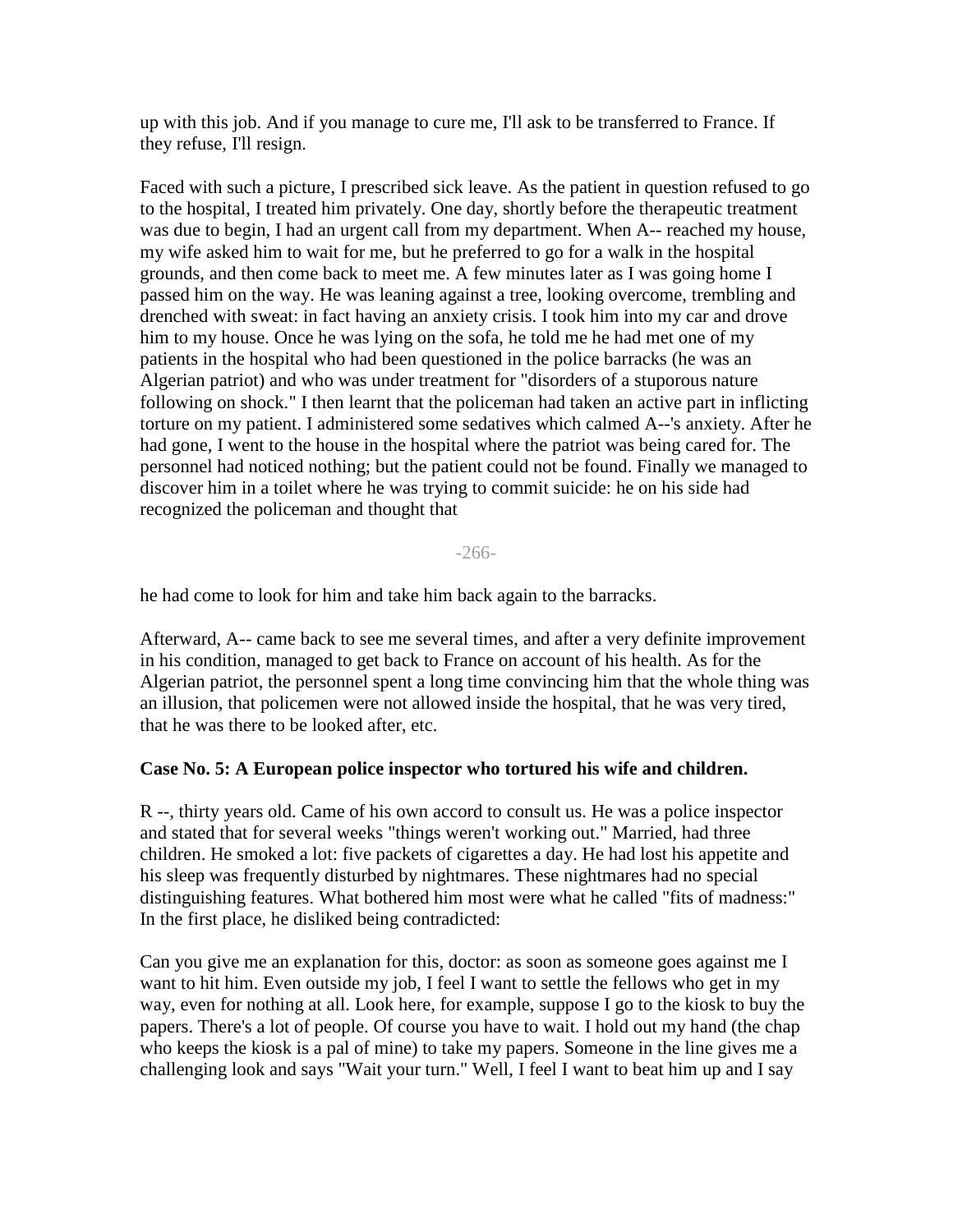to myself, "If I had you for a few hours my fine fellow you wouldn't look so clever afterwards."

The patient dislikes noise. At home he wants to hit everybody all the time. In fact, he does hit his children,

-267-

even the baby of twenty months, with unaccustomed savagery.

But what really frightened him was one evening when his wife had criticized him particularly for hitting his children too much. (She had even said to him, "My word, anyone'd think you were going mad.") He threw himself upon her, beat her, and tied her to a chair, saying to himself "I'll teach her once and for all that I'm master in this house."

Fortunately his children began roaring and crying. He then realized the full gravity of his behavior, untied his wife and the next day decided to consult a doctor, "a nerve specialist." He stated that "before, he wasn't like that"; he said that he very rarely punished his children and at all events never fought with his wife. The present phenomena had appeared "since the troubles." "The fact is" he said:

nowadays we have to work like troopers. Last week, for example, we operated like as if we belonged to the army. Those gentlemen in the government say there's no war in Algeria and that the arm of the law, that's to say the police, ought to restore order. But there is a war going on in Algeria, and when they wake up to it it'll be too late. The thing that kills me most is the torture. You don't know what that is, do you? Sometimes I torture people for ten hours at a stretch. . . .

"What happens to you when you are torturing?"

You may not realize, but it's very tiring. . . . It's true we take it in turns, but the question is to know when to let the next chap have a go. Each one thinks he's going to get the information at any minute and takes good care not to let the bird go to the next chap after he's softened him up nicely, when of course the other chap would get the honor and glory of it. So sometimes we let them go; and sometimes we don't.

Sometimes we even offer the chap money, money out of

-268-

our own pockets, to try to get him to talk. Our problem is as follows: are you able to make this fellow talk? It's a question of personal success. You see, you're competing with the others. In the end your fists are ruined. So you call in the Senegalese. But either they hit too hard and destroy the creature or else they don't hit hard enough and it's no good. In fact, you have to be intelligent to make a success of that sort of work. You have to know when to lay it on and when to lay it off. You have to have a flair for it. When the chap is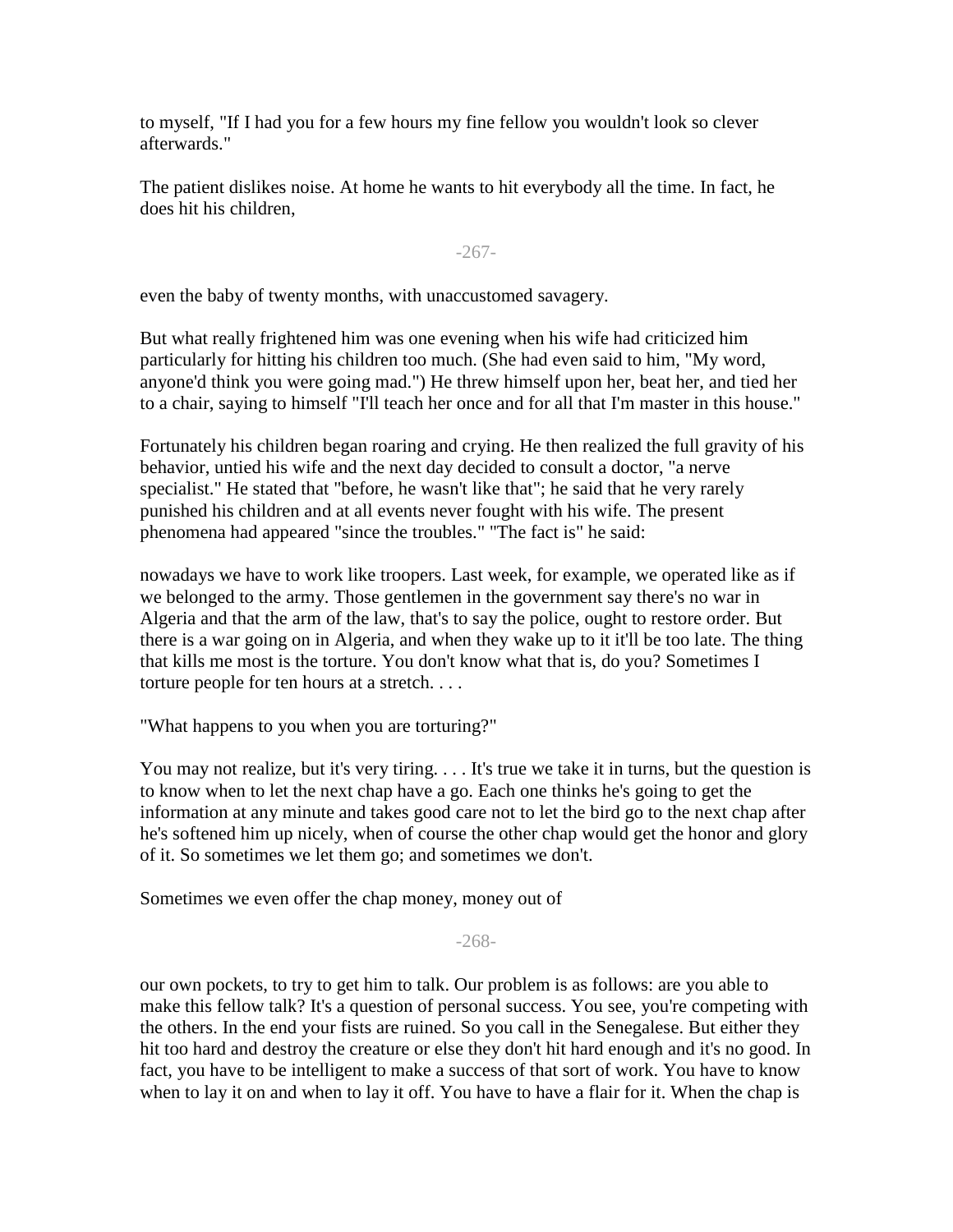softened up, it's not worth your while going on hitting him. That's why you have to do the work yourself; you can judge better how you're getting on. I'm against the ones that have the chap dealt with by others and simply come to see every hour or so what state he's in. Above all, what you mustn't do is to give the chap the impression that he won't get away alive from you. Because then he wonders what's the use of talking if that won't save his life. In that case you'll have no chance at all of getting anything out of him. He must go on hoping; hope's the thing that'll make him talk.

But the thing that worries me most is this affair with my wife. It's certain that there's something wrong with me. You've got to cure me, doctor.

His superiors refused to give him sick leave, and since moreover the patient did not wish to have a psychiatrist's certificate, we tried to give him treatment "while working full time." The weaknesses of such a procedure may easily be imagined. This man knew perfectly well that his disorders were directly caused by the kind of activity that went on inside the rooms where interrogations were carried out, even though he tried to throw the responsibility totally upon "present troubles." As he could not see his way to stopping torturing people (that made nonsense to him for in that case he would have to resign) he asked me without beating about the bush to help him to go on torturing Algerian patriots without any prickings of con-

-269-

science, without any behavior problems, and with complete equanimity.<sup>\*</sup>

# **SERIES B**

We have here brought together certain cases or groups of cases in which the event giving rise to the illness is in the first place the atmosphere of total war which reigns in Algeria.

# **Case No. 1: The murder by two young Algerians, thirteen and fourteen years old respectively, of their European playmate.**

We had been asked to give expert medical advice in a legal matter. Two young Algerians thirteen and fourteen years old, pupils in a primary school, were accused of having killed one of their European schoolmates. They admitted having done it. The crime was reconstructed, and photos were added to the record. Here one of the children could be seen holding the victim while the other struck at him with a knife. The little defendants did not go back on their declarations. We had long conversations with them. We here reproduce the most characteristic of their remarks:

## **a) The boy thirteen years old:**

"We weren't a bit cross with him. Every Thursday we used to go and play with catapults together, on the hill above the village. He was a good friend of ours. He usn't to go to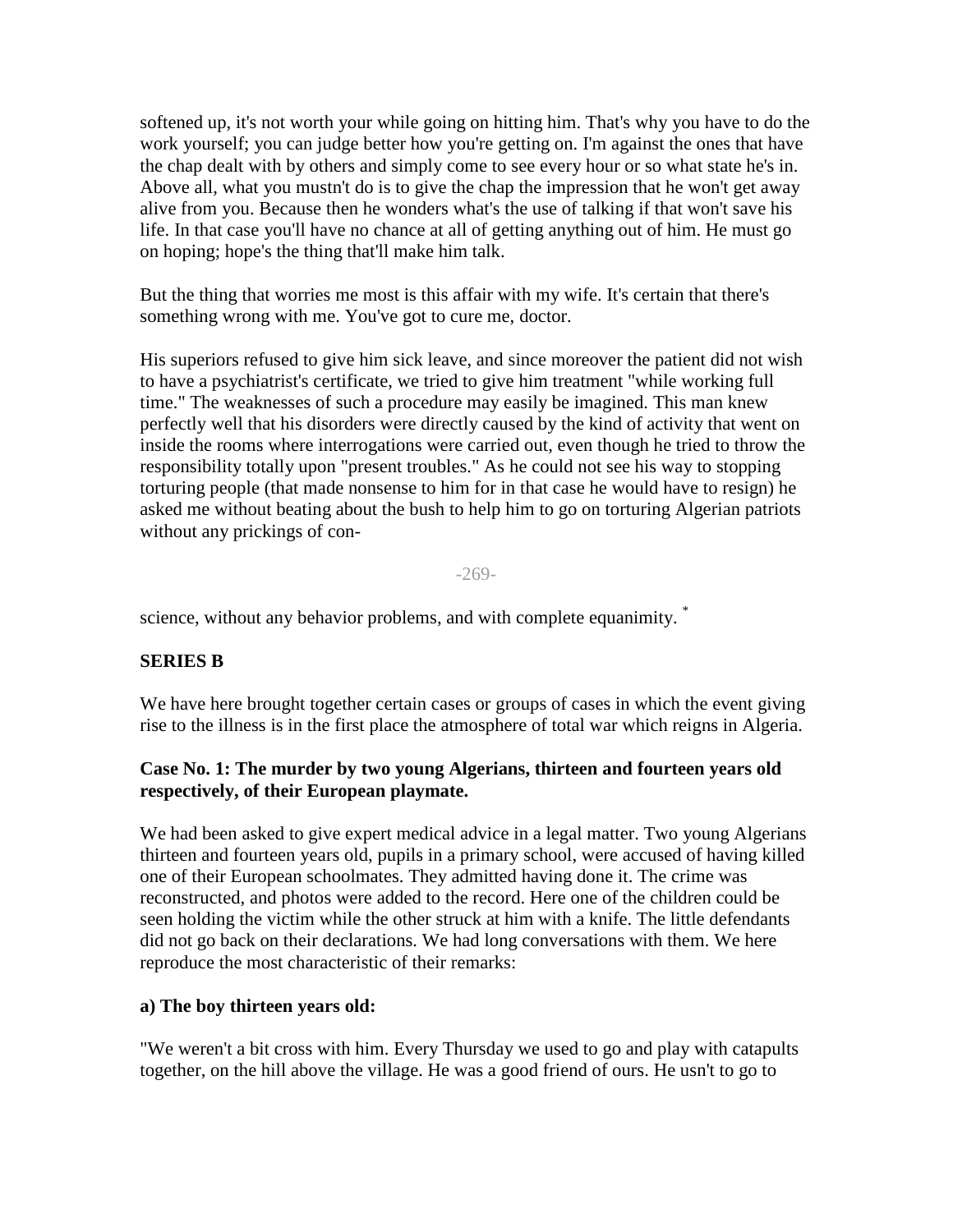school any more because he wanted to be a mason like his father. One day we decided to kill him, because

\_\_\_\_\_\_\_\_\_\_\_\_\_\_\_\_\_\_\_\_ \*\*With these observations we find ourselves in the presence of a coherent system which leaves nothing intact. The executioner who loves birds and enjoys the peace of listening to a symphony or a sonata is simply one stage in the process. Further on in it we may well find a whole existence which enters into complete and absolute sadism.

-270-

the Europeans want to kill all the Arabs. We can't kill big people. But we could kill ones like him, because he was the same age as us. We didn't know how to kill him. We wanted to throw him into a ditch, but he'd only have been hurt. So we got the knife from home and we killed him."

"But why did you pick on him?"

"Because he used to play with us. Another boy wouldn't have gone up the hill with us."

"And yet you were pals?"

"Well then, why do they want to kill us? His father is in the militia and he said we ought to have our throats cut."

"But he didn't say anything to you?"

"Him? No."

"You know he is dead now."

"Yes."

"What does being dead mean?"

"When it's all finished, you go to heaven."

"Was it you that killed him?"

"Yes."

"Does having killed somebody worry you?"

"No, since they want to kill us, so..."

"Do you mind being in prison?"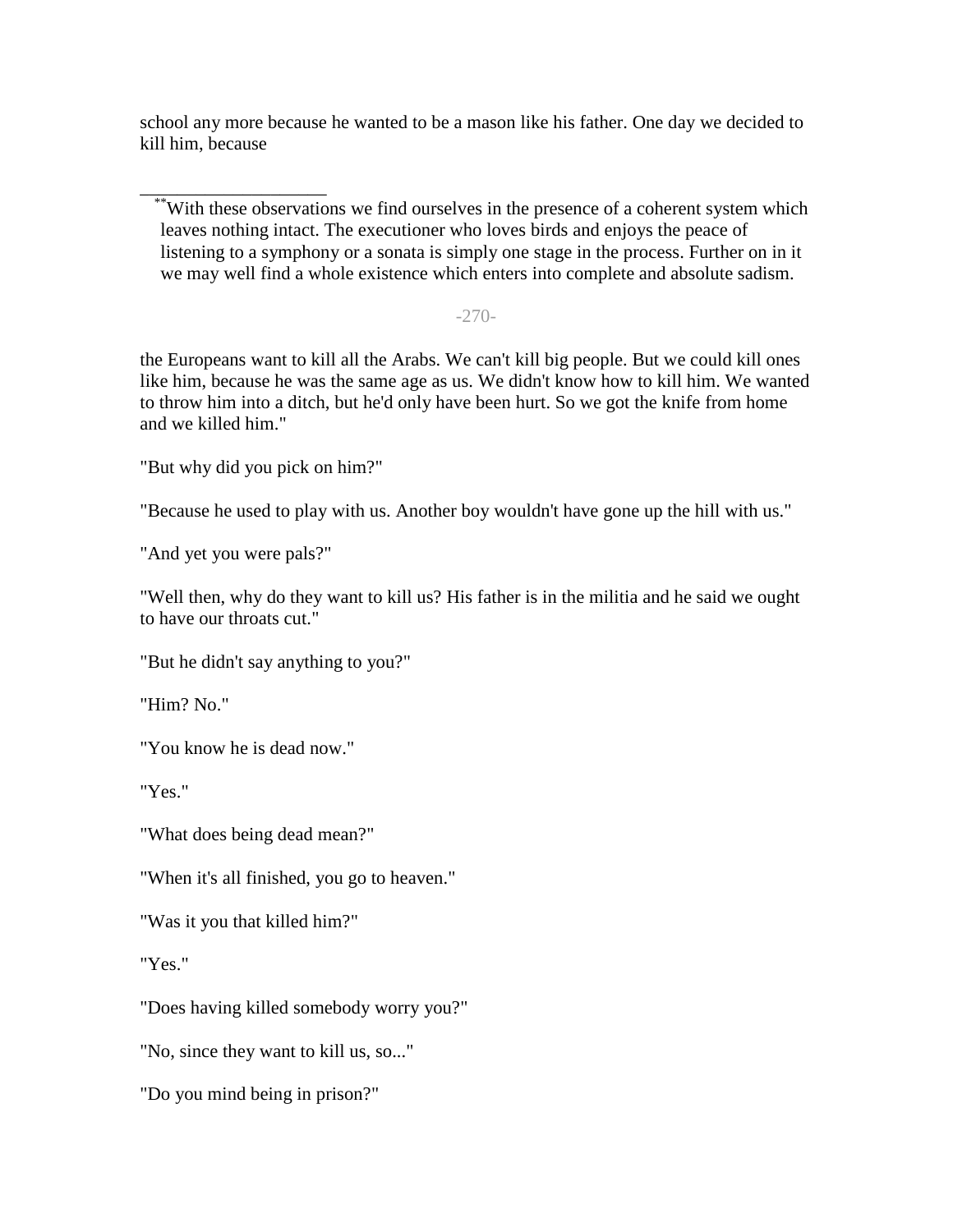"No."

*b) The boy fourteen years old:*

This young defendant was in marked contrast to his schoolfellow. He was already almost a man, and an adult in his muscular control, his appearance, and the content of his replies. He did not deny having killed either. Why had he killed? He did not reply to the question but asked me had I ever seen a European in prison. Had there ever been a European arrested and sent to prison after the murder of an Algerian? I replied that in fact I had never seen any Europeans in prison.

-271-

"And yet there are Algerians killed every day, aren't there?"

"Yes."

"So why are only Algerians found in the prisons? Can you explain that to me?"

"No. But tell me why you killed this boy who was your friend."

"I'll tell you why. You've heard tell of the Rivet business?" \*

"Yes."

"Two of my family were killed then. At home, they said that the French had sworn to kill us all, one after the other. And did they arrest a single Frenchman for all those Algerians who were killed?"

"I don't know."

"Well, nobody at all was arrested. I wanted to take to the mountains, but I was too young. So X--and I said we'd kill a European."

"Why?"

"In your opinion, what should we have done?"

"I don't know. But you are a child and what is happening concerns grown-up people."

"But they kill children too..."

"That is no reason for killing your friend."

"Well, kill him I did. Now you can do what you like."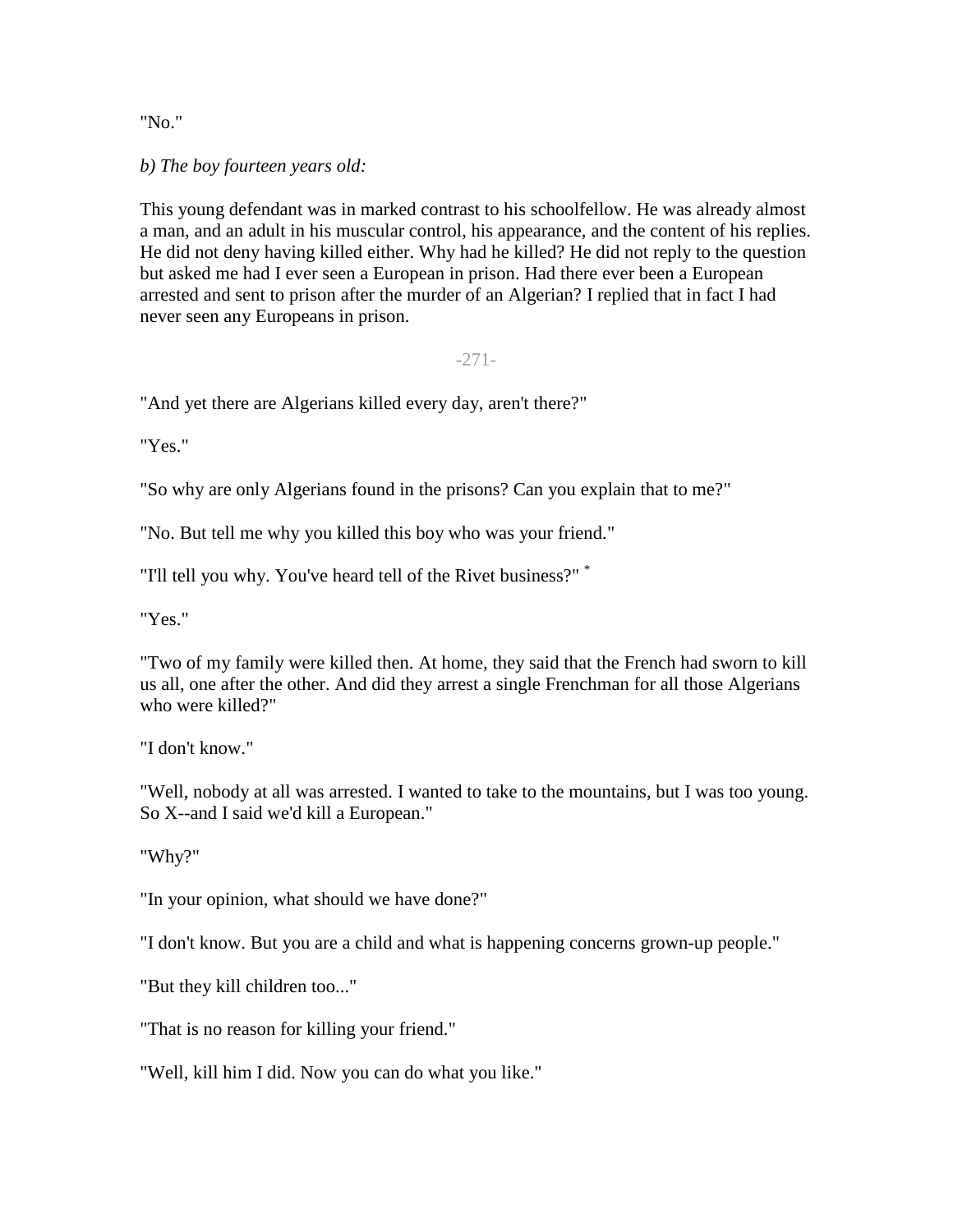"Had your friend done anything to harm you?"

"Not a thing."

"Well?"

"Well, there you are..."

\_\_\_\_\_\_\_\_\_\_\_\_\_\_\_\_\_\_\_\_

# **Case No. 2: Accusatory delirium and suicidal conduct dis-**

-272-

# **guised as "terrorist activity" in a young Algerian twenty. two years old.**

This patient was sent to our hospital by the French judicial authorities. This measure was taken after medical and legal advice given by French psychiatrists practicing in Algeria.

The patient was an emaciated man in a complete state of aberration. His body was covered with bruises and two fractures of the jaw made all absorption of nourishment impossible. Thus for more than two weeks the patient was fed by various injections.

After two weeks, the blank in his thoughts receded; we were able to establish contact and we managed to re. construct the dramatic history of this young man.

During his youth he went in for scouting with unusual enthusiasm. He became one of the main leaders of the Moslem Scout Movement. But when he was nineteen years old he dropped scouting completely in order to have no preoccupation other than his profession. He was a multicopying-machine maker; he studied hard and dreamt of becoming a great specialist in his profession. The first of November, 1954, found him absorbed by strictly professional problems. At the time he showed no interest at all in the national struggle. Already he no longer frequented the company of his former companions. He defined himself at that time as "completely bent on increasing [his] technical capacity."

However, about the middle of 1955, when spending the evening with his family, he suddenly had the impression that his parents considered him a traitor. After a few days this fleeting impression became blunted but at the back of his mind a certain misgiving persisted, a sort of uneasiness that he did not understand.

On account of this, he decided to eat his meals quickly,

<sup>\*</sup>Rivet is a village which since a certain day in the year 1956 has become celebrated in the region around Algiers. For on that evening the village was invaded by the militia who dragged forty men from their beds and afterward murdered them.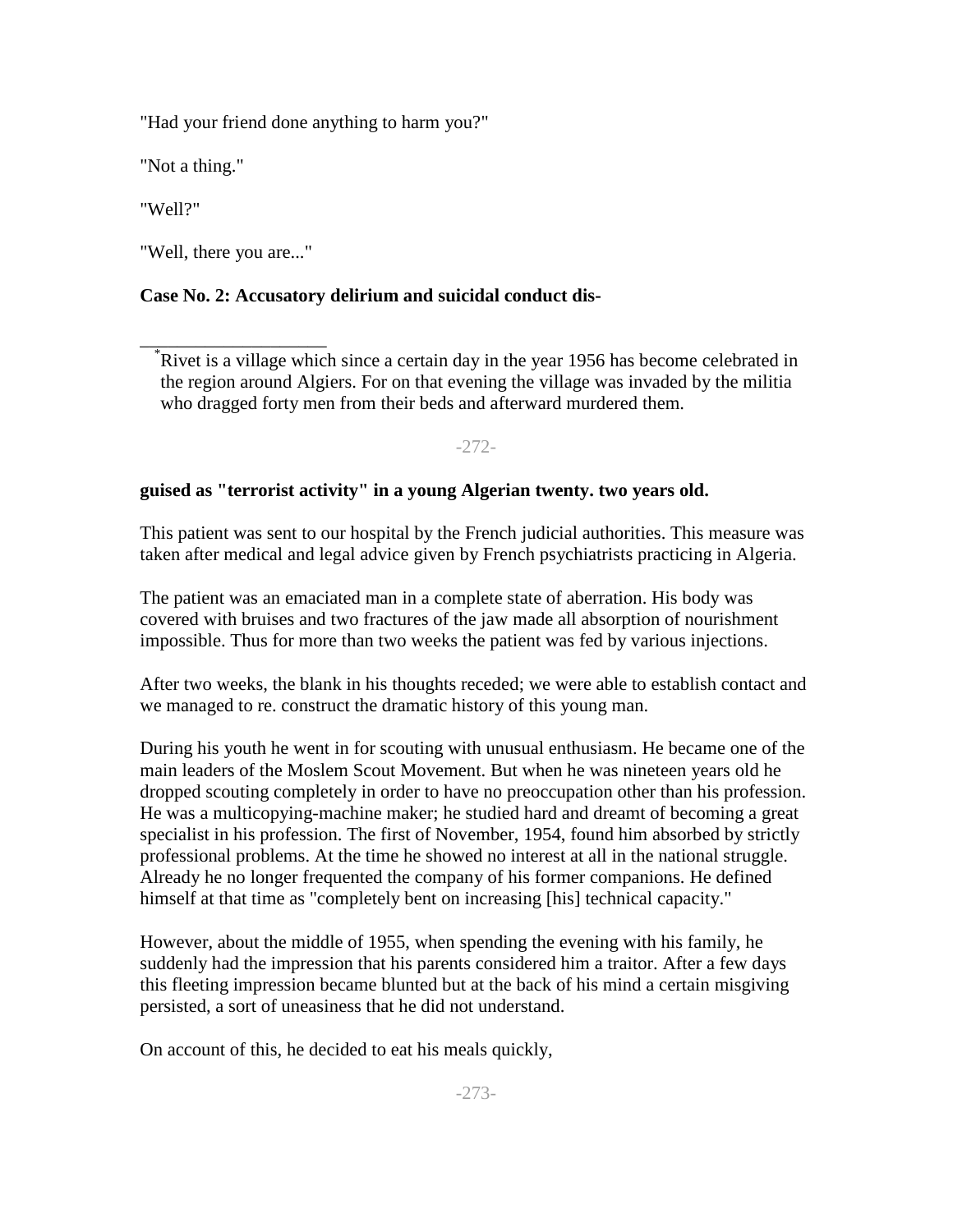shrinking from the family circle, and shut himself into his room. He avoided all contacts. It was in these conditions that catastrophe intervened. One day, in the middle of the street at about half-past twelve, he distinctly heard a voice calling him a coward. He turned round, but saw nobody. He quickened his pace, and decided that from then on he would not go to work. He stayed in his room and did not eat any dinner. During the night the crisis came on. For three hours he heard all sorts of insults coming from out of the night and resounding in his head: "Traitor, traitor, coward...all your brothers who are dying,... traitor, traitor..."

He was seized with indescribable anxiety: "For eighteen hours my heart beat at the rhythm of 130 pulsations to the minute. I thought I was going to die."

From that time on, the patient could no longer swallow a bite. He wasted away almost visibly; he shut himself up in complete darkness, and refused to open the door to his parents. Around the third day he took refuge in prayer. He stayed kneeling, he told me, from seventeen to eighteen hours on end each day. On the fourth day, acting on impulse "like a madman," with "a beard that was also enough to make [him] be taken for a madman," wearing neither coat nor tie, he went out into the town. Once in the street, he did not know where to go; but he started walking, and at the end of some time he found himself in the European town. His physical appearance (he looked like a European) seemed then to safeguard him against being stopped and questioned by the police patrols.

As a contrast to this, beside him Algerian men and women were arrested, maltreated, insulted, and searched. Paradoxically, he had no papers on him. This uncalled-for consideration toward him on the part of the enemy patrols confirmed his delusion that "everybody knew he was with

-274-

the French. Even the soldiers had their orders; they left him alone."

In addition, the glances of the arrested Algerians, who were waiting to be searched with their hands behind their necks, seemed to him to be full of contempt. The prey of overwhelming agitation, he moved away, striding rapidly. It was at this moment that he happened to walk in front of the building which was the French Staff Headquarters. In the gateway stood several soldiers armed with machine-guns. He went toward the soldiers, threw himself upon one of them and tried to snatch his machine-gun, shouting "I am an Algerian."

He was quickly overcome and was brought to the police, where they insisted on making him confess the names of his "superiors" and the different members of the network to which he (supposedly) belonged. After some days the police and the soldiers realized that they were dealing with a sick man. An expert opinion was sought which concluded that he was suffering from mental disorders and that he should be sent to the hospital. "All I wanted to do," he said, "was to die. Even at the police barracks I thought and hoped that after they'd tortured me they would kill me. I was glad to be struck, for that showed me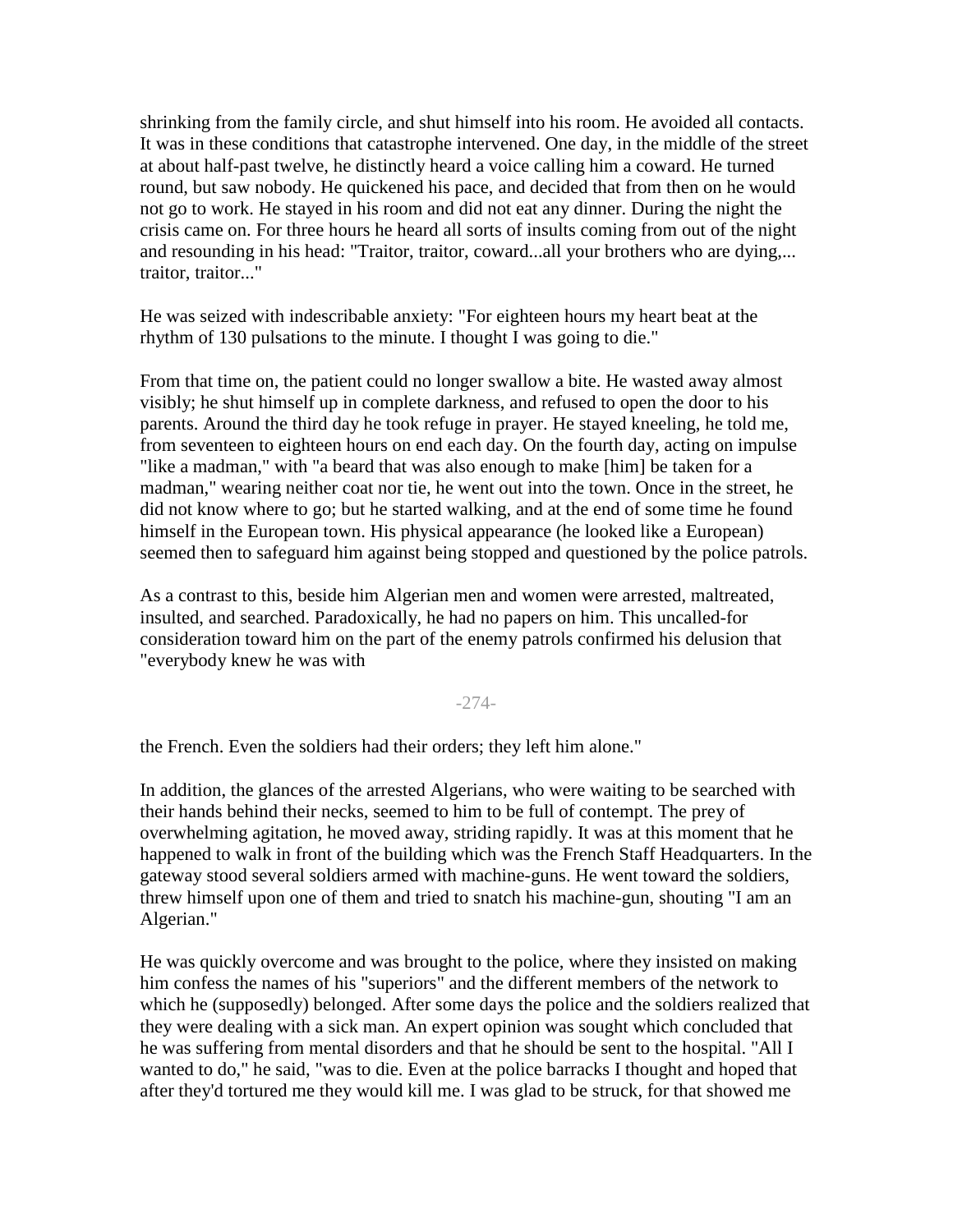that they considered that I too was their enemy. I could no longer go on hearing those accusing voices, without doing something. I am not a coward. I am not a woman. I am not a traitor." \*

## **Case No. 3: Neurotic attitude of a young Frenchwoman whose father, a highly placed civil servant, was killed in an ambush.**

This girl, twenty-one years old, a student, came to con-

\_\_\_\_\_\_\_\_\_\_\_\_\_\_\_\_\_\_\_\_

-275-

sult me about certain minor symptoms of anxiety complex which interfered with her studies and with her social relationships. Her hands were constantly moist and at times presented very worrying symptoms when sweat "flowed all over her hands." Constrictions of the chest accompanied by nocturnal headaches. Bit her nails. But the thing that was most apparent was above all the over-easy contact, obviously too rapid, while a severe anxiety could be dearly sensed underlying the facile approach. The death of her father, though judging from the date fairly recent, was mentioned by the patient with such lightheartedness that we quickly directed our investigations toward her relations with her father. The account which she gave us was clear, completely lucid, with a lucidity which touched on insensibility and later revealed, precisely by its rationalism, this girl's uneasiness and the nature and origin of her conflict.

My father was highly placed in the civil service. He was responsible for a very large rural area. As soon as the troubles started, he threw himself into the Algerian manhunt with frenzied rage. Sometimes it happened that he would eat nothing at all, and not even sleep, he was in such a state of excitement over putting down the rebellion. I saw without being able to do anything about it the slow metamorphosis of my father. Finally, I decided not to go to see him any more and to stay in town. The fact was that every time I went home I spent entire nights awake, for screams used to rise up to my room from down below; in the cellar and in the unused rooms of the house Algerians were being tortured so as to obtain information. You have no idea how terrible it is to hear screaming all night like that. Sometimes I used to wonder how it was that a human being was able to bear hearing those screams of pain--quite apart from the actual torture. And so it went on. Finally, I didn't ever go home. The rare times that my father came to see me in town I wasn't able to look him in the face without being terribly frightened

-276-

and embarrassed. I found it increasingly difficult to force myself to kiss him.

<sup>\*</sup>During the year 1955, cases of this type were very numerous in Algeria. Unfortunately not all the patients had the good fortune to be sent to a hospital.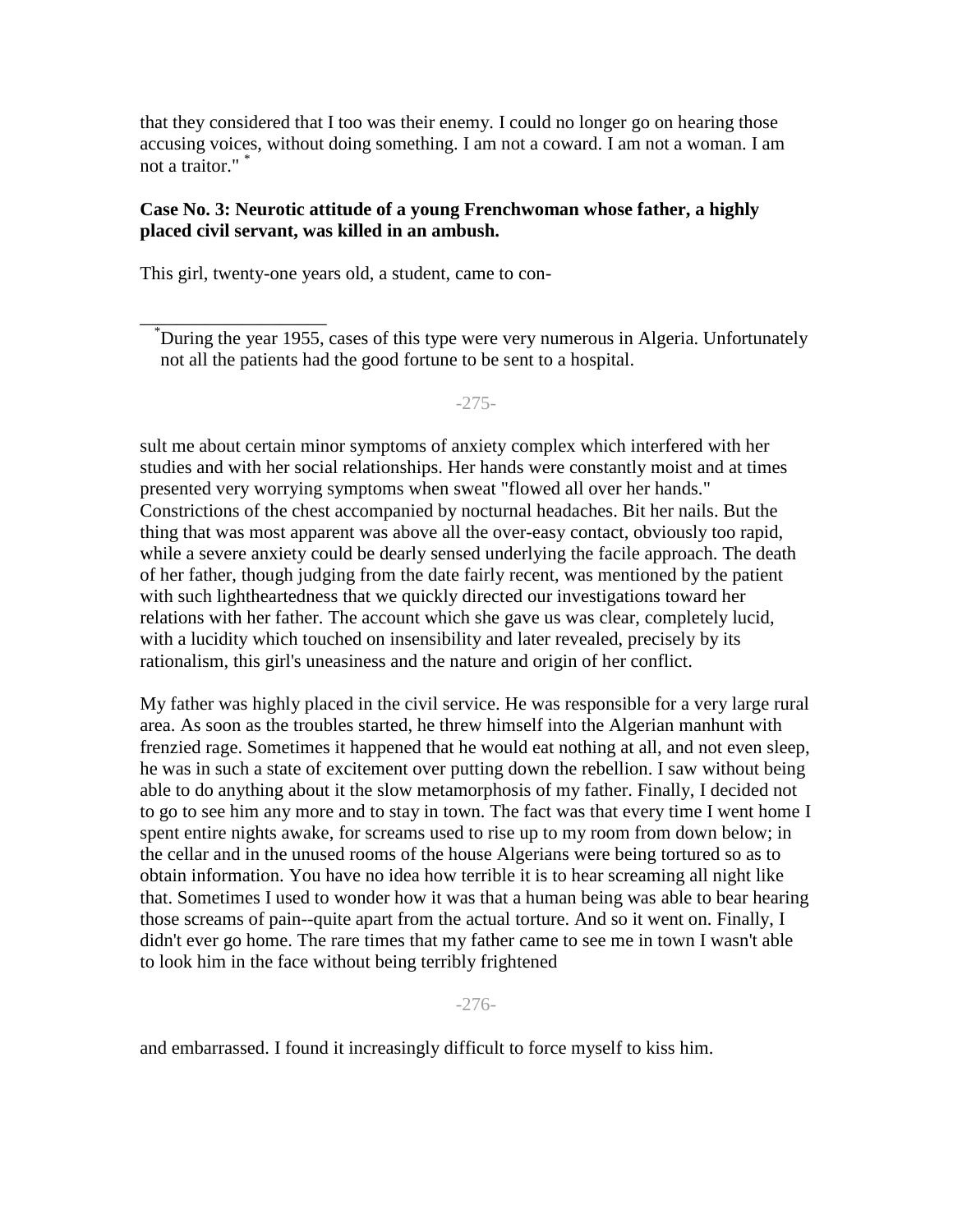For you must understand that I had lived a long time in the village. I knew almost all the families that lived there. The Algerian boys of my age and I had played together when we were small. Every time I went home my father told me that fresh people had been arrested. In the end I didn't dare walk in the street any more, I was so sure of meeting hatred everywhere. In my heart I knew that those Algerians were right. If I were an Algerian girl, I'd be in the Maquis.

One day, however, she received a telegram which announced that her father was seriously injured. She went to the hospital and found her father in a coma. Shortly afterward he died. He had been wounded while on a reconnoitering expedition with a military detachment; the patrol fell into an ambush laid by the Algerian National Army. "The funeral sickened me," she said.

All those officials who came to weep over the death of my father whose "high moral qualities conquered the native population" disgusted me. Everyone knew that it was false. There wasn't a single person who didn't know that my father had the whip hand of all the interrogation centers in the whole region. Everyone knew that the number of deaths under torture reached ten a day, and there they came to tell their lies about my father's devotion, his self-sacrifice, his love for his country, and so on. I ought to say that now such words have no meaning for me, or at any rate hardly any. I went back to the town directly afterward, and I avoided all the authorities. They offered me an allowance but I refused it. I don't want their money. It is the price of the blood spilt by my father. I don't want any of it. I am going to work.

## **Case No. 4: Behavior disturbances in young Algerians under ten.**

These children were refugees, the children of fighting men or of civilians killed by the French. They were sent to various different centers in Tunisia and Morocco. These children were sent to school, and games and outings were

-277-

organized for them. They were examined regularly by doctors; that is how we came to have occasion to see some of them.

- A. In each of these different children there exists a very marked love for parental images. Everything which resembles a father or a mother is sought out with the greatest tenacity and jealously guarded.
- B. Generally speaking, they all have a noise phobia which is very noticeable. These children are very much affected when they are scolded. They have a great thirst for peace and for affection.
- C. Many of them suffer from sleeplessness and also from sleepwalking.
- D. Periodical enuresis.
- E. Sadistic tendencies. A game that is often played is to stretch a sheet of paper and feverishly poke holes in it. All their pencils are chewed and their nails bitten with distressing regularity. They quarrel frequently among themselves despite a deep fundamental affection.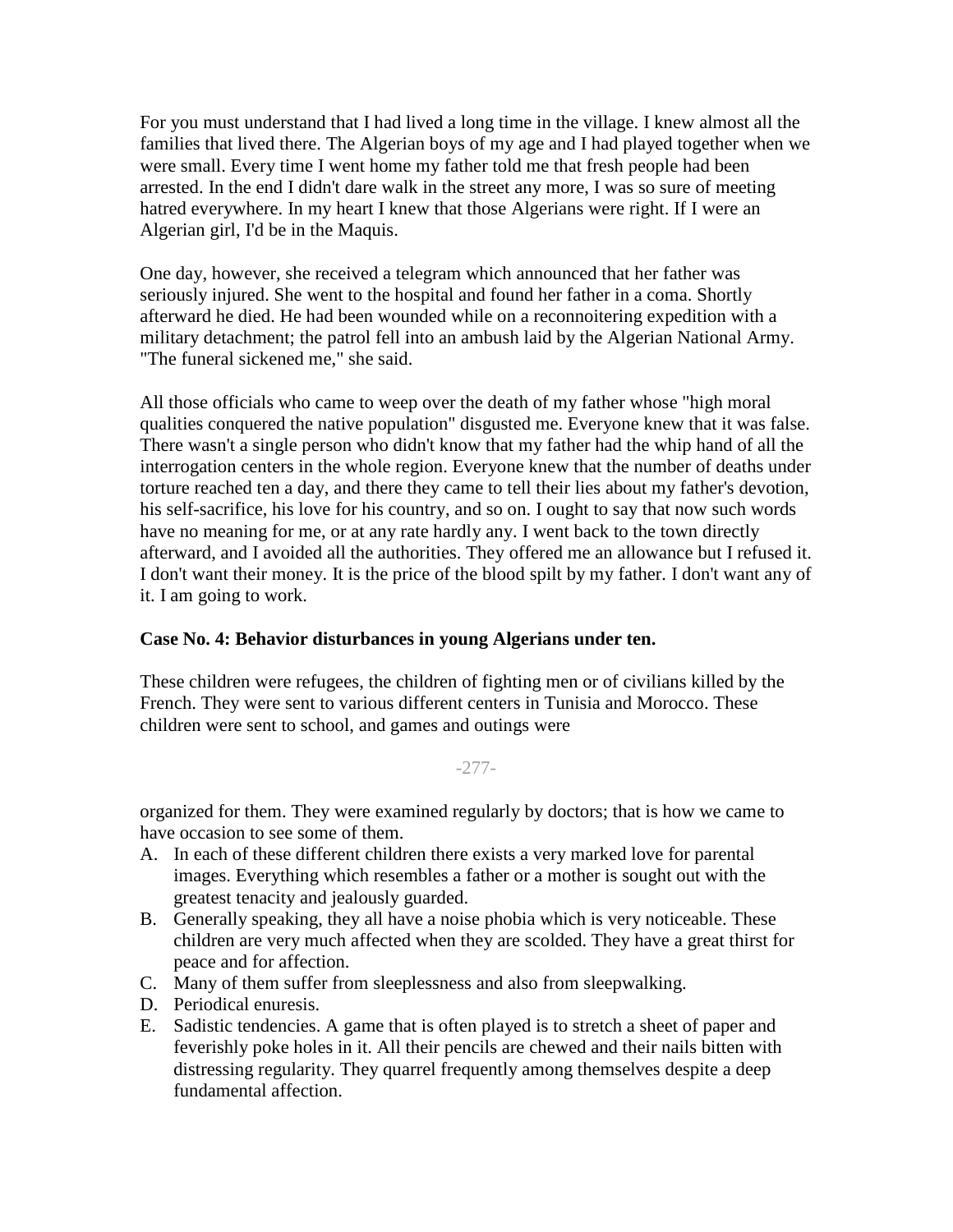#### **Case No. 5: Puerperal psychoses among the refugees.**

The name *puerperal psychoses* is given to mental disorders which occur in women around childbirth. Such disorders may appear immediately before or some weeks after giving birth. The determinism of such illnesses is very complex; but it is considered that the principal causes are the upsetting of the functioning of the endocrine glands and the existence of an "affective shock." The latter heading, though vague, covers what most people refer to as "violent emotion."

On the Moroccan and Tunisian frontiers there are to be found something like 300,000 refugees since the decision of the French government to practice their burnt earth policy over hundreds of kilometers. The destitution in which they exist is well known. International Red Cross committees have repeatedly paid visits to these places and

-278-

after having observed the extreme poverty and precariousness of living conditions they have recommended increased aid to these refugees from international organizations. It was thus only to be expected, considering the undernourishment which is rife in these camps, that pregnant women there should show particular propensities for the development of puerperal psychoses.

The atmosphere of permanent insecurity in which the refugees exist is kept up by frequent invasions of French troops, applying "the right of following and pursuit," bombardments from the air, machine-gunnings--it is well known that no further attention is now paid to bombardments of Moroccan and Tunisian territories by the French army, of which Sakiet-Sidi-Youssef, the martyred village in Tunisia, was the most appalling- together with the break-up of homes which is a consequence of the conditions of the evacuation. To tell the truth there are very few Algerian women who give birth in such conditions who do not suffer from mental disorders.

These disorders take various forms. Sometimes they are visible as states of agitation which sometimes turn into rages; sometimes deep depression and tonic immobility with many attempted suicides; or sometimes finally anxiety states with tears, lamentations, and appeals for mercy. In the same way the form which the delusions take are many and divers. We may find a delusion of persecution against the French who want to kill the new-born infant or the child not yet born; or else the mother may have the impression of imminent death, in which the mothers implore invisible executioners to spare their child.

Here once more we must point out that the fundamental nature of these problems is not cleared up by the regression and soothing of the disorders. The circumstances of the cured patients maintains and feeds these pathological kinks.

-279-

## **SERIES C**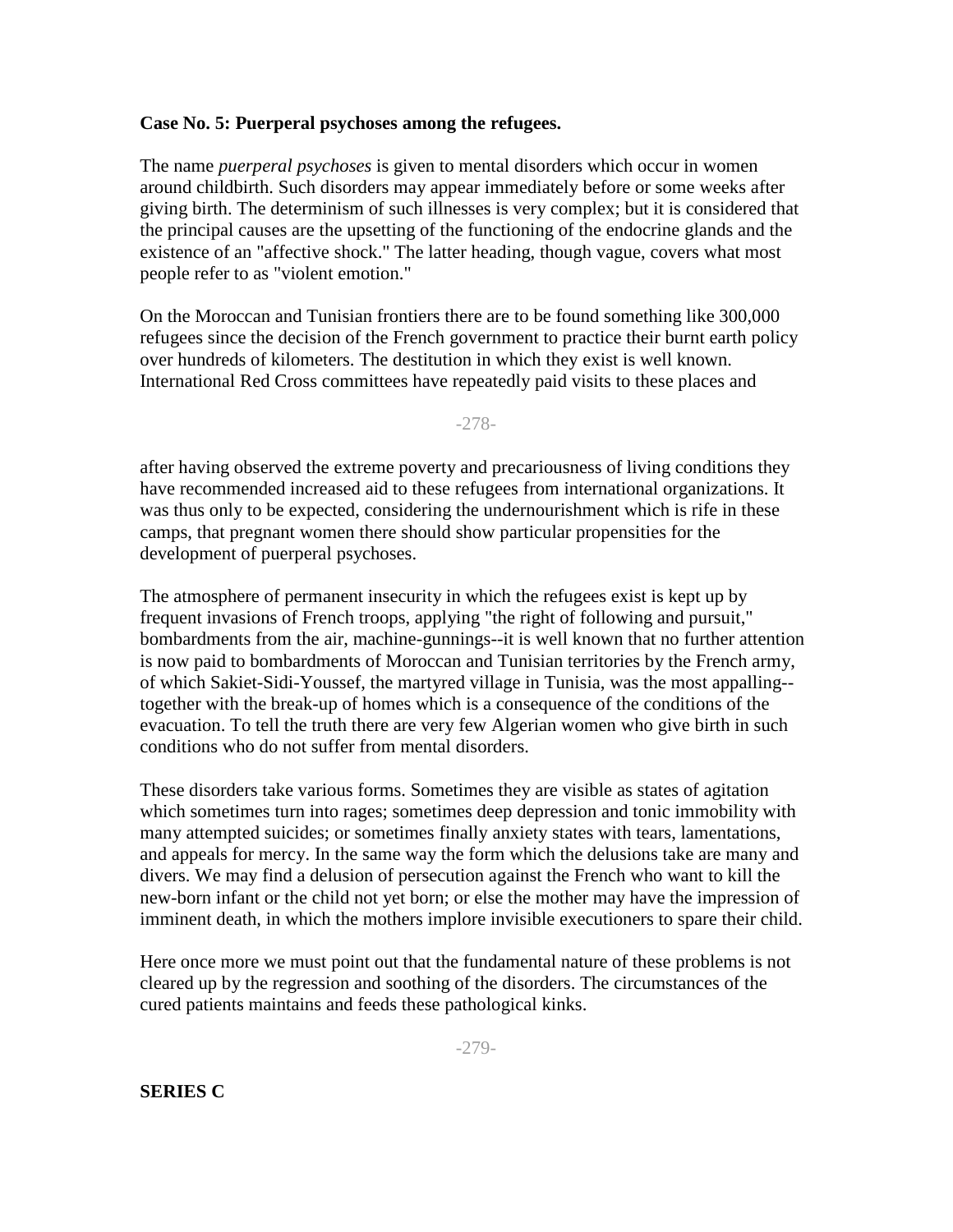**Affective-intellectual modifications and mental disorders after torture.** In this series we will group together patients in a fairly serious condition whose disorders appeared immediately after or during the tortures. We shall describe various different groups in this category, because we realize that the characteristic morbidity groups correspond to different methods of torture employed, quite independently of its evil effects, whether glaring or hidden, upon the personality.**Category No. 1: After so-called preventive tortures of an indiscriminate nature.** We here refer to brutal methods which are directed toward getting prisoners to speak, rather than to actual torture. The principle that over and above a certain threshold pain becomes intolerable here takes on singular importance. The aim is to arrive as quickly as possible at that threshold. There is no finicking about. There is a mass attack taking several forms: several policemen striking the prisoner at the same time; four policemen standing around the prisoner and hitting him backward and forward to each other, while another burns his chest with a cigarette and still another hits the soles of his feet with a stick. Certain methods of torture used in Algeria seemed to us to be particularly atrocious; the confidences of those who had been tortured are our reference.

A. Injection of water by the mouth accompanied by an enema of soapy water given at high pressure. \*

 $-280-$ 

B. Introduction of a bottle into the anus.

\_\_\_\_\_\_\_\_\_\_\_\_\_\_\_\_\_\_\_\_

Two forms of torture called "motionless torture":

- C. The prisoner is placed on his knees, with his arms parallel to the ground, the palms of his hands turned upward, his torso and head straight. No movement is allowed. Behind the prisoner a policeman sitting on a chair keeps him motionless by blows of his truncheon.
- D. The prisoner is placed standing with his face to the wall, his arms lifted and his hands against the wall. Here too if he makes the slightest movement or shows the slightest sign of relaxing the blows rain down.

We must now point out that there are two categories of people who undergo torture:

- 1. Those who know something.
- 2. Those who know nothing.
- 1. Those who know something are very rarely seen in, hospital centers. Evidently, it may be common knowledge that such-and-such a patriot has been tortured in the French prisons, but you never meet him as a patient.
- 2. On the contrary, those who know nothing come very frequently to consult us. We are not here speaking of Algerians taken prisoner during a general arresting or a roundup: they do not come to see us as patients either. We are speaking expressly of those Algerians who do not belong to any organization, who are arrested and brought to

<sup>\*</sup> This type of torture is the cause of a very large number of deaths. After these enemas given at high pressure, the mucous membrane of the intestine becomes in fact the seat of numerous lesions which provoke minute perforations of the intestine. Gaseous embolisms and cases of peritonitis are thus very frequently caused.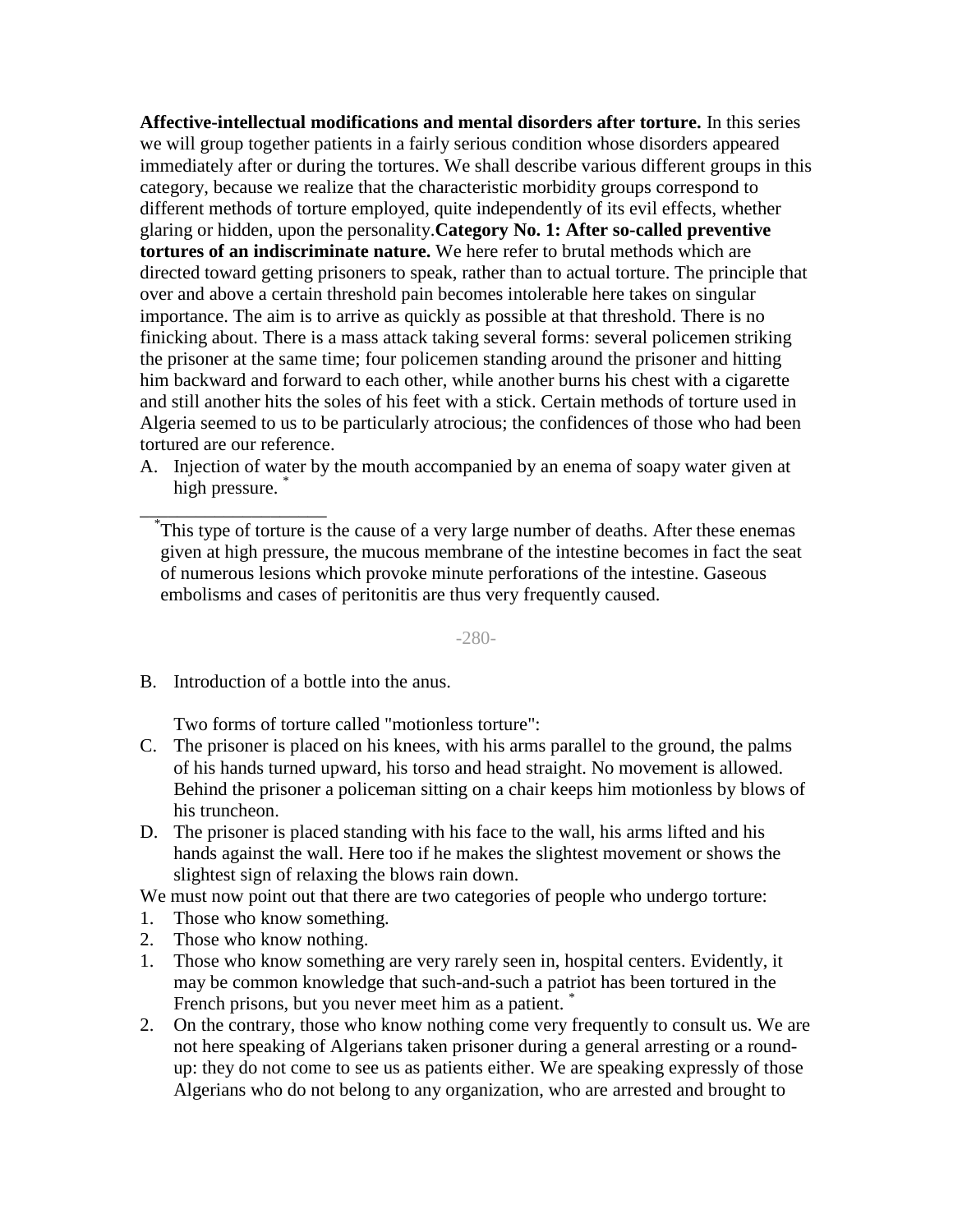police quarters or to farms used as centers of interrogation in order to be tortured there.

## **Symptoms of psychiatric cases encountered:**

\_\_\_\_\_\_\_\_\_\_\_\_\_\_\_\_\_\_\_\_

A. Agitated nervous depressions: four cases. These are patients who are sad, without really being anxious. They are depressed and spend most of their time

-281-

 in bed; they shun contact, and are liable to suddenly show signs of very violent agitation the significance of which is always difficult to grasp.

B. Loss of appetite arising from mental causes: five cases.

These patients present serious problems, for every mental anorexia is accompanied by a phobia against all physical contact with another. The nurse who comes near the patient and tries to touch him, to take his hand, for example, is at once pushed stiffly away. It is not possible to carry out artificial feeding or to administer medicine.

C. Motor instability: eleven cases.

\_\_\_\_\_\_\_\_\_\_\_\_\_\_\_\_\_\_\_\_

Here we have to deal with patients who will not keep still. They insist on being alone and it is difficult to get them to allow themselves to be shut up with the doctor in his consulting room.

Two feelings seemed to us to be frequent in the first category of tortured people:

First that of suffering *injustice*. Being tortured night and day for nothing seemed to have broken something in these men. One of these sufferers had a particularly painful experience. After some days of useless torturing, the police came to realize that they were dealing with a peaceable man who knew nothing whatever about anybody in an FLN network. In spite of being convinced of this, a police inspector had said: "Don't let him go like that. Give him a bit more, so that when he gets out he'll keep quiet.<sup>†</sup>

<sup>\*</sup>We are here speaking of course of those Algerians who, knowing something, have not confessed under torture; for it is well known that an Algerian who confesses is killed immediately afterward.

<sup>\*</sup> The medical attendants are obliged to sit by the patient night and day working to explain matters to him. We can understand that the formula of "treating him a bit rough" is of no possible value here.

<sup>†</sup> This preventive torture becomes in certain districts "preventive repression." Thus at Rivet, though peace reigned, the settlers did not want to be taken unawares (the neighboring districts were beginning to stir)and decided purely and simply to do away with all eventual members of the FLN. Over forty Algerians were killed in a single day.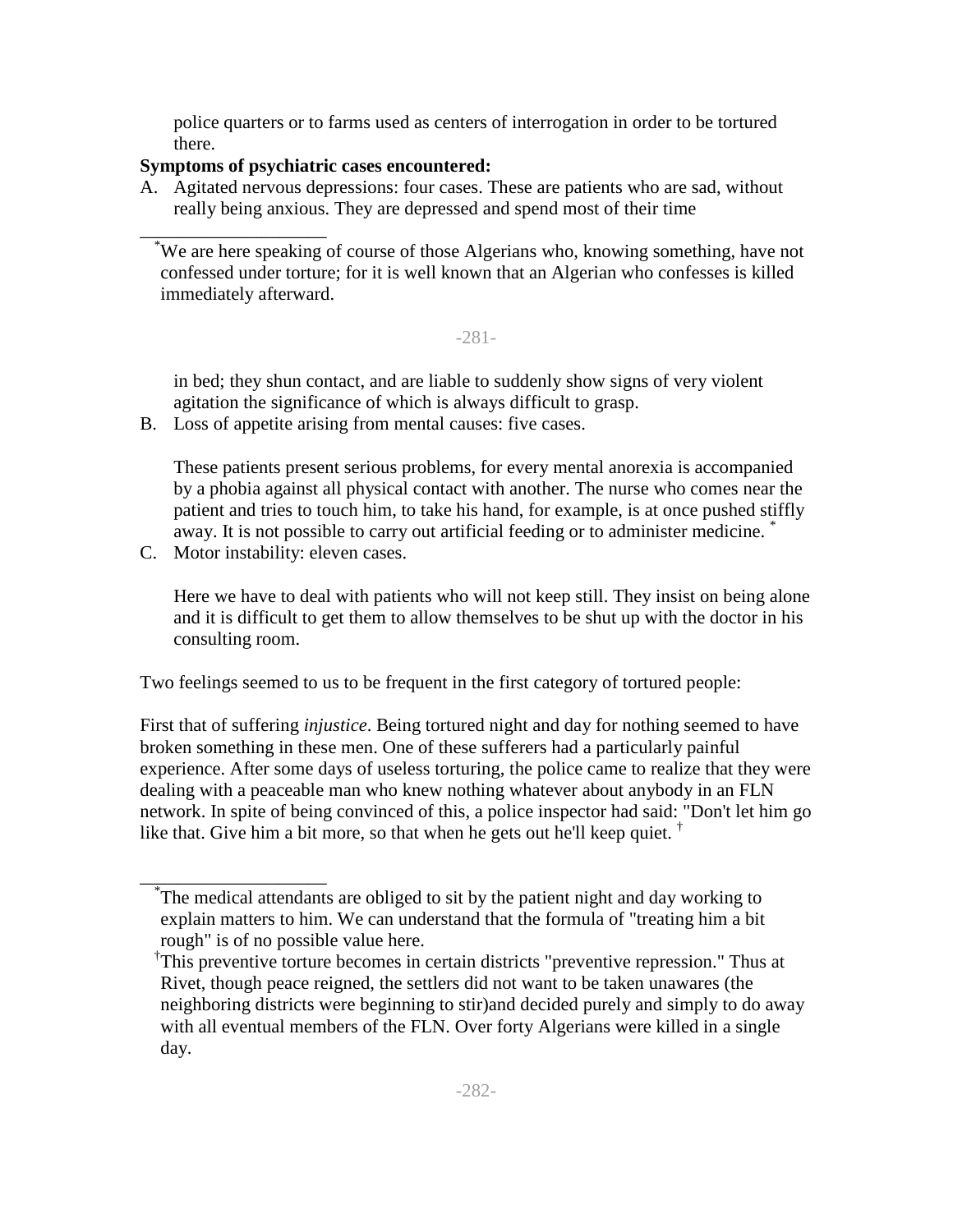Secondly, there was *indifference to all moral arguments*. For these patients, there is no just cause. A cause which entrains torture is a weak cause. Therefore the fighting strength of the cause must at all costs be increased; its justness must not be questioned. Force is the only thing that counts.**Category No. 2: After tortures by electricity.** In this category we have placed the Algerian patriots who were mainly tortured by electricity. In fact, although previously electricity was used as one of the general methods of torture, from September, 1956, on certain questionings were carried on exclusively by electricity.**Descriptions of psychiatric cases encountered** :

A. Localized or generalized coenesthopathies: three cases.

These patients felt "pins and needles" throughout their bodies; their hands seemed to be torn off, their heads seemed to be bursting, and their tongues felt as if they were being swallowed.

B. Apathy, aboulia, and lack of interest: seven cases.

These are patients who are inert, who cannot make plans, who have no resources, who live from day to day.

C. Electricity phobia.

Fear of touching a switch, of turning on the radio, fear of the telephone. Completely impossible for the doctor to even mention the eventual possibility of electric shock treatment.

## **Category No. 3: After the "truth serum."**

The basic principles of this treatment are well known. When dealing with a patient who seems to suffer from an unconscious inner conflict which consultations do not manage to externalize, the doctor has recourse to chemical methods of exploration. Pentothal, given by intravenous injections, is the most common serum used to liberate the

-283-

patient from a conflict which seems to go beyond his powers of adaptation. The doctor intervenes in order to liberate the patient from this "foreign body."

It has been generally observed that it is difficult to control the progressive disintegration of psychical processes when using this method. Very often a spectacular worsening of the illness was observed, or new and quite inexplicable symptoms appeared. Thus, generally speaking, this technique has been more or less abandoned.

In Algeria, military doctors and psychiatrists have found a wide field for experiment in police quarters. For if in cases of neurosis pentothal sweeps away the barriers which bar the way to bringing to light an interior conflict, it ought equally in the case of Algerian patriots to serve to break down the political barrier and make confession easier for the prisoner without having recourse to electricity; medical tradition lays down that suffering should be avoided. This is the medical form that "subversive war" takes.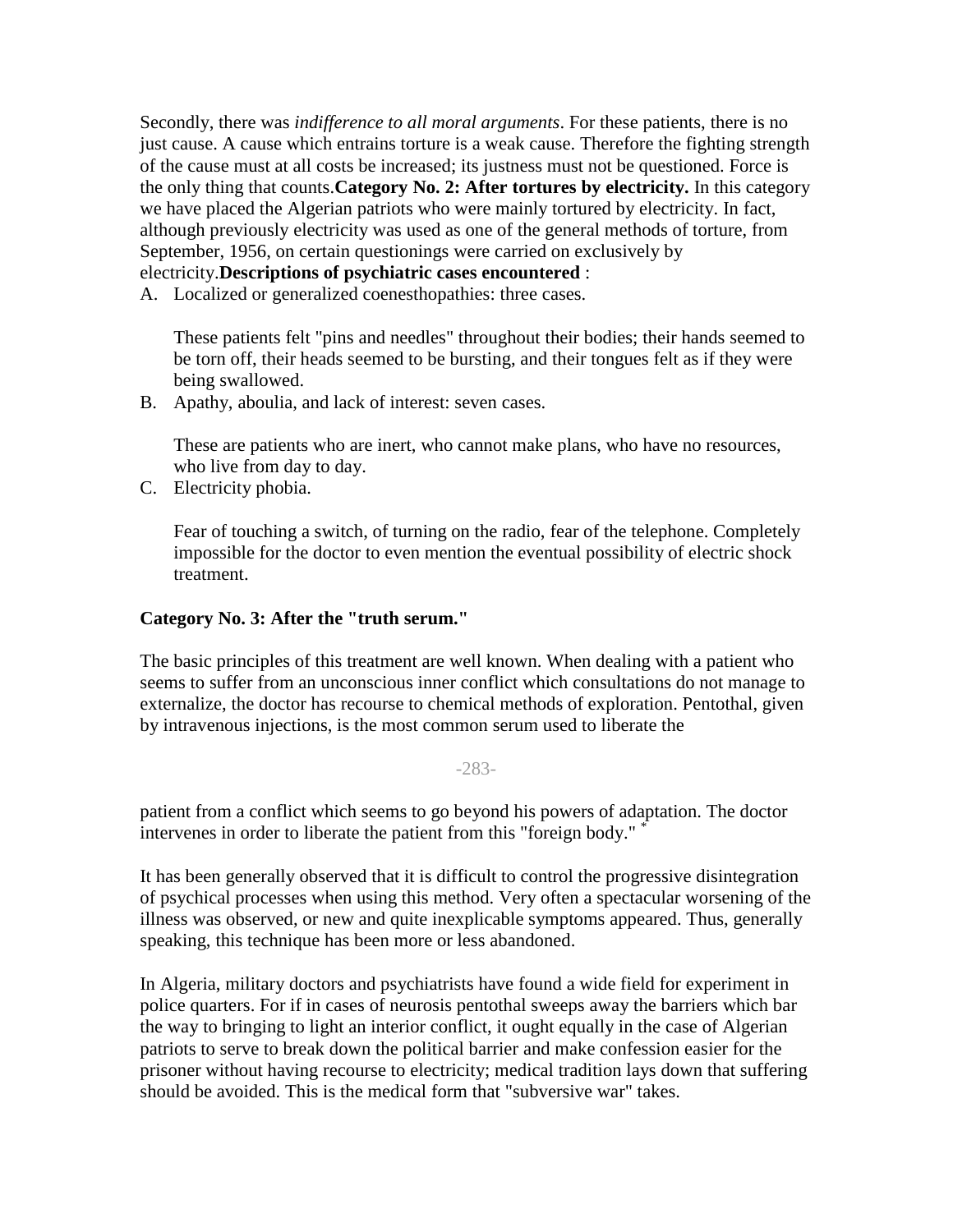The scenario is as follows. First, "I am a doctor, I am not a policeman. I am here to help you." In this way after a few days the confidence of the prisoner is won.  $^{\dagger}$ 

After that, "I'm going to give you a few injections, for you're badly shaken." For a few days, treatment of any

\_\_\_\_\_\_\_\_\_\_\_\_\_\_\_\_\_\_\_\_ \* In fact, it is not "foreign" at all. A conflict is only the result of the dynamic evolution of the personality, and here there can be no "foreign body." We ought rather to say that the problem is one of a "badly integrated body."

†We can cite in the same way the case of psychiatrists who were prime movers in "*Présence française*," who when they were called in to give an expert opinion on a prisoner had the habit from the very first of proclaiming their great friendship with the defending lawyer, and of assuring the prisoner that the two of them (the barrister and the psychiatrist) would get him out of there. All the prisoners who had the benefit of expert opinions were guillotined. These psychiatrists boasted in front of us of their elegant method of overcoming "resistance."

-284-

kind at all is given--vitamins, treatment for heart disease, sugar serums. On the fourth or fifth day the intravenous injection of pentothal is given. The interrogation begins.**Psychiatric symptoms.** 

A. Verbal stereotypy:

The patient continually repeats sentences of the type of "I didn't tell them anything. You must believe me; I didn't talk." Such stereotypies are accompanied by a permanent anxiety state. In fact the patient does not even know whether he has given any information away. The sense of culpability toward the cause he was fighting for and his brothers in arms whose names and addresses he may have given here weighs so heavily as to be dramatic. No assurance can bring peace to these broken consciences.

B. Intellectual or sensory perception clouded.

The patient cannot affirm the existence of a given visible object. Reasoning is assimilated but in undifferentiated fashion. There is a fundamental inability to distinguish between true and false. Everything is true and everything is false at the same time.

C. Fear, amounting to phobia, of all private conversations.

This fear is derived from the acute impression that at any moment a fresh interrogation may take place.

D. Inhibition.

The patient is on his guard; he registers each word of the question that is put to him and elaborates every word of his projected reply. From this comes the impression of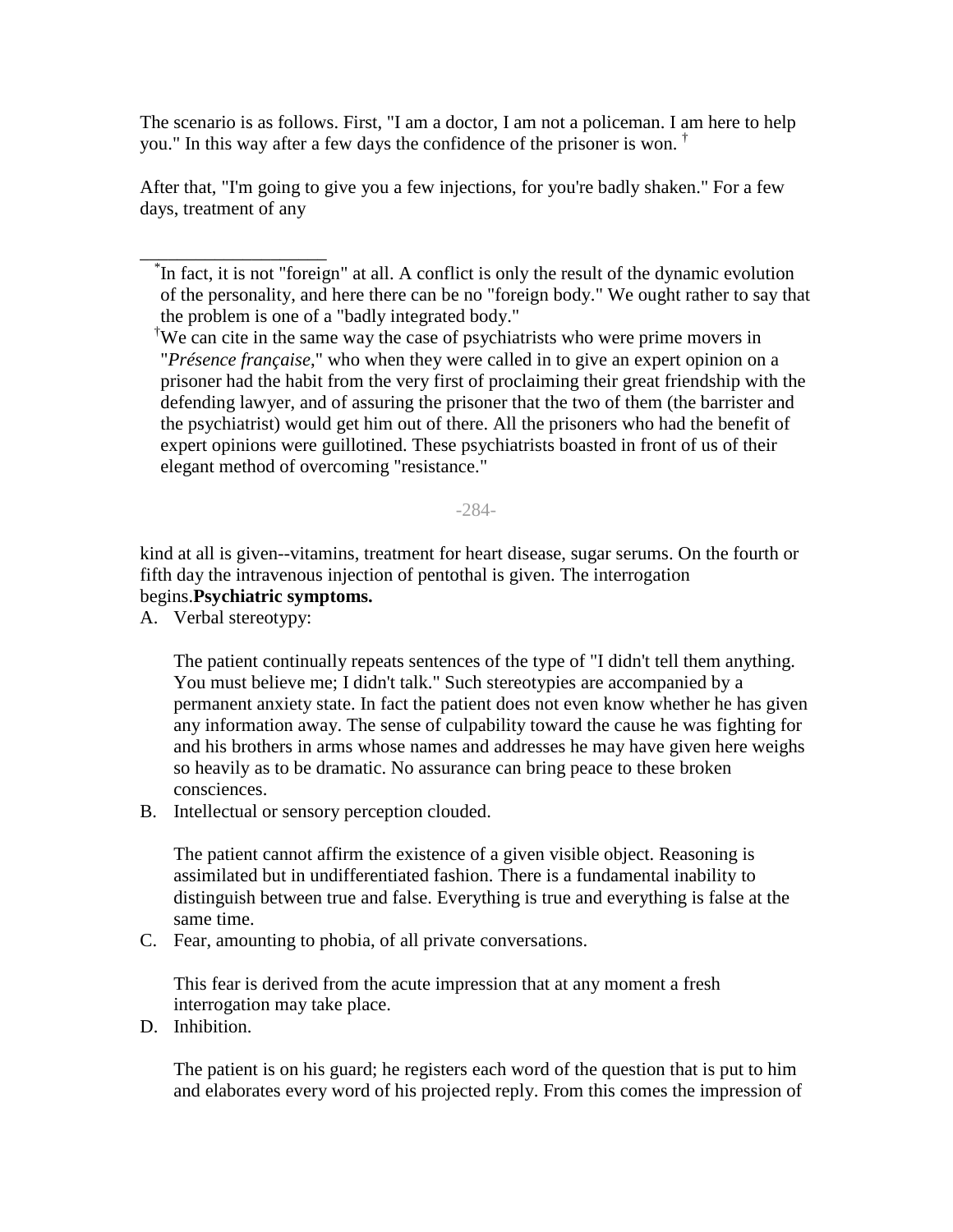a quasi-inhibition, with psychical slowing down, interrupted sentences, repetition, and faltering, etc.

It is obvious that these patients obstinately refuse all intravenous injections.

# **Category No. 4: After brainwashing.**

Recently much has been said about "psychological

-285-

action" in Algeria. We do not wish to proceed to a critical study of these methods. We are content to bring to mind here their psychiatric consequences. There are two categories of centers where torture by brainwashing is carried on in Algeria.**1. For intellectuals.** The principle here is to lead the prisoner on to play a part. We can see that this is a throwback to a particular school of psycho-sociology.

A. Playing the game of collaboration.

\_\_\_\_\_\_\_\_\_\_\_\_\_\_\_\_\_\_\_\_

The intellectual is invited to collaborate and at the same time reasons for collaboration are brought forward. He is thus obliged to lead a double life: he is a man well known for his patriotism who is imprisoned for preventive reasons. The task undertaken is to attack from the inside those elements which constitute national consciousness. Not only is the intellectual in question expected to collaborate, but he is given orders to discuss matters "freely" with those opposed to his viewpoint or those who hold back, and to convince them. This is an elegant way of bringing him to focus attention on other patriots, and thus to serve as informer. If by chance he says that he cannot find any opponents, these latter are pointed out to him,

-286-

or else he is told to behave as if he was dealing with such. B. Making

public statements on

<sup>\*</sup>We know that in the United States of America a trend toward psycho-sociology has developed. Supporters of this school think that the tragedy of the contemporary individual is contained in the fact that he has no longer any part to play, and that present-day social conditions force him to exist only as a cog in the machine. From this comes the proposal of a therapeutic which will allow a man to take various roles in a veritable game of activity. Anyone can play any role; it even happens that in a single day a person's role may be changed; symbolically you may put yourself in the place of anyone you please. The factory psychiatrists in the United States are, it seems, making huge strides in group psychotherapy among workers. The latter are in fact able to identify themselves with heroes. Strained relations between employers and workers are considerably diminished.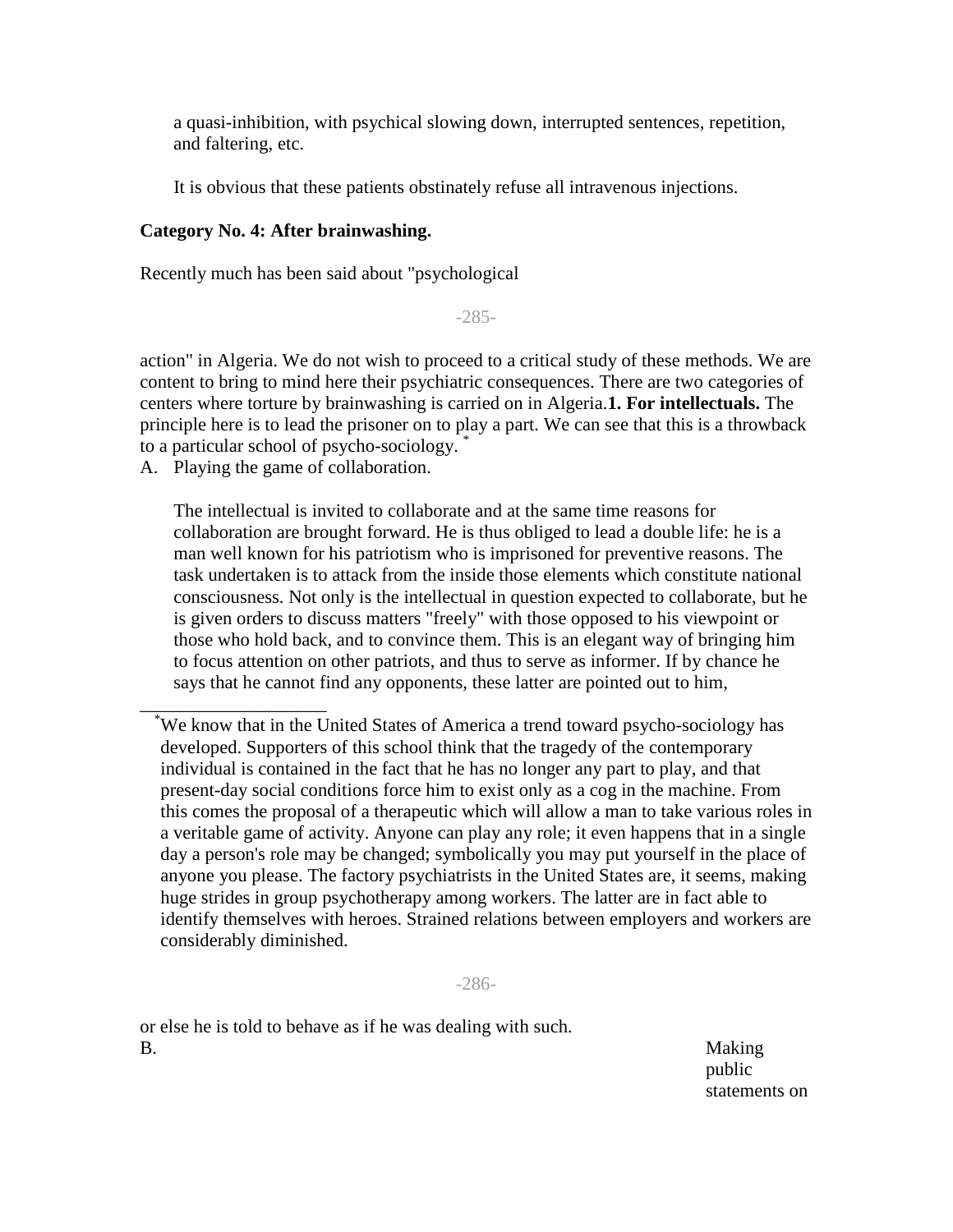the value of the French heritage and on the merits of colonization. In order to carry out this task as well as possible, the intellectual is surrounded by "political advisers": officers for Native Affairs, or, better still, psychologists, social psychiatrists, sociologists, etc. C. Taking the Taking the C. arguments for the Algerian revolution and overthrowing them one by one. Algeria is not

a nation; it has never been a nation; it will never be a nation.

There is no such thing as the "Algerian people."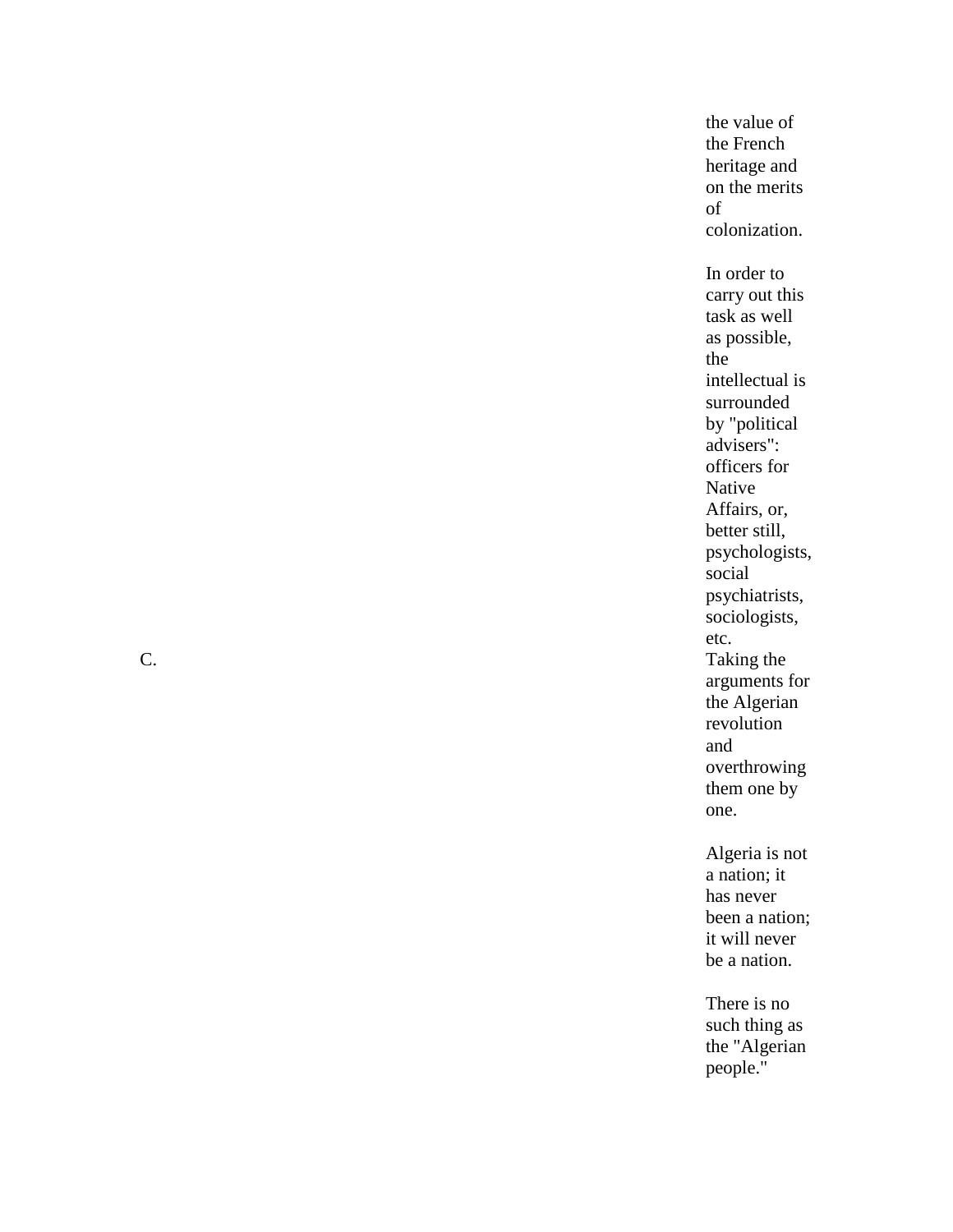Algerian patriotism is nonsense.

The *fellaghas* are ambitious peasants, criminals, and poor mistaken creatures.

Taking each theme in turn, the intellectual is expected to make a reasoned statement on it, and the statement must be convincing. Marks (the well-known "rewards") are given and counted up at the end of every month. They serve as a means of deciding whether or not the intellectual will be allowed out. D. Leading a totally pathological communal life.

> To be alone is an act of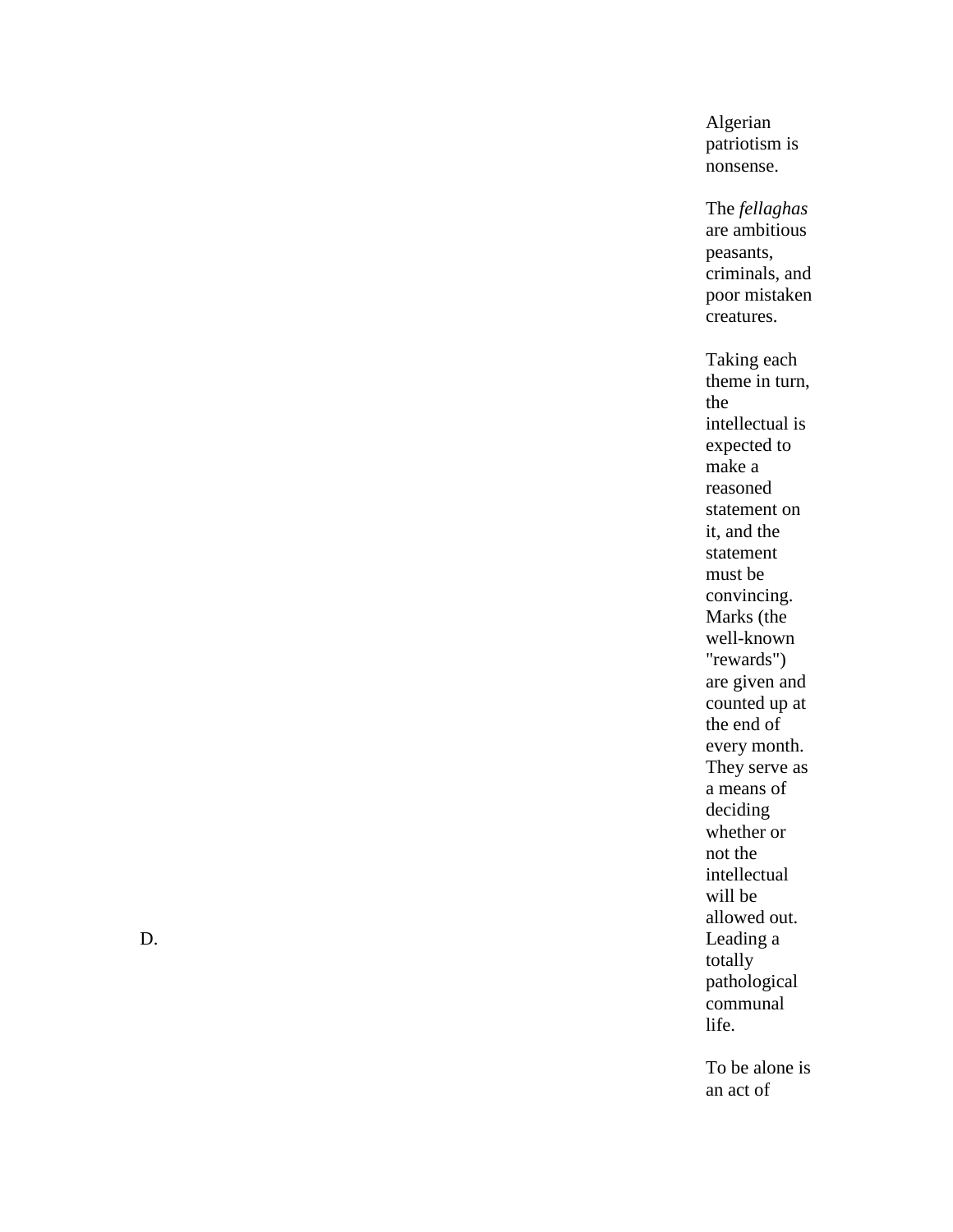rebellion: so the intellectual is always with somebody. Silence is also forbidden; thinking must be done aloud.

## **Evidence of brainwashing.**

The case was that of a person with a university education who was interned and subjected to brainwashing which lasted for months on end. One day the camp officials congratulated him on the progress he had made and announced that he would soon be set free.

He knew about the enemy's maneuvers, and took care not to take this news too seriously. Their technique was in fact to announce to the prisoners that they were going to be freed, and then a few days before the date fixed to

-287-

not taken as the starting point for modifying the attitude of the individual. On the contrary, the body is dealt with: it is broken in the hope that national consciousness will thus be demolished. It is a thorough breaking-in. "Rewards" are taken to mean the absence of torture or the possibility of getting food to eat.

- A. You must declare that you do not belong to the FLN. You must shout this out in groups. You must repeat it for hours on end.
- B. After that, you must recognize that you were once in the FLN and that you have come to realize that it was a bad thing. Thus, down with the FLN.

After this stage, we come to another: the future of Algeria is French; it can be nothing other than French. Without France, Algeria will go back to the Middle Ages.

Finally, you are French. Long live France.

Here, the disorders met with are not serious. It is the painful, suffering body that calls for rest and peace.

# **SERIES D**

# **Psychosomatic disorders.**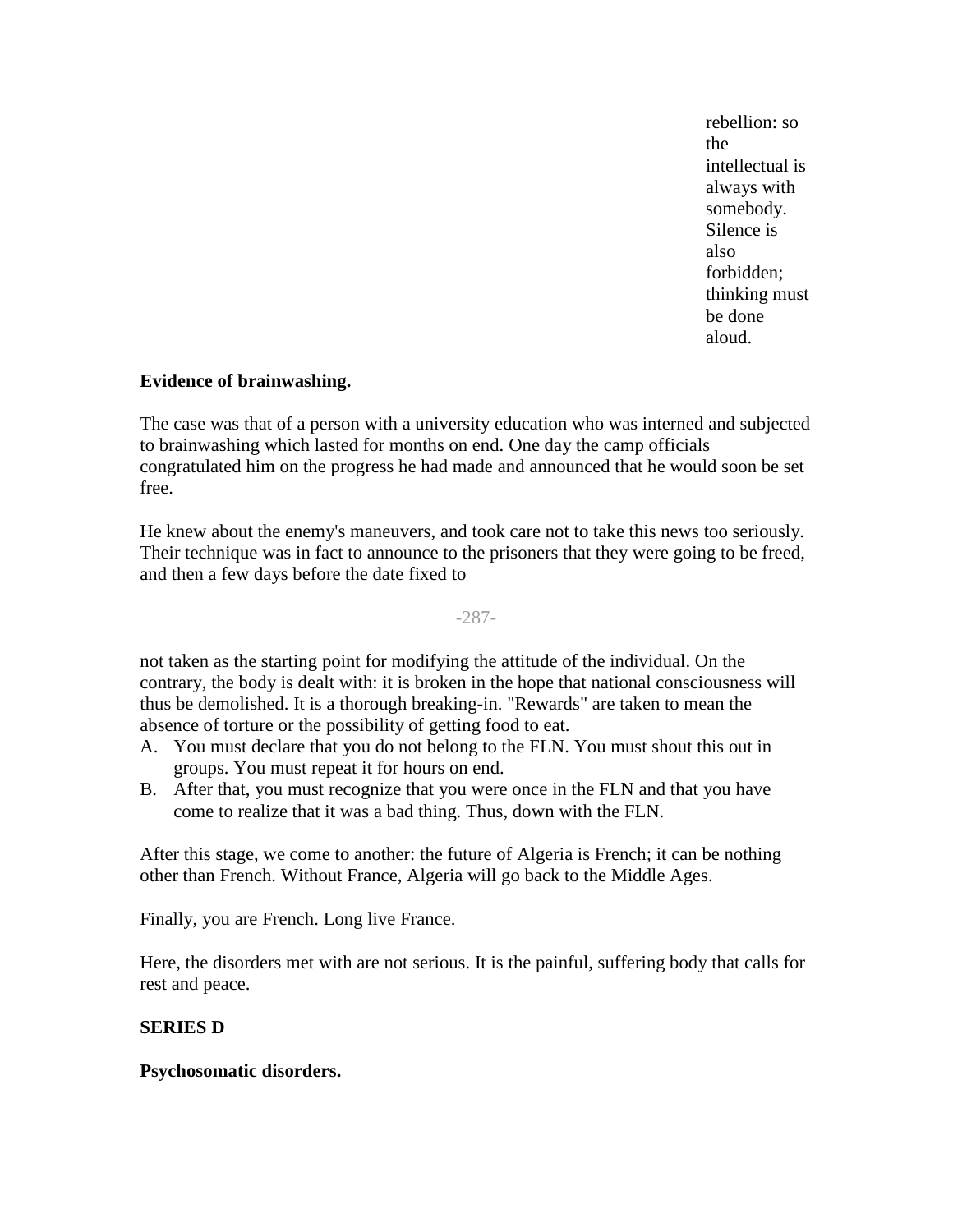A marked increase in mental disorders and the creation of conditions favorable to the development of specific morbid phenomena are not the only consequences of the colonial war in Algeria. Quite apart from the pathology of torture there flourishes in Algeria a pathology of atmosphere, a state which leads medical practitioners to say when confronted with a case which they cannot understand: "This'll all be cleared up when this damned war is over."

We propose to group together in this fourth series the illnesses met with among Algerians, some of whom were

-289-

interned in concentration camps. The main characteristic of these illnesses is that they are of the psychosomatic type.

The name "psychosomatic pathology" is given to the general body of organic disorders the development of which is favored by a conflicting situation.

The name psychosomatic is used because the determinism is psychic in origin. This pathology is considered as a means whereby the organism responds to, in other words adapts itself to, the conflict it is faced with, the disorder being at the same time a symptom and a cure. More precisely, it is generally conceded that the organism (once again we are speaking of the cortico-visceral unity, the psychosomatic unity of former times) resolves the conflict by unsatisfactory, but on the whole economical, means. The organism in fact chooses the lesser evil order to avoid catastrophe.

On the whole, this pathology is very well known today, although the different therapeutic methods proposed (relaxation and suggestion, for example) seem to us very uncertain. In the Second World War in England during the air raids and in the Soviet Union among the besieged populations of towns, notably in Stalingrad, there was a great increase in reports of the occurrence of such disorders. Today, we know very well that it is not necessary to be wounded by a bullet in order to suffer from the fact of war in body as well as in mind. Like all other wars, the Algerian war has created its contingent of cortico-visceral illnesses. With the exception of Group G described below, all the disorders met with in Algeria have already

\_\_\_\_\_\_\_\_\_\_\_\_\_\_\_\_\_\_\_\_

<sup>\*</sup> This nomenclature which expresses an idealist conception is less and less frequently used. In fact the terminology "cortico-visceral" inherited from Soviet research work- especially that of Pavlov--has at least the advantage that it puts the brain back in its place, that is to say it considers the brain as the matrix where, precisely, the psychism is elaborated.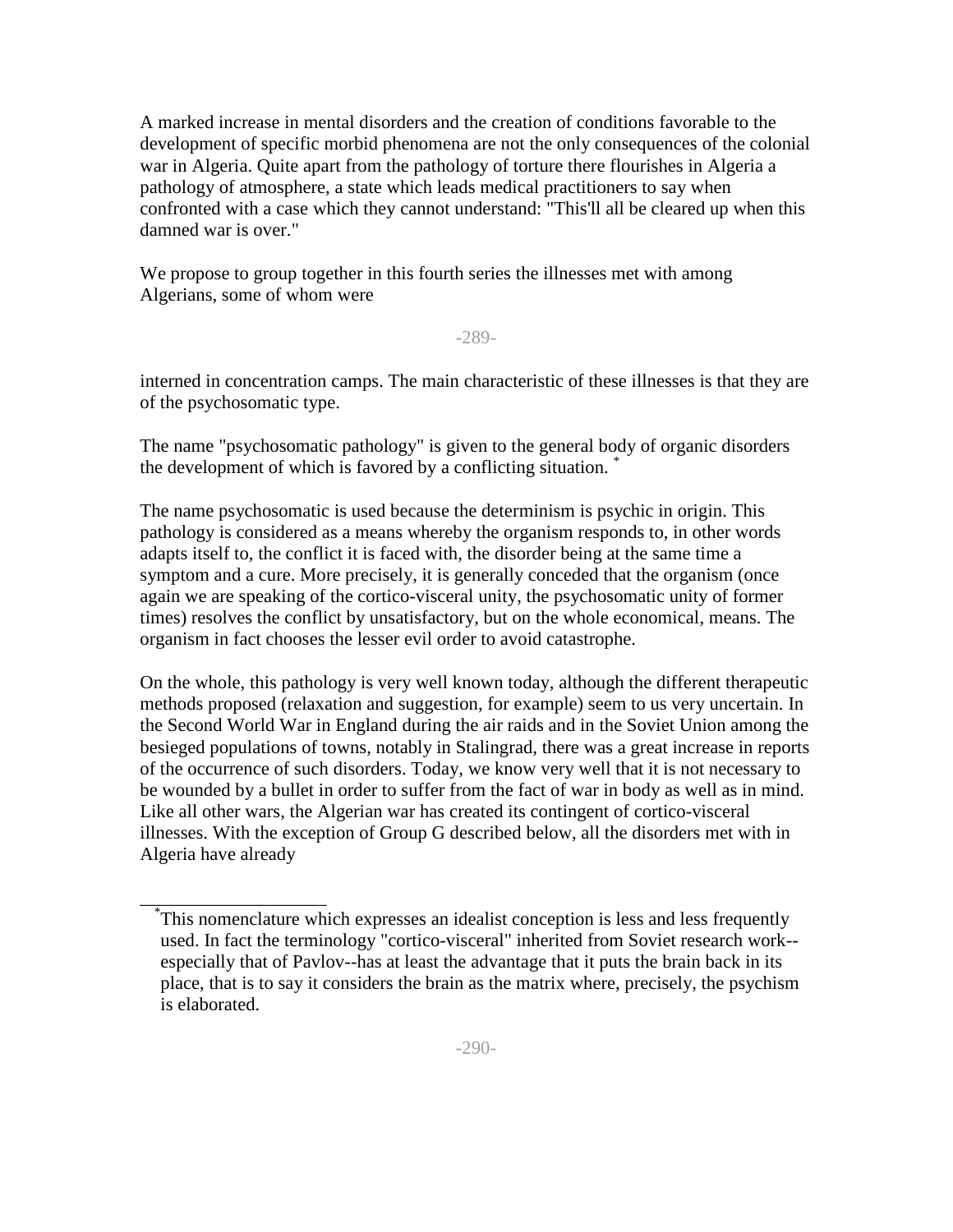been described during the course of "traditional" wars. Group G seems to us to be specific to the colonial war in Algeria. This particular form of pathology (a generalized muscular contraction) had already called forth attention before the revolution began. But the doctors described it by portraying it as a congenital stigma of the native, an "original" part of his nervous system where, it was stated, it was possible to find the proof of a predominance of the extra-pyramidal system in the native. \* This contracture is in fact simply the postural accompaniment to the native's reticence, the expression in muscular form of his rigidity and his refusal with regard to colonial authority.**Psychiatric symptoms encountered**.

A. Stomach ulcers.

Very numerous. The pains are felt predominantly at night, with considerable vomiting, loss of weight, sadness and moroseness, and irritability in exceptional cases. It should be noted that the majority of these patients are very young: from eighteen to twenty-five years old. As a general rule, we never advise surgical intervention. A gastrectomy was performed on two occasions, and in these two same cases a second intervention was necessary in the same year as the first.

B. Nephritic colic.

\_\_\_\_\_\_\_\_\_\_\_\_\_\_\_\_\_\_\_\_

Here again we find pains which came on intensely at night. Obviously, stones are hardly ever present. These colics may occur, though rarely, in patients from fourteen to sixteen years old.

C. Menstruation trouble in women.

This pathology is very well known, and we shall not spend much time on it. Either the women affected remain three or four months without menstruation, or else con-

-291-

 siderable pain accompanies it, which has repercussions on character and conduct. D. Intense sleeplessness caused by idiopathic tremors.

The patients are young adults, to whom all rest is denied because of a generalized slight shaking, reminiscent of a total case of Parkinson's disease. Here too, "scientific thinkers" could invoke an extra-pyramidal determinism.

E. Hair turning white early.

Among the survivors of the interrogation centers, the hair often turns white suddenly, either in patches, in certain areas, or totally. Very often this is accompanied by serious debility and sexual impotence.

F. Paroxysmal tachycardias.

The cardiac rhythm accelerates abruptly: 120, 130, or 140 per minute. These

<sup>\*</sup> The higher a person is on the neurological plane, the less he is extra-pyramidal. As we see, everything tallies.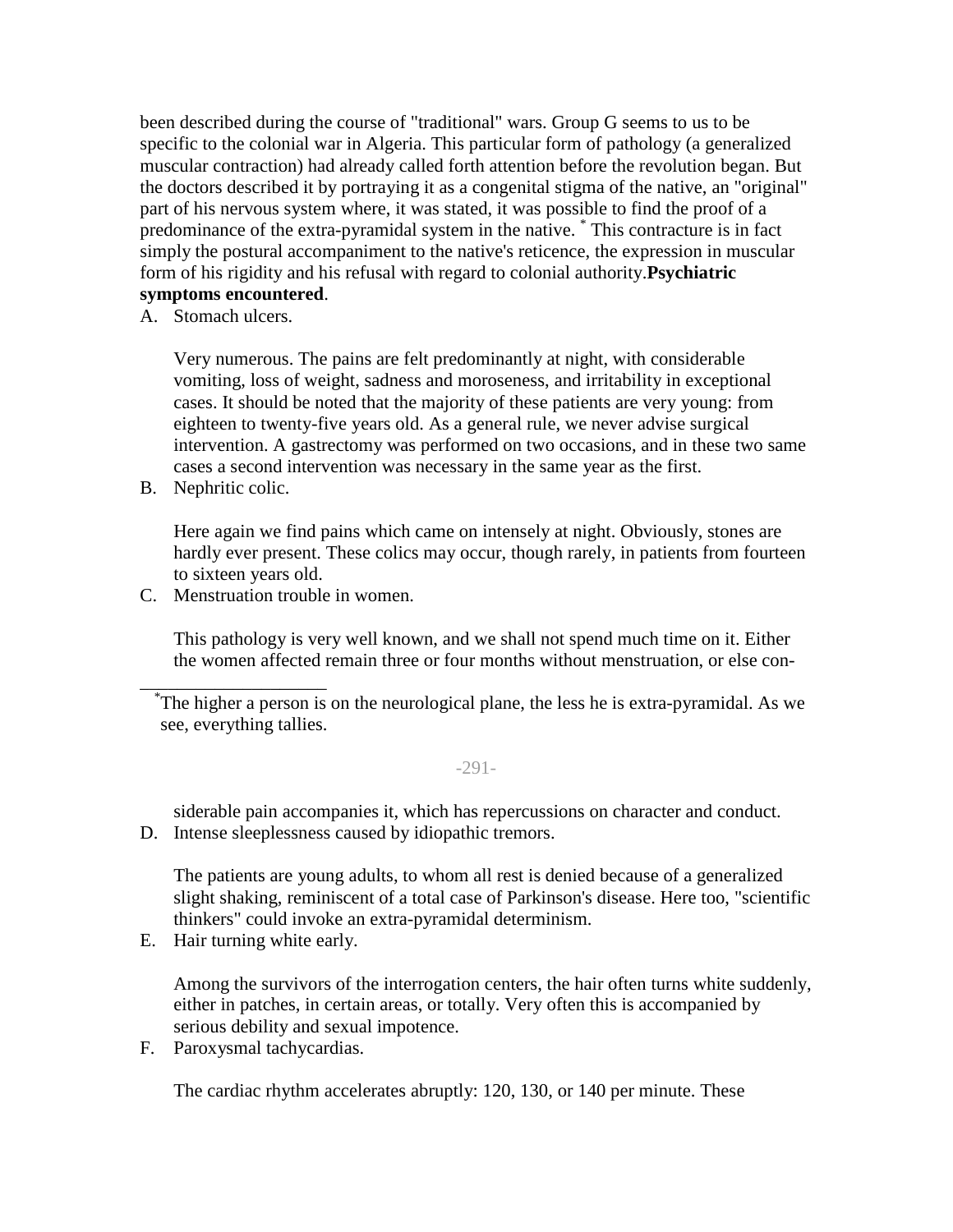tachycardias are accompanied by anxiety, and by an impression of imminent death: the end of the crisis is marked by a heavy sweating fit.

G. Generalized contraction with muscular stiffness.

These symptoms are found in patients of the masculine sex who find it increasingly difficult (in two cases the appearance of the symptoms was abrupt) to execute certain movements: going upstairs, walking quickly, or running. The cause of this difficulty lies in a characteristic rigidity which inevitably reminds us of the impairing of certain regions of the brain (central gray nuclei). It is an extended rigidity and walking is performed with small steps. The passive flexion of the lower limbs is almost impossible. No relaxation can be achieved. The patient seems to be made all of a piece, subjected as he is to a sudden contraction and incapable of the slightest voluntary relaxation. The face is rigid but expresses a marked degree of bewilderment.

The patient does not seem able to "release his nervous tension." He is constantly tense, waiting between life

-292-

and death. Thus one of these patients said to us: "You see, I'm already stiff like a dead  $man.$ "

## **Criminal impulses found in North Africans which have their origin in the national war of liberation**.

It is not only necessary to fight for the liberty of your people. You must also teach that people once again, and first learn once again yourself, what is the full stature of a man; and this you must do for as long as the fight lasts. You must go back into history, that history of men damned by other men; and you must bring about and render possible the meeting of your people and other men.

In reality, the soldier who is engaged in armed combat in a national war deliberately measures from day to day the sum of all the degradation inflicted upon man by colonial oppression. The man of action has sometimes the exhausting impression that he must restore the whole of his people, that he must bring every one of them up out of the pit and out of the shadows. He very often sees that his task is not only to hunt down the enemy forces but also to overcome the kernel of despair which has hardened in the native's being. The period of oppression is painful; but the conflict, by reinstating the downtrodden, sets on foot a process of reintegration which is fertile and decisive in the extreme. A people's victorious fight not only consecrates the triumph of its rights; it also gives to that people consistence, coherence, and homogeneity. For colonialism has not simply depersonalized the individual it has colonized; this depersonalization is equally felt in the collective sphere, on the level of social structures. The colonized people find that they are reduced to a body of individuals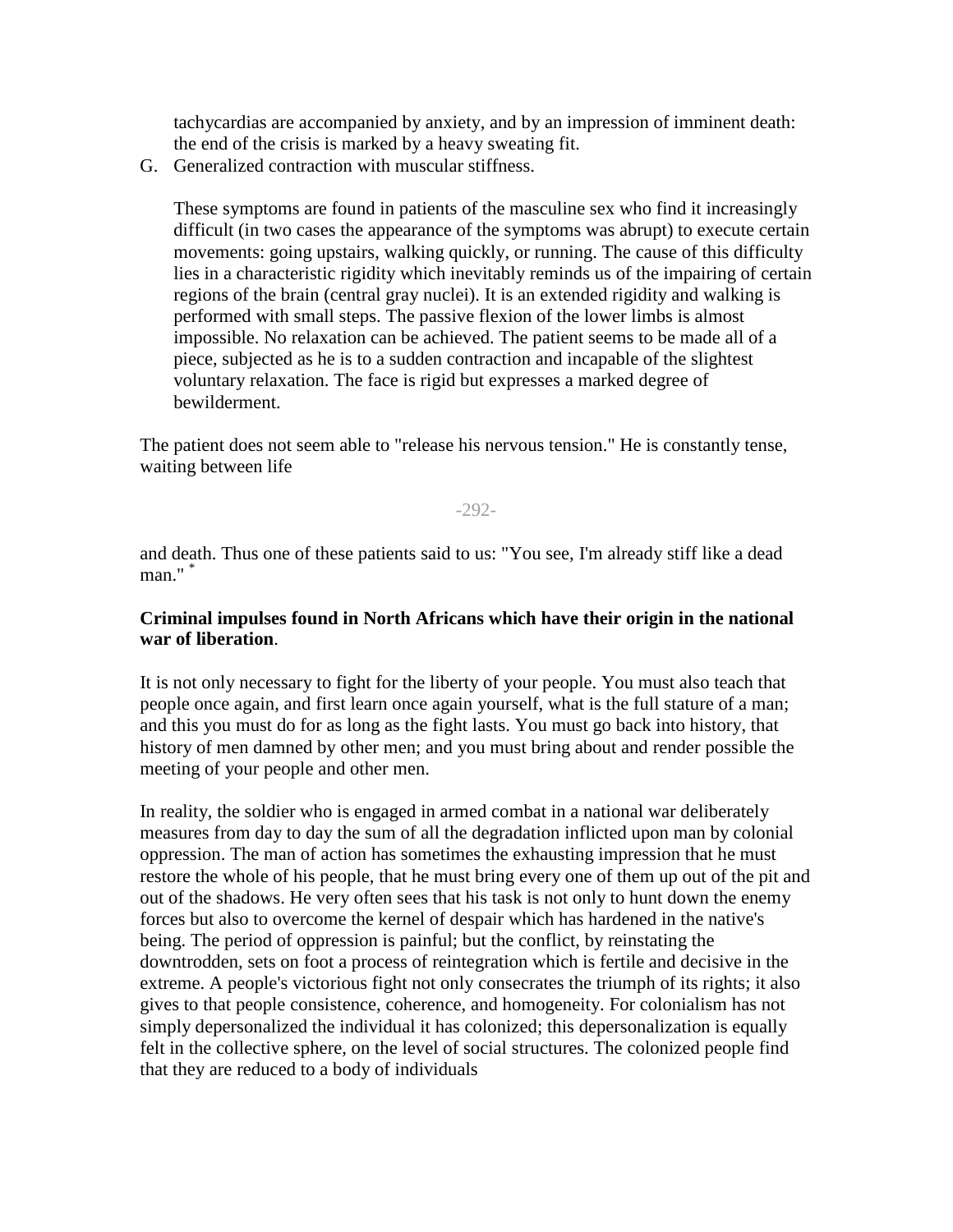\_\_\_\_\_\_\_\_\_\_\_\_\_\_\_\_\_\_\_\_ \* It is hardly necessary to add that there is no question here of hysterical contraction.

-293-

who only find cohesion when in the presence of the colonizing nation.

The fight carried on by a people for its liberation leads it, according to circumstances, either to refuse or else to explode the so-called truths which have been established in its consciousness by the colonial civil administration, by the military occupation, and by economic exploitation. Armed conflict alone can really drive out these falsehoods created in man which force into inferiority the most lively minds among us and which, literally, mutilate us.

How many times -- in Paris, in Aix, in Algiers, or in Basse-Terre -- have we not heard men from the colonized countries violently protesting against the pretended laziness of the black man, of the Algerian, and of the VietNamese? And yet is it not the simple truth that under the colonial regime a *fellah* who is keen on his work or a Negro who refuses to rest are nothing but pathological cases? The native's laziness is the conscious sabotage of the colonial machine; on the biological plane it is a remarkable system of auto-protection; and in any case it is a sure brake upon the seizure of the whole country by the occupying power.

The resistance that forests and swamps present to foreign penetration is the natural ally of the native. His point of view must be understood; it is time to stop remonstrating and declaring that the nigger is a great worker and that the Arab is first-rate at clearing ground. Under the colonial regime, what is true for the Arab and for the Negro is that they should not lift their little fingers nor in the slightest degree help the oppressor to sink his claws deeper into his prey. The duty of the native who has not yet reached maturity in political consciousness and decided to hurl back oppression is literally to make it so that the slightest gesture has to be torn out of him. This is a

-294-

very concrete manifestation of non-cooperation, or at least of minimum cooperation.

These observations, which concern the relations between the native and his work, could equally be applied to the respect the native has for the oppressor's laws, to the regular payment of rates and taxes, and to the relations which the native has with the colonial system. Under the colonial regime, gratitude, sincerity, and honor are empty words. During the last few years I have had occasion to verify a very classic fundamental idea: that honor, dignity, and respect for the given word can only manifest themselves in the framework of national and international homogeneity. From the moment that you and your like are liquidated like so many dogs, you have no other resource but to use all and every means to regain your importance as a man. You must therefore weigh as heavily as you can upon the body of your torturer in order that his soul, lost in some byway, may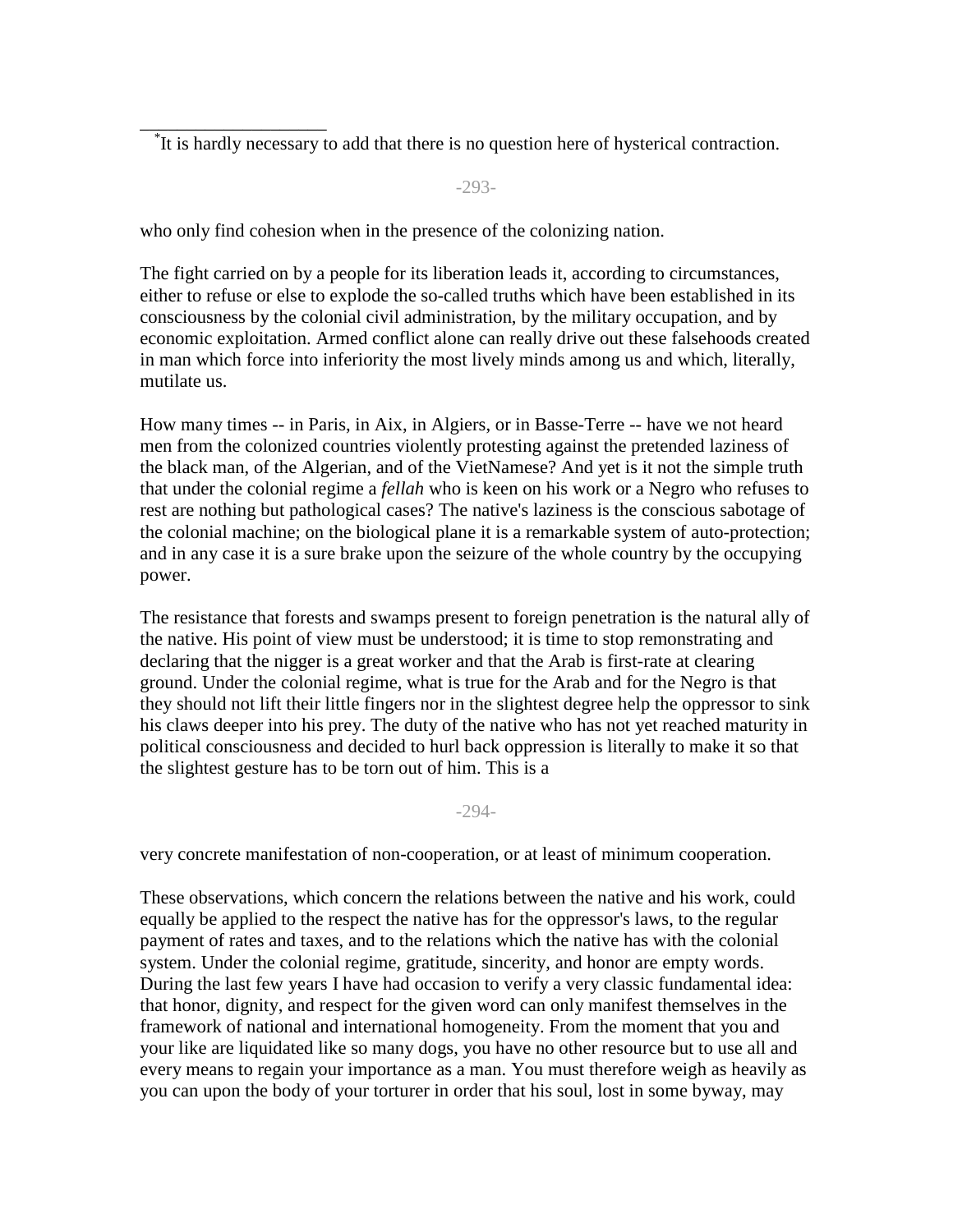finally find once more its universal dimension. During these last years I have had occasion to see that in wartime Algeria honor, selfsacrifice, love of life, and scorn of death have taken on no ordinary forms. There is no question of singing the praises of those who are fighting. We are concerned here with a very ordinary statement which even the most rabid colonialists have not failed to make: the fighting Algerian has an unusual manner of fighting and dying, and no reference to Islam or to Paradise can explain that generous dedication of self when there is question of defending his people or shielding his brothers. And then there is that overwhelming silence -- but of course the body cries out -- that silence that overwhelms the torturer. Let us admit there here we find again that very ancient law which forbids any element whatsoever to remain unmoved when the nation has begun to march, when man affirms and

-295-

claims at the same time his limitless humanity.

Among the characteristics of the Algerian people as observed by colonialism we will particularly notice their appalling criminality. Before 1954 magistrates, policemen, barristers, journalists, and legal doctors agreed unanimously that criminality in Algeria was a problem. It was affirmed that the Algerian was a born criminal. A theory was elaborated and scientific proofs were found to support it. This theory was taught in the universities for over twenty years. Algerian medical students received this education and imperceptibly, after accommodating themselves to colonialism, the elite came also to accommodate themselves to the inherent stigma of the Algerian people: they were born slackers, born liars, born robbers, and born criminals.

We propose here to repeat this official theory, and to recall to mind the concrete bases and the scientific arguments used to create it. Later on we shall go over the facts and try to reinterpret them.

**The Algerian frequently kills other men**. It is a fact, the magistrates will tell you, that four-fifths of cases brought to court deal with blows and woundings. The proportion of criminality in Algeria is one of the heaviest and largest in the world, or so they affirm. There are no minor delinquencies. When the Algerian, and this applies equally to all North Africans, puts himself outside the law, it is always outside to the maximum.

**The Algerian kills savagely**. First, the favorite weapon is the knife. The magistrates "who know the country" have created a minor philosophy on this subject. The Kabyles for example prefer a pistol or a gun. The Arabs of the plain have a preference for the knife. Certain magistrates wonder if the Algerian has not an inner need for the sight of blood. The Algerian, you are told, needs to feel warm blood, and to bathe in the blood of his victim.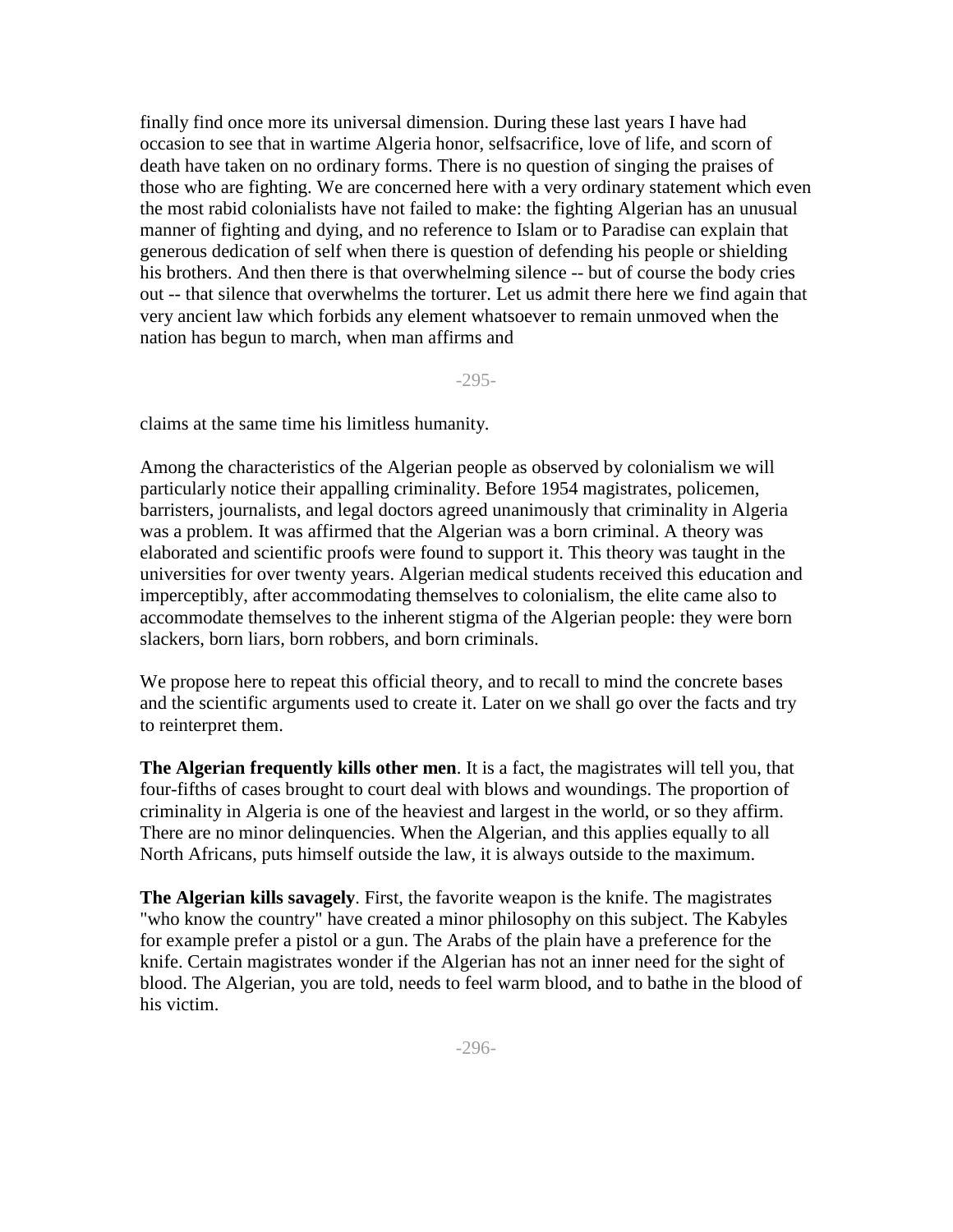These magistrates, policemen, and doctors hold serious dissertations on the relationship between the Moslem soul and blood.<sup>\*</sup>

A certain number of magistrates go so far as to say that the reason why an Algerian kills a man is primarily and above all in order to slit his throat. The savagery of the Algerian shows itself especially in the number of wounds he inflicts, some of these being unnecessary once the victim has been killed. Autopsies establish one fact incontestably: the murderer gives the impression, by inflicting many wounds of equal deadliness, that he wished to kill an incalculable number of times.

**The Algerian kills for no reason**. Very frequently magistrates and policemen are nonplused by the motives of a murder; it may arise out of a gesture, an allusion, an ambiguous statement, a quarrel over an olive tree which is possessed in common, or an animal which has strayed by an eighth of an acre. Confronted by such a murder, sometimes by a double or triple murder, the looked-for cause and the expected motive which would justify or give grounds for these murders in finally found to be of disap, pointing triviality. From thence springs the frequent impression that the social group is hiding the real motives.

Finally, robbery as practiced by an Algerian is always coupled with housebreaking whether accompanied or not by manslaughter, and in any case with aggression against the owner.

All these elements which cluster around Algerian criminality have appeared to specify its nature sufficiently clearly to enable a tentative systematization to be built up.

Similar though somewhat less weighty observations were made in Tunisia and Morocco; and thus the question

\_\_\_\_\_\_\_\_\_\_\_\_\_\_\_\_\_\_\_\_

-297-

shifted more and more onto the ground of North African criminality. For over thirty years, under the constant direction of Professor Porot, professor of psychiatry on the faculty of Algiers, several teams worked with the aim of specifying the forms of expression of this criminality and of establishing a sociological, functional, and anatomical interpretation for them.

We shall here quote the main works on this subject by the psychiatric school of the faculty of Algiers. The conclusions of the researches carried on for over twenty years were, let us recall to mind, the subject of authoritative lectures from the Chair of Psychiatry.

<sup>\*</sup> In fact we know that Islam forbids its followers to eat meat unless they are sure that the animal has been drained of its blood. This is why the animals' throats are cut.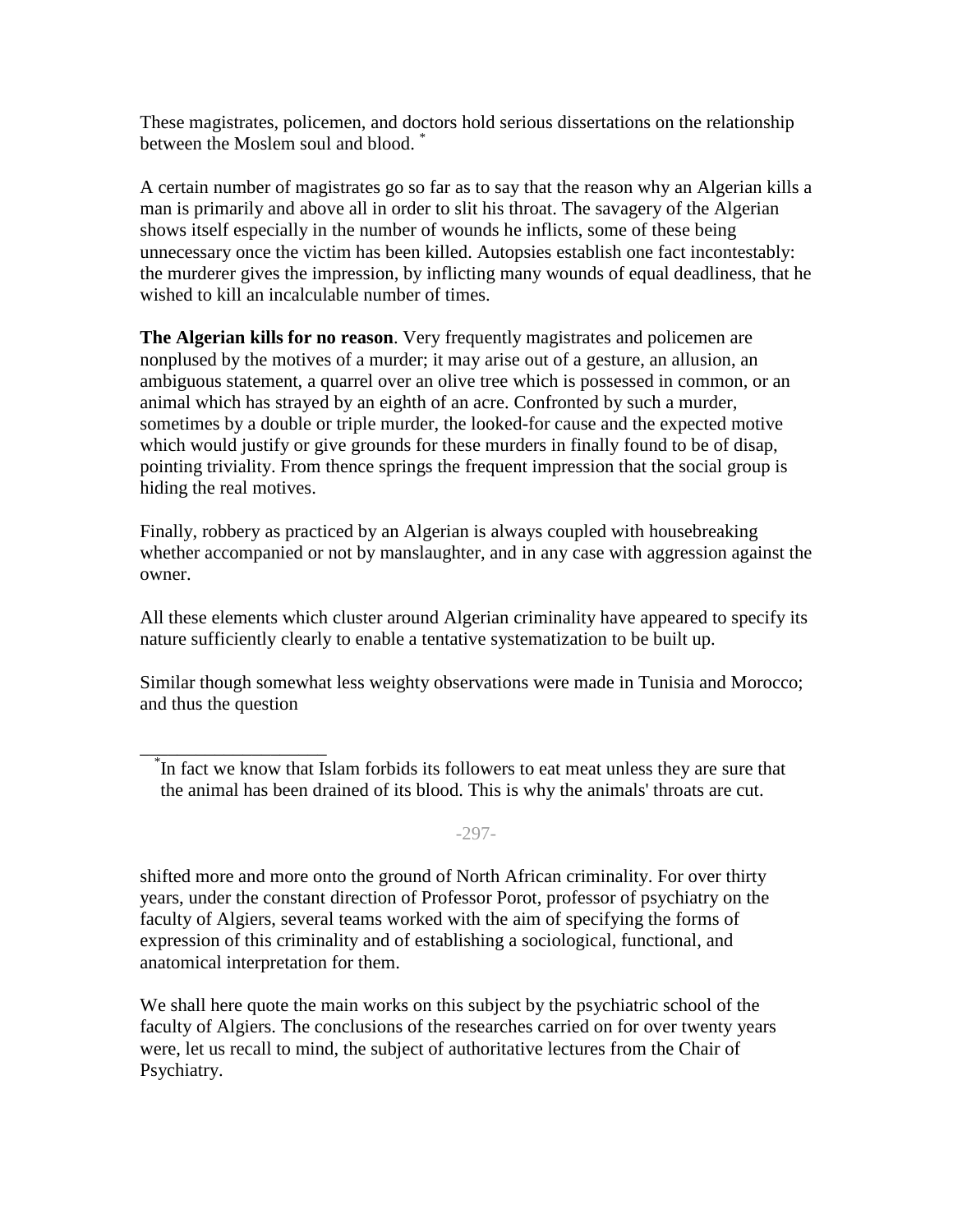It is thus that Algerian doctors who are graduates of the faculty of Algiers are obliged to hear and learn that the Algerian is a born criminal. Moreover, I remember certain among us who in all sincerity upheld and developed these theories that we had learned. We even add "It's a hard pill to swallow, but it's been scientifically established."

The North African is a criminal; his predatory instinct is well known; his intense aggressivity is visible to the naked eye. The North African likes extremes, so we can never entirely trust him. Today he is the best of friends, tomorrow the worst of enemies. He is insensible to shades of meaning, and Cartesianism is fundamentally foreign to him; the sense of balance, the weighing and pondering of an opinion or action clashes with his most intimate nature. The North African is a violent person, of a hereditary violence. We find him incapable of self-discipline, or of canalizing his impulses. Yes, the Algerian is a congenital impulsive.

But we must be precise. This impulsiveness is largely aggressive and generally homicidal. It is in this fashion that we come to explain the unorthodox behavior of the Algerian who is a prey to melancholia. The French psy-

-298-

chiatrists in Algeria found themselves faced with a difficult problem. They were accustomed when dealing with a patient subject to melancholia to fear that he would commit suicide. Now the melancholic Algerian takes to killing. This illness of the moral consciousness, which is always accompanied by auto-accusation and auto-destructive tendencies, took on in the case of Algerians heretodestructive forms. The melancholic Algerian does not commit suicide. He kills. This is the homocidal melancholia which has been thoroughly studied by Professor Porot in the thesis of his pupil Monserrat.How did the Algerian school deal with such an anomaly? First, said the school of Algiers, killing oneself is a turning into and against oneself; it implies looking at oneself; it means practicing introspection. Now the Algerian is not given to an inner life. There is no inner life where the North African is concerned. On the contrary, the North African gets rid of his worries by throwing himself on the people who surround him. He does not analyze. Since by definition melancholia is an illness of the moral conscience it is clear that the Algerian can only develop pseudo-melancholia, since the precariousness of his conscience and the feebleness of his moral sense are well known. This incapacity on the part of the Algerian to analyze a situation and to organize a mental panorama is perfectly understandable if we refer to the two classes of causality set forth by French writers.First we must notice intellectual aptitudes. The Algerian is strongly marked by mental debility. If we are to really understand this datum we must go back to the semiology established by the Algerian school of psychiatry. The native, it is stated by them, presents the following characteristics:

 Complete or almost complete lack of emotivity. Credulous and susceptible to the extreme.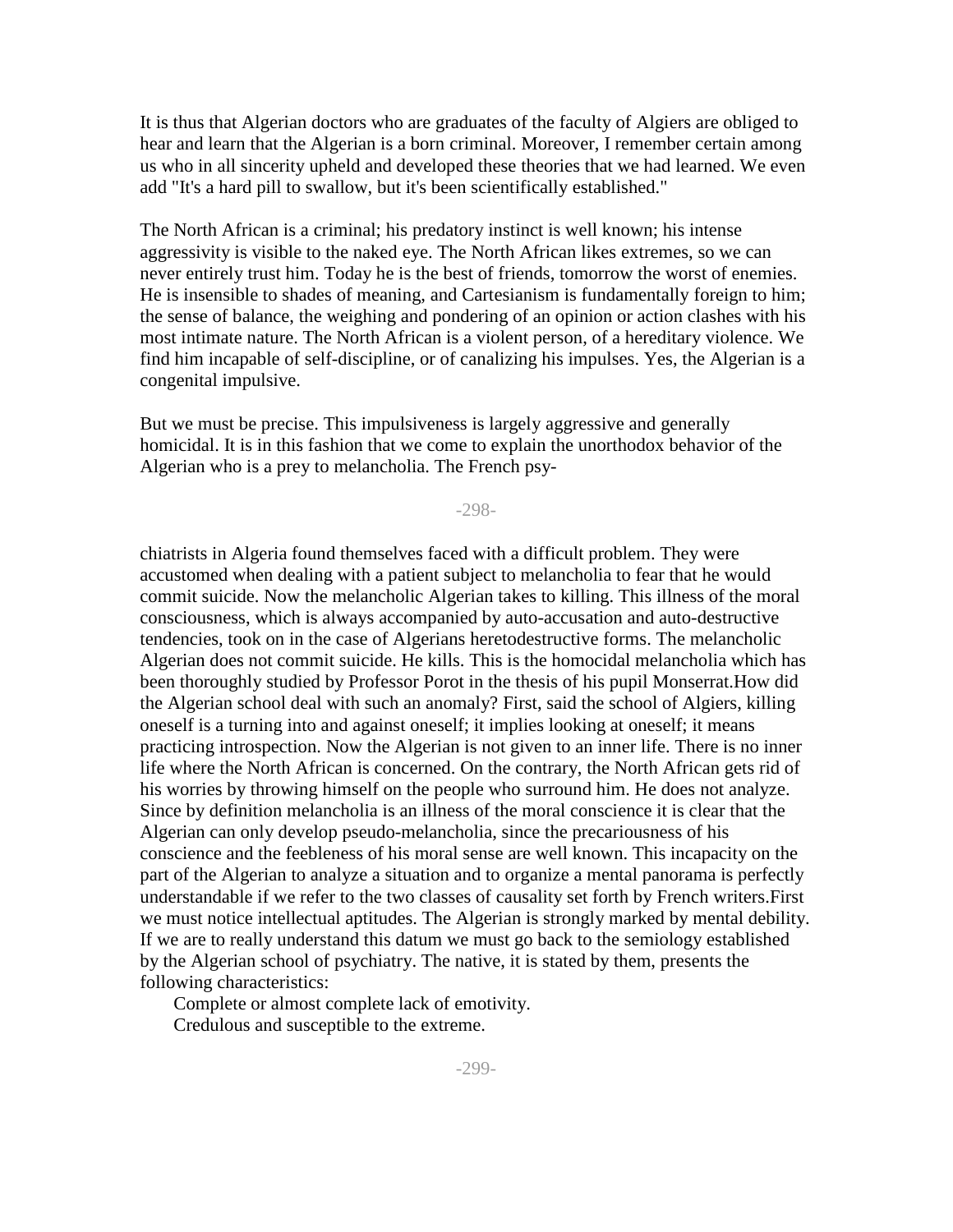Persistent obstinacy. Mental puerility, without the spirit of curiosity found in the Western child. Tendency to accidents and pithiatic reactions.<sup>\*</sup>

The Algerian does not see the whole of a question. The questions he asks himself always concern the details and exclude all synthesis. He is a pointillist, clinging to objects, lost in details, insensible to ideas, and impervious to concepts. Verbal expression is reduced to a minimum. His actions are always impulsive and aggressive. He is incapable of grasping detail when looking at the whole, and he absolutizes the element and takes the part for the whole. Thus, he will have total reactions when confronted with particular incitements and with insignificant causes such as a fig tree, a gesture, or a sheep on his land. His congenital aggressivity finds ways of expressing itself on the slightest pretext. It is a state of aggressivity in its purest form. †

Leaving the descriptive stage, the Algiers school begins on that of explanation. It was in 1935 at the Congress of Mental Specialists and Neurologists that Professor Porot defined the scientific bases of his theory. In the discussion that followed the report by Baruk on hysteria, he pointed out that "the native of North Africa, whose superior and cortical activities are only slightly developed, is a primitive creature whose life, essentially vegetative and instinctive, is above all regulated by his diencephalon."

\_\_\_\_\_\_\_\_\_\_\_\_\_\_\_\_\_\_\_\_

† In the mouth of the *doyen* of the judges of a court in Algeria, this aggressivity on the part of the Algerian is expressed by his love of the "fantastic." "We are wrong," he stated in 1955, "in believing this whole revolt to be political. From time to time that love of a scrimmage that they have has to come out!" For the ethnologist, the establishment of a series of tests and projective games which would have canalized the global aggressive instincts of the native would have had in 1955-56 the power to bring the revolution in Aurès to an end.

 $-300-$ 

In order to estimate the importance of this discovery of Professor Porot's, we should remember that the characteristic of the human species when compared to other vertebrates is that it is corticalized. The diencephalon is one of the most primitive parts of the brain and man is above all the vertebrate in which the cortex dominates.

For Professor Porot, the life of the native of North Africa is dominated by diencephalic urges. It is as much as to say that in a way the native North African is deprived of a cortex. Professor Porot does not shrink from this contradiction and in April, 1939, in the *Southern Medical and Surgical Gazette* he states precisely, in collaboration with his pupil Sutter who is at present professor of psychiatry in Algiers: "Primitivism is not a lack of maturity or a marked stoppage in the development of the intellectual psychism. It is a social condition which has reached the limit of its evolution; it is logically adopted to a life different from ours." Finally, the professors come to the very basis of the doctrine:

<sup>\*</sup> \* Professor A. Porot, *Medico-psychological Annals*.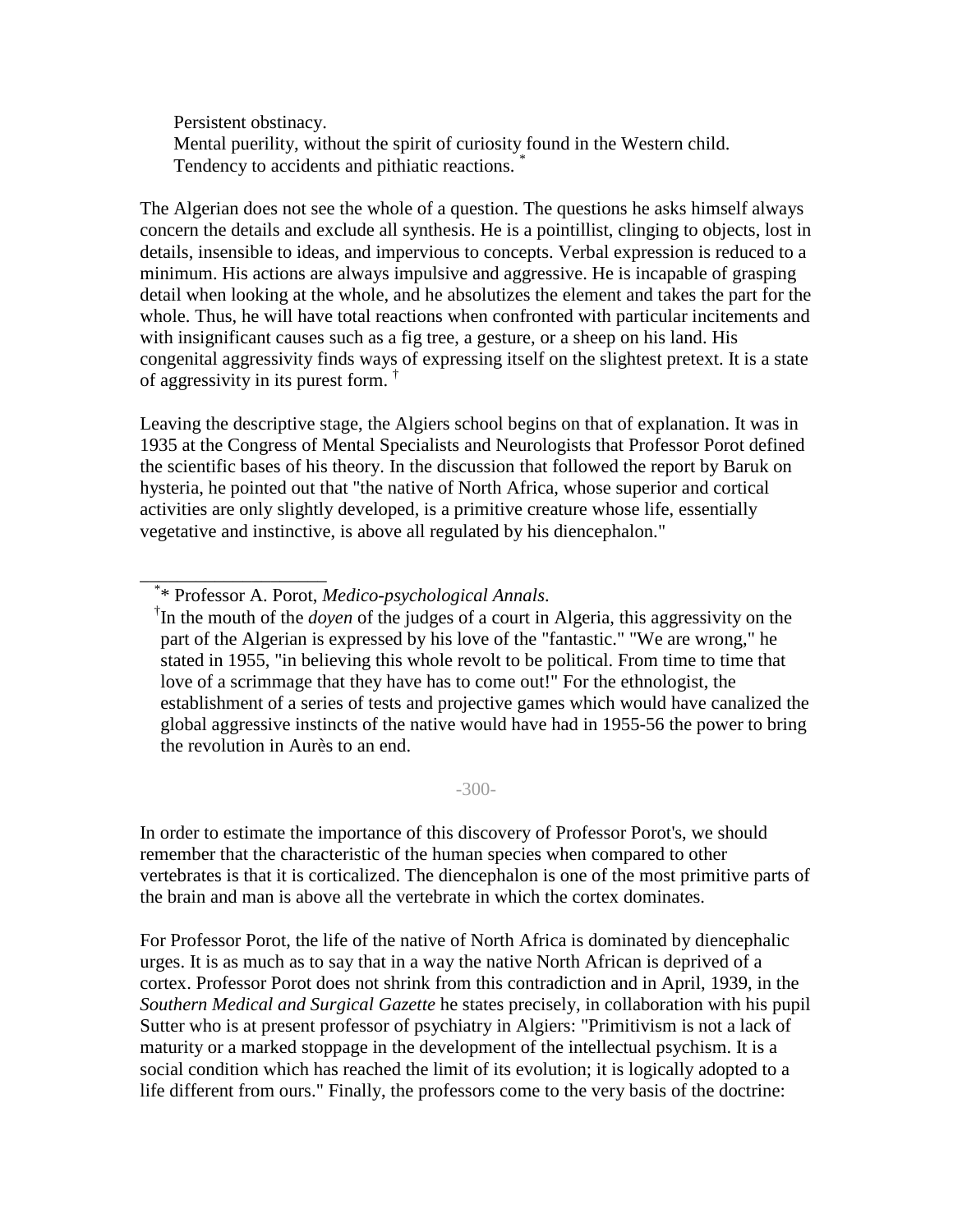This primitivism is not merely a way of living which is the result of a special upbringing; it has much deeper roots. We even consider that it must have its substratum in a particular predisposition of the architectonic structure, or at least in the dynamic hierarchization of the nervous centers. We are in the presence of a coherent body of comportment and of a coherent life which can be explained scientifically. The Algerian has no cortex: or, more precisely, he is dominated, like the inferior vertebrates, by the diencephalon. The cortical functions, if they exist at all, are very feeble, and are practically unintegrated into the dynamic of existence.

There is thus neither mystery nor paradox. The hesitation of the colonist in giving responsibility to the native is not racism nor paternalism, but quite simply a scientific appreciation of the biologically limited possibilities of the native.

-301-

Let us end this review by seeking a summing-up which takes the whole of Africa for its field from Dr. A. Carothers, an expert from the World Health Organisation. This international expert brought together the essentials of his observations in a book which was published in 1954.

Dr. Carothers' work was carried on in Central and East Africa, but his conclusions form a group with those of the North African school. For in fact the international expert states: "The African makes very little use of his frontal lobes. All the particularities of African psychiatry can be put down to frontal laziness." †

In order to make his point clearer, Dr. Carothers establishes a lively comparison. He puts forward the idea that the normal African is a "lobotomized European." We know that the Anglo-Saxon school believed that they had found a radical cure for certain serious forms of mental illness by practicing the section of an important part of the brain. Since then, however, the esablishment of the fact that this method seriously impaired the personality has led to its being abandoned. According to Dr. Carothers, the likeness existing between the normal African native and the lobotomized European is striking.

Dr. Carothers, having studied the works of different authors working in Africa, offers us a conclusion which is the basis of a uniform conception of the African. He writes:

Such are the given facts of the case which do not concern European categories. They have been gathered in different regions of East, West, and South Africa, and on the whole each author had little or no knowledge of the work of the

\_\_\_\_\_\_\_\_\_\_\_\_\_\_\_\_\_\_\_\_

<sup>\*</sup>A. Carothers, "Normal and Pathological Psychology of the African," *Ethno-psychiatric Studies* (Ed. Masson).

 $\overline{O}$ p. *cit.*, p. 176.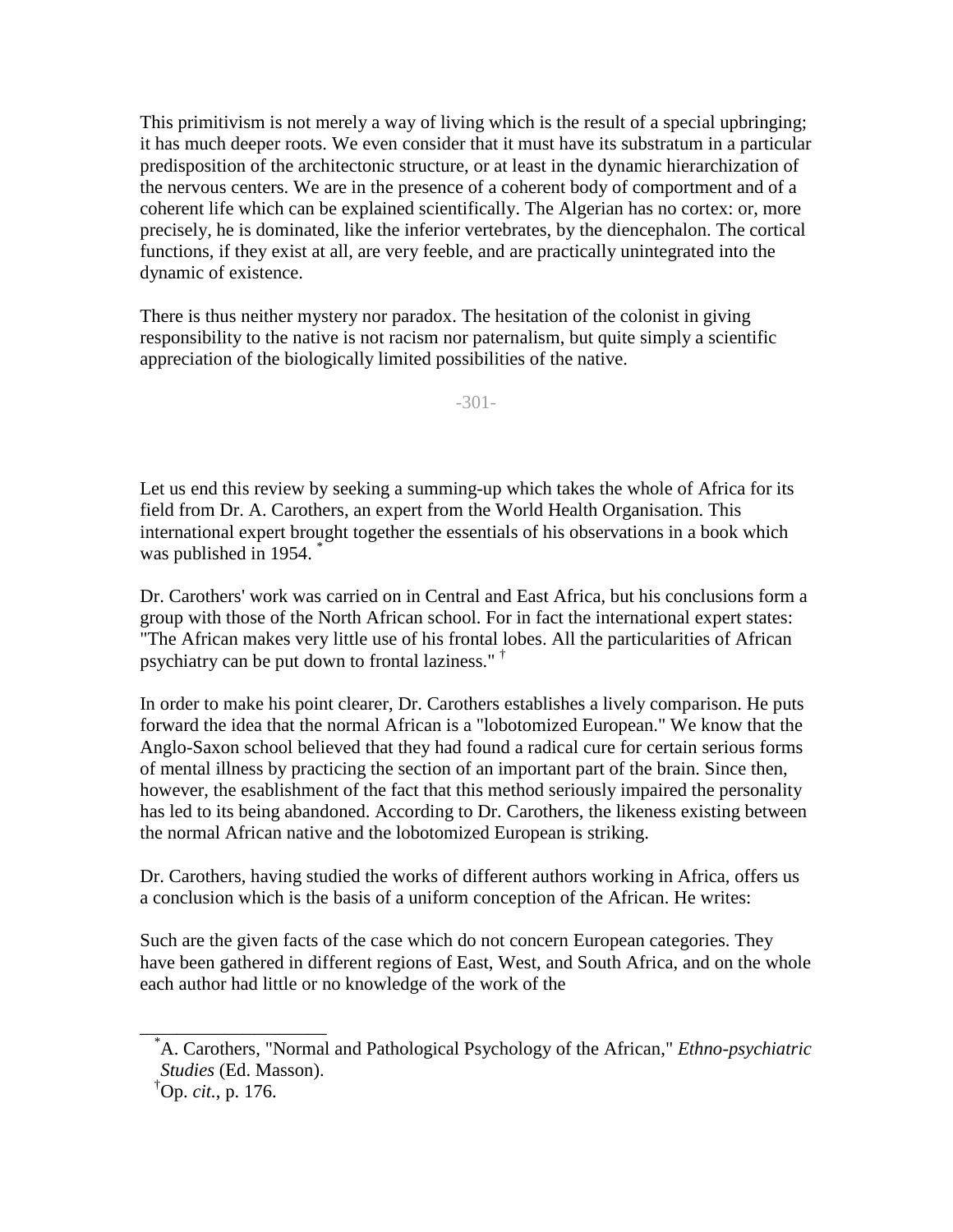## -302-

others. The essential similarity of these researches is therefore quite remarkable. \*

We should point out before concluding that Dr. Carothers defined the Mau-Mau revolt as the expression of an unconscious frustration complex whose reoccurrence could be scientifically avoided by spectacular psychological adaptations.

So it was that unusual behavior--the African's frequent criminality, the triviality of his motives, the murderous and always very bloody nature of his brawls--raised a problem in observers' minds. The proposed explanation, which has come to be taught as a subject in the universities, seems in the last analysis to be the following: the layout of the cerebral structures of the North African are responsible both for the native's laziness, for his intellectual and social inaptitude and for his almost animal impulsivity. The criminal impulses of the North African are the transcription into the nature of his behavior of a given arrangement of the nervous system. It is a reaction which is neurologically understandable and written into the nature of things, of *the thing* which is biologically organized. The lack of integration of the frontal lobes in the cerebral dynamic is the explanation of the African's laziness, of his crimes, his robberies, his rapes, and his lies. It was a sub-prefect who has now become a prefect who voiced the conclusion to me: "We must counter these natural creatures," he said, "who obey the laws of their nature blindly, with a strict, relentless ruling class. We must tame nature, not convince it." Discipline, training, mastering, and today pacifying are the words most frequently used by the colonialists in occupied territories.

If we have spent a long time in going over the theories

\**Op. cit.*, p. 178.

\_\_\_\_\_\_\_\_\_\_\_\_\_\_\_\_\_\_\_\_

-303-

held by colonialist scientists, it was less with the intention of showing their poverty and absurdity than of raising a very important theoretical and practical problem. In fact, Algerian criminality only represented a sub-section of the questions which were raised by the revolution, which could be reasoned out on the level of political discussion and demystification. But it so happens that the talks which formed the subject of this theme were so fruitful that they allowed us to understand and discern more deeply the idea of social and individual liberation. When in revolutionary practice the question of Algerian criminality is raised in the presence of leaders and militants, when the average figures of crimes, misdemeanors, and robberies are cited for the period before the revolution, when it is explained that the nature of a crime or the frequency of offenses depends on the relations which exist between men and women and between persons and the state, and when everybody understands this; when we see before us the breaking-up of the idea of the Algerian or the North African who is a criminal by vocation, an idea which was equally implanted into the consciousness of the Algerian because after all "we're a quick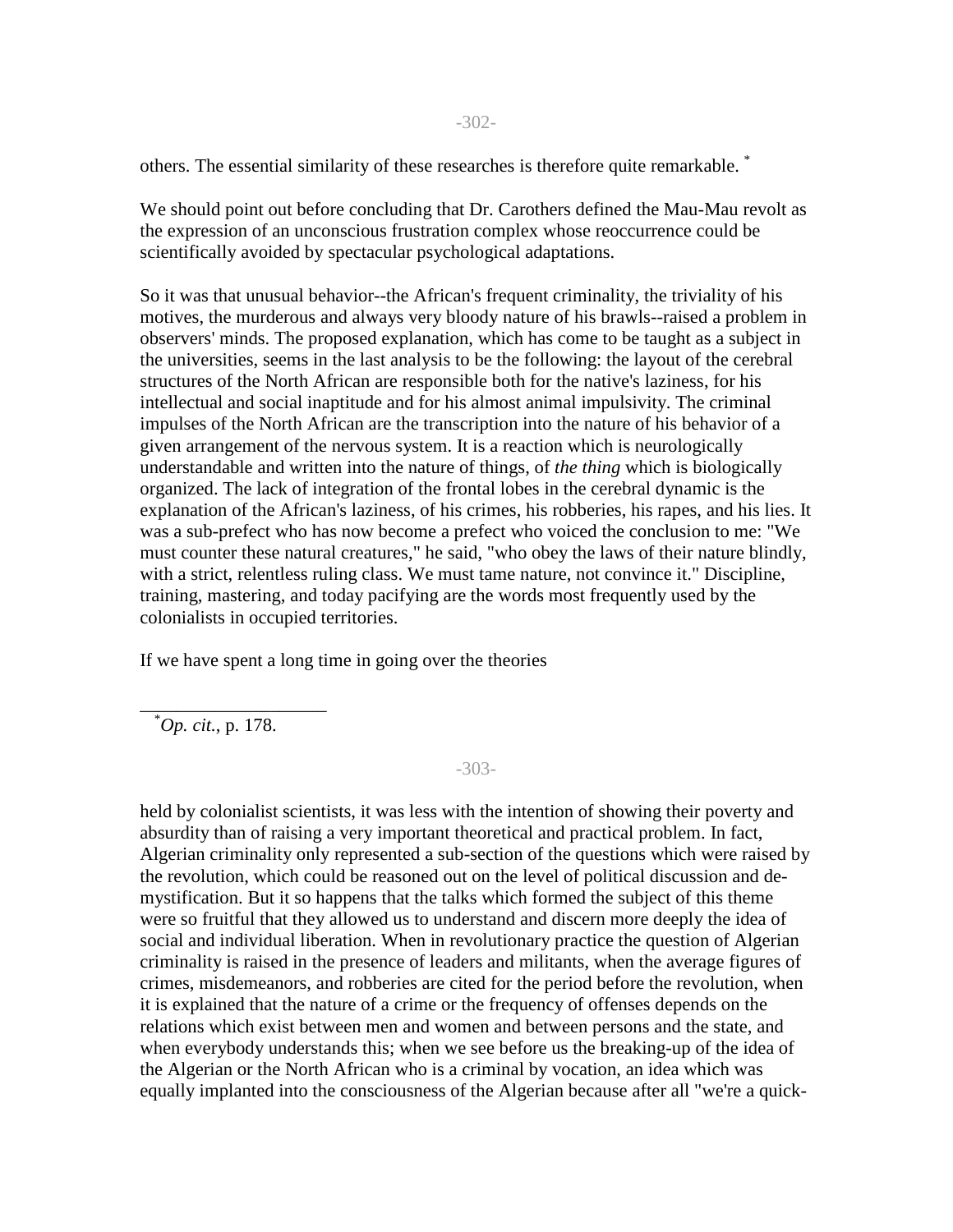tempered, rowdy, bad lot; that's the way it is": then it can be said for sure that the revolution is making progress.

The important theoretical problem is that it is necessary at all times and in all places to make explicit, to de-mystify, and to harry the insult to mankind that exists in oneself. There must be no waiting until the nation has produced new men; there must be no waiting until men are imperceptibly transformed by revolutionary processes in perpetual renewal. It is quite true that these two processes are essential, but consciousness must be helped. The application of revolutionary theory, if it is to be completely liberating and particularly fruitful, exacts that nothing unusual should exist. One feels with particu-

-304-

lar force the necessity to totalize the event, to draw everything after one, to settle everything, to be responsible for everything. Now conscience no longer boggles at going back into the past, or at marking time if it is necessary. This is why in the progress made by a fighting unit over a piece of ground the end of an ambush does not mean rest, but rather is the signal for consciousness to take another step forward, for everything ought to keep pace together.

Yes, the Algerian of his own accord accepts the verdict of the magistrates and the policemen. \* So we had to take this Algerian criminality which was experienced on the narcissistic level as a manifestation of authentic virility, and place the problem on the level of colonial history. For example, we had to show that the criminal tendencies of Algerians in France differed fundamentally from those of the Algerians who were submitted to exploitation which was directly colonial.

A second thing ought to be noticed: in Algeria, Algerian criminality takes place in practice inside a closed circle. The Algerians rob each other, cut each other up, and kill each other. In Algeria, the Algerian rarely attacks Frenchmen, and avoids brawls with the French. In France, on the other hand, the emigrant creates an intersocial and intergroup criminality.

In France, Algerian criminality is diminishing. It is directed especially at the French, and its motives are

\_\_\_\_\_\_\_\_\_\_\_\_\_\_\_\_\_\_\_\_ \* It is moreover clear that this identification with the image picture produced by the European was very ambivalent. In fact the European seemed to be paying homage--an equally ambivalent homage--to the violent, passionate, brutal, jealous, proud, arrogant Algerian who stakes his life on a detail or on a word. We should point out in passing that in their dealings with the French of France, the Europeans of Algeria tend to identify themselves more and more with this image of the Algerian in opposition to the French.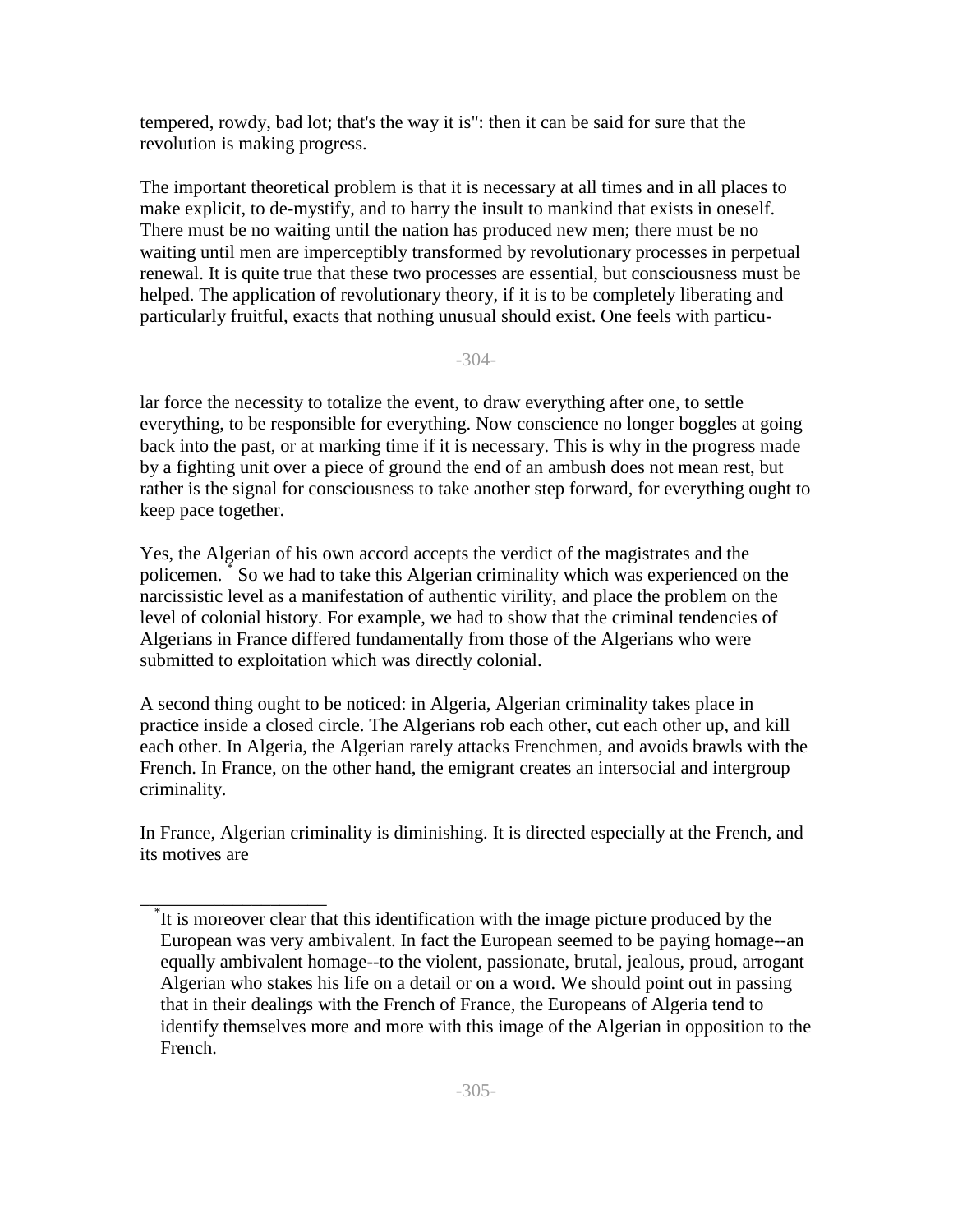radically new. A certain paradox has helped us considerably in de-mystifying the militants: it has been established that since 1954 there has almost been a disappearance of crimes in common law. There are no more disputes and no longer any insignificant details which entail the death of a man. There are no longer explosive outbursts of rage because my wife's forehead or her left shoulder were seen by my neighbor. The national conflict seems to have canalized all anger, and nationalized all affective or emotional movements. The French judges and barristers had already observed this; but the militant had to be made conscious of it; he had to be brought to understand the reasons for it.

It remains for us to give the explanation.

Should it be said that war, that privileged expression of an aggressivity which is at last made social, canalizes in the direction of the occupying power all congenitally murderous acts? It is a commonplace that great social upheavals lessen the frequency of delinquency and mental disorders. This regression of Algerian criminality can thus be perfectly explained by the existence of a war which broke Algeria in two, and threw onto the side of the enemy the judicial and administrative machine.

But in the countries of the Magrab which have already been liberated this same phenomenon which was noticed during the conflicts for liberation continues to exist and even becomes more marked once independence is proclaimed. It would therefore seem that the colonial context is sufficiently original to give grounds for a reinterpretation of the causes of criminality. This is what we did for those on active service. Today every one of us knows that criminality is not the consequence of the hereditary character of the Algerian, nor of the organization of his nervous system. The Algerian war, like all wars of national liberation, brings to the fore the true protagonists. In the

-306-

colonial context, as we have already pointed out, the natives fight among themselves. They tend to use each other as a screen, and each hides from his neighbor the national enemy. When, tired out after a hard sixteen-hour day, the native sinks down to rest on his mat, and a child on the other side of the canvas partition starts crying and prevents him from sleeping, it so happens that it is a little Algerian. When he goes to beg for a little semolina or a drop of oil from the grocer, to whom he already owes some hundreds of francs, and when he sees that he is refused, an immense feeling of hatred and an overpowering desire to kill rises within him: and the grocer is an Algerian. When, after having kept out of his way for weeks he finds himself one day cornered by the caid who demands that he should pay "his taxes," he cannot even enjoy the luxury of hating a European administrator; there before him is the caid who is the object of his hatred--and the caid is an Algerian.

The Algerian, exposed to temptations to commit murder every day--famine, eviction from his room because he has not paid the rent, the mother's dried-up breasts, children like skeletons, the building-yard which has closed down, the unemployed that hang about the foreman like crows--the native comes to see his neighbor as a relentless enemy. If he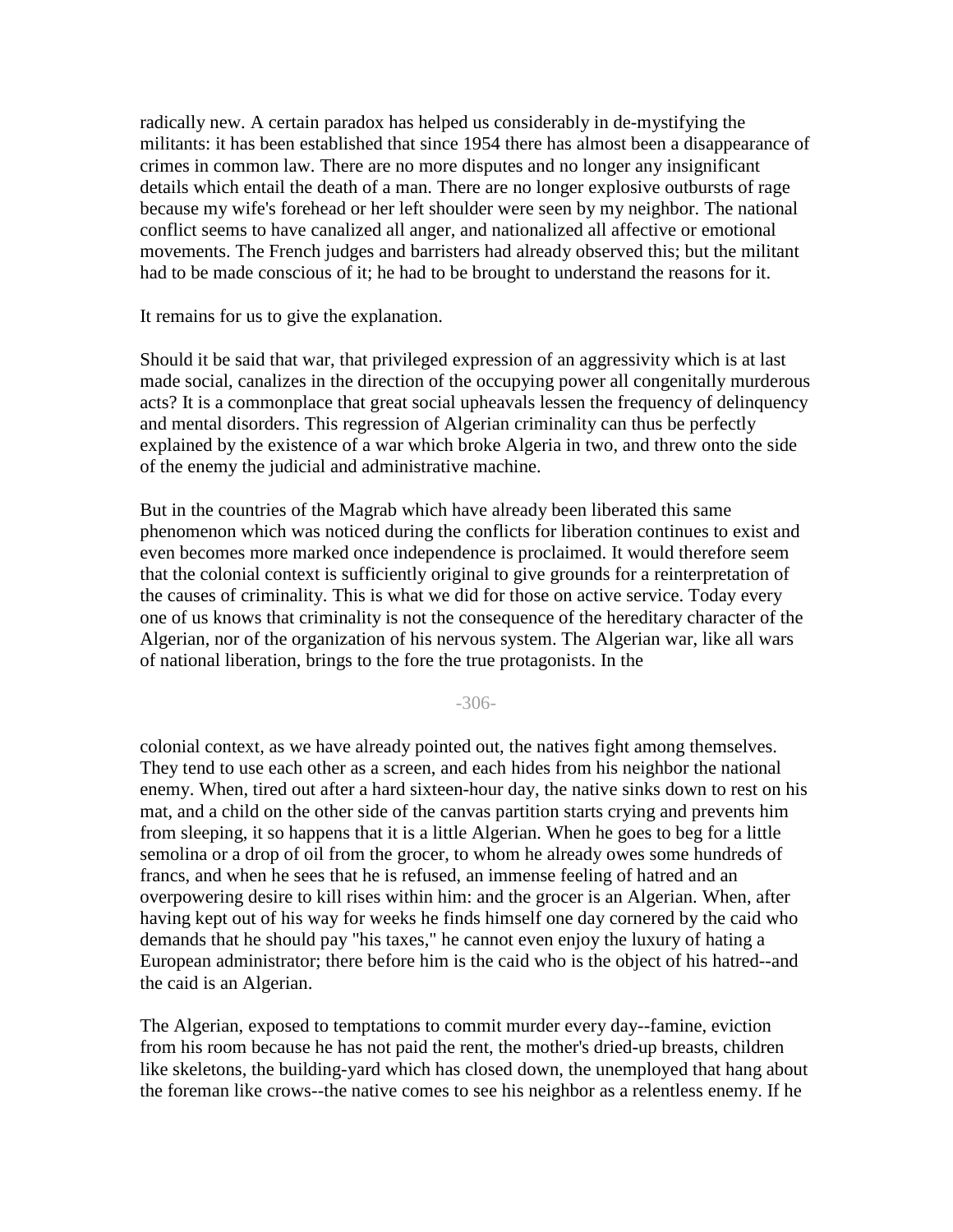strikes his bare foot against a big stone in the middle of the path, it is a native who has placed it there; and the few olives that he was going to pick, X--'s children have gone and eaten in the night. For during the colonial period in Algeria and elsewhere many things may be done for a couple of pounds of semolina. Several people may be killed over it. You need to use your imagination to understand that: your imagination, or your memory. In the concentration camps men killed each other for a bit of bread. I remember one horrible scene. It was in Oran in 1944. From the camp where we

-307-

were waiting to embark, soldiers were throwing bits of bread to little Algerian children who fought for them among themselves with anger and hate. Veterinary doctors can throw light on such problems by reminding us of the well-known "peck order" which has been observed in farmyards. The corn which is thrown to the hens is in fact the object of relentless competition. Certain birds, the strongest, gobble up all the grains while others who are less aggressive grow visibly thinner. Every colony tends to turn into a huge farmyard, where the only law is that of the knife.

In Algeria since the beginning of the war of national liberation, everything has changed. The whole foodstocks of a family or a mechta  $*$  may in a single evening be given to a passing company. The family's only donkey may be lent to transport a wounded fighter; and when a few days later the owner learns of the death of his animal which has been machine-gunned by an airplane, he will not begin threatening and swearing. He will not question the death of his donkey, but he will ask anxiously if the wounded man is safe and sound.

Under the colonial regime, anything may be done for a loaf of bread or a miserable sheep. The relations of man with matter, with the world outside, and with history are in the colonial period simply relations with food. For a colonized man, in a context of oppression like that of Algeria, living does not mean embodying moral values or taking his place in the coherent and fruitful development of the world. To live means to keep on existing. Every date is a victory: not the result of work, but a victory felt as a triumph for life. Thus to steal dates or to allow one's sheep to eat the neighbor's grass is not a question of the negation of the property of others, nor the transgres-

\_\_\_\_\_\_\_\_\_\_\_\_\_\_\_\_\_\_\_\_

-308-

sion of a law, nor lack of respect. These are attempts at murder. In order to understand that a robbery is not an illegal or an unfriendly action, but an attempt at murder, one must have seen in Kabylia men and women for weeks at a time going to get earth at the bottom of the valley and bringing it up in little baskets. The fact is that the only perspective is that belly which is more and more sunken, which is certainly less and less demanding, but which must be contented all the same. Who is going to take the punishment? The

<sup>\*</sup>Mountain village in Algeria.--*Trans.*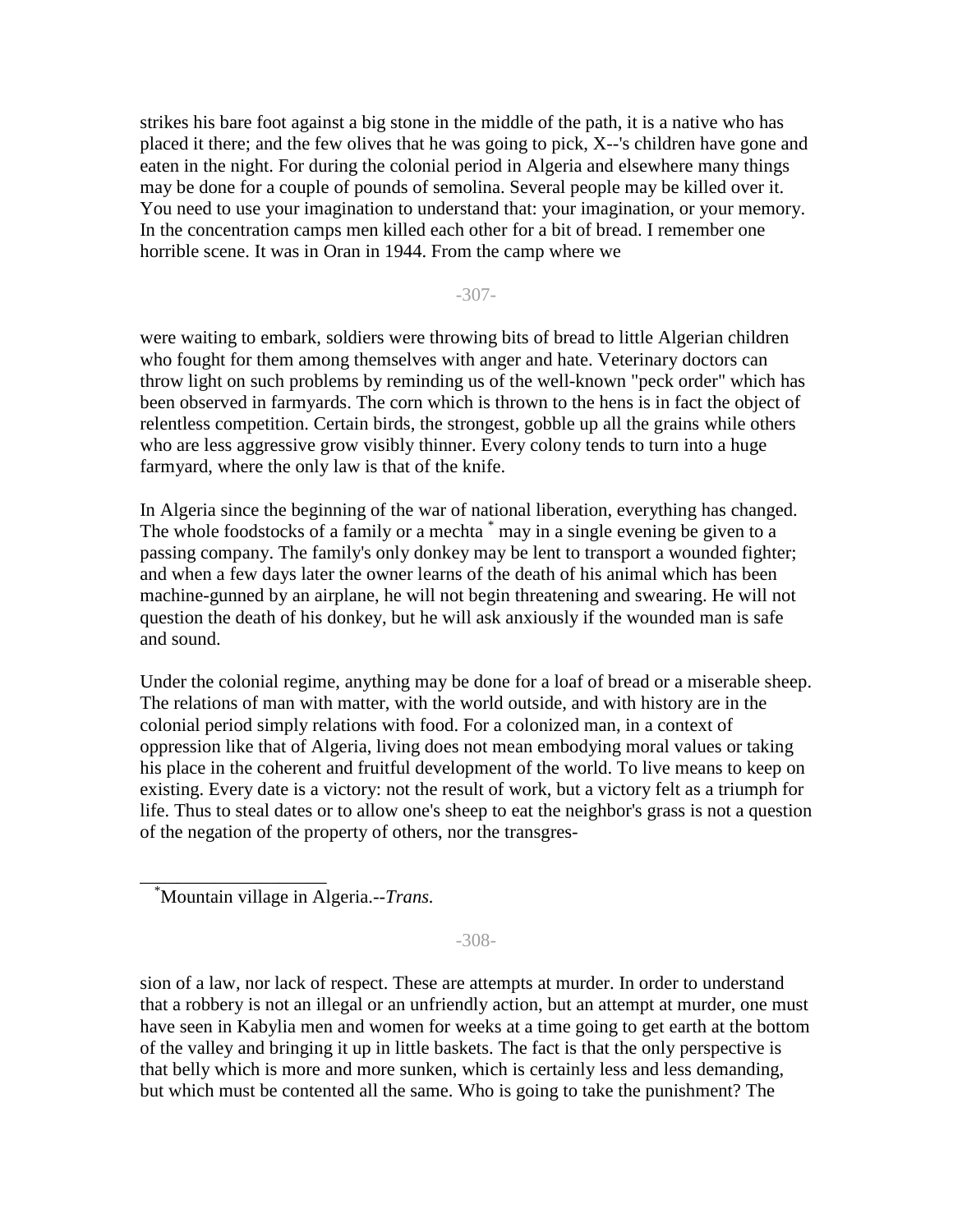French are down in the plain with the police, the army, and the tanks. On the mountain there are only Algerians. Up above there is Heaven with the promise of a world beyond the grave; down below there are the French with their very concrete promises of prison, beatings-up, and executions. You are forced to come up against yourself. Here we discover the kernel of that hatred of self which is characteristic of racial conflicts in segregated societies.

The Algerian's criminality, his impulsivity, and the violence of his murders are therefore not the consequence of the organization of his nervous system or of characterial originality, but the direct product of the colonial situation. The fact that the soldiers of Algeria have discussed this problem; that they are not afraid of questioning the beliefs fostered among themselves by colonialism; that they understand that each man formed the screen for his neighbor and that in reality each man committed suicide when he went for his neighbor: all these things should have primordial importance in the revolutionary conscience. Once again, the objective of the native who fights against himself is to bring about the end of domination. But he ought equally to pay attention to the liquidation of all untruths implanted in his being by oppression. Under a colonial regime such as existed in Algeria, the ideas put forward by colonialism not only influenced the

 $-309-$ 

European minority, but also the Algerians. Total liberation is that which concerns all sectors of the personality. The ambush or the attack, the torture or the massacre of his brothers plants more deeply the determination to win, wakes up the unwary and feeds the imagination. When the nation stirs as a whole, the new man is not an *a posteriori* product of that nation; rather, he co-exists with it and triumphs with it. This dialectic requirement explains the reticence with which adaptations of colonization and reforms of the façade are met. Independence is not a word which can be used as an exorcism, but an indispensable condition for the existence of men and women who are truly liberated, in other words who are truly masters of all the material means which make possible the radical transformation of society.

-310-

## **CONCLUSION**

Come, then, comrades; it would be as well to decide at once to change our ways. We must shake off the heavy darkness in which we were plunged, and leave it behind. The new day which is already at hand must find us firm, prudent, and resolute.

We must leave our dreams and abandon our old beliefs and friendships from the time before life began. Let us waste no time in sterile litanies and nauseating mimicry. Leave this Europe where they are never done talking of Man, yet murder men everywhere they find them, at the corner of every one of their own streets, in all the corners of the globe. For centuries they have stifled almost the whole of humanity in the name of a so-called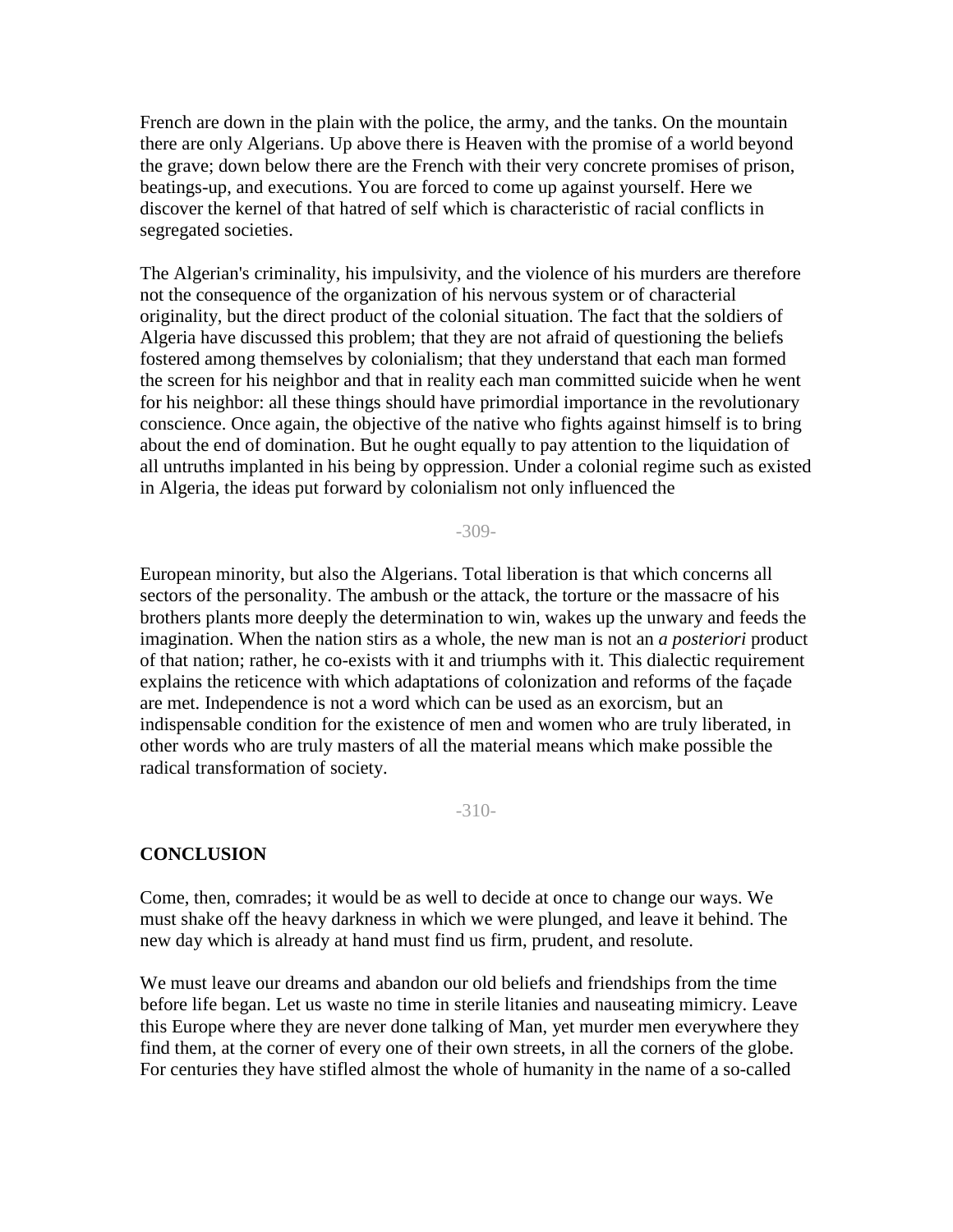spiritual experience. Look at them today swaying between atomic and spiritual disintegration.

And yet it may be said that Europe has been successful in as much as everything that she has attempted has succeeded.

Europe undertook the leadership of the world with ardor, cynicism, and violence. Look at how the shadow of her palaces stretches out ever further! Every one of her movements has burst the bounds of space and thought. Europe has declined all humility and all modesty; but she

-311-

has also set her face against all solicitude and all tenderness.

She has only shown herself parsimonious and niggardly where men are concerned; it is only men that she has killed and devoured.

So, my brothers, how is it that we do not understand that we have better things to do than to follow that same Europe?

That same Europe where they were never done talking of Man, and where they never stopped proclaiming that they were only anxious for the welfare of Man: today we know with what sufferings humanity has paid for every one of their triumphs of the mind.

Come, then, comrades, the European game has finally ended; we must find something different. We today can do everything, so long as we do not imitate Europe, so long as we are not obsessed by the desire to catch up with Europe.

Europe now lives at such a mad, reckless pace that she has shaken off all guidance and all reason, and she is running headlong into the abyss; we would do well to avoid it with all possible speed.

Yet it is very true that we need a model, and that we want blueprints and examples. For many among us the European model is the most inspiring. We have therefore seen in the preceding pages to what mortifying setbacks such an imitation has led us. European achievements, European techniques, and the European style ought no longer to tempt us and to throw us off our balance.

When I search for Man in the technique and the style of Europe, I see only a succession of negations of man, and an avalanche of murders.

The human condition, plans for mankind, and collaboration between men in those tasks which increase the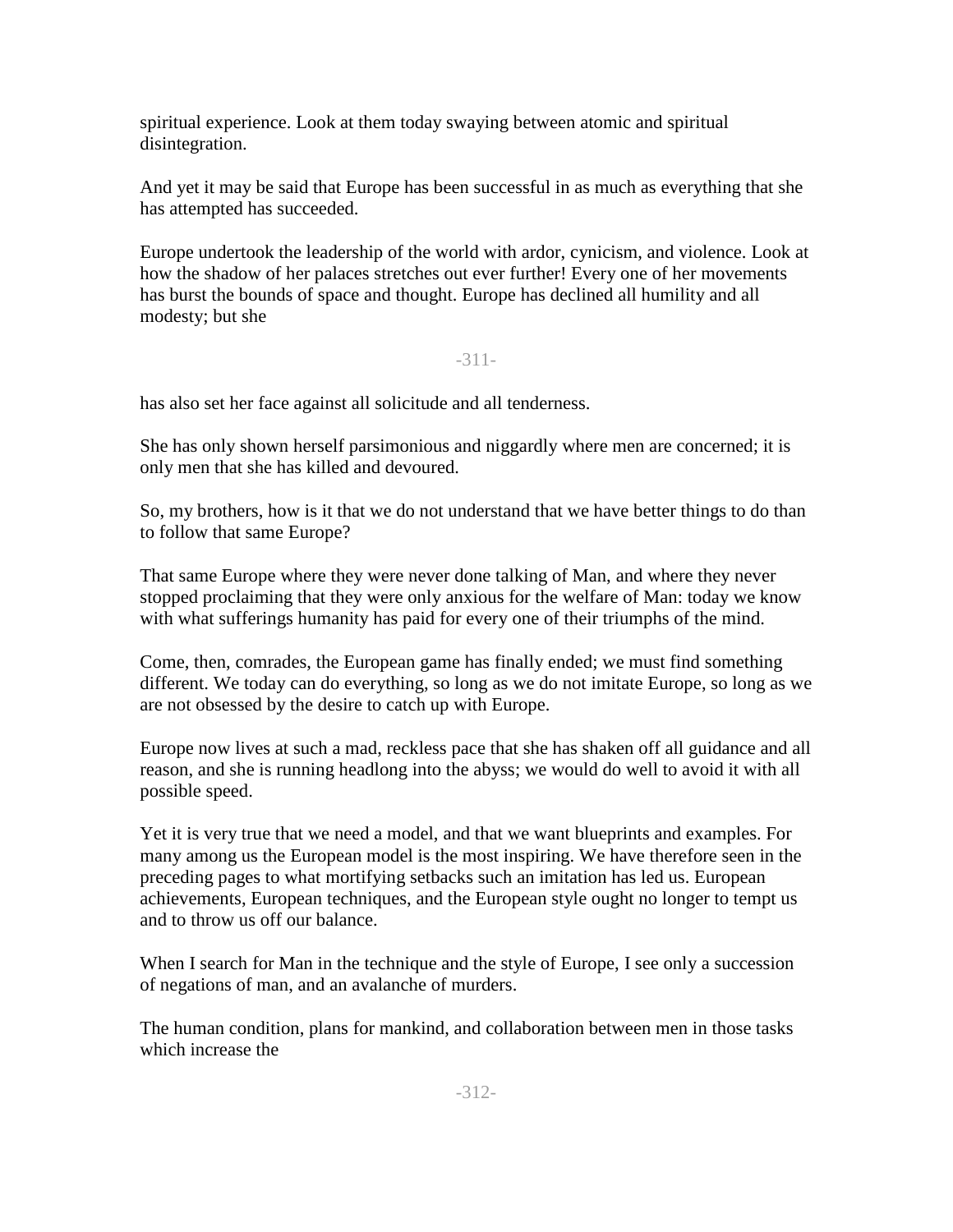sum total of humanity are new problems, which demand true inventions.

Let us decide not to imitate Europe; let us combine our muscles and our brains in a new direction. Let us try to create the whole man, whom Europe has been incapable of bringing to triumphant birth.

Two centuries ago, a former European colony decided to catch up with Europe. It succeeded so well that the United States of America became a monster, in which the taints, the sickness, and the inhumanity of Europe have grown to appalling dimensions.

Comrades, have we not other work to do than to create a third Europe? The West saw itself as a spiritual adventure. It is in the name of the spirit, in the name of the spirit of Europe, that Europe has made her encroachments, that she has justified her crimes and legitimized the slavery in which she holds the four-fifths of humanity.

Yes, the European spirit has strange roots. All European thought has unfolded in places which were increasingly more deserted and more encircled by precipices; and thus it was that the custom grew up in those places of very seldom meeting man.

A permanent dialogue with oneself and an increasingly obscene narcissism never ceased to prepare the way for a half delirious state, where intellectual work became suffering and the reality was not at all that of a living man, working and creating himself, but rather words, different combinations of words, and the tensions springing from the meanings contained in words. Yet some Europeans were found to urge the European workers to shatter this narcissism and to break with this unreality.

But in general, the workers of Europe have not replied to these calls; for the workers believe, too, that they are part of the prodigious adventure of the European spirit.

-313-

All the elements of a solution to the great problems of humanity have, at different times, existed in European thought. But the action of European men has not carried out the mission which fell to them, and which consisted of bringing their whole weight violently to bear upon these elements, of modifying their arrangement and their nature, of changing them and finally of bringing the problem of mankind to an infinitely higher plane.

Today we are present at the stasis of Europe. Comrades, let us flee from this motionless movement where gradually dialectic is changing into the logic of equilibrium. Let us reconsider the question of mankind. Let us reconsider the question of cerebral reality and of the cerebral mass of all humanity, whose connections must be increased, whose channels must be diversified and whose messages must be re-humanized.

Come, brothers, we have far too much work to do for us to play the game of rearguard. Europe has done what she set out to do and on the whole she has done it well; let us stop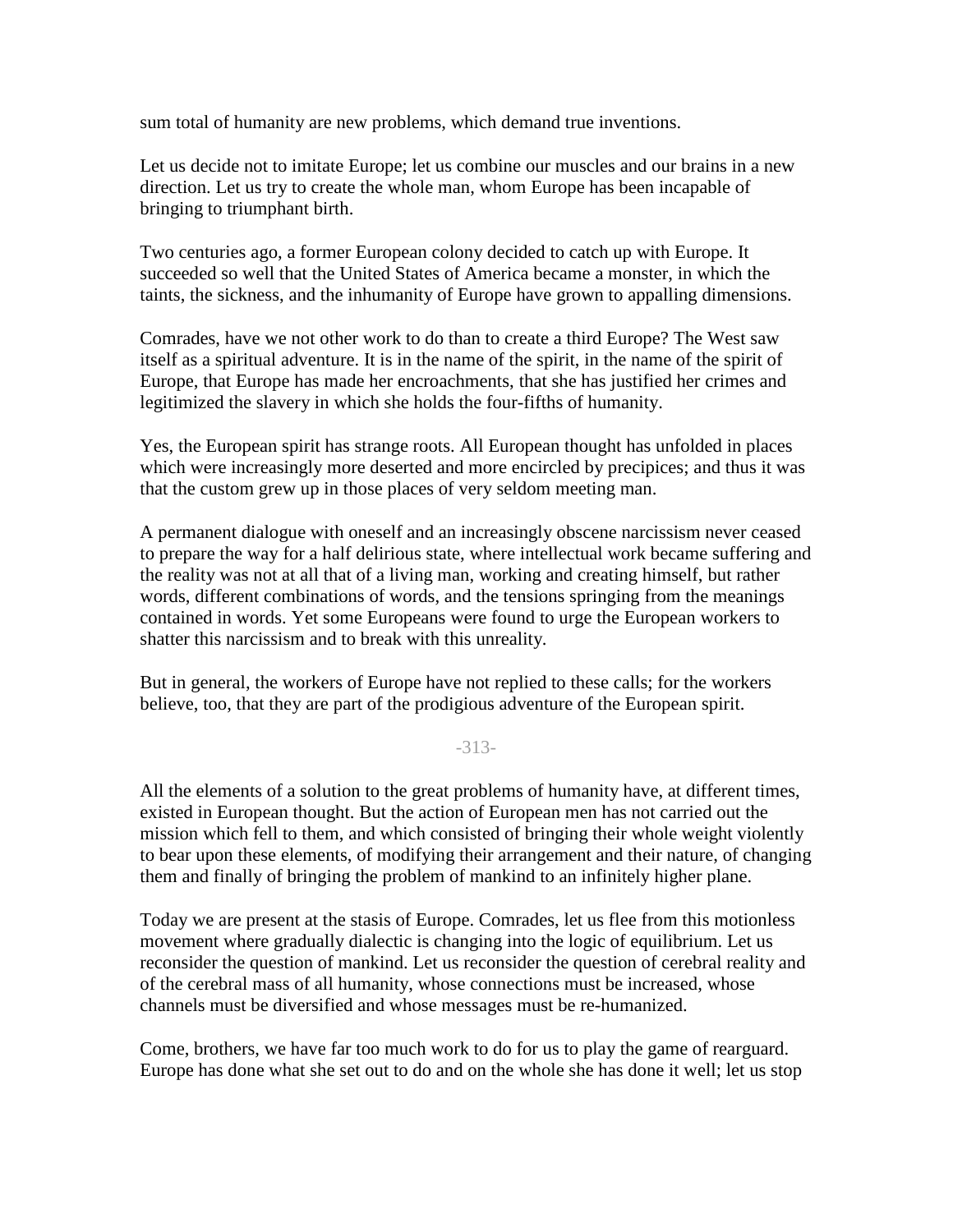blaming her, but let us say to her firmly that she should not make such a song and dance about it. We have no more to fear; so let us stop envying her.

The Third World today faces Europe like a colossal mass whose aim should be to try to resolve the problems to which Europe has not been able to find the answers.

But let us be clear: what matters is to stop talking about output, and intensification, and the rhythm of work.

No, there is no question of a return to Nature. It is simply a very concrete question of not dragging men toward mutilation, of not imposing upon the brain rhythms which very quickly obliterate it and wreck it. The pretext of catching up must not be used to push man around, to tear him away from himself or from his privacy, to break and kill him.

No, we do not want to catch up with anyone. What we

-314-

want to do is to go forward all the time, night and day, in the company of Man, in the company of all men. The caravan should not be stretched out, for in that case each line will hardly see those who precede it; and men who no longer recognize each other meet less and less together, and talk to each other less and less.

It is a question of the Third World starting a new history of Man, a history which will have regard to the sometimes prodigious theses which Europe has put forward, but which will also not forget Europe's crimes, of which the most horrible was committed in the heart of man, and consisted of the pathological tearing apart of his functions and the crumbling away of his unity. And in the framework of the collectivity there were the differentiations, the stratification, and the bloodthirsty tensions fed by classes; and finally, on the immense scale of humanity, there were racial hatreds, slavery, exploitation, and above all the bloodless genocide which consisted in the setting aside of fifteen thousand millions of men.

So, comrades, let us not pay tribute to Europe by creating states, institutions, and societies which draw their inspiration from her.

Humanity is waiting for something from us other than such an imitation, which would be almost an obscene caricature.

If we want to turn Africa into a new Europe, and America into a new Europe, then let us leave the destiny of our countries to Europeans. They will know how to do it better than the most gifted among us.

But if we want humanity to advance a step further, if we want to bring it up to a different level than that which Europe has shown it, then we must invent and we must make discoveries.